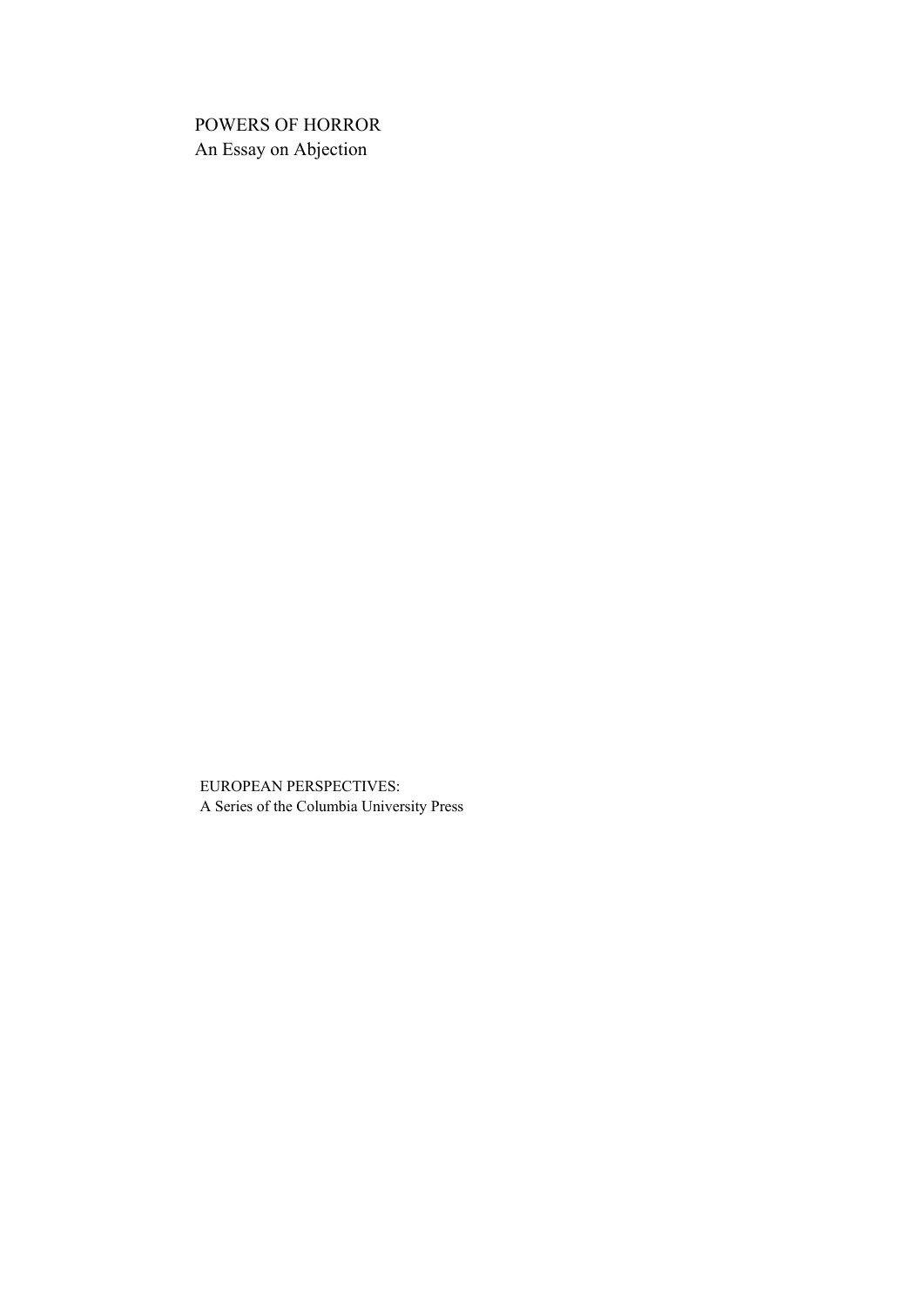# POWERS OF HORROR

An Essay on Abjection

JULIA KRISTEVA

Translated by LEON S. ROUDIEZ

COLUMBIA UNIVERSITY PRESS New York 1982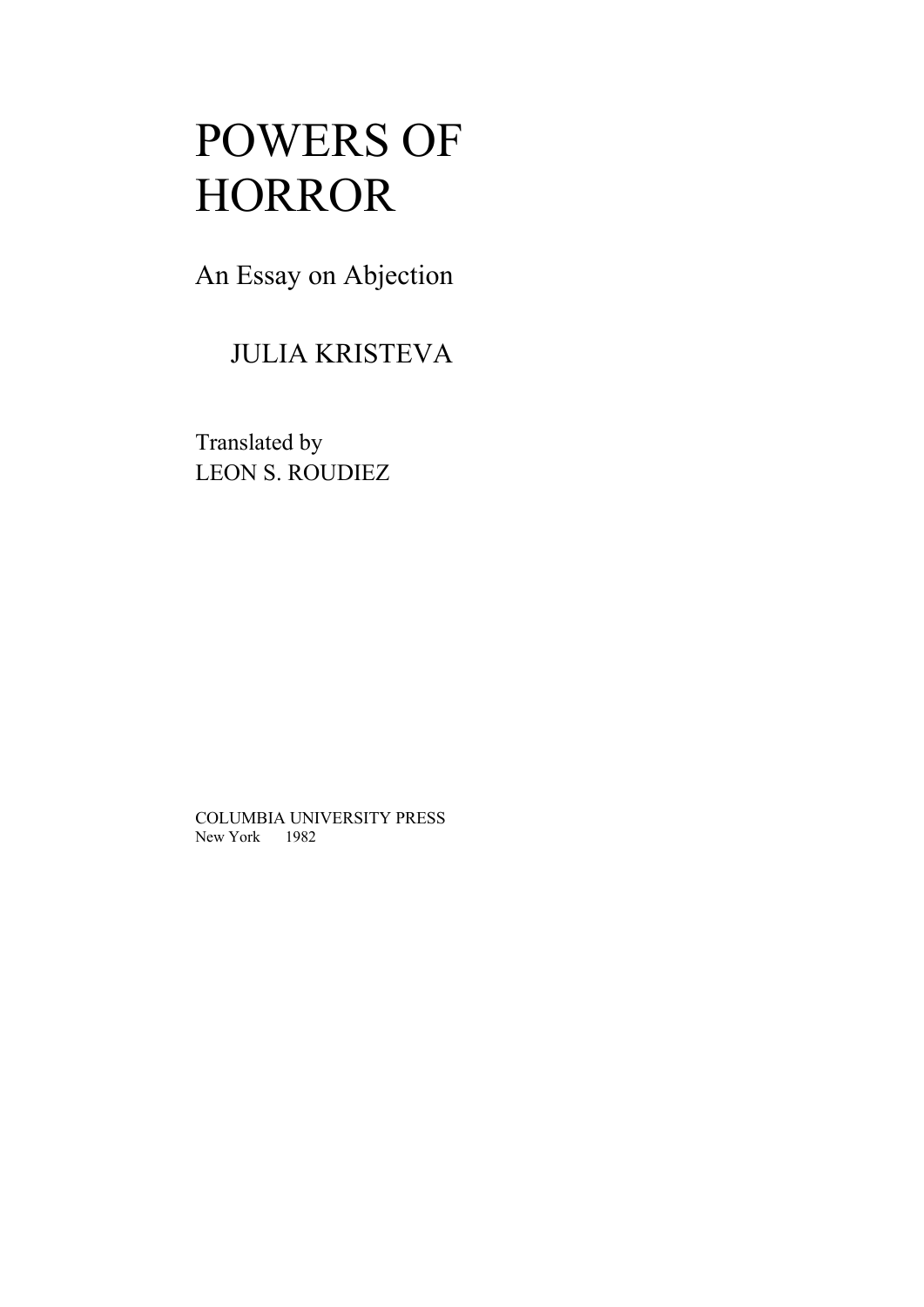Library of Congress Cataloging in Publication Data Kristeva, Julia, 1941- Powers of horror. (European perspectives) Translation of: Pouvoirs de l'horreur. 1. Celine, Louis-Ferdinand, 1894-1961 — Criticism and interpretation. 2. Horror in literature. 3. Abjection in literature. I. Title. II. Series. PQ2607.E834Z73413 843'.912 82-4481<br>ISBN 0-231-05346-0 AACR2  $ISBN 0-231-05346-0$ 

Columbia University Press New York Guildford, Surrey

Copyright © 1982 Columbia University Press *Pouvoirs de l'horreur ©* 1980 Editions du Seuil AD rights reserved Printed in the United States of America

Clothbound editions of Columbia University Press books are Smythsewn and printed on permanent and durable acid-free paper.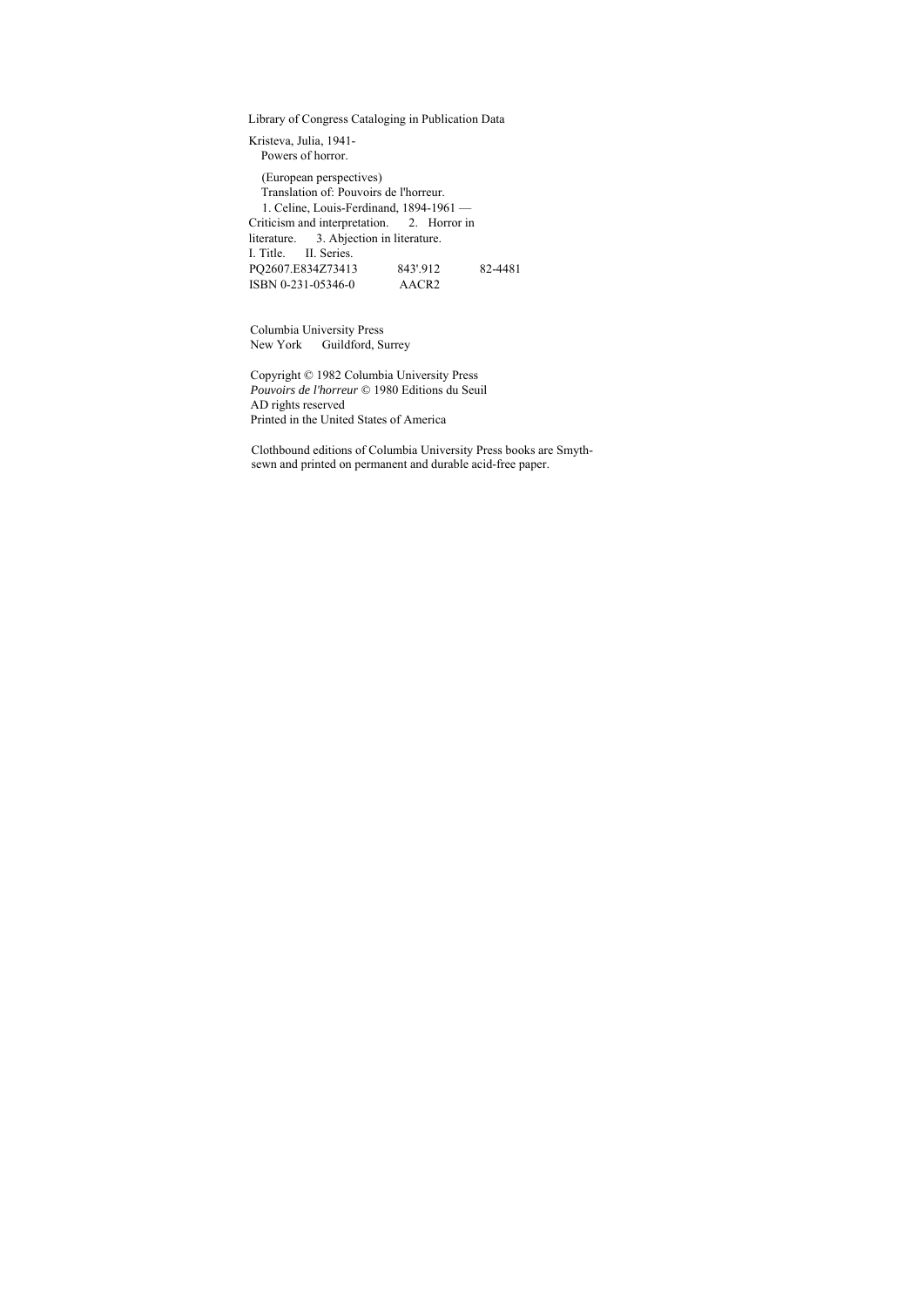# Contents

| Translator's Note                                 | <br>V11 |
|---------------------------------------------------|---------|
| <sup>I.</sup> Approaching Abjection               |         |
| 2. Something To Be Scared Of                      | 32      |
| 3- From Filth to Defilement                       | 56      |
| 4- Semiotics of Biblical Abomination              | 90      |
| <sup>5</sup> - <i>Qui Tollis Peccata Mundi</i>    | 113     |
| <sup>6</sup> . Celine: Neither Actor nor Martyr • | 133     |
| 7- Suffering and Horror                           | 140     |
| 8. Those Females Who Can Wreck the Infinite       | 157     |
| 9- "Ours To Jew or Die"                           | 174     |
| <sup>12</sup> In the Beginning and Without End    | 188     |
| 11 Powers of Horror                               | 207     |
| Notes                                             | 211     |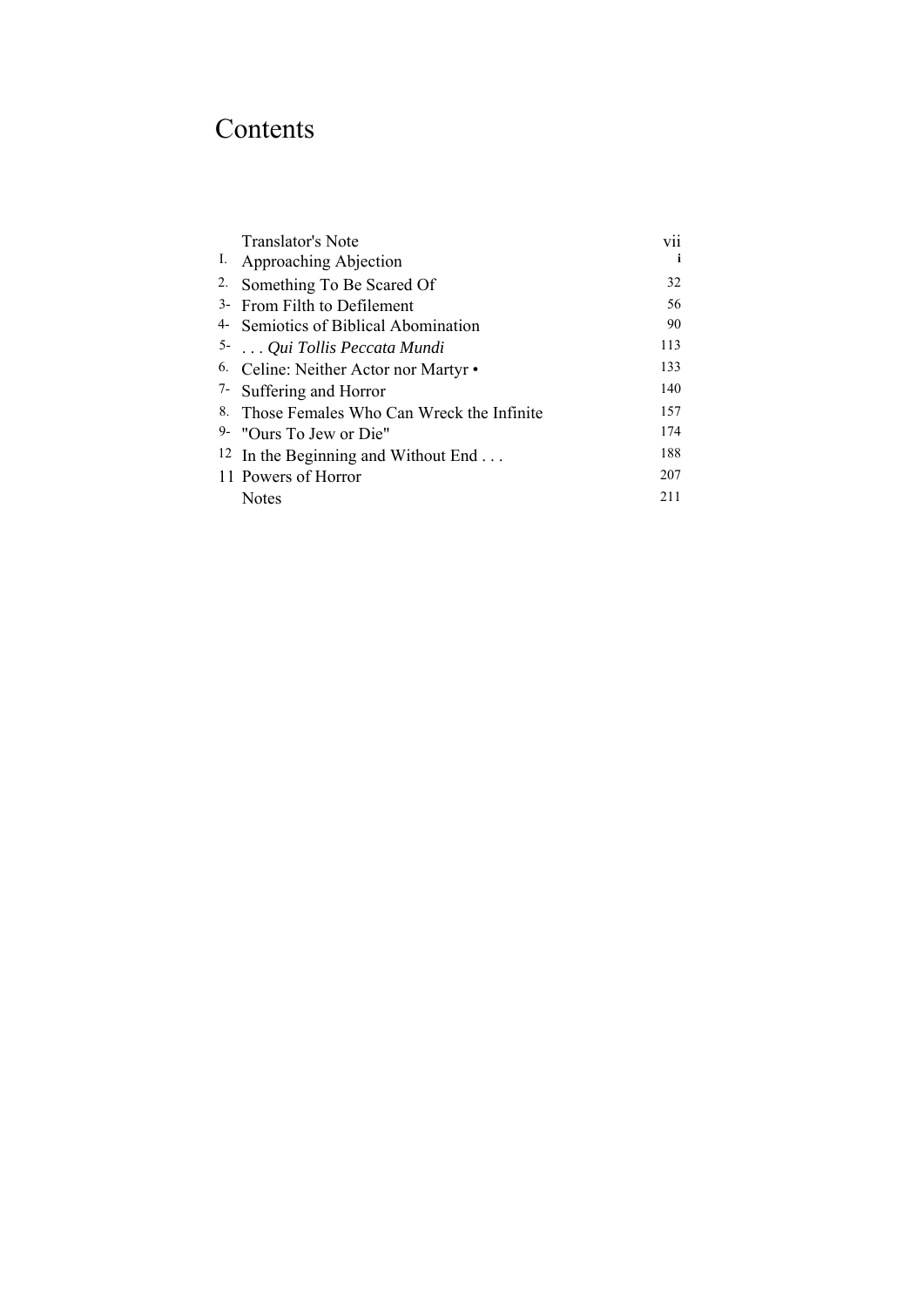### Translator's Note

When the original version of this book was published in France in 1980, critics sensed that it marked a turning point in Julia Kristeva's writing. Her concerns seemed less arcane, her presentation more appealingly worked out; as Guy Scarpetta put it in *he Nouvel Observateur* (May 19, 1980), she now introduced into "theoretical rigor an effective measure of seduction." Actually, no sudden change has taken place: the features that are noticeable in *Powers of Horror* were already in evidence in several earlier essays, some of which have been translated in *Desire in Language* (Columbia University Press, 1980). She herself pointed out in the preface to that collection, "Readers will also notice that a change in writing takes place as the work progresses" (p. ix).

One would assume such a change has made the translator's task less arduous; in one sense it has, but it also produced a different set of difficulties. As sentences become more metaphorical, more "literary" if you wish, one is liable to forget that they still are conceptually very precise. In other words, meaning emerges out of both the standard denotation(s) and the connotations suggested by the material shape of a given word. And it emerges not solely because of the reader's creativity, as happens in poetic language, but because it was put there in the first place. For instance, "un etre altere" means either a changed, adulterated being or an avid, thirsty being; mindful, however, of the unchanged presence of the Latin root, *alter,* Kristeva also intends it to mean "being for the other." This gives the phrase a special twist, and it takes a reader more imaginative than I am to catch it.

As Kristeva's writing evolves, it also displays a greater variety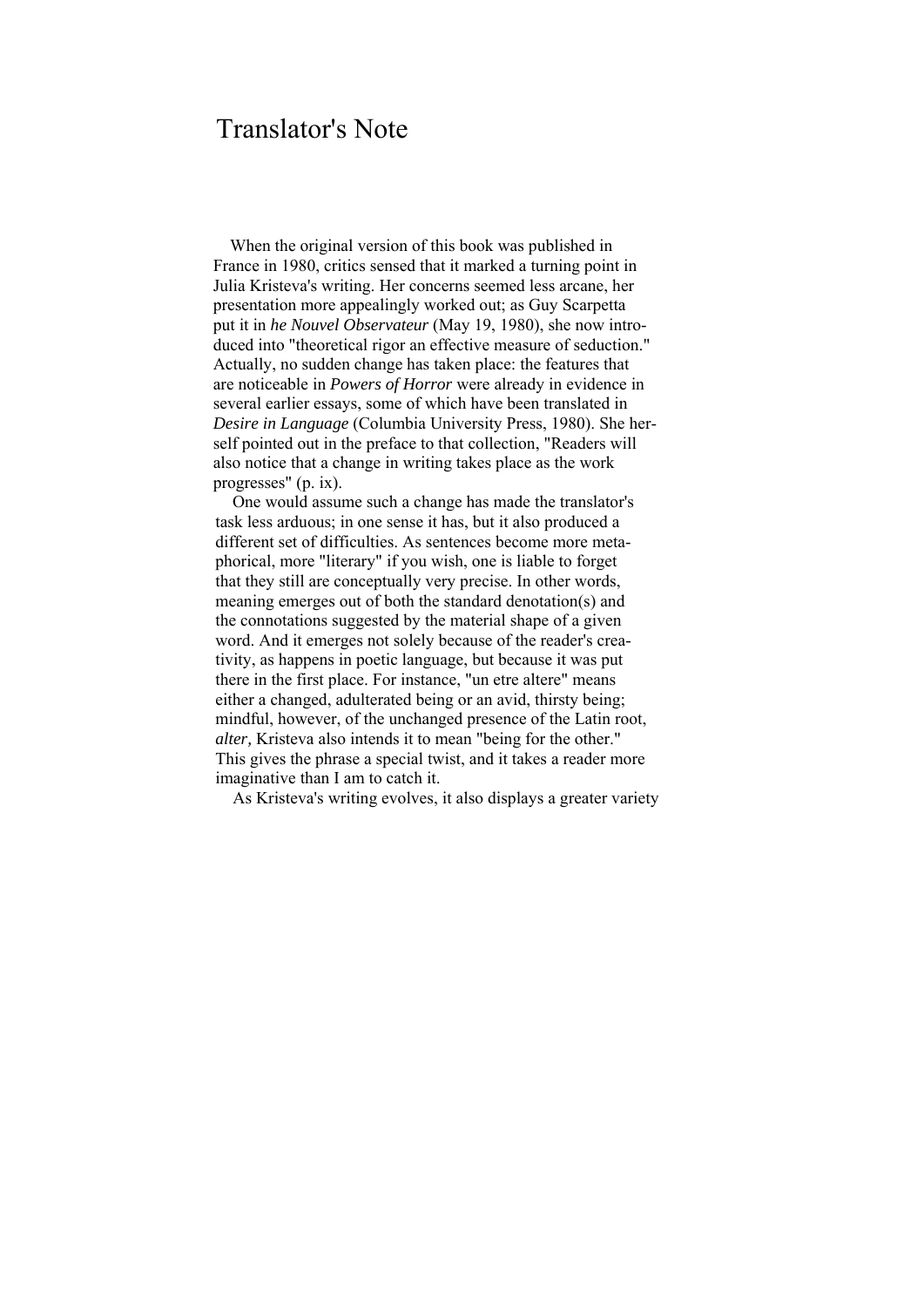#### viii TRANSLATOR'S NOTE

in tone. In this essay it includes the colloquial and the formal, the lyrical and the matter-of-fact, the concrete and the abstract. I resisted the temptation to unify her style and tried as much as possible to preserve the variety of the original. Only in a few instances, when a faithful rendition would in my opinion have sounded incongruous (e.g., translating *petard,* which she borrows from the text of a Celine novel, as "gat" or "rod"), did I consciously neutralize her prose.

A particularly vexing problem stems from the nature of the French language and its limited vocabulary as compared to English; words tend to point in a greater number of different directions. Usually, in expository prose, the context removes the ambiguities that poetic language thrives on. Kristeva is not averse to using polysemy to her advantage, as other French theorists like Derrida and Lacan have also done. The French word *propre,* for instance, has kept the meaning of the Latin *proprius* (one's own, characteristic, proper) and also acquired a new one: clean. At first, in *Powers of Horror,* the criteria of expository prose seemed to apply, but in several instances I began to have my doubts about this. When I asked Kristeva which meaning she intended the answer was, both. As a result I decided to use the rather cumbersome "one's own clean and proper body" to render the French *corps propre,* sacrificing elegance for the sake of clarity and fullness of meaning.

Examining my translation carefully, one is ant to notice anomalies in the text of the quotations. There are two reasons for this. When the original is not in French, Kristeva cites a published French translation and I refer to a published English one when available. Discrepancies are inevitable and for the most part inconsequential. In the case of Freud's *Totem and Taboo,*  however, the French version, in the excerpts quoted here, contains a couple of mistranslated words: *Inzestscheu* becomes "phobie de l'inceste" instead of the more accurate "incest dread," and *Genussgefahig* gets afflicted with the connotation of "objets comestibles" that belongs to *Geniessbar* instead of the more general and accurate "capable of enjoyment" of the English version. While this has required some vocabulary adjustment, it does not affect Kristeva's argument. Where Hegel's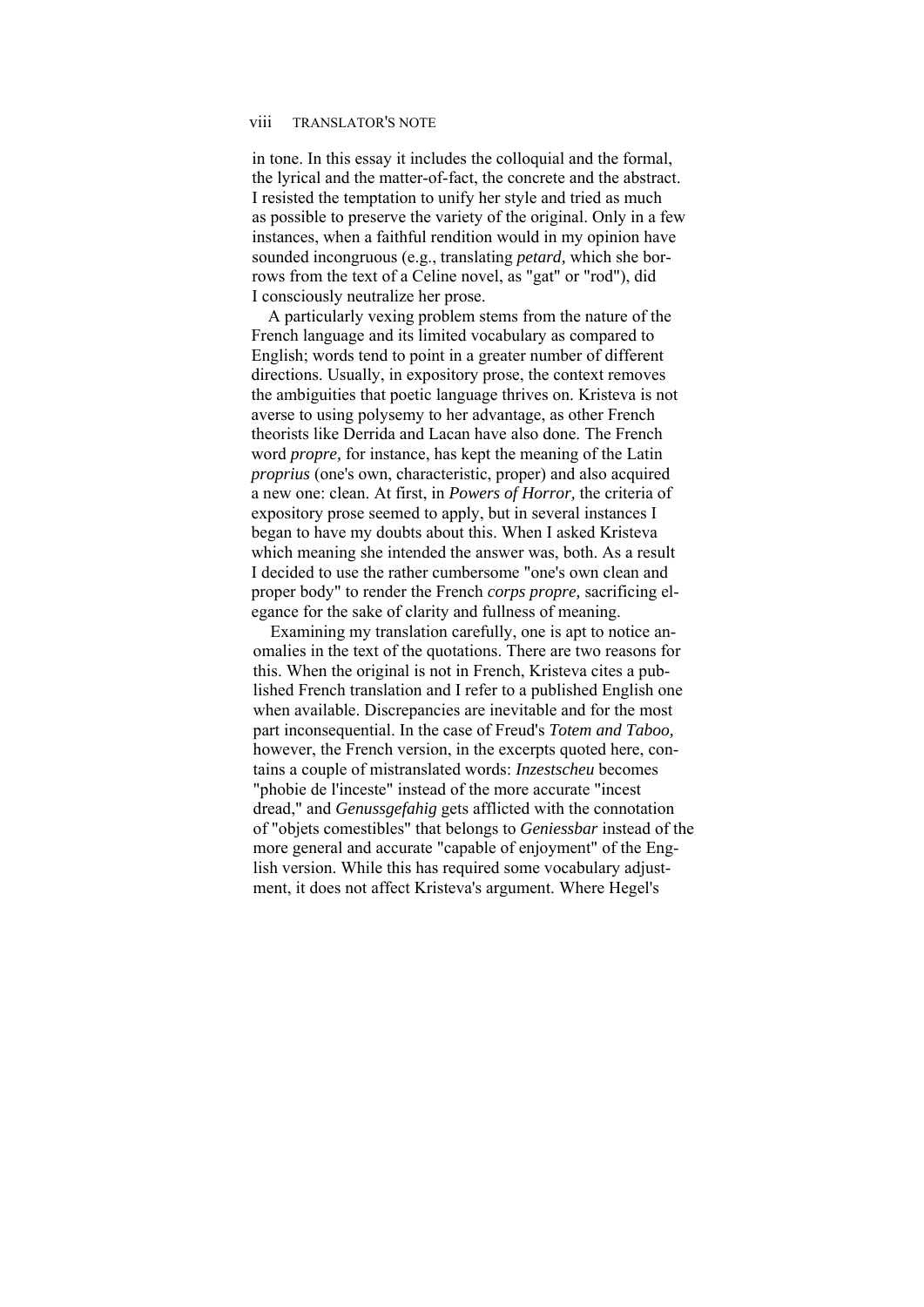works are concerned the situation is even more troublesome, for discrepancies between French and English translations are considerable. Referring back to the German text of *Vorlesungen tiber die Philosophic der Religion* I find that the English text is faithful to it. What apparently happened is that the French translation was made from an earlier version of the *Lectures,* which, like Saussure's famous *Cours de linguistique generate,* was published by Hegel's students after his death. The second edition, on which the English version is based, is presumably an improved one—but that need not concern us here. In the excerpts quoted by Kristeva, the meaning is essentially the same even though the wording differs and in one instance a metaphorical development has been eliminated.

When several translations are available, as they are for Sophocles, I used the one that seemed closest to the one used by Kristeva. For the Bible, I relied on the King James version; minor differences between biblical and anthropological terminology should pose no problem, and the reader will readily see that the latter's pure/impure distinction corresponds to the biblical contrast between clean and unclean.

For an original quotation from the French, I have also used available published translations. Working with Celine's novels, however, translators have endeavored to produce effective English-language fiction. As a result they were occasionally led to stray from a literal version of the text—and rightly so. On the other hand, for the purpose of Kristeva's analysis, there are times when close attention to material details of the text is essential. I have therefore, in a number of instances, had to modify the published translation—but that should not be seen as a reflection on their quality. On a few occasions, though, especially where the early novels are involved, translators have tended to be squeamish; thus, in *Journey to the End of the Night,*  the statement pertaining to women in wartime, "la guerre porte aux ovaires," becomes, "war goes straight to their tummies." I naturally put the ovaries back in.

Throughout this essay, Kristeva plays with the titles of Celine's novels (and a few others: Robert Musil's *The Man Without Qualities* makes a fleeting appearance toward the end).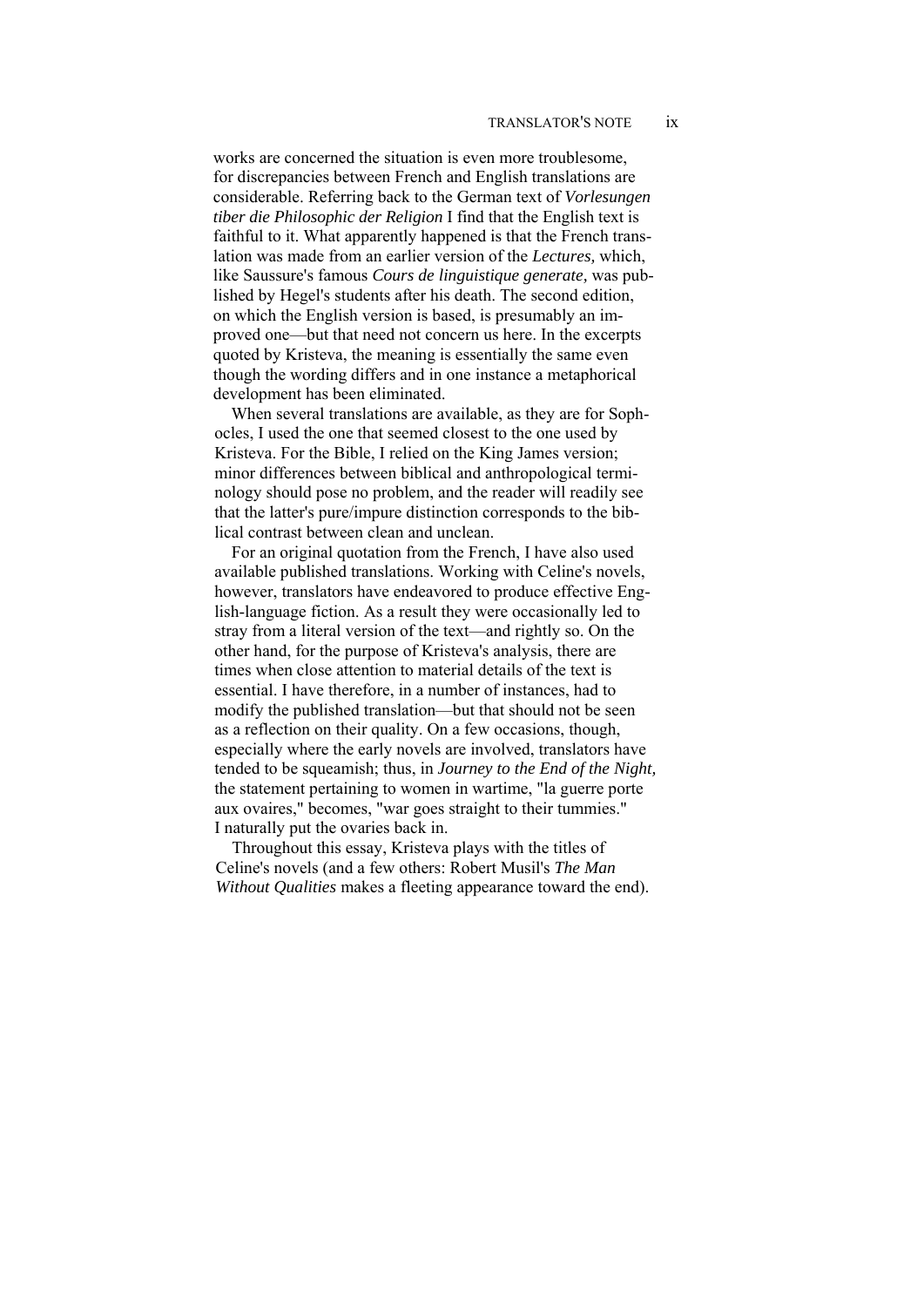#### x TRANSLATOR'S NOTE

*Journey to the End of the Night* is easily recognizable; the title *From Castle to Castle,* in this connection, needs to be changed to the more literal, "From One Castle to an Other," which produced the title of an earlier essay, "From One Identity to an Other" (collected in *Desire in Language);* I have rendered the untranslated *Feerie pour une autrefois* as "Enchantment for Some Other Time." For some features of her terminology, readers should consult the "Notes on the Translation and on Terminology" that appeared in *Desire in Language.* Here, however, instead of invariably rendering "ecriture" as "writing," I have attempted to distinguish between the weak and the strong meanings of the French word. For the latter I used the term "scription," which I had introduced in my *French Fiction Today*  (Rutgers University Press, 1972). There are in *Powers of Horror*  a few additional items of Lacanian vocabulary that the context should clarify. The object *a* is mentioned twice, and it could be puzzling. A few lines from Stuart Schneiderman's *Returning to Freud* (Yale University Press, 1980) might prove helpful: "For the psychoanalyst the important object is the lost object, the object always desired and never attained, the object that causes the subject to desire in cases where he can never gain the satisfaction of possessing the object. Any object the subject desires will never be anything other than a substitute for the object a." I should like to thank those who have given assistance in areas I am less familiar with: Stuart Schneiderman for the vocabulary of psychoanalysis, Robert Austerlitz for that of linguistics, Marvin I. Herzog for Hebrew terms, Robert D. Cumming for philosophy, and of course Julia Kristeva herself for clarifying a number of difficulties. I should point out, however, that while I sought assistance whenever I realized I had met with a problem, there may well have been problems I did not identify and on which I foundered. In such instances and in all others where mistranslations occur the responsibility is mine alone.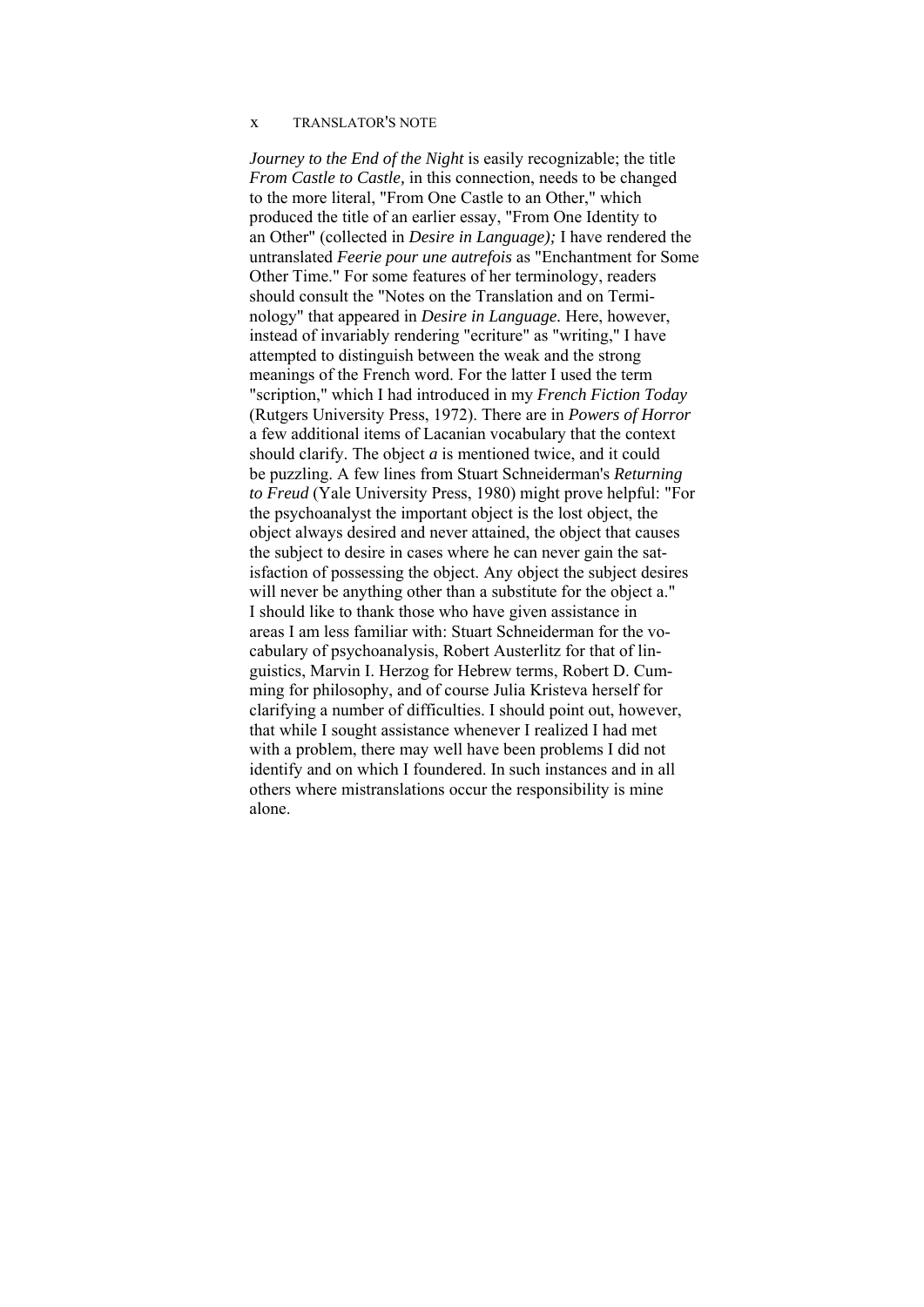POWERS OF HORROR An Essay on Abjection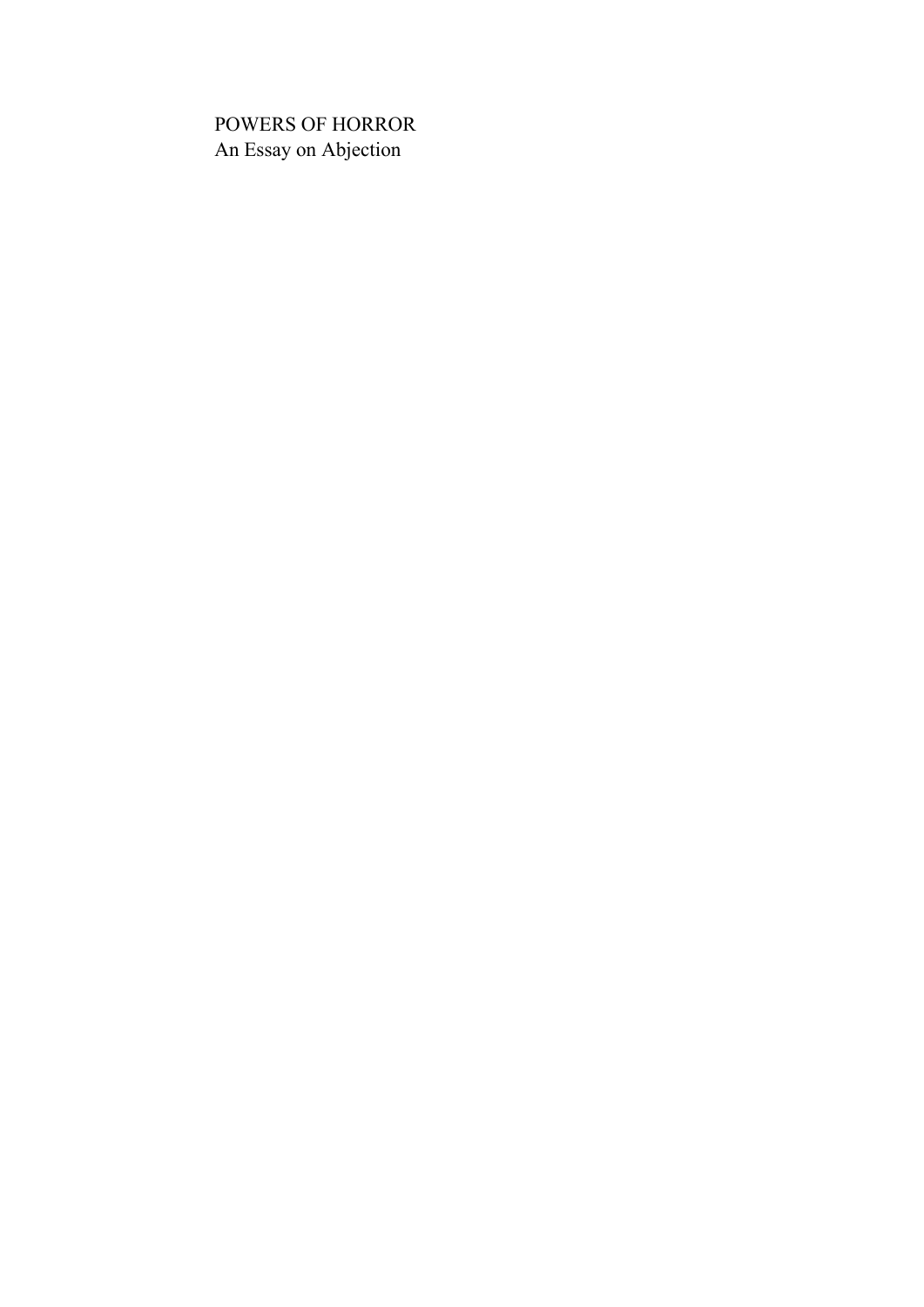No Beast is there without glimmer of infinity, No eye so vile nor abject that brushes not Against lightning from on high, now tender, now fierce. Victor Hugo, *La Legende des siecles*

#### NEITHER SUBJECT NOR OBJECT

There looms, within abjection, one of those violent, dark revolts of being, directed against a threat that seems to emanate from an exorbitant outside or inside, ejected beyond the scope of the possible, the tolerable, the thinkable. It lies there, quite close, but it cannot be assimilated. It beseeches, worries, and fascinates desire, which, nevertheless, does not let itself be seduced. Apprehensive, desire turns aside; sickened, it rejects. A certainty protects it from the shameful—a certainty of which it is proud holds on to it. But simultaneously, just the same, that impetus, that spasm, that leap is drawn toward an elsewhere as tempting as it is condemned. Unflaggingly, like an inescapable boomerang, a vortex of summons and repulsion places the one haunted by it literally beside himself.

When I am beset by abjection, the twisted braid of affects and thoughts I call by such a name does not have, properly speaking, a definable *object*. The abject is not an ob-ject facing me, which I name or imagine. Nor is it an ob-jest, an otherness ceaselessly fleeing in a systematic quest of desire. What is abject is not my correlative, which, providing me with someone or something else as support, would allow me to be more or less detached and autonomous. The abject has only one quality of the object—that of being opposed to I. If the object, however, through its opposition, settles me within the fragile texture of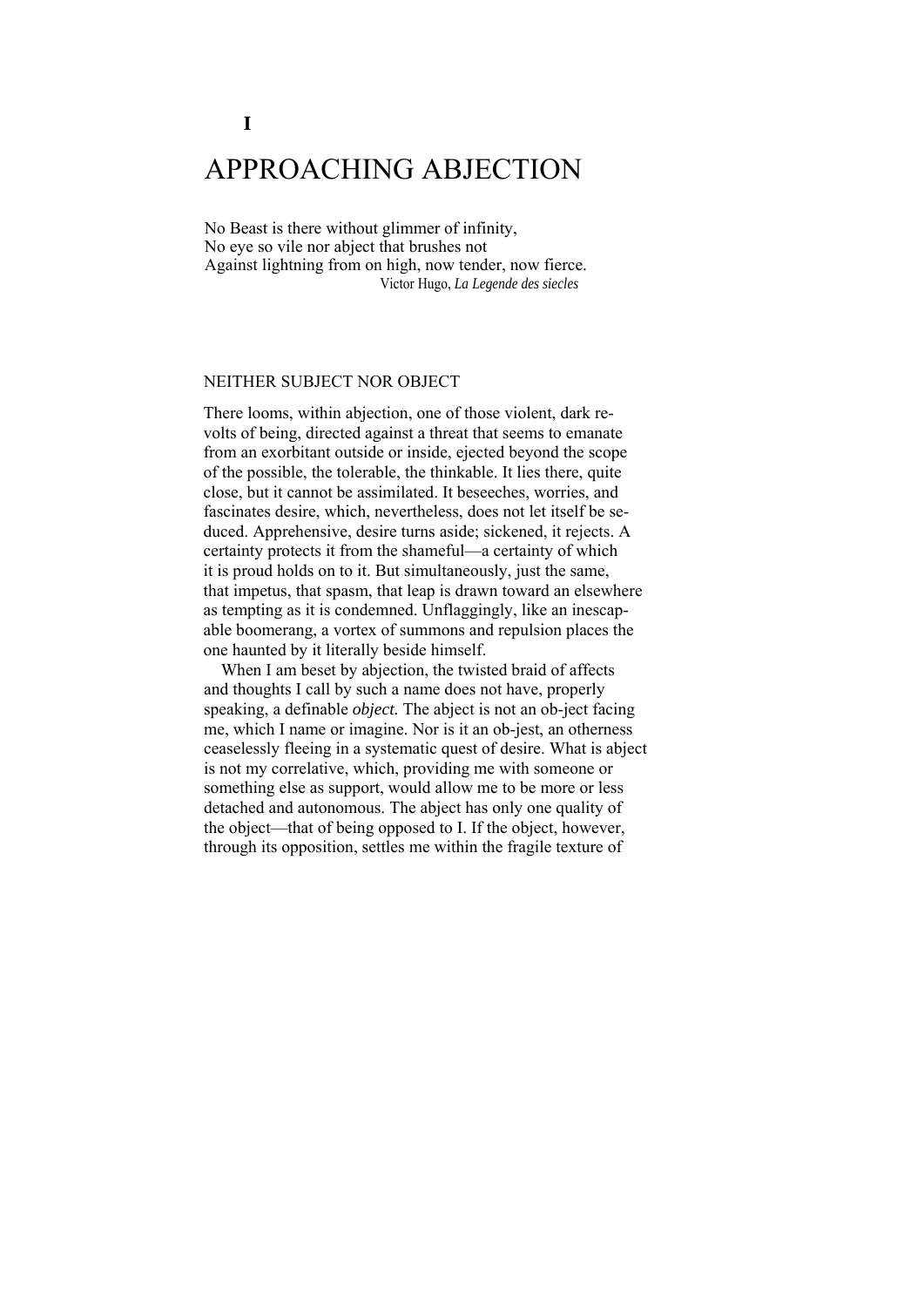a desire for meaning, which, as a matter of fact, makes me ceaselessly and infinitely homologous to it, what is *abject,* on the contrary, the jettisoned object, is radically excluded and draws me toward the place\_where meaning collapses. A certain "ego" that merged with its master, a superego, has flatly driven it away. It lies outside, beyond the set, and does not seem to agree to the latter's rules of the game. And yet, from its place of banishment, the abject does not cease challenging its master. Without a sign (for him), it beseeches a discharge, a convulsion, a crying out. To each ego its object, to each superego its abject. It is not the white expanse or slack boredom of repression, not the translations and transformations of desire that wrench bodies, nights, and discourse; rather it is a brutish suffering that, "I" puts up with, sublime and devastated, for "I" deposits it to the father's account *[verse au pere*—*pere-uersion]:* I endure it, for I imagine that such is the desire of the other. A massive and sudden emergence of uncanniness, which, familiar as it might have been in an opaque and forgotten life, now harries me as radically separate, loathsome. Not me. Not that. But not nothing, either. A "something" that I do not recognize as a thing. A weight of meaninglessness, about which there is nothing insignificant, and which crushes me. On the edge of nonexistence and hallucination, of a reality that, if I acknowledge it, annihilates me. There, abject and abjection are my safeguards. The primers of my culture.

#### THE IMPROPER/UNCLEAN

Loathing an item of food, a piece of filth, waste, or dung. The spasms and vomiting that protect me. The repugnance, the retching that thrusts me to the side and turns me away from defilement, sewage, and muck. The shame of compromise, of being in the middle of treachery. The fascinated start that leads me toward and separates me from them.

Food loathing is perhaps the most elementary and most archaic form of abjection. When the eyes see or the lips touch that skin on the surface of milk—harmless, thin as a sheet of cigarette paper, pitiful as a nail paring—I experience a gagging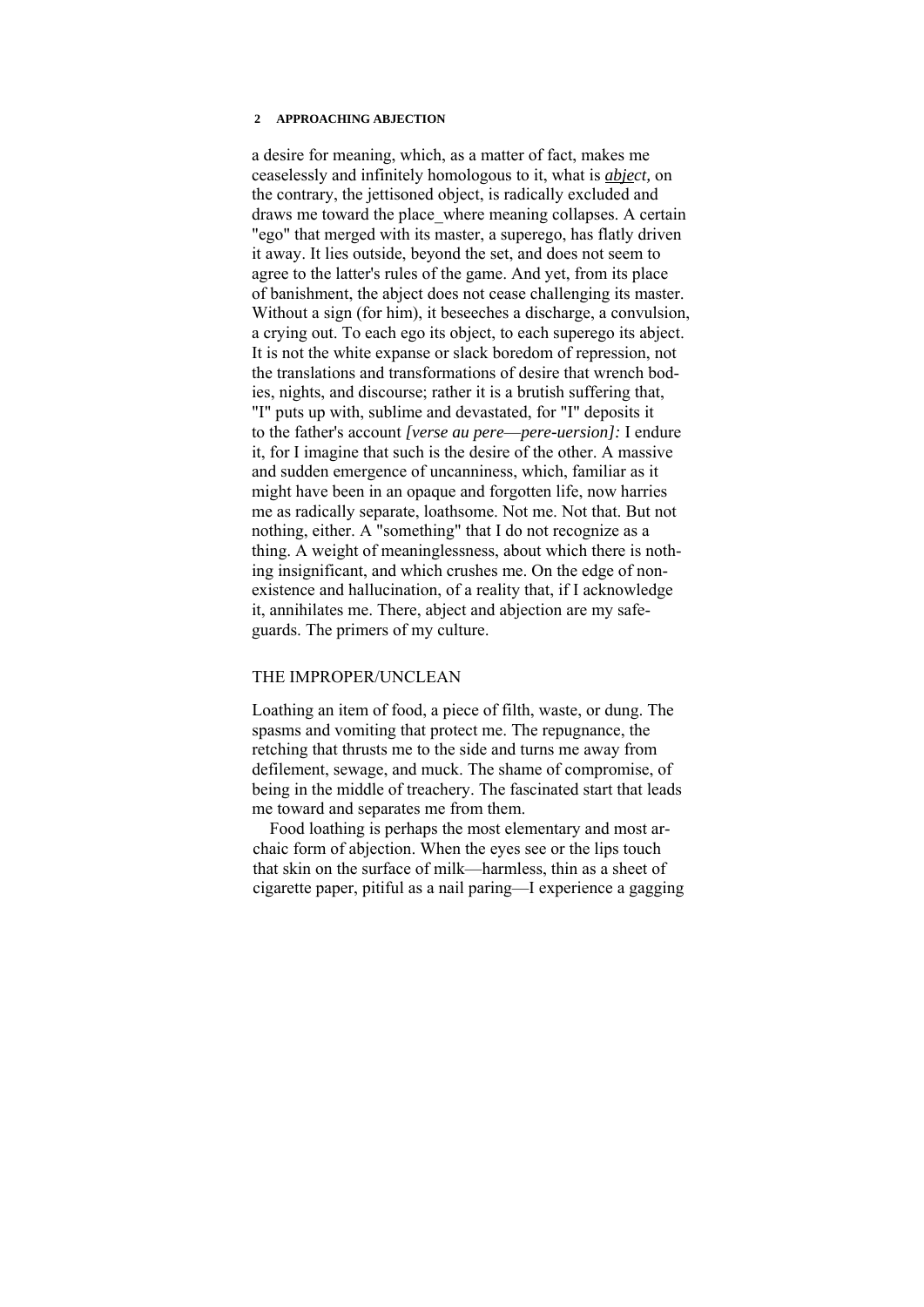sensation and, still farther down, spasms in the stomach, the belly; and all the organs shrivel up the body, provoke tears and bile, increase heartbeat, cause forehead and hands to perspire. Along with sight-clouding dizziness, *nausea* makes me balk at that milk cream, separates me from the mother and father who proffer it. "I" want none of that element, sign of their desire; "I" do not want to listen, "I" do not assimilate it, "I" expel it. But since the food is not an "other" for "me," who am only in their desire, I expel *myself,* I spit *myself out,* I abject *myself*  within the same motion through which "I" claim to establish *myself.* That detail, perhaps an insignificant one, but one that they ferret out, emphasize, evaluate, that trifle turns me inside out, guts sprawling; it is thus that *they* see that "I" am in the process of becoming an other at the expense of my own death, During that course in which "I" become, I give birth to myself amid the violence of sobs, of vomit. Mute protest of the symptom, shattering violence of a convulsion that, to be sure, is inscribed in a symbolic system, but in which, without either wanting or being able to become integrated in order to answer to it, it reacts, it abreacts. It abjects.

The corpse (or cadaver: *cadere,* to fall), that which has irremediably come a cropper, is cesspool, and death; it upsets even more violently the one who confronts it as fragile and fallacious chance. A wound with blood and pus, or the sickly, acrid smell of sweat, of decay, does not *signify* death. In the presence of signified death—a flat encephalograph, for instance—I would understand, react, or accept. No, as in true theater, without makeup or masks, refuse and corpses *show me* what I permanently thrust aside in order to live. These body fluids, this defilement, this shit are what life withstands, hardly and with difficulty, on the part of death. There, I am at the border of my condition as a living being. My body extricates itself, as being alive, from that border. Such wastes drop so that I might live, until, from loss to loss, nothing remains in me and my entire body falls beyond the limit—*cadere,* cadaver. If dung signifies the other side of the border, the place where I am not and which permits me to be, the corpse, the most sickening of wastes, is a border that has encroached upon everything. It is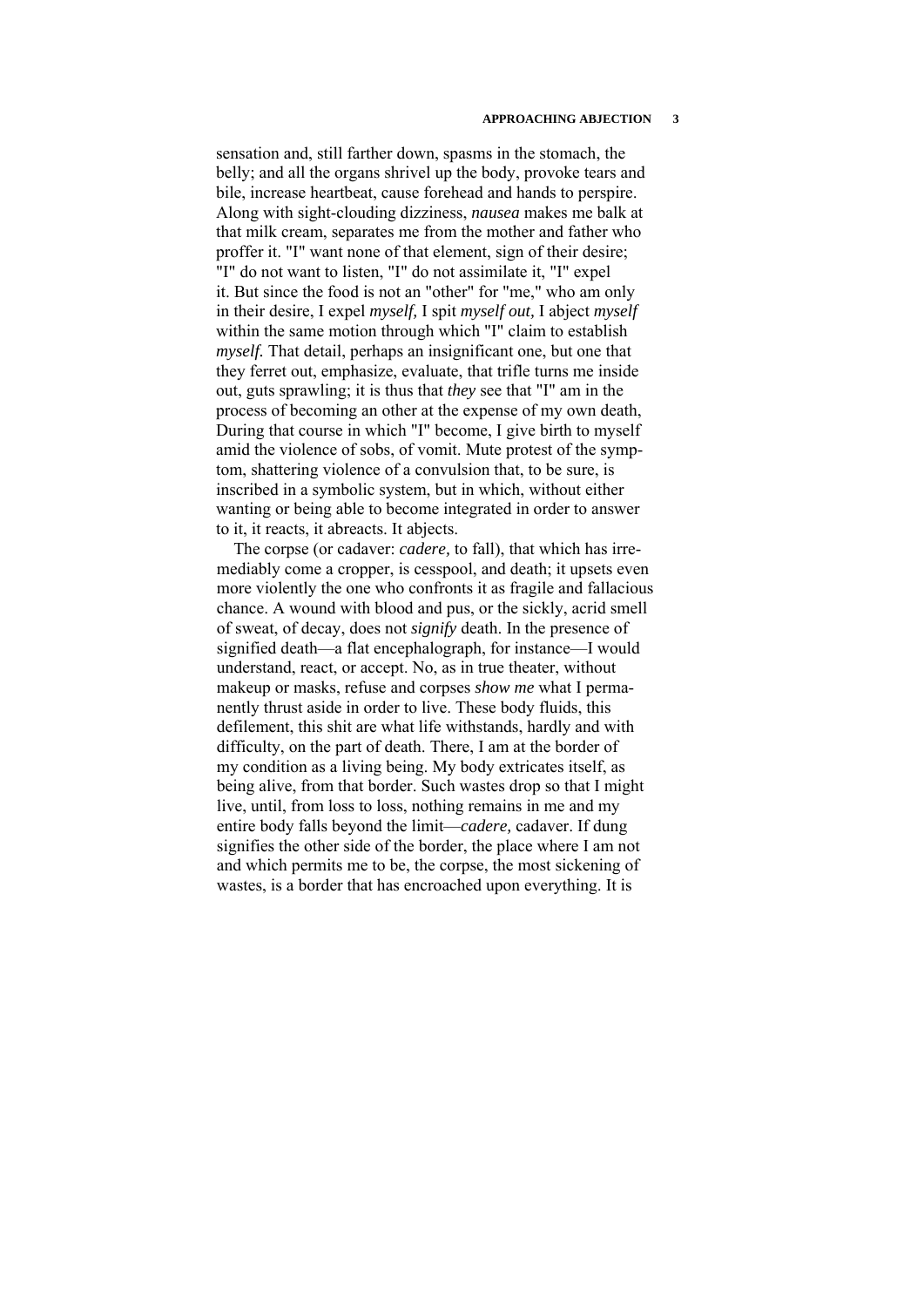no longer I who expel, "I" is expelled. The border has become an object. How can I be without border? That elsewhere that I imagine beyond the present, or that I hallucinate so that I might, in a present time, speak to you, conceive of you—it is now here, jetted, abjected, into "my" world. Deprived of world, therefore, *I fall in a faint.* In that compelling, raw, insolent thing in the morgue's full sunlight, in that thing that no longer matches and therefore no longer signifies anything, I behold the breaking down of a world that has erased its borders: fainting away. The corpse, seen without God and outside of science, is the utmost of abjection. It is death infecting life. Abject. It is something rejected from which one does not part, from which one does not protect oneself as from an object. Imaginary uncanniness and real threat, it beckons to us and ends up engulfing us.

It is thus not lack of cleanliness or health that causes abjection but what disturbs identity, system, order. What does not respect borders, positions, rules. The in-between, the ambiguous, the composite. The traitor, the liar, the criminal with a good conscience, the shameless rapist, the killer who claims he is a savior. . . . Any crime, because it draws attention to the fragility of the law, is abject, but premeditated crime, cunning murder, hypocritical revenge are even more so because they heighten the display of such fragility. He who denies morality is not abject; there can be grandeur in amorality and even in crime that flaunts its disrespect for the law—rebellious, liberating, and suicidal crime. Abjection, on the other hand, is immoral, sinister, scheming, and shady: a terror that dissembles,\* a hatred that smiles, a passion that uses the body for barter instead of inflaming it, a debtor who sells you up, a friend who stabs you.\*. . .

In the dark halls of the museum that is now what remains of Auschwitz, I see a heap of children's shoes, or something like that, something I have already seen elsewhere, under a Christmas tree, for instance, dolls I believe. The abjection of Nazi crime reaches its apex when death, which, in any case, kills me, interferes with what, in my living universe, is supposed to save me from death: childhood, science, among other things.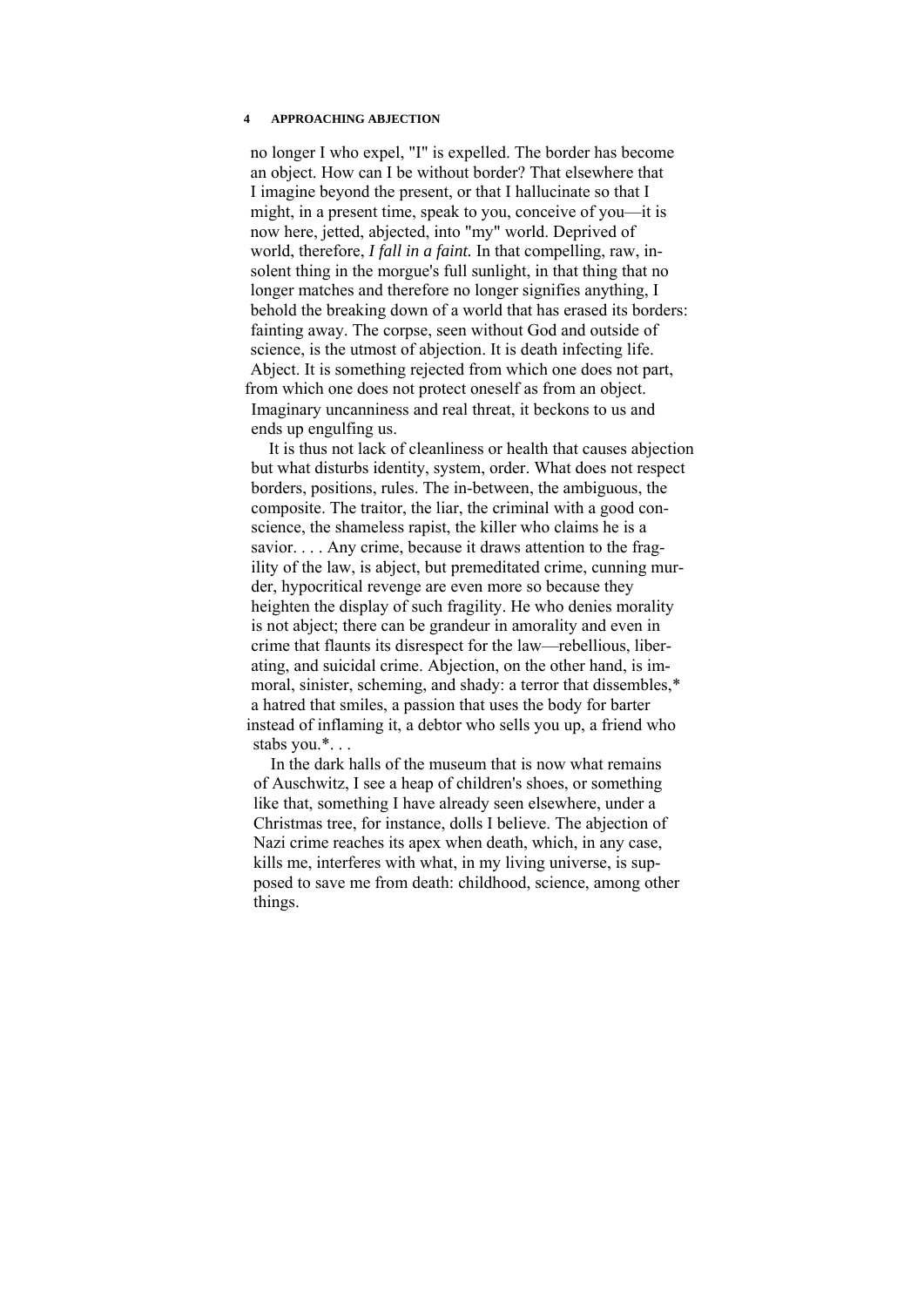#### THE ABJECTION OF SELF

If it be true that the abject simultaneously beseeches and pulverizes the subject, one can understand that it is experienced at the peak of its strength when that subject, weary of fruitless attempts to identify with something on the outside, finds the impossible within; when it finds that the impossible constitutes its very *being,* that it is none other than abject. The abjection of self would be the culminating form of that experience of the subject to which it is revealed that all its objects are based merely on the inaugural *loss* that laid the foundations of its own being. There is nothing like the abjection of self to show that all abjection is in fact recognition of the *want* on which any being, meaning, language, or desire is founded. One always passes too quickly over this word, "want," and today psychoanalysts are finally taking into account only its more or less fetishized product, the "object of want." But if one imagines (and imagine one must, for it is the working of imagination whose foundations are being laid here) the experience of *want* itself\_as logically preliminary to being and object—to the being of the object—then one understands that abjection, and even more so abjection of self, is its only signified. Its signifier, then, is none but literature. Mystical Christendom turned this abjection of self into the ultimate proof of humility before God, witness Elizabeth of Hungary who "though a great princess, delighted in nothing so much as in abasing herself." $\cdot$ 

The question remains as to the ordeal, a secular one this time, that abjection can constitute for someone who, in what is termed knowledge of castration, turning away from perverse dodges, presents himself with his own body and ego as the most precious non-objects; they are no longer seen in their own right but forfeited, abject. The termination of analysis can lead us there, as we shall see. Such are the pangs and delights of masochism.

Essentially different from "uncanniness," more violent, too, abjection is elaborated through a failure to recognize its kin; nothing is familiar, not even the shadow of a memory. I imagine a child who has swallowed up his parents too soon, who frightens himself on that account, "all by himself," and, to save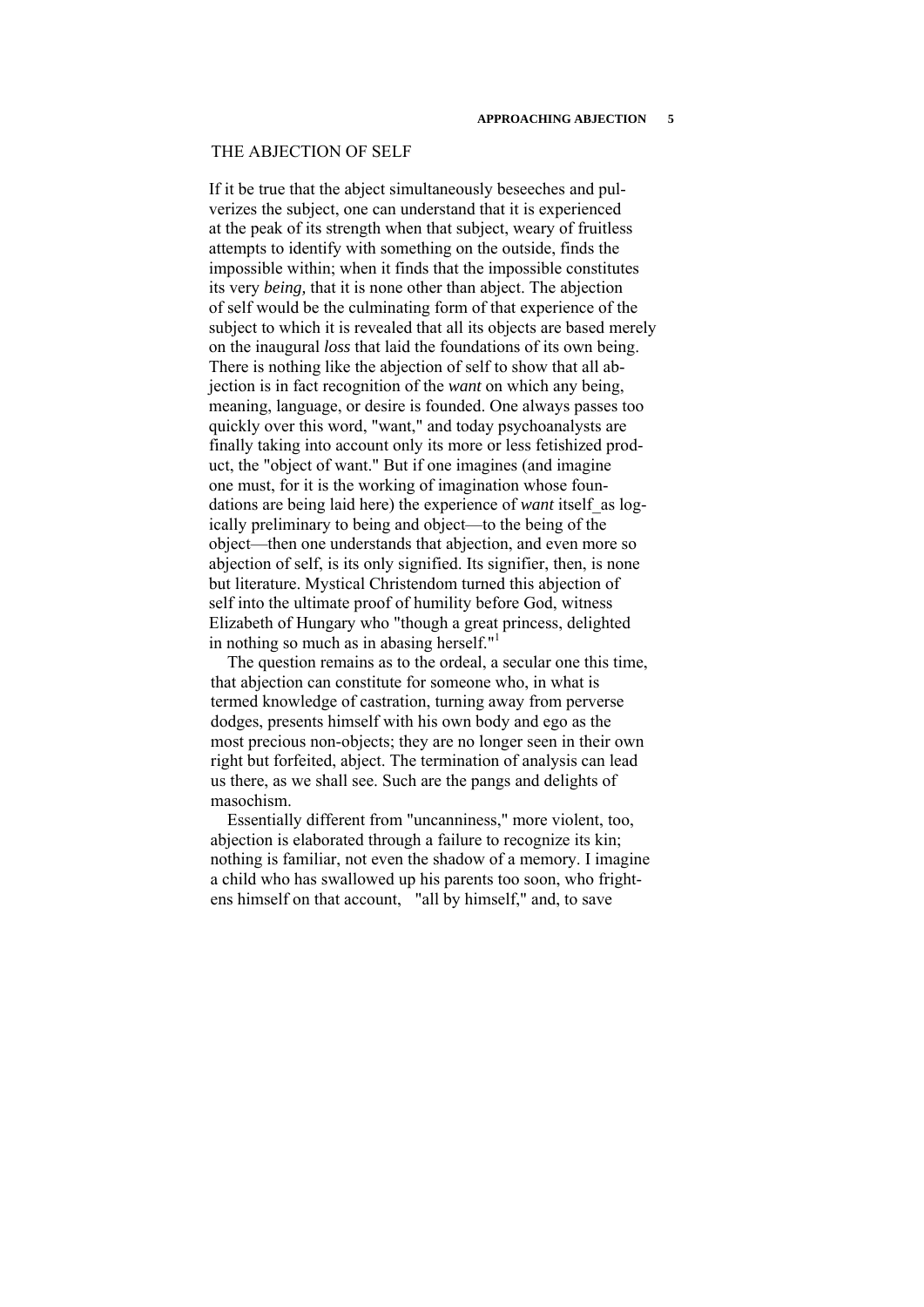himself, rejects and throws up everything that is given to him all gifts, all objects. He has, he could have, a sense of the abject. Even before things for him *are*—hence before they are signifiable—he drives them out, dominated by drive as he is, and constitutes his own territory, edged by the abject. A sacred configuration. Fear cements his compound, conjoined to another world, thrown up, driven out, forfeited. What he has swallowed up instead of maternal love is an emptiness, or rather a maternal hatred without a word for the words of the father; that is what he tries to cleanse himself of, tirelessly. What solace does he come upon within such loathing? Perhaps a father, existing but unsettled, loving but unsteady, merely an apparition but an apparition that remains. Without him the holy brat would probably have no sense of the sacred; a blank subject, he would remain, discomfited, at the dump for non-objects that are always forfeited, from which, on the contrary, fortified by abjection, he tries to extricate himself. For he is not mad, he through whom the abject exists. Out of the daze that has petrified him before the untouchable, impossible, absent body of the mother, a daze that has cut off his impulses from their objects, that is, from their representations, out of such daze he causes, along with loathing, one word to crop up—fear. The phobic has no other object than the abject. But that word, "fear"—a fluid haze, an elusive clamminess—no sooner has it cropped up than it shades off like a mirage and permeates all words of the language with nonexistence, with a hallucinatory, ghostly glimmer. Thus, fear having been bracketed, discourse will seem tenable only if it ceaselessly confront that otherness, a burden both repellent and repelled, a deep well of memory that is unapproachable and intimate: the abject.

#### BEYOND THE UNCONSCIOUS

Put another way, it means that there are lives not sustained by *desire,* as desire is always for objects. Such lives are based on *exclusion.* They are clearly distinguishable from those understood as neurotic or psychotic, articulated by *negation* and its modalities, *transgression, denial,* and *repudiation.* Their dynamics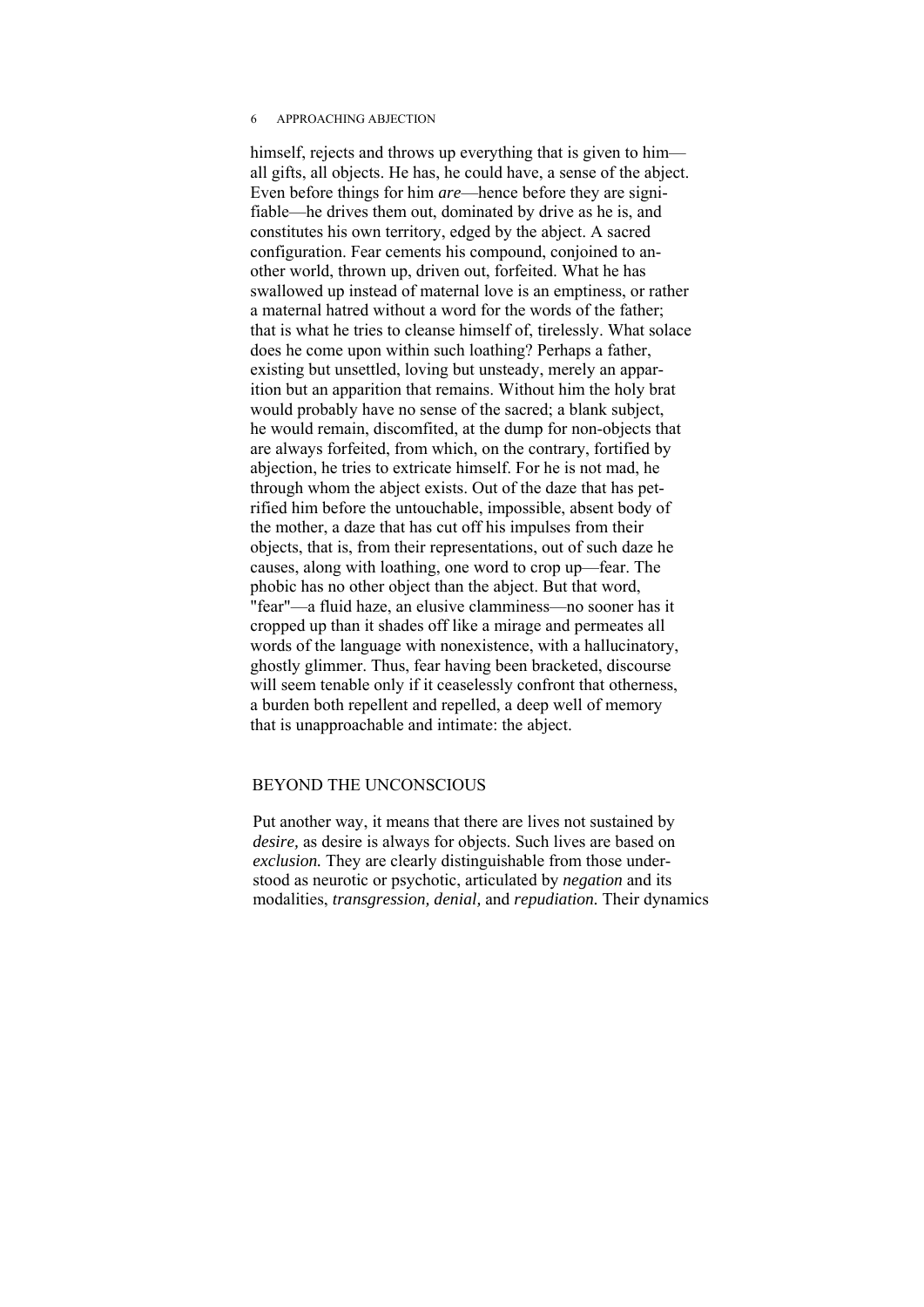challenges the theory of the unconscious, seeing that the latter is dependent upon a dialectic of negativity.

The theory of the unconscious, as is well known, presupposes a repression of contents (affects and presentations) that, thereby, do not have access to consciousness but effect within the subject modifications, either of speech (parapraxes, etc.), or of the body (symptoms), or both (hallucinations, etc.). As correlative to the notion of *repression,* Freud put forward that of *denial* as a means of figuring out neurosis, that *of rejection (repudiation)* as a means of situating psychosis. The asymmetry of the two repressions becomes more marked owing to denial's bearing on the object whereas repudiation affects desire itself (Lacan, in perfect keeping with Freud's thought, interprets that as "repudiation of the Name of the Father").

Yet, facing the ab-ject and more specifically phobia and the splitting of the ego (a point I shall return to), one might ask if those articulations of negativity germane to the unconscious (inherited by Freud from philosophy and psychology) have not become inoperative. The "unconscious" contents remain here *excluded* but in strange fashion: not radically enough to allow for a secure differentiation between subject and object, and yet clearly enough for a defensive *position* to be established—one that implies a refusal but also a sublimating elaboration. As if the fundamental opposition were between I and Other or, in more archaic fashion, between Inside and Outside. As if such an opposition subsumed the one between Conscious and Unconscious, elaborated on the basis of neuroses.

Owing to the ambiguous opposition I/Other, Inside/Outside—an opposition that is vigorous but pervious, violent but uncertain—there are contents, "normally" unconscious in neurotics, that become explicit if not conscious in "borderline" patients' speeches and behavior. Such contents are often openly manifested through symbolic practices, without by the same token being integrated into the judging consciousness of those particular subjects. Since they make the conscious/unconscious distinction irrelevant, borderline subjects and their speech constitute propitious ground for a sublimating discourse ("aesthetic" or "mystical," etc.), rather than a scientific or rationalist one.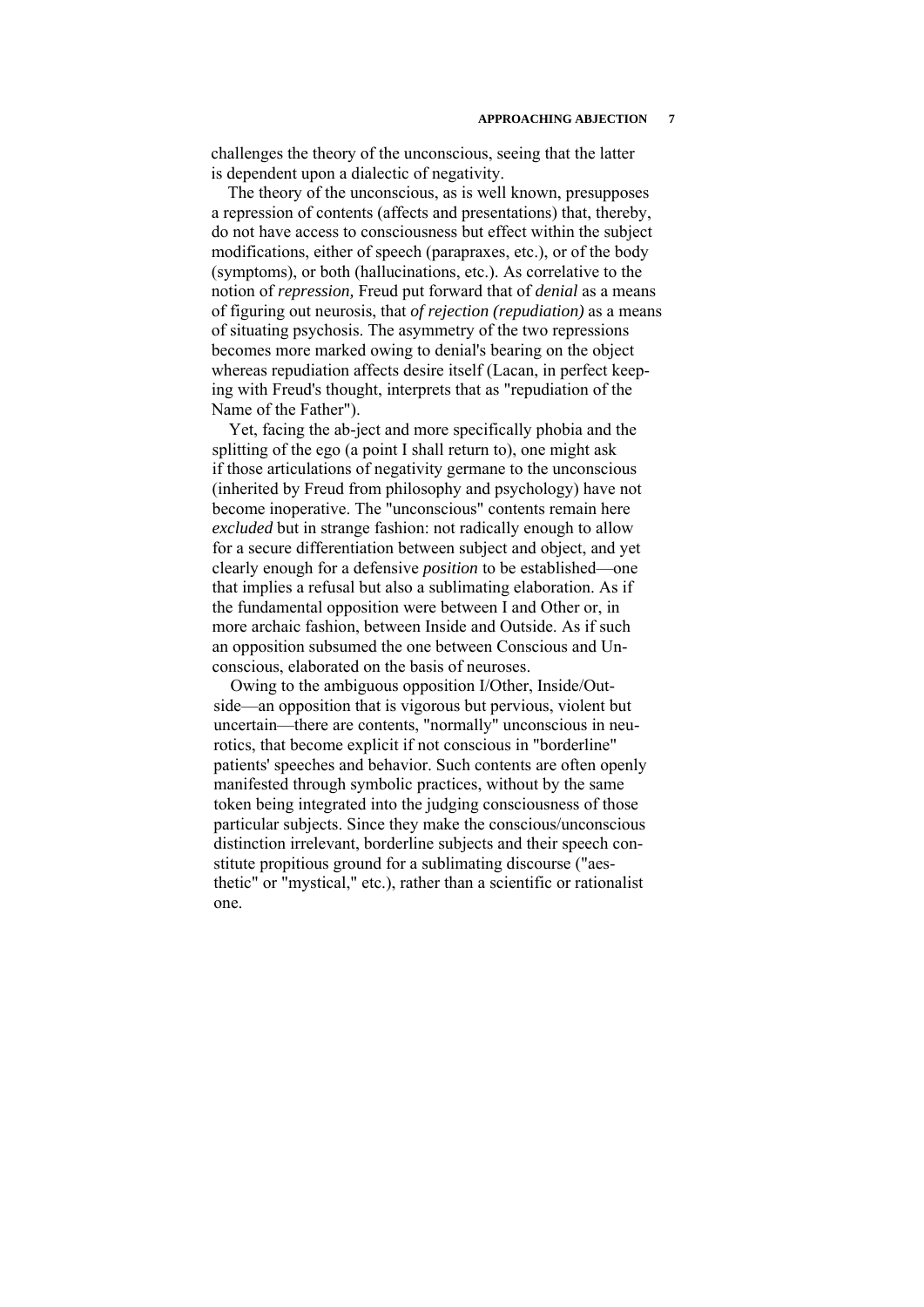#### AN EXILE WHO ASKS, "WHERE?"

The one by whom the abject exists is thus a *deject* who places (himself), *separates* (himself), situates (himself), and therefore *strays* instead of getting his bearings, desiring, belonging, or refusing. Situationist in a sense, and not without laughter since laughing is a way of placing or displacing abjection. Necessarily dichotomous, somewhat Manichaean, he divides, excludes, and without, properly speaking, wishing to know his abjections is not at all unaware of them. Often, moreover, he includes himself among them, thus casting within himself the scalpel that carries out his separations.

Instead of sounding himself as to his "being," he does so concerning his place: *"Where* am I?" instead of *"Who* am I?" For the space that engrosses the deject, the excluded, is never *one,*  nor *homogeneous,* nor *totalizable,* but essentially divisible, foldable, and catastrophic. A deviser of territories, languages, works, the *deject* never stops demarcating his universe whose fluid confines—for they are constituted of a non-object, the abject—constantly question his solidity and impel him to start afresh. A tireless builder, the deject is in short a *stray.* He is on a journey, during the night, the end of which keeps receding. He has a sense of the danger, of the loss that the pseudo-object!<sup>1</sup> attracting him represents for him, but he cannot help taking the risk at the very moment he sets himself apart. And the more he strays, the more he is saved.

#### TIME: FORGETFULNESS AND THUNDER

For it is out of such straying on excluded ground that he draws his jouissance. The abject from which he does not cease separating is for him, in short, a *land of oblivion* that is constantly remembered. Once upon blotted-out time, the abject must have been a magnetized pole of covetousness. But the ashes of oblivion now serve as a screen and reflect aversion, repugnance. The clean and proper (in the sense of incorporated and incorporable) becomes filthy, the sought-after turns into the banished, fascination into shame. Then, forgotten time crops up suddenly and condenses into a flash of lightning an operation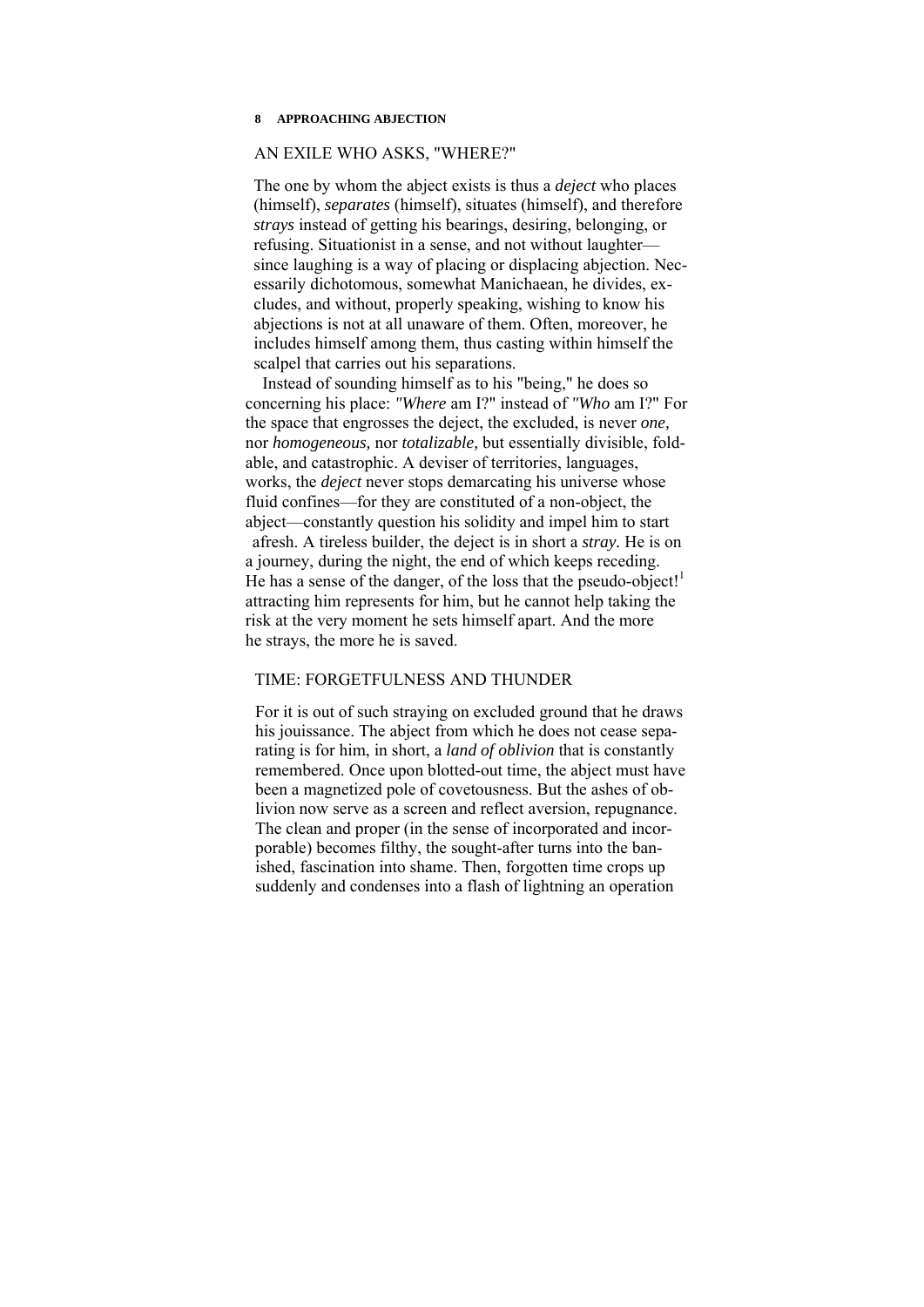that, if it were thought out, would involve bringing together the two opposite terms but, on account of that flash, is discharged like thunder. The time of abjection is double: a time of oblivion and thunder, of veiled infinity and the moment when revelation bursts forth.

#### JOUISSANCE AND AFFECT

Jouissance, in short. For the stray considers himself as equivalent to a Third Party. He secures the latter's judgment, he acts on the strength of its power in order to condemn, he grounds himself on its law to tear the veil of oblivion but also to set up its object as inoperative. As jettisoned. Parachuted by the Other. A ternary structure, if you wish, held in keystone position by the Other, but a "structure" that is skewed, a topology of catastrophe. For, having provided itself with an *alter ego,* the Other no longer has a grip on the three apices of the triangle where subjective homogeneity resides; and so, it jettisons the object into an abominable real, inaccessible except through jouissancey It follows that jouissance alone causes the abject to exist as such. One does not know it, one does not desire it, one joys in it *[on enjouit].* Violently and painfully. A passion. And, as in jouissance where the object of desire, known as object *a* [in Lacan's terminology], bursts with the shattered mirror where the ego gives up its image in order to contemplate itself in the Other, there is nothing either objective or objectal to the abject. It is simply a frontier, a repulsive gift that the Other, having become *alter ego,* drops so that "I" does not disappear in it but finds, in that sublime alienation, a forfeited existence. Hence a jouissance in which the subject is swallowed up but in which the Other, in return, keeps the subject from foundering by making it repugnant. One thus understands why so many victims of the abject are its fascinated victims—if not its submissive and willing ones.

We may call it a border; abjection is above all ambiguity. Because, while releasing a hold, it does not radically cut off the subject from what treatens it—on the contrary, abjection acknowledges it to be in perpetual danger. But also because ab-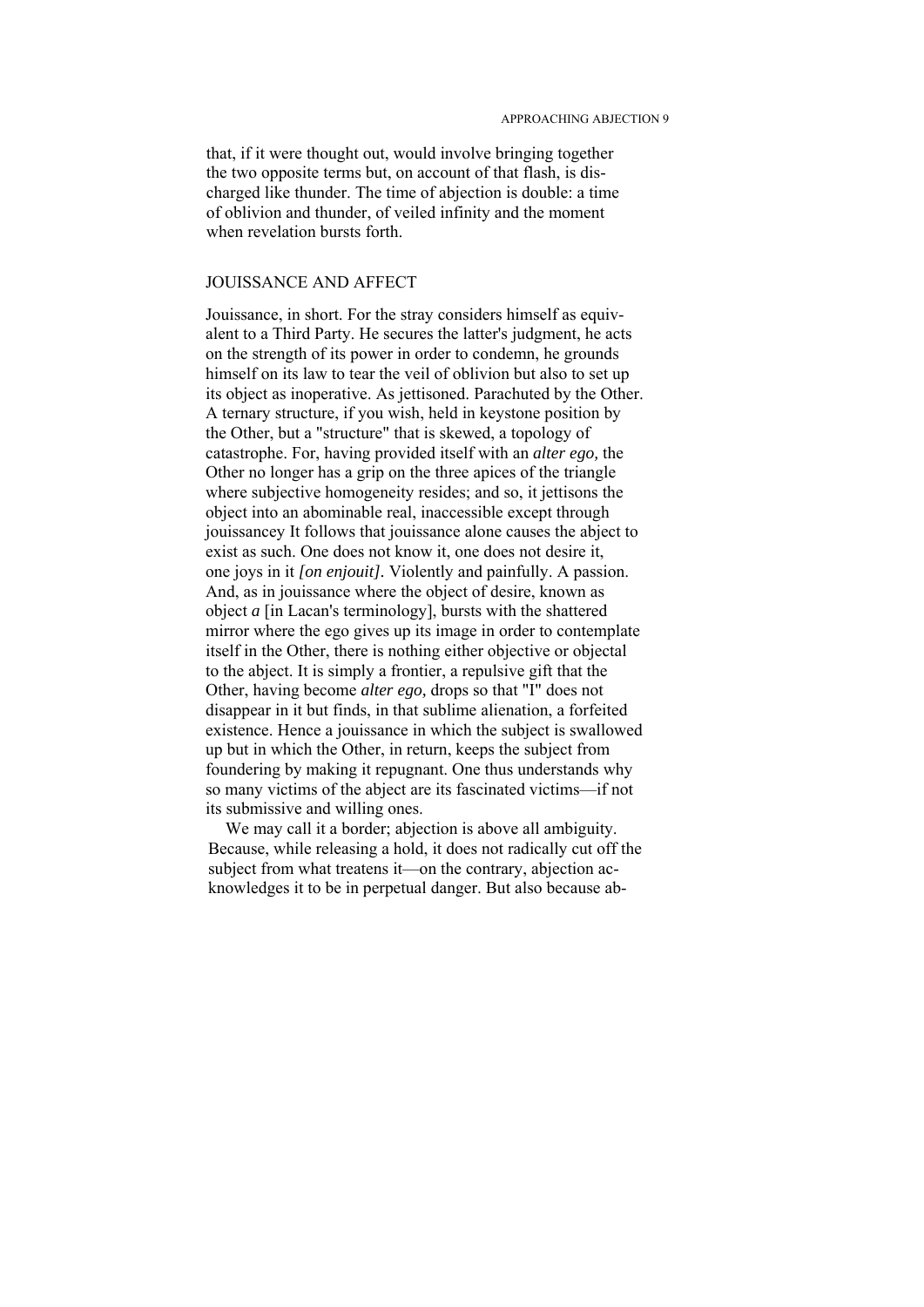jection itself is a composite of judgment and affect, of condemnation and yearning, of signs and drives. Abjection preserves what existed in the archaism of pre-objectal relationship, in the immemorial violence with which a body becomes separated from another body in order to be—maintaining that night in which the outline of the signified thing vanishes and where only the imponderable affect is carried out. To be sure, if I am affected by what does not yet appear to me as a thing, it is because laws, connections, and even structures of meaning govern and condition me. That order, that glance, that voice, that gesture, which enact the law for my frightened body, constitute and bring about an effect and not yet a sign. I speak to it in vain in order to exclude it from what will no longer be, for myself, a world that can be assimilated. Obviously, I *am* only *like* someone else: mimetic logic of the advent of the ego, objects, and signs. But when I *seek* (myself), *lose* (myself), or experience *jouissance*—then "I" is *heterogeneous.* Discomfort, unease, dizziness stemming from an ambiguity that, through the violence of a revolt *against,* demarcates a space out of which signs and objects arise. Thus braided, woven, ambivalent, a heterogeneous flux marks out a territory that I can call my own because the Other, having dwelt in me as *alter ego,* points it out to me through loathing.

This means once more that the heterogeneous flow, which portions the abject and sends back abjection, already dwells in a human animal that has been highly altered. I experience abjection only if an Other has settled in place and stead of what will be "me." Not at all an other with whom I identify and incorporate, but an Other who precedes and possesses me, and\_ through such possession causes me to be. A possession previous to my advent: a being-there of the symbolic that a father might or might not embody. Significance is indeed inherent in the human body.

#### AT THE LIMIT OF PRIMAL REPRESSION

If, on account of that Other, a space becomes demarcated, separating the abject from what will be a subject and its objects, it is because a repression that one might call "primal" has been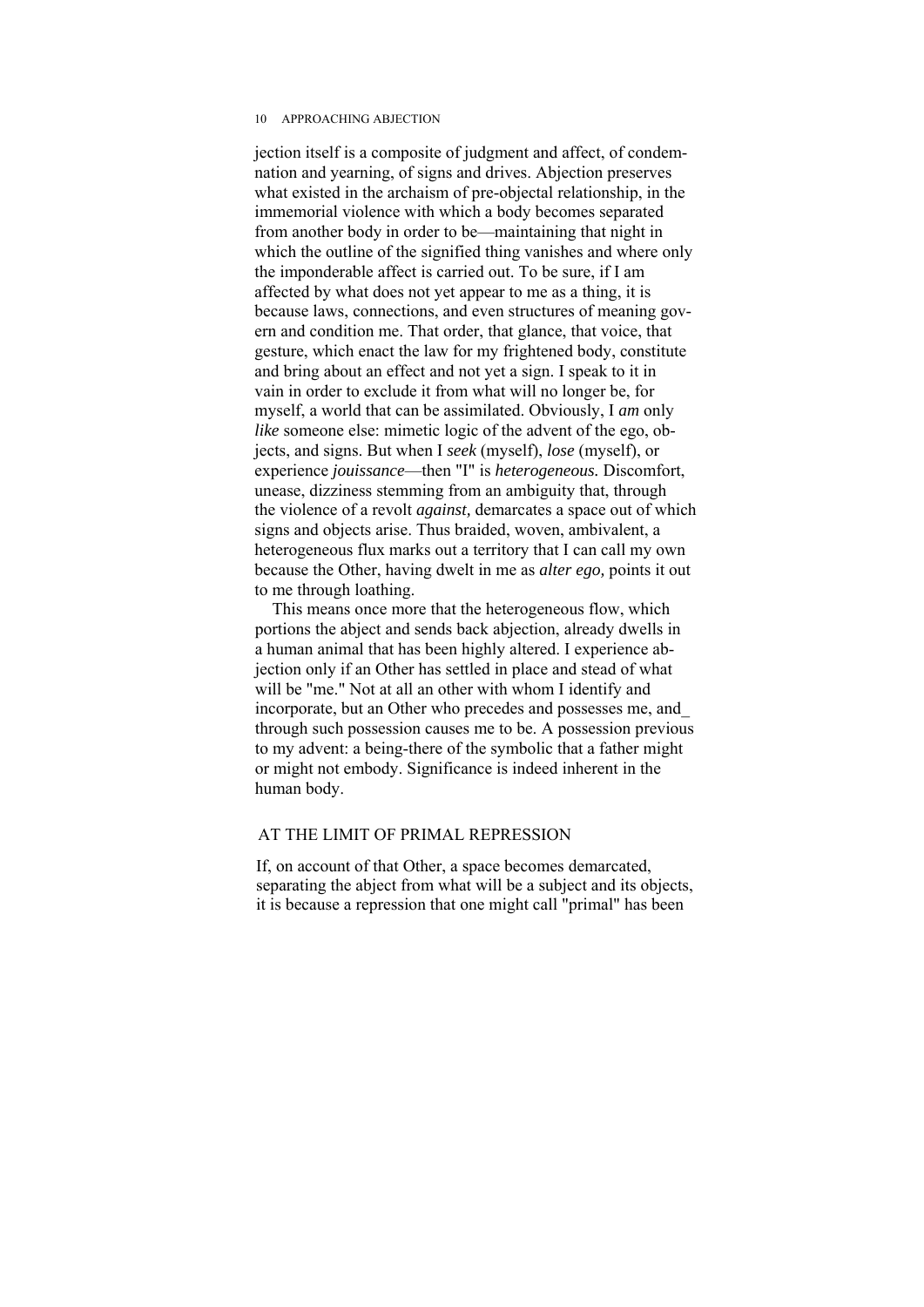effected prior to the springing forth of the ego, of its objects and representations. The latter, in turn, as they depend on another repression, the "secondary" one, arrive only *a posteriori*  on an enigmatic foundation that has already been marked off; its return, in a phobic, obsessional, psychotic guise, or more generally and in more imaginary fashion in the shape of *abjection,*  notifies us of the limits of the human universe.

On such limits and at the limit one could say that there is no unconscious, which is elaborated when representations and affects (whether or not tied to representations) shape a logic. Here, on the contrary, consciousness has not assumed its rights and transformed into signifiers those fluid demarcations of yet unstable territories where an "I" that is taking shape is ceaselessly straying. We are no longer within the sphere of the unconscious but at the limit of primal repression that, nevertheless, has discovered an intrinsically corporeal and already signifying brand, symptom, and sign: repugnance, disgust, abjection. There is an effervescence of object and sign—not of desire but of intolerable significance; they tumble over into non-sense or the impossible real, but they appear even so in spite of "myself' (which is not) as abjection.

#### PREMISES OF THE SIGN, LININGS OF THE SUBLIME

Let us pause a while at this juncture. If the abject is already a wellspring of sign for a non-object, on the edges of primal repression, one can understand its skirting the somatic symptom on the one hand and sublimation on the other. The *symptom:*  a language that gives up, a structure within the body, a nonassimilable alien, a monster, a tumor, a cancer that the listening devices of the unconscious do not hear, for its strayed subject is huddled outside the paths of desire. *Sublimation,* on the contrary, is nothing else than the possibility of naming the prenominal, the pre-objectal, which are in fact only a trans-nominal, a trans-objectal. In the~symptom, the abject permeates me, I become abject. Through sublimation, I keep it under control. The abject is edged with the sublime. It is not the same moment on the journey, but the same subject and speech bring them into being.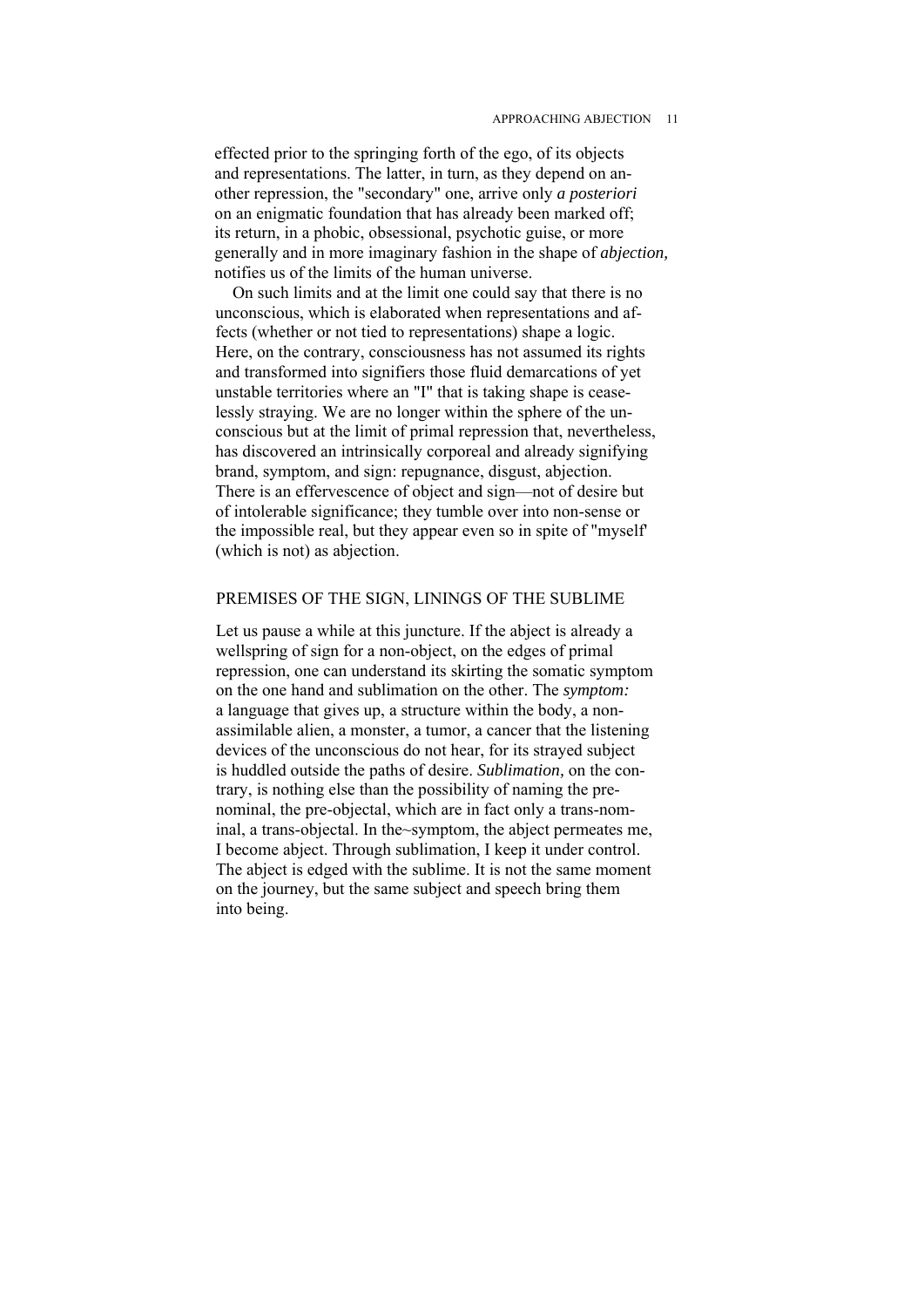For the sublime has no object either. When the starry sky, a vista of open seas or a stained glass window shedding purple beams fascinate me, there is a cluster of meaning, of colors, of words, of caresses, there are light touches, scents, sighs, cadences that arise, shroud me, carry me away, and sweep me beyond the things that I see, hear, or think. The "sublime" object dissolves in the raptures of a bottomless memory. It is such a memory, which, from stopping point to stopping point, remembrance to remembrance, love to love, transfers that object to the refulgent point of the dazzlement in which I stray in order to be. As soon as I perceive it, as soon as I name it, the sublime triggers—it has always already triggered—a spree of perceptions and words that expands memory boundlessly. I then forget the point of departure and find myself removed to a secondary universe, set off from the one where "I" am delight and loss. Not at all short of but always with and through perception and words, the sublime is a *something added* that expands us, overstrains us, and causes us to be both *here,* as dejects, and *there,* as others and sparkling. A divergence, an impossible bounding. Everything missed, joy—fascination.

#### BEFORE THE BEGINNING: SEPARATION

The abject might then appear as the *most fragile* (from a synchronic point of view), the most *archaic* (from a diachronic one) sublimation of an "object" still inseparable from drives. The abject is that pseudo-object that is made up *before* but appears only *within* the gaps of secondary repression. *The abject would thus be the "object" of primal repression.*

But what is primal repression? Let us call it the ability of the speaking being, always already haunted by the Other, to divide, reject, repeat. Without *one* division, *one* separation, *one* subject/ object having been constituted (not yet, or no longer yet). Why? Perhaps because of maternal anguish, unable to be satiated within the encompassing symbolic.

The abject confronts us, on the one hand, with those fragile states where man strays on the territories of *animal.* Thus, by way of abjection, primitive societies have marked out a precise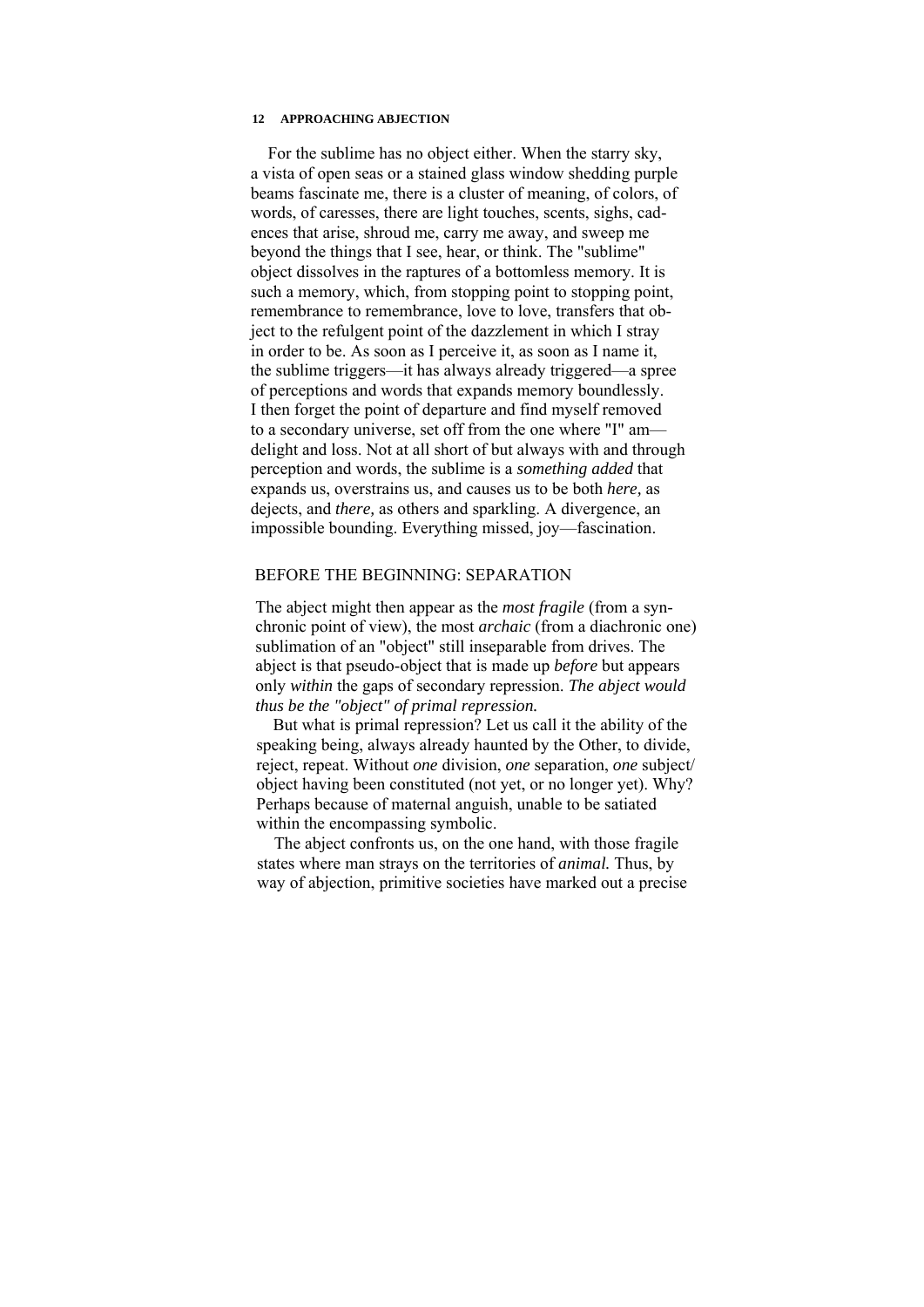area of their culture in order to remove it from the threatening world of animals or animalism, which were imagined as representatives of sex and murder.

The abject confronts us, on the other hand, and this time within our personal archeology, with our earliest attempts to release the hold of *maternal* entity even before ex-isting outside of her, thanks to the autonomy of language. It is a violent, clumsy breaking away,"\with the constant risk of falling back under the sway of a power as securing as it is stifling". The difficulty a mother has in acknowledging (or being acknowledged by) the symbolic realm—in other words, the problem she has with the phallus that her father or her husband stands for—is not such as to help the future subject leave the natural mansion. The child can serve its mother as token of her own authentication; there is, however, hardly any reason for her to serve as go-between for it to become autonomous and authentic in its turn. In such close combat, the symbolic light that a third party, eventually the father, can contribute helps the future subject, the more so if it happens to be endowed with a robust supply of drive energy, in pursuing a reluctant struggle against what, having been the mother, will turn into an abject. Repelling, rejecting; repelling itself, rejecting itself. Ab-jecting.

In this struggle, which fashions the human being, the *mimesis,*  by means of which he becomes homologous to another in order to become himself, is in short logically and chronologically secondary. Even before being *like,* "I" am not but do *separate, reject, ab-ject.* Abjection, with a meaning broadened to take in subjective diachrony, *is a precondition of narcissism. It* is coexistent

with it and causes it to be permanently brittle. The more or less beautiful image in which I behold or recognize myself rests upon an abjection that sunders it as soon as repression, the constant watchman, is relaxed.

#### THE "CHORA," RECEPTACLE OF NARCISSISM

Let us enter, for a moment, into that Freudian aporia called primal repression. Curious primacy, where what is repressed cannot really be held down, and where what represses always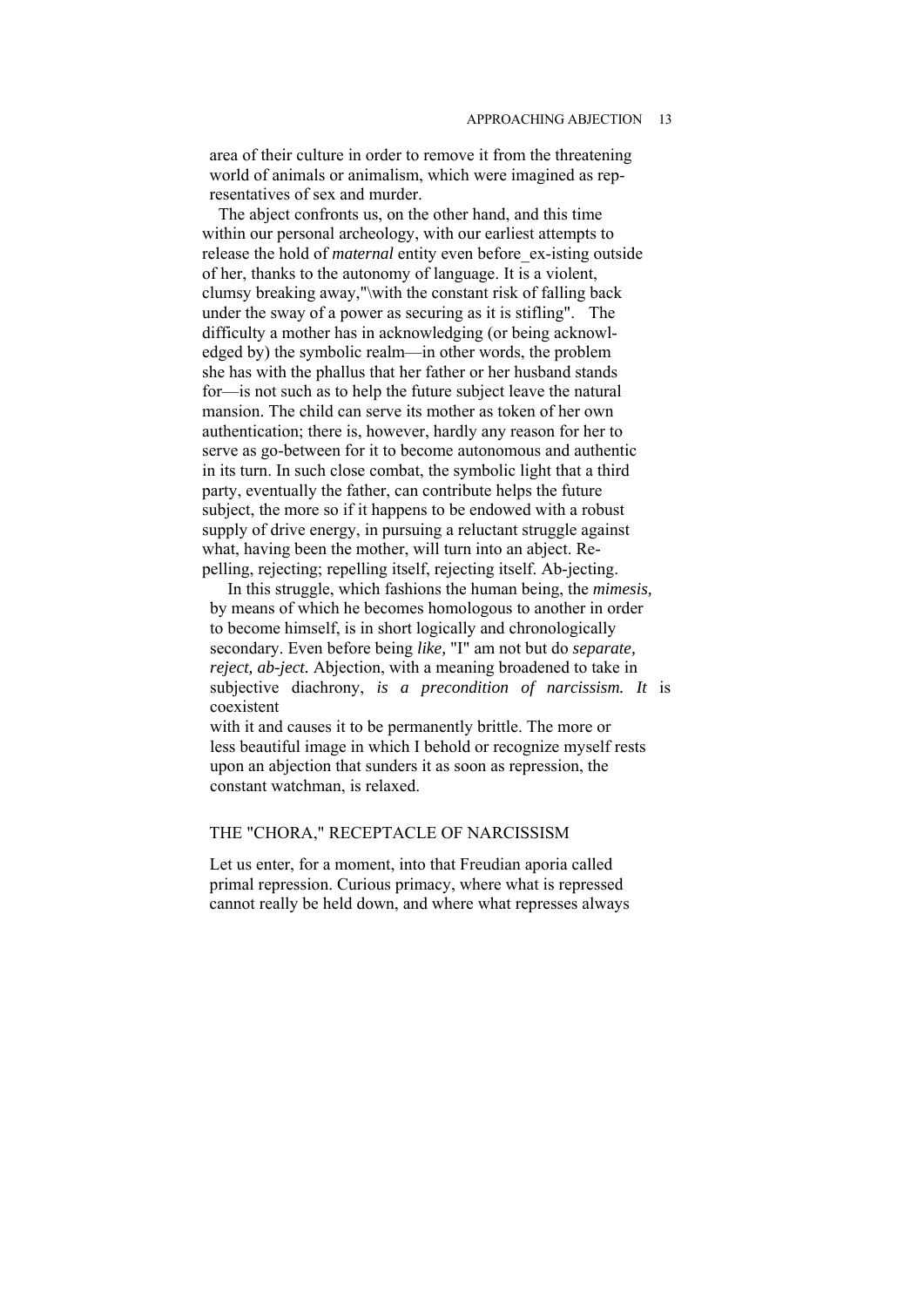already borrows its strength and authority from what is apparently very secondary: language. Let us therefore not speak of primacy but of the instability of the symbolic function in its most significant aspect—the prohibition placed on the maternal body (as a defense against autoeroticism and incest taboo). Here, drives hold sway and constitute a strange space that I shall name, after Plato *(Timeus,* 48-53), a *chora,* a receptacle.

For the benefit of the ego or its detriment, drives, whether life drives or death drives, serve to correlate that "not yet" ego with an "object" in order to establish both of them. Such a process, while dichotomous (inside/outside, ego/not ego) and repetitive, has nevertheless something centripetal about it: it aims to settle the ego as center of a solar system of objects. If, by dint of coming back towards the center, the drive's motion should eventually become centrifugal, hence fasten on the Other and come into being as sign so as to produce meaning—that is, literally speaking, exorbitant.

But from that moment on, while I recognize my image as sign and change in order to signify, another economy is instituted. The sign represses the *chora* and its eternal return. Desire alone will henceforth be witness to that "primal" pulsation. But desire ex-patriates the *ego* toward an *other* subject and accepts the exactness of the ego only as narcissistic. Narcissism then appears as a regression to a position set back from the other, a return to a self-contemplative, conservative, self-sufficient haven. Actually, such narcissism never is the wrinkleless image of the Greek youth in a quiet fountain. The conflicts of drives muddle its bed, cloud its water, and bring forth everything that, by not becoming integrated with a given system of signs, is abjection for it.

Abjection is therefore a kind of *narcissistic crisis:* it is witness to the ephemeral aspect of the state called "narcissism" with reproachful jealousy, heaven knows why; what is more, abjection gives narcissism (the thing and the concept) its classification as "seeming."

Nevertheless, it is enough that a prohibition, which can be a superego, block the desire craving an other—or that this other, as its role demands, not fulfill it—for desire and its sig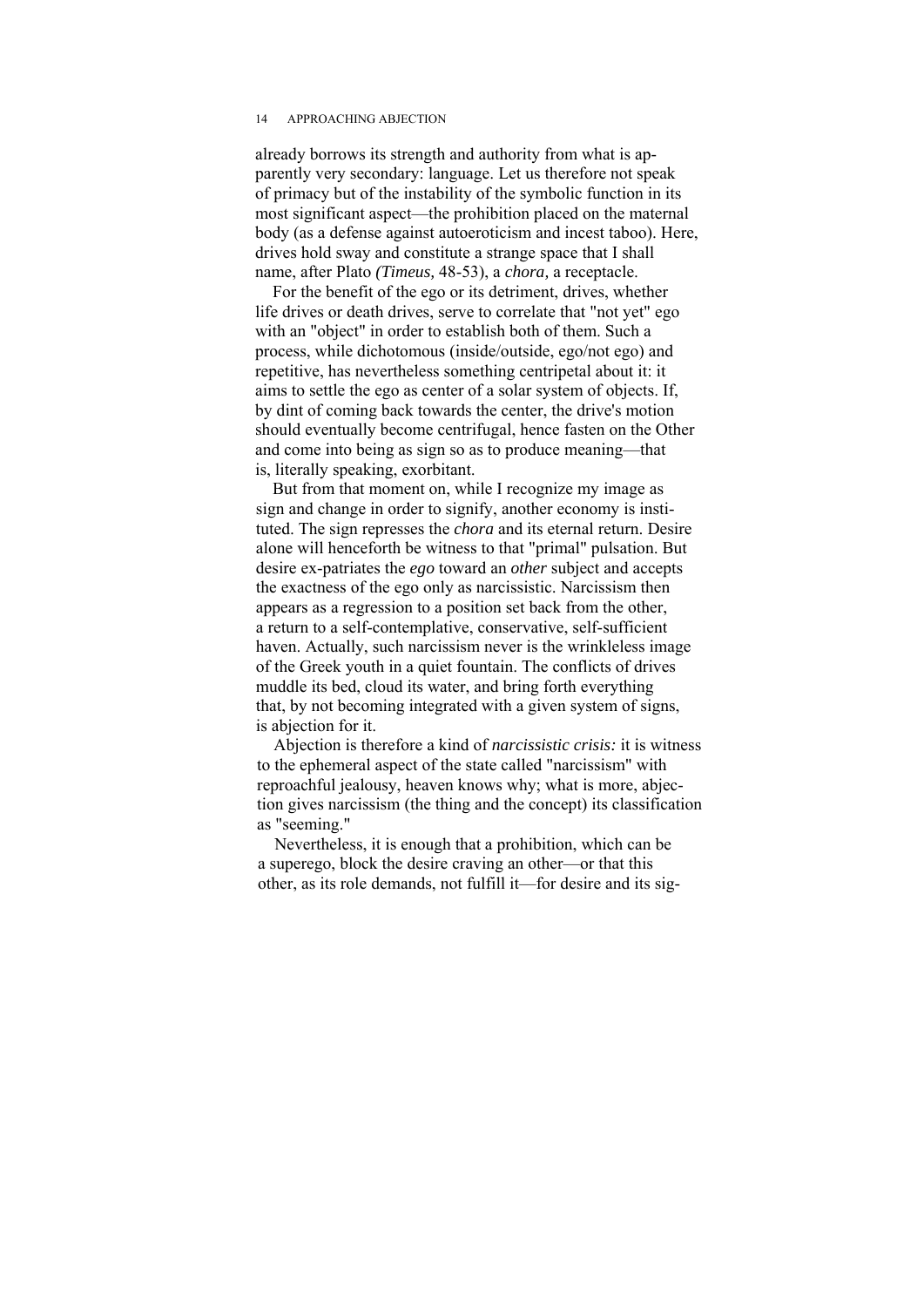nifiers to turn back toward the "same," thus clouding the waters of Narcissus. It is precisely at the moment of narcissistic perturbation (all things considered, the permanent state of the speaking being, if he would only hear himself speak) that secondary repression, with its reserve of symbolic means, attempts to transfer to its own account, which has thus been overdrawn, the resources of primal repression. The archaic economy is brought into full light of day, signified, verbalized. Its strategies (rejecting, separating, repeating/abjecting) hence find a symbolic existence, and the very logic of the symbolic—arguments, demonstrations, proofs, etc.—must conform to it. It is then that the object ceases to be circumscribed, reasoned with, thrust aside: it appears as abject.

Two seemingly contradictory causes bring about the narcissistic crisis that provides, along with its truth, a view of the abject. *Too much strictness on the part of the Other,* confused with the One and the Law. The *lapse of the Other,* which shows through the breakdown of objects of desire. In both instances, the abject appears in order to uphold "I" within the Other. The abject is the violence of mourning for an "object" that has always already been lost. The abject shatters the wall of repression and its judgments. It takes the ego back to its source on the abominable limits from which, in order to be, the ego has broken away—it assigns it a source in the non-ego, drive, and death. Abjection is a resurrection that has gone through death (of the ego). It is an alchemy that transforms death drive into a start of life, of new signifiance.

#### PERVERSE OR ARTISTIC

The abject is related to perversion<sup> $\wedge$ </sup> The sense of abjection that I experience is anchored in the superego. The abject is perverse because it neither gives up nor assumes a prohibition, a rule, or a law; but turns them aside, misleads, corrupts; uses them, takes advantage of them, the better to deny them. It kills in the name of life—a progressive despot; it lives at the behest of death—an operator in genetic experimentations; it curbs the other's suffering for its own profit—a cynic (and a psychoan-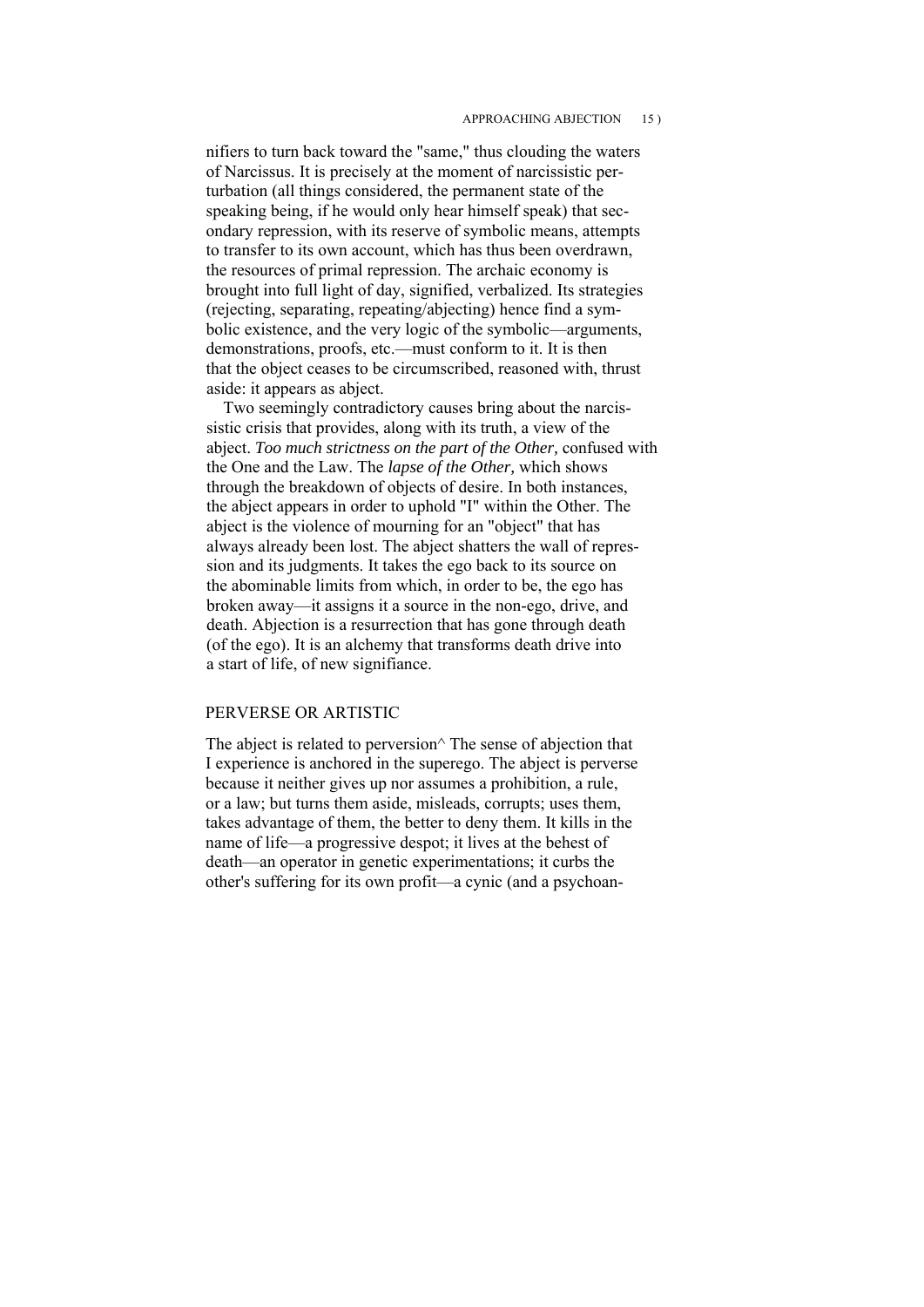alyst); it establishes narcissistic power while pretending to reveal the abyss—an artist who practices his art as a "business." Corruption is its most common, most obvious appearance. That is the socialized appearance of the abject.

An unshakable adherence to Prohibition and Law is necessary if that perverse interspace of abjection is to be hemmed in and thrust aside. Religion, Morality, Law. Obviously always arbitrary, more or less; unfailingly oppressive, rather more than less; laboriously prevailing, more and more so.

Contemporary literature does not take their place. Rather, it seems to be written out of the untenable aspects of perverse or superego positions. It acknowledges the impossibility of Religion, Morality, and Law—their power play, their necessary and absurd seeming. Like perversion, it takes advantage of them, gets round them, and makes sport of them. Nevertheless, it maintains a distance where the abject is concerned. The writer, fascinated by the abject, imagines its logic, projects himself into it, introjects it, and as a consequence perverts language—style and content. But on the other hand, as the sense of abjection is both the abject's judge and accomplice, this is also true of the literature that confronts it. One might thus say that with such a literature there takes place a crossing over of the dichotomous categories of Pure and Impure, Prohibition and Sin, Morality and Immorality.

For the subject firmly settled in its superego, a writing of this sort is necessarily implicated in the interspace that characterizes perversion; and for that reason, it gives rises in turn to abjection. And yet, such texts call for a softening of the superego. Writing them implies an ability to imagine the abject, that is, to see oneself in its place and to thrust it aside only by means of the displacements of verbal play. It is only after his death, eventually, that the writer of abjection will escape his condition of waste, reject, abject. Then, he will either sink into oblivion or attain the rank of incommensurate ideal. Death would thus be the chief curator of our imaginary museum; it would protect us in the last resort from the abjection that contemporary literature claims to expend while uttering it. Such a protection, which gives its quietus to abjection, but also perhaps to the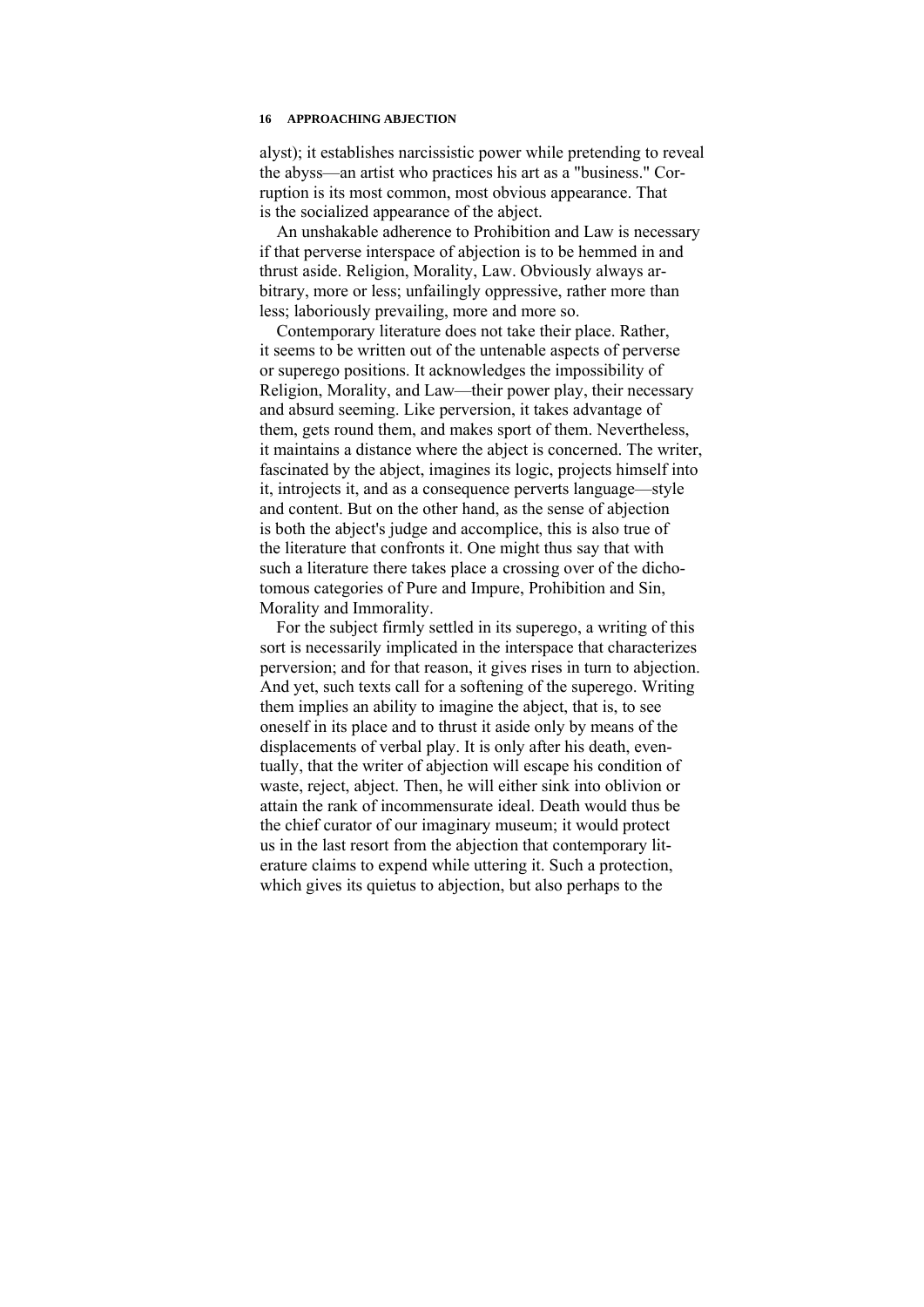bothersome, incandescent stake of the literary phenomenon itself, which, raised to the status of the sacred, is severed from its specificity. Death thus keeps house in our contemporary universe. By purifying (us from) literature, it establishes our secular religion.

#### AS ABJECTION—SO THE SACRED

Abjection accompanies all religious structurings and reappears, to be worked out in a new guise, at the time of their collapse. Several structurations of abjection should be distinguished, each one determining a specific form of the sacred.

Abjection appears as a rite of defilement and pollution in the paganism that accompanies societies with a dominant or surviving matrilinear character. It takes on the form of the *exclusion*  of a substance (nutritive or linked to sexuality), the execution of which coincides with the sacred since it sets it up.

Abjection persists as *exclusion* or taboo (dietary or other) in monotheistic religions, Judaism in particular, but drifts over to more "secondary" forms such as *transgression* (of the Law) within the same monotheistic economy. It finally encounters, with Christian sin, a dialectic elaboration, as it becomes integrated in the Christian Word as a threatening otherness—but always nameable, always totalizeable.

The various means *of purifying* the abject—the various catharses—make up the history of religions, and end up with that catharsis par excellence called art, both on the far and near side of religion. Seen'from that standpoint, the artistic experience, which is rooted in the abject it utters and by the same token purifies, appears as the essential component of religiosity. That is perhaps why it is destined to survive the collapse of the historical forms of religions.

#### OUTSIDE OF THE SACRED, THE ABJECT IS WRITTEN

In the contemporary practice of the West and owing to the crisis in Christianity, abjection elicits more archaic resonances that are culturally prior to sin; through them it again assumes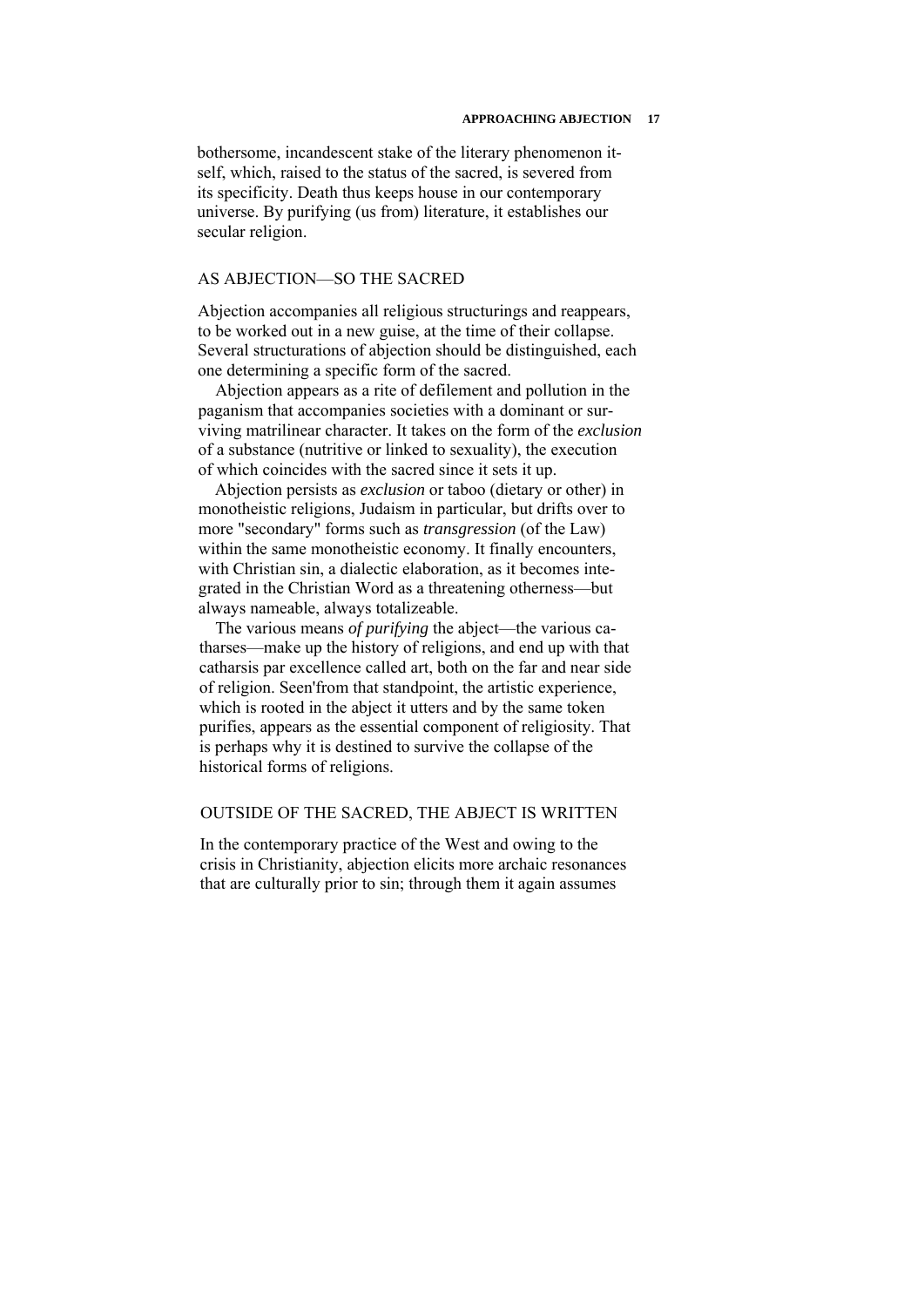its biblical status, and beyond it that of defilement in primitive societies. In a world in which the Other has collapsed, the aesthetic task—a descent into the foundations of the symbolic construct—amounts to retracing the fragile limits of the speaking being, closest to its dawn, to the bottomless "primacy" constituted by primal repression. Through that experience, which is nevertheless managed by the Other, "subject" and "object" push each other away, confront each other, collapse, and start again—inseparable, contaminated, condemned, at the boundary of what is assimilable, thinkable: abject. Great modern literature unfolds over that terrain: Dostoyevsky, Lautreamont, Proust, Artaud, Kafka, Celine.

#### DOSTOYEVSKY

The abject is, for Dostoyevsky, the "object" of *The Possessed:*  it is the aim ,and motive of an existence whose meaning is lost in absolute degradation because it absolutely rejected the moral *limit* (a social, religious, familial, and individual one) as absolute—God. Abjection then wavers between the *fading away* of all meaning and all humanity, burnt as by the flames of a conflagration, and the *ecstasy* of an ego that, having lost its Other and its objects, reaches, at the precise moment of this suicide, the height of harmony with the promised land. Equally abject are Verkhovensky and Kirilov, murder and suicide.

A big fire at night always produces an exciting and exhilarating effect; this explains the attraction of fireworks; but in the case of fireworks, the graceful and regular shape of the flames and the complete immunity from danger produce a light and playful effect comparable to the effect of a glass of champagne. A real fire is quite another matter: there the horror and a certain sense of personal danger, combined with the well-known exhilarating effect of a fire at night, produce in the spectator (not, of course, in one whose house has burnt down) a certain shock to the brain and, as it were, a challenge to his own destructive instincts, which, alas, lie buried in the soul of even the meekest and most domesticated official of the lowest grade. This grim sensation is almost always delightful. "I really don't know if it is possible to watch a fire without some enjoyment."2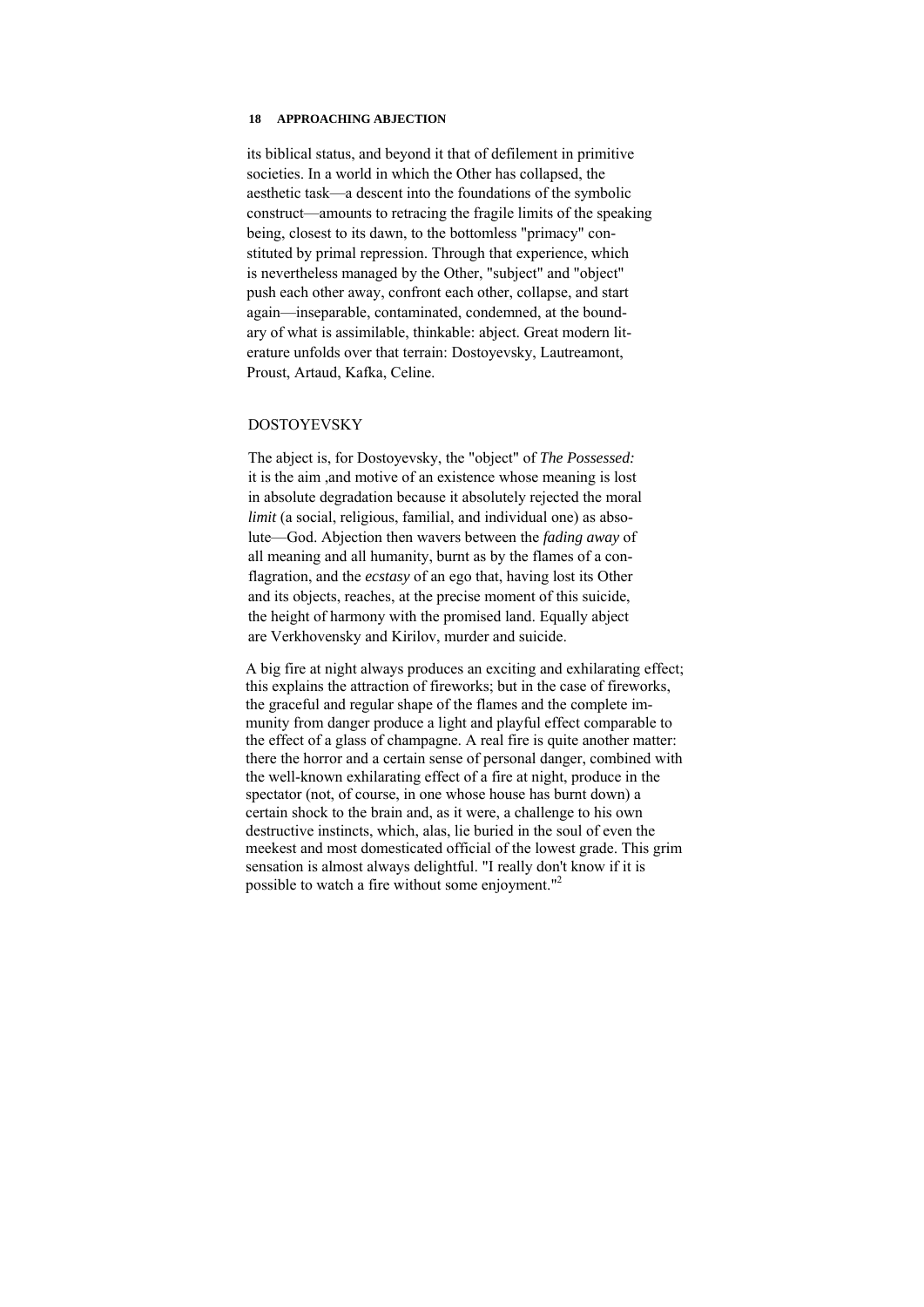There are seconds—they come five or six at a time—when you suddenly feel the presence of eternal harmony in all its fullness. It is nothing earthly. I don't mean that it is heavenly, but a man in his earthly semblance can't endure it. He has to undergo a physical change or die. This feeling is clear and unmistakable. It is as though you suddenly apprehended all nature and suddenly said: "Yes, it is true it is good." [. . .] What is so terrifying about it is that it is so terribly clear and such gladness. If it went on for more than five seconds, the soul could not endure it and must perish. In those five seconds I live through a lifetime, and I am ready to give my life for them, for it's worth it. To be able to endure it for ten seconds, you would have to undergo a physical change. I think man ought to stop begetting children. What do you want children for, what do you want mental development, if your goal has been attained? It is said in the gospel that in the resurrection they neither marry nor are given in marriage, but are the angels of God in heaven. It's a hint. Is your wife giving birth to a baby? $3^3$ 

Verkhovensky is abject because of his clammy, cunning appeal to ideals that no longer exist, from the moment when Prohibition (call it God) is lacking. Stavrogin is perhaps less so, for his immoralism admits of laughter and refusal, something artistic, a cynical and gratuitous expenditure that obviously becomes capitalized for the benefit of private narcissism but does not serve an arbitrary, exterminating power. It is possible to be cynical without being irremediably abject; abjection, on the other hand, is always brought about by that which attempts to get along with trampled-down law.

He's got everything perfect in his note-book, Verkhovensky went on. Spying. Every member of the society spies on the others, and he is obliged to inform against them. Everyone belongs to all the others, and all belong to everyone. All are slaves and equals in slavery. In extreme cases slander and murder, but, above all, equality. To begin with, the level of education, science, and accomplishment is lowered. A high level of scientific thought and accomplishment is open only to men of the highest abilities! Men of the highest ability have always seized the power and become autocrats. Such men cannot help being autocrats, and they've always done more harm than good; they are either banished or executed. A Cicero will have his tongue cut out, Copernicus will have his eyes gouged out, a Shakespeare will be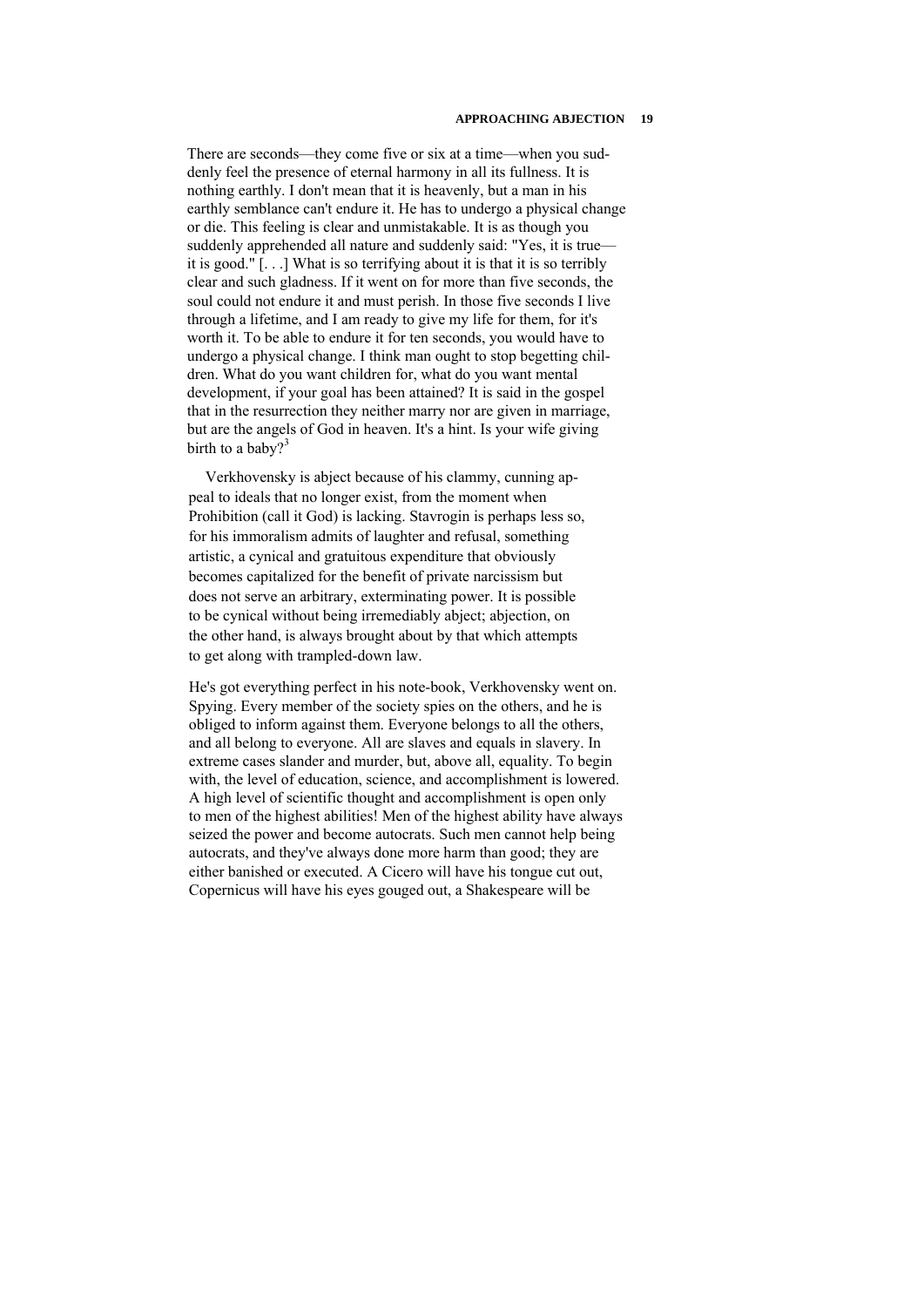stoned—there you have Shigalyov's doctrine! Slaves must be equal: without despotism there never has been any freedom or equality, but in a herd there is bound to be equality—there's the Shigalyov doctrine for you! Ha, ha, ha! You think it strange? I am for the Shigalyov doctrine!<sup>4</sup>

Dostoyevsky has X-rayed sexual, moral, and religious abjection, displaying it as collapse of paternal laws. Is not the world of *The Possessed a* world of fathers, who are either repudiated, bogus, or dead, where matriarchs lusting for power hold sway—ferocious fetishes but nonetheless phantomlike? And by symbolizing the abject, through a masterful delivery of the jouissance produced by uttering it, Dostoyevsky delivered himself of that ruthless maternal burden.

But it is with Proust that we find the most immediately erotic, sexual, and desiring mainspring of abjection; and it is with Joyce that we shall discover that the feminine body, the maternal body, in its most un-signifiable, un-symbolizable aspect, shores up, in'the individual, the fantasy of the loss in which he is engulfed or becomes inebriated, for want of the ability to name an object of desire.

#### PROUST

Abjection, recognized as inherent in the mellow and impossible alteration of the ego, hence recognized as welded to narcissism, has, in Proust, something domesticated about it; without belonging to the realm of "one's own clean and proper" or of the "self evident," it constitutes a scandal of which one has to acknowledge if not the banality at least the secrets of a telltale snob. Abjection, with Proust, is fashionable, if not social; it is the foul lining of society. That may be why he furnishes the only modern example, certified by dictionaries, of the use of the word "abject" with the weak meaning it has (in French) at the end of the eighteenth century:

In those regions that were almost slums, what a modest existence, abject, if you please, but delightful, nourished by tranquillity and happiness, he would have consented to lead indefinitely.<sup>5</sup>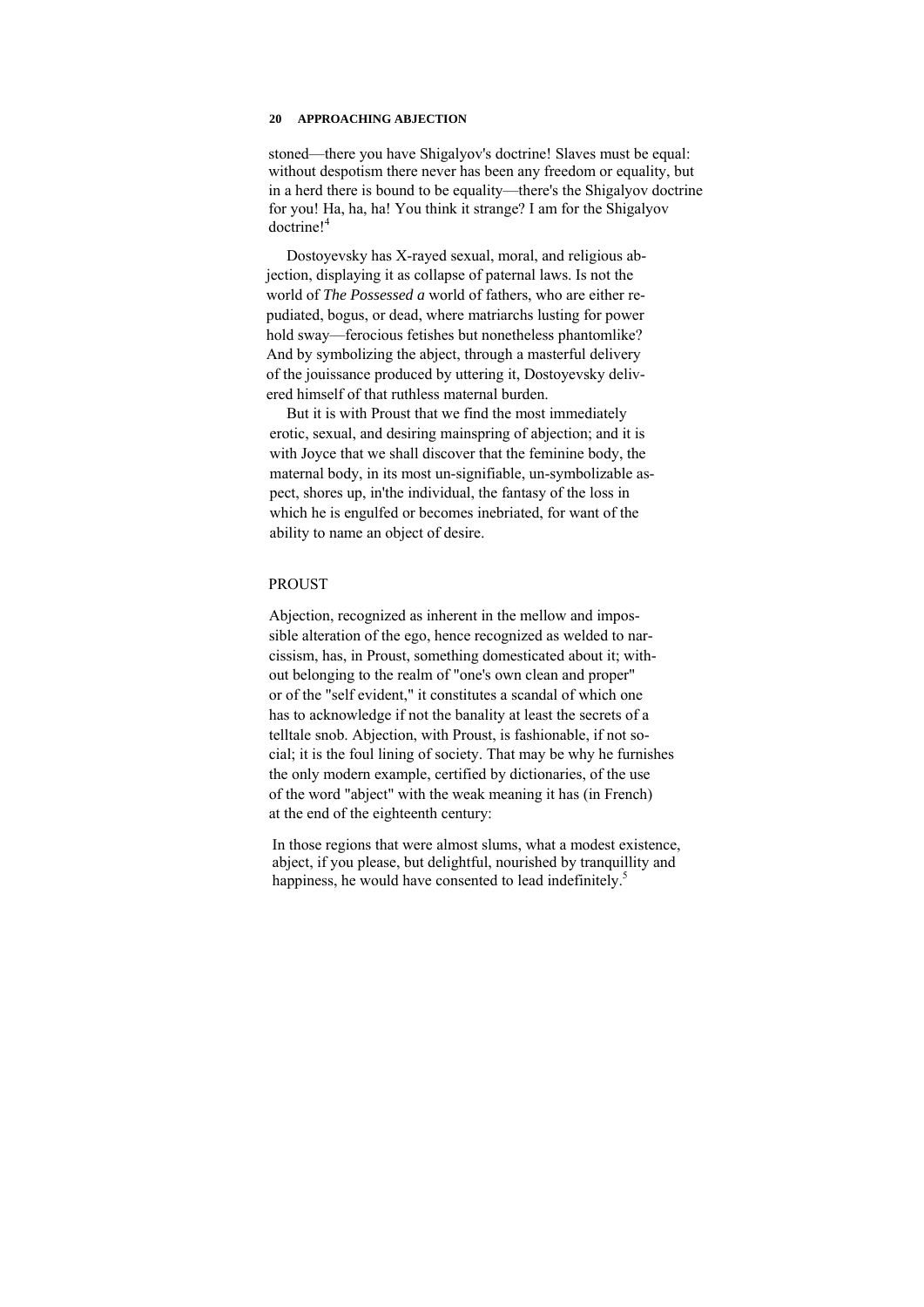Proust writes that if the object of desire is real it can only rest upon the abject, which is impossible to fulfill. The object of love then becomes unmentionable, a double of the subject, similar to it, but improper, because inseparable from an impossible identity. Loving desire is thus felt as an inner fold within that impossible identity, as an accident of narcissism. ob-ject, painful alteration, delightfully and dramatically condemned to find the other in the same sex only. As if one acceded to the truth, to the abject truth of sexuality, only through homosexuality—Sodom and Gomorrah, the *Cities of the Plain.*

I had not even cause to regret my not having arrived in the shop until several, minutes had elapsed. For from what I heard first at Jupien's shop, which was only a series of inarticulate sounds, I imagine that few words- had been exchanged. It is true that these sounds were so violent that, if one set had not always been taken up an octave higher by a parallel plaint, I might have thought that one person was strangling another within a few feet of me, and that subsequently the murderer and his resuscitated victim were taking a bath to wash away the traces of the crime. I concluded from this later on that there is another thing as vociferous as pain, namely pleasure, especially when there is added to it—failing the fear of an eventual parturition, which could not be present in this case, despite the hardly convincing example in the *Golden Legend*—an immediate afterthought of cleanliness.<sup>6</sup>

Compared to this one, the orgy in Sade, meshing with a gigantic philosophy, be it that of the boudoir, had nothing abject about it. Methodical, rhetorical, and, from that point of view, regular, it broadens Meaning, Body, and Universe but is not at all exorbitant: everything is nameable for it, the whole is nameable. Sade's scene integrates: it allows for no other, no unthinkable, nothing heterogeneous. Rational and optimistic, it does not exclude. That means that it does not recognize a sacred, and in that sense it is the anthropological and rhetorical acme of atheism. Proustian writing, to the contrary, never gives up a judging prerogative, perhaps a biblical one, which splits, banishes, shares out, or condemns; land it is in relation to it, with it and against it, that the web of Proust's sentence, memory, sexuality, and morality is elaborated—infinitely spinning together differences (sexes, classes, races) into a homogeneity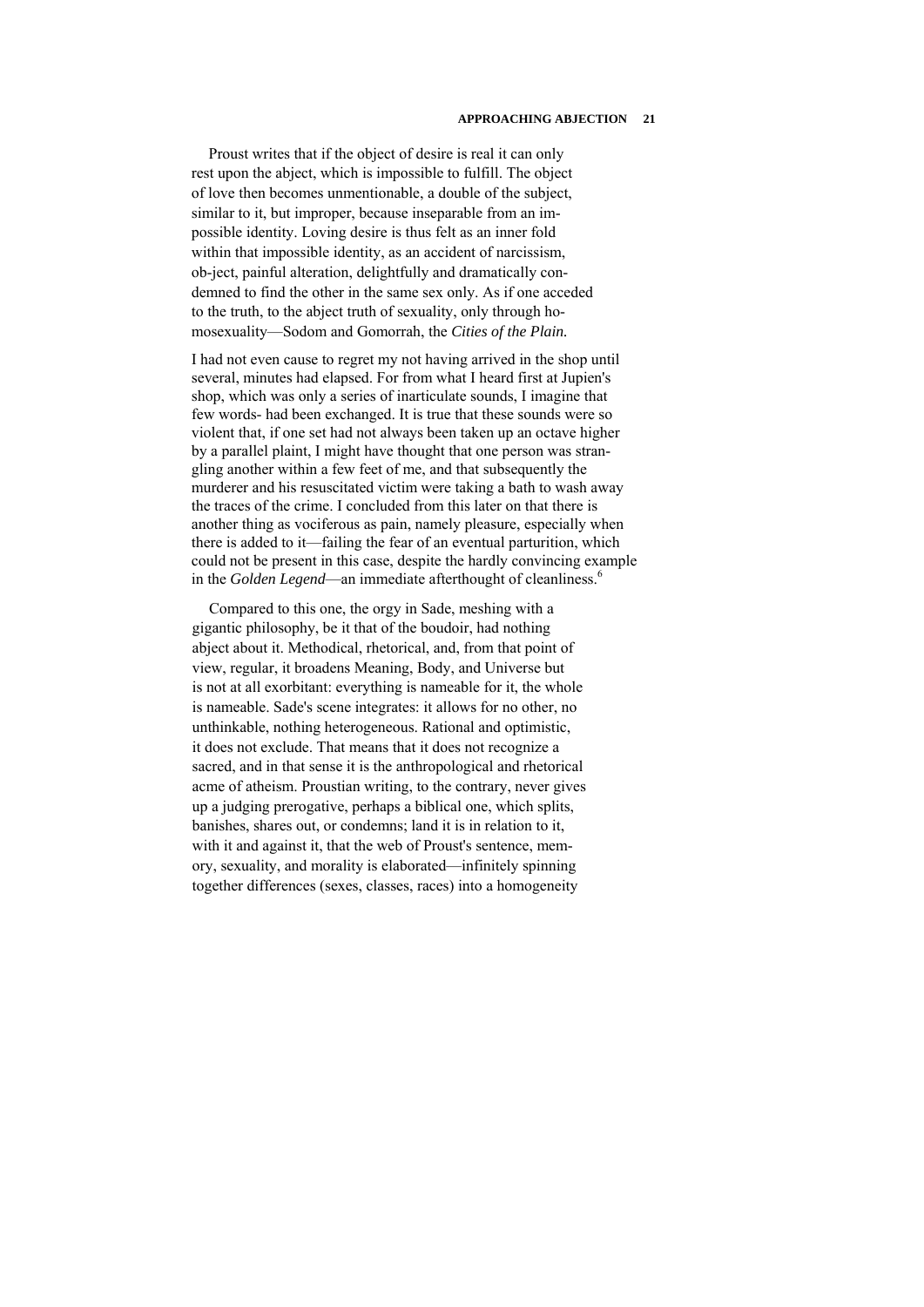that consists only in signs, a fragile net stretched out over an abyss of incompatibilities, rejections, and abjections. Desire and signs, with Proust, weave the infinite cloth that does not hide but causes the subdued foulness to appear. As lapse, discomfort, shame, or blunder. As permanent threat, in short, to the homogenizing rhetoric that the writer composes against and with the abject.

#### JOYCE

How dazzling, unending, eternal—and so weak, so insignificant, so sickly—is the rhetoric of Joycean language. Far from preserving us from the abject, Joyce causes it to break out in what he sees as prototype of literary utterance: Molly's monologue. If that monologue spreads out the abject, it is not because there is a woman speaking. But because, *from ajar,* the writer approaches the hysterical body so that it might speak, so that he might speak, using it as springboard, of what eludes speech and turns out to be the hand to hand struggle of one woman with another, her mother of course, the absolute because primeval seat of the impossible—of the excluded, the outside-of-meaning, the abject. Atopia.

the woman hides it not to give all the trouble they do yes he came somewhere Im sure by his appetite anyway love its not or hed be off his feed thinking of her so either it was one of those night women if it was down there he was really and the hotel story he made up a pack of lies to hide it planning it Hynes kept me who did 1 meet ah yes I met do you remember Menton and who else who let me see that big babbyface I saw him and he not long married flirting with a young girl at Pooles Myriorama and turned my back on him when he slinked out looking quite conscious what harm but he had the impudence to make up to me one time well done to him mouth almighty and his boiled eyes of all the big stupoes I ever met and thats called a solicitor only for I hate having a long wrangle in bed or else if its not that its some little bitch or other he got in with somewhere or picked up on the sly if they only knew him as well as I do yes because the day before yesterday he was scribbling something a letter when I came into the front room for the matches to show him Dignam's death $<sup>6</sup>$ </sup>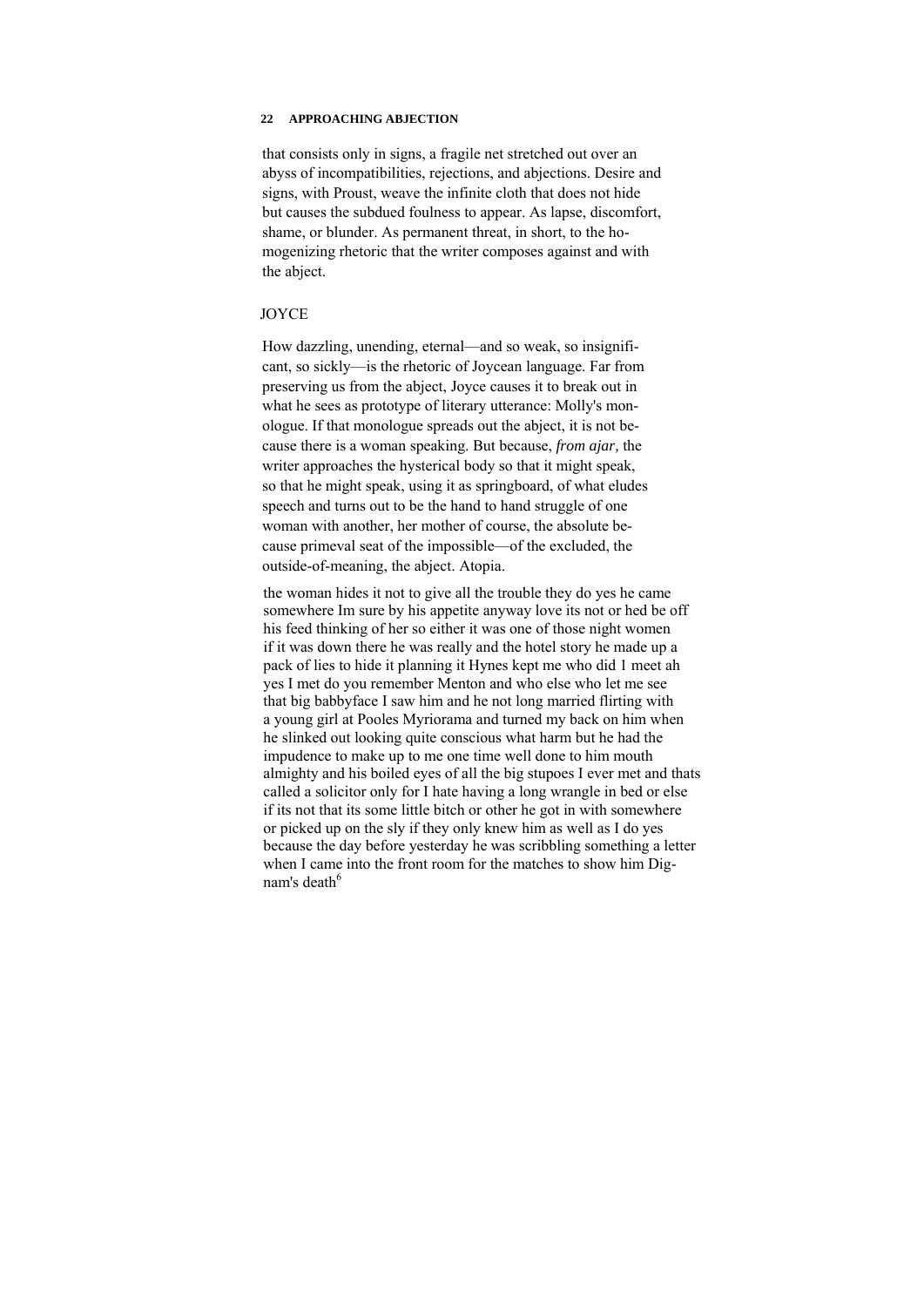The abject here does not reside in the thematic of masculine sexuality as Molly might see it. Not even in the fascinated horror that the other women, sketched out in back of the men, imbue the speaker with. The abject lies, beyond the themes, and for Joyce generally, in the way one speaks; it is verbal communication, it is the Word that discloses the abject. But at the same time, the Word alone purifies from the abject, and that is what Joyce seems to say when he gives back to the masterly rhetoric that his *Work in progress* constitutes full powers against abjection. A single catharsis: the rhetoric of the pure signifier, of music in letters—*Finnegans Wake.*

Celine's journey, to the end of his night, will also encounter rhythm and music as being the only way out, the ultimate sublimation of the unsignifiable. Contrary to Joyce, however, Celine will not find salvation in it. Again carrying out a rejection, without redemption, himself forefeited, Celine will become, body and tongue, the apogee of that moral, political, and stylistic revulsion that brands our tide. *A* .time that seems to have, for a century now, gone into unending labor pains. The enchantment will have to wait for some other time, always and forever.

#### BORGES

According to Borges the "object" of literature is in any case vertiginous and hallucinatory. It is the Aleph, which appears, in its transfinite truth, at the time of a descent, worthy of Mallarme's *Igitur,* into the cellar of the native house, condemned to destruction—by definition. A literature that dares to relate the dizzying pangs of such a descent is no more than mediocre mockery of an archaic memory that language lays out as much as it betrays it. The Aleph is exorbitant to the extent that, within the narrative, nothing could tap its power other than the narration of *infamy*. That is, of rampancy, boundlessness, the unthinkable, the untenable, the unsymbolizable. But what is it? Unless it be the untiring repetition of a drive, which, propelled by an initial loss, does not cease wandering, unsated, deceived, warped, until it finds its only stable object—death. Handling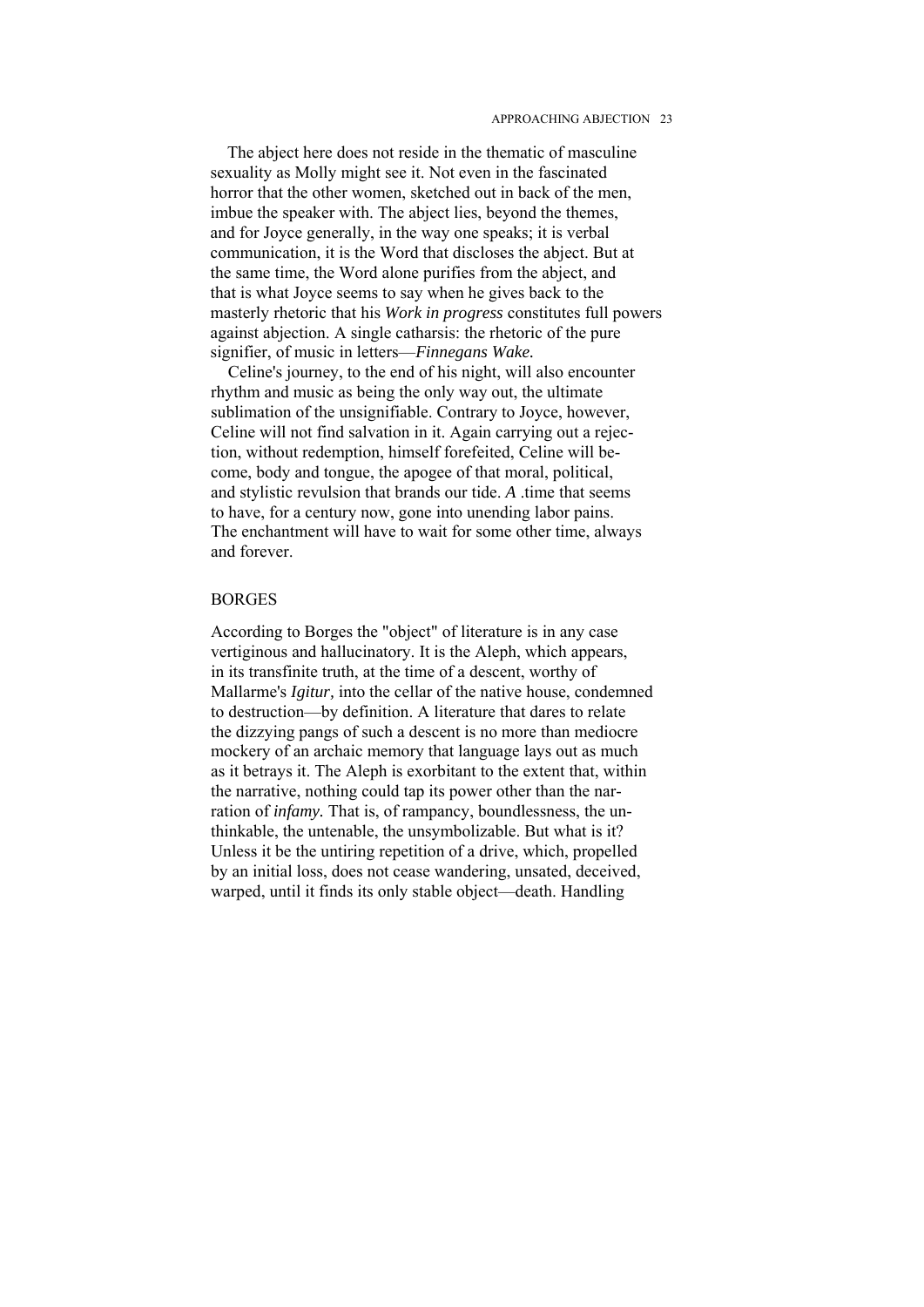that repetition, staging it, cultivating it until it releases, beyond its eternal return, its sublime destiny of being a struggle with death—is it not that which characterizes writing? And yet, dealing with death in that manner, making sport of it, is that not infamy itself? The literary narrative that utters the workings of repetition must necessarily become, beyond fantastic tales, detective stories, and murder mysteries, a narrative of the infamous *(A Universal History of Infamy).* And the writer cannot but recognize himself, derisive- and forfeited, in that abject character, Lazarus Morell, the frightful redeemer, who raises his slaves from the dead only to have them die more fully, but not until they have been circulated—and have brought in a return like currency. Does that mean that literary objects, our fictional objects, like the slaves of Lazarus Morell, are merely ephemeral resurrections of that elusive Aleph? Does this Aleph, this impossible "object," this impossible imagination, sustain the work of writing, even though the latter is merely a temporary halt in the Borgesian race toward death, which is contained in the chasm of the maternal cave?

The stealing of horses in one state and selling them in another were barely more than a digression in Morell's criminal career, but they foreshadowed the method that now assures him his rightful place in a Universal History of Infamy. This method is unique not only for the popular circumstances that distinguished it but also for the sordidness it required, for its deadly manipulation of hope, and for its step by step development, so like the hideous unfolding of a nightmare. [. . .]

Flashing rings on their fingers to inspire respect, they traveled up and down the vast plantations of the South. They would pick out a wretched black and offer him freedom. They would tell him that if he ran away from his master and allowed them to sell him, he would receive a portion of the money paid for him, and they would then help him escape again, this second time sending him to a free state. Money and freedom, the jingle of silver dollars together with his liberty—what greater temptation could they offer him? The slave became emboldened for his first escape.

The river provided the natural route. A canoe; the hold of a steamboat; a scow; a great raft as big as the sky, with a cabin at the point or three or four wigwams—the means mattered little, what counted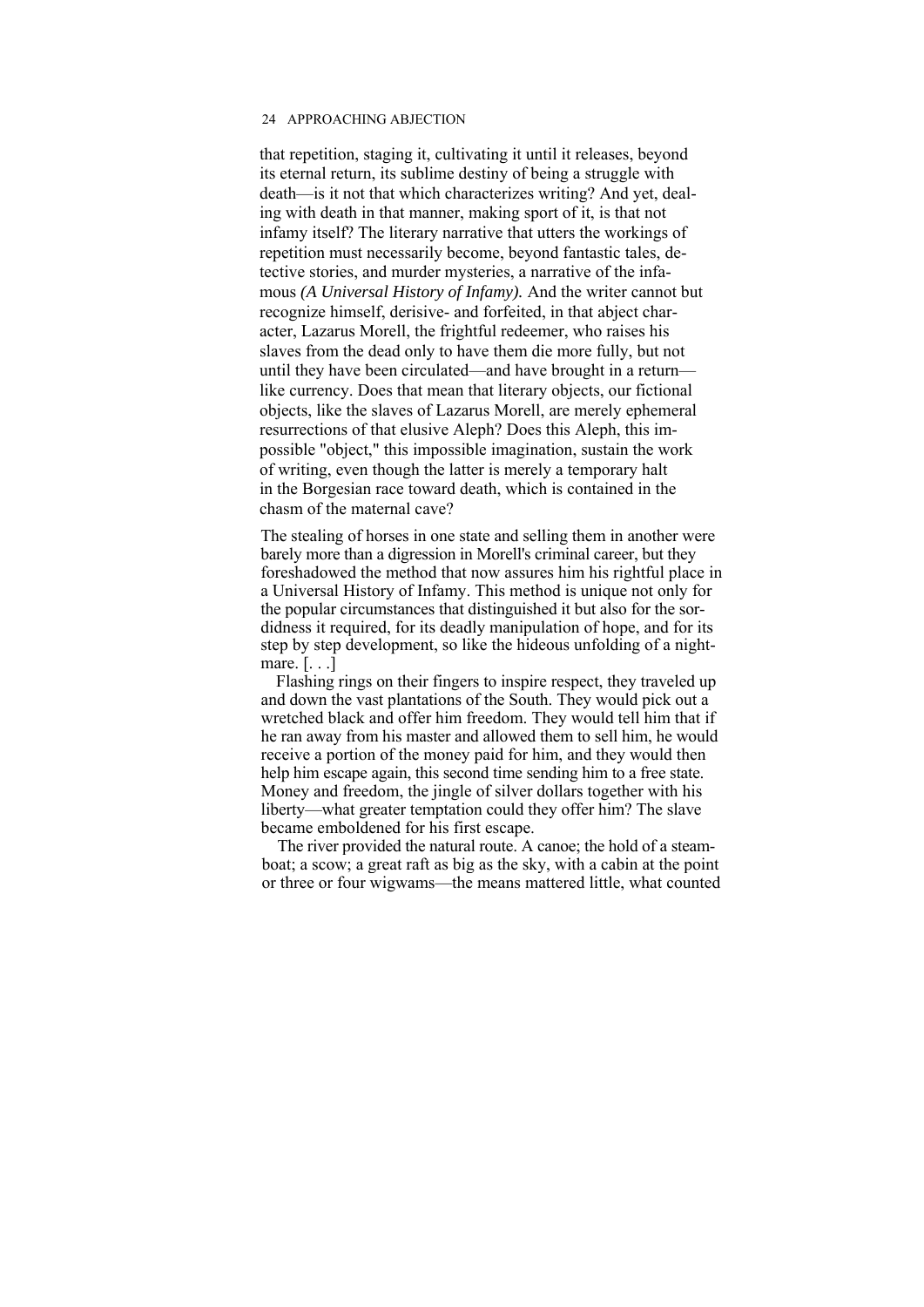was feeling the movement and the safety of the unceasing river. The black would be sold on some other plantation, then run away again to the canebrakes or the morasses. There his terrible benefactors (about whom he now began to have serious misgivings) cited obscure expenses and told him they had to sell him one final time. On his return, they said, they would give him his part of both sales and his freedom. The man let himself be sold, worked for a while, and on his final escape defied the hounds and the whip. He then made his way back bloodied, sweaty, desperate, and sleepy. [. . .]

The runaway expected his freedom. Lazarus Morell's shadowy mulattoes would give out an order among themselves that was sometimes barely more than a nod of the head, and the slave would be freed from sight, hearing, touch, day, infamy, time, his benefactors, pity, the air, the hound packs, the world, hope, sweat, and himself. A bullet, a knife, or a blow, and the Mississippi turtles and catfish would receive the last evidence.

Just imagine that imaginary machine transformed into a social institution—and what you get is the infamy of fascism.

#### ARTAUD

An "I" overcome by the corpse—such is often the abject in Artaud's text. For it is death that most violently represents the strange state in which a non-subject, a stray, having lost its non-objects, imagines nothingness through the ordeal of abjection. The death that "I" am provokes horror, there is a choking sensation that does not separate inside from outside but draws them the one into the other, indefinitely. Artaud is the inescapable witness of that torture—of that truth.

The dead little girl says, I am the one who guffaws in horror inside the lungs of the live one. Get me out of there at once.<sup>9</sup>

Once dead, however, my corpse was thrown out on the dunghill, and I remember having been macerated I don't know now many days or how many hours while waiting to awaken. For I did not know at first that I was dead: I had to make up my mind to understand that before I could succeed in raising myself. A few friends, then, who had completely forsaken me at first, decided to come and embalm my corpse and were joylessly surprised at seeing me again, alive.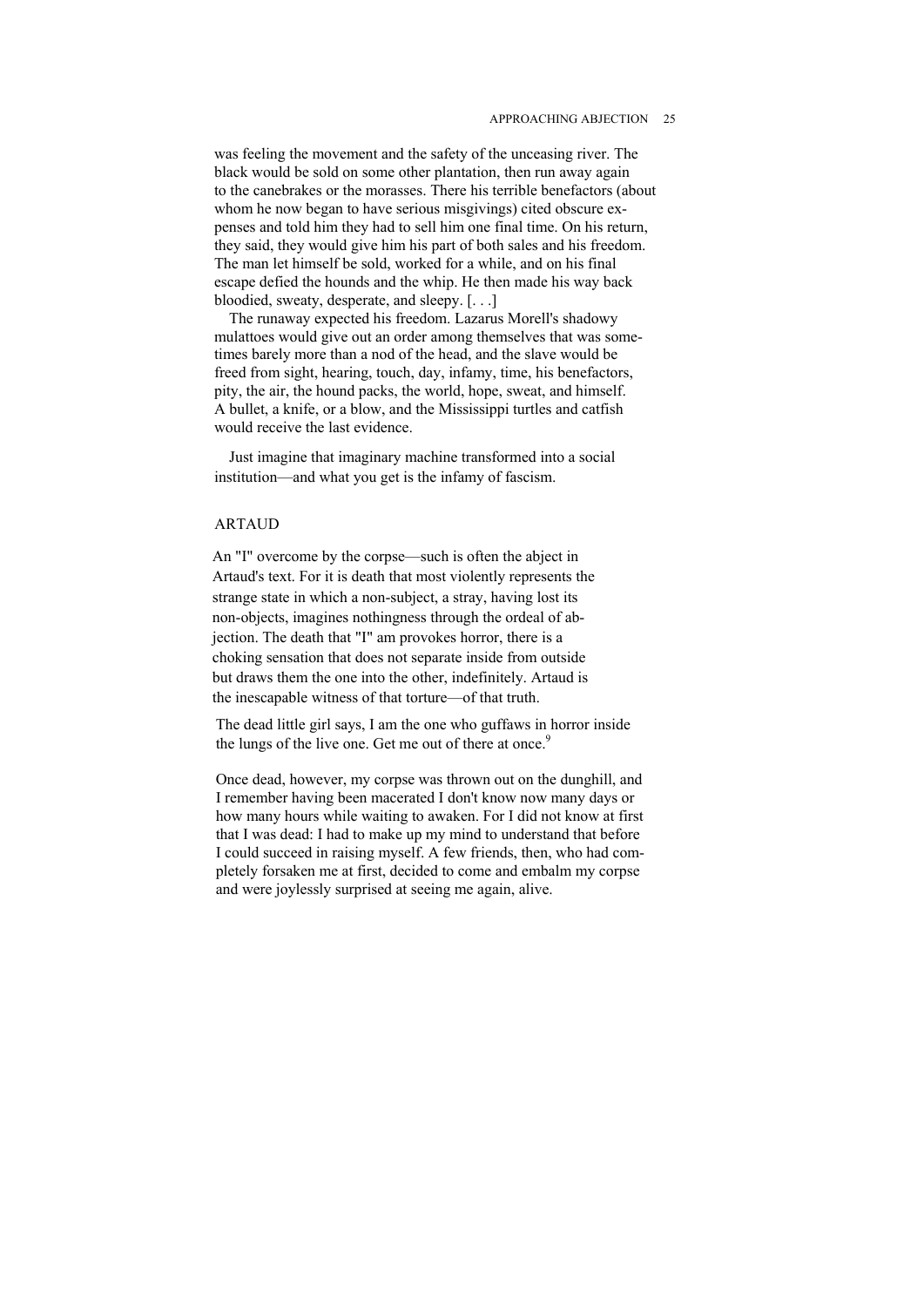I have no business going to bed with you, things, for I stink more than you do, god, and going to bed does not mean getting soiled but, to the contrary, clearing myself, from you.<sup>11</sup>

At that level of downfall in subject and object, the abject is the equivalent of death. And writing, which allows one to recover, is equal to a resurrection. The writer, then, finds himself marked out for identification with Christ, if only in order for him, too, to be rejected, ab-jected:

For, as ball-breaking as this may seem, I am that Artaud crucified on Golgotha, not as christ but as Artaud, in other words as complete atheist. I am that body persecuted by erotic golosity, the obscene sexual erotic golosity of mankind, for which pain is a humus, the liquid from a fertile mucus, a serum worth sipping by one who has never on his own gained by being a man while knowing that he was becoming one.<sup>12</sup>

These different literary texts name types of abjects that are answerable to, this goes without saying, different psychic structures. The types of articulation (narrative and syntactic structures, prosodic processes, etc. in the different texts) also vary. Thus the abject, depending on the writer, turns out to be named differently when it is not merely suggested by linguistic modifications that are always somewhat elliptic. In the final part of this essay I shall examine in detail a specific articulation of the abject—that of Celine. Let me just say at this point, as an introduction, that contemporary literature, in its multiple variants, and when it is written as the language, possible at last, of that impossible constituted either by a-subjectivity or by non-objectivity, propounds, as a matter of fact, a sublimation of abjection. Thus it becomes a substitute for the role formerly played by the sacred, at the limits of social and subjective identity. But we are dealing here with a sublimation without consecration. Forfeited.

#### CATHARSIS AND ANALYSIS

That *abjection,* which modernity has learned to repress, dodge, or fake, appears fundamental once the analytic point of view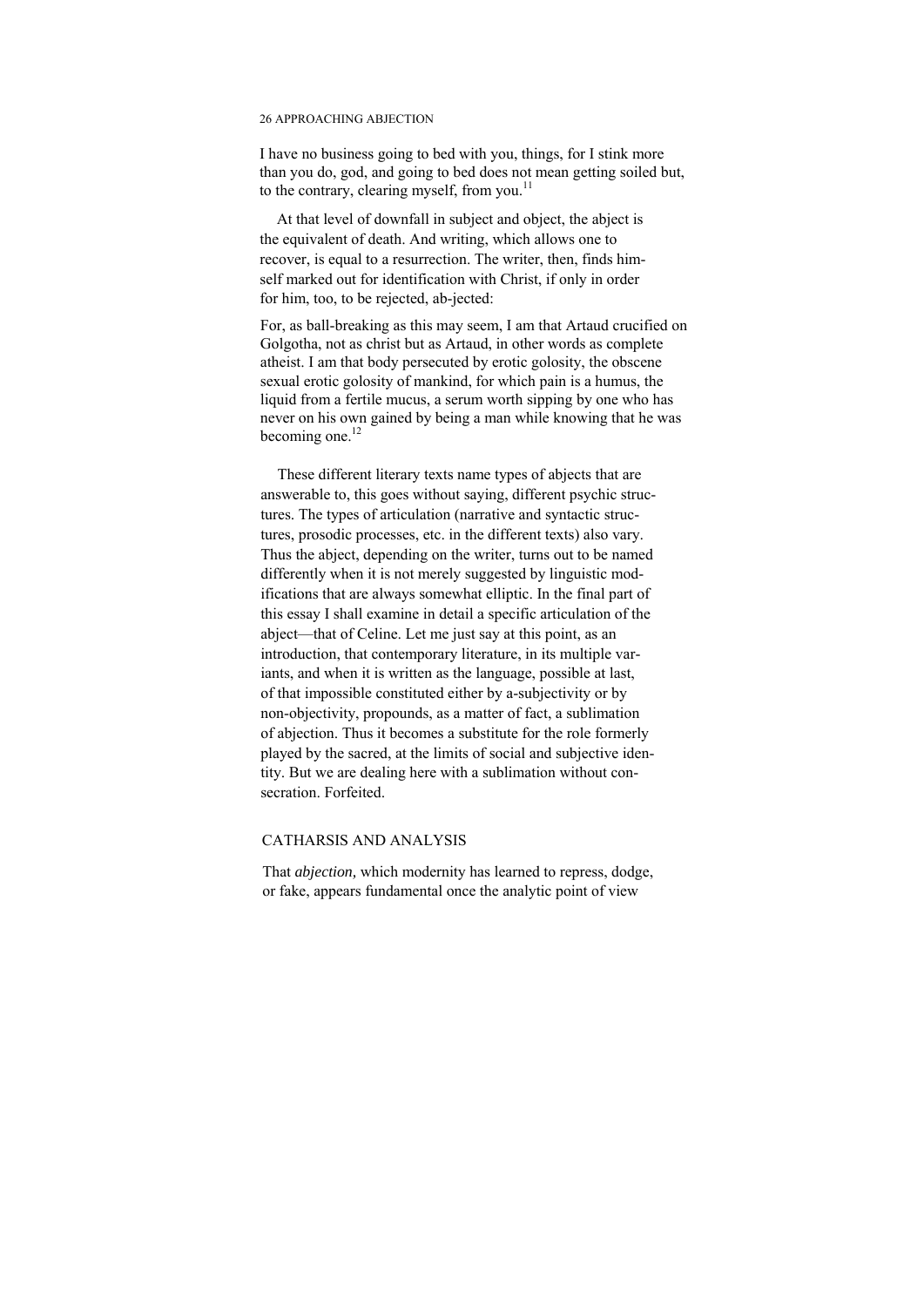is assumed. Lacan says so when he links that word to the *saint<sup>1</sup> liness* of the analyst, a linkage in which the only aspect of humor that remains is blackness.<sup>13</sup>

One must keep open the wound where he or she who enters into the analytic adventure is located—a wound that the professional establishment, along with the cynicism of the times and of institutions, will soon manage to close up. There is nothing initiatory in that rite, if one understands by "initiation" the accession to a purity that the posture of *death* guaranteed (as in Plato's *Phaedo)* or the unadulterated treasure of the "pure signifier" (as is the gold of truth in *The Republic,* or the pure separatism of the statesman in the *Statesman).* It is rather a heterogeneous, corporeal, and verbal ordeal of fundamental incompleteness: a "gaping," "less One." For the unstabilized subject who comes out of that—like a crucified person opening up the stigmata of its desiring body to a speech that structures only on condition that it let go—any signifying or human phenomenon, insofar as it *is,* appears in its being as abjection. For what impossible *catharsis?* Freud, early in his career, used the same word to refer to a therapeutics, the rigor of which was to come out later.

#### WITH PLATO AND ARISTOTLE

The analyst is thus and forever sent back to the question that already haunted Plato when he wanted to take over where Apollonian or Dionysiac religion left off.<sup>14</sup> Purification is something only the Logos is capable of. But is that to be done in the manner of the *Phaedo,* stoically separating oneself from a body whose substance and passions are sources of impurity? Or rather, as in the *Sophist,* after having sorted out the worst from the best; or after the fashion of the *Philebus* by leaving the doors wide open to impurity, provided the eyes of the mind remain focused on truth? In such a case, pleasure, having become pure and true through the harmony of color and form as in the case of accurate and beautiful geometric form, has nothing in common, as the philosopher says, with "the pleasures of scratching" *(Philebus* 51).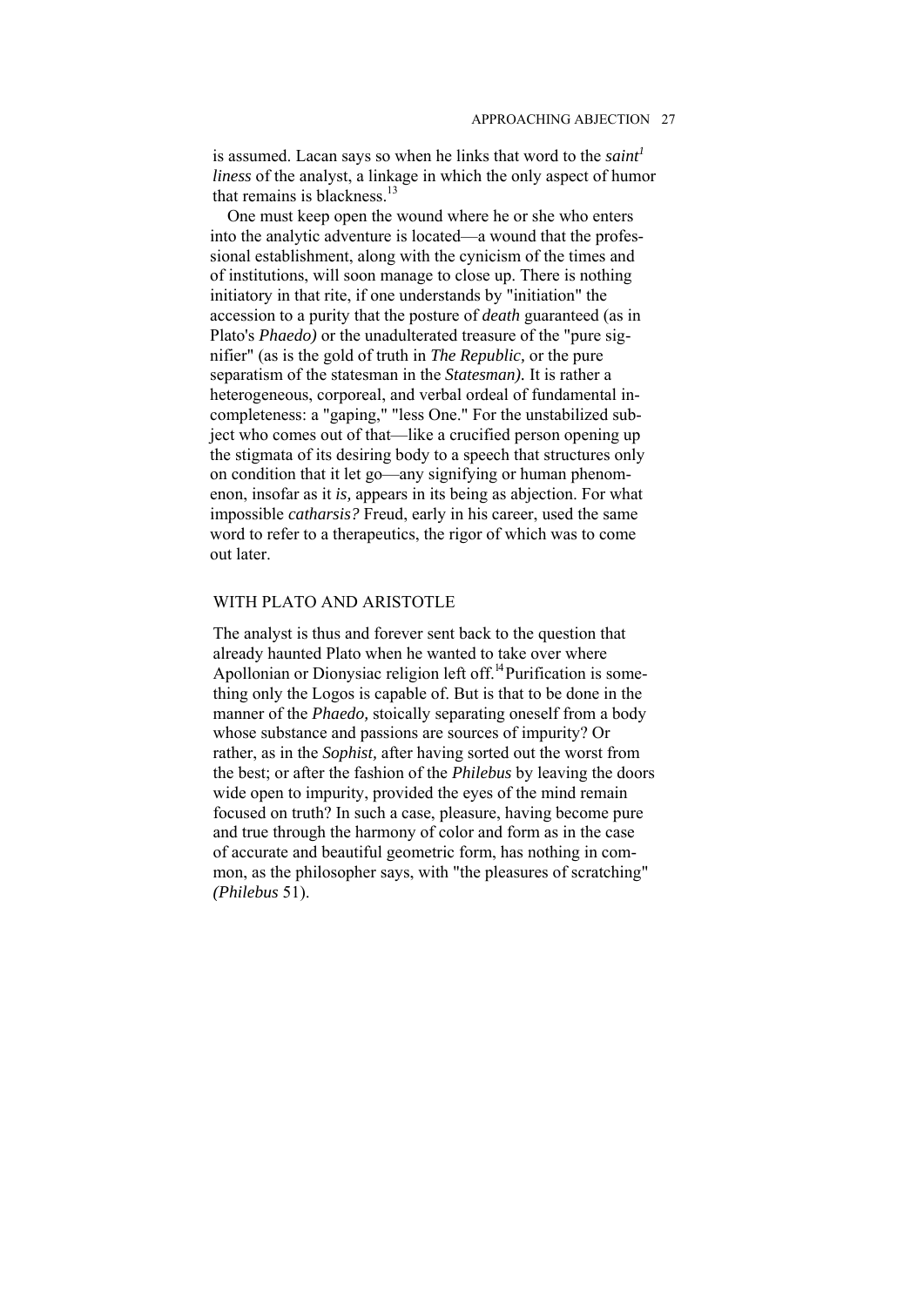## **28 APPROACHING ABJECTION**

Catharsis seems to be a concern that is intrinsic to philosophy, insofar as the latter is an ethics and unable to forget Plato. Even if the *mixture* seems inevitable towards the end of the Platonic course, it is the mind alone, as harmonious wisdom, that insures purity: catharsis has been transformed, where transcendental idealism is concerned, into philosophy. Of the cathartic incantation peculiar to mysteries, Plato has kept only, as we all know, the very uncertain role of poets whose frenzy would be useful to the state only after having been evaluated, sorted out, and purified in its turn by wise men.

Aristotelian catharsis is closer to sacred incantation. It is the one that has bequeathed its name to the common, esthetic concept of catharsis. Through the mimesis of passions—ranging from enthusiasm to suffering—in "language with pleasurable accessories," the most important of which being *rhythm* and *song* (see the *Poetics),* the soul reaches *orgy* and *purity* at the same time. What is involved is a purification of body and soul by means of a heterogeneous and complex circuit, going from "bile" to "fire," from "manly warmth" to the "enthusiasm" of the "mind." Rhythm and song hence arouse the impure, the other of mind, the passionate-corporeal-sexual-virile, but they harmonize it, arrange it differently than the wise man's knowledge does. They thus soothe frenzied outbursts (Plato, in the *Laws,* allowed such use of rhythm and meter only to the mother rocking her child), by contributing an *external* rule, a poetic one, which fills the gap, inherited from Plato, between body and soul. To Platonic *death,* which owned, so to speak, the state of purity, Aristotle opposed the act of *poetic purification*—in itself an impure process that protects from the abject only by. dint of being immersed in it. The abject, mimed through sound and meaning, is *repeated.* Getting rid of it is out of the question the final Platonic lesson has been understood, one does not get rid of the impure; one can, however, bring it into being a second time, and differently from the original impurity. It is a repetition through rhythm and song, therefore through what is not yet, or no longer is "meaning," but arranges, defers, differentiates and organizes, harmonizes pathos, bile, warmth, and enthusiasm. Benveniste translates "rhythm" by "trace" and "conca-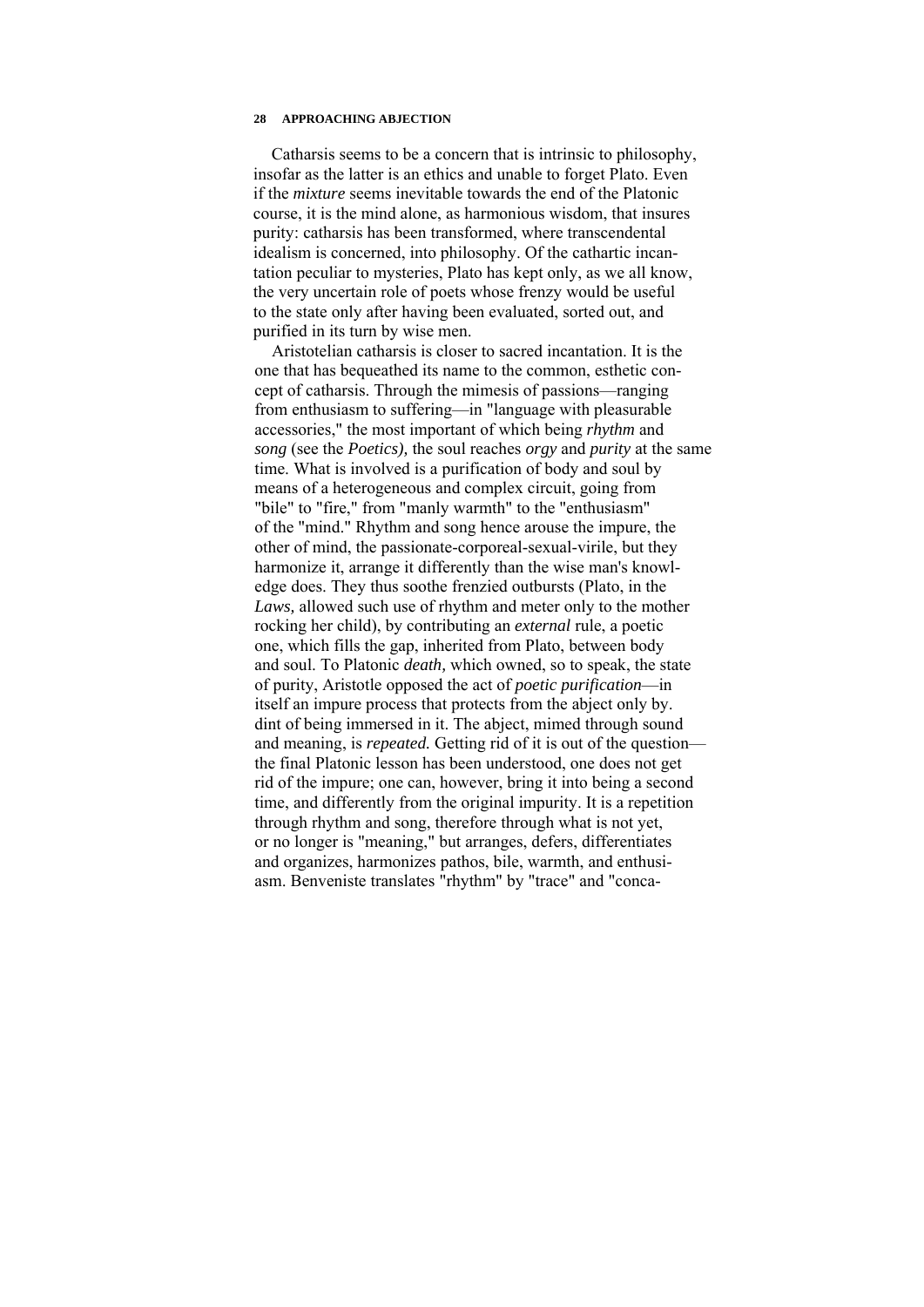## **APPROACHING ABJECTION 2Q**

tenation" *[enchainement].* Prometheus is "rhythmical," and we call him "bound" *[enchaine].* An attachment on the near and far side of language. Aristotle seems to say that there is a discourse of sex and that is not the discourse of knowledge—it is the only possible catharsis. That discourse is audible, and through the speech that it mimics it repeats on another register what the latter does not say.

# PHILOSOPHICAL SADNESS AND THE SPOKEN DISASTER OF THE ANALYST

Poetic catharsis, which for more than two thousand years behaved as an underage sister of philosophy, face to face and incompatible with it, takes us away from purity, hence from Kantian ethics, which has long governed modern codes and remains more faithful to a certain Platonic stoicism. By means of the "universalizing of maxims," as is well known, the Kant of **the** *Foundations of the Metaphysics of Ethics* or of the *Metaphysical Principles of Virtue* advocated an "ethical gymnastics" in order to give us, by means of consciousness, control over our defilements and, through that very consciousness, making us free and joyous.

More skeptical and, from a certain point of view, more Aristotelian, Hegel, on the contrary, rejects a "calculation" that claims to eliminate defilement, for the latter seems *fundamental*  to him. Probably echoing the Greek polis, he conceives of no other ethics than that of the *act.* Also distrustful, however, of those fine aestheticizing souls who find purity in the elaboration of empty forms, he obviously does not hold to the mimetic and orgiastic catharsis of Aristotle. It is in the *historical* act that Hegel sees fundamental impurity being expended; as a matter of fact, the latter is a sexual impurity whose historical achievement consists in marriage. But—and this is where transcendental idealism, too, sadly comes to an end—here it is that desire *{Lust),* thus normalized in order to escape abject concupiscence *(Begierde),* sinks into a banality that is sadness and silence. How come? Hegel does not condemn impurity because it is exterior to ideal consciousness; more profoundly—but also more craf-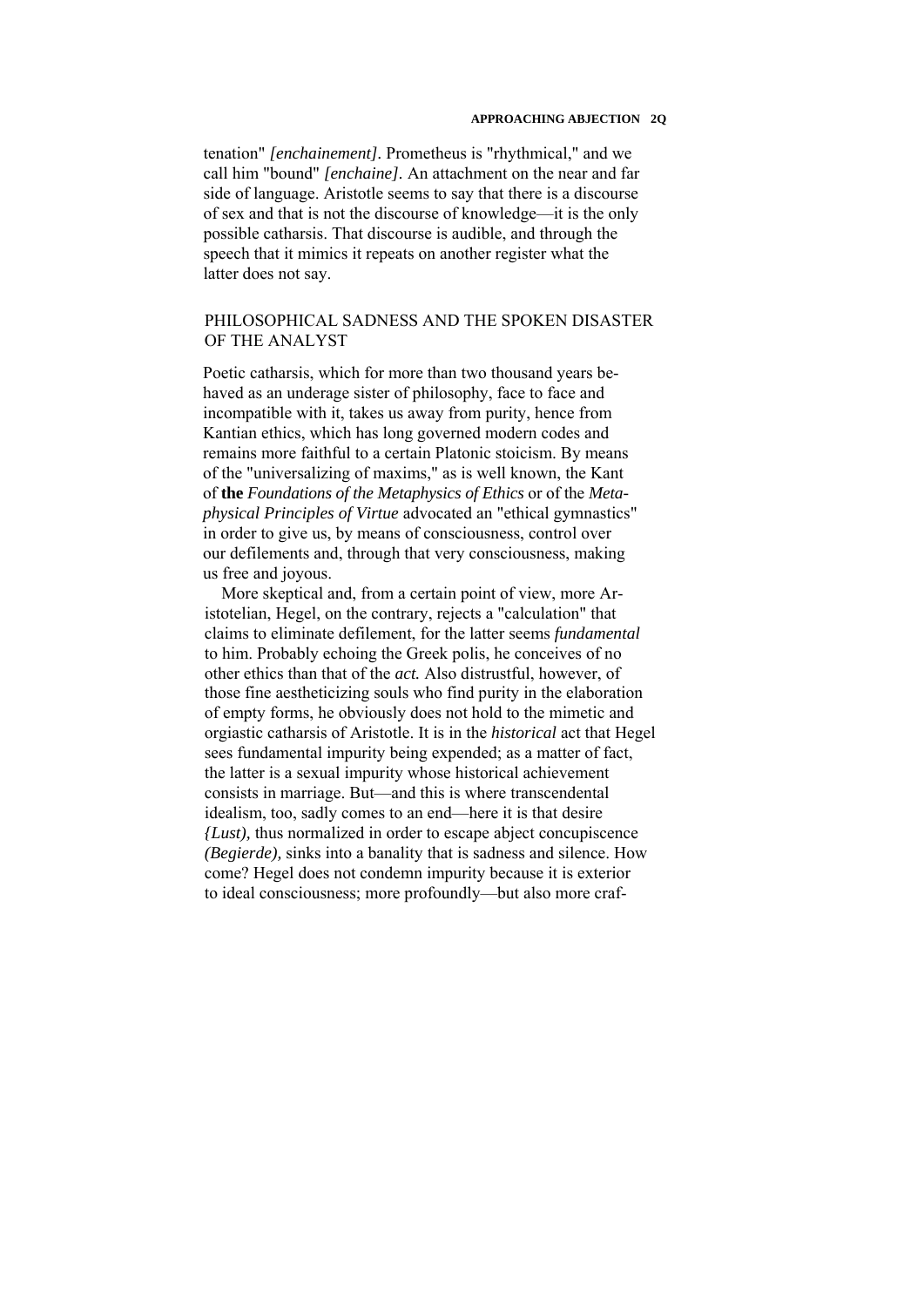## **30 APPROACHING ABJECTION**

tily—he thinks that it can and should get rid of itself through the historico-social act, If he thereby differs from Kant, he nevertheless shares his condemnation of (sexual) impurity. He agrees with his aim to keep consciousness apart from defilement, which, nevertheless, dialectically constitutes it. Reabsorbed into the trajectory of the Idea, what can defilement become if not the negative side of consciousness—that is, lack of communication and speech? In other words, defilement as reabsorbed in marriage becomes sadness. In so doing, it has not strayed too far from its logic, according to which it is a border of discourse—a silence.<sup>1</sup>

It is obvious that the analyst, from the abyss of his silence, brushes against the ghost of the sadness Hegel saw in sexual normalization. Such sadness is the more obvious to him as his ethics is rigorous—founded, as it must be in the West, on the remains of transcendental idealism. But one can also argue that the Freudian stance, which is dualistic and dissolving, unsettles those foundations. In that sense, it causes the sad, analytic silence to hover above a strange, foreign discourse, which, strictly speaking, shatters verbal communication (made up of a knowledge and a truth that are nevertheless heard) by means of a device that mimics terror, enthusiasm, or orgy, and is more closely related to rhythm and song than it is to the World. There is mimesis (some say identification) in the analytic passage through castration. And yet it is necessary that the analyst's interpretative speech (and not only his literary or theoretical bilingualism) be affected by it in order to be analytical. As counterpoise to a purity that found its bearings in disillusioned sadness, it is the "poetic" unsettlement of analytic utterance that testifies to its closeness to, cohabitation with, and "knowledge" of abjection.

I am thinking, in short, of the completely mimetic *identification* (transference and countertransference) of the analyst with respect to analysands. That identification allows for securing in their place what, when parcelled out, makes them suffering and barren. It allows one to regress back to the affects that can be heard in the breaks in discourse, to provide rhythm, too, to concatenate (is that what "to become conscious" means?) the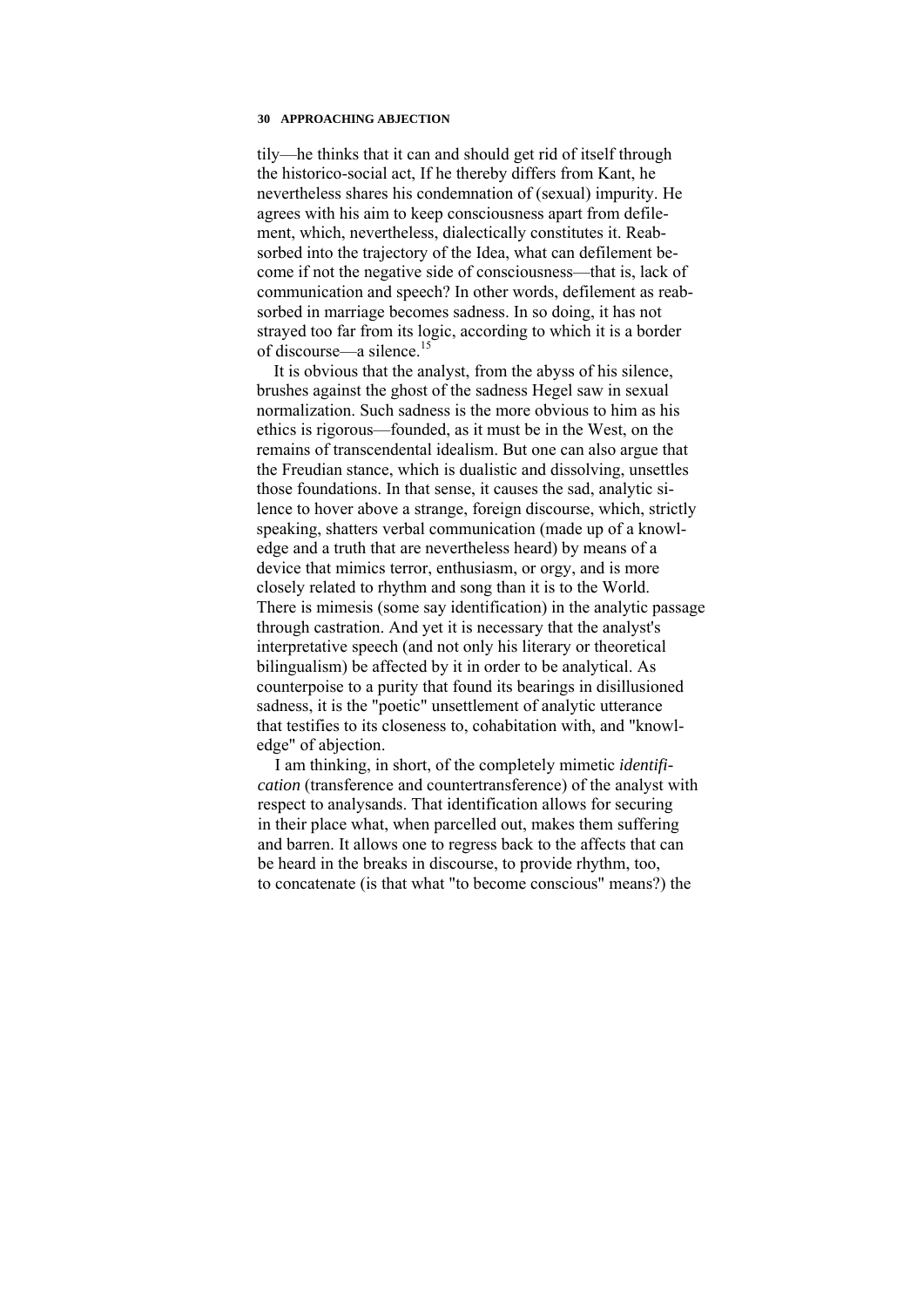#### APPROACHING ABJECTION 31

gaps of a speech saddened because it turned its back on its abject meaning. If there is analytic jouissance it is there, in the thoroughly poetic mimesis that runs through the architecture of speech and extends from coenesthetic image to logical and phantasmatic articulations. Without for that matter biologizing language, and while breaking away from identification by means of interpretation, analytic speech is one that becomes "incarnate" in the full sense of the term. On that condition only, it is "cathartic"—meaning thereby that it is the equivalent, for the analyst as well as for the analysand, not of purification but of rebirth with and against abjection.

This preliminary survey of abjection, phenomenological on the whole, will now lead me to a more straightforward consideration of analytic theory on the one hand, of the history of religions on the other, and finally of contemporary literary experience.

## **-%-**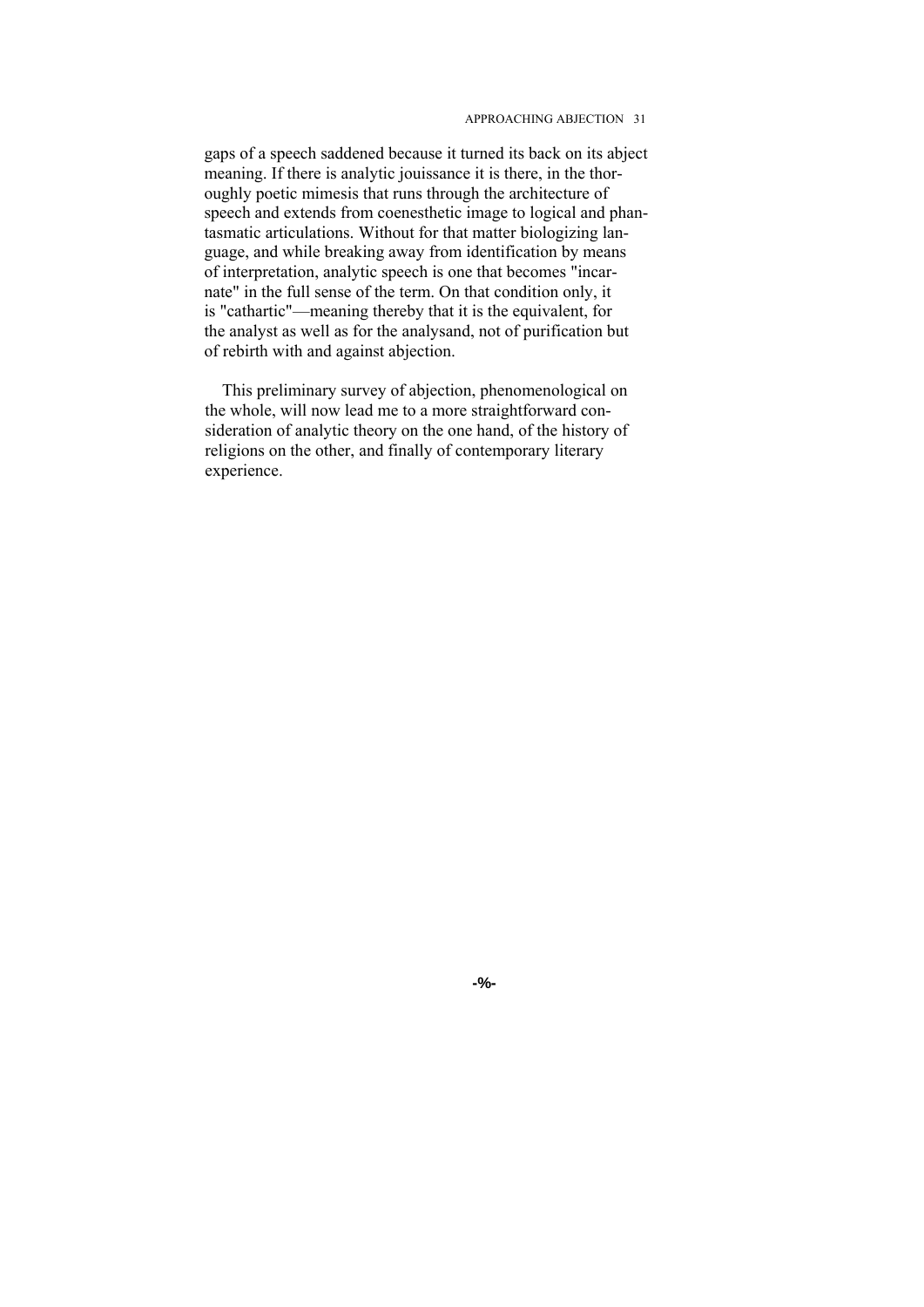A regal soul, inadvertently surrendering to the crab of lust, the octopus of weakmindedness, the shark of individual abjection, the boa of absent morality, and the monstrous snail of idiocracy!

Lautreamont, *Les Chants de Maldoror*

## THE OBJECT AS TRIMMING OF ANGUISH

When psychoanalysts speak of an object they speak of the object of desire as it is elaborated within the Oedipian triangle. According to that trope, the father is the mainstay of the law and the mother the prototype of the object. Toward the mother there is convergence not only of survival needs but of the first mimetic yearnings. She is the other subject, an object that guarantees my being as subject. The mother is my first objectboth desiring and signifiable.

No sooner sketched out, such a, thesis is exploded by its contradictions and flimsiness.

Do we not find, *sooner* (chronologically and logically speaking), if not objects at least pre-objects, poles of attraction of a demand for air, food, and motion? Do we not also find, in the very process that constitutes the mother as other, a series of semi-objects that stake out the transition from a state of indifferentiation to one of discretion (subject/object)—semi-objects that are called precisely "transitional" by Winnicott?<sup>1</sup> Finally, do we not find a whole gradation within modalities of separation: a real *deprivation* of the breast, an imaginary *frustration*  of the gift as maternal relation, and, to conclude, a symbolic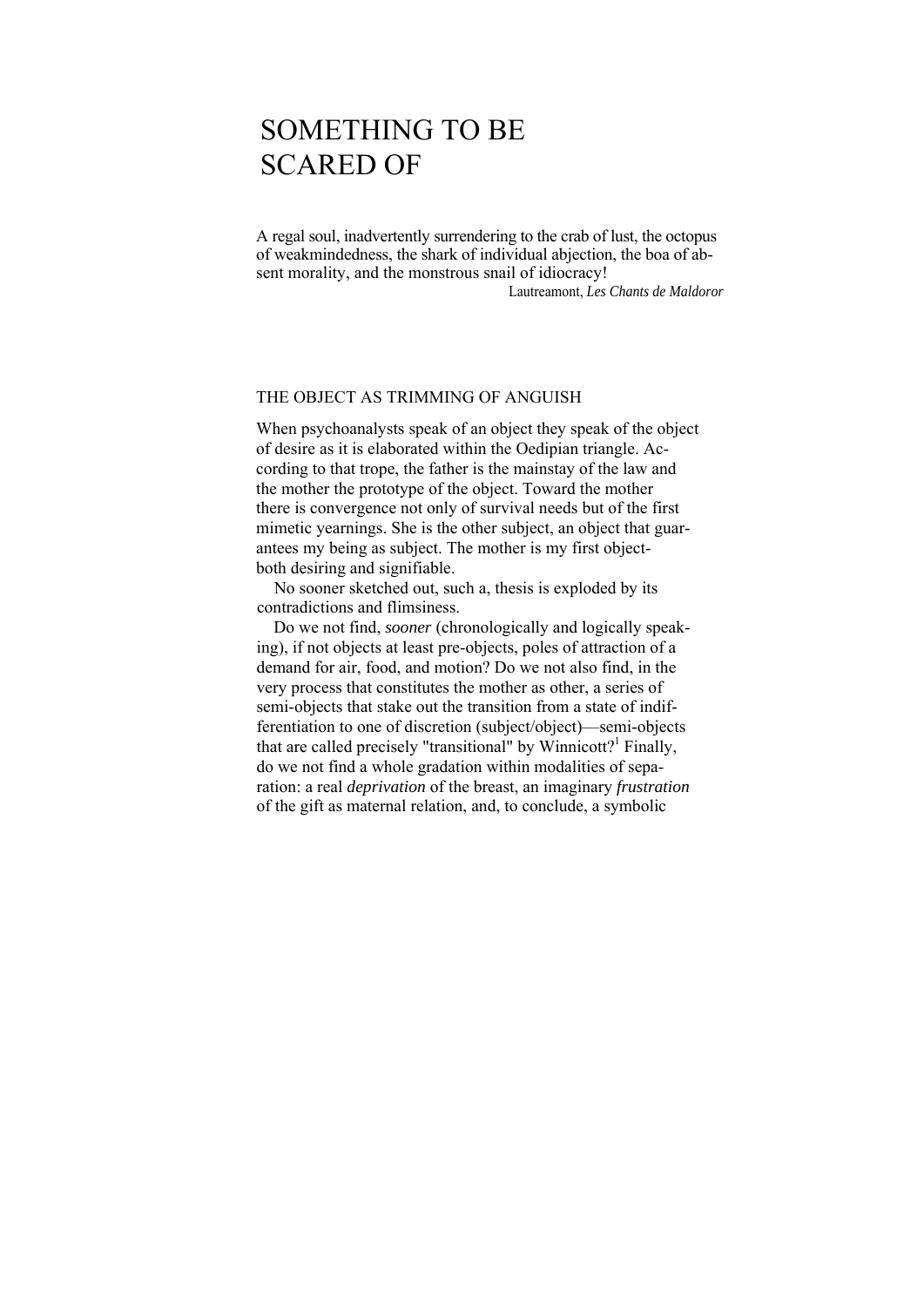*castration* inscribed in the Oedipus complex; a gradation constituting, in Lacan's brilliant formulation, the object relation insofar as it is always "a means of masking, of parrying the fundamental fund of anguish" (Seminar of 1956-1957)?

The matter of the object sets in motion, or implicates, the entire Freudian structure. *Narcissism*—beginning with what, or when, does it allow itself to be exceeded by sexual drive, which is drive toward the other? *Repression*—what type of repression yields symbolization, hence a signifiable object, and what other type, on the contrary, blocks the way toward symbolization and topples drive into the lack-of-object of asymbolia or the auto-object of somatization? The connection between the *unconscious and language*—what is the share of language learning or language activity in the constitution of object relation and its transformations?

It is with respect to the phobia of Little Hans that Freud tackles in the clearest fashion the matter of the relation to the object, which is crucial for the constitution of the subject. $2^2$ From the start, fear and object are linked. Can that be by accident? The unending and uncertain identifications of *hysterics*  did surely not throw light on Freud's work on this topic. This *obsessional* rumination—which ceaselessly elaborates signs so as better to protect, within the family vault, a sacred object that is missing—was probably of greater avail to him in dealing with the question. But why is it phobia that best allows one to tackle the matter of relation to the object? Why fear *and*  object?

Confronted with states of distress that are evoked for us by the child who makes himself heard but is incapable of making himself understood, we, adults, use the word "fear." Birth trauma, according to Otto Rank, or the upsetting of the balance of drive integration elaborated by the maternal receptacle (Wilfred R. Bion) in the course of uterine life and by "good mothering," are theoretical artifacts: they rationalize a "zero state" of the subject, and also probably a zero state of theory as confronted with what the child has not uttered. *Fear,* therefore, in a first sense, could be the *upsetting* of a bio-drive balance. The constitution of object relation might then be a reiteration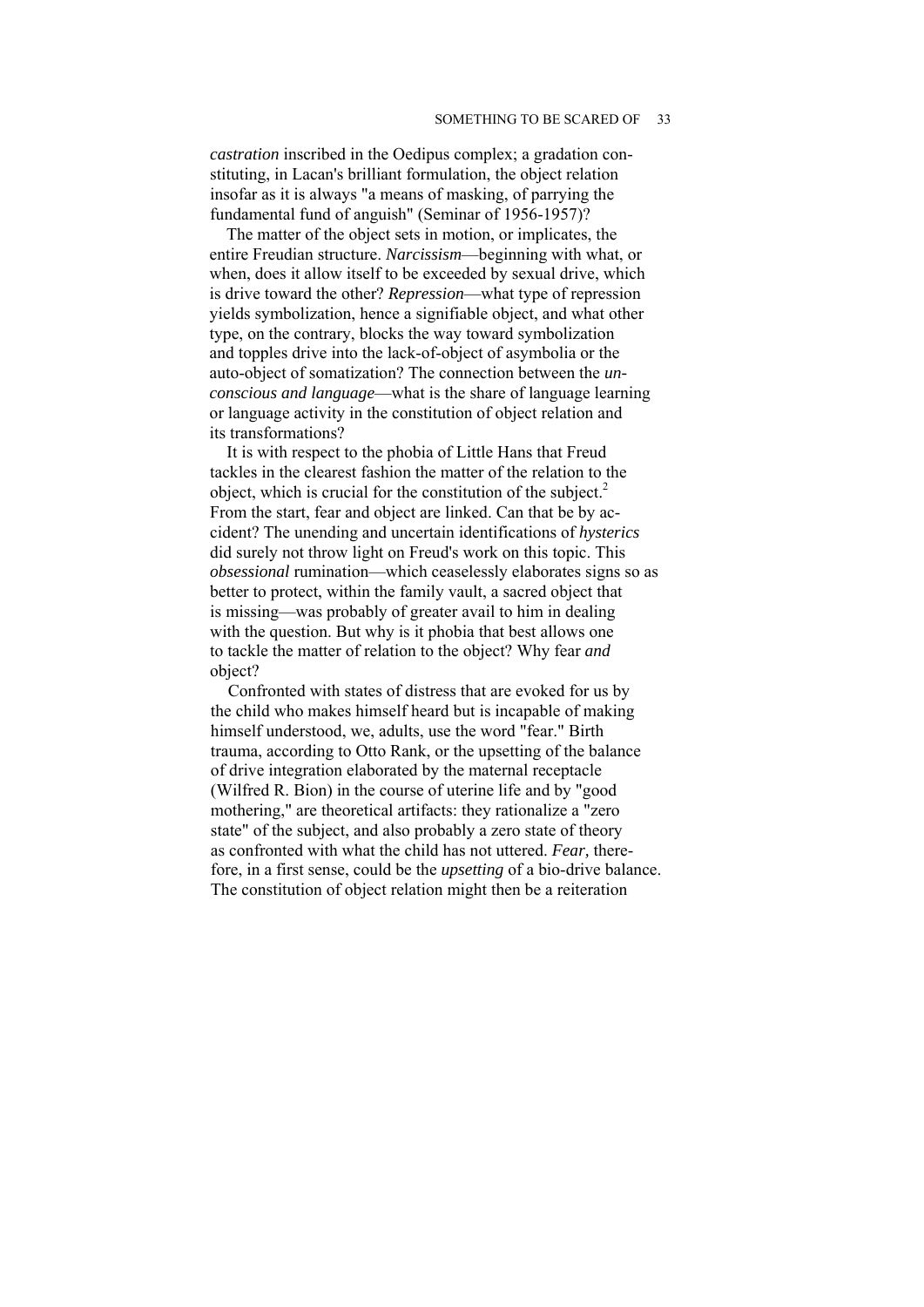of fear, alternating with optimal but precarious states of balance. Fear and object proceed together until the one represses the other. But in which one of us is that fully successful?

## HANS IS AFRAID OF THE UNNAMABLE

And yet, the fear of which one can speak, the one therefore that has a signifiable object, is a more belated and more logical product that assumes all earlier alarms of archaic, non-representable fear. Spoken fear, hence subsequent to language and necessarily caught in the Oedipus structure, is disclosed as the fear of an unlikely object that turns out to be the substitute for another. Another "object"? That is what Freud believes when he hears the story of little Hans who is afraid of horses. He detects the fear of castration—of his mother's "missing" sexual organ, of the loss of his own, of the guilty desire to reduce the father to the same unmanning or to the same death, and so forth.

This is astonishingly true, and not quite so. What is striking in the case of Hans, as little as he might be, what Freud does not cease to be astonished by, is his stupendous verbal skill: he assimilates and reproduces language with impressive eagerness and talent. So eager is he to name everything that he runs into the unnamable—street sounds, that ceaseless trade activity involving horses in front of the house, the intensity with which his father, a recent convert to psychoanalysis, is interested in his body, his love for small girls, the stories and fantasies that he (the father) sexualizes to the utmost; the somewhat elusive, somewhat frail presence of his mother. All of this, which has already considerable *sense* for Hans without having found its *significance,* is doubtless distributed, as Freud says, between narcissistic conversation drive and sexual drive. It all becomes necessarily crystallized in the epistemophilic experience of Hans who wants to know himself and to know everything; to know, in particular, what seems to be lacking in his mother or could be lacking in himself.

More generally, however, the phobia of horses becomes a *hieroglyph* that condenses *all fears,* from unnamable to namable.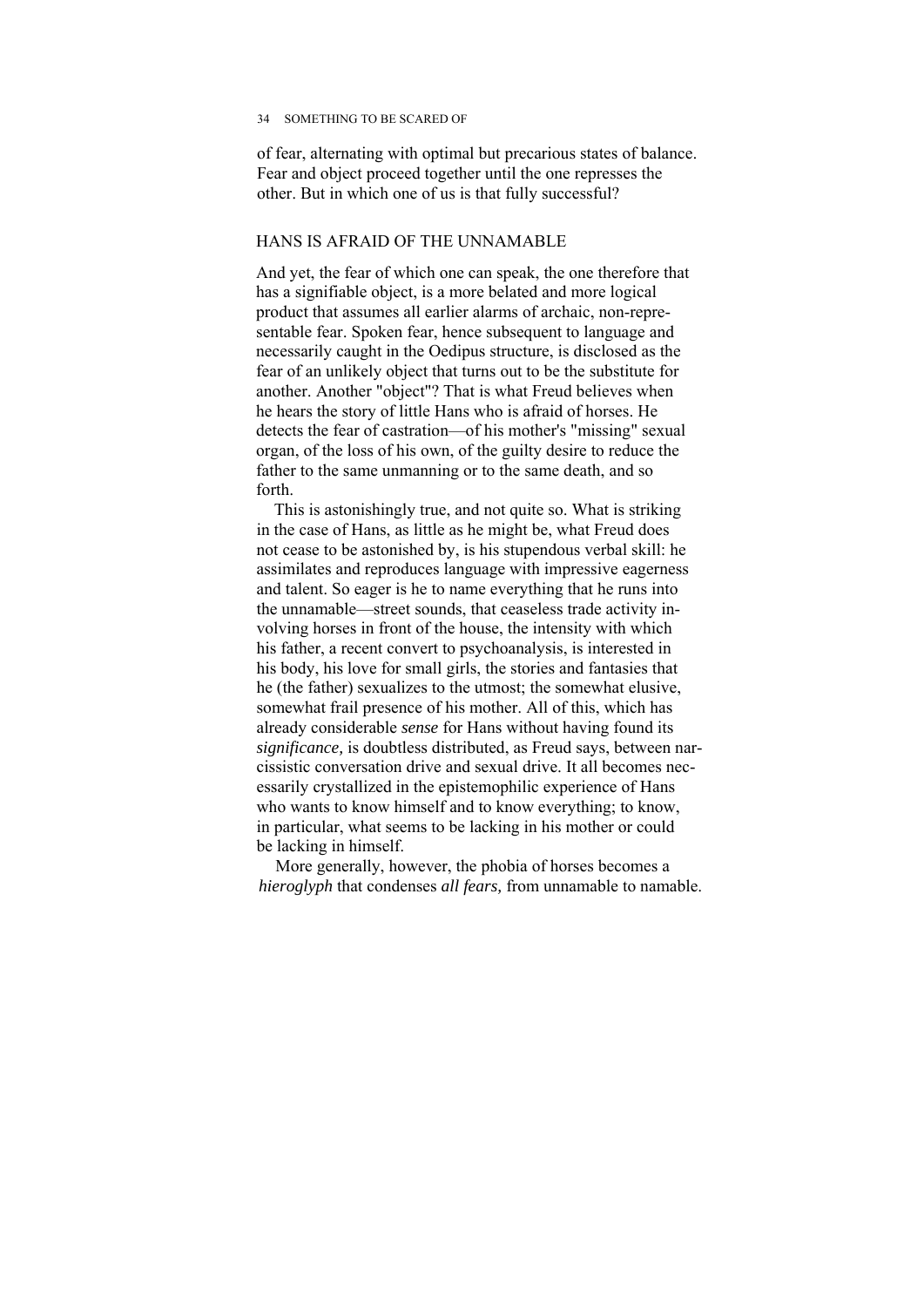From archaic fears to those that accompany language learning, at the same time as familiarization with the body, the street, animals, people. The statement, "to be afraid of horses," is a hieroglyph having the logic of metaphor and hallucination. By means of the signifier of the phobic object, the "horse," it calls attention to a *drive economy in want of an object*—that conglomerate of fear, deprivation, and nameless frustration, which, properly speaking, belongs to the unnamable. The phobic object shows up at the place of non-objectal states of drive<sup>3</sup> and assumes all the mishaps of drive as disappointed desires or as desires diverted from their objects.

The metaphor that is taxed with representing *want itself (and*  not its consequences, such as transitional objects and their sequels, the "a" objects of the desiring quest) is constituted under the influence of a symbolizing agency. That symbolic law is not necessarily of the superego type, but it can also seep into the ego and the ideal of the ego.

## PHOBIA AS ABORTIVE METAPHOR OF WANT

Metaphor of want as such, phobia bears the marks of the frailty of the subject's signifying system. It must be perceived that such a metaphor is inscribed not in verbal rhetoric but in the heterogeneity of the psychic system that is made up of drive presentations *and* thing presentations linked to word presentations. The infancy of little Hans does not entirely explain the frailty of the signifying system that forces metaphor to turn into drive and conversely. One must also conclude, and phobic adults confirm this, that within the symbolic law accruing to the function of the father, something remains blurred in the Oedipal triangle constituting the subject. Does Hans' father not play a bit too much the role of the mother whom he thrusts into the shadows? Does he not overly seek the surety of the professor? If phobia is a metaphor that has mistaken its place, forsaking language for drive and sight, it is because a father does not hold his own, be he the father of the subject or the father of its mother.

Freud understands this perfectly. After the first accounts by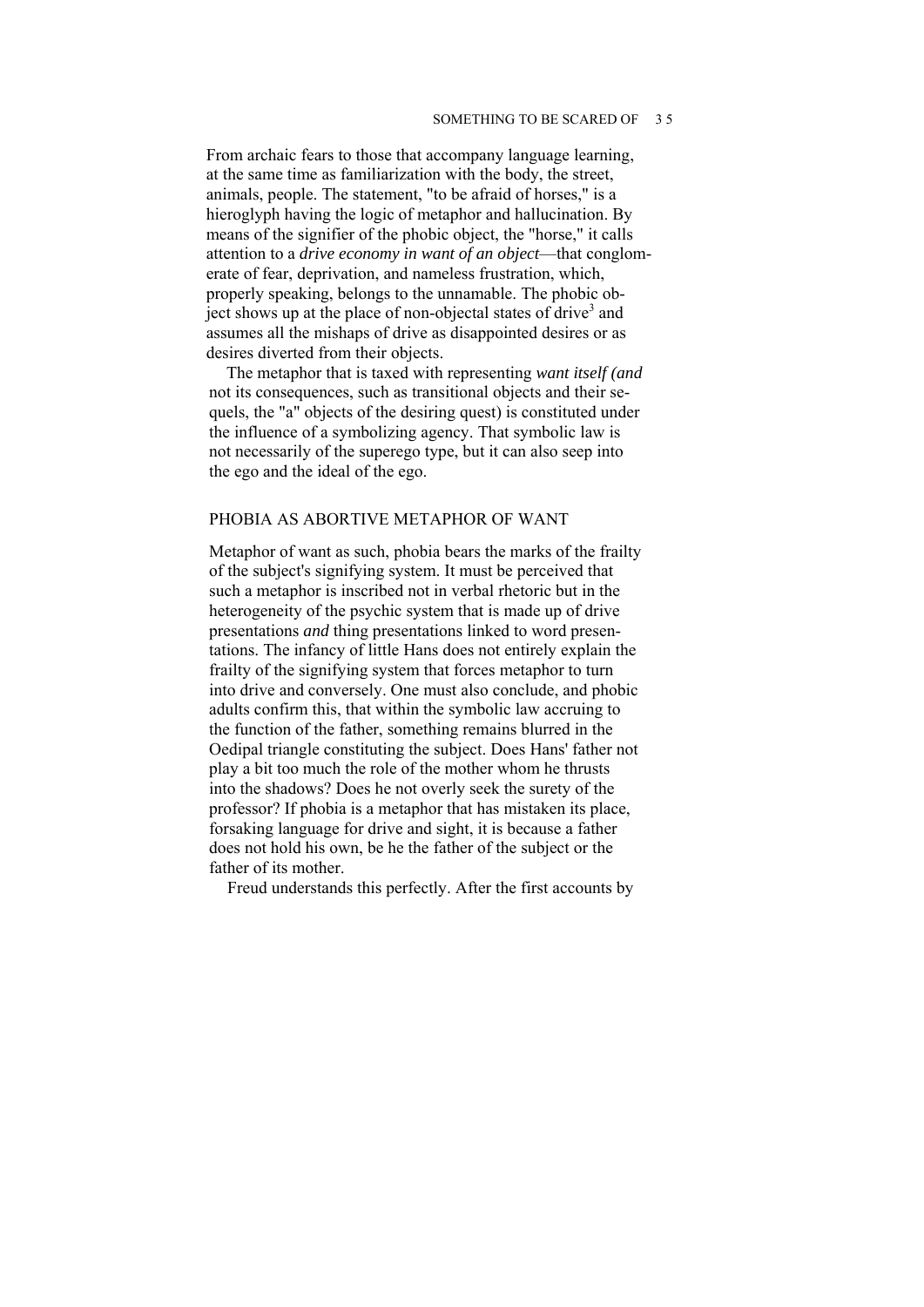Hans' father, he suggests to such a Hermes that he remember himself to his son and try, if only by means of his mustache and pince-nez, to take the horses' place.

The treatment obviously succeeded, up to a point at any rate, for Hans plays along and ventures to produce other metaphors of his fear of the unnamable in the framework of a rhetoric that on occasion clears itself of drive or, better, hysterizes it. *Fear,*  as a matter of fact, retreats to the benefit of a *loathing* for raspberry syrup, the color of which alone evokes the edge of a gash.

But has phobia really disappeared? It does not seem to have. For at least two reasons.

First, the Freudian treatment, by referring to the apices of the family triangle what we have seen to be a fear of the unnamable—fear of want and of castration?—actually revives the phobia. The treatment *justifies* the phobic child. Freud tells Hans that he is right; you cannot not be afraid of castration, and upon your fear I found the truth of theory. In so doing, he rationalizes that fear and, even though such a rationalization is also, in effect, and because of transference, an elaboration, it remains in part an anticathexis of phobia. A certain handling of the analytic cure runs the risk of being nothing else but a *counter-phobic*  treatment, if that cure remains at the level of fantasy and does not enter, after having traversed the latter, into the more subtle workings of the *metaphoric elaboration* constituted by the statement and the phobic "object," to the extent that this "object" is the representative of drive and not of an already present object. Indeed, as Freud is first to admit, the analytical apparatus is no match for that phobic condensation, for it cannot open it out:

In the process of the formation of a phobia from the unconscious thoughts underlying it, condensation takes place; and for that reason the course of the analysis can never follow that of the development of the neurosis.<sup>4</sup>

Obviously such an acknowledgment does no more than establish the difference between the analytic process and the neurotic condensation process. But one could also understand it as neglecting, through the linear, transferential approach of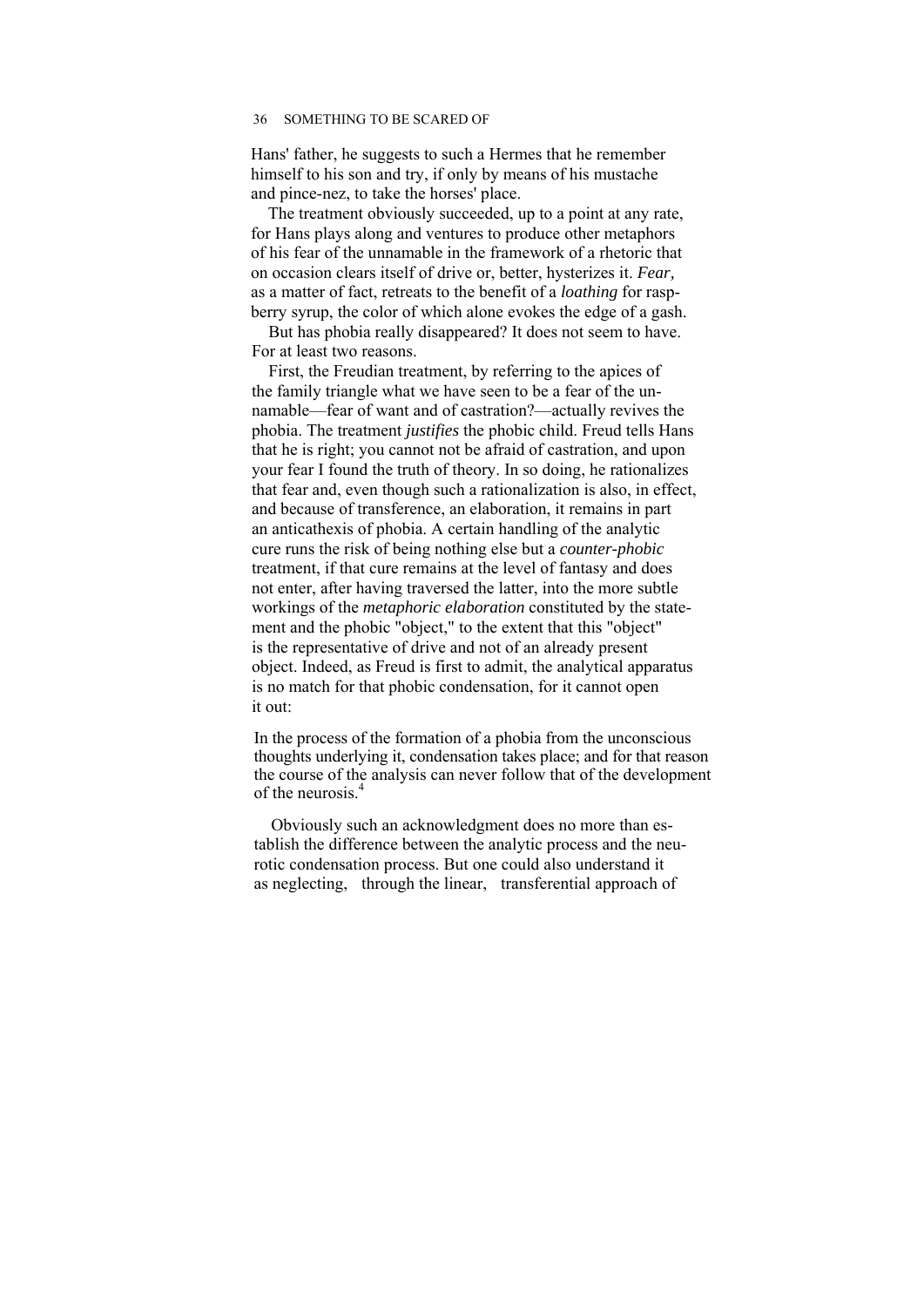analysis (the more so as analysis is often undertaken on the level of the imaginary and even of the superego), the processes of condensation that oversee phobic work. In order to deal with such processes, it would be necessary to revive the work of introjection as well as to pay particular attention to displacements and condensations within the signifying chain.

On the other hand, taking that metaphoricalness into account would amount to considering the phobic person as a subject in want of metaphoricalness. Incapable of producing metaphors by means of signs alone, he produces them in the very material of drives—and it turns out that the only rhetoric of which he is capable is that of affect, and it is projected, as often as not, by means of *images.* It will then fall upon analysis to give back a memory, hence a language, to the unnamable and namable states of fear, while emphasizing the former, which make up what is most unapproachable in the unconscious. It will also fall upon it, within the same temporality and the same logic, to make the analysand see the *void* upon which rests the play with the signifier and primary processes. Such a void and the arbitrariness of that play are the truest equivalents of fear. But does it not amount to diverting the analytic process towards literature, or even stylistics? Is this not asking the analyst to be rhetorical, to "write" instead of "interpreting"? Does this not also imply holding up a fetishist screen, that of the word, before a dissolving fear?

The fetishist episode peculiar to the unfolding of phobia is well known. It is perhaps unavoidable that, when a subject confronts the factitiousness of object relation, when he stands at the place of the want that founds it, the fetish becomes a life preserver, temporary and slippery, but nonetheless indispensable. But is not exactly language our ultimate and inseparable fetish? And language, precisely, is based on fetishist denial ("I know that, but just the same," "the sign is not the thing, but just the same," etc.) and defines us in our essence as speaking beings. Because of its founding status, the fetishism of "language" is perhaps the only one that is unanalyzable.

One might then view writing, or art in general, not as the only treatment but as the only "know-how" where phobia is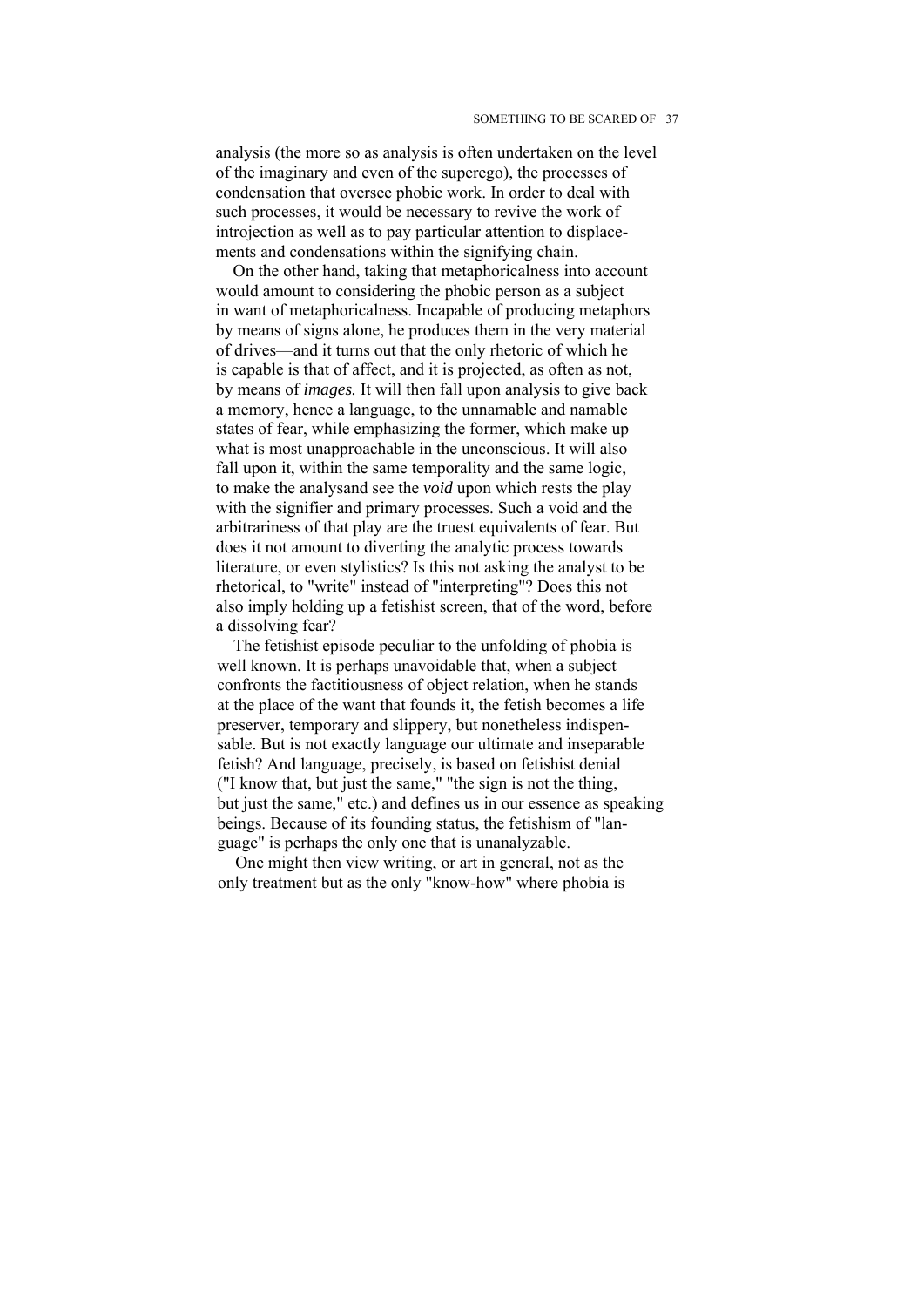concerned. Little Hans has become stage director for an opera house.

Finally, and this is the second reason why phobia does not disappear but slides beneath language, the phobic object is a proto-writing and, conversely, any practice of speech, inasmuch as it involves writing, is a language of fear. I mean a language of want as such, the want that positions sign, subject, and object. Not a language of the desiring exchange of messages or objects that are transmitted in a social contract of communication and desire beyond want, but a language of want, of the fear that edges up to it and runs along its edges. The one who tries to utter this "not yet a place," this no-grounds, can obviously only do so backwards, starting from an over-mastery of the linguistic and rhetorical code. But in the last analysis he refers to fear—a terrifying, abject referent. We encounter this discourse in our dreams, or when death brushes us by, depriving us of the assurance mechanical use of speech ordinarily gives us, the assurance of being ourselves, that is, untouchable, unchangeable, immortal. But the writer is permanently confronted with such a language. The writer is a phobic who succeeds in metaphorizing in order to keep from being frightened to death; instead he comes to life again in signs.

# "I AM AFRAID OF BEING BITTEN" OR "I AM AFRAID OF BITING"?

Nevertheless, does not fear hide an aggression, a violence that returns to its source, its sign having been inverted? What was there in the beginning: want, deprivation, original fear, or the violence of rejection, aggressivity, the deadly death drive? Freud abandoned the vicious circle of cause and effect, of the chicken and the egg, by discovering a complex being completely alien to the angelism of the Rousseauistic child. At the same time as the Oedipus complex, he discovered infantile, perverse, polymorphic sexuality, always already a carrier of desire and death. But, and this is the master stroke, he accompanied that "given" with a completely symbolic causality that not only balances it but destroys it as fundamental determinism. I refer to the mod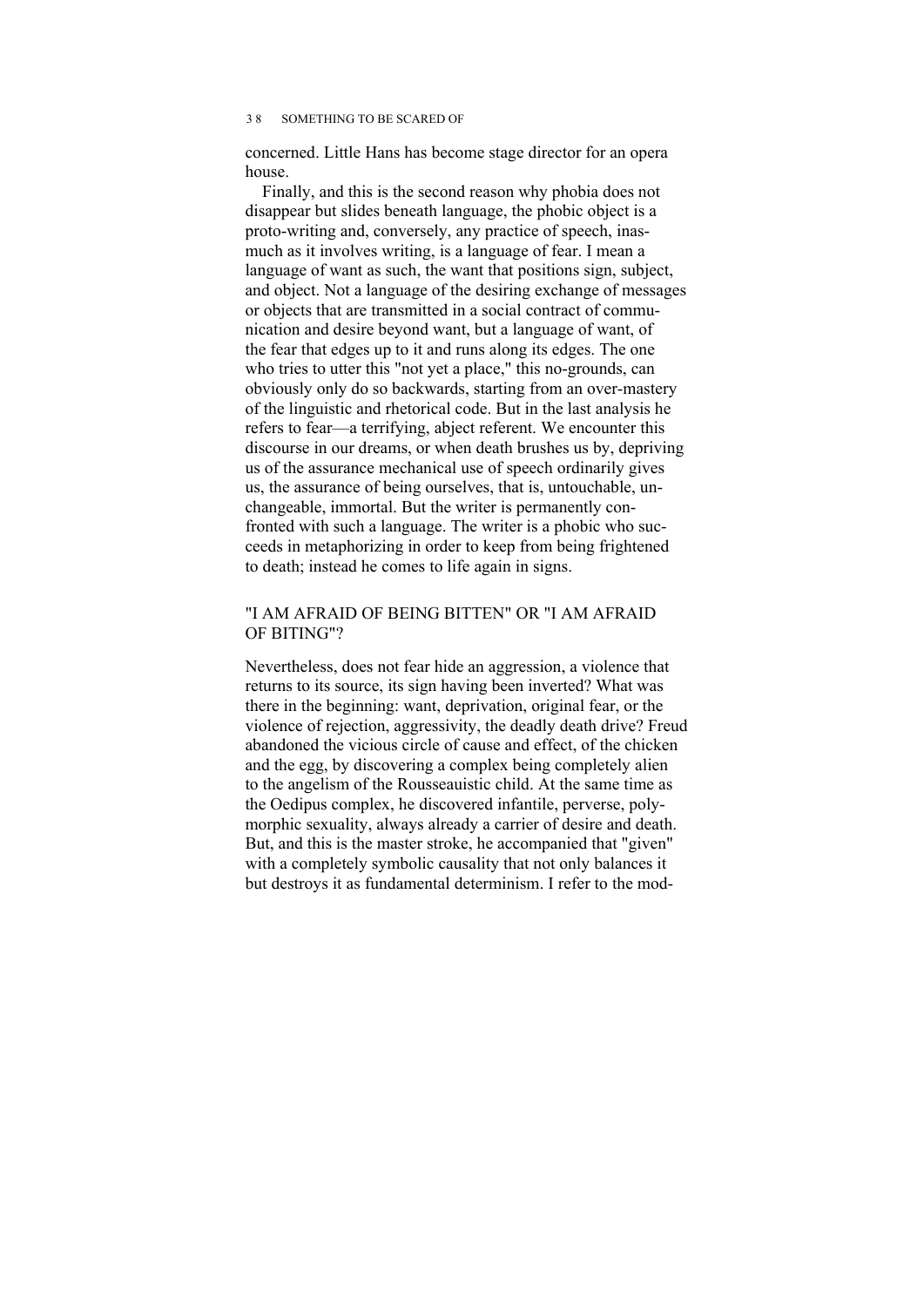eling and, in the final analysis, determining role of symbolic language relation. From the deprivation felt by the child because of the mother's absence to the paternal prohibitions that institute symbolism, that relation accompanies, forms, and elaborates the aggressivity of drives, which, consequently, never presents itself in a "pure" state. Let me say then that *want* and *aggressivity*  are chronologically separable but logically coextensive. Aggressivity *appears* to us as a rejoinder to the original deprivation felt from the time of the mirage known as "primary narcissism"; it merely takes revenge on initial frustrations. But what can be *known* of their connection is that want and aggressivity are adapted to one another. To speak of want alone is to repudiate aggressivity in obsessional fashion; to speak of aggressivity alone, forgetting want, amounts to making transference paranoidal.

"I am afraid of horses, I am afraid of being bitten." Fear and the aggressivity intended to protect me from some not yet localizable cause are projected and come back to me from the outside: "I am threatened." The fantasy of incorporation by means of which I attempt to escape fear (I incorporate a portion of my mother's body, her breast, and thus I hold on to her) threatens me none the less, for a symbolic, paternal prohibition already dwells in me on account of my learning to speak at the same time. In the face of this second threat, a completely symbolic one, I attempt another procedure: I am not the one that devours, I am being devoured by him; a third person therefore (he, a third person) is devouring me.

## PASSIVATION

Syntactical passivation, which heralds the subject's ability to put himself in the place of the object, is a radical stage in the constitution of subjectivity. What a fuss was made over "A Child Is Being Beaten," what efforts exerted to write passive sentences in those languages that have such a mood. I should point out here that the logic of the constitution of the phobic object also requires such a procedure of passivation. In parallel fashion to the setting up of the signifying function, phobia,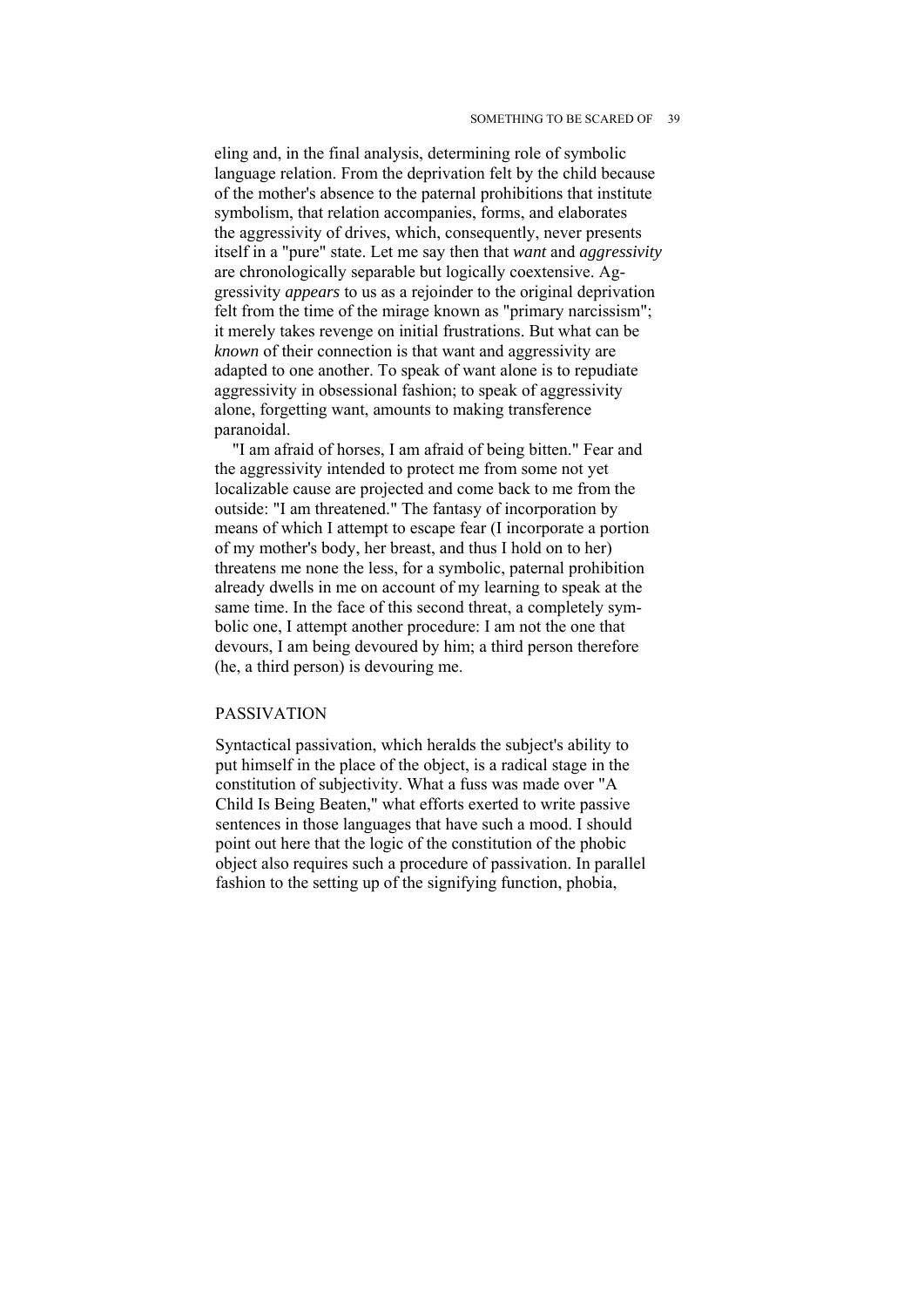which also functions under the aegis of censorship and repression, *displaces* by *inverting* the sign (the active becomes passive) before *metaphorizing.*

Only after such an inversion can the "horse" or the "dog" become the metaphor of my empty and incorporating mouth, which watches me, threatening, from the outside. Overdetermined like all metaphors, this "horse," this "dog" also contain speed, racing, flight, motion, the street, traffic, cars, walking an entire world of others towards which they escape and where, in order to save myself, I try to escape. But rendered culpable, abashed, "I" come back, "I" withdraw, "I" meet with anguish again: "I" am afraid.

Of *what}*

This sort of question appears only at that moment, laden with all the meanings of object and pre-object relations, with all its weight for a correlative "ego," and not as an empty sign. This means that an *object* that is a *hallucination* is being made up. The phobic object is a complex elaboration, already comprising logical and linguistic workings that *are* attempts at drive introjection outlining the failure to introject that which is incorporated. If incorporation marks out the way toward the constitution of the object, phobia represents the failure of the concomitant drive introjection.

## DEVOURING LANGUAGE

The phobia of a little girl, discussed during Anna Freud's seminar, $\frac{3}{5}$  gives us the opportunity to measure the importance of orality in this matter. The fact that it is a *girl* who is afraid of

 being eaten up by a dog is perhaps not without importance in the emphasis on orality and passivation. Moreover, the phobia followed upon a separation from her mother and a reunion when the mother already belonged to another. Curiously, the more phobic Sandy got, the more she spoke: the observer noted, as a matter of fact, that she spoke with a rural accent, that she was talkative, that at the age of three and a half "she talks a lot, has an extensive vocabulary, expresses herself with ease and enjoys repeating strange and difficult words."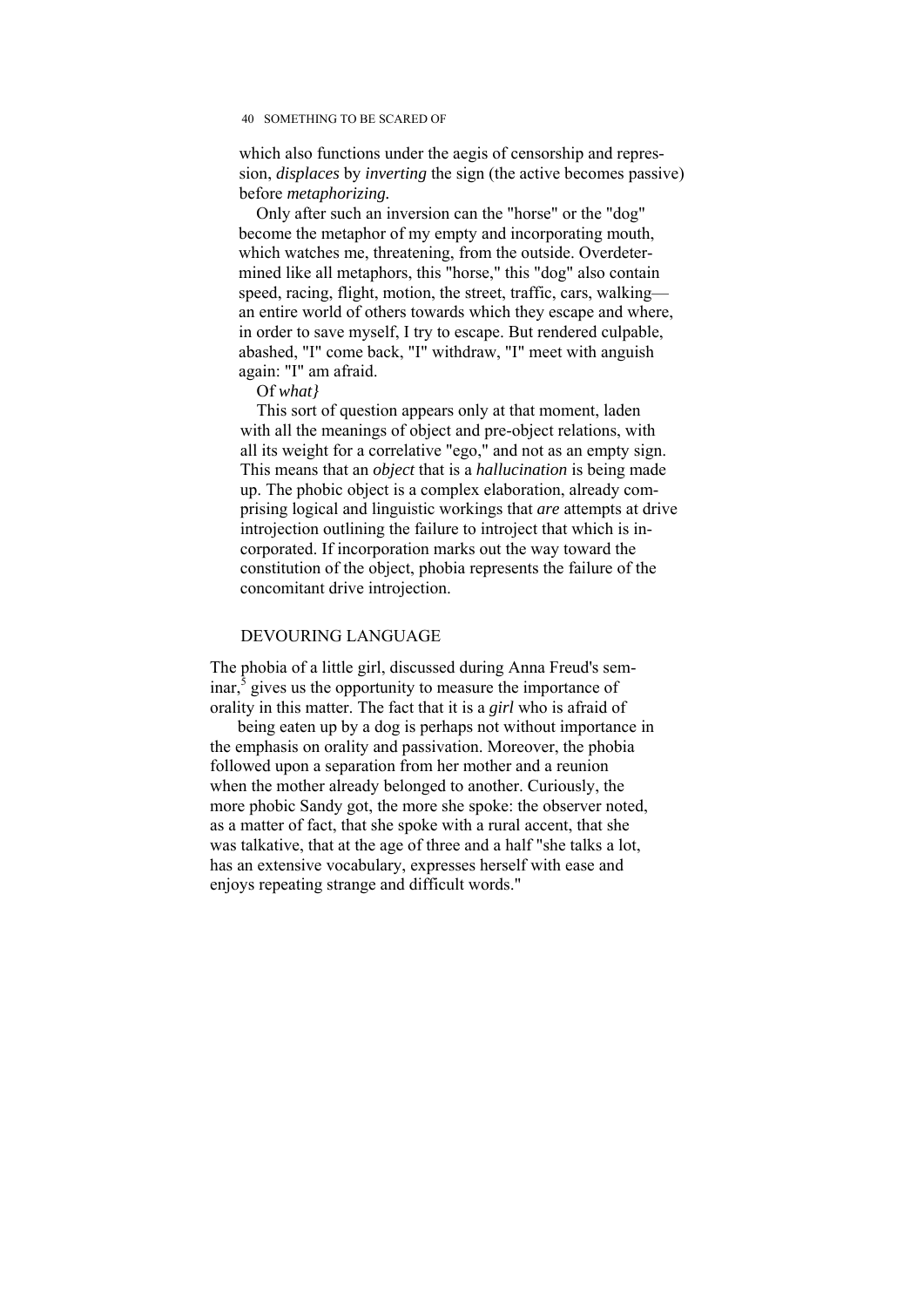Through the mouth that I fill with words instead of my mother whom I miss from now on more than ever, I elaborate that want, and the aggressivity that accompanies it, by *saying.*  It turns out that, under the circumstances, oral activity, which produces the linguistic signifier, coincides with the theme of devouring, which the "dog" metaphor has a first claim on. But one is rightfully led to suppose that *any* verbalizing activity, whether or not it names a phobic object related to orality, is an attempt to introject the incorporated items. In that sense, verbalization has always been confronted with the "ab-ject" that the phobic object is. Language learning takes place as an attempt to appropriate an oral "object" that slips away and whose hallucination, necessarily deformed, threatens us from the outside. Sandy's increasing interest in language, in proportion as her phobia grows, the verbal games in which she indulges, are on a par with the intense verbal activity of little Hans, which I discussed.

One might contrast with this relation between phobia and language in the child the commonplace observation on adult phobic discourse. The speech of the phobic adult is also characterized by extreme nimbleness. But that vertiginous skill is as if void of meaning, traveling at top speed over an untouched and untouchable abyss, of which, on occasion, only the affect shows up, giving not a sign but a signal. It happens because language has then become a counterphobic object; it no longer plays the role of an element of miscarried introjection, capable, in the child's phobia, of revealing the anguish of original want. In analyzing those structures one is led to thread one's way through the meshes of the non-spoken in order to get at the meaning of such a strongly barricaded discourse.

The child undergoing a phobic episode has not reached that point. His symptom, because he utters it, is already an elaboration of phobia. By means of the logical and linguistic work he undertakes at the same time, his symptom arrives at a complex and ambiguous elaboration. The phobic hallucination then stands halfway between the recognition of desire and counterphobic construction: not yet a defensive, over-coded discourse that knows too much and manipulates its objects wonderfully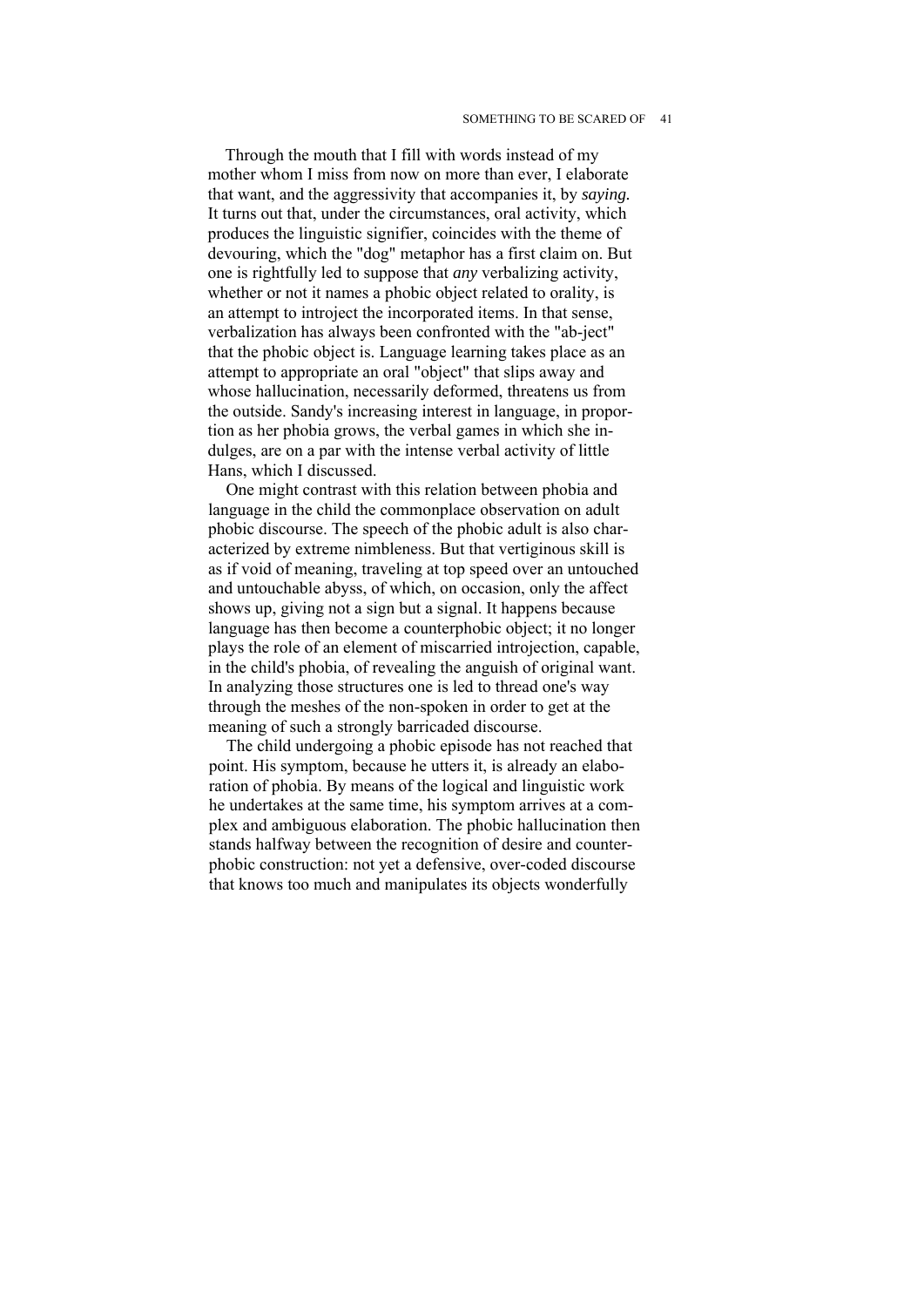well; nor is it a recognition of the object of want as object of desire. The phobic object is precisely avoidance of choice, it tries as long as possible to maintain the subject far from a decision; this is not done through a superego blocking of symbolization or through asymbolia, but to the contrary through a *condensation* of intense *symbolic* activities that results in the heterogeneous agglomeration we call phobic hallucination.

## HALLUCINATION OF NOTHING

It is, I said it earlier, a metaphor. And yet more than that. For to the activity of condensation and displacement that oversees its formation, there is added a *drive* dimension (heralded by fear) that has an anaphoric, *indexing* value, pointing to something else, to some non-thing, to something unknowable. The phobic object is in that sense the *hallucination of nothing:* a metaphor that is the anaphora of nothing.

What is "nothing"? The analyst wonders and answers, after "deprivation," "frustration," "want," etc.: "the maternal phallus." That, from his point of view, is not false. But such a position implies that, in order to bring fear to the surface, the confrontation with the impossible object (the maternal phallus, which is *not)* will be transformed into a fantasy of desire. On the trail of my fear I meet again with my desire, and I bind myself to it, thus leaving stranded the concatenation of discourse with which I have built my hallucination, my weakness and my strength, my investment and my ruin.

It is precisely at such a point that writing takes over, within the phobic child that we are, to the extent that we speak only of anguish. It is not into a fantasy of desire that writing transforms the confrontation with the ab-ject. It unfolds, on the contrary, the logical and psycho-drive strategies that make up the hallucination metaphor improperly called "the object of phobia." If we are all phobics in the sense that it is anguish that causes us to speak, provided that someone forbids it, we are not all scared of large horses or biting mouths. Hans has quite simply *written* earlier than others, or rather he has been stage director within a scription that encompassed his living space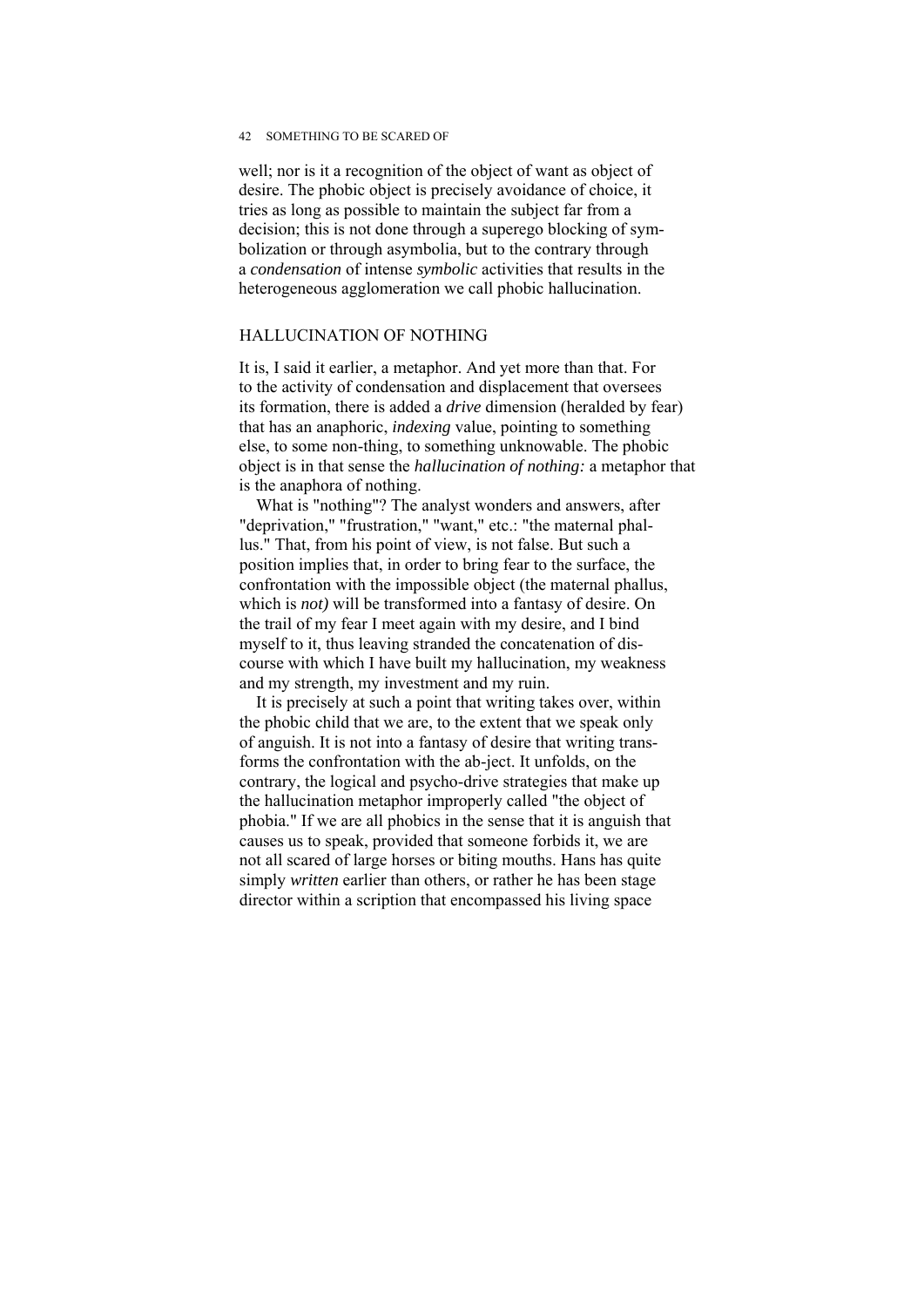with all its extras, putting into flesh (a horse) those logical constructs that set us up as beings of abjection and/or as symbolic beings. He was a "writer," a precocious one, and also a failure. The mature writer, whether a failure or not (though perhaps never losing sight of those two alternatives), never stops harking back to symbolization mechanisms, within language itself, in order to find in a *process* of eternal return, and not in the *object* that it names or produces, the hollowing out of anguish in the face of nothing./

## PHOBIC NARCISSISM

Phobia literally stages the instability of object relation. The lability of the "object" within the phobic "compromise" which may also be seen in some psychotic structures—can lead us to consider the formation in question from the point of view not of object relation but of its opposite correlative, *narcissism.*  There, too, we come up against difficulties of analytic theory that are linked, this time, to its postulating a primary narcissism following upon autoeroticism and to what amounts to a forcing of thought—the assignment of a *subject* to archaic, pre-linguistic narcissism, taking us back, in short, to the mother-child symbiosis. Freud accepted that difficulty: in postulating the existence of two kinds of drives, sexual drives directed toward others and ego drives aimed at self-preservation, he appears to have granted, in the phobic symptom, preponderance to the **latter** 

But however clear may have been *the victory* in Hans's phobia *of the forces that were opposed to sexuality, nevertheless, since such an illness* is in its very nature a compromise, this cannot have been all that the repressed drives obtained.<sup>6</sup>

Thus, even if sexual drives gain the upper hand again with Hans, and this with the obsessed and obsessive help of the father and the psychoanalyst, we are witnessing a victory of "the forces that were opposed to sexuality." Such a narcissism presents us with at least two problems. How can one account for its strength, which hands over the object drive? How does it happen that, dominating as it may be, it does not lead to autism?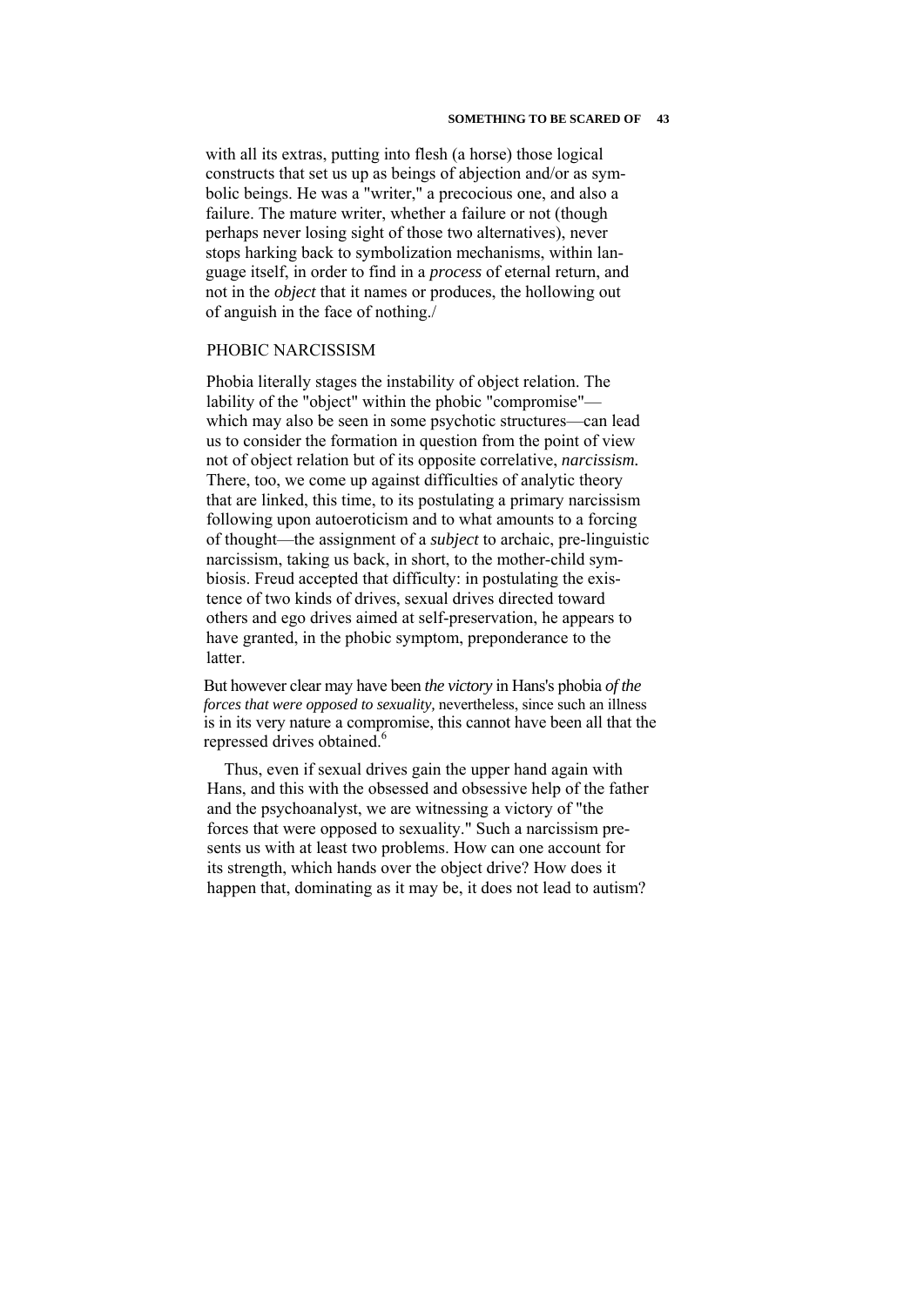A particular biological makeup, imaginable although enigmatic, could provide a partial answer to the first question. And yet it is the failure of the triangular relationship, which alone posits the existence of an object, that seems to be implicated here. In the final analysis, the so-called narcissistic drive dominates only if instability of the paternal metaphor prevents the subject from finding its place within a triadic structure giving an object to its drives. That means that the object relationship of drives is a belated and even nonessential phenomenon. And it is not by accident that Freud subordinates the question of the drive object to the smoothing, if not the quenching, of the drive.

The *object* of a drive is the thing in regard to which or through which the drive is able to achieve its aim. It is what is most variable about a drive and *is not originally connected with it,* but becomes assigned to it only in consequence of being particularly fitted to make satisfaction possible.<sup>7</sup>

This is easy enough to understand if one takes the word object in its strongest acceptation—as the correlative of a subject in a symbolic chain. The paternal agency alone, to the extent that it introduces the symbolic dimension between "subject" (child) and "object" (mother), can generate such a strict object relation. Otherwise, what is called "narcissism," without always or necessarily being conservative, becomes the unleashing of drive as such, without object, threatening all identity, including that of the subject itself. We are then in the presence of psychosis.

## THE "OBJECT" OF PHOBIC DESIRE: SIGNS

The point, however, of the hallucinatory metaphor of the phobic is precisely that, while displaying the victory of "the forces that were opposed to sexuality, " it finds a certain "object." Which one? Not the object of sexual drive; the mother, or her parts, or her representatives; no more than some neutral referent or other, but *symbolic activity itself. If* the latter is often eroticized, and if the phobic, in that case, cumulates with the obsessive,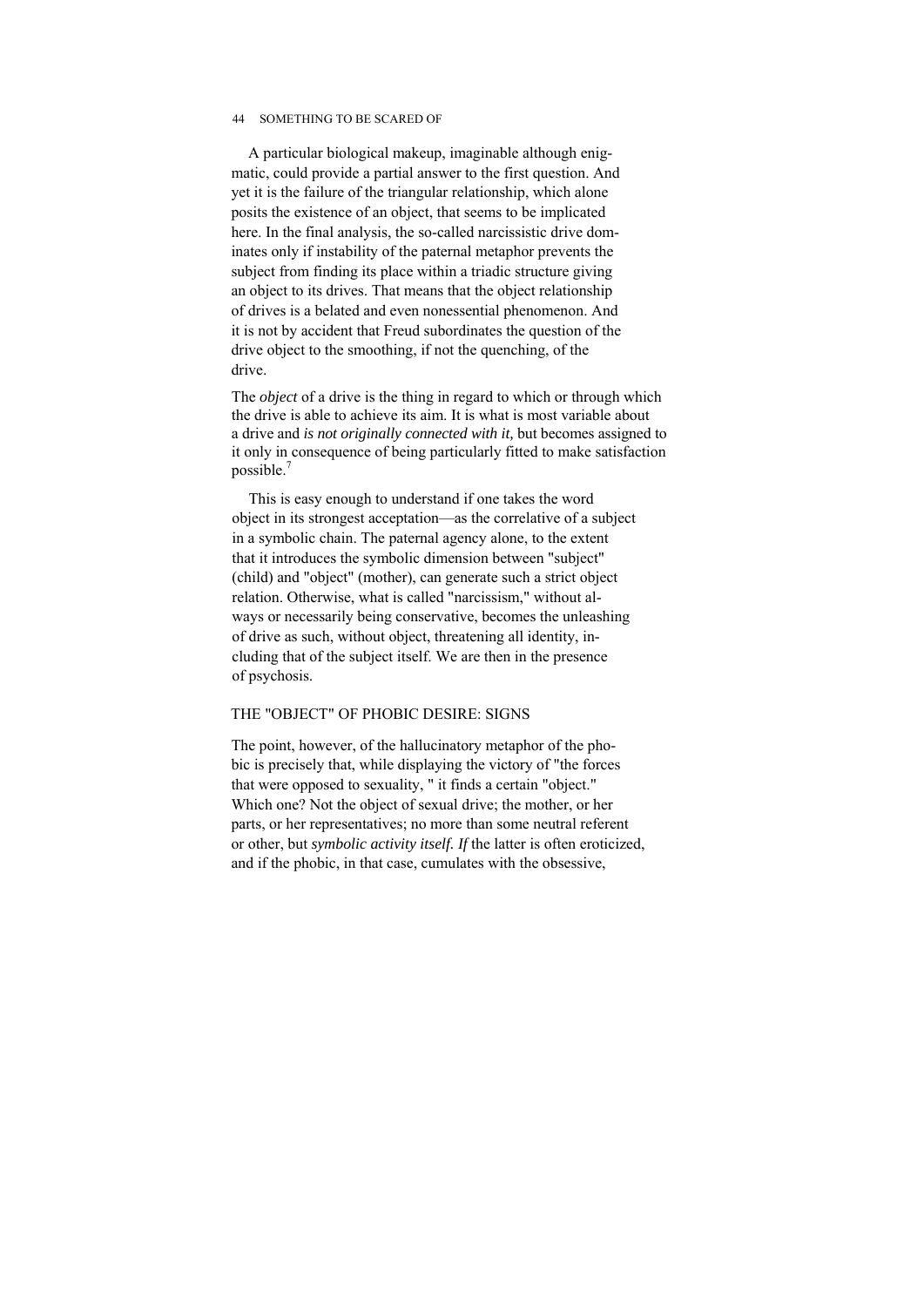this does not detract from the originality of the structure, which consists in the following: symbolicity itself is cathected by a drive that is not object-oriented in the classic sense of the term (we are not dealing with an object *of need* or *desire),* nor is it narcissistic (it does not return to collapse upon the subject or to cause its collapse). Since it is not sex-oriented, it denies the question of sexual difference; the subject that houses it can produce homosexual symptoms while being strictly speaking indifferent to them: that is not where the subject is. If it is true that such/cathexis of symbolicity as sole site of drive and desire is a means of preservation, it is obviously not the specular *ego* the reflection of the maternal phallus—that sees itself thus preserved; on the contrary, the ego, here, is rather in abeyance. Strangely enough, however, it is the *subject* that is built up, to the extent that it is the correlative of the paternal metaphor, disregarding the failure of its support—the subject, that is, as correlative of the Other.

A representative of the paternal function takes the place of the good maternal object that is wanting. There is language instead of the good breast. Discourse is being substituted for maternal care, and with it a fatherhood belonging more to the realm of the ideal than of the superego. One can vary the patterns within which such an ascendency of the Other, replacing the object and taking over where narcissism left off, produces a hallucinatory metaphor. There is fear and fascination. The body (of the ego) and the (sexual) object are completely absorbed in it.

Abjection—at the crossroads of phobia, obsession, and perversion—shares in the same arrangement. The loathing that is implied in it does not take on the aspect of hysteric conversion; the latter is the symptom of an ego that, overtaxed by a "bad object," turns away from it, cleanses itself of it, and vomits it. In abjection, revolt is completely within being. Within the being of language. Contrary to hysteria, which brings about, ignores, or seduces the symbolic but does not produce it, the subject of abjection is eminently productive of culture.. Its symptom is the rejection and reconstruction of languages.,

**''f3\$&t**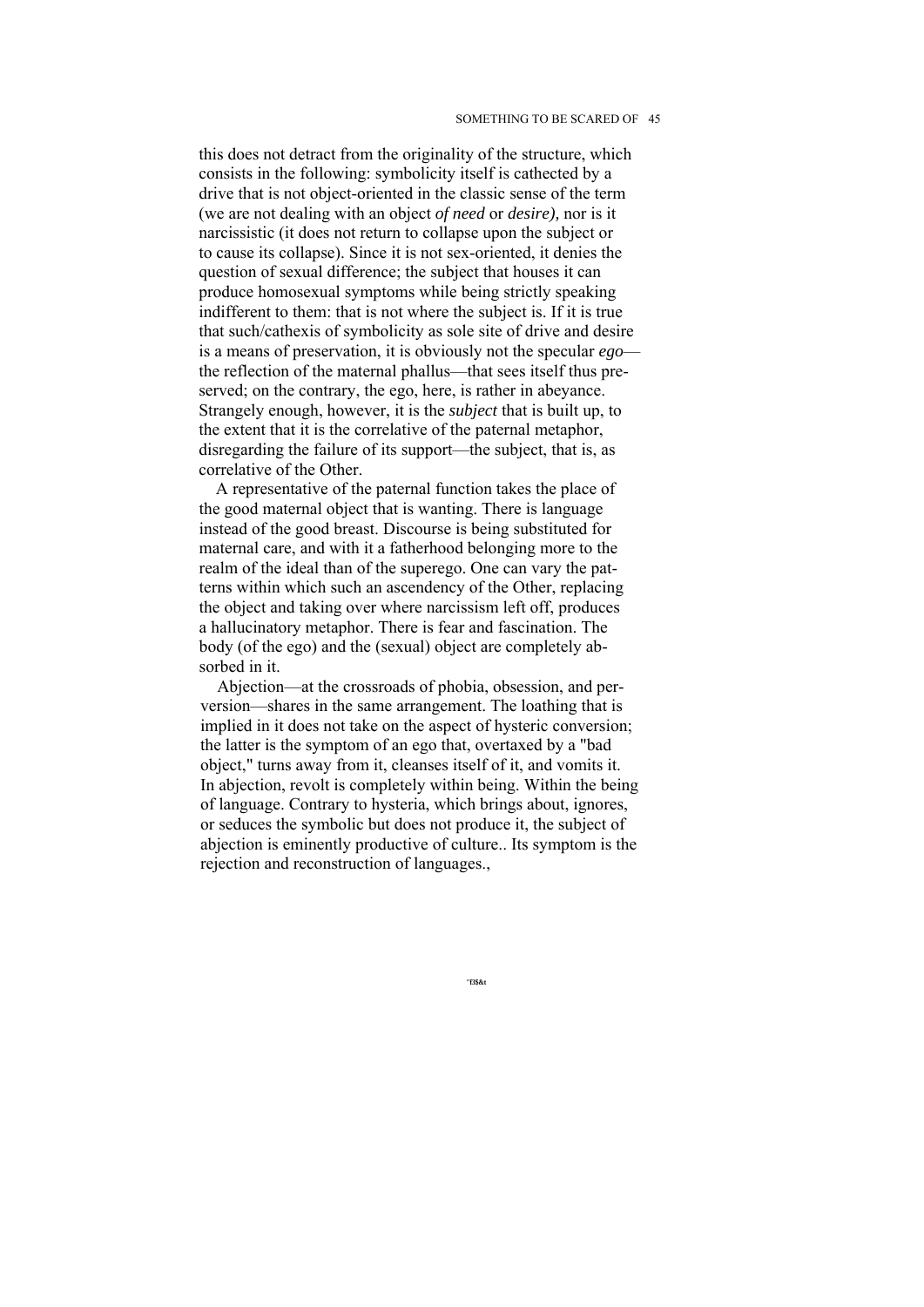## AIMING AT THE APOCALYPSE: SIGHT

To speak of hallucination in connection with such an unstable "object" suggests at once that there is a visual cathexis in the phobic mirage—and at least a speculative cathexis in the abject. Elusive, fleeting, and baffling as it is, that non-object can be grasped only as a sign. It is through the intermediary of a *representation,* hence a *seeing,* that it holds together. A visual hallucination that, in the final analysis, gathers up the others (those that are auditory, tactile, etc.) and, as it bursts into a symbolicity that is normally calm and neutral, represents the subject's desire. For the absent object, there is a sign. For the desire of that want, there is a visual hallucination. More than that, a cathexis of looking, in parallel with the symbolic domination taking the place of narcissism, often leads to voyeuristic "side effects" of phobia. Voyeurism is a structural necessity in the constitution of object relation, showing up every time the object shifts towards the abject; it becomes true perversion only if there is a failure to symbolize the subject/object instability. Voyeurism accompanies the writing of abjection. When that writing stops, voyeurism becomes a perversion.<sup>8</sup>

## A FORTIFIED CASTLE

Whether it be projected metaphor or hallucination, the phobic object has led us, on the one hand, to the borders of psychosis and, on the other, to the strongly structuring power of symbolicity. In either case, we are confronted with a limit that turns the speaking being into a separate being who utters only by separating—from within the discreteness of the phonemic chain up to and including logical and ideological constructs.

How does such a limit become established without changing into a prison? If the radical effect of the founding division is the establishment of the subject/object division, how can one prevent its misfires from leading either to the secret confinement of archaic narcissism, or to the indifferent scattering of objects that are experienced as false? The glance cast on phobic symptom has allowed us to witness the painful dawning, splendid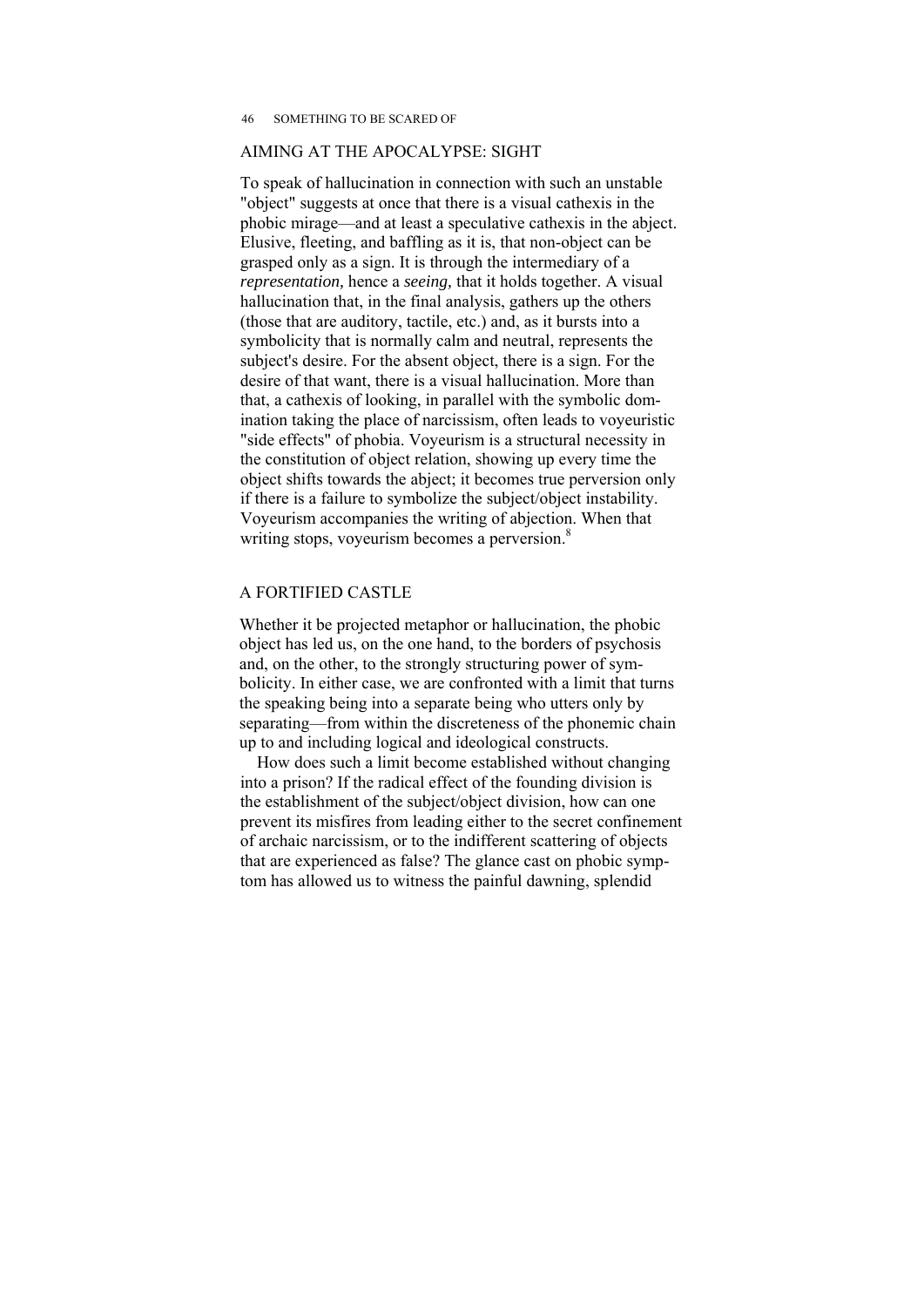in its symbolic complexity, of the (verbal) *sign* in the grip of *drive* (fear, aggressivity) and *sight* (projection of the ego ontoI the other). But analytic reality, mindful of what is called the "unanalyzable," seems to cause experience to arise from another symptom, one that emerges from the same very problematic separation subject/object—but now seemingly at the opposite end of phobic hallucination.

The constituting barrier between subject and object has here become an unsurmountable wall. An ego, wounded to the point of annulment, barricaded and untouchable, cowers somewhere, nowhere, at no other place than the one that cannot be found. / Where objects are concerned he delegates phantoms, ghosts, "false cards": a stream of spurious egos and for that very reason spurious objects, seeming egos that confront undesirable objects. Separation exists, and so does language, even brilliantly at times, with apparently remarkable intellectual realizations. But no current flows—it is a pure and simple splitting, an abyss without any possible means of conveyance between its two edges. No subject, no object: petrification on one side, falsehood on the other.

Letting current flow into such a "fortified castle" amounts to causing desire to rise. But one soon realizes, during transference, that desire, if it dawns, is only a substitute for adaptation to a social norm (is desire ever anything else but desire for an idealized norm, the norm of the Other?). On the way, as if hatched by what, for others, will be desire, the patient encounters abjection. It seems to be the first authentic feeling of a subject in the process of constituting itself as such, as it emerges out of its jail and goes to meet what will become, but only later, objects. Abjection of self: the first approach to a self that would otherwise be walled in. Abjection of others, of the other ("I feel like vomiting the mother"), of the analyst, the only violent link to the world. A rape of anality, a stifled aspiration towards an other as prohibited as it is desired—abject.

The outburst of abjection is doubtless only a moment in the treatment of borderline cases. I call attention to it here because of the key position it assumes in the dynamics of the subject's constitution, which is nothing other than a slow, laborious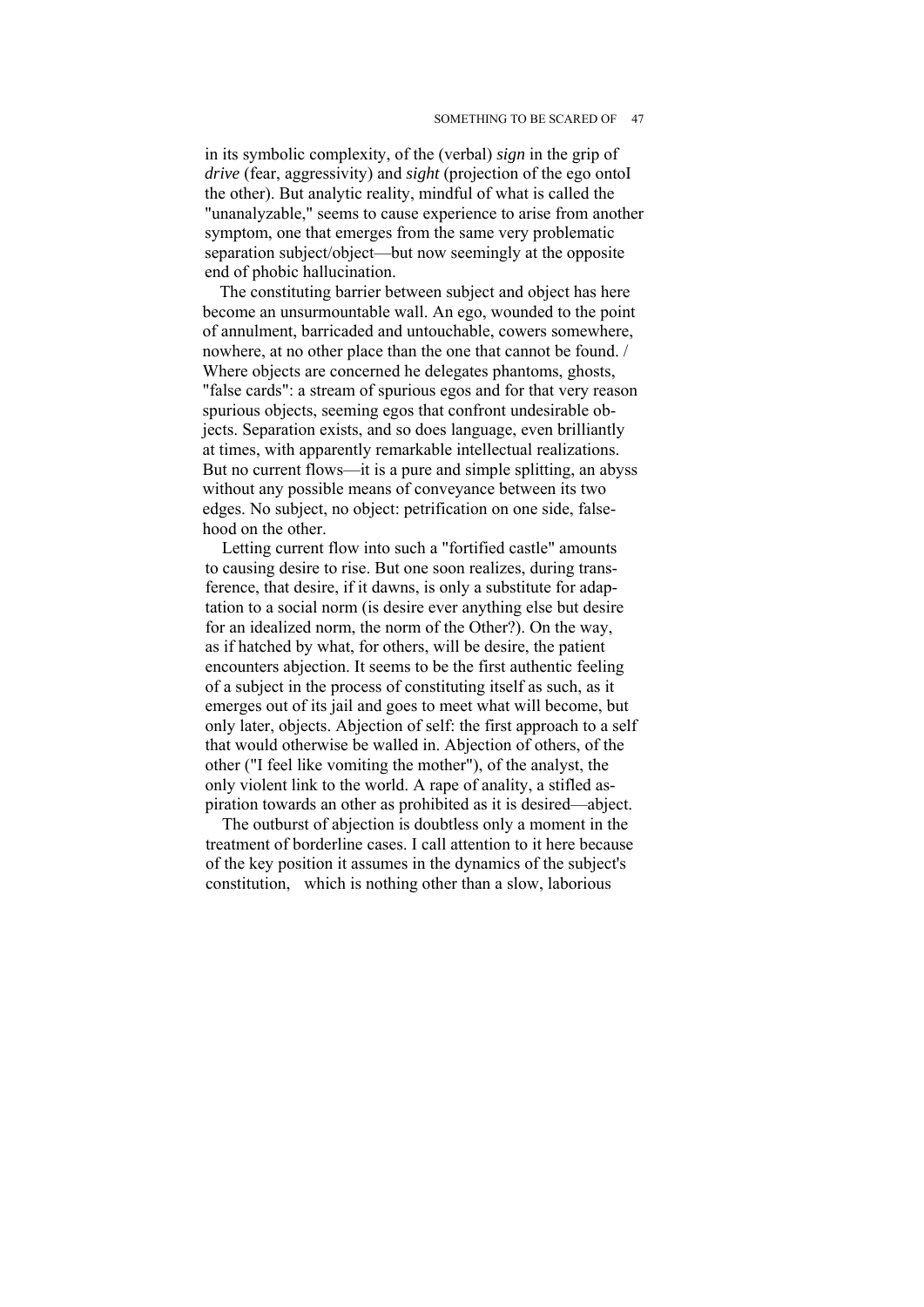production of object relation. When the fortified castle of the borderline patient begins to see its walls crumble, and its indifferent pseudo-objects start losing their obsessive mask, the subject-effect—fleeting, fragile, but authentic—allows itself to be heard in the advent of that interspace, which is abjection.

It is not within the scheme of the analytic setup, probably because it does not have the power to do so, to linger over that blossoming. Emphasizing it would lead the patient into paranoia or, at best, into morality; now, the psychoanalyst does not believe he exists for that purpose. He follows or diverts the path, leading the patient towards the "good" object—the object of desire, which is, whatever may be said, fantasized according to the normal criteria of the Oedipus complex: a desire for the other sex.

That, however, is not where we stand with respect to abjection in the case of the borderline patient. It had barely begun to slide the bolt of narcissism and had changed the walls behind which he protected himself into a barely pervious limit—and for that very reason, a threatening, abominable one. Hence there was not yet an other, an ob-ject: merely an ab-ject. What is to be done with this ab-ject? Allow it to drift towards the libido so as to constitute an object of desire? Or towards symbolicity, to change it into a sign of love, hatred, enthusiasm, or damnation? The question might well remain undecided, undecidable.

It is within that undecidable space, logically coming before the choice of the sexual object, that the religious answer to abjection breaks in: *defilement, taboo,* or *sin.* In dealing with such notions, rehabilitating them will not be the point. My aim will be to bring to light the variants of the subject/object relation that religions implied, avoiding the nonexistence of separation just as much as the rigidity of the splitting. In other words, I shall need to look into the solutions given for phobia and psychosis by religious codes.

## POWERLESS OUTSIDE, IMPOSSIBLE INSIDE

Constructed on the one hand by the incestuous desire of (for) his mother and on the other by an overly brutal separation from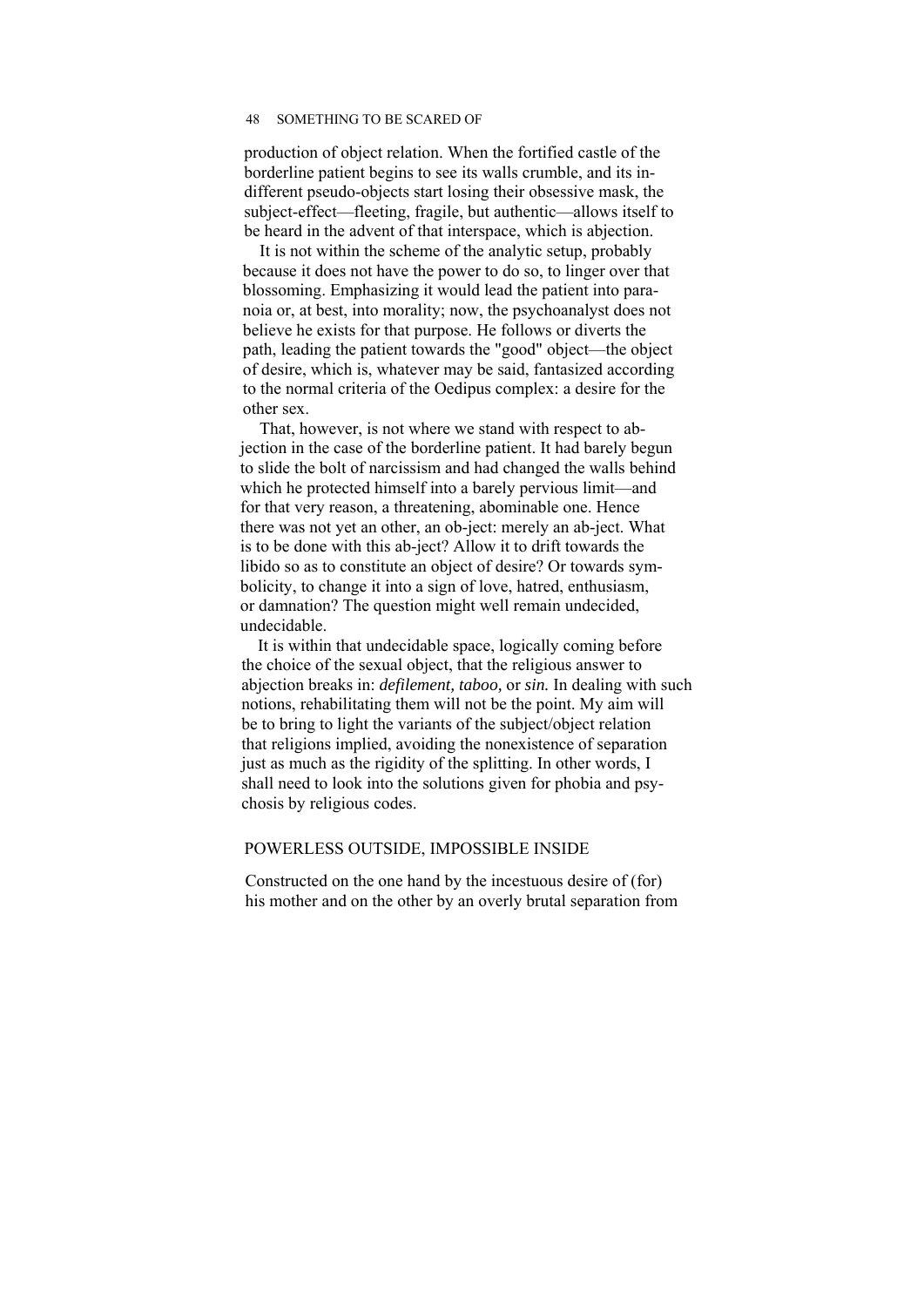her, the borderline patient, even though he may be a fortified castle, is nevertheless an empty castle. The absence, or the failure, of paternal function to establish a unitary bent between subject and object, produces this strange configuration: an encompassment that is stifling (the container compressing the ego) and, at the same time, draining (the want of an other, qua object, produces nullity in the place of the subject). The ego then plunges into a pursuit of identifications that could repair narcissism—identifications that the subject will experience as in-significant, "empty," "null," "devitalized," "puppet-like." An empty castle, haunted by unappealing ghosts—"powerless" outside, "impossible" inside.

It is worth noting what repercussions such a foreclosure of the Name of the Father have on language. That of the borderline patient is often abstract, made up of stereotypes that are bound to seem cultured; he aims at precision, indulges in self-examination, in meticulous comprehension, which easily brings to mind obsessional discourse. But there is more to it than that. That shell of ultra-protected signifier keeps breaking up to the point of desemantization, to the point of reverberating only as notes, music, "pure signifier" to be reparcelled out and resemanticized anew. It is a breaking up that puts a check on free association and pulverizes fantasy before it can take shape. It is, in short, a reduction of discourse to the state of "pure" signifier, which insures the disconnection between verbal signs on the one hand and drive representations on the other. And it is precisely at such a boundary of language splitting that the *affect* makes an imprint. Within the blanks that separate dislocated themes (like the limbs of a fragmented body), or through the shimmering of a signifier that, terrified, flees its signified, the analyst can perceive the imprint of that affect, participating" in the language cluster that everyday usage of speech absorbs but, with the borderline patient, becomes dissociated and collapses. The affect is first enunciated as a coenesthetic image of painful fixation; the borderline patient speaks of a numbed body, of hands that hurt, of paralyzed legs. But also, as a motion metaphor binding significance: rotation, vertigo, or infinite quest. The problem then, starting with transference, is to tap these remainders of signifying *vectorization* (which the paternal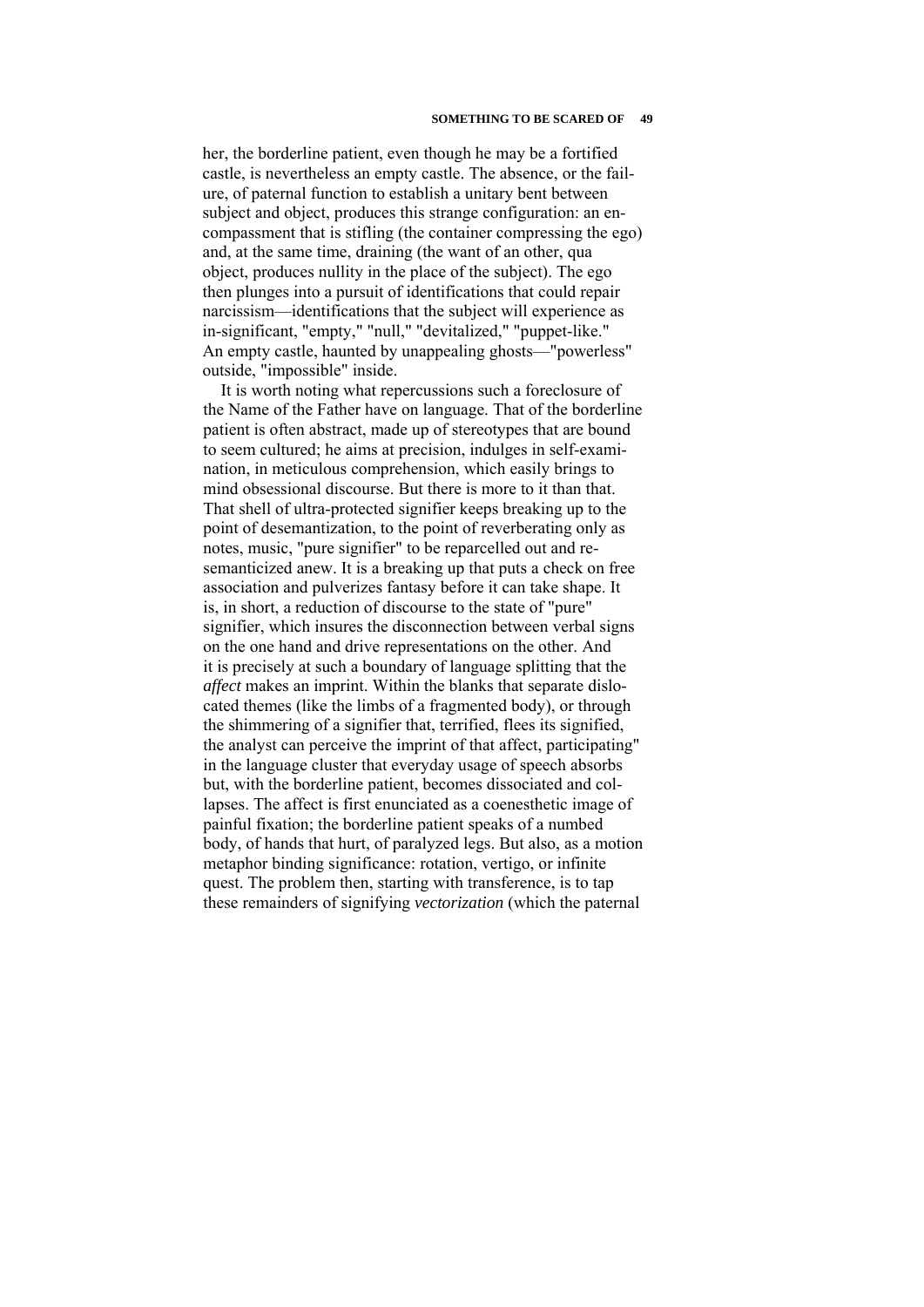metaphor makes fast and stabilizes into "normal discourse" in the case of the normative Oedipus triangle, which is here absent) by giving them a desiring and/or deathly signification. In short, one unfailingly orients them toward the other: another object, perhaps another sex, and, why not, another discourse—a text, a life to relive.

## WHY DOES LANGUAGE APPEAR TO BE "ALIEN"?

Finally, foreclosure of paternal function affects what, in the sign, stems from condensation (or metaphor), that is, the ability of the sound-trace to maintain and go beyond (in the sense of an *Aujhebung)* the signified, which always involves a relation to the addressee as a perception, as well as *coenesthetic* representation of object relation and of the relation to the discourse of the other subject. With the borderline patient there is a collapse of the nexus constituted by the verbal signifier effecting the simultaneous *Aujhebung* of both *signified* and *affect.* A consequence of that disconnection, involving the very function of language in its psychic economy, is that verbalization, as he says, is alien to him. More so than with the neurotic, it is by

 means of the signifier alone that the unconscious meaning of the borderline patient is delivered. Only seldom is metaphor included in his speech; when it is, more than with anyone else, it is a literal one—to be understood as metonymy for unnamable desire. "I displace, therefore you must associate and condense for me," says such an analysand, who, in short, is asking the analyst to build up an imagination for him. He is asking to be saved like Moses, to be born like Christ. He is asking for a rebirth that—the analysand knows it, he tells it to us—will result from a speech that is recovered, rediscovered as belonging to him. Lacan had perceived this: the metaphor retraces within the unconscious the path of paternal myth, and it is quite de-

 liberately that Victor Hugo's metaphor in *Booz endormi* is chosen, in *Ecrits*, as illustration of all metaphoricity.<sup>9</sup> But with the borderline patient, sense does not emerge out of non-sense, metaphorical or witty though it might be. On the contrary, non-sense runs through signs and sense, and the resulting ma-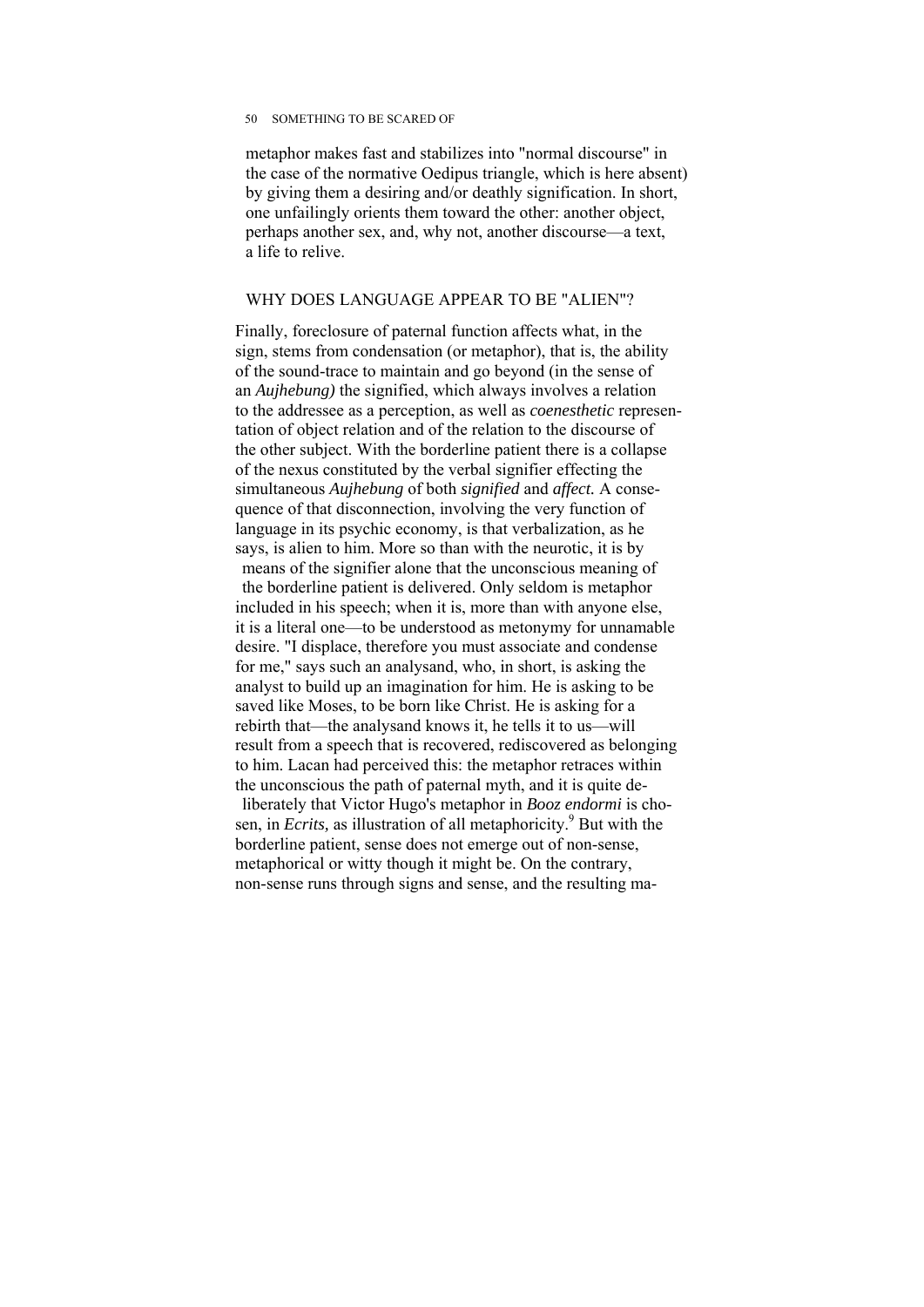nipulation of words is not an intellectual play but, without any laughter, a desperate attempt to hold on to the ultimate obstacles of a pure signifier that has been abandoned by the paternal metaphor. It is a frantic attempt made by a subject threatened with sinking into the void. A void that is not nothing but indicates, within its discourse, a challenge to symbolization. Whether we call it an *affect<sup>10</sup>* or link it with infantile semiotization—for which pre-signifying articulations are merely *equations* rather than symbolic *equivalents* for objects,<sup>11</sup> we must point to a necessity within analysis. This necessity, emphasized by that type of structure, consists in not reducing analytic attention to language to that of philosophical idealism and, in its wake, to linguistics; the point is, quite to the contrary, to posit a *heterogeneity of signifiance.* It stands to reason that one can say nothing of such (effective or semiotic) heterogeneity without making it homologous with the linguistic signifier. But it is precisely that *powerlessness* that the "empty" signifier, the dissociation of discourse, and the fully physical suffering of these patients within the faults of the Word come to indicate.

## THE "SIGN" ACCORDING TO FREUD

It is necessary, therefore, to go back to the Freudian theory of language. And, returning to the moment when it starts off from neurophysiology,<sup>12</sup> one notes the heterogeneity of the Freudian *sign.* This sign is articulated as establishing a relation between word Presentation and object Presentation (which becomes thing Presentation as early as 1915). The former is already a closed heterogeneous set (sound image, reading image, written image, spoken motor image), as is the latter, but this one is open (acoustic image, tactile image, visual image). Obviously privileged here, the *sound* image of word presentation and the *visual* image of object presentation become linked, calling to mind very precisely the matrix of the sign belonging to philosophical tradition and to which Saussurian semiology gave new currency. But it is easy to forget the other elements belonging to the sets thus tied together. They are what constitutes all the originality of Freudian "semiology" and guarantee its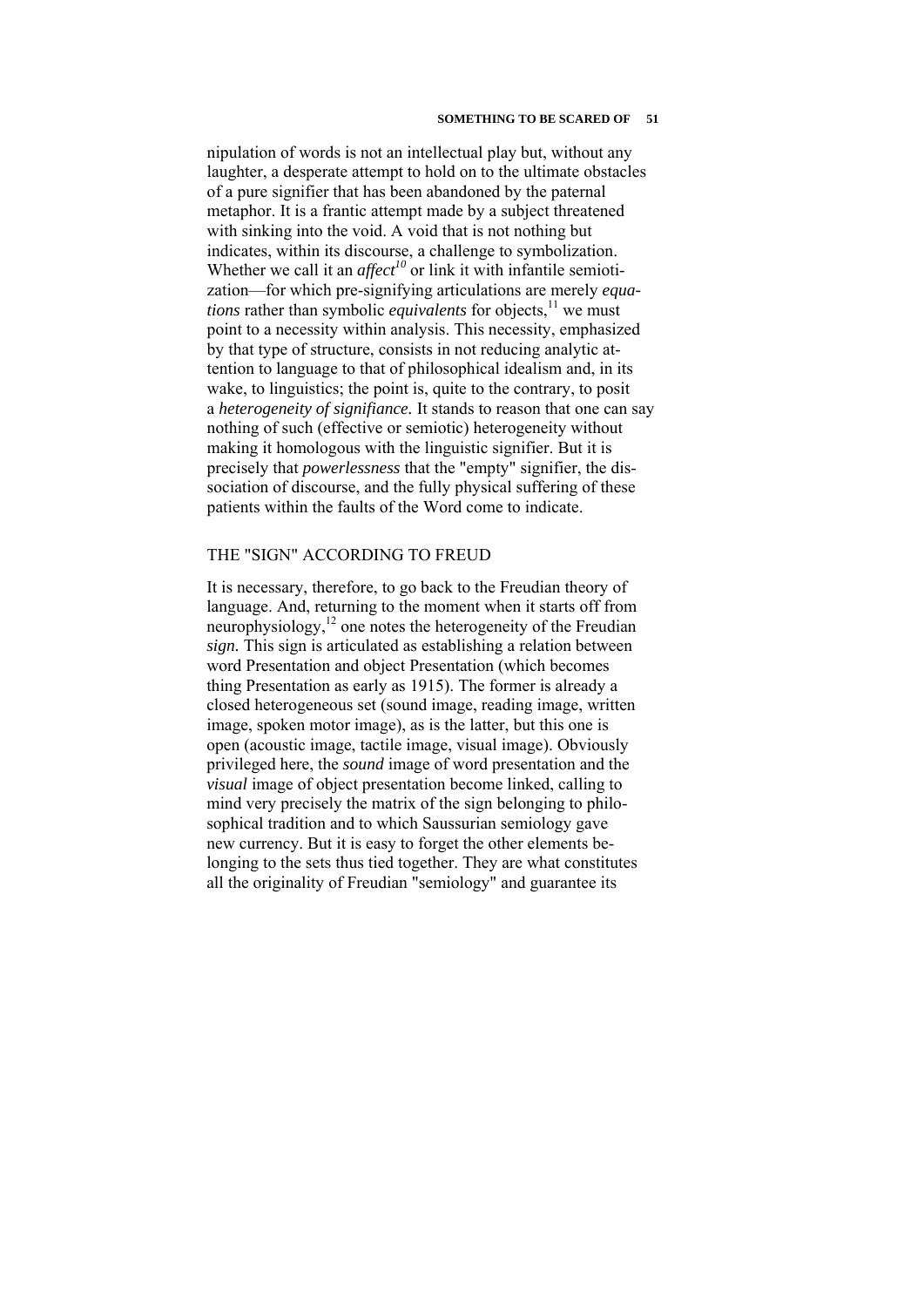hold on the heterogeneous economy (body and discourse) of the speaking being (and particularly on the psychosomatic "disturbances" of speech).

One might think that Freud's later concern with neurotic discourse had centered his thought solely on the relation between sound image and visual image.<sup>13</sup> But there are two things that allow me to say that Freud's research constantly left open the hypothetical suture of the "pure signifier" that an overly philosophical reading, in a word a Kantian one, might compel; these are, on the one hand, the discovery of the Oedipus complex and, on the other, that of the splitting of the Ego and the second topography, together with, precisely, the very heterogeneous (involving both drive and thought) importance of the symbol of negation.<sup>14</sup> Although a reductiveness of this sort amounts to a true castration of the Freudian discovery, one should not forget the advantages that centering the heterogeneous Freudian sign in the Saussurian one afforded. Essentially, they can be summed up in the explicit statement of a question that has haunted Freud ever since the discovery of the Oedipus complex.

## THE SIGN—A CONDENSATION

What is it that insures the existence of the sign, that is, of the *relation* that is a *condensation* between sound image (on the side of word presentation) and visual image (on the side of thing presentation)? Condensation is indeed what we are dealing with, and the logic of dreams testifies to it when it brings together elements from different perception registers or when it engages in ellipses. The figure of speech known as metaphor merely actuates, within the synchronic handling of discourse, the process that, genetically and diachronically, makes up one signifying unit out of at least two (sound and sight) components. But the speaking subject enjoys the possibility of condensation because it is inscribed in the Oedipal triangle. By means of that inscription, not only beginning with the so-called Oedipal stage but from the time of its advent into the world, which is always already a world of discourse, it finds itself subjected to paternal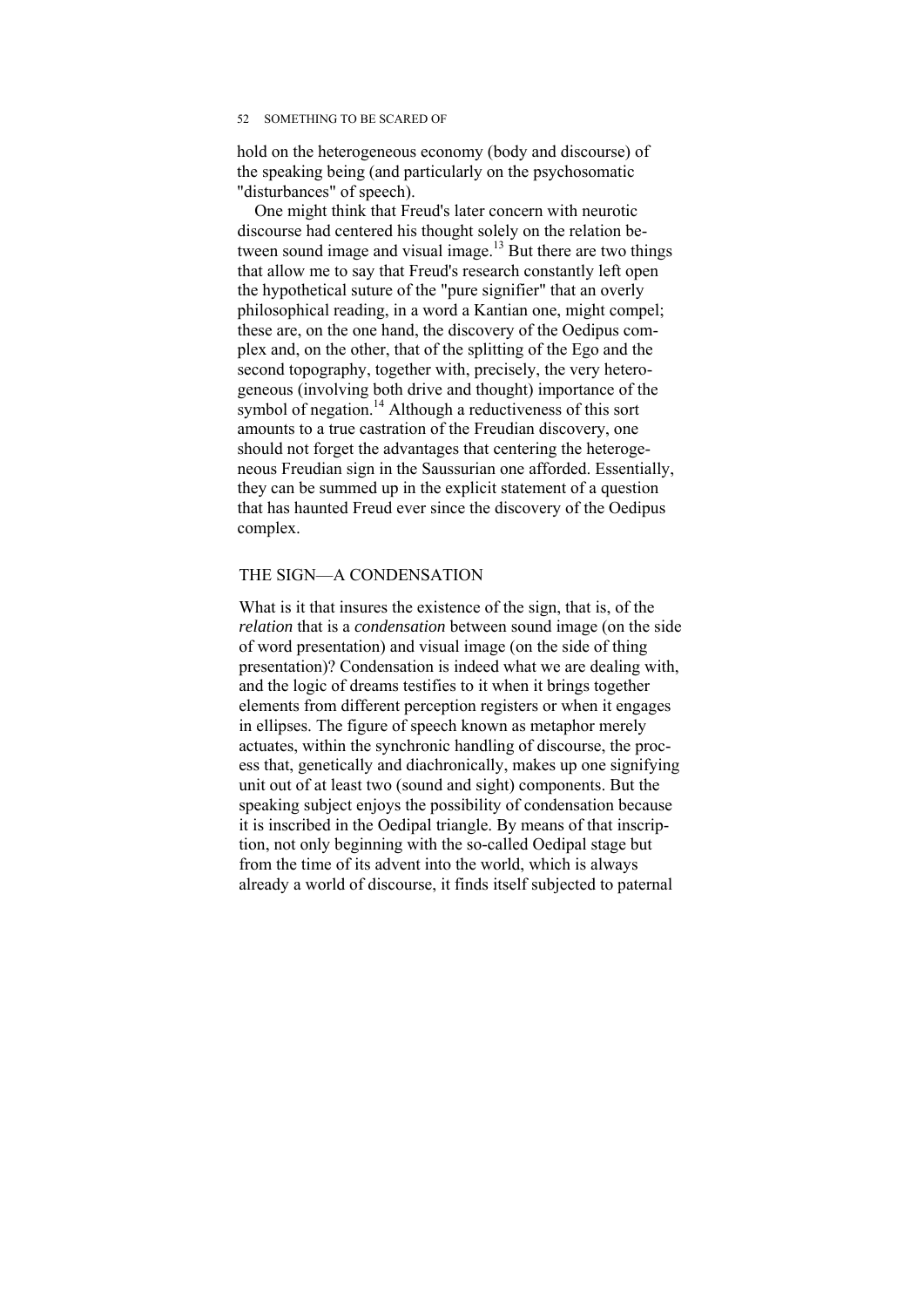function. Thus, when Lacan posits the Name of the Father as the keystone to all sign, meaning, and discourse, he points to the *necessary condition* of one and only one process of the signifying unit, albeit a constitutive one: the process of condensing one heterogeneous set (that of word presentation) with another (that of thing presentation), releasing the one into the other, and insuring its "unitary bent." Such a statement of the problem enables one to avoid all the metaphysics, not to mention the arbitrariness, that underlies, in the wake of John Stuart Mill, to whom Freud alludes, the Freudian notions of "presentation." The stress shifts from the terms (images) to the functions that tie them together (condensation, metaphoricalness, and more strongly yet, paternal function), and ultimately to the space, the topology that emerges out of them (unitary bent).

Nevertheless, when the condensation function that constitutes the sign collapses (and in that case one always discovers a collapse of the Oedipal triangulation that supports it), once the sound image/sight image solidarity is undone, such a splitting allows one to detect an attempt at *direct semantization* of acoustic, tactile, motor, visual, *etc.,* coenesthesia. A language now manifests itself whose *complaint* repudiates the common code, then builds itself into an *idiolect,* and finally resolves itself through the sudden irruption of *affect.*

## THE HORROR WITHIN

The body's inside, in that case, shows up in order to compensate for the collapse of the border between inside and outside. It is as if the skin, a fragile container, no longer guaranteed the integrity of one's "own and clean self" but, scraped or transparent, invisible or taut, gave way before the dejection of its contents. Urine, blood, sperm, excrement then show up in order to reassure a subject that is lacking its "own and clean self." The abjection of those flows from within suddenly become the sole "object<sup>1</sup>' of sexual desire—a true "ab-ject" where man, frightened, crosses over the horrors of maternal bowels and, in an immersion that enables him to avoid coming face to face with an other, spares himself-the risk *of* castration. But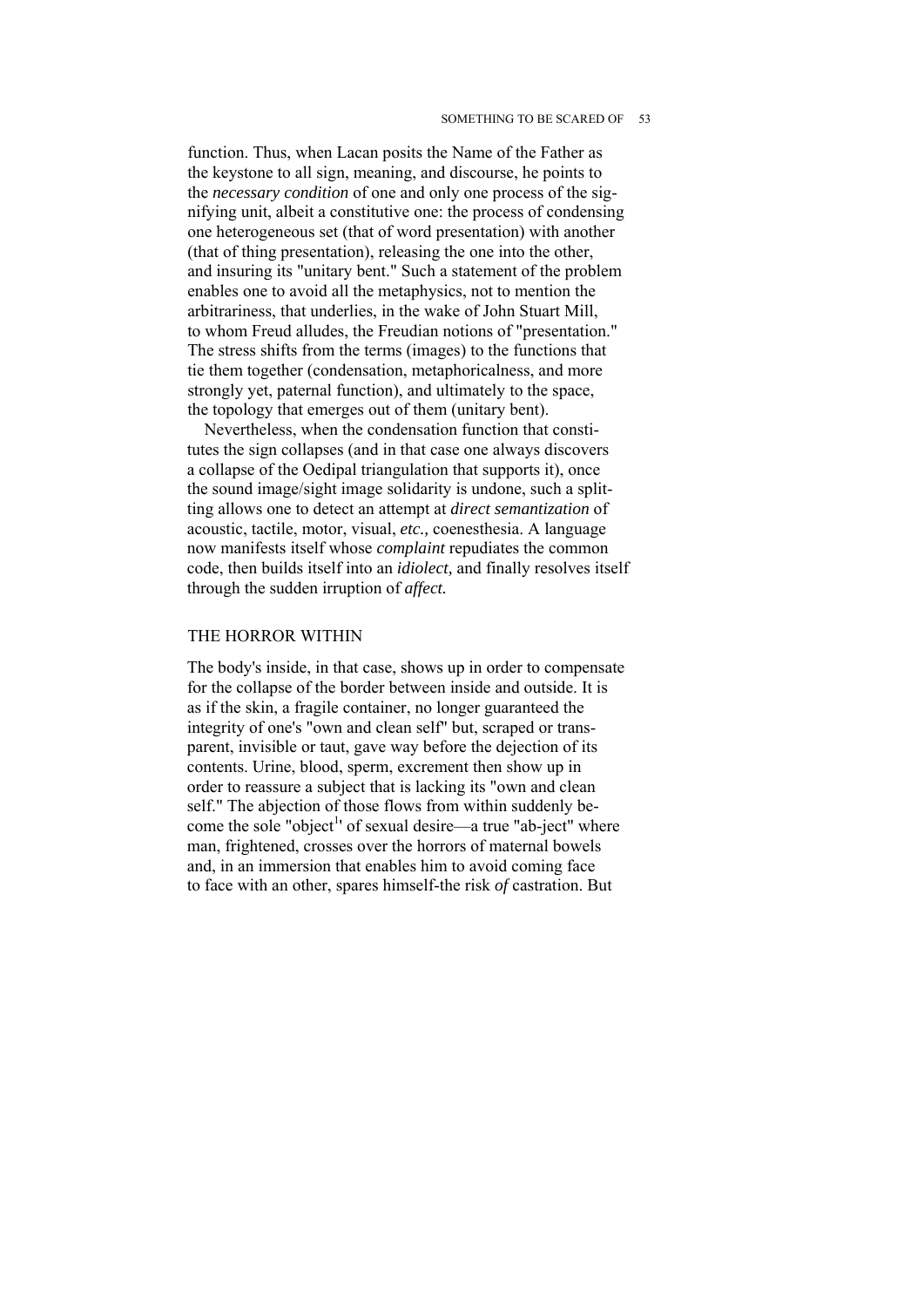at the same time that immersion gives him the full power of possessing, if not being, the bad object that inhabits the maternal body. Abjection then takes the place of the other, to the extent of affording him jouissance, often the only one for the borderline patient who, on that account, transforms the abject into the site of the Other.  $^{15}$ Such a frontiersman is a metaphysician who carries the experience of the impossible to the point of scatology. When a woman ventures out in those regions it is usually to gratify, in very maternal fashion, the desire for the abject that insures the life (that is, the sexual life) of the man whose symbolic authority she accepts. Very logically, this is an abjection from which she is frequently absent; she does not think about it, preoccupied as she is with settling accounts (obviously anal) with her own mother. Rarely does a woman tie her desire and her sexual life to that abjection, which, coming to her from the other, anchors her interiorly in the Other. When that happens, one notes that it is through the expedient of writing that she gets there, and on that account she still has quite a way to go within the Oedipal mosaic before identifying with the owner of the penis.

## CONFRONTING THE MATERNAL

But devotees of the abject, she as well as he, do not cease looking, within what flows from the other's "innermost being," for the desirable and terrifying, nourishing and murderous, fascinating and abject inside of the maternal body. For, in the misfire of identification with the mother as well as with the father, how else are they to be maintained in the Other? How, if not by incorporating a devouring mother, for want of having been able to introject her and joy in what manifests her, for want of being able to signify her: urine, blood, sperm, excrement. Harebrained staging of an abortion, of a self-giving birth ever miscarried, endlessly to be renewed, the hope for rebirth is short-circuited by the very splitting: the advent of one's own identity demands a law that mutilates, whereas jouissance demands an *abjection* from which identity becomes absent.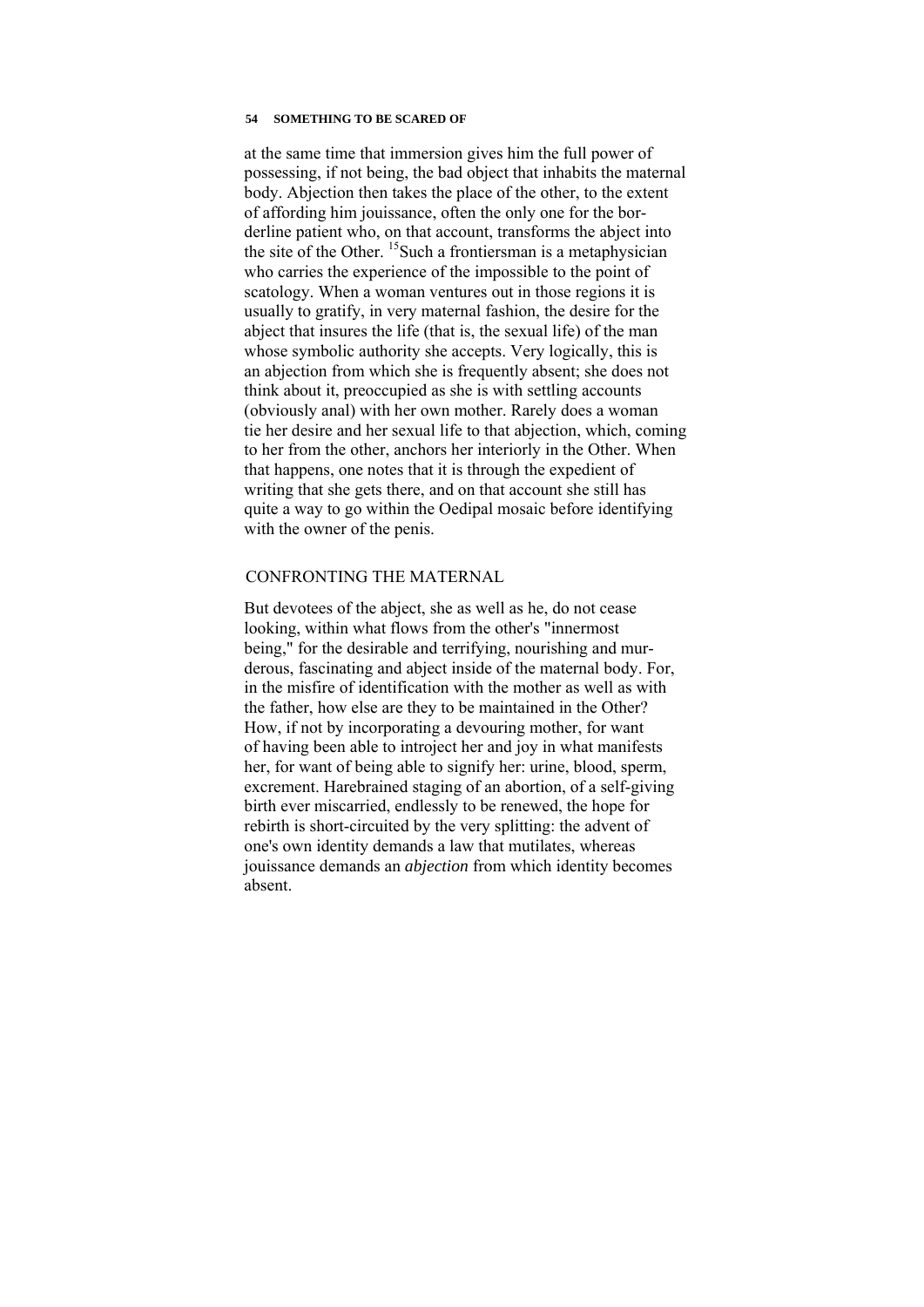This erotic cult of the abject makes one think of a perversion, but it must be distinguished at once from what simply dodges castration. For even if our borderlander is, like any speaking being, subject to castration to the extent that he must deal with the symbolic, he in fact runs a far greater risk than others do. It is not a part of himself, vital though it may be, that he is threatened with losing, but his whole life. To preserve himself from severance, he is ready for more—flow, discharge, hemorrhage. All mortal. Freud had, in enigmatic fashion, noted in connection with melancholy: "wound," "internal hemorrhage," "a hole in the psyche."16 The erotization of abjection, and perhaps any abjection to the extent that it is already ero-: ticized, is an attempt at stopping the hemorrhage: a threshold before death, a halt or a respite?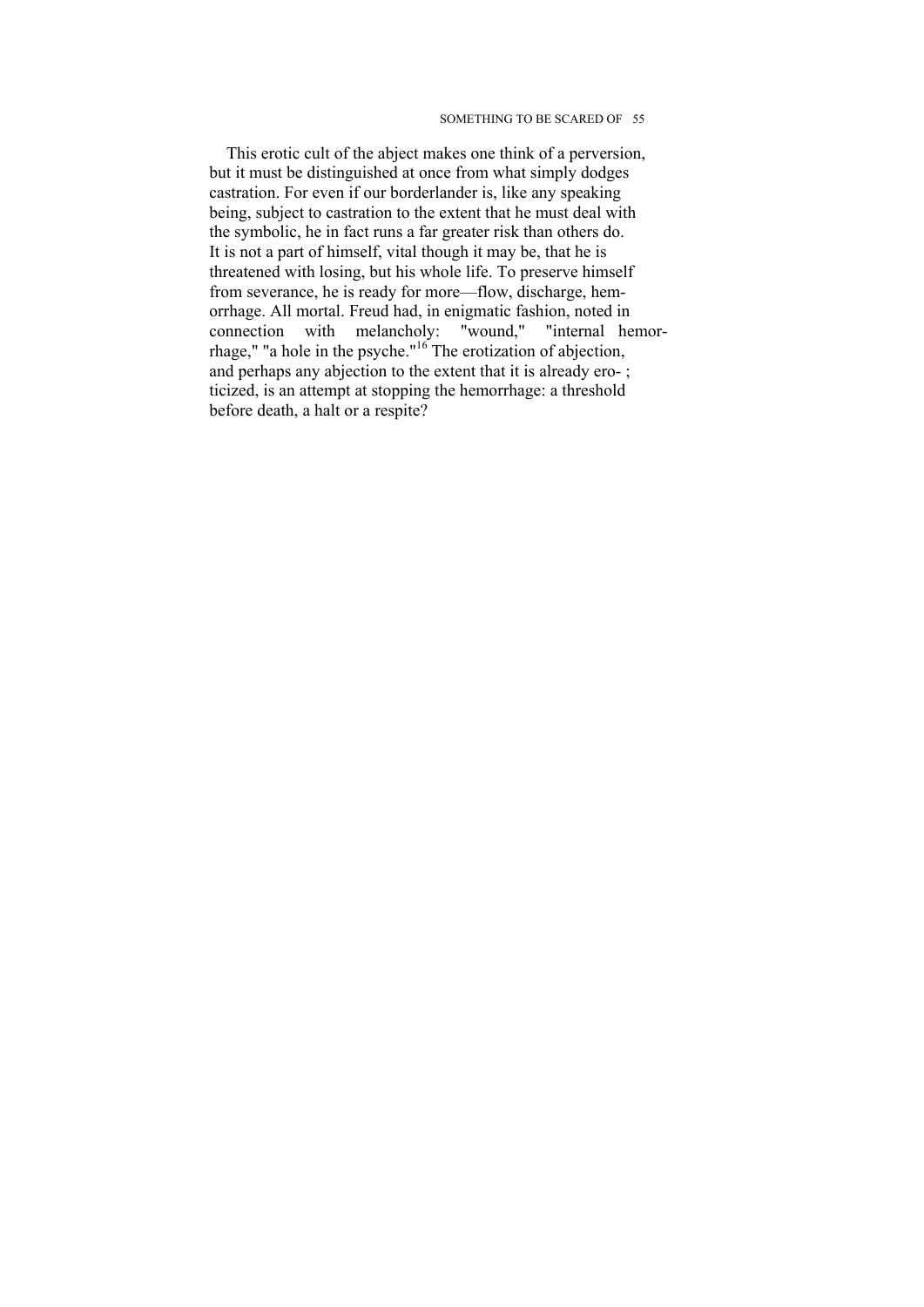# FROM FILTH TO DEFILEMENT

| Abjection [. . .] is merely the inability to assume with sufficient strength the imperative act of excluding abject things (and that act establishes the foundations of collective existence).

[...] The act of exclusion has the same meaning as social or divine sovereignty, but it is not located on the same level; it is precisely located in the domain of things and not, like sovereignty, in the domain of persons. It differs from the latter in the same way that anal eroticism differs from sadism.

Georges Bataille, *Essais de sociologie*

# MOTHER-PHOBIA AND THE MURDER OF THE FATHER

In psychoanalysis as in anthropology one commonly links the sacred and the establishment of the religious bond that it presupposes with *sacrifice*. Freud tied the sacred to taboo and totemism,<sup>1</sup> and concluded that, "we consider ourselves justified in substituting the father for the totem animal in the male's formula of totemism."<sup>2</sup> We are all familiar with that Freudian thesis as to the murder of the father and, more specifically, with the one he develops in *Moses and Monotheism:* in connection with Judaic religion the archaic father and master of the primeval horde is killed by the conspiring sons who, later seized with a sense of guilt for an act that was upon the whole inspired by ambivalent feelings, end up restoring paternal authority, no longer as an arbitrary power but as a right; thus renouncing the possession of all women in their turn, they establish at one stroke the sacred, exogamy, and society.

There is nevertheless a strange slippage in the Freudian argument, one that has not been sufficiently noticed. Relying on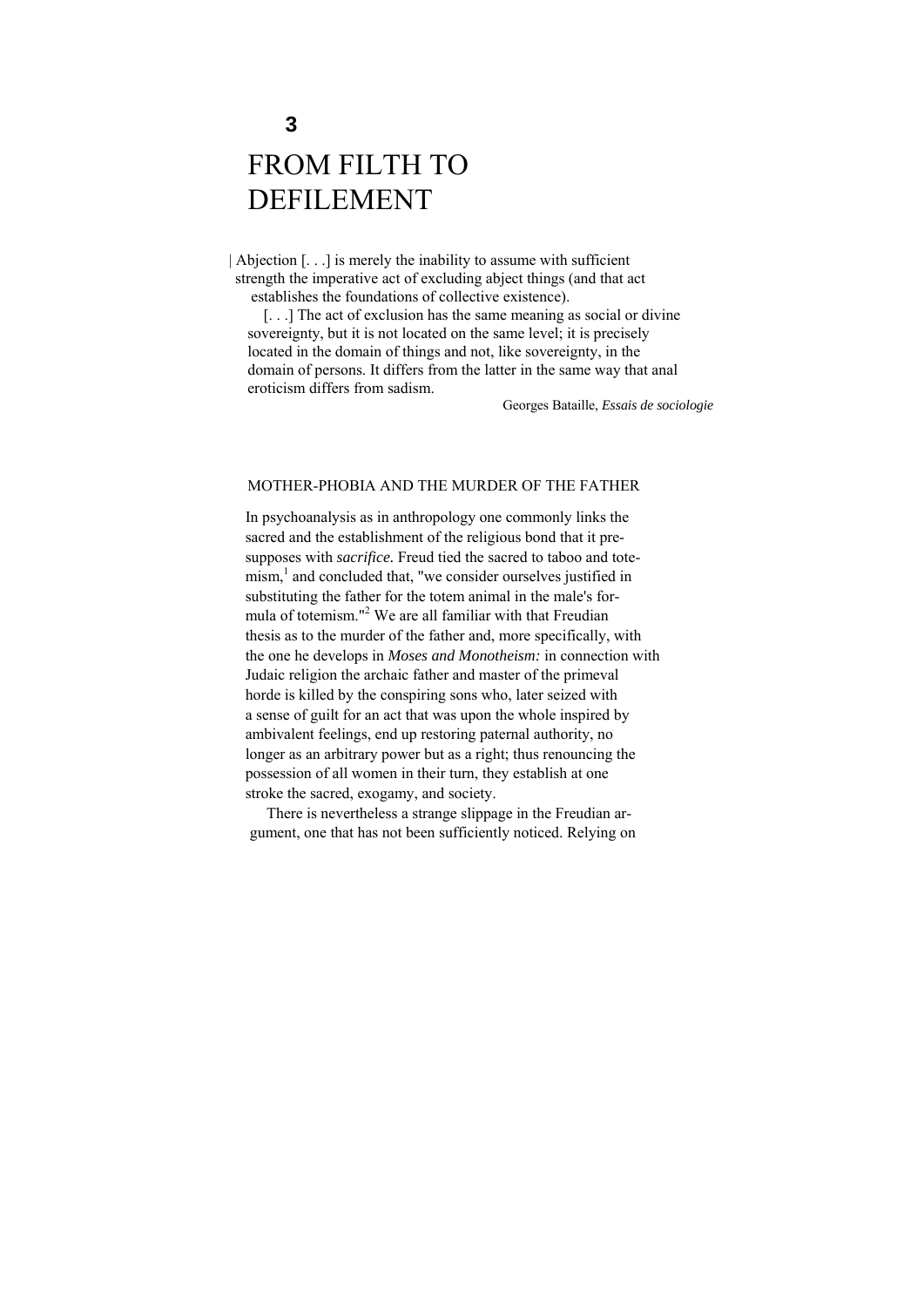numerous readings in ethnology and the history of religions, more specifically on Frazer and Robertson Smith, Freud notes that the morality of man starts with "the two taboos of totemism"—*murder* and *incest.*<sup>3</sup> Totem and Taboo begins with an evocation of the "dread of incest," and Freud discusses it at length in connection with taboo, totemism, and more specifically with food and sex prohibitions. The woman- or motherimage haunts a large part of that book and keeps shaping its background even when, relying on the testimony of obsessional neurotics, Freud slips from dread (p. 23: "His incest dread"; p. 24: "the incest dread of savages"; p. 161: "The interpretation of incest dread," "This dread of incest") to the inclusion of dread symptom in obsessional neurosis. At the same time he leaves off speculating on incest ("we do not know the origin of incest dread and do not even know how to guess at it," p. 162) in order to center his conclusion in the second taboo, the one against murder, which he reveals to be the murder of the father.

That such a murderous event could be as much mythical as endowed with founding properties, that it should be both the keystone to the desire henceforth known as Oedipal and a severance that sets up a signifier admitting of logical concatenation, analytic attention now knows only too well. Divergences from and even contradictions with this Freudian thesis $4$  are finally no more than variants and confirmations. What will concern me here is not that aspect of the Freudian position, which I shall consider to have been logically established. I shall attempt to question the other side of the religious phenomenon, the one that Freud points to when he brings up dread, incest, and the mother; one that, even though it is presented as the second taboo founding religion, nevertheless disappears during the final elucidation of the problem.

# THE TWO-SIDED SACRED

Could the sacred be, whatever its variants, a two-sided formation? One aspect founded by murder and the social bond made up of murder's guilt-ridden, atonement, with all the pro-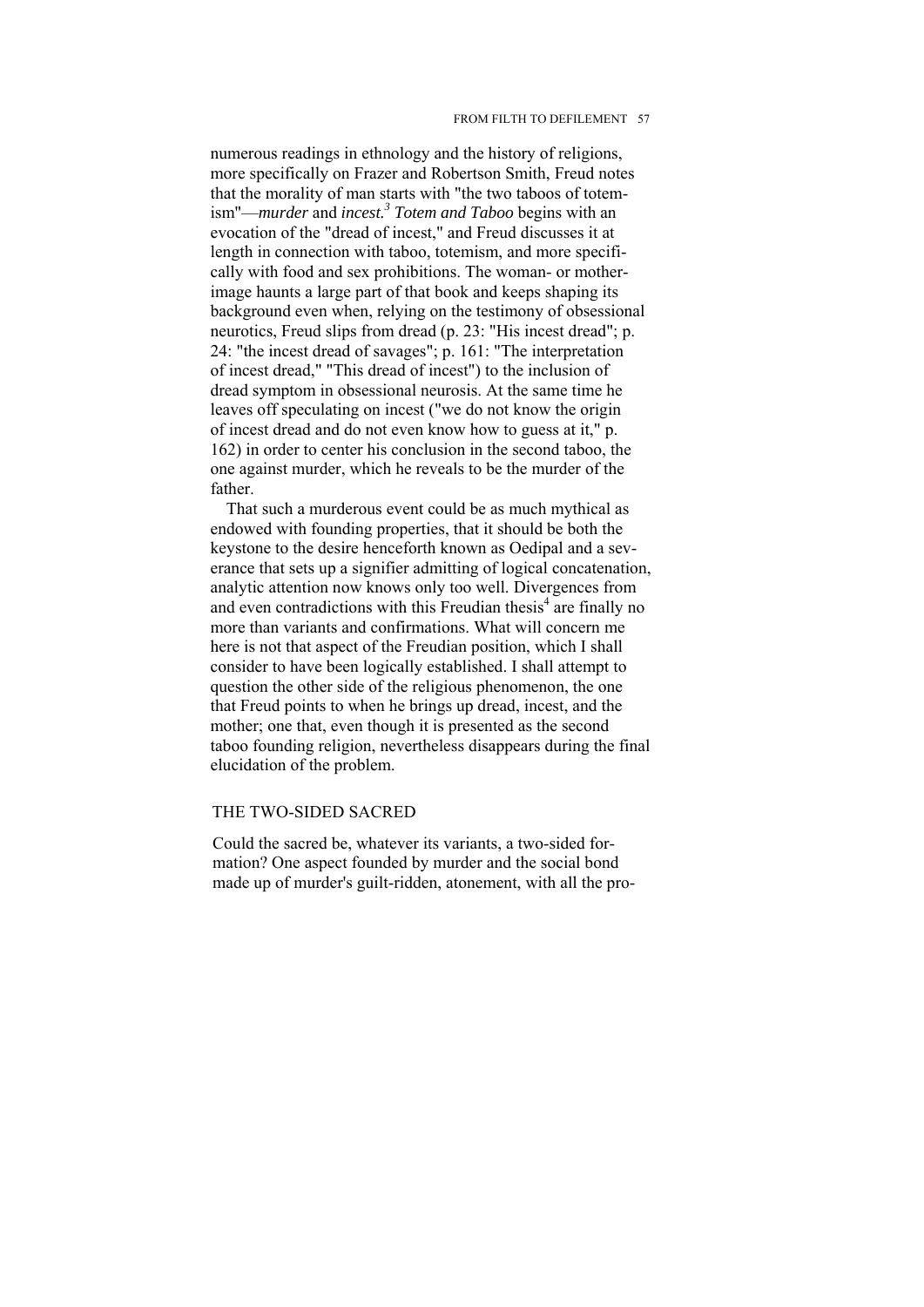## 58 FROM FILTH TO DEFILEMENT

jective mechanisms and obsessive rituals that accompany it; and another aspect, like a lining, more secret still and invisible, nonrepresentable, oriented toward those uncertain spaces of unstable identity, toward the fragility—both threatening and fusional—of the archaic dyad, toward the non-separation of subject/object, on which language has no hold but one woven of fright and repulsion? One aspect is defensive and socializing, the other shows fear and indifferentiation. The similarities that Freud delineates between religion and obsessional neurosis would then involve the defensive side of the sacred. Now, to throw light on the subjective economy of its other side, it is phobia as such, and its drifting toward psychosis, that one would need to tackle head on.

That, at any rate, will be my point of departure. For we shall see, in a large number of rituals and discourses involved in making up the sacred—notably those dealing with *defilement*  and its derivations in different religions—an attempt at *coding*  the other taboo that the earliest ethnologists and psychoanalysts viewed as presiding over social formations: beside death, *incest.*  Levi-Strauss' structural anthropology has shown how all systems of knowledge in so-called primitive societies, and myths in particular, are a later elaboration, within stages of symbolicity, of the prohibition that weighs on incest and founds the signifying function as well as the social aggregate. What will concern me here is not the socially productive value of the sonmother incest *prohibition* but the alterations, within subjectivity and within the very symbolic competence, implied by the *confrontation with the feminine* and the way in which societies code themselves in order to accompany as far as possible the speaking subject on that journey. Abjection, or the journey to the end of the night.

# PROHIBITED INCEST VS. COMING FACE TO FACE WITH THE UNNAMABLE

What we designate as "feminine," far from being a primeval essence, will be seen as an "other" without a name, which subjective experience confronts when it does not stop at the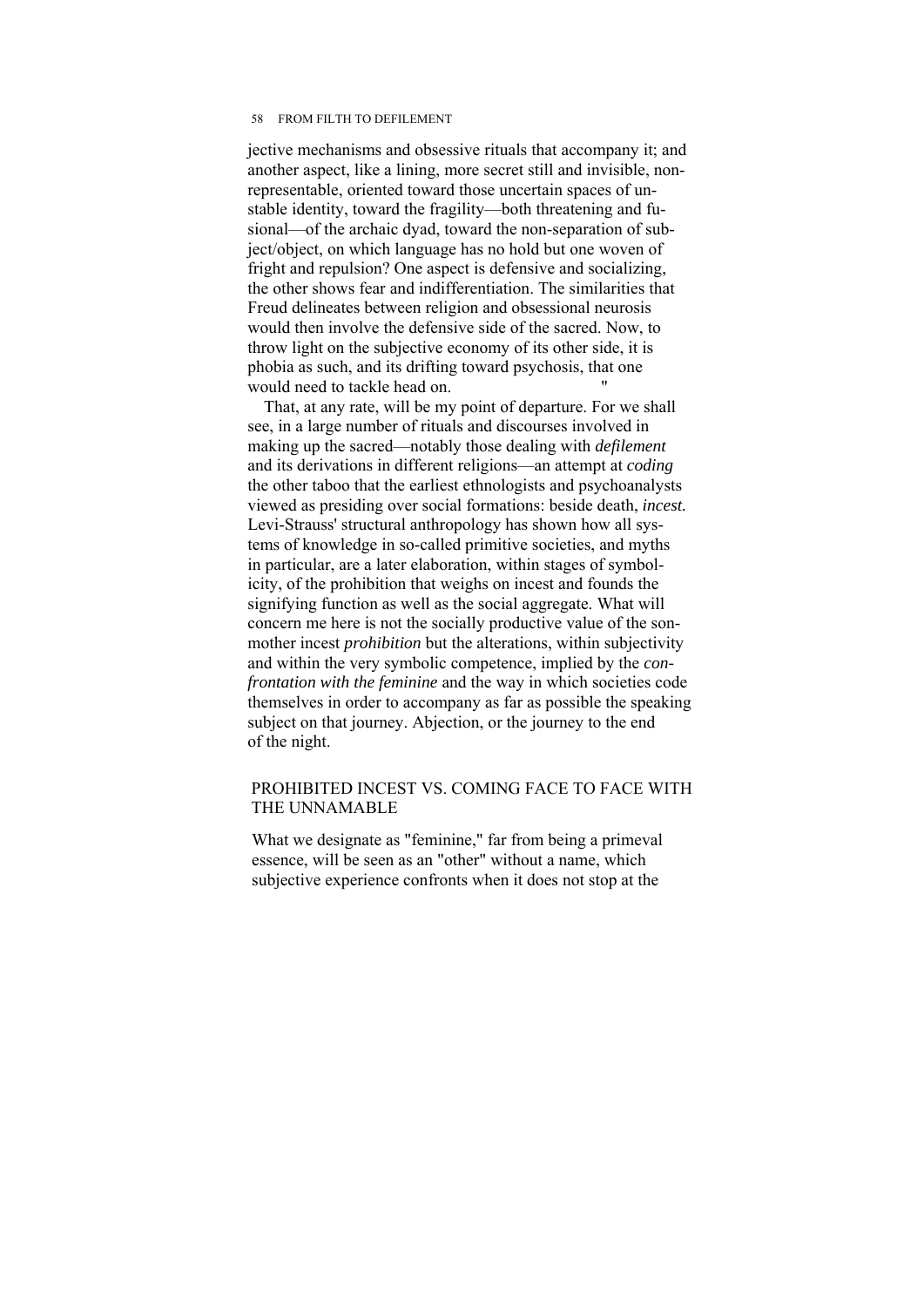appearance of its identity. Assuming that any Other is appended to the triangulating function of the paternal prohibition, what will be dealt with here, beyond and through the paternal function, is a coming face to face with an unnamable otherness the solid rock of jouissance and writing as well.

I shall set aside in this essay a different version of the confrontation with the feminine, one that, going beyond abjection and fright, is enunciated as ecstatic. "The light-suffused face of the young Persian god" Freud refers to, and similarly, in a more secular fashion, Mallarme's claim to be that "startled hero," "merry" for having overcome the "dishevelled tuft" both point to another manner of coming to terms with the unnamable. That kind of confrontation appears, where our civilization is concerned, only in a few rare flashes of writing. Celine's laughter, beyond horror, also comes close to it, perhaps.

## NARCISSUS AND MURKY WATERS

Freud had strongly emphasized, at the outset of *Totem and Taboo,* "man's deep aversion to his former incest wishes" (p. 24). He had reminded us of the properties of the taboo: it is "sacred, consecrated; but on the other hand it means uncanny, dangerous, forbidden and unclean" (p. 26); as to the object of taboos, "The prohibition mostly concerns matters that are capable of enjoyment" *[Genussgejahig]* (p. 31), they include the "unclean" (p. 32). The contact avoidance that he observes in it nevertheless makes him think only of compulsion and its rituals, while the ambivalent hostility it harbors suggests to him paranoid projection. The two structures cause the threat that would be hovering over the subject to converge on the paternal apex—the one that prohibits, separates, prevents contact (between son and mother?). This hypothesis would suggest an idyllic dual relationship (mother-child), which, to the extent that the father prevents it, changes into an ulterior aversion to incest. The idea of such a soothing dual relationship crops up again when Freud draws up the hypothesis of a transition between the primeval horde and civilized society, transition in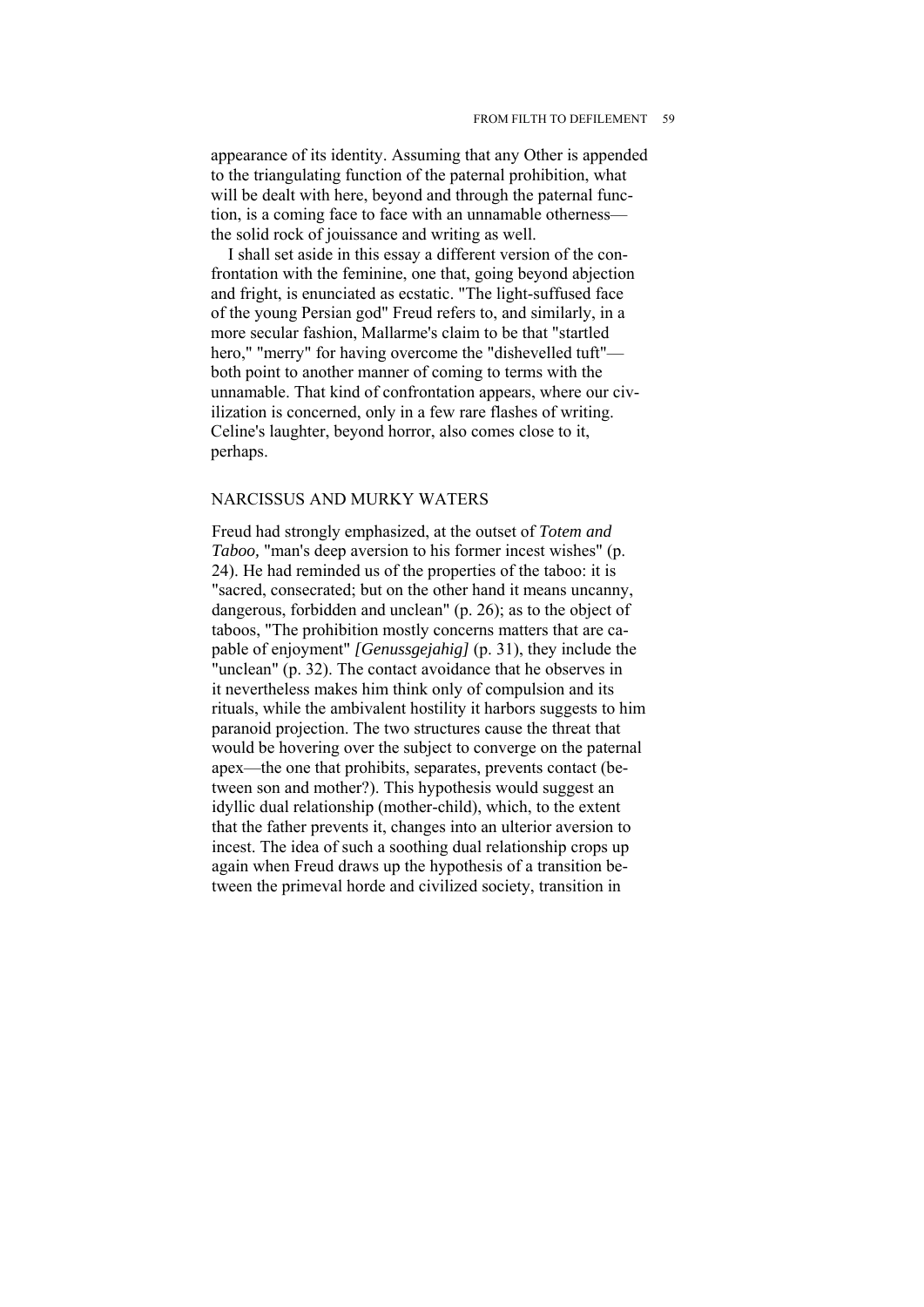## **60 FROM FILTH TO DEFILEMENT**

which the sons, out of "maternal love,"<sup>5</sup> and/or supported by "homosexual feelings and activities" (p. 186), would renounce mothers and sisters and set up an organization based at first on matriarchal law, and ultimately on patriarchal law.

Nevertheless there are other thoughts of Freud, from which he will not draw any conclusions, that allow one to progress in another direction. He first appears to refer states of fear and impurity to primary narcissism, a narcissism laden with hostility and which does not yet know its limits. For we are dealing with imprecise boundaries in that place, at that moment, where pain is born out of an excess of fondness and a hate that, refusing to admit the satisfaction it also provides, is projected toward an other. Inside and outside are not precisely differentiated here, nor is language an active practice or the subject separated from the other. Melanie Klein will make of this area her privileged field of observation; it is well known that Winnicot found in it a fruitful terrain for the etiology of psychoses and "false selves" as well as for creation and play. But it is Freud indeed who blazes the trail. Let us read more carefully the following passages, which can be understood in another way than as preludes to the obsessional or paranoid structure.

Under conditions whose nature has not yet been sufficiently established, internal perceptions of emotional and thought processes can be projected outwards in the same way as sense perceptions; they are thus employed for building up the external world, though they should by rights remain part of the internal world. This may have some genetic connection with the fact that the function of attention was originally directed not towards the internal world but towards the stimuli that stream in from the external world, and that that function's only information upon endopsychic processes was received from feelings of pleasure and unpleasure. It was not until a language of abstract thought had been developed, that is to say, not until the sensory residues of verbal presentations had been linked to the internal processes, that the latter themselves gradually became capable of being perceived. Before that, owing to the projection outwards of internal perceptions, primitive men arrived at a picture of the external world which we, with our intensified conscious perception, have now to translate back into psychology.<sup>6</sup>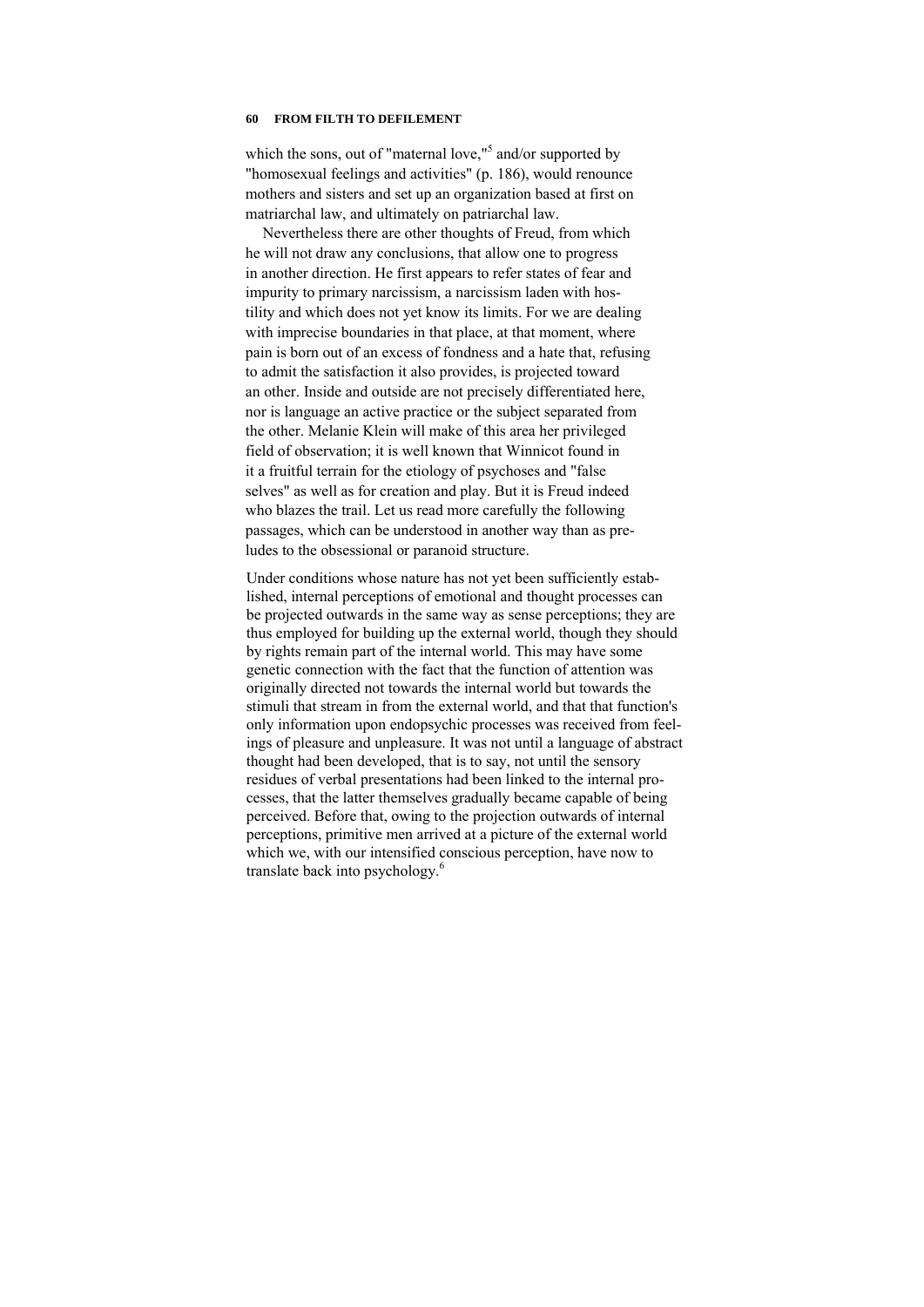And further along, in a footnote:

The projected creations of primitive men resemble the personifications constructed by creative writers; for the latter externalize in the form of separate individuals the opposing instinctual impulses struggling within them.<sup>7</sup>

## INCEST AND THE PRE-VERBAL

Let me sum up. There would be a "beginning" preceding the word. Freud, echoing Goethe, says so at the end of *Totem and Taboo:* "In the beginning was the deed."<sup>8</sup> In that anteriority to language, the outside is elaborated by means of a projection from within, of which the only experience we have is one of pleasure and pain. An outside in the image of the inside, made of pleasure and pain. The non-distinctiveness of inside and outside would thus be unnamable, a border passable in both directions by pleasure and pain. Naming the latter, hence differentiating them, amounts to introducing language, which, just as it distinguishes pleasure from pain as it does all other oppositions, founds the separation inside/outside. And yet, there would be witnesses to the perviousness of the limit, artisans after a fashion who would try to tap that pre-verbal "beginning" within a word that is flush with pleasure and pain. They are *primitive man* through his ambivalences and the *poet* through the personification of his opposing states of feeling—but also perhaps through the rhetorical recasting of language that he effects and over which Freud, who says he is heedful and fascinated, never tarries. If the *murder* of the father is that historical event constituting the social code as such, that is, symbolic exchange and the exchange of women, its equivalent on the level of the subjective history of each individual is therefore the *advent of language,* which breaks with perviousness if not with the chaos that precedes it and sets up denomination as an exchange of linguistic signs. Poetic language would then be, contrary to murder and the univocity of verbal message, a reconciliation with what murder as well as names were separated from. It would be an attempt to symbolize the "beginning," an attempt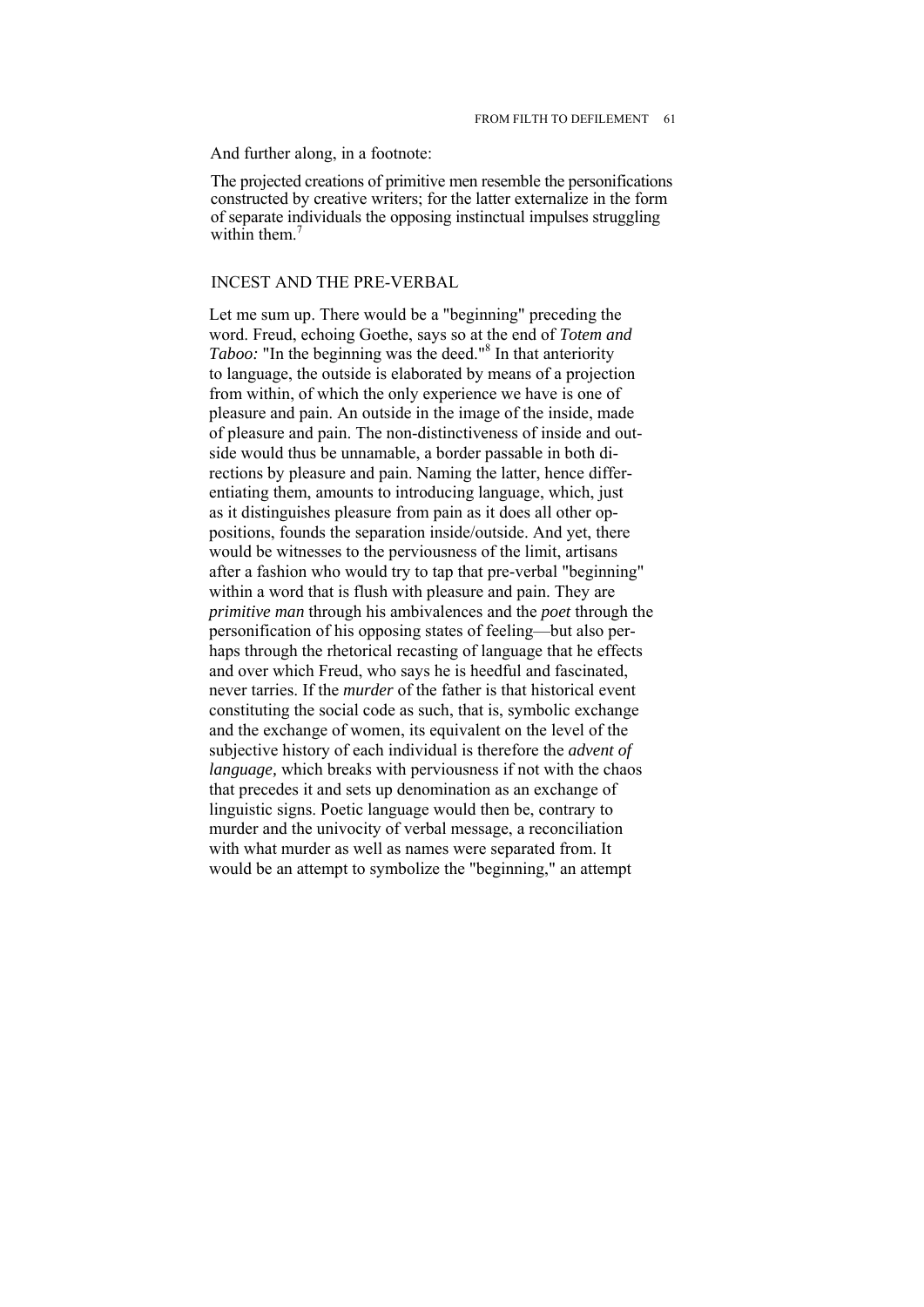## **62 FROM FILTH TO DEFILEMENT**

to name the other facet of taboo: pleasure, pain. Are we finally dealing with incest?

Not quite, or not directly. When Freud again speaks, still in *Totem and Taboo,* "of the first beginnings in childhood" of libidinal trends, he asserts that "from the very first" "they are not yet directed toward any external object." As he did in *Three Essays on the Theory of Sexuality,* he calls autoeroticism the phase which gives way to object-choice. Nevertheless he inserts between the two stages a third one that will hold our attention.

In this intermediary stage [. . .] the sexual impulses which formerly were separate have already formed into a unit and have also found an object; but this object is not external and foreign to the individual, but is his own ego, which is formed at this period.<sup>9</sup>

Fixation at this stage will be called *narcissism.* Let me try to point out the latent meanings of the definition. Narcissism is predicated on the existence of the *ego* but not of an *external object*; we are faced with the strange correlation between an entity (the ego) and its converse (the object), which is nevertheless not yet constituted; with an "ego" in relation to a nonobject.

Two consequences seem necessarily to follow from such a structure. On the one hand, the non-constitution of the (outside) object as such renders unstable the ego's identity, which could not be precisely established without having been differentiated from an other, from its object. The ego of primary narcissism is thus uncertain, fragile, threatened, subjected just as much as its non-object to spatial ambivalence (inside/outside uncertainty) and to ambiguity of perception (pleasure/pain). On the other hand, one has to admit that such a narcissistic topology has no other underpinning in psychosomatic reality than the mother-child dyad. Now, though that relation has always been immersed in language, it allows the latter's inscription in the future subject only when biophysiological preconditions and the conditions of the Oedipus complex permit the setting up of a triadic relationship. The subject's *active* use of the signifier truly dates only from this moment. By stressing the inherence of language in the human state, by overestimating the subject's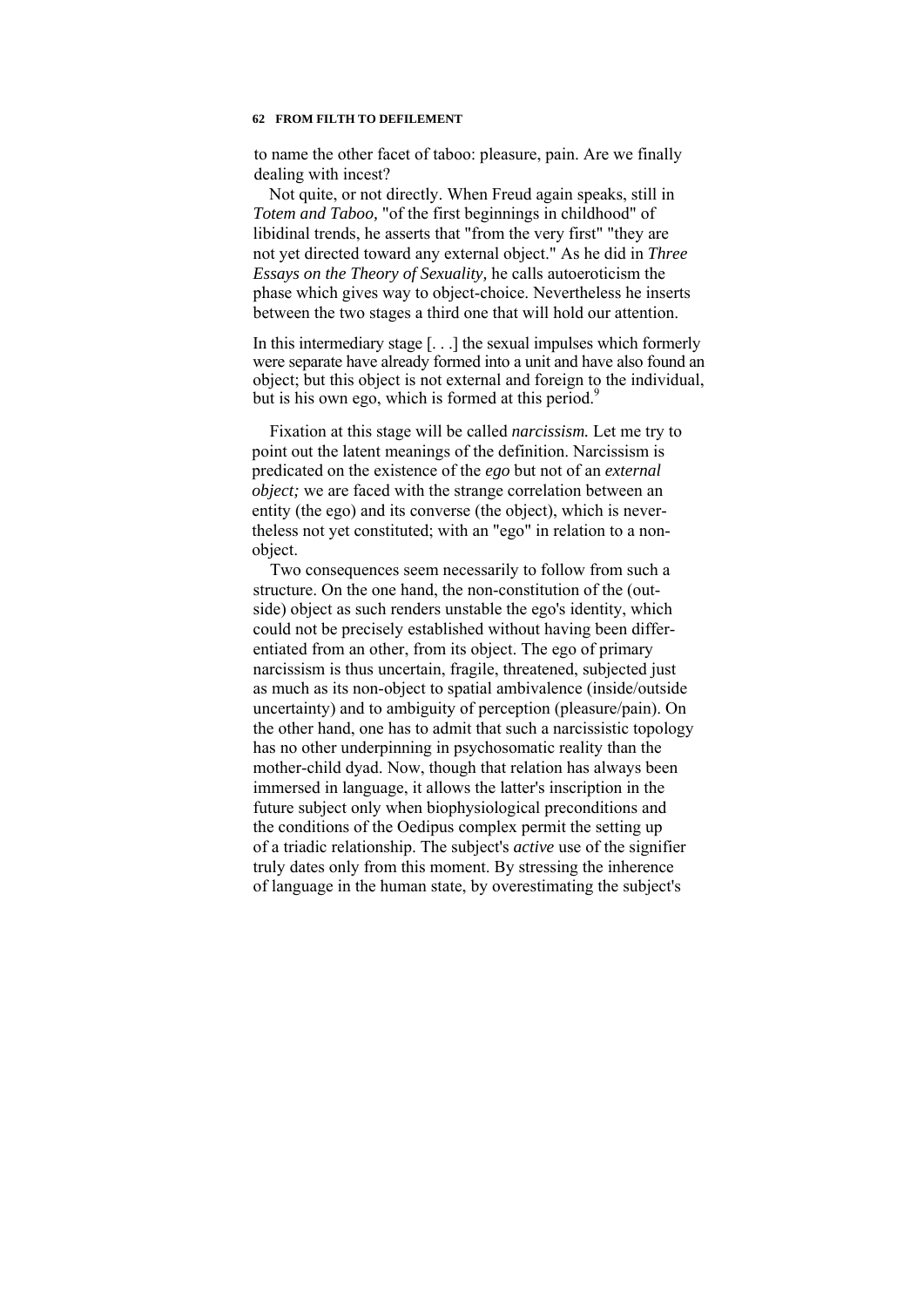having been the slave of language since before his birth, one avoids noting the two moods, active and passive, according to which the subject is constituted in the signifier; by the same token one neglects the economy of narcissism in the elaboration and practice of the symbolic function.

That having been said, the archaic relation to the mother, narcissistic though it may be, is from my point of view of no solace to the protagonists and even less so to Narcissus. For the subject will always be marked by the uncertainty of his borders and of his affective valency as well; these are all the more determining as the paternal function was weak or even nonexistent, opening the door to perversion or psychosis. The edenic image of primary narcissism is perhaps a defensive negation elaborated by the neurotic subject when he sets himself under the aegis of the father. On the other hand, patients who have recently come to the couch (borderline cases, false selves, etc.) reveal the horror of that dual war, its terror, and the ensuing fear of being rotten, drained, or blocked.

# DEFILEMENT AS RITUAL RESCUE FROM PHOBIA AND PSYCHOSIS

This abjection, which threatens the ego and results from the dual confrontation in which the uncertainties of primary narcissism reside—is it such as to motivate, if not explain, the incest dread of which Freud speaks? I believe so. If it be true, as Claude Levi-Strauss has demonstrated, that the prohibition of incest has the logical import of founding, by means of that very prohibition, the discreteness of interchangeable units, thus establishing social order and the symbolic, I shall maintain that such a logical operation is carried out owing to a subjective benefit derived from it on the level of libidinal economy. Incest prohibition throws a veil over primary narcissism and the always ambivalent threats with which it menaces subjective identity. It cuts short the temptation to return, with abjection and jouissance, to that passivity status within the symbolic function, where the subject, fluctuating between inside and outside, pleasure and pain, word and deed, would find death, along with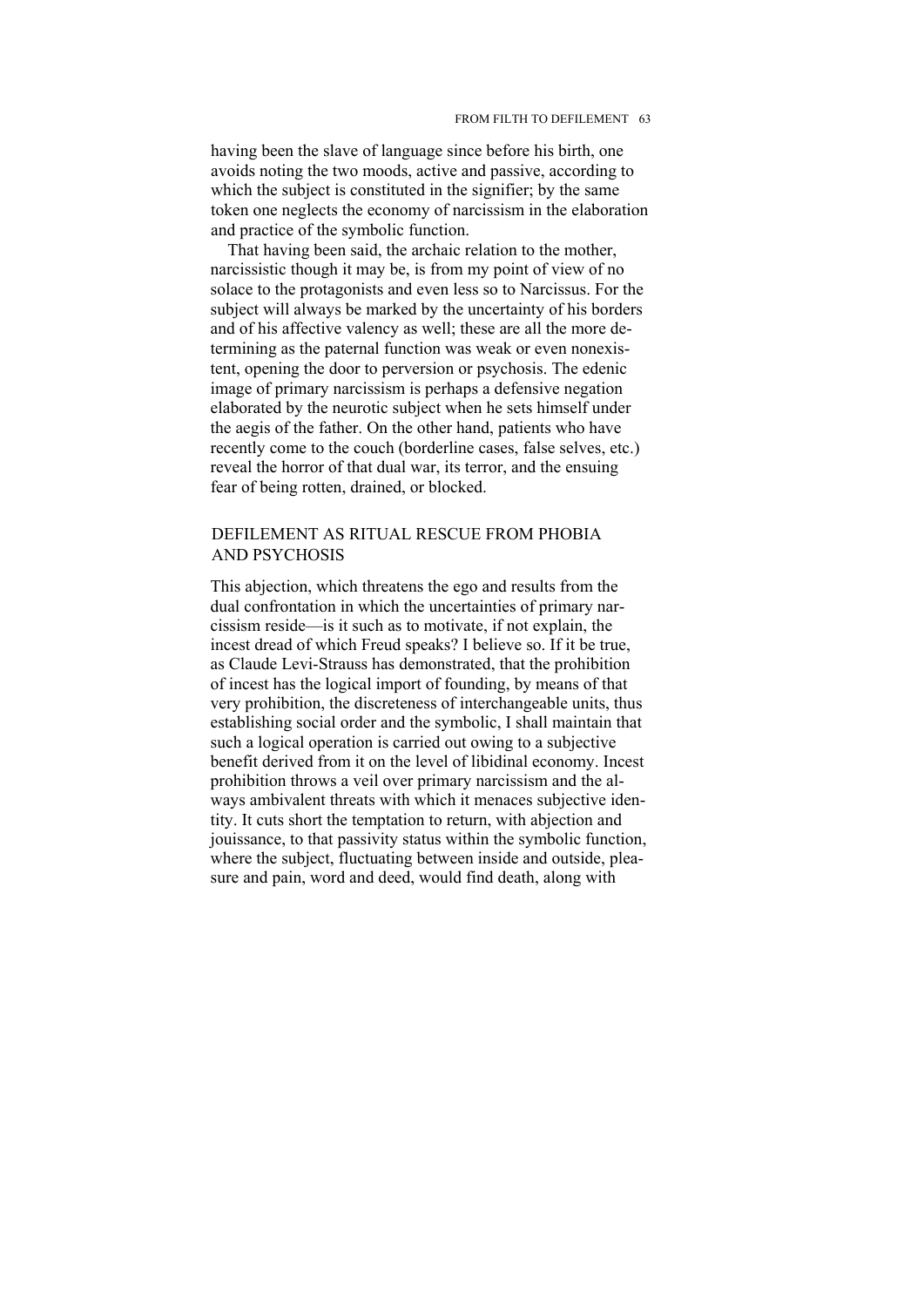nirvana. Phobia alone, crossroad of neurosis and psychosis, and of course conditions verging on psychosis, testify to the appeal of such a risk; as if, with regard to it, the taboo barring contact with the mother and/or primary narcissism suddenly disintegrated.

A whole facet of the sacred, true lining of the sacrificial, compulsive, and paranoid side of religions, assumes the task of warding off that danger. This is precisely where we encounter the rituals of defilement and their derivatives, which, based on the feeling of abjection and all converging on the maternal, attempt to symbolize the other threat to the subject: that of being swamped by the dual relationship, thereby risking the loss not of a part (castration) but of the totality of his living being. The function of these religious rituals is to ward off the subject's fear of his very own identity sinking irretrievably into the mother.

# THE POVERTY OF PROHIBITION: GEORGES BATAILLE

The logic of prohibition, which founds the abject, has been outlined and made explicit by a number of anthropologists concerned with defilement and its sacred function in so-called primitive societies. And yet Georges Bataille remains the only one, to my knowledge, who has linked the production of the abject to *the weakness of that prohibition,* which, in other respects, necessarily constitutes each social order. He links abjection to "the inability to assume with sufficient strength the imperative act of excluding." Bataille is also the first to have specified that the plane of abjection is that of the *subject/object relationsip* (and not subject/other subject) and that this archaism is rooted in anal eroticism rather than sadism. $10$ 

In the following, my point will be to suggest that such an archaic relationship to the *object* interprets, as it were, the relationship to the *mother.* Her being coded as "abject" points to the considerable importance some societies attribute to women (matrilineal or related filiation, endogamy, decisive role of procreation for the survival of the social group, etc.). The symbolic "exclusory prohibition" that, as a matter of fact, constitutes collective existence does not seem to have, in such cases, suf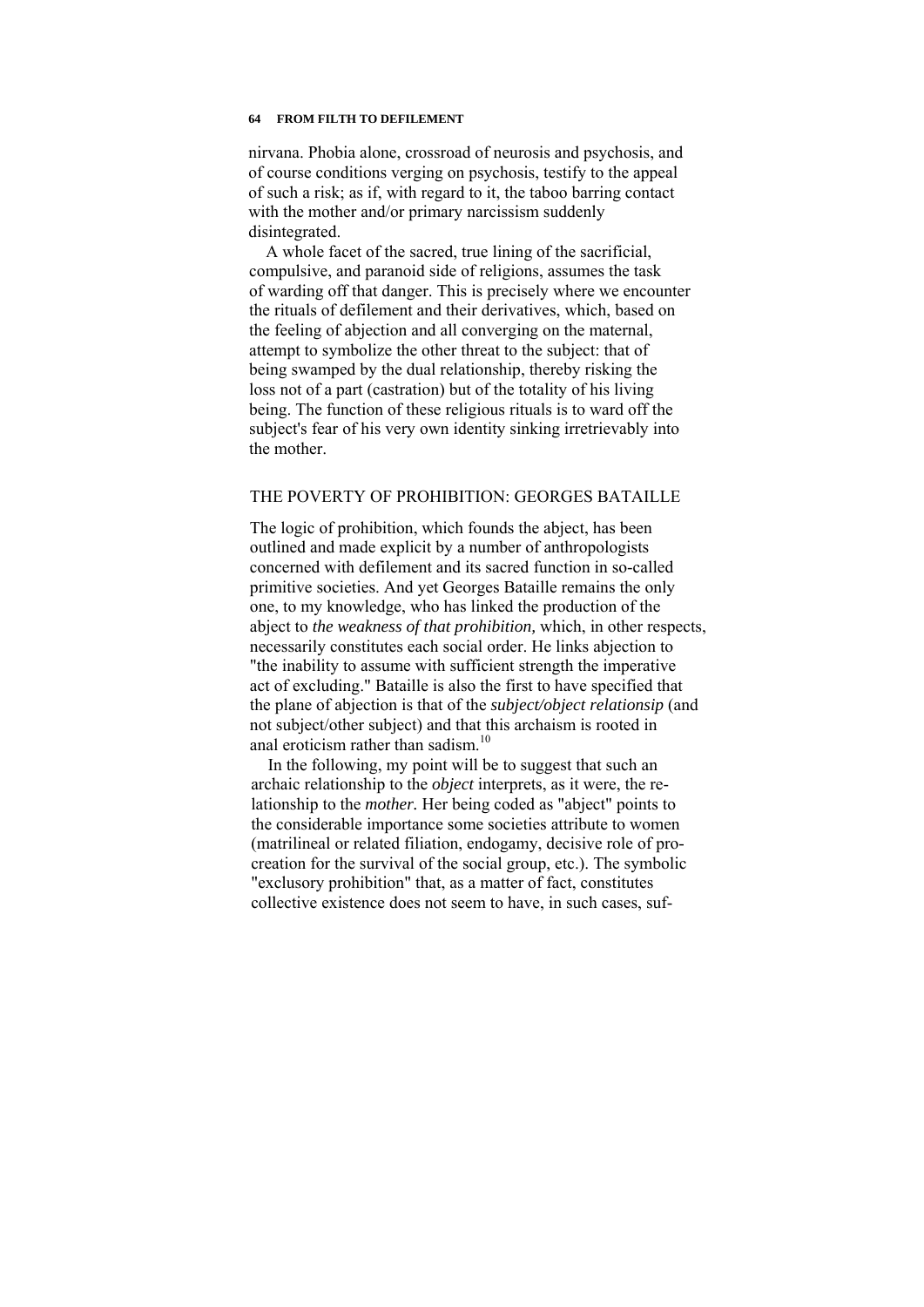ficient strength to dam up the abject or demoniacal potential of the feminine. The latter, precisely on account of its power, does not succeed in differentiating itself as *other* but threatens one's *own and clean self,* which is the underpinning of any organization constituted by exclusions and hierarchies.

But before outlining the *weakness of prohibition* and finally the *matrilineal order* that can be perceived in those communities, let us return to the anthropological delineation of the logic of *exclusion* that causes the abject to exist.

## THE FUNDAMENTAL WORK OF MARY DOUGLAS

Anthropologists, since Sir James George Frazer, W. Robertson Smith, Arnold van Gennep, and Alfred Reginald Radcliff-Brown, or Rudolf Steiner, have noted that secular "filth," which has become sacred "defilement," is the *excluded* on the basis of which religious prohibition is made up. In a number of primitive societies religious rites are purification rites whose function is to separate this or that social, sexual, or age group from another one, by means of prohibiting a filthy, defiling element. It is as if dividing lines were built up between society and a certain nature, as well as within the social aggregate, on the basis of the simple logic of *excluding filth,* which, promoted to the ritual level of *defilement,* founded the "self and clean" of each social group if not of each subject.

The purification rite appears then as that essential ridge, which, prohibiting the filthy object, extracts it from the secular order and lines it at once with a sacred facet. Because it is excluded as a possible object, asserted to be a non-object of desire, abominated as ab-ject, as abjection, filth becomes defilement and founds on the henceforth released side of the "self and clean" the order that is thus only (and therefore, always already) sacred.

Defilement is what is jettisoned from the *"symbolic system."*  It is what escapes that social rationality, that logical order on which a social aggregate is based, which then becomes differentiated from a temporary agglomeration of individuals and, in short, constitutes a *classification system* or a *structure.*

The British anthropologist Mary Douglas begins by con-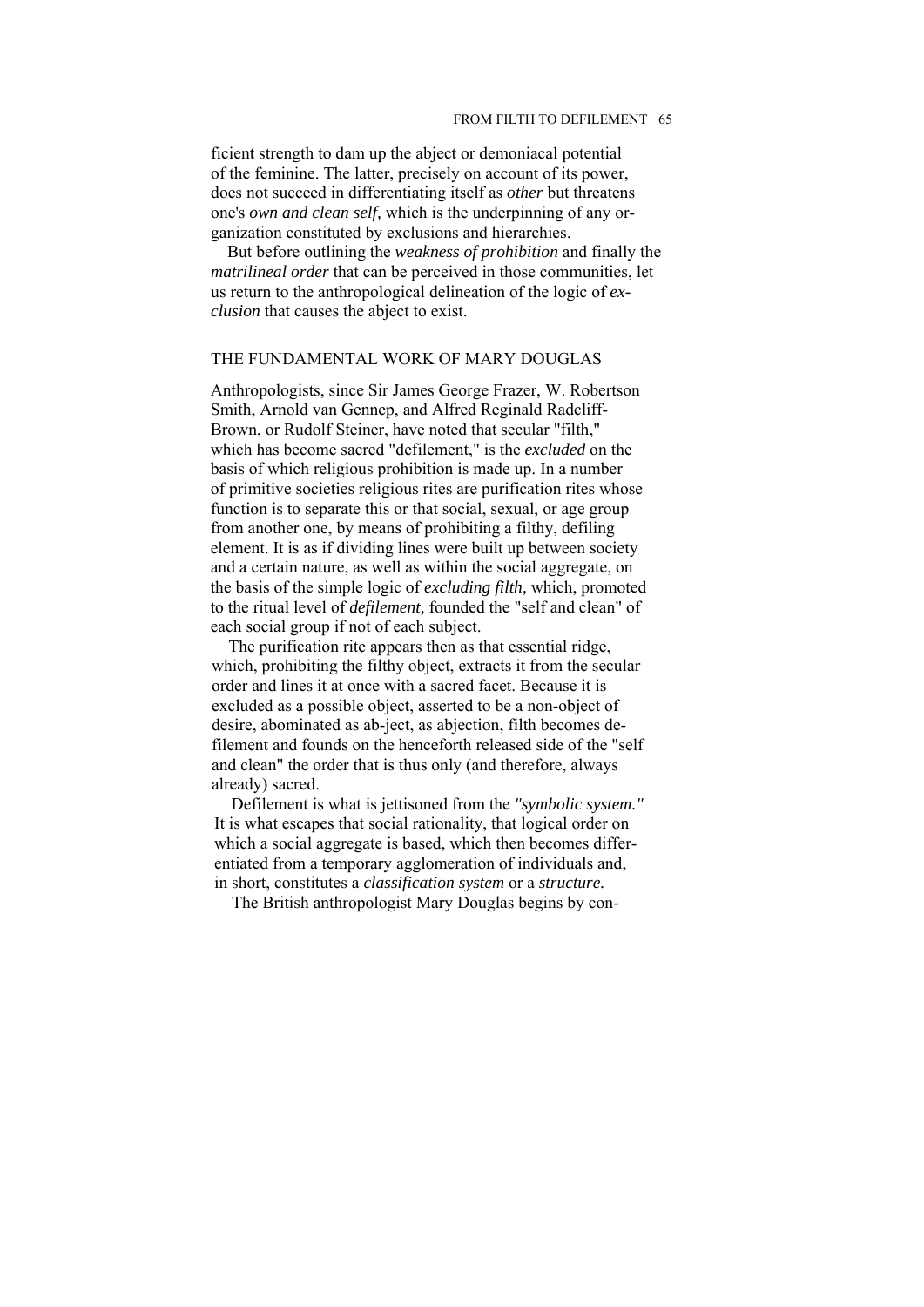struing the "symbolic system" of religious prohibitions as a reflection of social divisions or even contradictions. As if the social being, coextensive with a "symbolic system," were always present to itself through its religious structures, which transfer its contradictions to the level of rituals. And yet, at a second stage of her thinking, Mary Douglas seems to find in the human body the prototype of that translucid being constituted by society as symbolic system. As a matter of fact, the explanation she gives of defilement assigns in turn different statuses to the human body: as ultimate cause of the socioeconomic causality, or simply as metaphor of that socio-symbolic being constituted by the human universe always present to itself. In so doing, however, Mary Douglas introduces willynilly the possibility of a subjective dimension within anthropological thought on religions. Where then lies the subjective value of those demarcations, exclusions, and prohibitions that establish the social organism as a "symbolic system"? The anthropological analysis of these phenomena was for Mary Douglas essentially *syntactic* at first: defilement is an element connected with the boundary, the margin, etc., of an order. Henceforth she finds herself led to *semantic* problems: what is the *meaning*  that such a border-element assumes in other psychological, economic, etc., systems? At this moment of her thinking there emerges a concern to integrate Freudian data as semantic values connected with the psychosomatic functioning of the speaking subject. But a hasty assimilation of such data leads Mary Douglas naively to *reject* Freudian premises.

Finally, such a conception disregards both *subjective dynamics*  (if one wishes to consider the social set in its utmost particularization) and *language as common and universal code* (if one wishes to consider the aggregate and the social aggregates in their greatest generality). Levi-Strauss' structural anthropology had one advantage among others; it linked a classification system, that is, a symbolic system, within a given society, to the order of language in its universality (binary aspects of phonology, signifier-signified dependencies and autonomies, etc.). In thus attaining universal truth, it nevertheless neglected the subjective dimension and/or the diachronic and synchronic implication of the speaking subject in the universal order of language.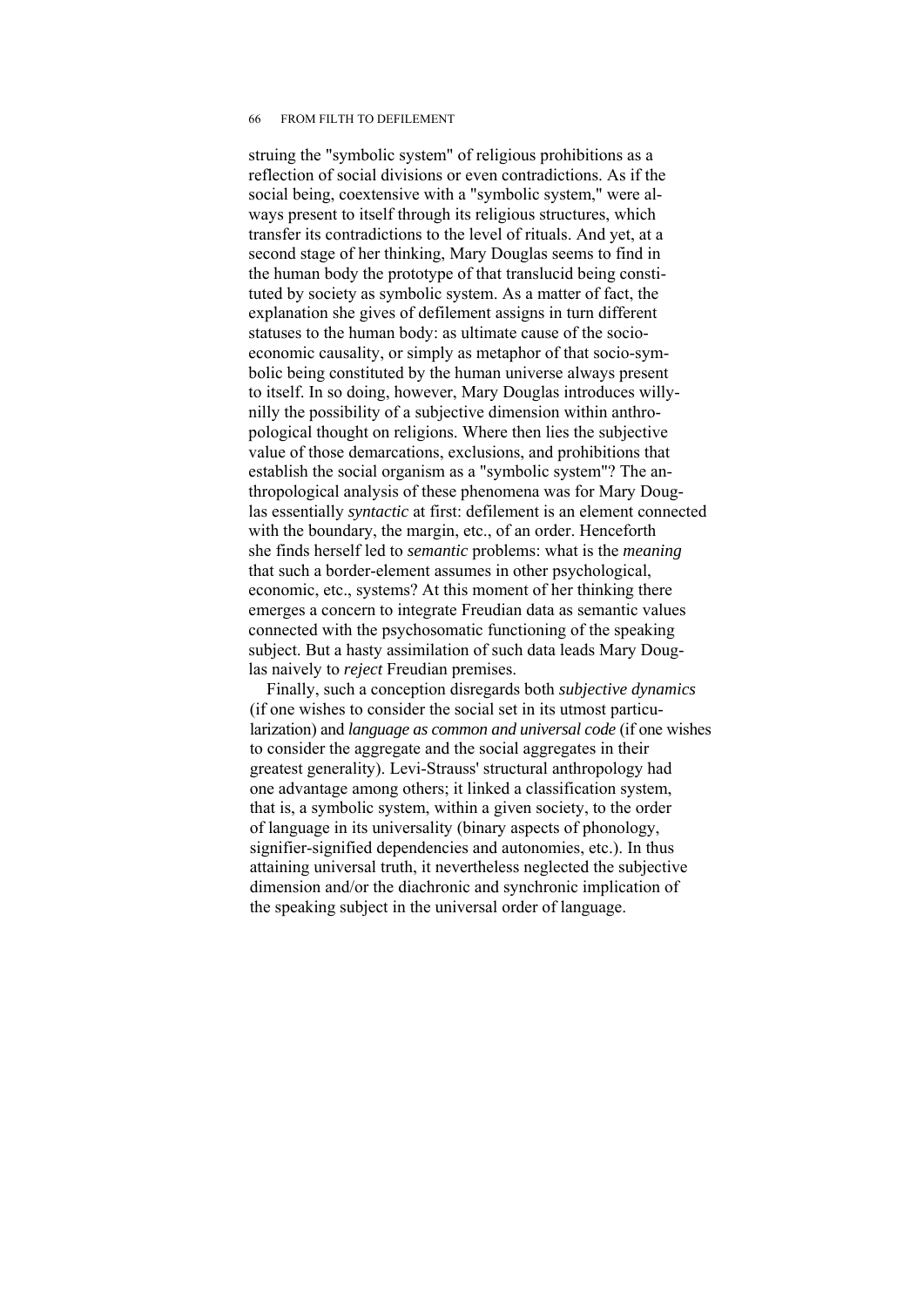Consequently, when I speak of *symbolic order,* I shall imply the dependence and articulation of the speaking subject in the order of language, such as they appear diachronically in the advent of each speaking being, and as analytic listening discovers them synchronically in the speech of analysands. I shall consider as an established fact the analytic finding that different subjective structures are possible within that symbolic order, even if the different types presently recorded seem subject to discussion and refinement, if not reevaluation.

One might advance the hypothesis that a (social) symbolic system *corresponds* to a specific structuration of the speaking subject in the *symbolic order.* To say that it "corresponds" leaves out questions of cause and effect; is the social determined by the subjective, or is it the other way around? The subjectivesymbolic dimension that I am introducing does not therefore reinstate some deep or primary causality in the social *symbolic system.* It merely presents the *effects* and especially the *benefits*  that accrue to the speaking subject from a precise symbolic organization; perhaps it explains what desiring motives are required in order to maintain a given social symbolics. Furthermore, it seems to me that such a statement of the problem has the advantage of not turning the "symbolic system" into a secular replica of the "preestablished harmony" or the '"divine order"; rather, it roots it, as a *possible variant,* within the only concrete universality that defines the speaking being—the signifying process.

# IN THE SAME FASHION AS INCEST PROHIBITION

We are now in a position to recall what was suggested earlier concerning that border of subjectivity where the object no longer has, or does not yet have a correlative function bonding the subject. On that location, to the contrary, the vacillating, fascinating, threatening, and dangerous object is silhouetted as non-being—as the abjection into which the speaking being is permanently engulfed.

Defilement, by means of the rituals that consecrate it, is perhaps, for a social aggregate, only one of the possible foundings of abjection bordering the frail identity of the speaking being.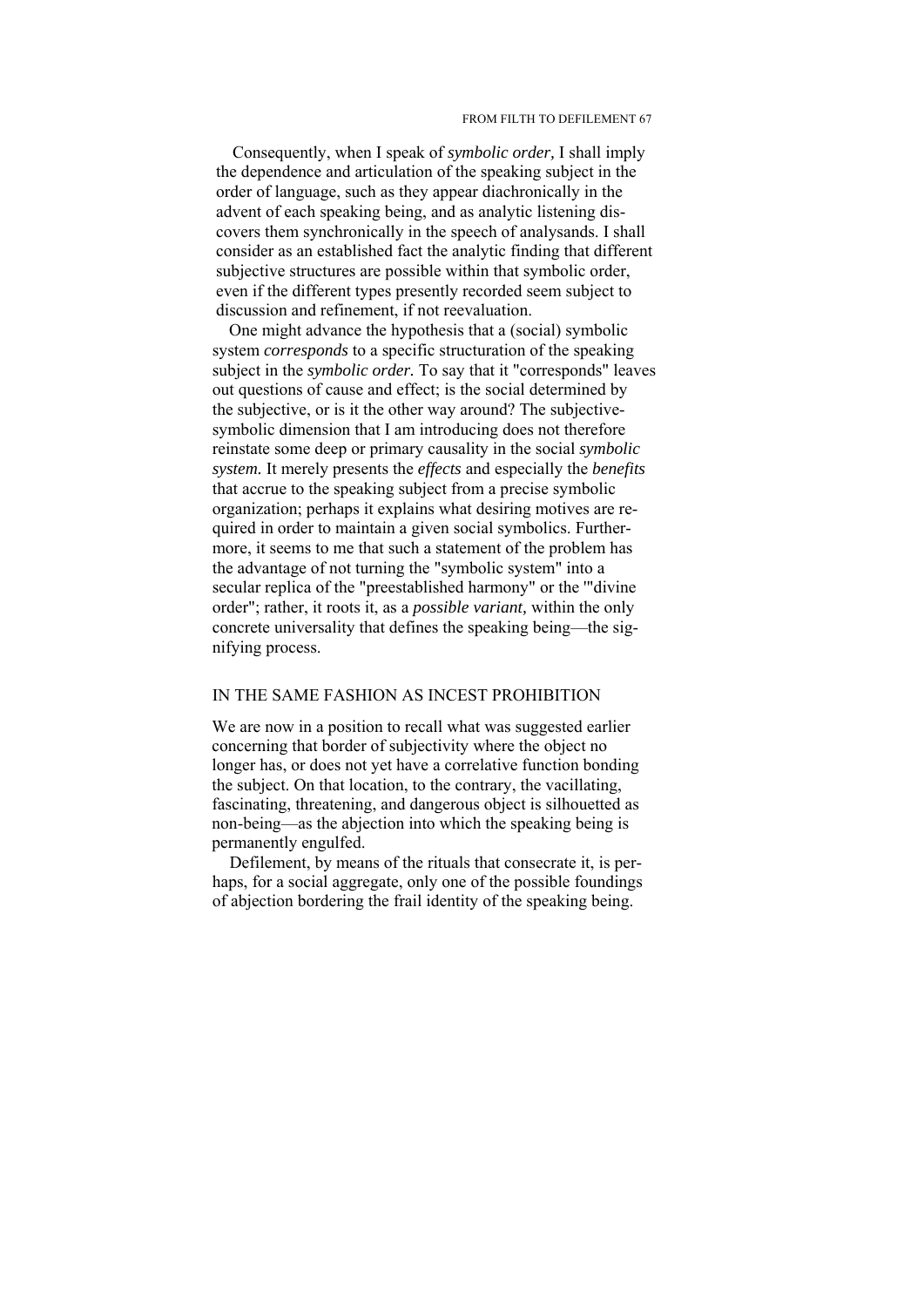In this sense, abjection is coextensive with social and symbolic order, on the individual as well as on the collective level. By virtue of this, abjection, just like *prohibition of incest,* is a universal phenomenon; one encounters it as soon as the symbolic and/or social dimension of man is constituted, and this throughout the course of civilization. But abjection assumes specific shapes and different codings according to the various "symbolic systems." I shall attempt to examine some of its variants: *defilement, food taboo,* and *sin.*

Socio-historical considerations can be brought in at a second stage. They will allow us to understand why that demarcating imperative, which is subjectively experienced as abjection, varies according to time and space, even though it is universal. I shall nevertheless stick to a typological argument. Prohibitions and conflicts that are specific to a given subject and ritualized by religion for a given type of body will appear as isomorphic with the prohibitions and conflicts of the social group within which they happen. Leaving aside the question of the priority of one over the other (the social does not represent the subjective any more than the subjective represents the social), I shall posit that they both follow the same logic, with no other goal than the survival of both group and subject.

My reflections will make their way through anthropological domains and analyses in order to aim at a deep psycho-symbolic economy: the general, logical determination that underlies anthropological variants (social structures, marriage rules, religious rites) and evinces a specific economy of the speaking subject, no matter what its historical manifestations may be In short, an economy that analytic listening and semanalytic deciphering discover in our contemporaries. Such a procedure seems to me to be directly in keeping with Freudian utilization of anthropological data. It inevitably entails a share of *disappointment* for the empirically minded ethnologist. It does not unfold without a share of *fiction,* the nucleus of which, drawn from actuality and the subjective experience of the one who writes, is projected upon data collected from the life of other cultures, less to justify itself than to throw light on them by means of an interpretation to which they obviously offer resistance.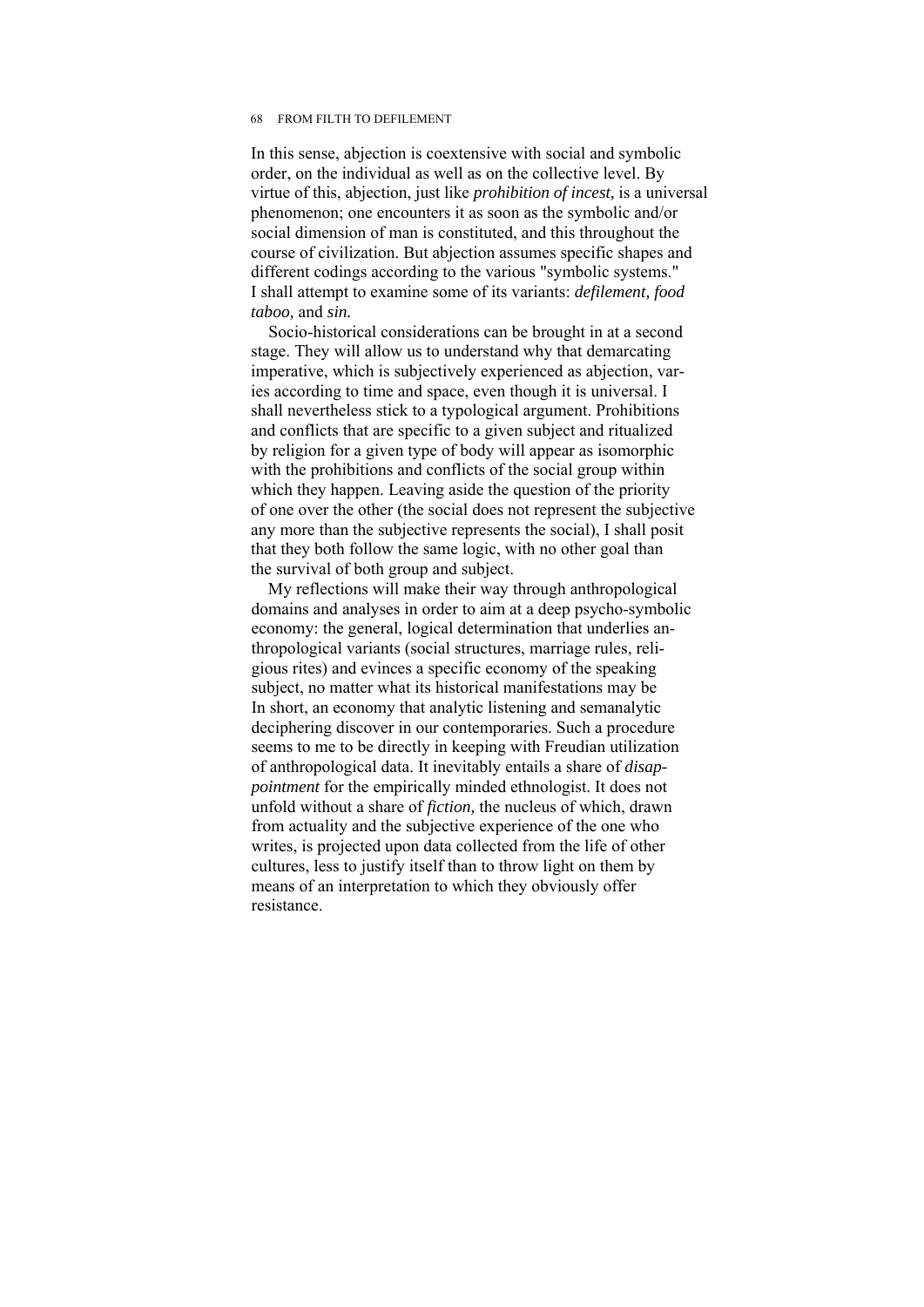# THE MARGIN OF A FLOATING STRUCTURE

Taking a closer look at defilement, as Mary Douglas has done, one ascertains the following. In the first place, filth is not a quality in itself, but it applies only to what relates to a *boundary*  and, more particularly, represents the object jettisoned out of that boundary, its other side, a margin.

Matter issuing from them [the orifices of the body] is marginal stuff of the most obvious kind. Spittle, blood, milk, urine, faeces or tears by simply issuing forth have traversed the boundary of the body. [...] The mistake is to treat bodily margins in isolation from all other margins. $11$ 

The potency of pollution is therefore not an inherent one; it is proportional to the potency of the prohibition that founds it.

It follows from this that pollution is a type of danger which is not likely to occur except where the lines of structure, cosmic or social, are clearly defined.<sup>12</sup>

Finally, even if human beings are involved with it, the dangers entailed by defilement are not within their power to deal with but depend on a power "inhering in the structure of ideas."<sup>13</sup> Let us posit that defilement is an objective evil undergone by the subject. Or, to put it another way, the danger of filth represents for the subject the risk to which the very symbolic order is permanently exposed, to the extent that it is a device of discriminations, of differences. But from where and from what does the threat issue? From nothing else but an equally objective reason, even if individuals can contribute to it, and which would be, in a way, the frailty of the symbolic order itself. A threat issued from the prohibitions that found the inner and outer borders in which and through which the speaking subject is constituted—borders also determined by the phonological and semantic differences that articulate the syntax of language.

And yet, in the light of this structural-functional X-ray of defilement, which draws on the major anthropological works of modern times, from Robertson Smith to Marcel Mauss, from Emile Durkheim to Levi-Strauss, one question remains unan-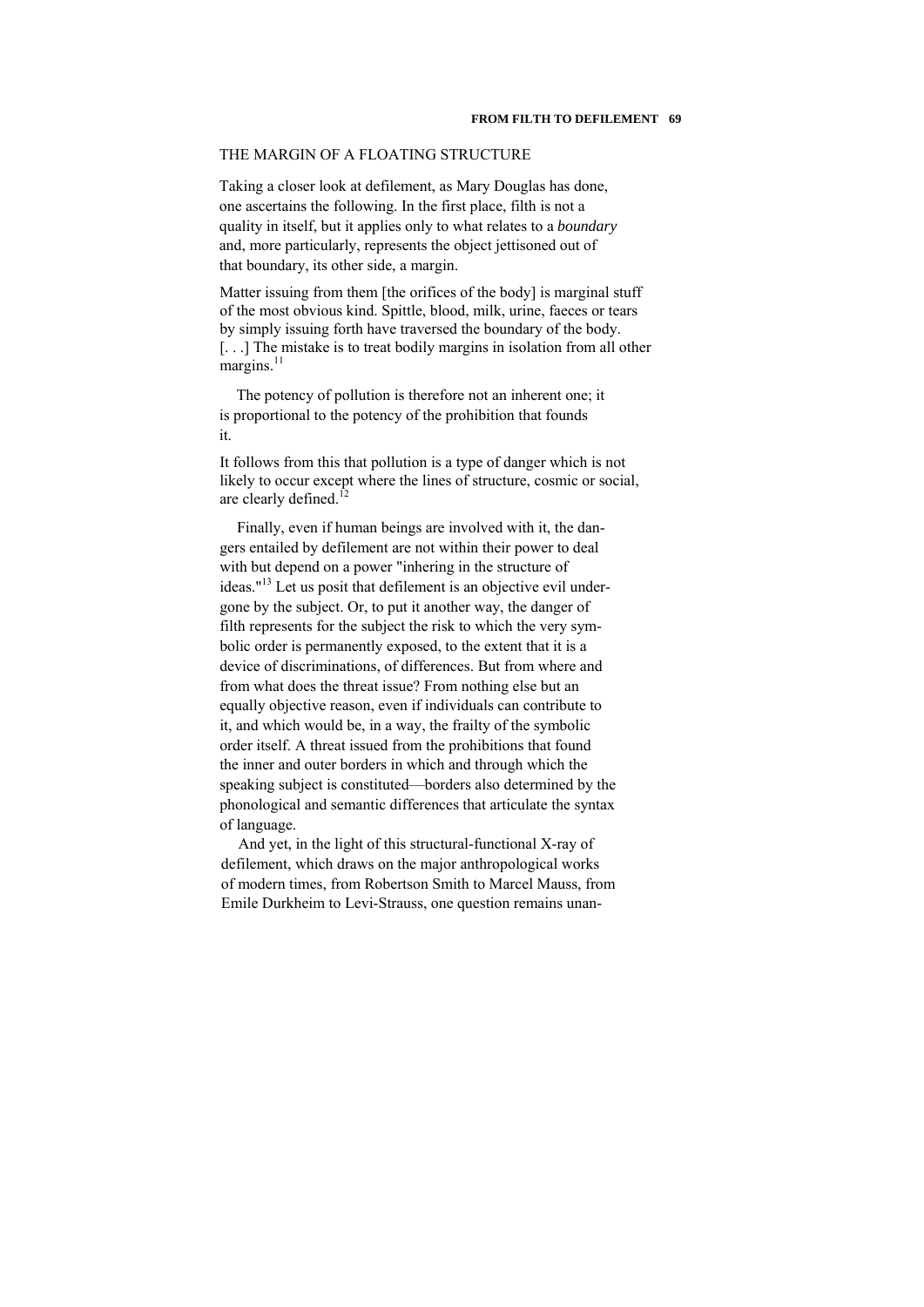swered. Why does *corporeal waste,* menstrual blood and excrement, or everything that is assimilated to them, from nail-parings to decay, represent—like a metaphor that would have become incarnate—the objective frailty of symbolic order?

One might be tempted at first to seek the answer in a type of society where defilement takes the place of supreme danger or absolute evil.

# BETWEEN TWO POWERS

Nevertheless, no matter what differences there may be among societies where religious prohibitions, which are above all behavior prohibitions, are supposed to afford protection from defilement, one sees everywhere the importance, both social and symbolic, of women and particularly the mother. In societies where it occurs, ritualization of defilement is accompanied by a strong concern for separating the sexes, and this means giving men rights over women. The latter, apparently put in the position of passive objects, are none the less felt to be wily powers, "baleful schemers" from whom rightful beneficiaries must protect themselves. It is as if, lacking a central authoritarian power that would settle the definitive supremacy of one sex—or lacking a legal establishment that would balance the prerogatives of both sexes—two powers attempted to share out society. One of them, the masculine, apparently victorious, confesses through its very relentlessness against the other, the feminine, that it is threatened by an asymmetrical, irrational, wily, uncontrollable power. Is this a survival of a matrilineal society or the specific particularity of a structure (without the incidence of diachrony)? The question of the origins of such a handling of sexual difference remains moot. But whether it be within the highly hierarchical society of India or the Lele in Africa<sup>14</sup> it is always to be noticed that the attempt to establish a male, phallic power is vigorously threatened by the no less virulent power of the other sex, which is oppressed (recently? or not sufficiently for the survival needs of society?). That other sex, the feminine, becomes synonymous with a radical evil that is to be suppressed.<sup>15</sup>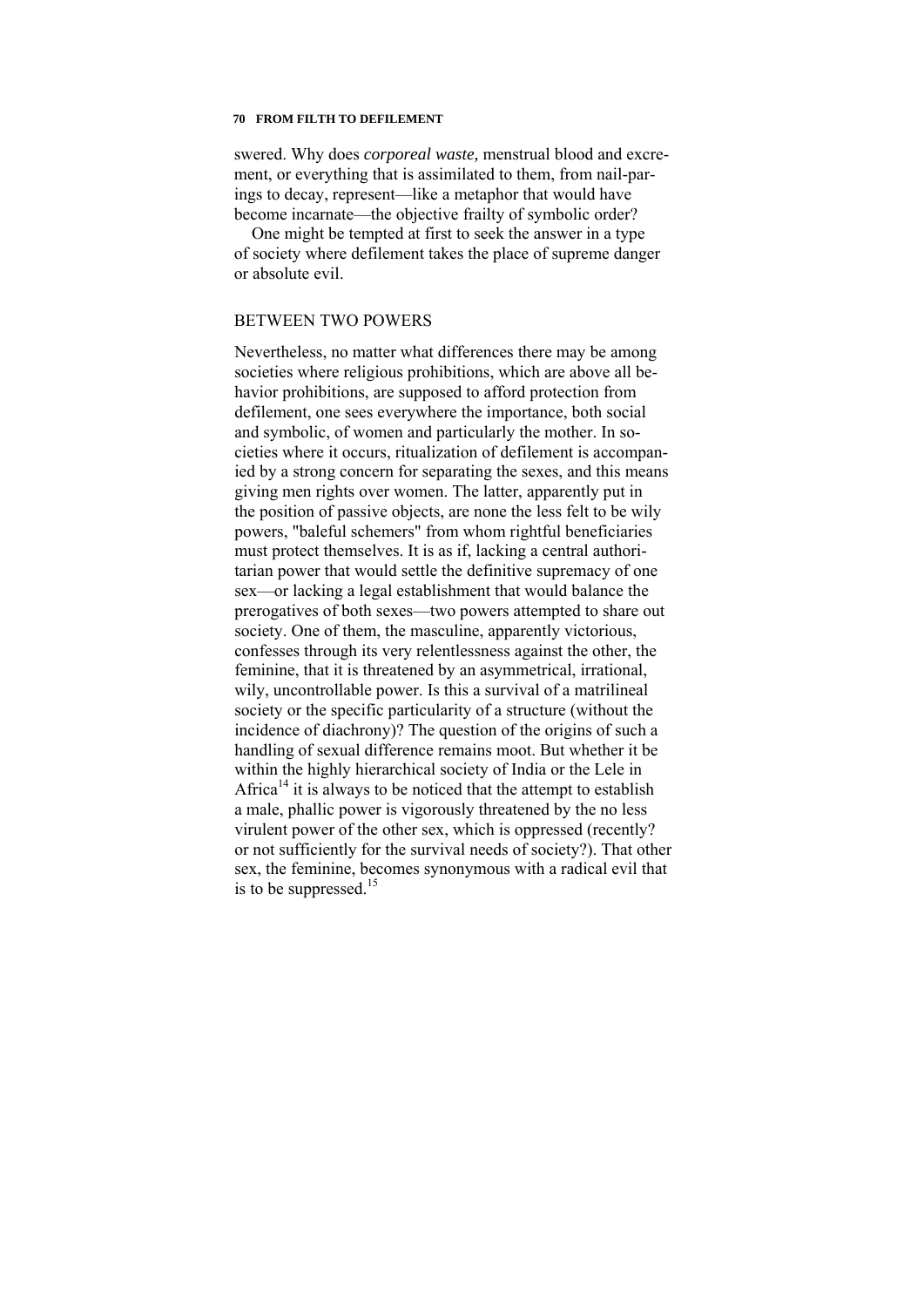Let us keep that fact in mind; I shall return to it later on for the interpretation of defilement and its rites. In the meantime I turn to the particulars—the prohibited objects and the symbolic devices that accompany those prohibitions.

#### EXCREMENTS AND MENSTRUAL BLOOD

While they always relate to corporeal orifices as to so many landmarks parceling-constituting the body's territory, polluting objects fall, schematically, into two types: excremental and menstrual. Neither tears nor sperm, for instance, although they belong to borders of the body, have any polluting value.

Excrement and its equivalents (decay, infection, disease, corpse, etc.) stand for the danger to identity that comes from without: the ego threatened by the non-ego, society threatened by its outside, life by death. Menstrual blood, on the contrary, stands for the danger issuing from within the identity (social or sexual); it threatens the relationship between the sexes within a social aggregate and, through internalization, the identity of each sex in the face of sexual difference.

# MATERNAL AUTHORITY AS TRUSTEE OF THE SELF'S CLEAN AND PROPER BODY

What can the two types of defilement have in common? Without having recourse to anal eroticism or the fear of castration—one cannot help *hearing* the reticence of anthropologists when confronted with that explanation—it might be suggested, by means of another psychoanalytic approach, that those *two* defilements stem from the *maternal* and/or the feminine, of which the maternal is the real support. That goes without saying where menstrual blood signifies sexual difference. But what about excrement? It will be remembered that the anal penis is also the phallus with which infantile imagination provides the feminine sex and that, on the other hand, maternal authority is experienced first and above all, after the first essentially oral frustrations, as sphincteral training. It is as if, while having been forever immersed in the symbolics of language, the human being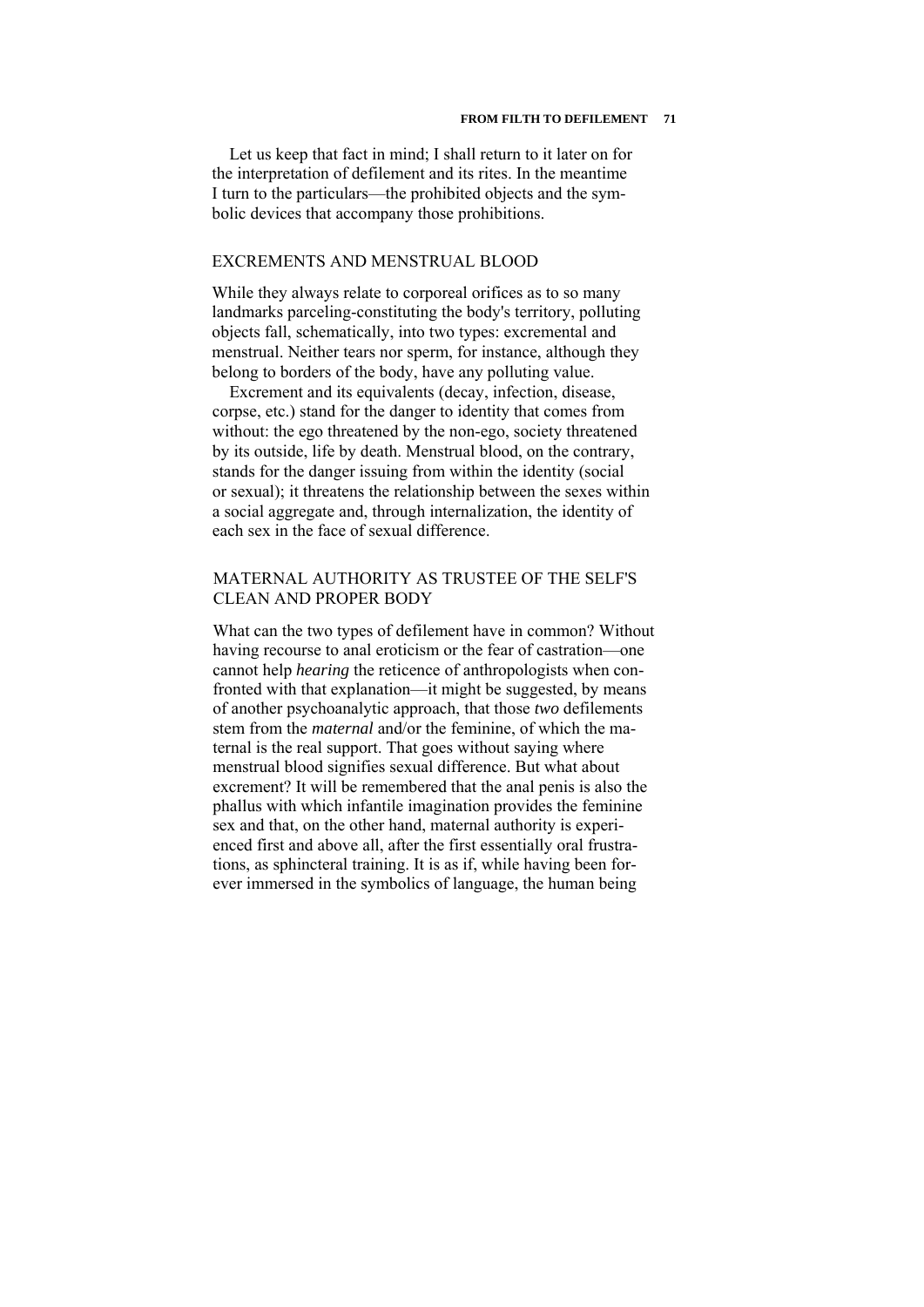experienced, in addition, an *authority* that was a—chronologically and logically immediate—repetition of the *laws* of language. Through frustrations and prohibitions, this authority shapes the body into a *territory* having areas, orifices, points and lines, surfaces and hollows, where the archaic power of mastery and neglect, of the differentiation of proper-clean and improperdirty, possible and impossible, is impressed and exerted. It is a "binary logic," a primal mapping of the body that I call semiotic to say that, while being the precondition of language, it is dependent upon meaning, but in a way that is not that of *linguistic* signs nor of the *symbolic* order they found. Maternal authority is the trustee of that mapping of the self s clean and proper body; it is distinguished from paternal laws within which, with the phallic phase and acquisition of language, the destiny of man will take shape.

If language, like culture, sets up a separation and, starting with discrete elements, concatenates an order, it does so precisely by repressing maternal authority and the corporeal mapping that abuts against them. It is then appropriate to ask what happens to such a repressed item when the legal, phallic, linguistic symbolic establishment does not carry out the separation in radical fashion—or else, more basically, when the speaking being attempts to think through its advent in order better to establish its effectiveness.

# DEFILEMENT RITE—A SOCIAL ELABORATION OF THE BORDERLINE PATIENT?

The structuralist hypothesis is well known. Basic symbolic institutions; such as *sacrifice* or *myths,* expand on logical processes inherent in the economy of language itself; in doing so they realize for the community what makes up in depth, historically and logically, the speaking being as such. Thus *myth* projects on contents that are vitally important for a given community those binary oppositions discovered at the level of phonematic concatenation of language. As for *sacrifice,* it solemnizes the vertical dimension of the sign: the one that leads from the thing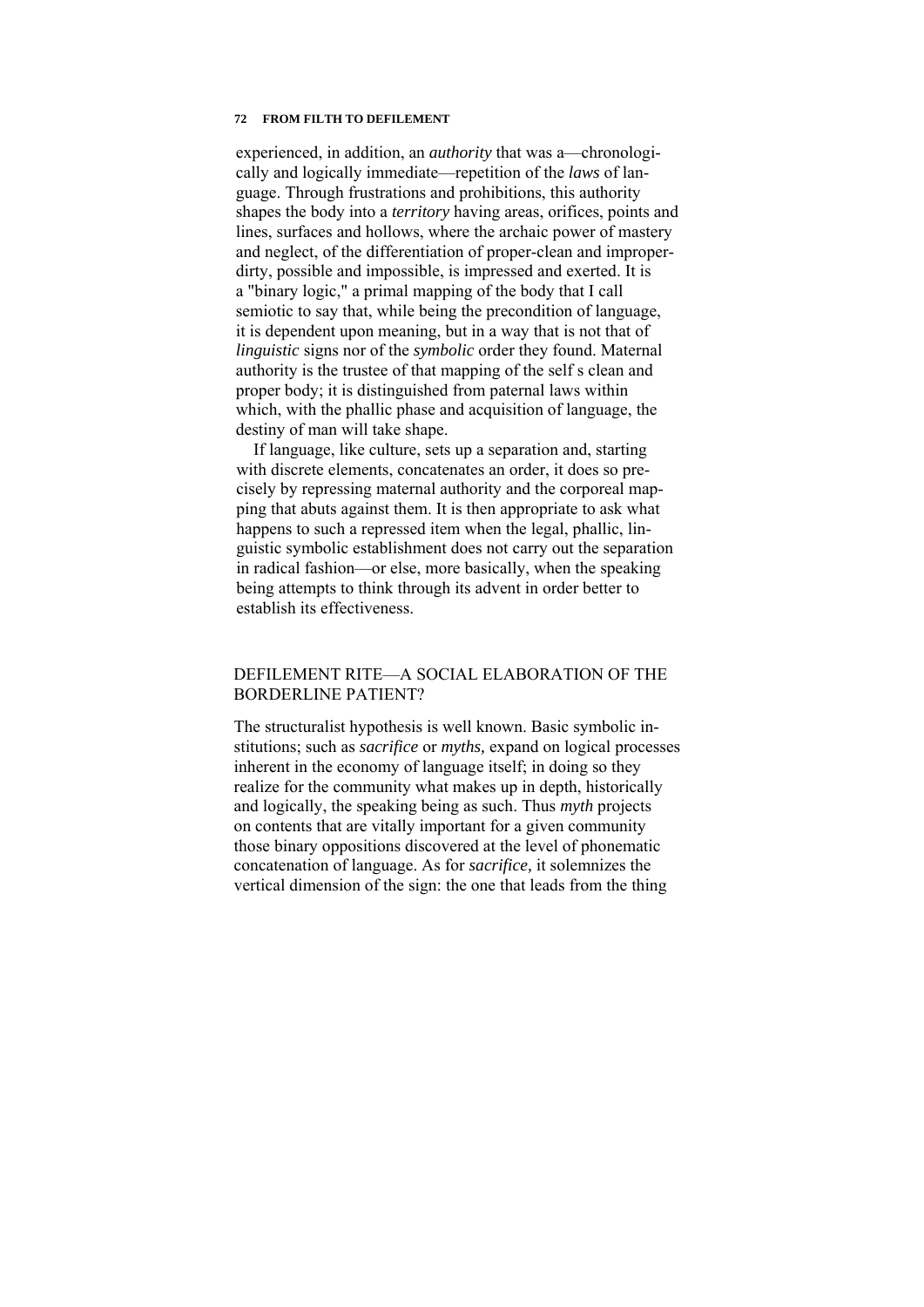that is left behind, or killed, to the meaning of the word and transcendence.

Following that line, one could suggest that the rites surrounding defilement, particularly those involving excremential and menstrual variants, shift the *border* (in the psychoanalytic meaning relating to borderline patients) that separates the body's territory from the signifying chain; they illustrate the boundary between semiotic authority and symbolic law. Through language and within highly hierarchical religious institutions, man hallucinates partial "objects"—witnesses to an archaic differentiation of the body on its way toward ego identity, which is also sexual identity. The *defilement* from which ritual protects us is neither sign nor matter. Within the rite that extracts it from repression and depraved desire, defilement is the translinguistic spoor of the most archaic boundaries of the self's clean and proper body. In that sense, if it is a jettisoned object, it is so from the mother. It absorbs within itself all the experiences of the non-objectal that accompany the differentiation mother-speaking being, hence all ab-jects (from those the phobic shuns to those that hem in split subjects). As if purification rites, through a language that is already there, looked back toward an archaic experience and obtained from it a partialobject, not as such but only as a *spoor* of a pre-object, an archaic parceling. By means of the symbolic institution of ritual, that is to say, by means of a system of ritual exclusions, the partialobject consequently becomes *scription*—an inscription of limits, an emphasis placed not on the (paternal) Law but on (maternal) Authority through the very signifying order.

There follows something quite particular for the ritual device itself.

# A SCRIPTION WITHOUT SIGNS

First, those rites concerning defilement (but perhaps also any rite, defilement rite being prototypical) effect'an abreaction of the pre-sign impact, the semiotic impact of language. In any event it is thus that one can underpin anthropologists' definitions, according to which rites are *acts* rather than *symbols.* In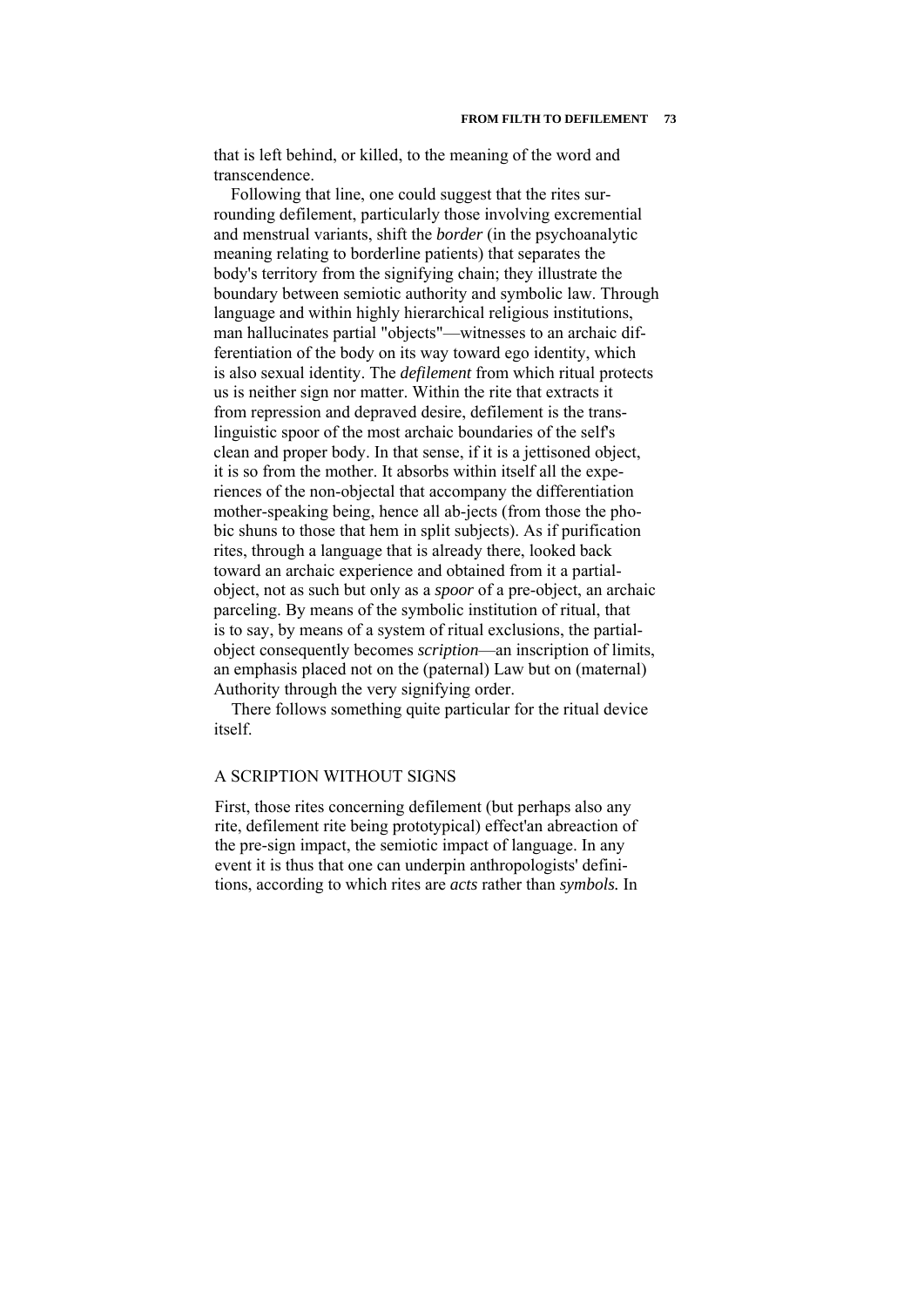other words, rites would not be limited to their signifying dimension, they would also have a material, active, translinguistic, magical impact.

In the second place, the strong ritualization of defilement, which may be observed, for instance, within the castes of India, appears to be accompanied by one's being totally blind to filth itself, even though it is the object of those rites. It is as if one had maintained, so to speak, only the sacred, prohibited facet of defilement, allowing the anal object that such a sacralization had in view to become lost within the dazzling light of unconsciousness if not of the unconscious. V. S. Naipaul points out that Hindus defecate everywhere without anyone ever mentioning, either in speech or in books, those squatting figures, because, quite simply, no one sees them.<sup>16</sup> It is not a form of censorship due to modesty that would demand the omission in discourse of a function that has, in other respects, been ritualized. It is blunt foreclosure that voids those acts and objects from conscious representation. A split seems to have set in between, on the one hand, the body's territory where an authority without guilt prevails, a kind of fusion between mother and nature, and on the other hand, a totally different universe of socially signifying performances where embarrassment, shame, guilt, desire, etc. come into play—the order of the phallus. Such a split, which in another cultural universe would produce psychosis, thus finds in this context a perfect socialization. That may be because setting up the rite of defilement takes on the function of the hyphen, the virgule, allowing the two universes of *filth* and of *prohibition* to brush lightly against each other without necessarily being identified as such, as *object*  and as *law.* On account of the flexibility at work in rites of defilement, the subjective economy of the speaking being who is involved abuts on both edges of the unnamable (the nonobject, the off-limits) and the absolute (the relentless coherence of Prohibition, sole donor of Meaning).

Finally, the frequency of defilement rites in societies *without writing* leads one to think that such cathartic rites function like a "writing of the real." They parcel out, demarcate, delineate an order, a framework, a sociality, without having any other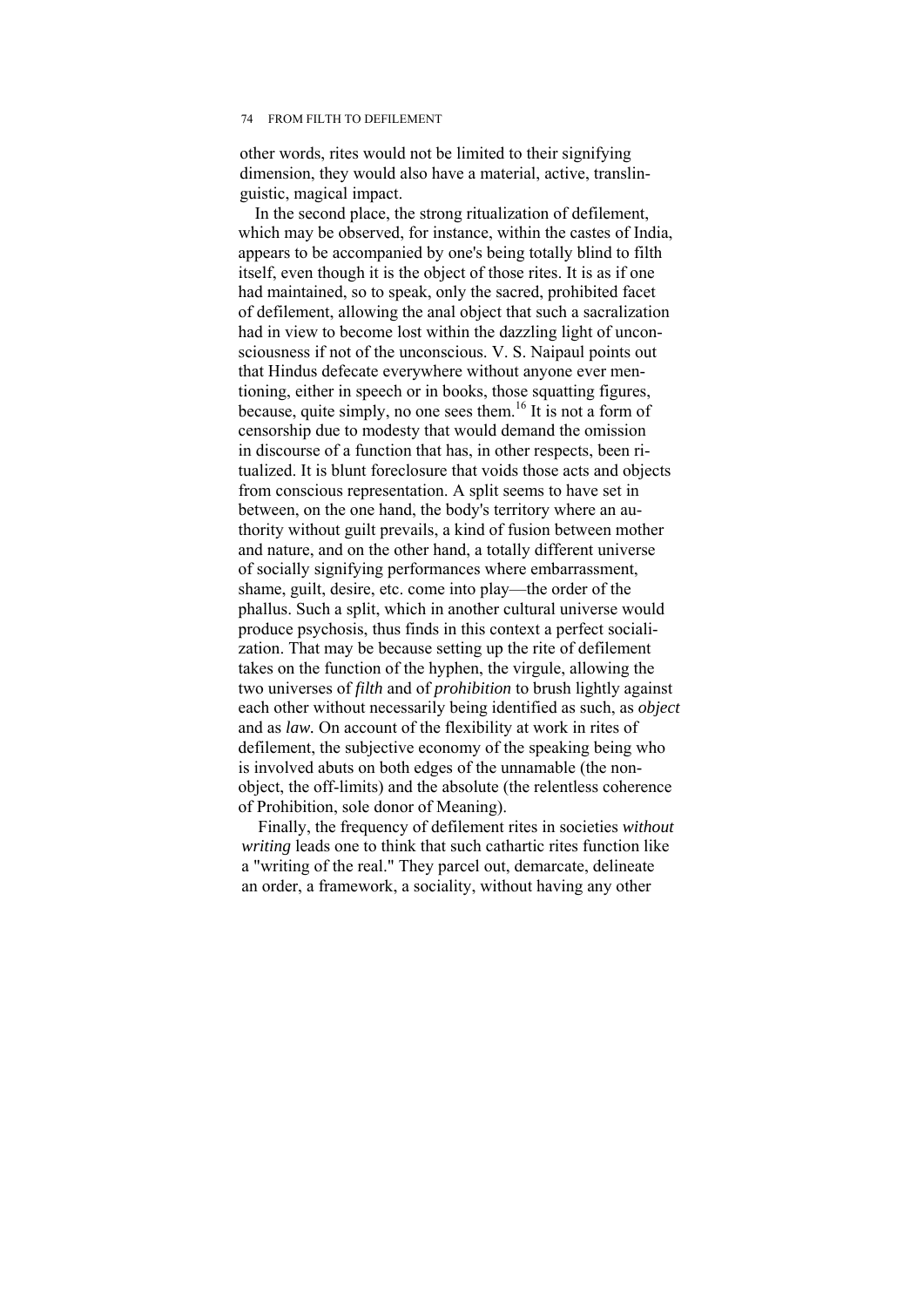signification than the one inhering in that very parceling and the order thus concatenated. One might ask, proceeding in reverse, if all writing is not a second level rite, at the level of language, that is, which causes one to be reminded, through the linguistic signs themselves, of the demarcations that precondition them and go beyond them. Indeed, writing causes the subject who ventures in it to confront an archaic authority, on the nether side of the proper Name. The maternal connotations of this authority never escaped great writers, no more than the coming face to face with what we have called abjection. From "I am Madame Bovary" to Molly's monologue and to Celine's emotion, which does injury to syntax before opening on to music, the ballerina, or nothing.

## POLLUTION BY FOOD—A COMPOUND

When food appears as a polluting object, it does so as oral object only to the extent that orality signifies a boundary of the self s clean and proper body. Food becomes abject only if it is a border between two distinct entities or territories. A boundary between nature and culture, between the human and the nonhuman. This may be noticed in India and Polynesia, for instance, in the case of cooked foods whose vulnerability to impurity is characteristic.17 In contrast to a ripe fruit that may be eaten without danger, food that is treated with fire is polluting and must be surrounded with a series of taboos. It is as if fire, contrary to what hygienist conceptions posit, far from purifying, pointed to a contact, to organic food's meddling with the familial and the social. The virtual impurity of such food comes close to excremential abjection, which is the most striking example of the interference of the organic within the social. The fact remains nevertheless that all food is liable to defile. Thus the Brahmin who surrounds his meal and his food with very strict regulations is less pure after eating than before. Food in this instance designates the other (the natural) that is opposed to the social condition of man and penetrates the self s clean and proper body. In other respects, food is the oral object (the abject) that sets up archaic relationships between the human being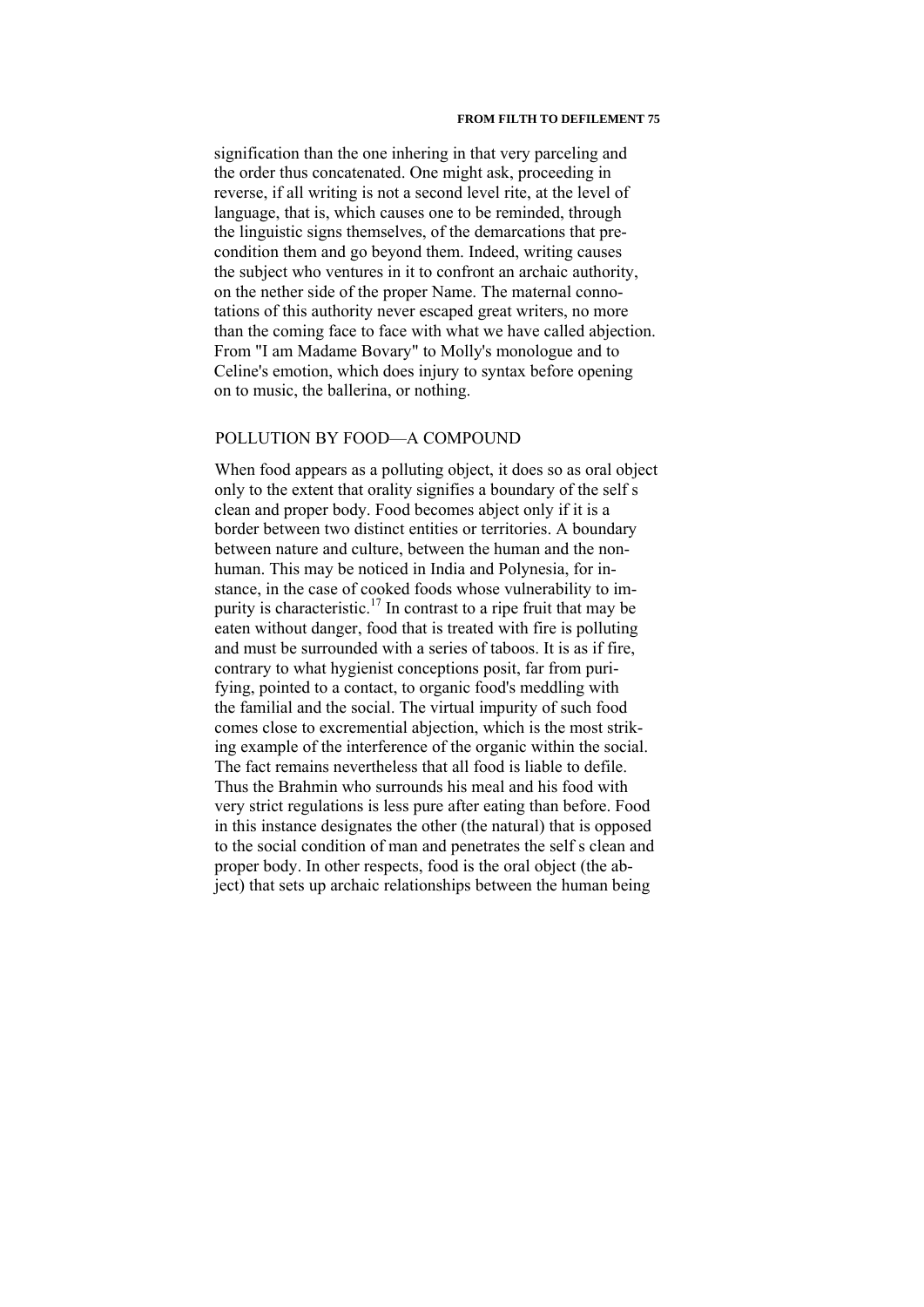and the other, its mother, who wields a power that is as vital as it is fierce.

# THE REMAINDER: DEFILEMENT AND REBIRTH

The nature of the repulsion aroused by *food remainders* in Brahmanism is very significant from that point of view. More defiling still than any other food, they do not seem to be so on account of that ambivalence, duplicity, or permanent or potential compound between same and other that all nourishment signifies, as I have just shown. Remainders are residues of something but especially of someone. They pollute on account of incompleteness. Under certain conditions, however, the Brahmin can eat remainders, which, instead of polluting him, make him qualified to undertake a journey or even accomplish his specific office, the priestly act.

That ambivalence of residues (pollution *and* potential for renewal, remainder and fresh start) can also be seen in domains unrelated to food. Some cosmogonies represent the remainder, after the flood, in the shape of a serpent that becomes the supporter of Vishnu and thus insures the rebirth of the universe. In similar fashion, if what remains of a sacrifice can be called abject, in another connection consuming the leavings of a sacrifice can also be the cause of a series of good rebirths and can even lead to finding salvation. The remainder is thus a strongly ambivalent notion in Brahmanism—defilement as well as rebirth, abjection as much as high purity, obstacle at the same time as incentive toward holiness. But here is perhaps the essential point: the remainder appears to be coextensive with the entire architecture of non-totalizing thought. In its view there is nothing that is everything; nothing is exhaustive, there is a residue in every system—in cosmogony, food ritual, and even sacrifice, which deposits, through ashes for instance, ambivalent remains. A challenge to our mono-theistic and mono-logical universes such a mode of thinking apparently needs the ambivalence of remainder if it is not to become enclosed within *One* single-level symbolics, and thus always posit a non-object as polluting as it is reviving—defilement and genesis. That is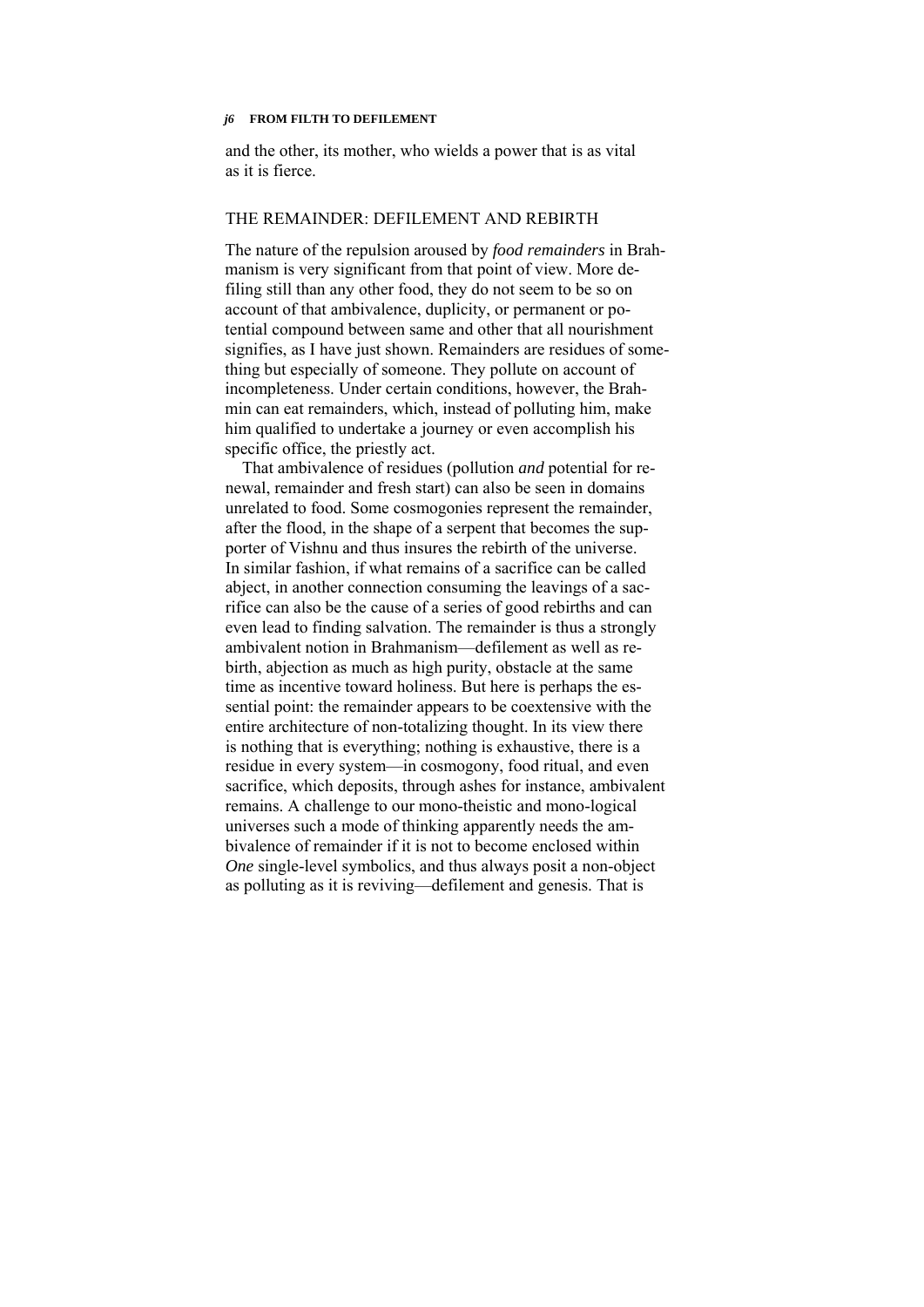why the poet of the *Atharva Veda* extols the defiling and regenerating remainder *(uchista)* as precondition for all form. "Upon remainder the name and the form are founded, upon remainder the world is founded . . . Being and non-being, both are in the remainder, death, vigor."<sup>18</sup>

# FEAR OF WOMEN—FEAR OF PROCREATION

Fear of the archaic mother turns out to be essentially fear of her generative power. It is this power, a dreaded one, that patrilineal filiation has the burden of subduing. It is thus not surprising to see pollution rituals proliferating in societies where patrilineal power is poorly secured, as if the latter sought, by means of purification, a support against excessive matrilineality.

Thus, in a society where religious prohibitions correspond to the sexual prohibitions intended to separate men from women and insure the power of the former over the latter, it has been possible to note—as with the Gidjingali in Australia the considerable sway of maternal authority over the sons. On the other hand, with the neighboring Aranda, where paternal control is much more important than with the Gidjingali, there is no connection between sexual and religious prohibitions.<sup>19</sup>

The instance of the Nuer, analyzed by Evans Pritchard and again by Mary Douglas, is very significant in that respect. It involves a society that is dominated, at least among the aristocrats, by the agnatic principle and in which women are a divisive factor; essential for reproduction, they nevertheless endanger the ideal norms of the agnatic group, the more so as cohabitation with maternal relatives seems common. Menstrual pollution, as well as prohibition of incest with the mother, considered the most dangerous of all, can be interpreted as the symbolic equivalent of that conflict. $20$ 

A loathing of defilement as protection against the poorly controlled power of mothers seems even clearer with the Bemba. Ritually impure and contaminating, menstrual defilement wields with them, in addition, a cataclysmic power such that one is led to speak, under the circumstances, not only of *ritual impurity* but also *of the power-of pollution.* Thus, if a woman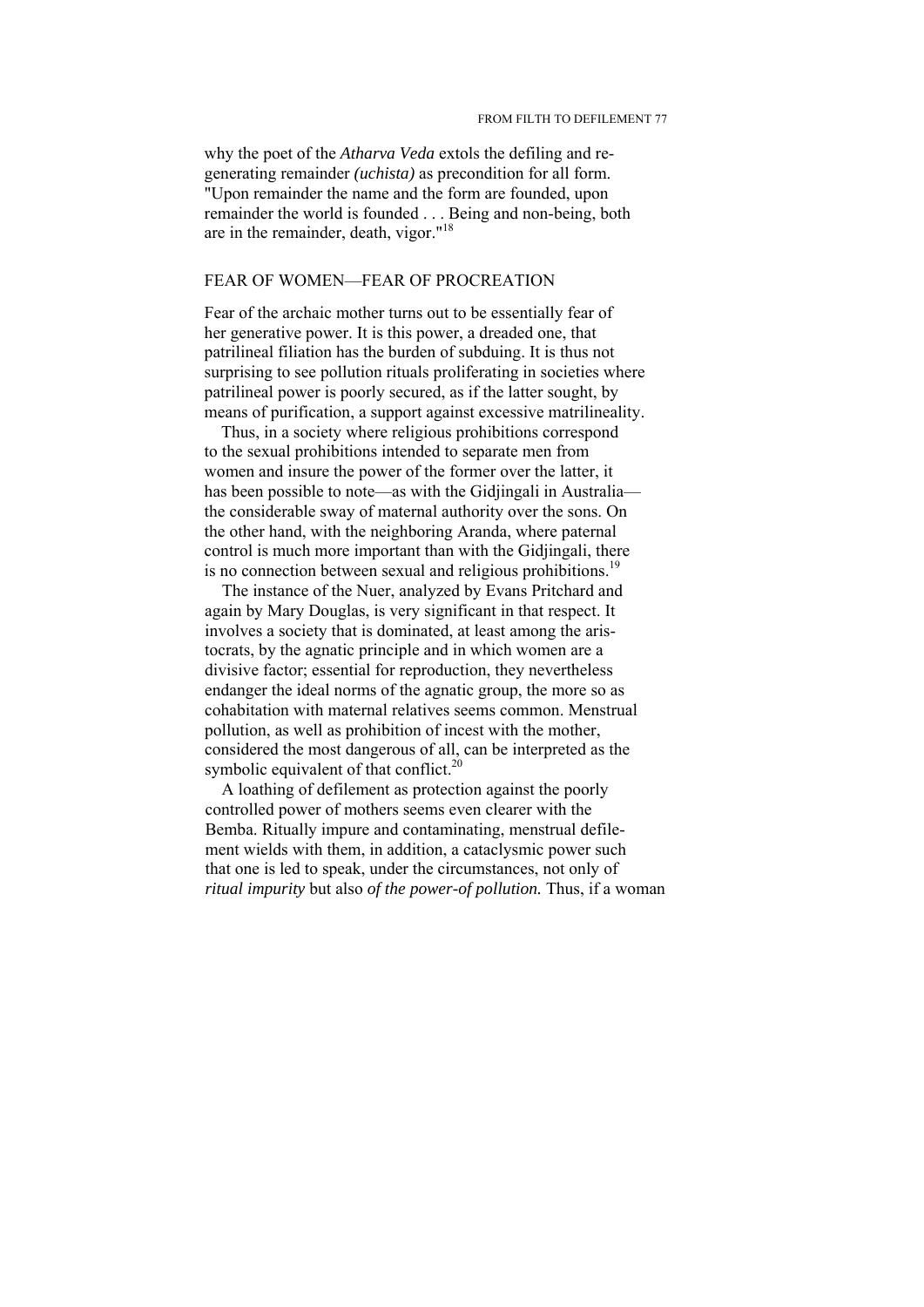undergoing her period touches fire (a masculine and patrilineal symbol), food cooked on that fire makes her ill and threatens her with death. Now, among the Bemba, power is in the hands of men, but filiation is matrilineal and residence, after marriage, is matrilocal. There is a great contradiction between male rule and matrilocal residence; the young bridegroom is subjected to the authority of the bride's family, and he must override it through personal excellence during his maturity. He remains nevertheless, because of matrilineality, in conflict with the maternal uncle who is the legal guardian of the children especially when they are growing up.<sup>21</sup> The power of pollution (the threat of illness or death through the conjunction blood-fire) thus transposes, on the symbolic level, the permanent conflict resulting from an unsettled separation between masculine and feminine power at the level of social institutions. Non-separation would threaten the whole society with disintegration.

Here is a significant fact. Again as protection against the generative power of women, pollution rites arise within societies that are afraid of overpopulation (in barren regions, for instance). One thus finds them, as part of a whole system of restraining procreation, along with incest taboo, etc., among the Enga of New Guinea. On the other hand, with their Fore neighbors, the desire to procreate, encouraged for opposite ecological reasons, entails, one might say symmetrically, the disappearance of incest taboo and pollution rites. Such a relaxation of prohibitions among the Fore, for the sake of a single objective—reproduction at any cost—is accompanied by such a lack of the "clean and proper" and hence of the "abject" that cannibalism of the dead seems to be current practice. Contrariwise the Enga, heedful of pollution and subjected td fear of procreation, are not acquainted with cannibalism. $^{22}$ 

Is that parallel sufficient to suggest that defilement reveals, at the same time as an attempt to throttle matrilineality, an attempt at separating the speaking being from his body in order that the latter accede to the status of clean and proper body, that is to say, non-assimilable, uneatable, abject? It is only at such a cost that the body is capable of being defended, protected—and also, eventually, sublimated. Fear of the uncon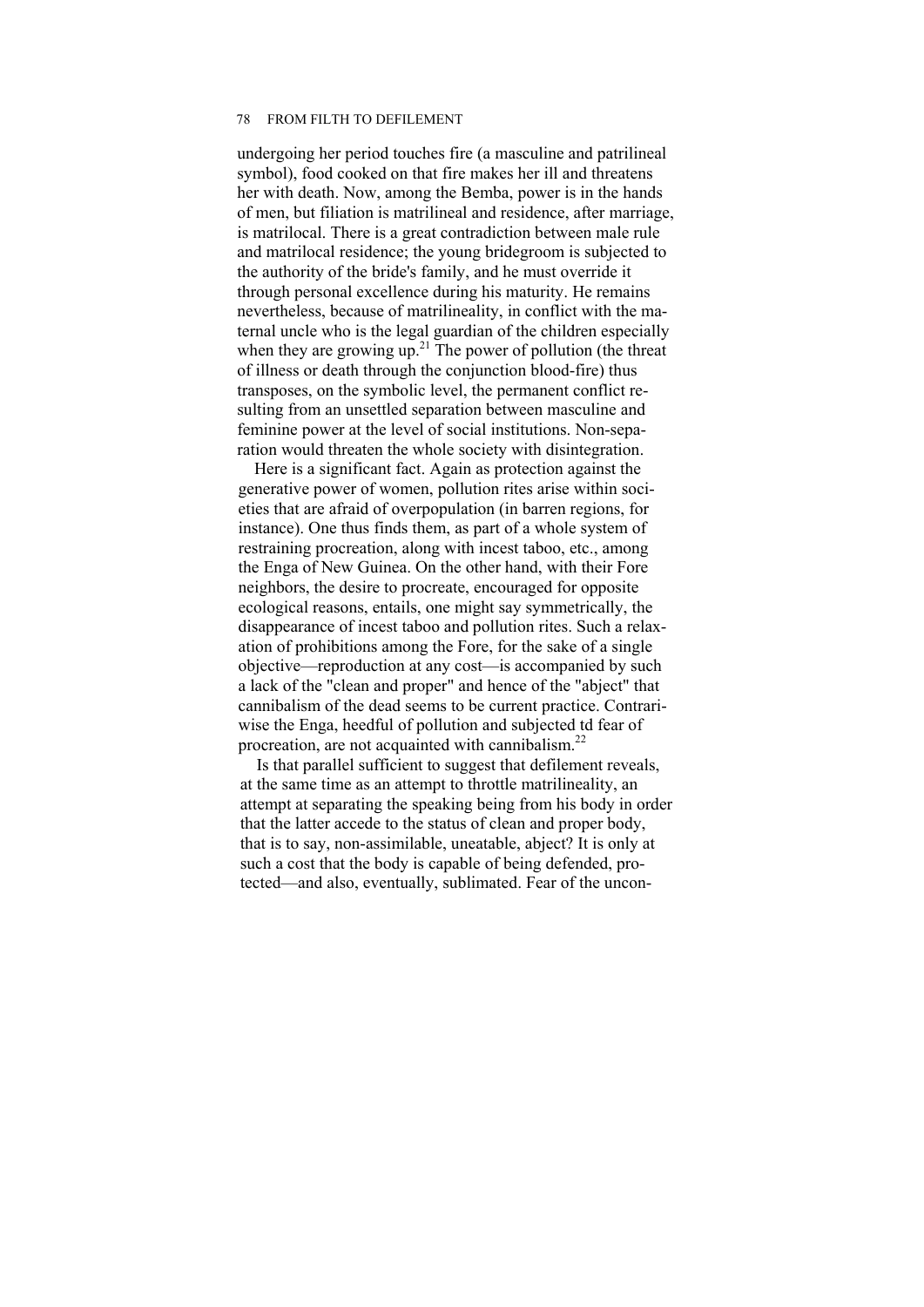trollable generative mother repels me from the body; I give up cannibalism because abjection (of the mother) leads me toward respect for the body of the other, my fellow man, my brother.

# DEFILEMENT AND ENDOGAMY IN INDIA

It is of course the hierarchic caste system in India that provides the most complex and striking instance of a social, moral, and religious system based on pollution and purification, on the pure and the impure. It is worth confronting, as Louis Dumont has done, this hierarchic system with the regulation of marriage.23 Dumont concludes that the endogamy in castes is only a consequence of the initial hierarchic principle based on the opposition pure/impure. Without going into the details of his demonstration or into the numerous infractions to endogamy which are moreover inscribed naturally within the hierarchic order, complicating it and strengthening it—I shall, for my purpose, note the following.

The endogamic principle inherent in caste system amounts, as everywhere else, to having the individual marry within his group, or rather to his being prohibited from marrying outside of it. Endogamy, in Indian castes, implies in addition a specific filiation: the passing on of membership in the group by *both parents at the same time.* The result of such a regulation is in fact a balancing, symbolic and real, of the role of both sexes within that socio-symbolic unit constituted by caste. The highly hierarchical nature of Indian society does not come into play between the sexes, at least not where filiation is concerned—a major criterion of power in those societies. One could say that caste is a hierarchic device that, in addition to professional specializations, insures, in the passing on of group membership, an *equal share to the father and to the mother.*

Starting from there, the question as to whether the pure/ impure opposition determines the hierarchic order, or whether caste endogamy is the initial principle, appears in a different light. Let us put aside the debate over cause and effect, the chicken and the egg. Let me note only that in an organization like this one, without classic exogamy, social order is not elab-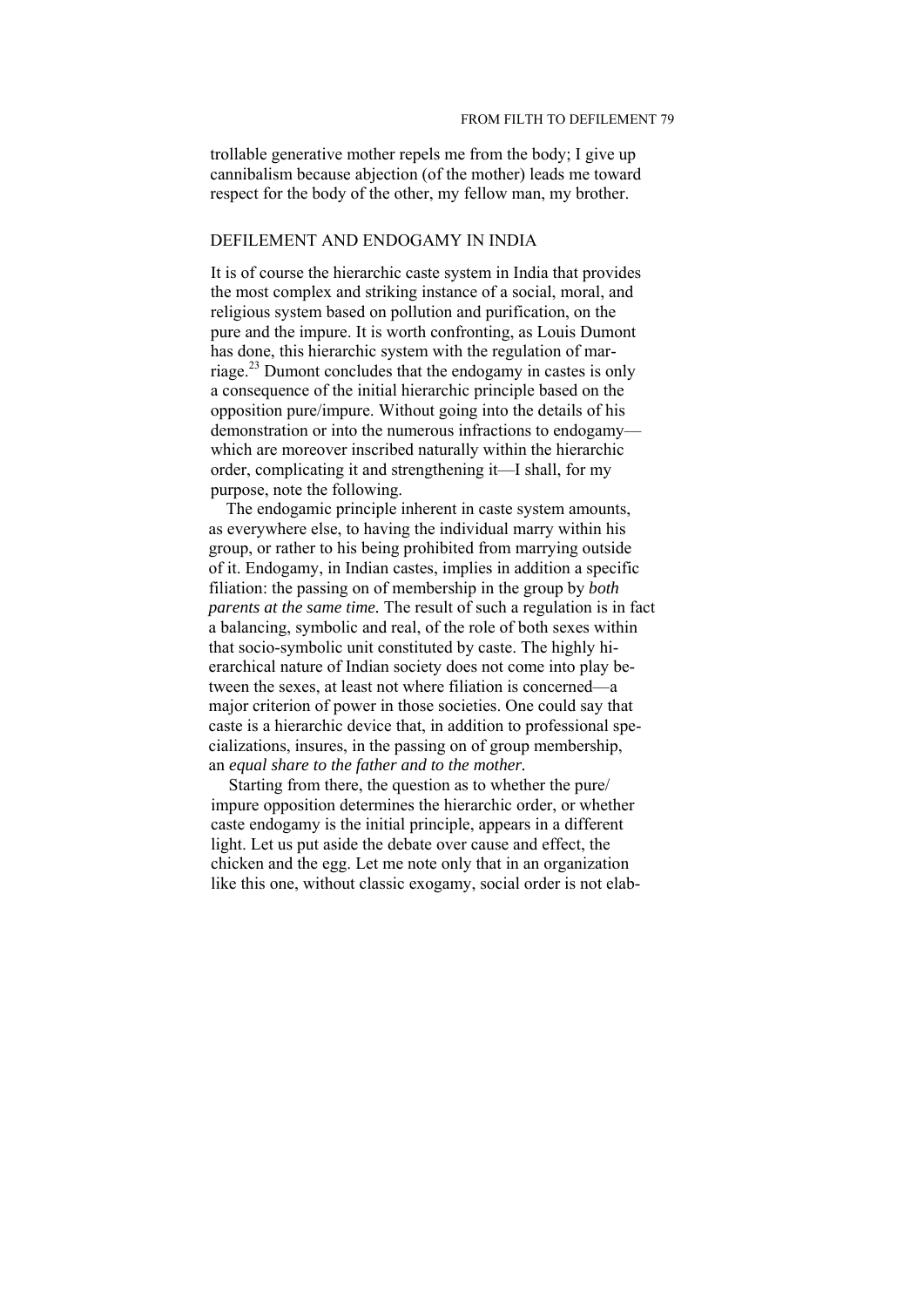orated on the basis of clear-cut oppositions represented by *men*  and *women* as tokens of "one's own" and the "foreign," the "same" and the "different" (sex, group, clan, etc.). Nevertheless, as though making up for that lack of differentiation, meticulous rules of separation, rejection, and repulsion are introduced. Subjects and objects have only, on that basis, the status of ab-jects for one another. In short, when one avoids the binarism of the exogamic system, that is, the father/mother, man/ woman strangeness at the level of the *matrimonial* institution, then, at the *ritual* level, one multiplies abjections between the sexes, between subjects and objects (essentially borderlanders, a point to which I shall return), and between castes.

Beside that general rule, there are specific situations that confirm the impression that the strong caste hierarchy compensates for the man/woman balance introduced by Indian endogamy. Let me take note, among other matters, of the various forms of marriage, often challenged and contradicted, that some have been able to interpret as dual filiation, paternal and maternal. Thus, for M. B. Emenau, $^{24}$  there is in southern India a dual unilineal descent, while for Louis Dumont the two unilineal principles are found separately, even if paternal and maternal traits can interfere in several ways within the same group.<sup>25</sup> In another connection, certain cases of hypergamy (the possibility for the daughter to marry into a family superior to her own without affecting the status of her children or excluding endogamy), while they may amount to a promotion for the woman, are valid only for her, since the marriage is of no account for the husband. That very particular search for a father having a higher status is interpreted as maintaining "matrihneal filiation in a patrilineal environment."26

Ethnologists could multiply and specify examples. The conclusion that I shall draw is as follows. If any organization is necessarily made up of differences, separations, and oppositions, the caste system, by reason of the endogamy that goes with it and the balance between the two sexes that the latter institutionalizes, seems to translate a difference *elsewhere* by *multiplying* it; that difference, in exogamic societies, is *one* and acts fundamentally between the *two sexes* as representatives and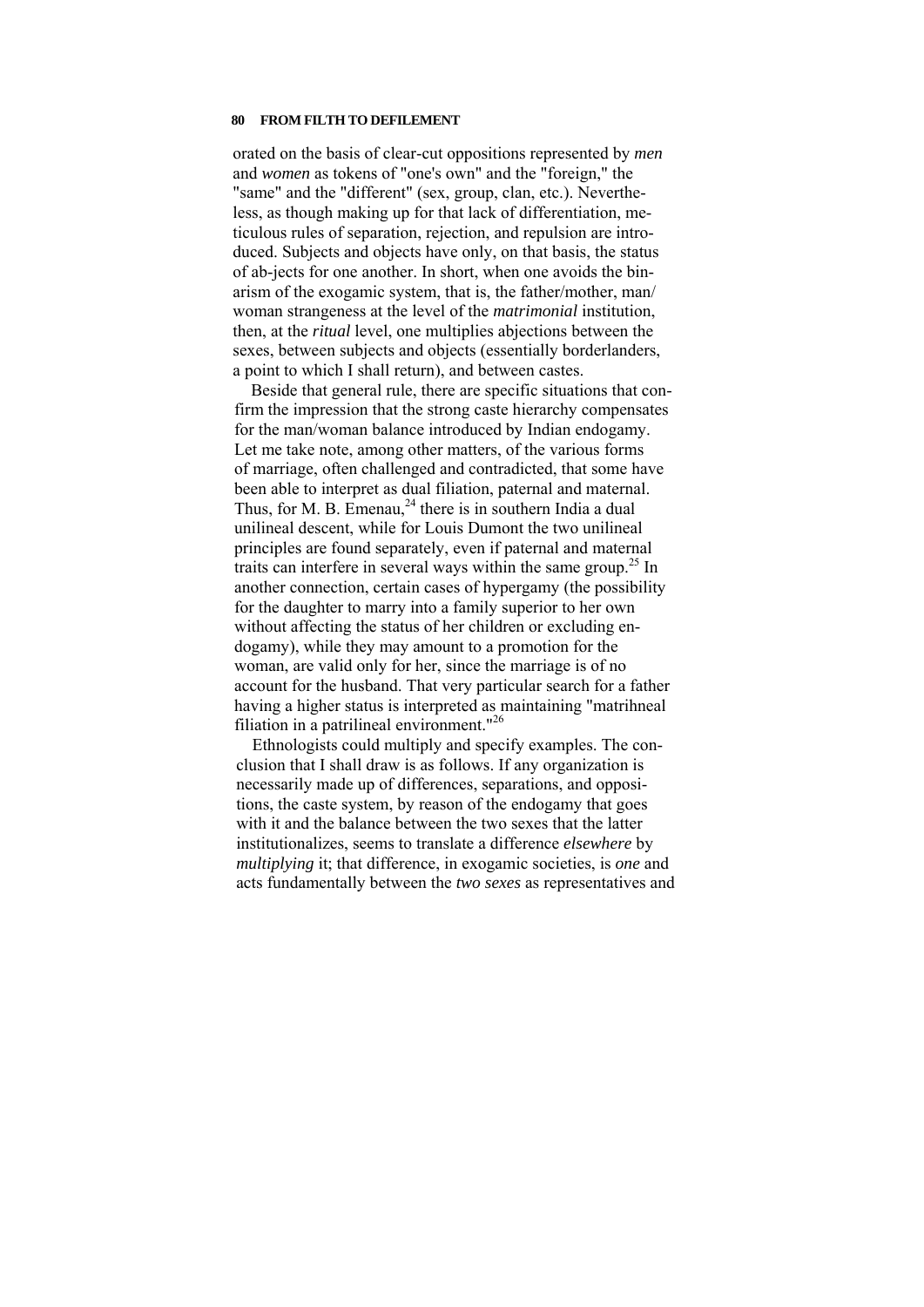the two entities that are territorial, economic, political, ethnic, etc.

It is as if the more the balance between the two sexual powers was maintained by endogamy, the greater was the need to have *other* differences come into play. That inseparability, one might even say that immanence to endogamy, of the hierarchic principle, like the cloth and lining of a single organization, perhaps explains why marriage (the rite of joining, of maintaining the identity and balance of the two) is the only rite of passage that "is not accompanied by any impurity."<sup>27</sup> It gives the Hindu the impression that he is "symbolically and temporarily raised from his condition (which is hierarchical, governed by the pure/impure) and assimilated to the highest, that of prince or Brahman for a non-Brahman, god for a Brahman."28 Everywhere else the principle of separation holds sway, one that Bougie likens to a repulsion.

## MARRIAGE OR LOATHING?

Dumont's distrust for Bougie's term and the logic that it conveys, the preference he gives to the hierarchical principle, do not appear to invalidate my reasoning. I shall simply conclude that the hierarchic principle is jointly based on two logical principles—the separation exemplified by the dichotomy of the pure and the impure, and the *maintaining of a balance* between the two sexes through endogamy.

As I have pointed out, it is Celestin Bougie who has evoked, along with the socio-logical principle ruling the caste system ("hierarchy, hereditary specialization"30), the one he calls "repulsion" $31$  or "loathing";  $32$  a principle that seems more psychological but is in fact linked to the logic of the sacred. Particularly, he dwells on the question of "food loathing": is caste a "matter of marriage" or a "matter of meals"? Skirting the psychological or psychoanalytical archeology of repulsion, this controversial anthropologist seeks its anchorage in family organization on the one hand, in the economy of sacrifice on the other. As to family organization, he restricts himself to references to "far away memories of earliest family practices" or to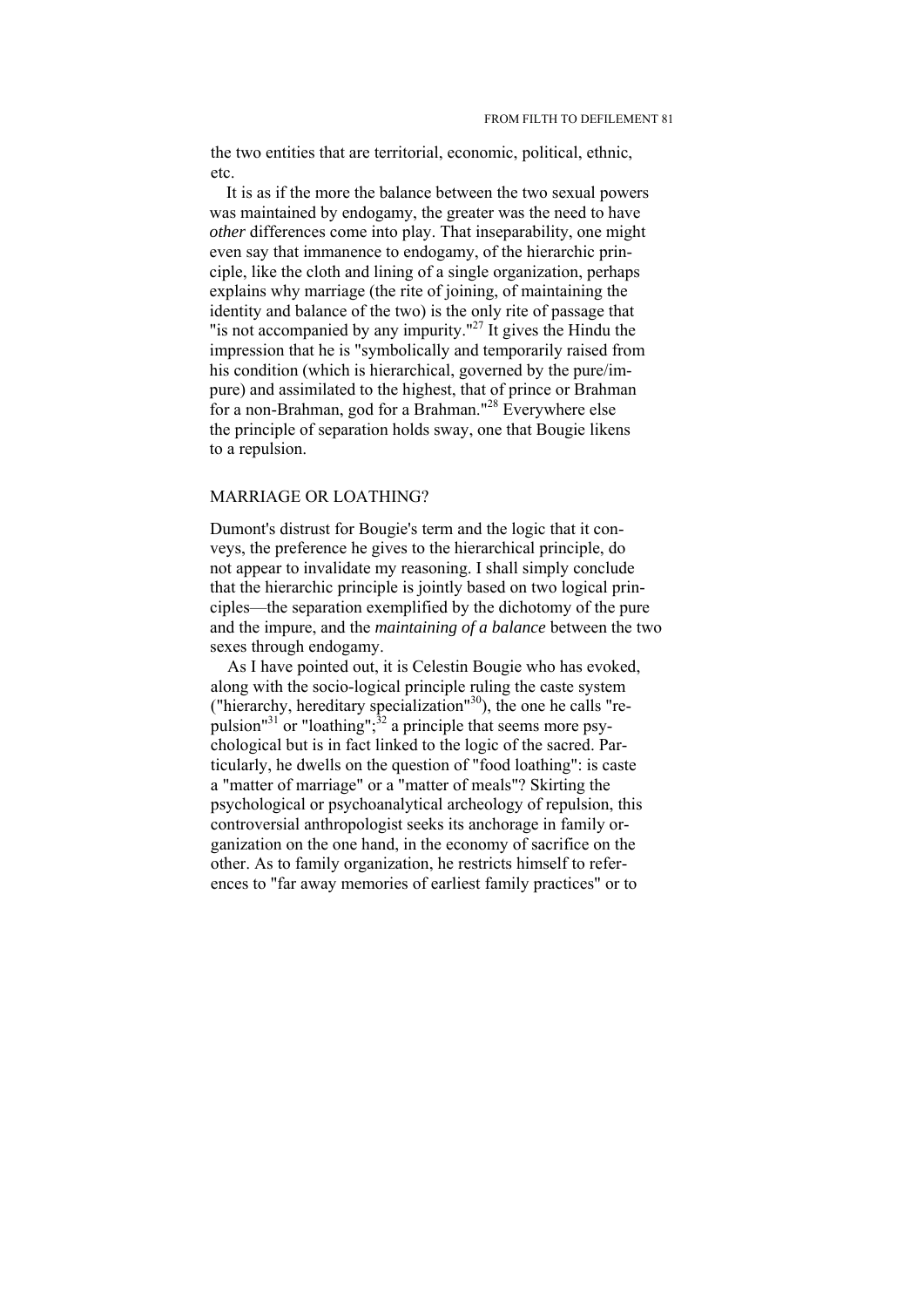"relics of family religion" (as opposed to the demands of industry); these would account for the traits that cause guild system to resemble caste system.<sup>33</sup> The notion of repulsion is studied neither by Dumont nor by Bougie, even when Bougie mentions it in connection with Brahmans and has it spring from the *taboo* that surrounds sacrifice in any society, and which India "merely carried to its highest power." He mentions that the sacrificer is surrounded by taboos because he channels "from the profane world to the sacred world fluid, ambiguous forces, that are at the same time the most dangerous and the most beneficial of all."34

# HIERARCHY AND NONVIOLENCE

If, on the other hand, one reestablishes Bougie's outlook in the light of the precise details given by Dumont, one no longer sees the pure/impure opposition that governs Indian hierarchic order as merely encompassing; one also sees it as correlative of marriage rules and religious customs (sacrifices and their evolution). One is then led to conceive of the opposition between pure and impure not as an archetype but as *one* coding of the differen-

 tiation of the speaking subject as such, a coding of his repulsion in relation to the other in order to autonomize himself. The pure/impure opposition represents (when it does not function as metaphor) /the striving for identity, a difference. It appears instead of *sexual difference* (and in that sense it may seem, as in caste system, parallel to the institutionalizing of bisexuality through endogamic marriage). On that basis, it acts as a *separating value* peculiar to the symbolic function itself (sacrificer/ sacrifice/God; subject/thing/meaning). The hierarchy founded on the pure and the impure displaces (or denies) the difference between the sexes; *it replaces the violence of sacrifice with the ritual of purification.*

In the final analysis, the pure/impure opposition would not be a datum in itself but would stem from the necessity for the speaking being to be confronted with sexual difference and the symbolic. The Indian caste system would allow that confrontation to take place smoothly. It would manage it without being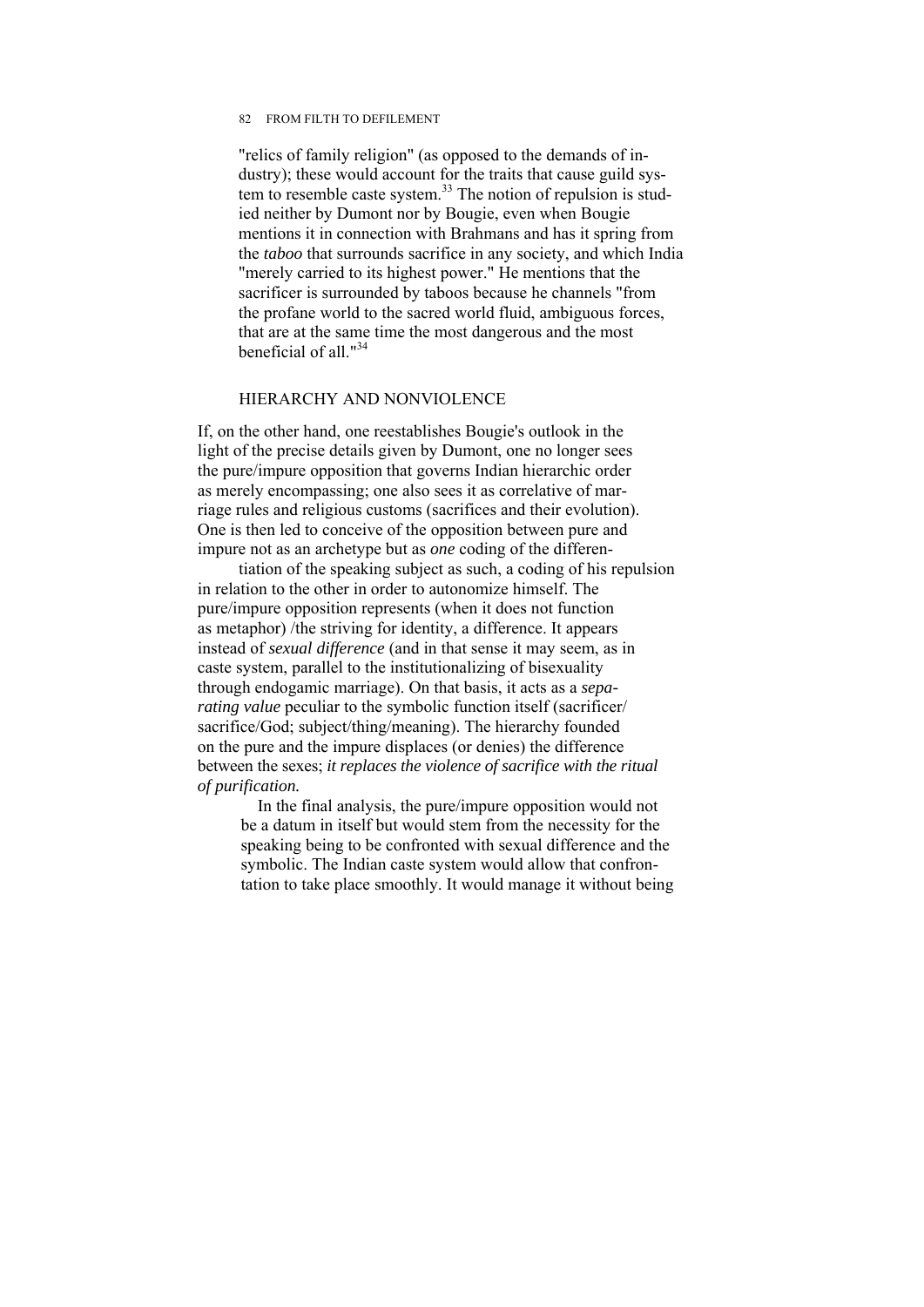pre-emptive—in the manner of monotheism, for instance—and with the greatest of care, protecting the subject who, from abjection to abjection, is confronted with them systematically. The cost is social immobility and an identification of that which is elsewhere autonomous subjectivity with the rules of abjection that pattern the socio-symbolic territory. Hierarchy is indeed constitutive of Hindu man (and perhaps of any speaking being if he does not erase his participation in the symbolic), but it is rooted in two prime shifts: the sign (solemnized by sacrifice), sexual difference (regulated by marriage). If it be true that the pure/impure opposition takes in the area that, with us, is governed by the good/evil opposition, the boundary at issue is related, through the hierarchy of caste and matrimonial regulations that accompany and secure it, to a very deep logic of the speaking being as separated by sex and language. India has the incomparable advantage of laying bare the ab-ject logic of that separation and resolving in its nonviolent fashion the asymptotic relation between sexuality and symbolism, balancing differences where sexuality is concerned, multiplying and grading divisions to the utmost in the case of symbolism.

## OEDIPUS THE KING OR INVISIBLE ABJECTION

The tragic and sublime fate of Oedipus sums up and displaces the mythical defilement that situates impurity on the untouchable "other side" constituted by the *other* sex, within the *corporeal border*—the thin sheet of desire—and, basically, within the mother woman—the myth of natural fullness. To be convinced of this, we would have to follow Sophocles' *Oedipus the King* and above all his *Oedipus at Colonus.*

A sovereign on account of his *knowing* how to unveil logical enigmas, Oedipus the king is nonetheless ignorant of his desire, He *does not know* that he is also the one who kills his father Laius and marries his mother Jocasta. Had they remained veiled, that murder as much as that desire would onlybe the obverse, quite obviously solidary, of his logical and consequently political power. Abjection breaks out only when, driven to distraction by a desire to know, Oedipus discovers desire and death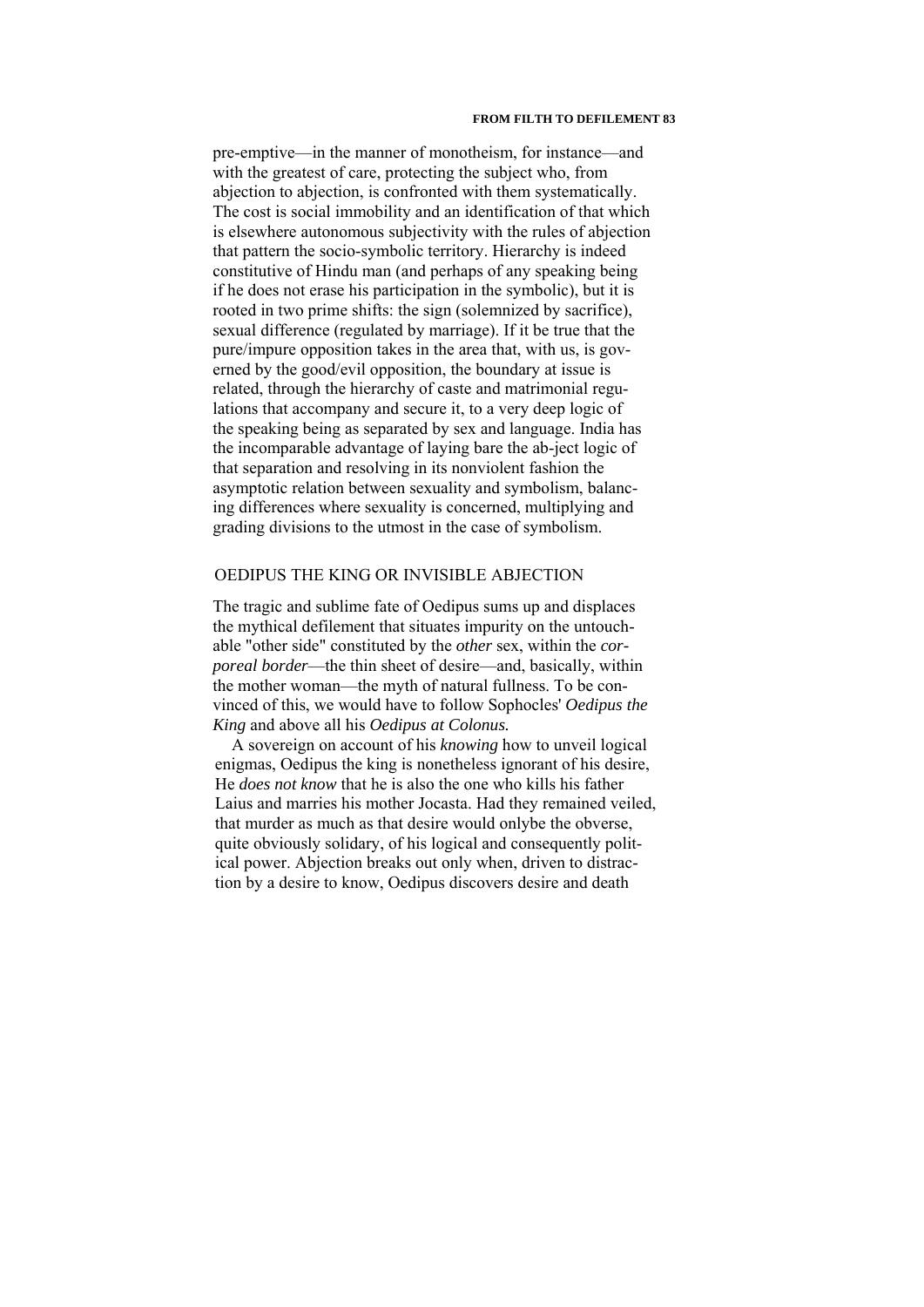in his sovereign being; when he assigns them to the same, full, knowing, and responsible sovereignty. In *Oedipus the King* the solution remains nonetheless wholly mythical; it proceeds by means of exclusion, as we have seen it at work in the logic of other mythical and ritual systems.

There is, first of all, a spatial exclusion. Oedipus must *exile*  himself, leave the proper place of his sovereignty, thrust defilement aside so that the boundaries of the social contract may be perpetuated at Thebes.

At the same time, there is an exclusion from sight. Oedipus blinds himself, so as not to have to suffer the sight of the objects of his desire and murder (the faces of his wife, mother, and children). If it be true that such blinding is equivalent to castration, it is neither eviration nor death. In relation to them, it is a symbolic substitute intended for building the wall, reinforcing the boundary that wards off opprobrium, which, because of this very fact, is not disavowed but shown to be alien. Blinding is thus an image of splitting; it marks, on the very body, the alteration of the self and clean into the defiled—the scar taking the place of a revealed and yet invisible abjection. Of abjection considered as invisible. In return for which citystate and knowledge can endure.

## PHARMAKOS THE AMBIGUOUS

Let us emphasize again the tragic development of *Oedipus the King:* does it not sum up the mythic variant of abjection? Entering an impure city—a miasma—he turns himself into *agos,*  defilement, in order to purify it and to become *katharmos.* He is thus a purifier by the very fact of being *agos.* His abjection is due to the permanent ambiguity of the parts he plays without his knowledge, even when he believes he knows.<sup>35</sup> It is precisely such a dynamics of reversals that makes of him a being of abjection and a *pharmakos,* a scapegoat who, having been ejected, allows the city to be freed from defilement. The mainspring of the tragedy lies in that ambiguity; $36$  prohibition and ideal are joined in a single character in order to signify that the speaking being has no space of his own but stands on a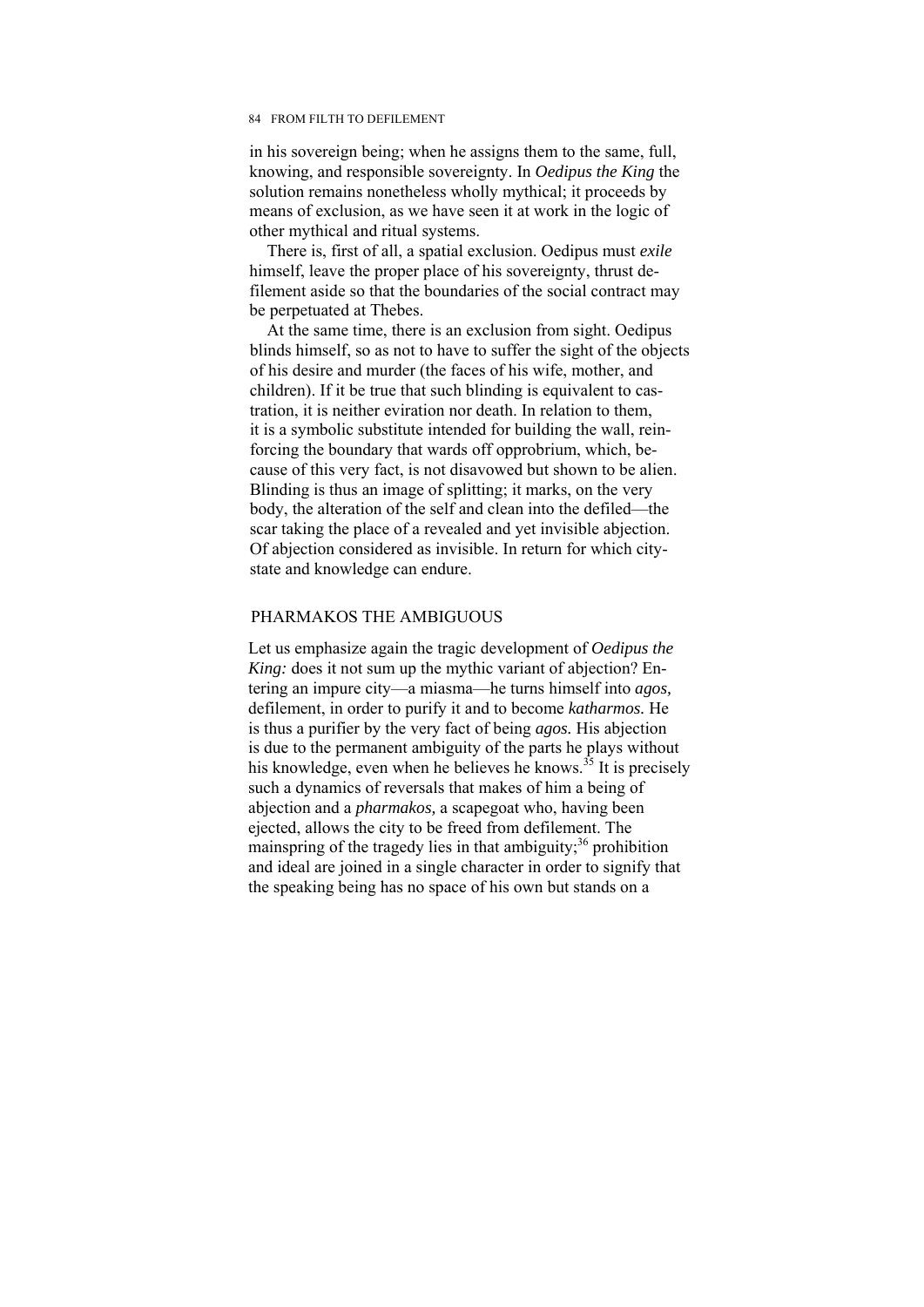fragile threshold as if stranded on account of an impossible demarcation. If such is the logic of Oedipus as *pharmakos katharmos,* there is no alternative but to note that Sophocles' play derives its effectiveness not only from that mathesis of ambiguity but also from the wholly semantic values it endows opposing terms with. But what "values"?

Thebes is a miasma on account of sterility, disease, and death. Oedipus is *agos* on account of his having, through murder of the father and incest with the mother, interrupted the reproductive chain. Defilement is the stopping of life; (like) sexuality without reproduction (the sons born out of Oedipus' incest will perish, while his daughter will survive only within another logic, that of the contract or symbolic existence, as will be seen in *Oedipus at Colonus).* A certain sexuality, which does not have in Greek tragedy the meaning it has for modern man, which does not even adorn itself with pleasure but with *sovereignty*  and *knowledge,* is the equivalent of disease and death. Defilement blends into it: practically, it amounts to tampering with the mother. Defilement is incest considered as transgression of the boundaries of what is clean and proper.

Where then lies the border, the initial phantasmatic limit that establishes the clean and proper self of the speaking and/or social being? Between man and woman? Or between mother and child? Perhaps between woman and mother? The replica of *Oedipus-pharmakos* on the woman's side is Jocasta; she is herself Janus-like, ambiguity and reversal in a single being, a single part, a single function. Janus-like perhaps as any woman is, to the extent that any woman is at the same time a desiring being, that is, a speaking being, and a reproductive being, that is, one that separates itself from its child. Oedipus has perhaps done nothing more than marrying the splitting of Jocasta—the mystery, the enigma of femininity. At the limit, if someone personifies abjection without assurance of purification, it is a woman, "any woman," the "woman as a whole"; as far as he is concerned, man exposes abjection by knowing it, and through that very act purifies it. Jocasta is *miasma* and *agos* that goes without saying. But Oedipus alone is *pharmakos.* He knows and bounds the mythic universe constituted by the ques-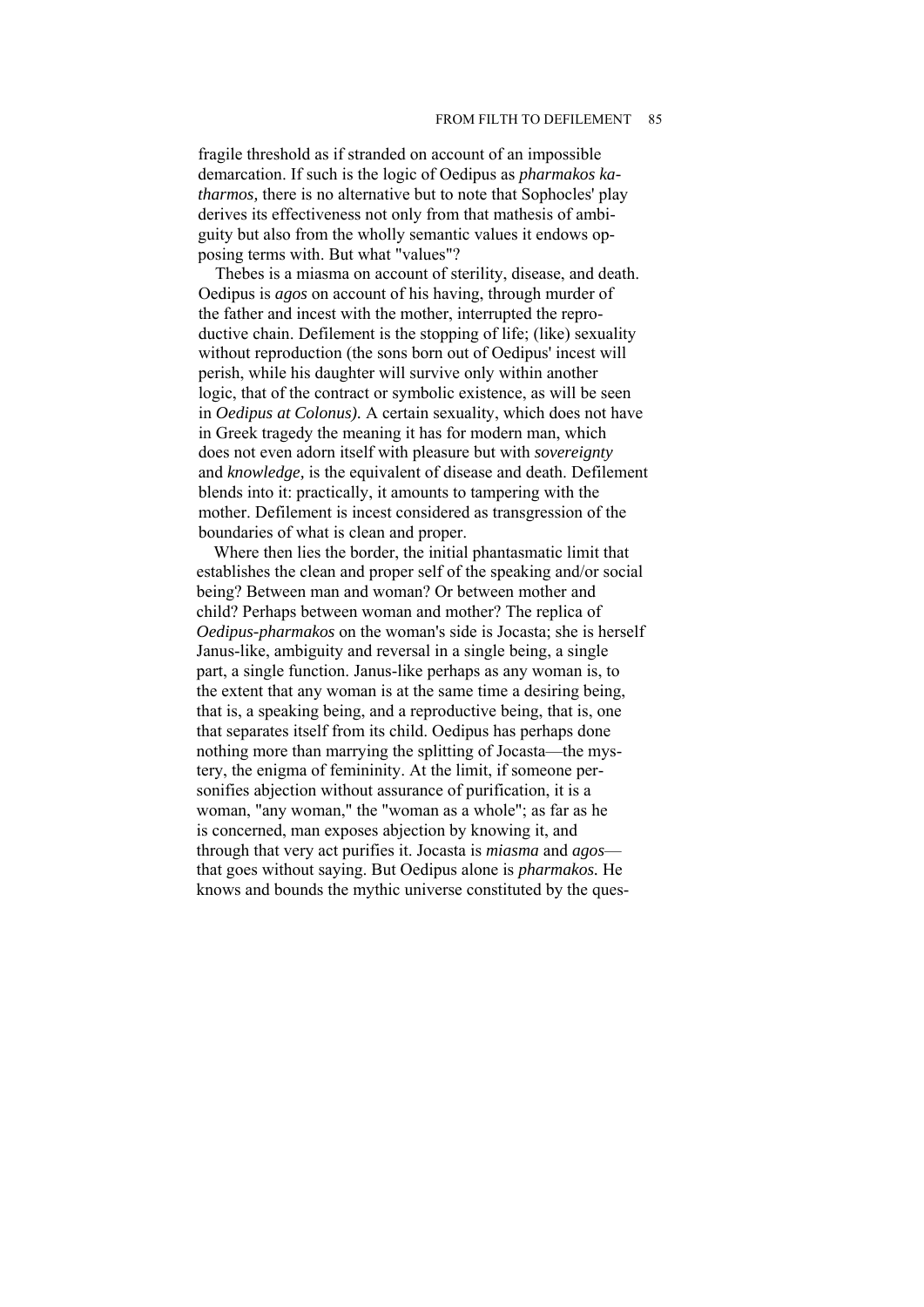tion of (sexual) difference and preoccupied with the separation of the two powers: reproduction/production, feminine/masculine. Oedipus completes that universe by introducing it into the particularity of each individual who then unfailingly becomes *pharmakos* and universally tragic.

But for such interiorization to take place, a transition was needed; from Thebes to Colonus, ambiguity and reversal of differences become *contract.*

## PURIFICATION AT COLONUS

*Oedipus at Colonus* is therefore completely other. The locale has changed. And while divine laws have not lost their harshness, Oedipus, for his part, has modified his stance with respect to them. In point of fact, a transformation of political laws actually took place between the writing of the two plays. Between 420 *(Oedipus the King)* and 402, when *Oedipus at Colonus* was first performed (after Sophocles' death in 406-405), there was a transition from tyranny to democracy. But if in the work of Sophocles' old age the democratic principle appears to hold sway, that is perhaps only *one* of the reasons that explain such a change with respect to divine laws in the dynamics of *Oedipus at Colonus.* In opposition to the sovereign Oedipus, overcome, destroyed, shattered through and within opprobrium, we have here an Oedipus who is *not king,* in other words an Oedipus who is a subject, who proclaims his innocence. Not without hesitations. Having first thought of shaking Theseus' hand and embracing him, he comes to think that he is impure although irresponsible:

But what am I saying? Unhappy as I have become, how could I wish thee to touch one with whom all stain of sin hath made its dwelling? No, not I, nor allow thee, if thou wouldst. (lines 1134 ff.)

And yet he had cried out at the very beginning of that closing in of his fate:

• •  $\blacksquare$  mine acts, at least, have been in suffering rather than doing (1. 268)

stainless before the law, void of malice have I come unto this pass!  $(1 - 348)^{37}$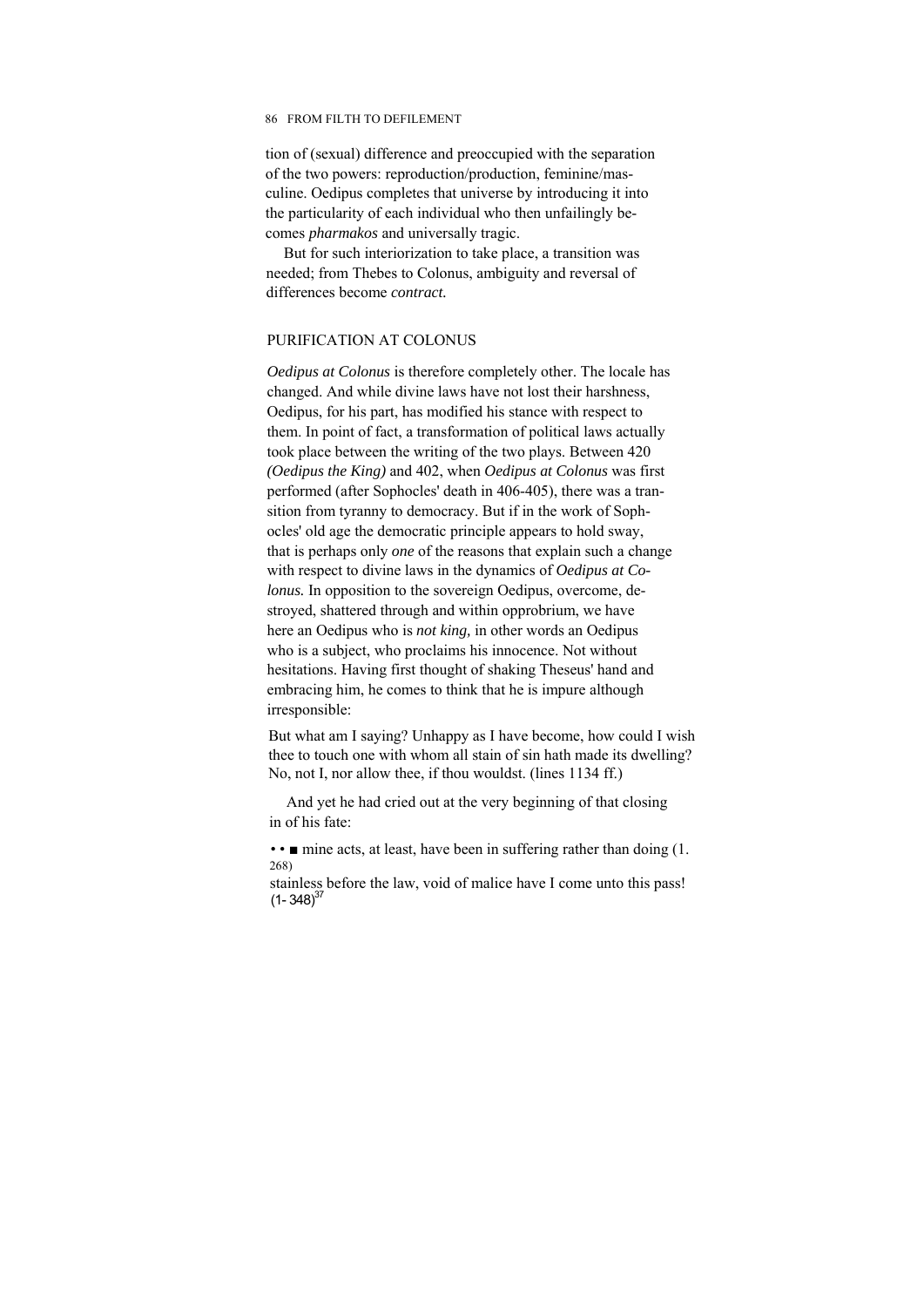Let us stop with this acknowledgment. Neither a confession of guilt nor an entreaty of innocence consequent to the suffering that was undergone, that statement marks the slipping from Oedipus the king to Oedipus the subject. "I am innocent before the Law" signifies first, / *do not know the Law, the one who solves logical enigmas does not know the Law,* and that means, I *who knows am not the Law.* Thus a first estrangement is introduced between knowledge and Law, one that unbalances the sovereign. If the Law is in the Other, my fate is neither power nor desire, it is the fate of an estranged person: my fate is death.

The abjection of Oedipus the king was the irreconcilable in knowledge and desire, both all-powerful in man's being.

The abjection of Oedipus at Colonus is the *not known* of the speaking being who is *subject to death* at the same time as to *symbolic union.*

For it is on the threshold of death, while he is making a pact with a foreigner, that Oedipus says he does not know the Law. *Exile,* first desired, then refused by his sons, has become *rejection*  before being transformed, for Oedipus, into *choice* and *symbolic handing down.* For it is on foreign soil, and to a foreign hero, Theseus, a symbolic son, that he bequeaths, at the same time as his daughters, the secret of his death. A death that, also in and of itself, without being in any way expiatory or redeeming for Oedipus, is meant for the benefit of others, of foreigners-Theseus and the Atheneans.

Within such a context, it is Ismene, the daughter so often silent but who speaks in order to object to the very Oedipean quarrels of the sons, who also heralds his salvation through the gods: "Yea, for the gods lift thee now, but before they were working thy ruin" (1. 390). Such a lifting will be explained by the innocence of Oedipus before the Law (1. 548); but to make it concrete, he will undergo the purification rites at Colonus (11. 466-491), rites that provide us with one of the most detailed descriptions of purification in classical literature.

# A CHALLENGE TO ABJECTION: THE SYMBOLIC PACT

At Colonus, therefore, the fate of abjection was changed. Neither excluded nor blindly other, it finds its place as his *not known*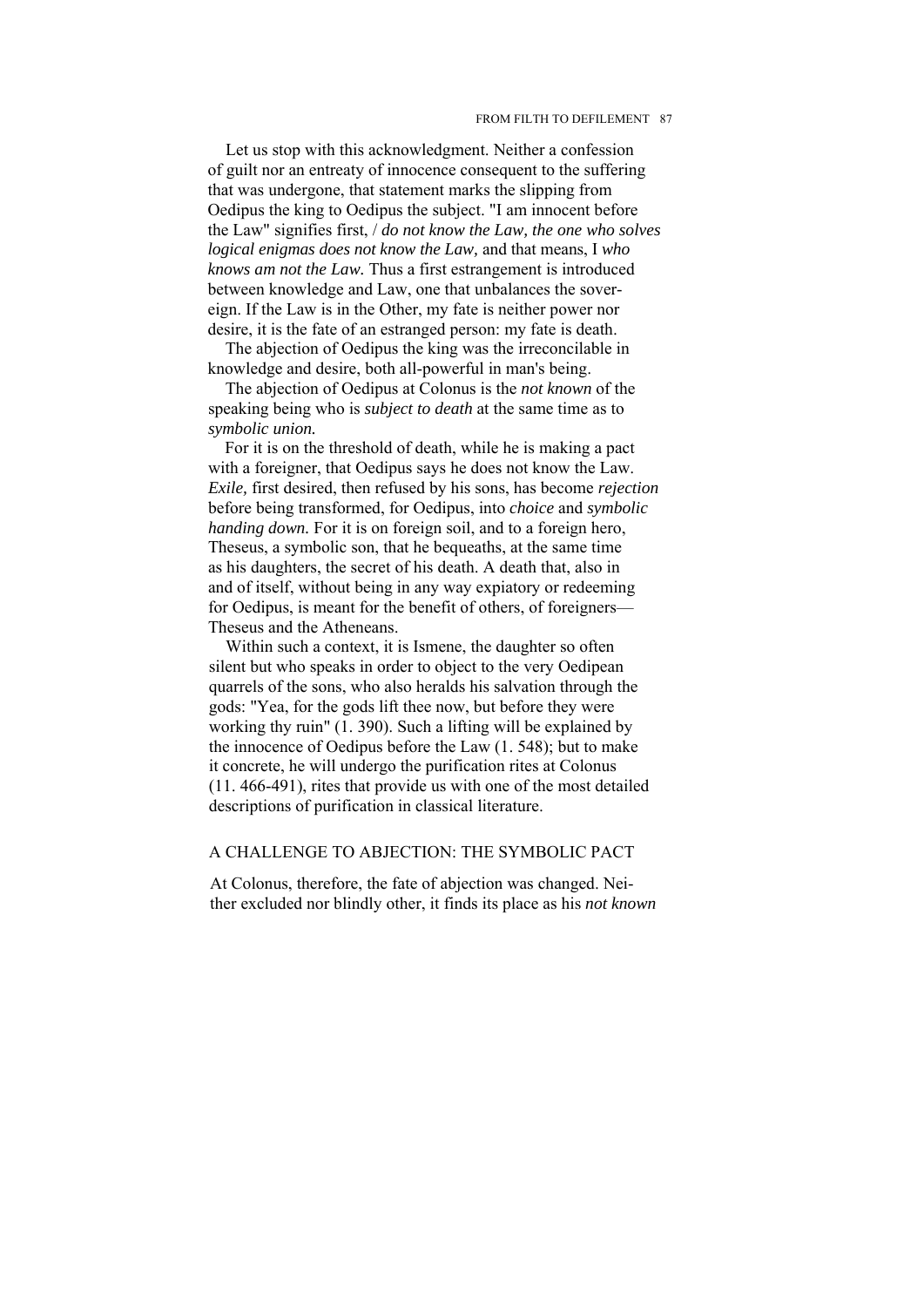within a "subject on the verge of death." Abjection is nothing more than a flaw in Oedipus' impossible sovereignty, a flaw in his knowledge. If rituals are called upon to purify it, it is nevertheless in the *sayings* of Oedipus concerning divine Law as well as Theseus that it is assumed. It has nothing to do with confessing a sin; abjection, in a Greece in the process of becoming democratic, is taken over by the one who, through speaking, recognizes himself as mortal (so much so that he leaves no male issue) and subject to the symbolic (one will note the purely nominal handing down of his mortal jouissance to the foreigner, Theseus).

A bridge has been built toward another logic of abjection: it is no longer defilement to be excluded ritually as the other facet of the sacred (social, cultural, one's own) but *transgression*  due to a *misreading* of the Law.

*Oedipus the King* handed over to Freud and his posterity the strength of (incestuous) desire and the desire for (the father's) death. However abject these desires may be, which threaten the integrity of individual and society, they are nonetheless sovereign. Such is the blinding light cast by Freud, following Oedipus, on abjection, as he invites us to recognize ourselves in it without gouging out our eyes.

But after all, what saves us from performing that decisive gesture? The answer can perhaps be found in *Oedipus at Colonus,*  and yet that play does not seem to have preoccupied Freud. The border between abjection and the sacred, between desire and knowledge, between death and society, can be faced squarely, uttered without sham innocence or modest self-effacement, provided one sees in it an incidence of man's particularity as *mortal and speaking.* "There is an abject" is henceforth stated as, "I am abject, that is, mortal and speaking." Incompleteness and dependency on the Other, far from clearing a desiring and murderous Oedipus, allow him only to make his dramatic splitting transmittable—transmittable to a foreign hero, and hence opening up the undecidable possibility of a few truth-effects. Our eyes can remain open provided we recognize ourselves as always already altered by the symbolic—by language. Provided we hear in language—and not in the other,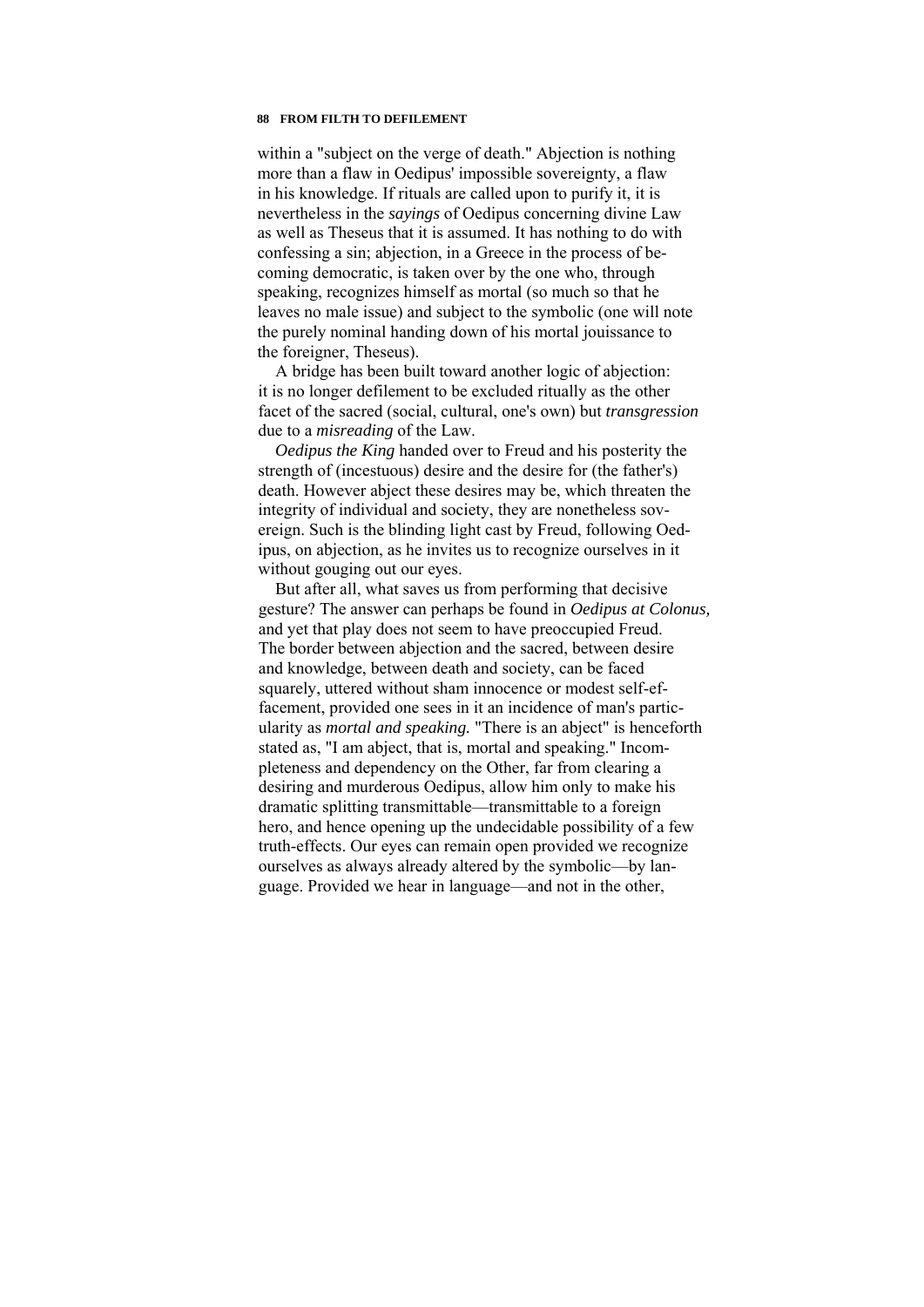nor in the other sex—the gouged-out eye, the wound, the basic incompleteness that conditions the indefinite quest of signifying concatenations. That amounts to joying in the truth of selfdivision (abjection/sacred). Here two paths open out: sublimation and perversion.

And their intersection: religion.

Freud did not need to go to Colonus for that. He had Moses, who preceded him in this reversal of defilement in subjection to symbolic law. But it may be that *Oedipus at Colonus* shows, in addition to other modifications of Greek culture, the path by which Hellenism could meet with the Bible.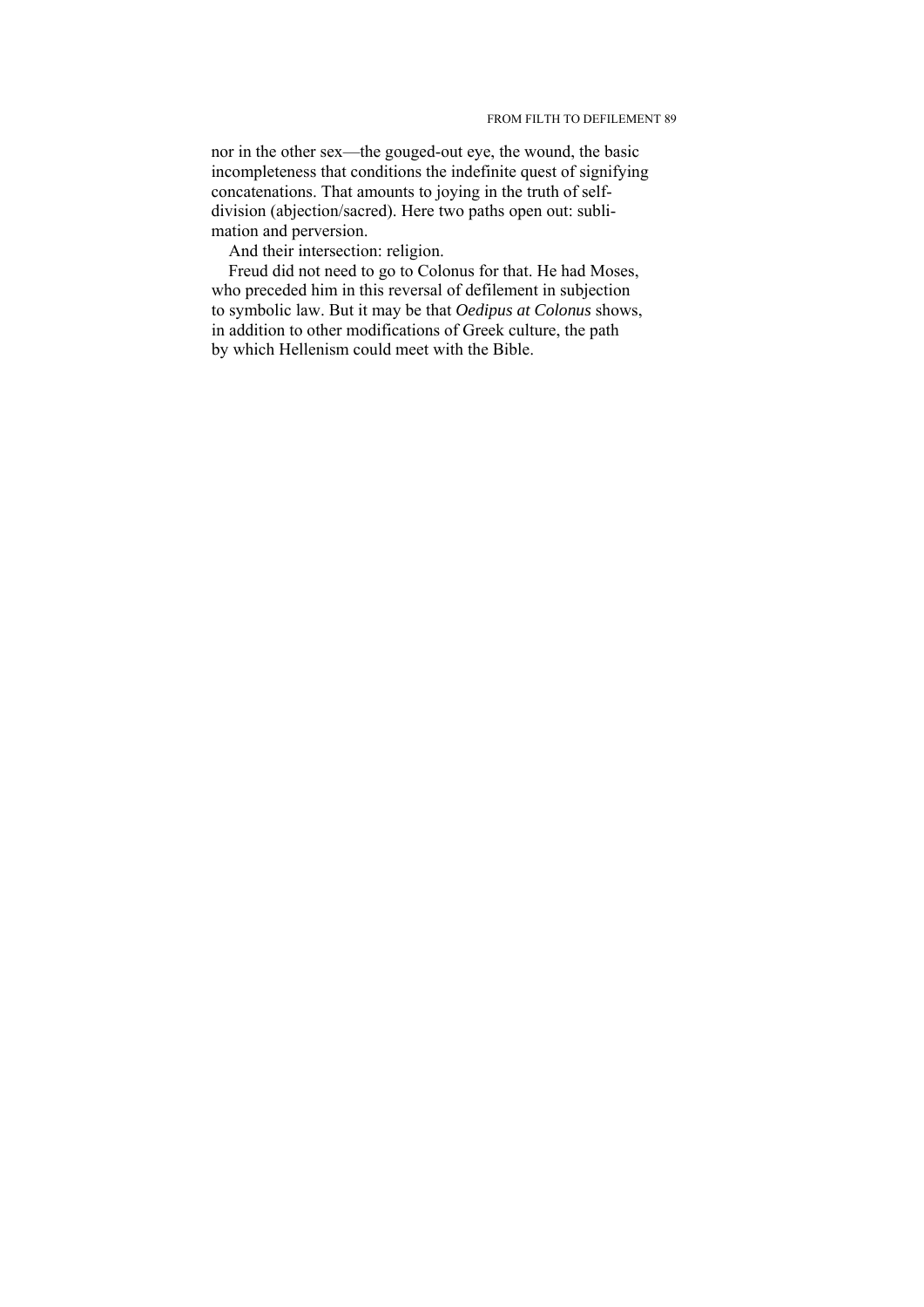Thou shalt not seethe a kid in his mother's milk. Exodus 23:19

See now that I, even I, am he and there is no god with me. Deuteronomy 32:39

*ludei mente sola unumque numen intellegunt.*  Tacitus, *Histories,* 5:5

## THE BIBLICAL NEUTRALIZATION OF DEFILEMENT

 Interpretations of biblical impurity are, roughly speaking, di vided along two lines of persuasion. The first, following up on the ideas of W. Robertson Smith *(The Religion of the Semites,*  1889), considers biblical impurity as a condition internal to Jewish monotheism, intrinsically dependent on divine will, since the impure is what departs from divine precepts. Far from being a demonic force alien to divinity, impurity would then be a kind *of neutralization of taboos* (peculiar to rites of defilement), owing to the fact that it is subordinate to the will of God.<sup>1</sup> The other interpretation, represented by Baruch A. Levine,<sup>2</sup> considers impurity to be indicative of a demonic force, threatening the divinity, acting independently of it and analogous to the autonomous power of a spirit of evil.

I shall try to demonstrate that those two contrary positions, in fact, do no more than unilaterally emphasize the complex dynamics of biblical thought concerning impurity. As I see it, biblical impurity is permeated with the tradition of defilement;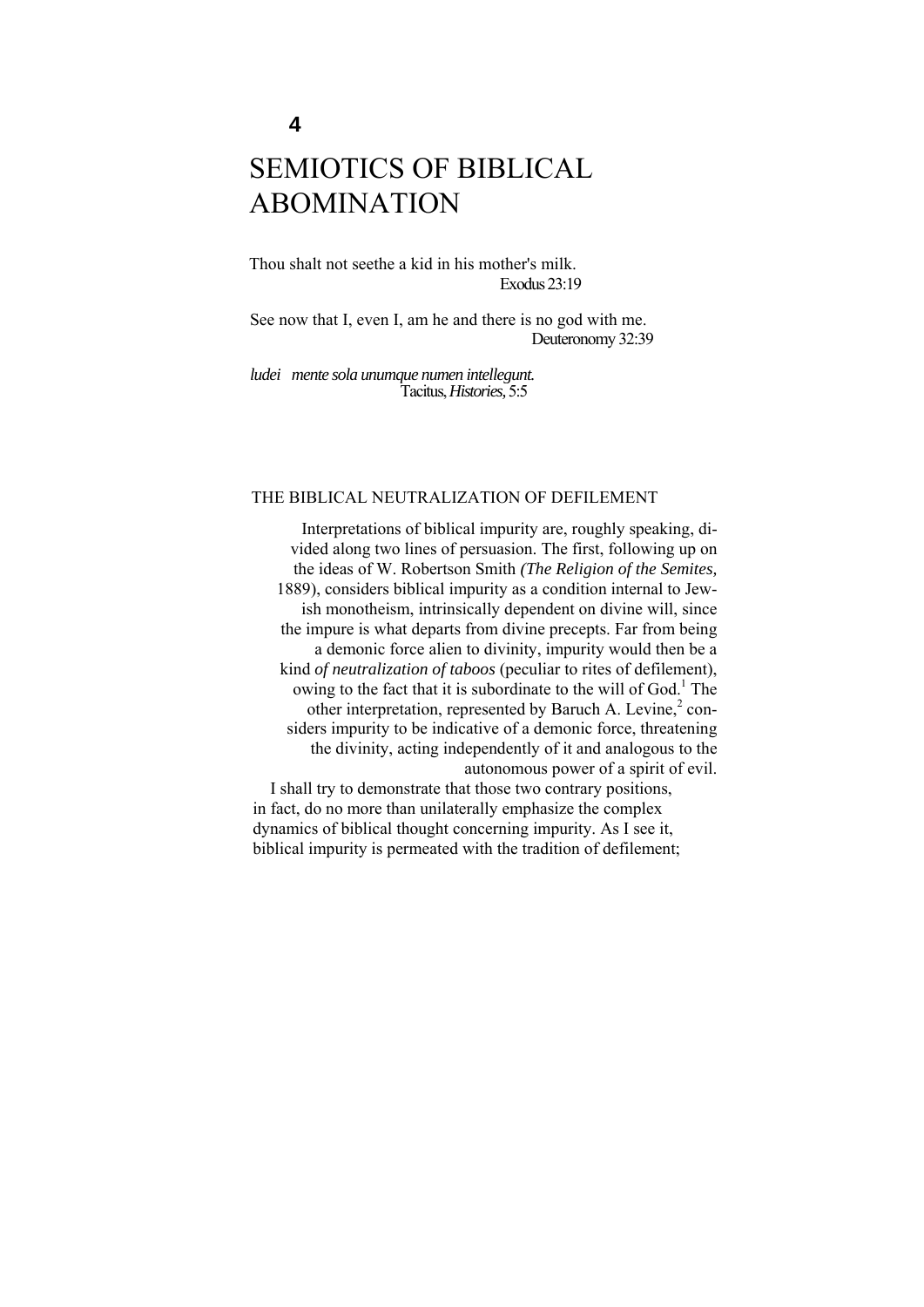in that sense, it *points to* but does not *signify* an autonomous force that *can* be threatening for divine agency. I shall suggest that such a force is rooted, historically (in the history of religions) and subjectively (in the structuration of the subject's identity), in the cathexis of maternal function—mother, women, reproduction. But the biblical test—and therein lies its extraordinary specificity—performs the tremendous forcing that consists in subordinating maternal power (whether historical or phantasmatic, natural or reproductive) to symbolic order as pure logical order regulating social performance, as divine Law attended to in the Temple. To the extent that the Temple *is* the Law, one is biblically pure or impure only with respect to social order, that is, with respect to the Law or the cult (as Neusner would have it). If, on the other hand, one tries to go back further into the archeology of that impurity, one indeed encounters fear in the face of a power (maternal? natural?—at any rate insubordinate and not liable of being subordinated to Law) that *might* become autonomous evil but *is not,* so long as the hold of subjective and social symbolic order endures. Biblical impurity is thus always already a *logicizing* of what departs from the symbolic, and for that very reason it prevents it from being actualized as demonic evil. Such a logicizing inscribes the demonic in a more abstract and also more moral register as a potential for guilt and sin.

Purity or impurity are thus situated in relation to cult because the latter represents or serves a *logic of distribution* and behavior on which the symbolic community is founded: a Law, a reason. That is what Maimonides says, within a definition of impurity that gives considerable weight not only to reason but also to the subject's initiative:

. . . one who sets his heart on cleansing himself from the uncleannesses that beset men's souls . . . becomes clean as soon as he consents in his heart to shun those counsels and brings his soul into the waters of pure reason.<sup>3</sup>

When Mary Douglas defines impurity as that which *departs*  from *symbolic order* and Neusner sees in it what is *incompatible with the Temple,* they are talking about the same thing according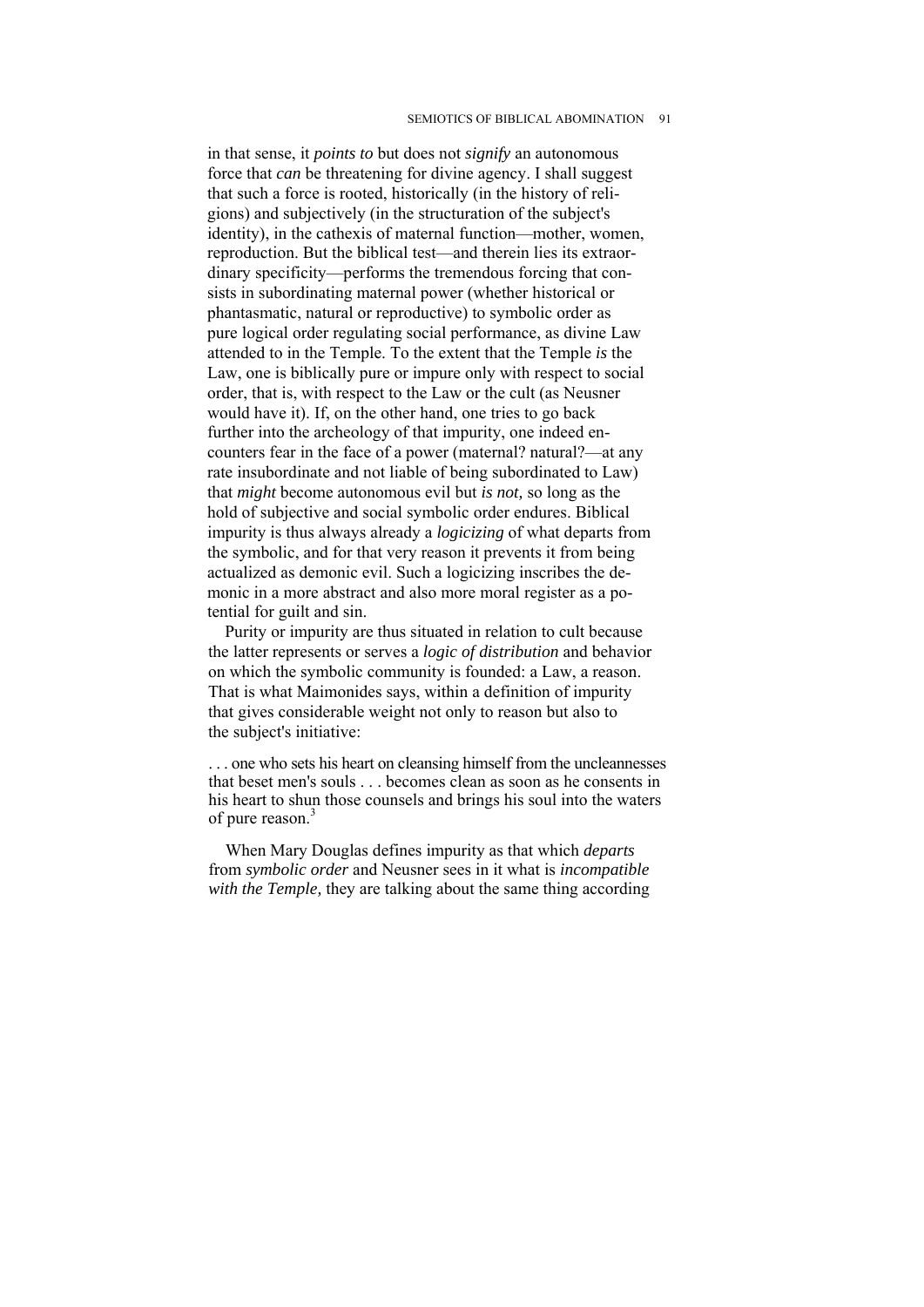to *two points of view.* The anthropologist must *discover* social order while studying societies that observe it unconsciously, while the historian of religions *stands* before that order, which is not only exhibited but isolated in itself and celebrated as an agency of the Law by that colossal revolution—Hebraic monotheism.

But the question for the analyst-semiologist is to know how far one can analyze ritual impurity. The historian of religions stops soon: the cultically impure is that which is based on a natural "loathing."<sup>4</sup> The anthropologist goes further: there is nothing "loathsome" in itself; the loathsome is that which disobeys classification rules peculiar to the given symbolic system.<sup>5</sup> But as far as I am concerned, I keep asking questions. Why that system of classification and not another? What social, subjective, and socio-subjectively interacting needs does it fulfill? Are there no subjective structurations that, within the organization of each speaking being, correspond to this or that symbolic-social system and represent, if not stages, at least *types* of subjectivity and society? Types that would be defined, in the last analysis, according to the subject's position in language, that is, by the more or less partial use he can make of his potentialities?

#### A STRATEGY OF IDENTITY

The pure/impure distinction, *tahor/tame,* shows up in the biblical episode of Noah's burnt offerings to the Lord after the flood. "And Noah builded an altar unto the Lord; and took of every clean beast, and of every clean fowl, and offered burnt offerings on the altar."6 That recognition of the pure/impure difference apparently forces the Lord to defer his judgment and that entails *clemency* on the one hand, *time* on the other.

I will not again curse the ground any more for men's sake; for the imagination of man's heart is evil from his youth; neither will I again smite any more every thing living, as I have done.

While the earth remaineth, seedtime and harvest, and cold and heat, and summer and winter, and day and night shall not cease.<sup>7</sup>

Neither Cain, although at fault, nor Adam, although wandering *(nad,* and that brings him close to feminine impurity,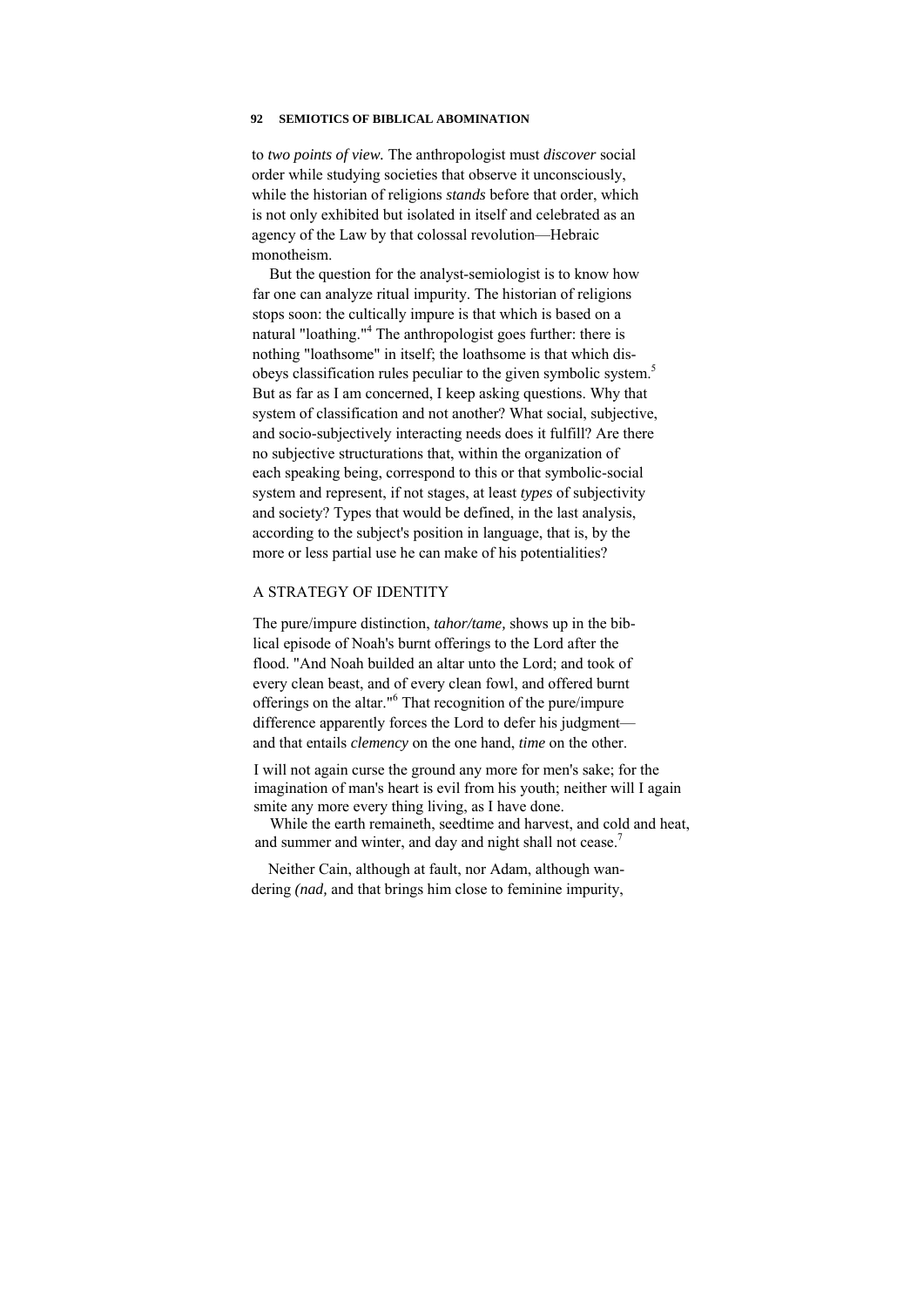*niddah),* are defiled. *Tahor/tame8* seems to be a specific relation that pertains to setting in order, dependent on a covenant with God. That opposition, even though it is not absolute, is inscribed in the biblical text's basic concern with separating, with constituting strict identities without intermixture. The distance between man and God will be at issue in the elaboration of the theological corpus. One can observe, however, along the complex course followed by Yahwist and Elohist, how that fundamental difference in fact subsumes the others—life and death, vegetal and animal, flesh and blood, hale and ill, otherness and incest. Keeping to the semantic value of those oppositions, one can group them under three major categories of abomination: i) food taboos; 2) corporeal alteration and its climax, death; and 3) the feminine body and incest. Topologically speaking such variants correspond to one's being allowed to have access or not to a place—the holy place of the Temple. Logically, conformity to the Law is involved, the Law of purity [cleanliness] or Law of holiness, particularly as it is summed up in Leviticus 11-16 and 19-26.

# "MATERIAL" OR "ALLEGORICAL" OPPOSITIONS

Commentators have noted that if biblical impurity is from the outset tied to the religious cult since the impure is that which is excluded from the Temple, it deals with matter (food, menses, leprosy, gonorrhea, etc.) having no immediate relation to the sacred place. It is thus in secondary fashion, through a metaphor, that impurity concerns the relation to the Temple, just as, consequently, what is excluded from it—idolatry in particular. Although the pure/impure distinction was already posited earlier, and especially with Isaiah (36-66), it is in fact only at the time of the second Temple, after the return from exile, after Ezekiel, that it becomes fundamental for the religious life of Israel. Nevertheless, and without for that matter undergoing any great change, it now appears even more allegorical or metaphorical, for henceforth there is less stress on the cultic center of purity than on impurity, which has become a metaphor for idolatry, sexuality, and immorality.<sup>9</sup>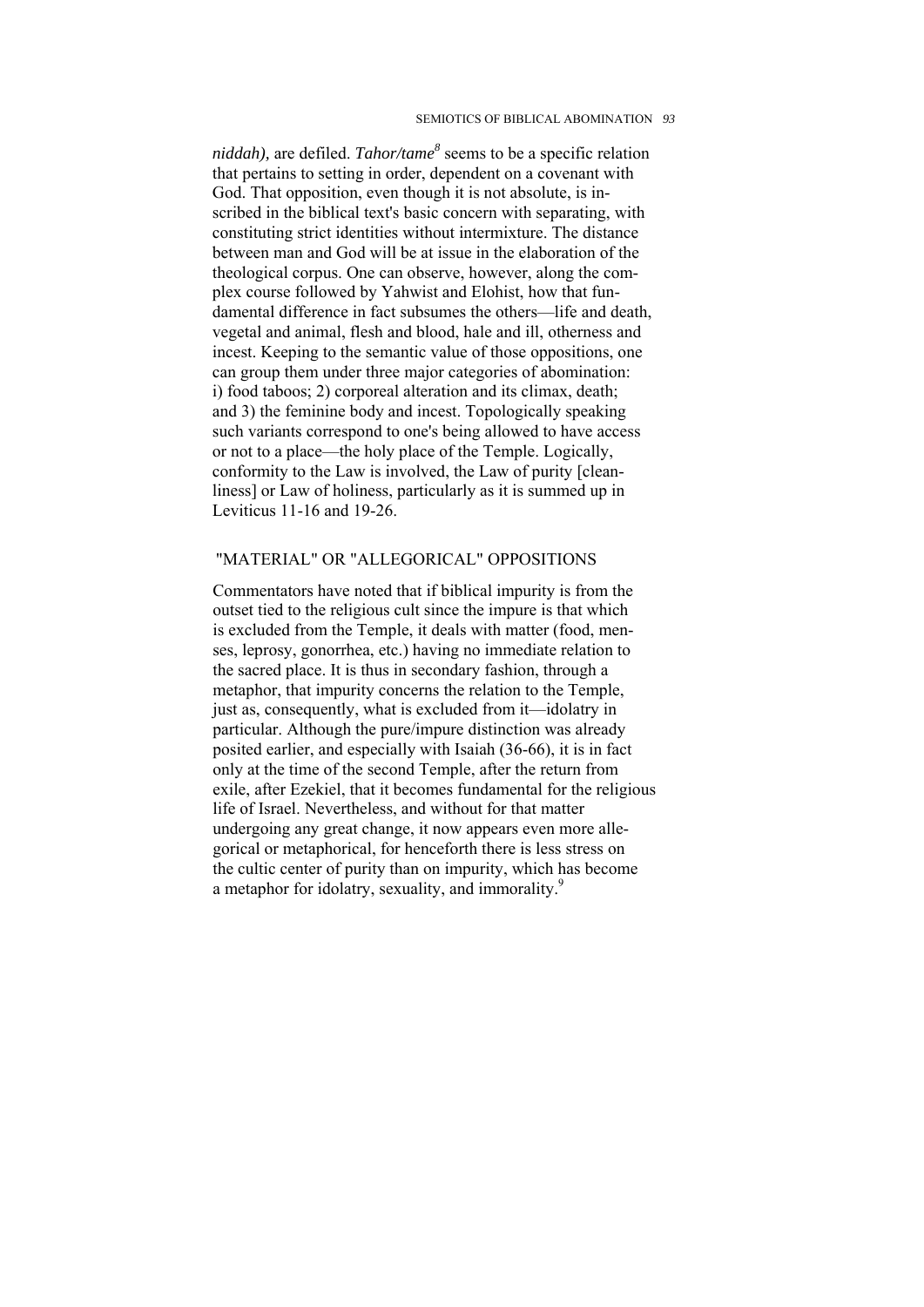It would thus seem that even when the Temple was destroyed, the Temple's function remained as far as the Jews were concerned, and it organized, in "metaphorical" fashion—but what does that mean?—a number of oppositions. I shall try to demonstrate that there is no opposition between material abomination and topo-logical (holy place of the Temple) or logical (holy Law) reference. The one and the other are two aspects, semantic and logical, of the imposition of a *strategy of identity,*  which is, in all strictness, that of monotheism. The semes that clothe the process of separation (orality, death, incest) are the inseparable lining of its logical representation aiming to guarantee the place and law of the One God. In other words, the place *and* law of the One do not exist without a *series of separations*  that are oral, corporeal, or even more generally material, and in the last analysis relating to fusion with the mother/The pure/ impure mechanism testifies to the harsh combat Judaism, in order to constitute itself, must wage against paganism and its maternal cults. It carries into the private lives of everyone the brunt of the struggle each subject must wage during the entire length of his personal history in order to become separate, that is to say, to become a speaking subject and/or subject to Law. In this sense I shall posit that the "material" semes of the pure/ impure opposition that mark out the biblical text are not metaphors of the divine prohibition resuming archaic, material customs, but are responses of symbolic Law, in the sphere of subjective economy and the genesis of speaking identity.

As the introduction of the pure/impure opposition coincides, as we have seen, with burnt offerings, this sets up at once the problem of the relations between *taboo* and *sacrifice.* It would seem as though God had penalized by means of the flood a breach of the order regulated by taboo. The burnt offering set up by Noah must then reestablish the order disturbed by the breaking of taboo. Two complementary motions are thus involved.

# TABOO FORESTALLS SACRIFICE

The taboo implied by the pure/impure distinction organizes differences, shaping and opening an articulation that we must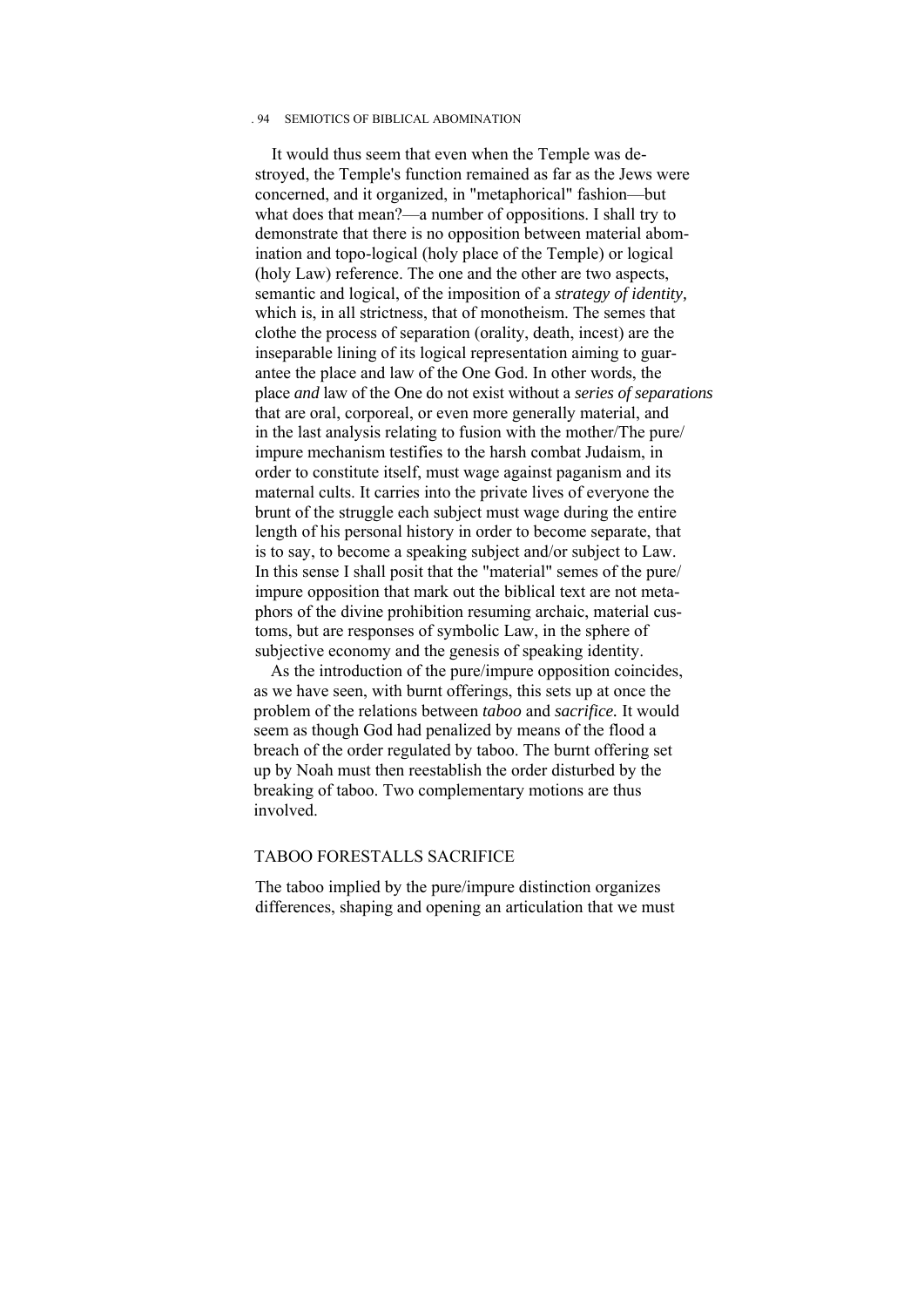indeed call metonymic, within which, if he maintains himself there, man has a share in the sacred order. As to sacrifice, it constitutes the alliance with the One when the metonymic order that stems from it is perturbed. Sacrifice thus operates between two heterogeneous, incompatible, forever irreconcilable terms. It connects them necessarily in violent fashion, violating at the same time as it posits it the semantic isotopy of each. Sacrifice is thus a *metaphor.* The question has been raised as to which came first, metonymic taboo or metaphoric sacrifice.<sup>10</sup> All things considered, as sacrifice merely extends the logic of taboo when the latter is perturbed, the anteriority of taboo over sacrifice has been asserted. It seems to me more tenable to say that some collections of religious texts, by stressing taboo, seek protection from sacrificial interference or at least subordinate the latter to the former. Biblical abomination would thus be an attempt to throttle murder. Through sustained abomination, Judaism parts ways with sacrificial religions. And to the extent that religion and sacrifice overlap, biblical abominations perhaps constitute the logical explicitation of the religious (without proceeding to murderous acts—which become unnecessary when the rules of taboo are disclosed and observed). With biblical abomination religion is probably wending its way toward fulfillment.

# THE MAN/GOD DISTINCTION: A DIETARY DISTINCTION

From its very beginning, the biblical text insists on maintaining the distance between man and God by means of a dietary differentiation. Thus the Lord (Genesis 3:22), after noting that "man is become as one of us, to know good and evil," decides to prevent this pretentious "scholar" from also becoming immortal. He thus prohibits certain foods by banishing him from the garden of Eden, "lest he put forth his hand, and take also from the tree of life, and eat, and live for ever." If a certain kind of eating, that of the apple of knowledge,'could not have been held back from Adam, who was tempted by Eve, herself tempted by the Serpent, another food will be absolutely banned, in order to forestall the chaos that would result from the identification of man with the immortality of God. One should note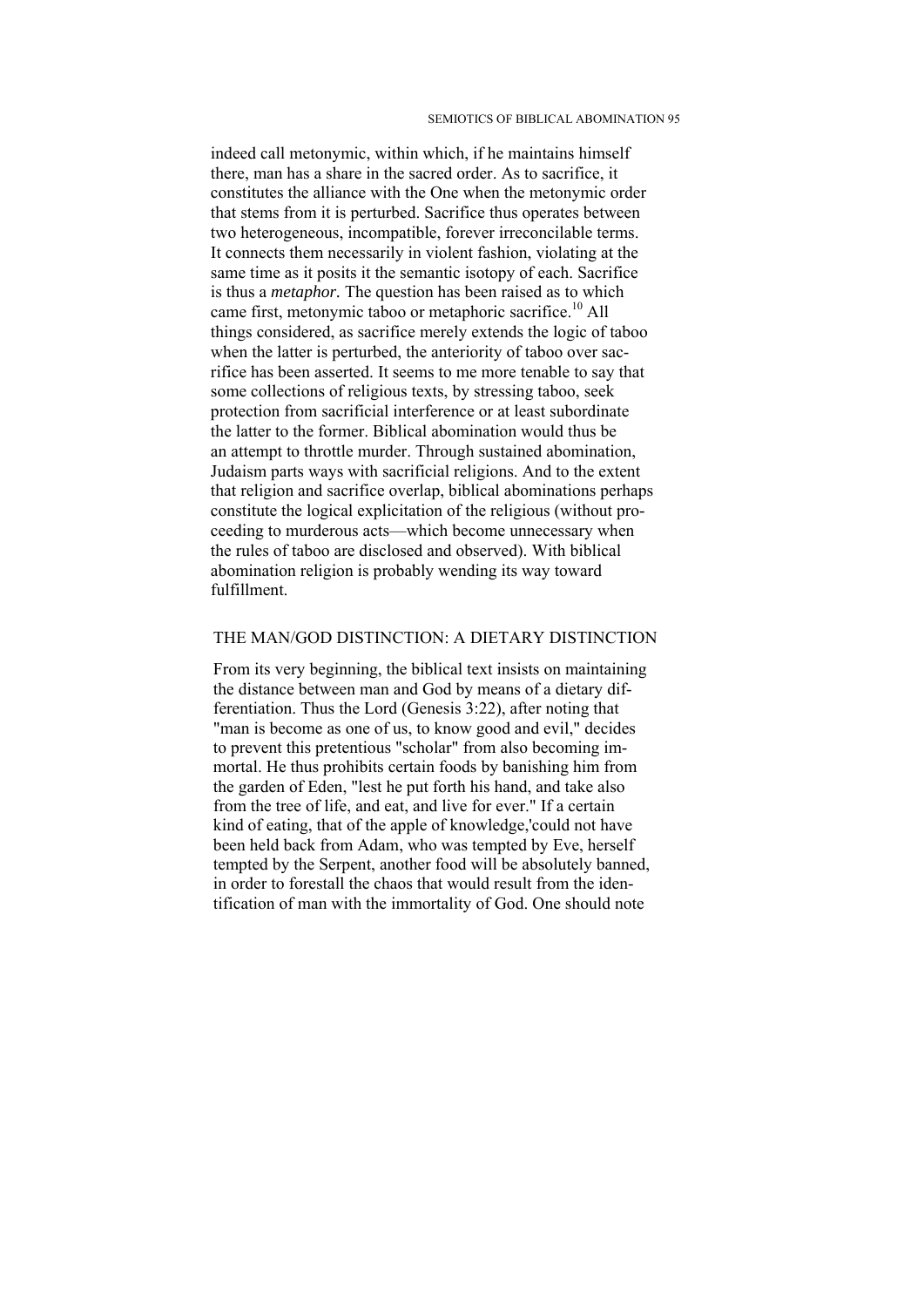that it is a feminine and animal temptation that is concealed under the first dietary trespass; for we shall encounter the reference to woman only fortuitously in the later abominations of the Levites.

Thus, as J. Soler points out, $11$  food effects an initial division between man and God; to God belong living beings (by way of sacrifice), to man vegetable foods. For, "Thou shalt not kill."

In order to understand, after that first dietary apportionment, the introduction of meat diet, one must assume a cataclysm for instance, a violation of divine rule and subsequent punishment. It is indeed only *after the Flood* that authorization is granted to eat "every moving thing that liveth" (Genesis 9:3). Far from being a reward, such permission is accompanied by an acknowledgment of essential evil, and it includes a negative, incriminating connotation with respect to man: "For the imagination of man's heart is evil" (Genesis 8:21). As if there had been an acknowledgment of a *bent toward murder* essential to human beings and the authorization for a meat diet was the recognition of that ineradicable "death drive," seen here under its most primordial or archaic aspect—devouring.

And yet, the biblical concern with separating and ordering encounters further on the supposedly previous distinction between vegetable and animal. In the postdiluvian situation such a distinction is brought out again under the guise of the flesh/ blood opposition. On the one hand there is bloodless flesh (destined for man) and on the other, blood (destined for God). Blood, indicating the impure, takes on the "animal" seme of the previous opposition and inherits the propensity for murder of which man must cleanse himself. But blood, as a vital element, also refers to women, fertility, and the assurance of fecundation. It thus becomes a fascinating semantic crossroads, the propitious place for abjection where *death* and *femininity, murder* and *procreation, cessation of life* and *vitality* all come together. "But flesh with the life thereof, which is the blood thereof, shall ye not eat" (Genesis 9:4).

Such is the Elohistic covenant agreed upon with Noah for the whole of mankind. The Yahwist, setting up the agreement between Moses and God, valid for a single nation, applies him-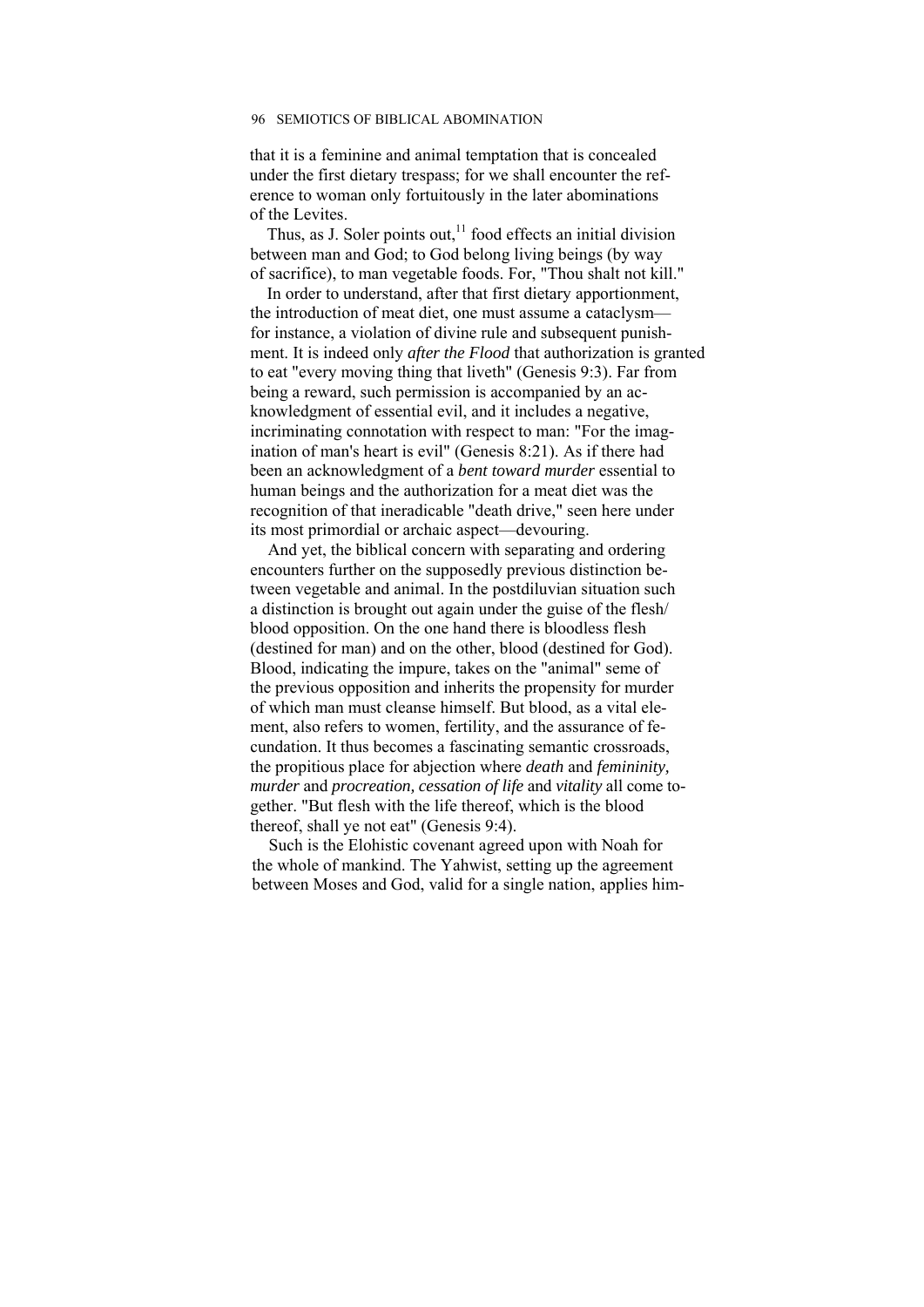self to making that system of differences both more rigorous and more precise. "I am the Lord your God, which have separated you from other people. Ye shall therefore put difference between clean beasts and unclean ..." (Leviticus 20:24-25). The dietary domain will then continue to be the privileged object of divine taboos, but it will be modified, amplified, and even seem to become identified with the most moral, if not the most abstract, statements of the Law. We shall attempt to trace that evolution in chapters 11 to 18 in Leviticus.

# LEVITICUS: A PURITY OF PLACE, A PURITY OF SPEECH

Dietary instructions crop up after the burnt offering presented by Moses and Aaron to the Lord Yahweh (as they do after Noah's burnt offering to the Lord Elohim). Two officiants at the sacrifice, having "offered strange fire" to the Lord Yahweh, become "devoured" by the sacred fire (Leviticus, 10:1-2). At that moment, a communication from the Lord seems to indicate that the sacrifice "in itself cannot assume the status of a divine covenant, unless that sacrifice is *already* inscribed in a logic of the pure/impure distinction, which it would consolidate and enable one to hand down.

Do not drink wine nor strong drink, thou, nor thy sons with thee, when ye go into the tabernacle of the congregation, lest ye die: it shall be a statute for ever throughout your generations:

And that ye may put difference between holy and unholy, and between unclean and clean;

And that ye may teach the children of Israel all the statutes which the Lord hath spoken into them by the hand of Moses. (Leviticus **10:9-11)**

The sacrifice has efficacy then only when manifesting a logic of separation, distinction, and difference that is governed by admissibility to the holy place, that is, the appointed place for encountering the sacred fire of the Lord Yahweh.

A *spatial* reference is thus called forth, in a first stage, as criterion of purity, provided that the *blood* of the expiational goat not be brought in (Leviticus 1o:18). But such prerequisites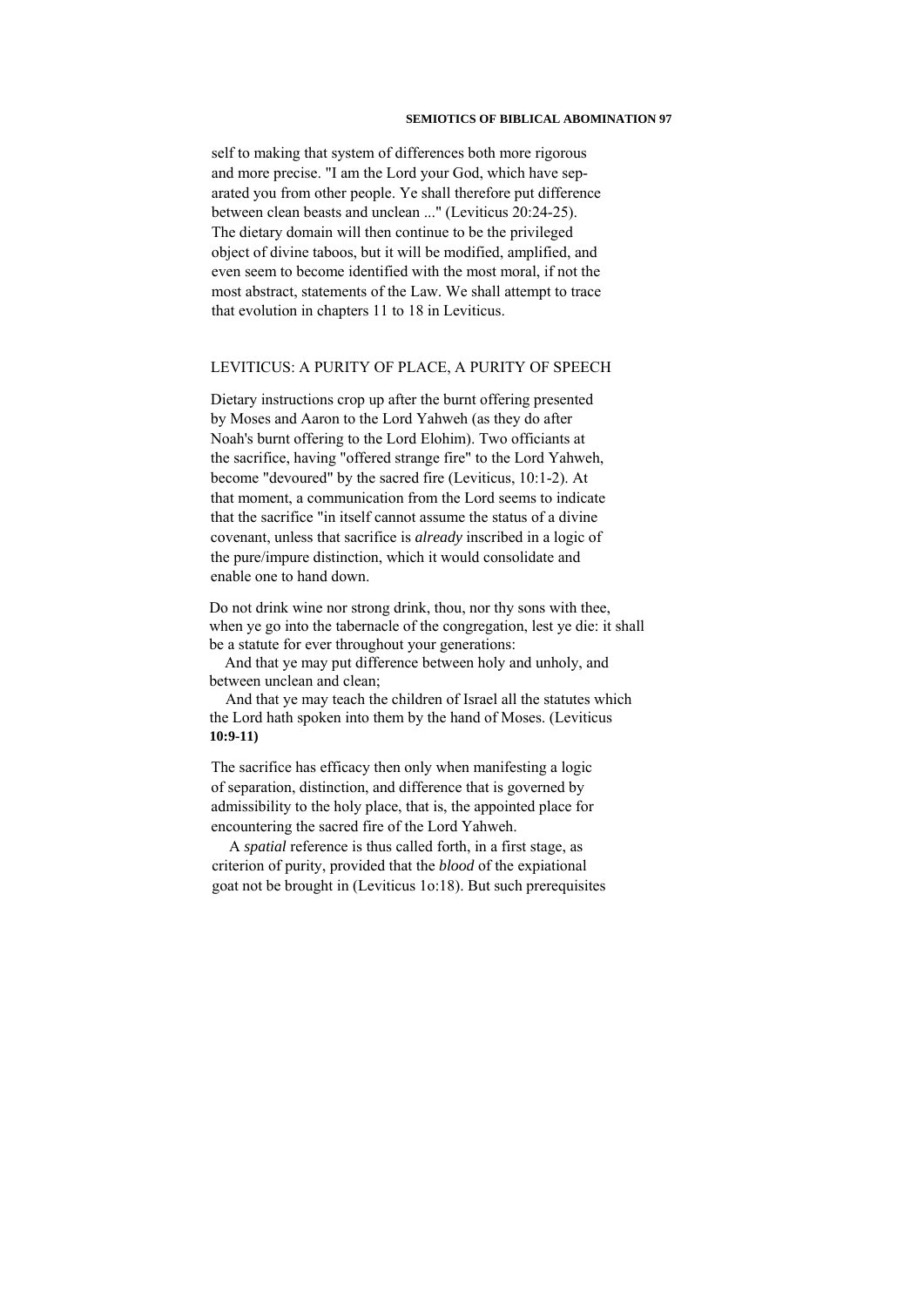for purity (holy space, no blood) seem to have been deemed insufficient, for the following chapter modifies them. The pure will no longer be what is restricted to a *place* but what accords with a *speech;* the impure will not only be a fascinating *element*  (connoting murder and life: blood) but any infraction to a *logical conformity.* Thus,

## And the Lord spake unto Moses and to Aaron, saying unto them,

Speak unto the children of Israel, saying, These are the beasts which ye shall eat among all the beasts that are on the earth.

Whatsoever parteth the hoof, and is clovenfooted, and cheweth the cud, among the beasts, that ye shall eat.

Nevertheless these shall ye not eat of them that chew the cud, or of them that divide the hoof: as the camel, because he cheweth the cud, but divided not the hoof; he is unclean unto you. (Leviticus 11:1-4)

## And so forth.

The list of the occasionally specious prohibitions that make up this chapter becomes clear when it is understood that there is a strict intent of establishing conformity with the logic of the divine word. Now such a logic is founded on the initial biblical postulate of the man/God difference, which is coextensive with the prohibition of murder. As J. Soler has shown,<sup>12</sup> what is involved, as in Deuteronomy 14, is the establishment of a *logical field* preventing man from *eating carnivorous animals.* One needs to preserve oneself from murder, not incorporate carnivorous or rapacious animals, and there is only one prescription for that: eating herbivorous, cud-chewing animals. There are ruminants that do not follow the general rule as to hoofs, and they will be thrust aside. The pure will be that which conforms to an established taxonomy; the impure, that which unsettles it, establishes intermixture and disorder. The example offish, birds, and insects, normally linked to one of three elements (sea, heaven, earth), is very significant from that point of view; the impure will be those that do not confine themselves to one element but point to admixture and confusion.

Thus, what initially appeared to us as a basic opposition between man and God (vegetable/animal, flesh/blood), following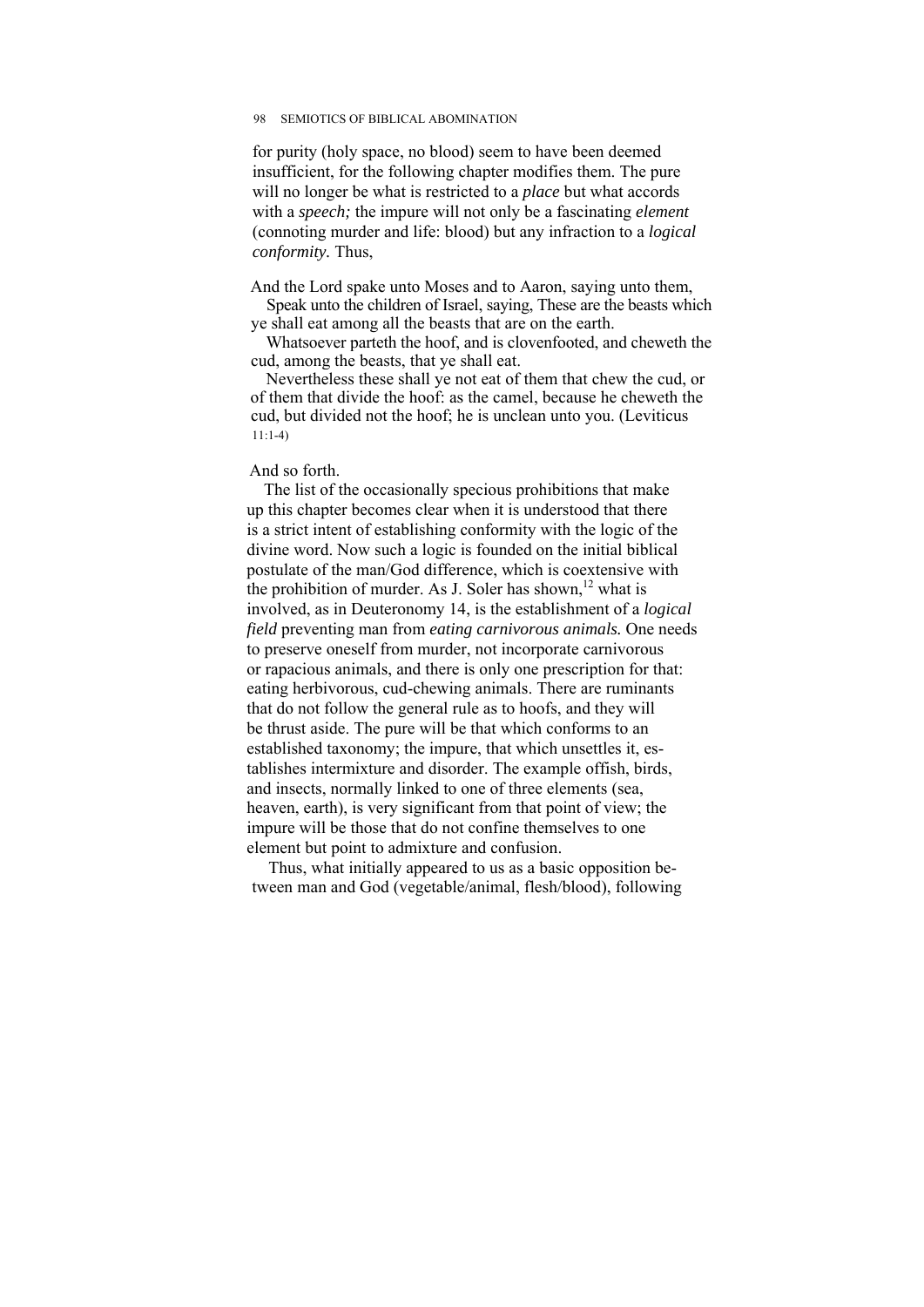upon the initial contract, "Thou shalt not kill," becomes a complete system of logical oppositions. Differing from burnt offerings, this system of abomination presupposes it and guarantees its efficacy. Semantically controlled, initially at least, by the life/death dichotomy, it becomes in course of time a code of differences and observance of it. It goes without saying that the pragmatic value of those differences (the function of this or that animal in everyday life possibly affecting the pure/impure designation), like their sexual connotations (I shall return to this point), does not detract from the remarkable fact of having a system of taboos constituted like a true formal system—a taxonomy. Mary Douglas brilliantly emphasized the logical conformity of Levitical abominations, which, without a design of "separation" and "individual integrity," would be incomprehensible.

## FOOD AND THE FEMININE

A brief and very important chapter of Leviticus, chapter 12, is inserted between those dietary prohibitions and the expansion of their logic to other domains of existence. Between the theme of food and that of the sick body (Leviticus 13-14), the text will deal with the woman in childbed. Because of her parturition and the blood that goes with it, *she* will be "impure": "according to the days of the separation for her infirmity shall she be unclean" (Leviticus 12:2). If she gives birth to a daughter, the girl "shall be unclean two weeks, as in her separation" (Leviticus 12:5). To purify herself, the mother must provide a burnt offering and a sin offering. Thus, on *her* part, there is impurity, defilement, blood, and purifying sacrifice. On the other hand, if she gives birth to a male, "the flesh of his foreskin shall be circumcised" (Leviticus 12:3). Circumcision would thus separate one from maternal, feminine impurity and defilement; it stands instead of sacrifice, meaning not only that it replaces it but is its equivalent—a sign of the alliance with God. Circumcision can be said to find its place in the same series as food taboos; it indicates a separation and at the same time does away with the need for sacrifice, of which it nevertheless bears the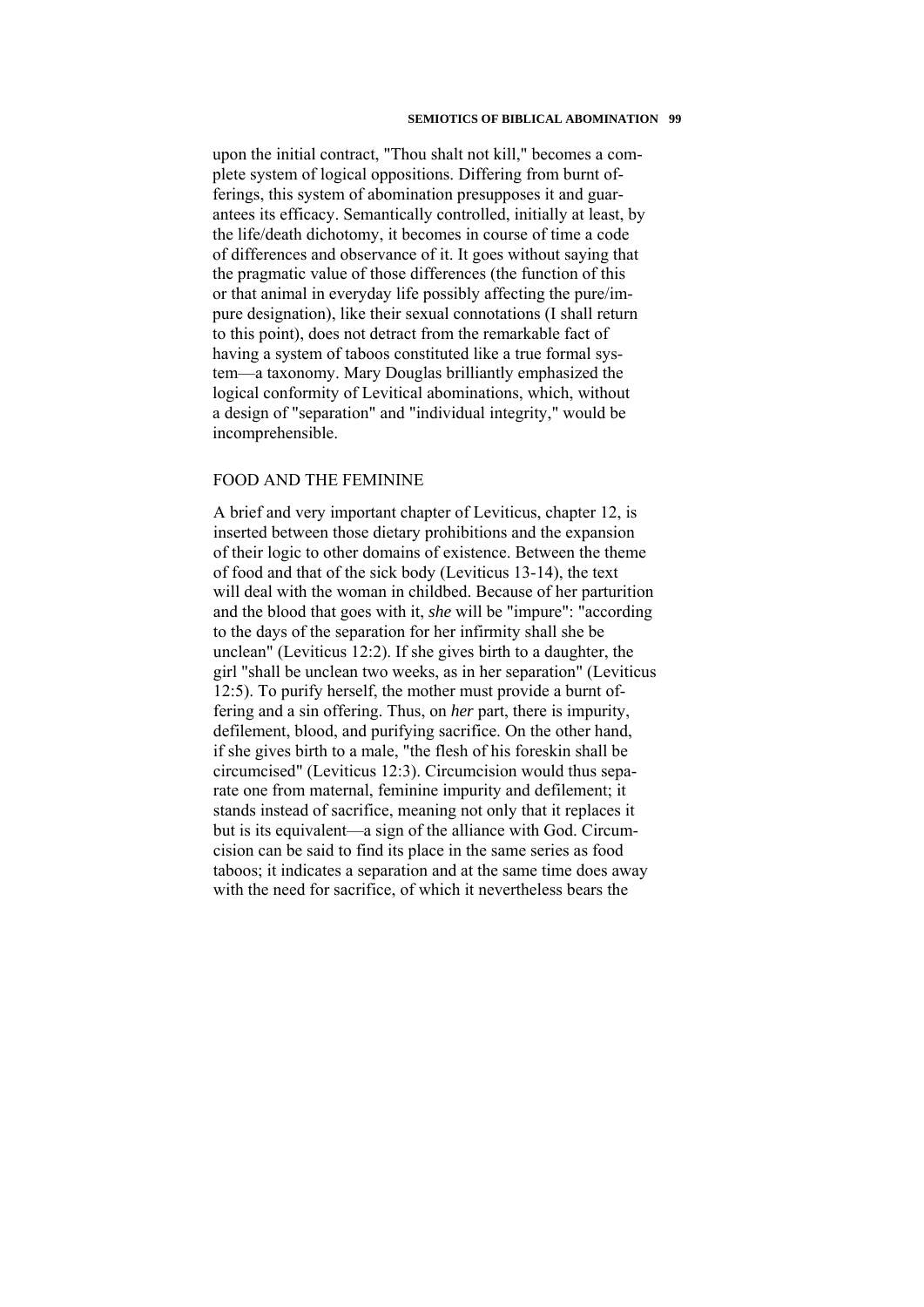#### **IOO SEMIOTICS OF BIBLICAL ABOMINATION**

trace. Such a comment on circumcision within a text on feminine and particularly maternal impurity, illuminates the rite in fundamental fashion. I agree that it concerns an alliance with the God of the chosen people; but what the male is separated from, the other that circumcision carves out on his very sex, is the other sex, impure, defiled. By repeating the natural scar of the umbilical cord at the location of sex, by duplicating and thus displacing through ritual the preeminent separation, which is that from the mother, Judaism seems to insist in symbolic fashion—the very opposite of what is "natural"—that the identity of the speaking being (with his God) is based on the separation of the son from the mother. Symbolic identity presupposes the violent difference of the sexes.

Let me take a further step. The terms, impurity and defilement, that Leviticus heretofore had tied to food that did not conform to the taxonomy of sacred Law, are now attributed to the mother and to women in general. Dietary abomination has thus a parallel—unless it be a foundation—in the abomination provoked by the fertilizable or fertile feminine body (menses, childbirth). Might it be that dietary prohibitions are a screen in a still more radical separating process? Would the dispositions *place-body* and the more elaborate one *speech-logic of differences* be an attempt to keep a being who speaks to his God separated from the fecund mother? In that case, it would be a matter of separating oneself from the phantasmatic power of the mother, that archaic Mother Goddess who actually haunted the imagination of a nation at war with the surrounding polytheism. A phantasmatic mother who also constitutes, in the specific history of each person, the abyss that must be established as an autonomous (and not encroaching) *place* and *distinct* object, meaning a *signifiable* one, so that such a person might learn to speak. At any rate, that evocation of defiled maternality, in Leviticus 12, inscribes the logic of dietary abominations within that *of* a limit, a boundary, a border between the sexes, a separation between feminine and masculine as foundation for the organization that is "clean and proper," "individual," and, one thing leading to another, signifiable, legislatable, subject to law and morality.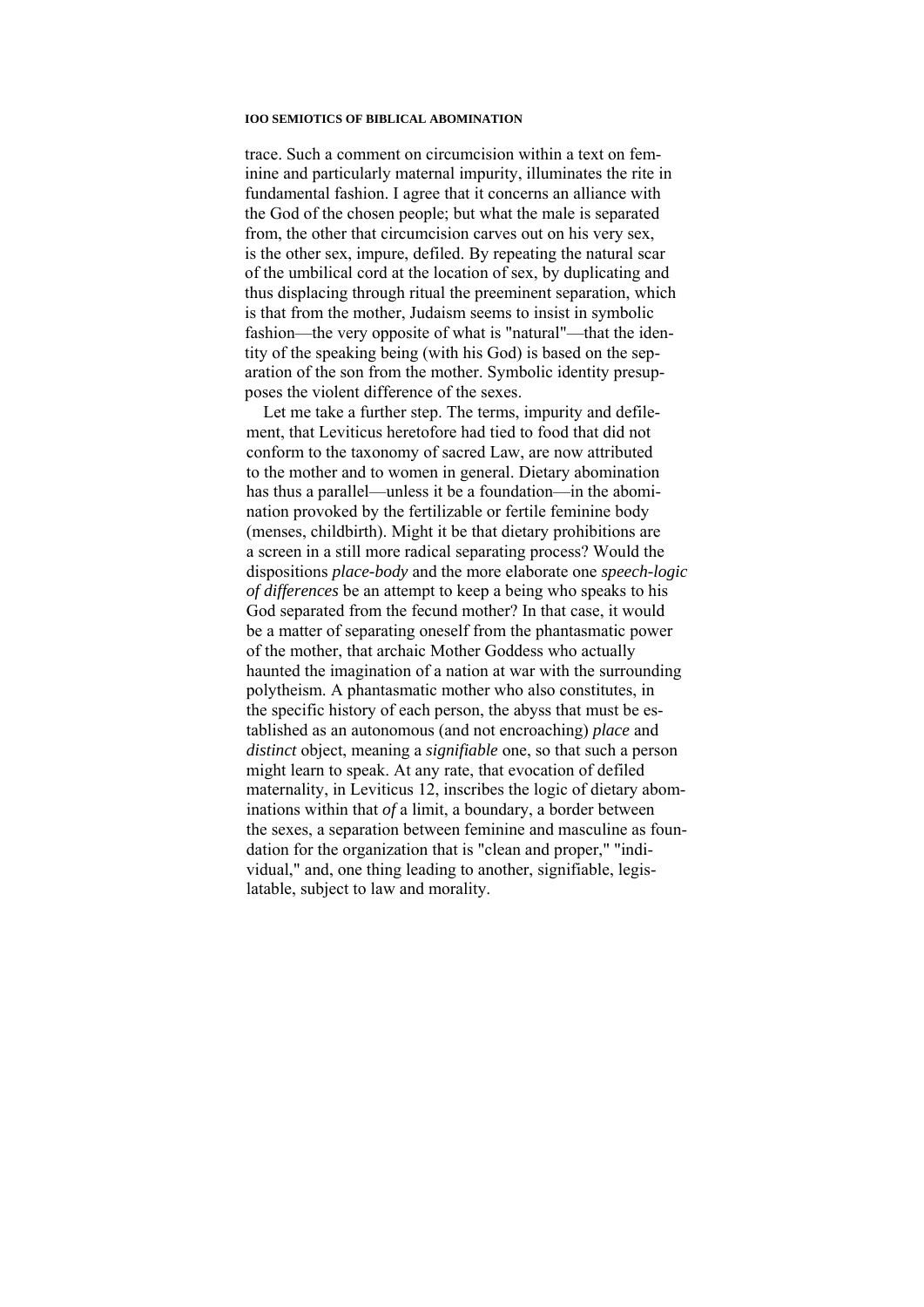After that confrontation with the boundary between the sexes, the biblical text continues its journey fully within the image of the body and its limits.

## BOUNDARIES OF THE SELF'S CLEAN AND PROPER BODY

Chapters 13 and 14 of Leviticus locate impurity in leprosy: skin tumor, impairment of the cover that guarantees corporeal integrity, sore on the visible, presentable surface. To be sure, leprosy does objectively cause serious damages in a people with a strong community life and, moreover, an often nomadic one. But one may note furthermore that the disease visibly affects the skin, the essential if not initial boundary of biological and psychic individuation. From that point of view, the abomination of leprosy becomes inscribed within the logical conception of impurity to which I have already called attention: intermixture, erasing of differences, threat to identity.

The shift taking place between chapters 12 and 13 seems significant to me; it goes from within the maternal body (childbirth, menses) to the decaying body. By means of what turnabout is the mother's interior associated with decay? I have already noted that turning among split subjects (see pp. 53-55)- It is reasonable to assume that the biblical text, in its own way, accurately follows the path of an analogous fantasy. Evocation of the maternal body and childbirth induces the image of birth as a violent act of expulsion through which the nascent body tears itself away from the matter of maternal insides. Now, the skin apparently never ceases to bear the traces of such matter. These are persecuting and threatening traces, by means of which the fantasy of the born body, tightly held in a placenta that is no longer nourishing but devastating, converges with the reality of leprosy. One additional step, and one refuses even more drastically a mother with whom pre-Oedipal identification is intolerable. The subject then gives birth to himself by fantasizing his own bowels as the precious fetus of which he is to be delivered; and yet it is an abject fetus, for even if he calls them his own he has no other idea of the bowels than one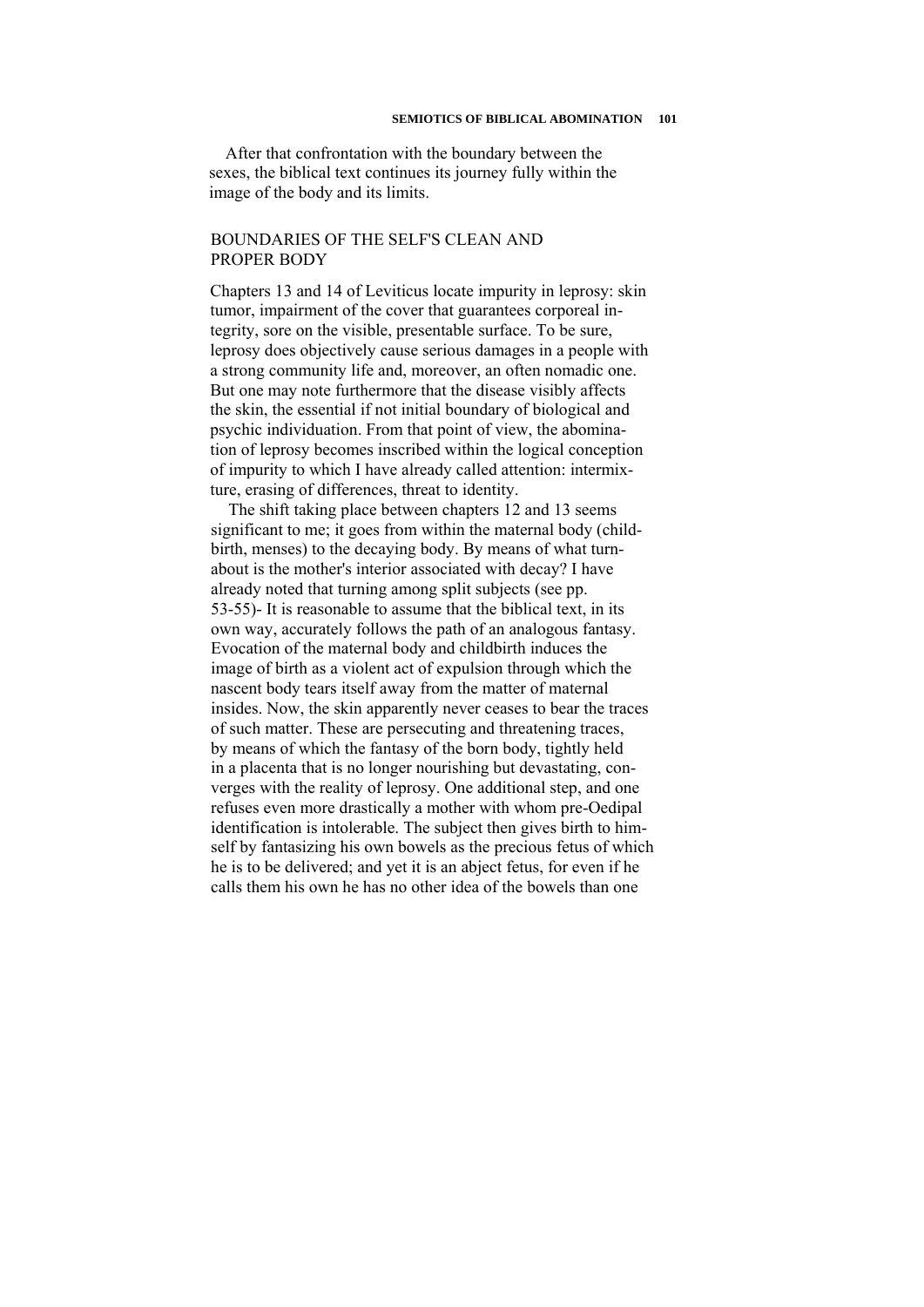#### **102 SEMIOTICS OF BIBLICAL ABOMINATION**

of abomination, which links him to the ab-ject, to that nonintrojected mother who is incorporated as devouring, and intolerable. The obsession of the leprous and decaying body would thus be the fantasy of a self-rebirth on the part of a subject who has not introjected his mother but has incorporated a devouring mother. Phantasmatically, he is the solidary obverse of a cult of the Great Mother: a negative and demanding identification with her imaginary power. Aside from sanitary effectiveness, that is the fantasy that Levitical abominations aim at cutting back or resorbing. Possibly, one could link to the same rejection of nonconformity with corporeal identity the abjection brought about by physical defect:

For whatsoever man he be that hath a blemish, he shall not approach; a blind man, or a lame, or he that hath a flat nose, or any thing superfluous,

Or a man that is brokenfooted, or brokenhanded, ..................................... ............................................ he shall not come nigh to offer the bread of his God. (Leviticus 21:18-21)

The body must bear no trace of its **debt** to nature: it must be clean and proper in order to be fully symbolic. In order to confirm that, it should endure no gash other than that of circumcision, equivalent to sexual separation and/or separation from the mother. Any other mark would be the sign of belonging to the impure, the non-separate, the non-symbolic, the non-holy:

Ye shall not round the corners of your heads, neither shalt thou mar the corners of thy beard.

Ye shall not make any cuttings in your flesh for the dead, nor print any marks upon you . . . (Leviticus 19:27-28)

Chapter 15 confirms that view: this time it is flow that is impure. Any secretion or discharge, anything that leaks out of the feminine or masculine body defiles. After a reference to sacrifice (chapter 16), we again have a designation of the impurity of blood:

:%■...

For it is the life of all flesh; the blood of it is for the life thereof: therefore I said unto the children of Israel, Ye shall eat the blood of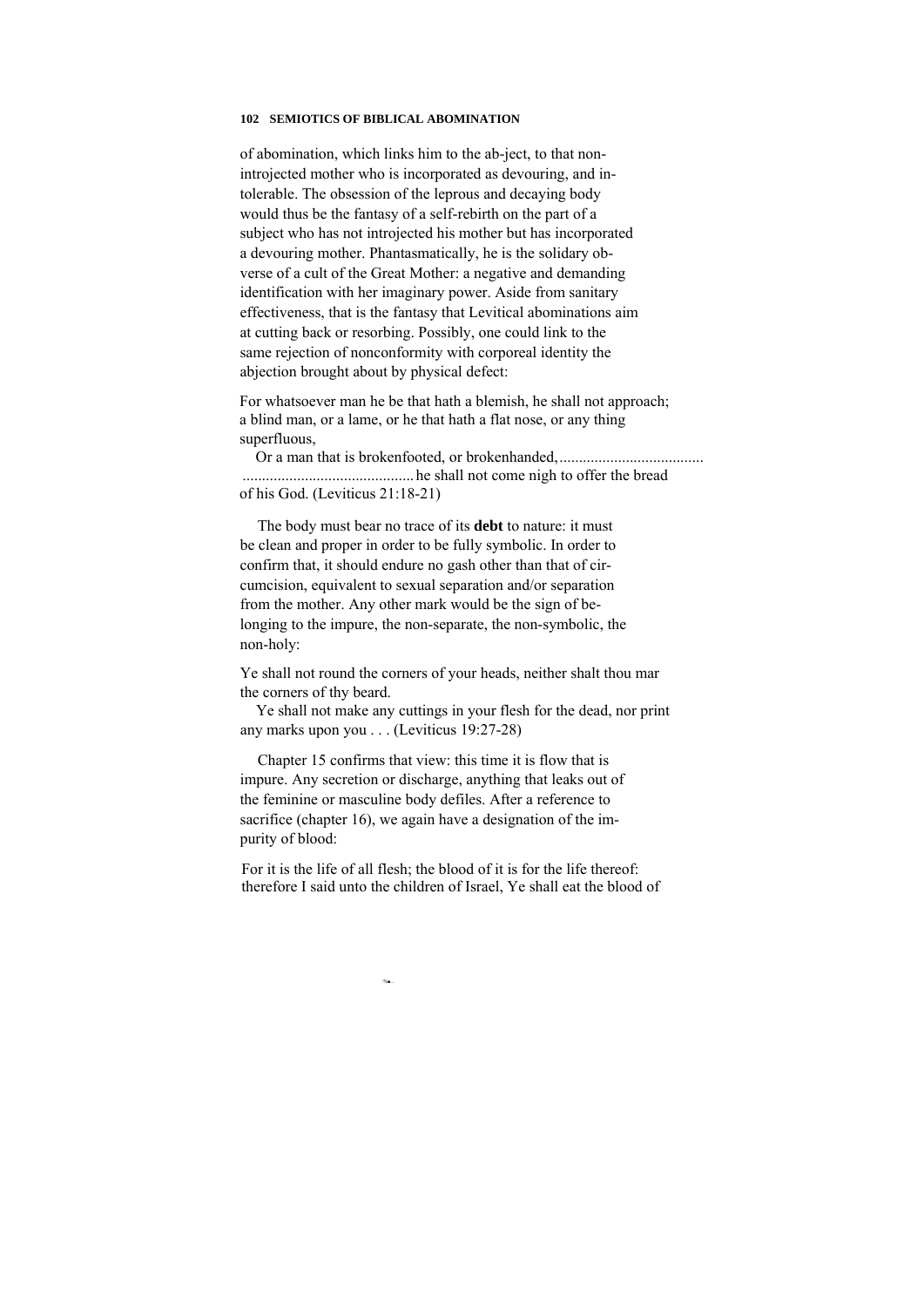no manner of flesh: for the life of all flesh is the blood thereof: whosoever eateth it shall be cut off. (Leviticus 17:14)

After the path we have followed, it is easier to understand the various connotations of blood impurity. It takes in the following: prohibition of meat diet (following upon the prohibition against killing), the postdiluvian classification of meat as in conformity or nonconformity with the divine word, the principle of identity without admixture, the exclusion of anything that breaks boundaries (flow, drain, discharge). From food to blood, the loop of prohibitions has no need of being looped, for we are still and from the beginning within the same logic of separation. But we are again led back to the fundamental semanticism of that logic, which persists in positing an agency that is *other* than that of the nutritious, the sanguine, in short, the "natural" maternal.

## FROM SEXUAL IDENTITY TO SPEECH AND FROM ABOMINATION TO MORALS

After that firm and clear reminder, the text proceeds anew and henceforth will translate the logical motion of blood and food abomination into contents further removed. In chapter 18, it will be concerned with defining a sexual identity. For that purpose, intercourse between same and same will have to be prohibited—neither promiscuity within families nor homosexuality. Nor can there be contact with another group as constituted by law (human or "natural," that is, always divine): no adultery, no zoophilia. Likewise, in verse 19 of chapter 19,

Ye shall keep my statutes. Thou shalt not let thy cattle gender with a diverse kind: thou shalt not sow thy field with mingled seed: neither shall a garment mingled of linen and woollen come upon thee.

The same condemnation of hybrids and migrant beings can probably be read in the prohibition against leavened bread and the recommendation that azyme be eaten on certain occasions in order to renew ties with the original food of the patriarchs; without the adding of leaven, the elements of such bread have only their own, proper qualities.-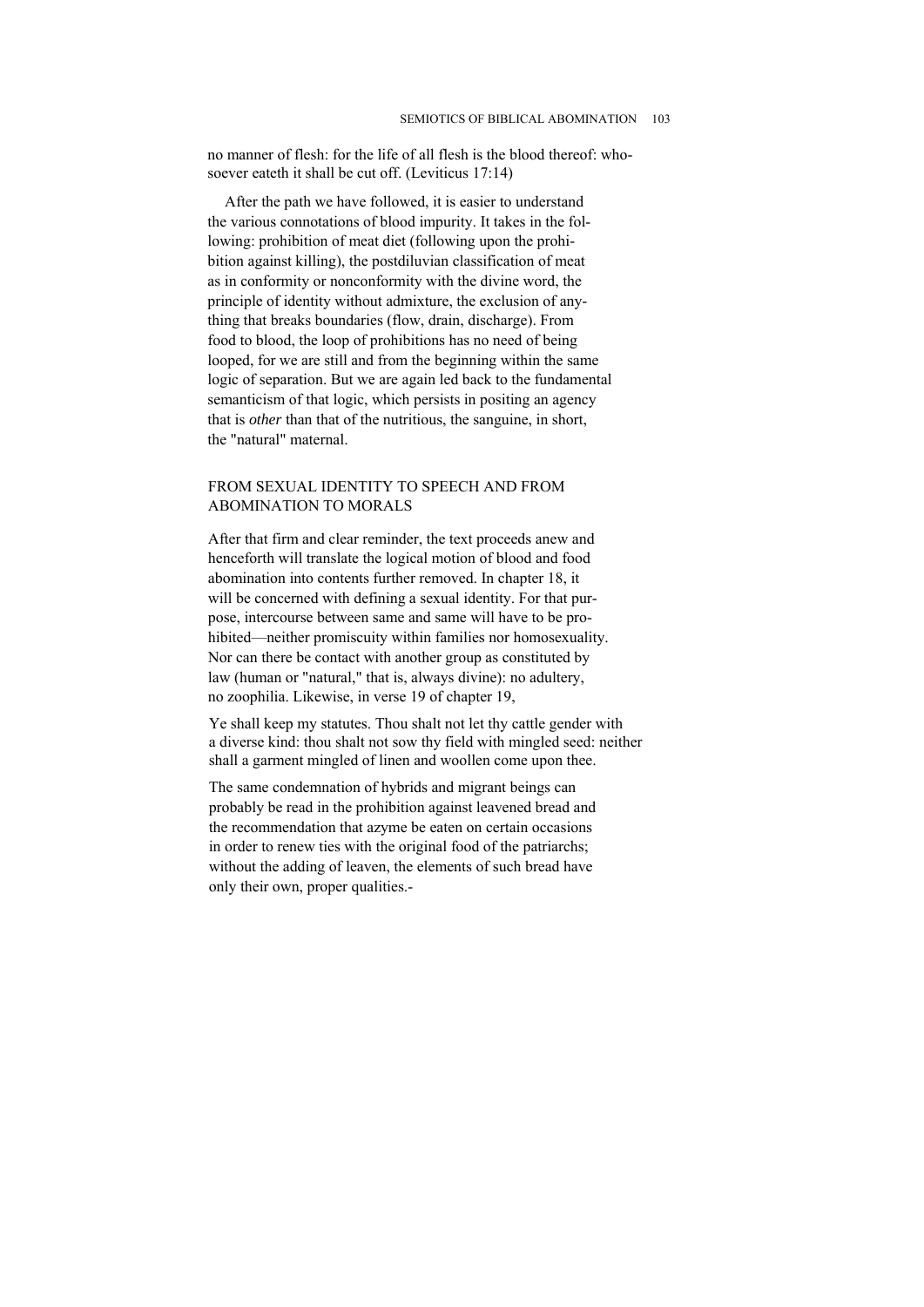#### **104 SEMIOTICS OF BIBLICAL ABOMINATION**

We then encounter one of the extreme points of that logic, which masterfully states, after having thus established their foundations, the bases of those separations. It is nothing other but the One God:

Therefore shall ye keep mine ordinance, that ye commit not any one of these abominable customs, which were committed before you, and that ye defile not yourselves therein: I am the Lord your God. (Leviticus 18:30)

And more clearly still, with that emphasis on the divine word as word that is *quoted, transmitted,* always *already prior:*

And the Lord spake unto Moses, saying, Speak unto all the congregation of the children of Israel, and say unto them, Ye shall be holy: for I the Lord your God am holy. (Leviticus 19:1-2)

Henceforth, confronting the "future perfect" of a discourse that is One and transmitted, impurity moves away from the material register and is formulated as profanation of the divine name. At this point in the trajectory, where the separating agency asserts its own pure abstract value ("holy of holies"), the impure will no longer be merely the admixture, the flow, the noncompliant, converging on that "improper and unclean" place, which is the maternal living being. Defilement will now be that which impinges on symbolic oneness, that is, sham, substitutions, doubles, idols. "Turn ye not unto idols, nor make to yourselves molten gods: I am the Lord, your God" (Leviticus 19:4). Similarly,

Ye shall make you no idols nor graven image, neither rear you up a standing image, neither shall ye set up any image of stone in your land, to bow down unto it: for I am the Lord your God. (Leviticus **26:1)**

I9ff).

It is moreover in the name of that "I," with whom, through the intermediary of Moses, an entire nation complies, that moral prohibitions, according to the same logic of separation, will follow—those concerning justice, honesty, and truth (Leviticus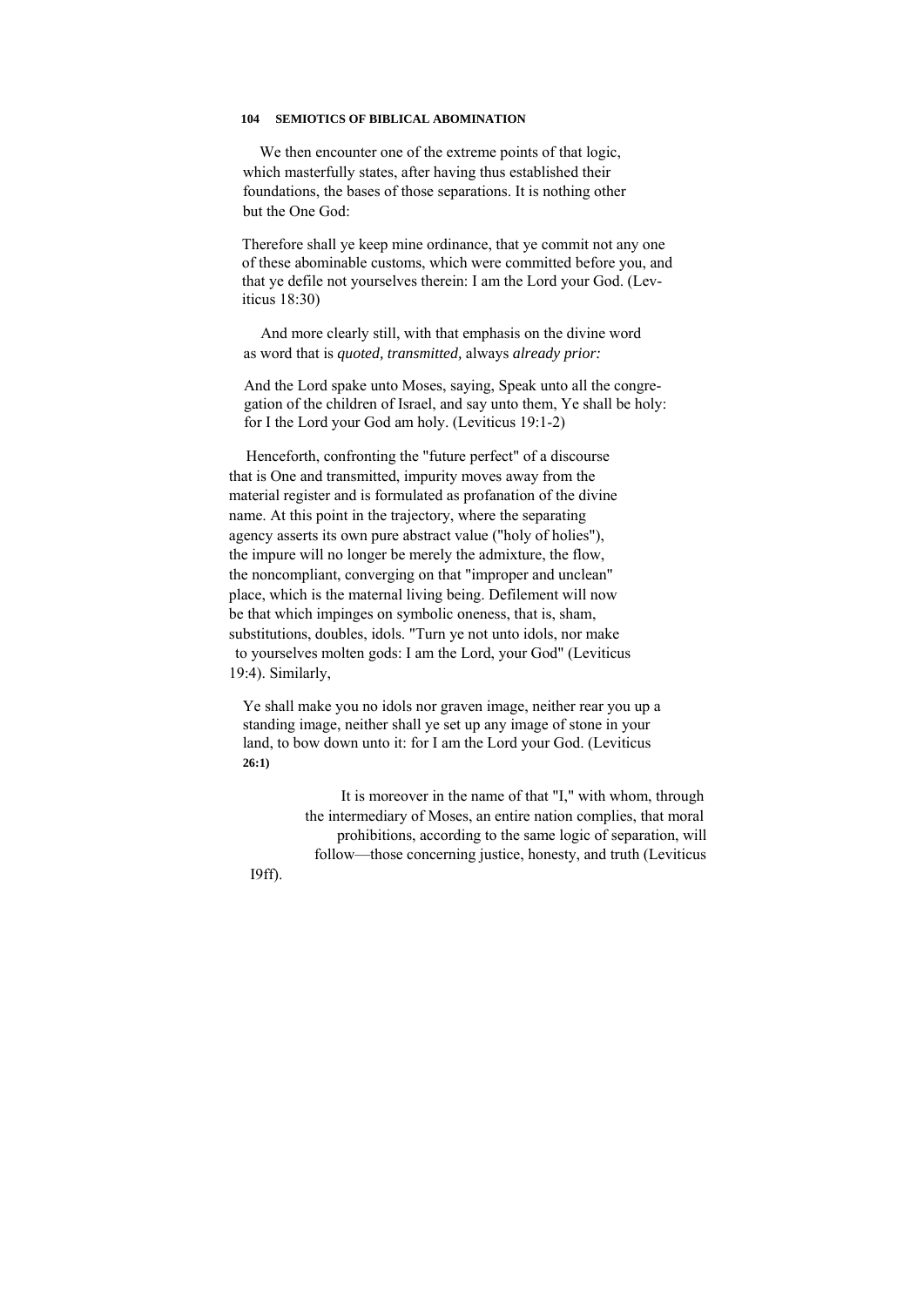## INCEST TABOO

Deuteronomy takes up again and varies Levitical abominations (14, 22, 32), which in fact underlie the whole biblical text. But the recurrence of a specific trope should be noted; it embodies the asserted logic of separation, and in my view it points to the unconscious foundation of such a persistence: "Thou shalt not seethe a kid in his mother's milk" (Exodus 23:19, 34:26, Deuteronomy 14:21).

A dietary prohibition, therefore, in which there is no question of blood, but in which abomination seems to proceed from another flow that mingles two identities and connotes the bond between the one and the other: milk. A medium that is common to mother and child, a food that does not separate but binds, milk, on account of economic and vital necessities, is nevertheless not prohibited. What is implicated is not milk as food but milk considered in its symbolic value. Abomination does not reside in nourishing but in seething, that is, *cooking* the young goat in its mother's milk; in other words, it amounts to using milk not in terms of a need for survival but according to cultural culinary fancy, which sets up an abnormal bond between mother and child. I agree with J. Soler that this amounts to a metaphor of incest. Such a dietary prohibition must be understood as prohibition of incest, by the same token as prohibitions that enjoin one from taking from a nest the mother with the young or eggs (Deuteronomy 22:6-7), or sacrificing on the same day the cow or ewe with their young (Leviticus 22:28).

Later, when rabbinical legislation strengthens the rules by expanding relations between morals and impurity, the meaning of incestuous impurity seems to subsist. Thus, when we find in the *Midrash Tanhumah* the statement, "In this world I abhor all nations for they are issued of impure seed," the phrase "impure seed" should be understood as "incestuous."

We are thus led to conclude that dietary prohibition, just as the more abstract expressions of Levitical abominations in a logic of differences ordained by a divine "I," are *based upon the prohibition of incest.* Far from being *one* of the semantic values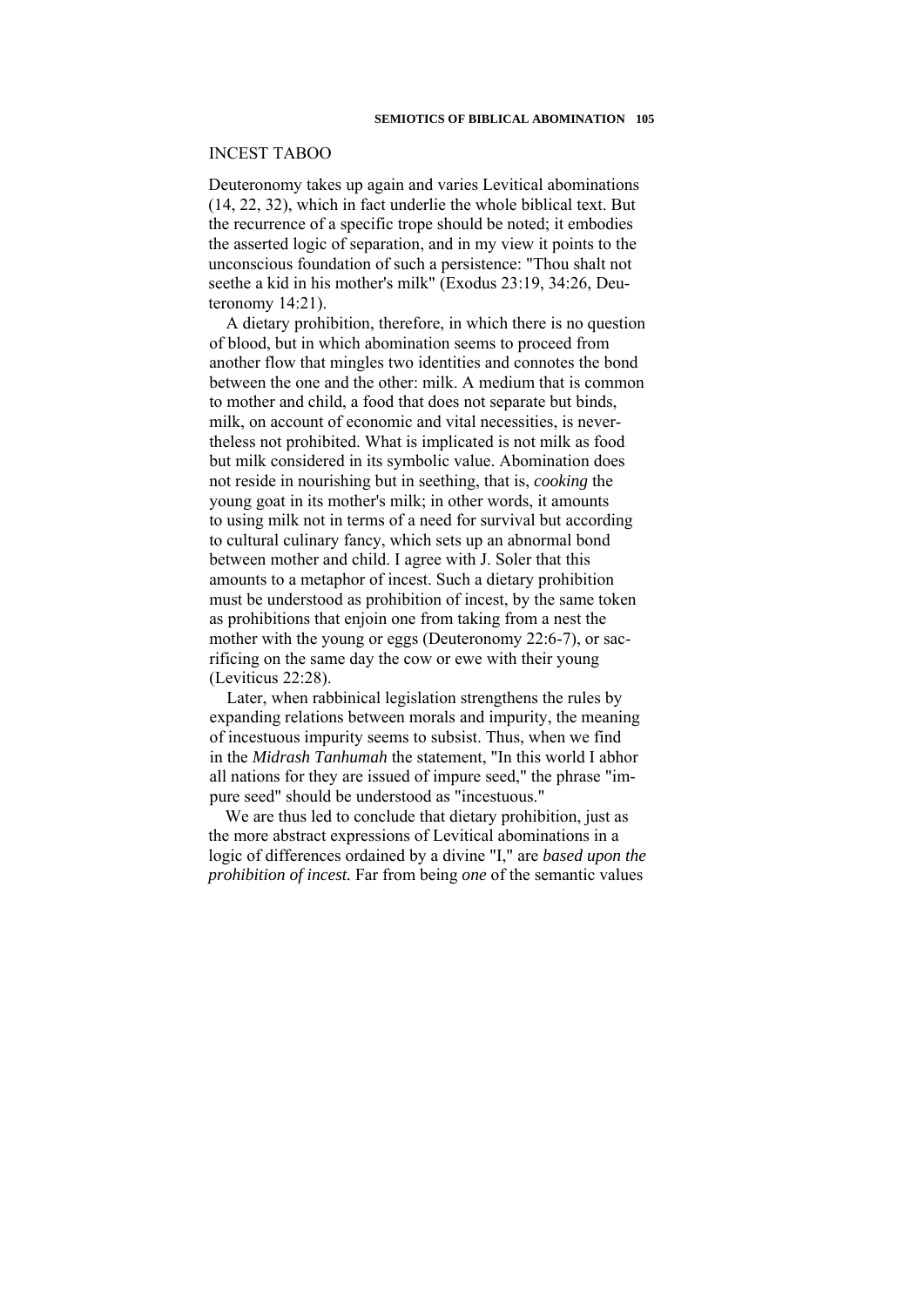#### 106 SEMIOTICS OF BIBLICAL ABOMINATION

of that tremendous project of separation constituted by the biblical text, the taboo of the mother seems to be its originating mytheme. Not only because psychoanalytic discourse on the one hand and structural anthropology on the other have discovered the fundamental role of incest taboo within any symbolic organization (individual or social); but also and especially because, as we have seen, the biblical text, as it proceeds, comes back, at the intensive moments of its demonstration and expansion, to that mytheme of the archaic relation to the mother. Biblical abjection thus translates a crucial semantics in which the dietary, when it departs from the conformity that can be demanded by the logic of separation, blends with the maternal as unclean and improper coalescence, as undifferentiated power and threat, a defilement to be cut off.

#### THE PROPHETS, OR INESCAPABLE ABJECTION

If reminders of dietary abomination persist in the Yahwist text, while the Elohist strengthens sociological and moral aspects, this does not prevent the originating "mytheme" from being present everywhere. And yet it is the prophetic strand that carried that "mytheme" into full blossoming. Particularly, through Ezekiel, who inherited from Leviticus the positing of the Law of purity and the Law of holiness, and who wends his way toward a theological distinction between pure and impure. And it is upon the return from exile that the distinction, as Isaiah formulates it, will thoroughly rule the life of Israel. The impure is neither banished nor cut off, it is thrust away but within—right there, working, constitutive.

For your hands are defiled with blood, and your fingers with iniquity; . . . (Isaiah 59:3)

But we are all as an unclean thing, and all our righteousnesses are as filthy rags. (Isaiah 64:6)

A people that provoketh me to anger continually to my face; that sacrificeth in gardens, and burneth incense upon altars of brick; Which remain among the graves, and lodge in the monuments,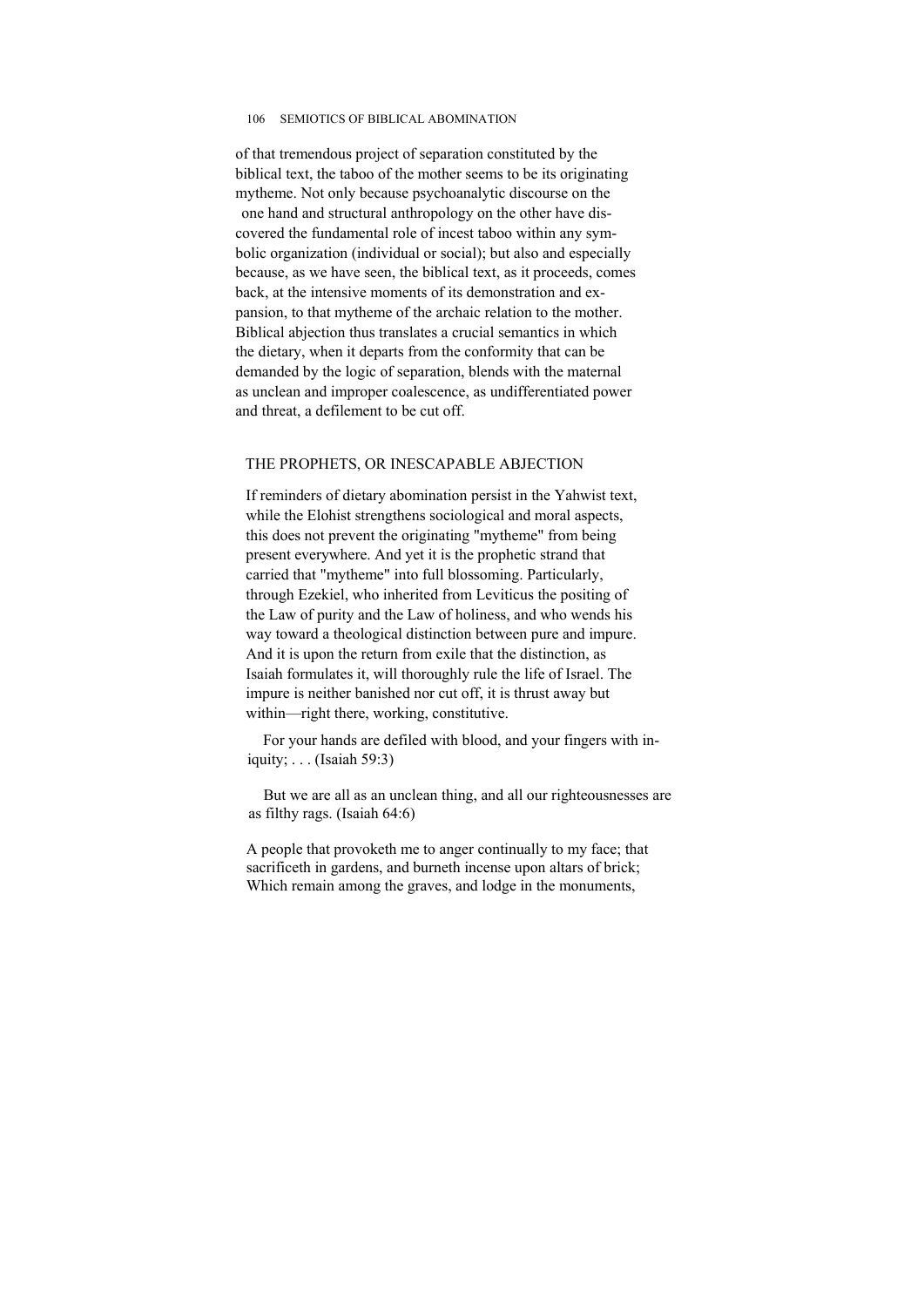which eat swine's flesh, and broth of abominable things is in their vessels; . . . (Isaiah 65:3—4)

Abjection—dietary, sanguine, and moral—is pushed back within the chosen people, not because they are worse than others, but because in the light of the contract that they alone have entered into, abjection appears as such. The existence and degree of abjection are thus predicated on the very position of the logic of separation. Such at least is the conclusion one can draw from the prophets' insistence upon abjection. As far as the concept of a subjective interiorization of abjection is concerned, that will be the accomplishment of the New Testament.

The logical complicity, the economic inseparability of pure and impure in the Bible, become clear, if need be, thanks to the very word that, in Isaiah, indicates impurity: *t'bh, to'ebah,*  an abomination that is also a prohibition  $(1:13)$ . Henceforth such a notion permeates the entire Bible. On could notice, moreover, as early as Leviticus, for instance, that there was no true opposition between *tahor* and *tame* since "impure" (see Leviticus 11:7-8, 10, 20) already signified, "impure to you, the faithful to Yahweh" or, "they will make you impure because they are an abomination to Yahweh."<sup>13</sup>

Here we can interpret biblical abomination as the agency of a demoniacal reproduction of the speaking being, whom the compact with God points to, causes to exist, and banishes. Biblical impurity could be "a realized form of demoniacal forces"14 only to the extent that the prophetic leaven transformed the *dietary abomination* of earlier texts into an inseparable lining, an inherence in the contract or the symbolic condition. Such a demoniacal force (thus not at all autonomous but only intrinsic to and coiled within divine speech) is in fact the *impure,*  from which the Temple and the separating divine Speech want to differentiate us, and which appears to the Prophets as nonrejectable, parallel, inseparable from the clean and proper and the identical. What is the demoniacal—an inescapable, repulsive, and yet nurtured abomination? The fantasy of an archaic force, on the near side of separation, unconscious, tempting us to the point of losing our differences, our speech, our life; to the point of aphasia, decay, opprobrium, and death?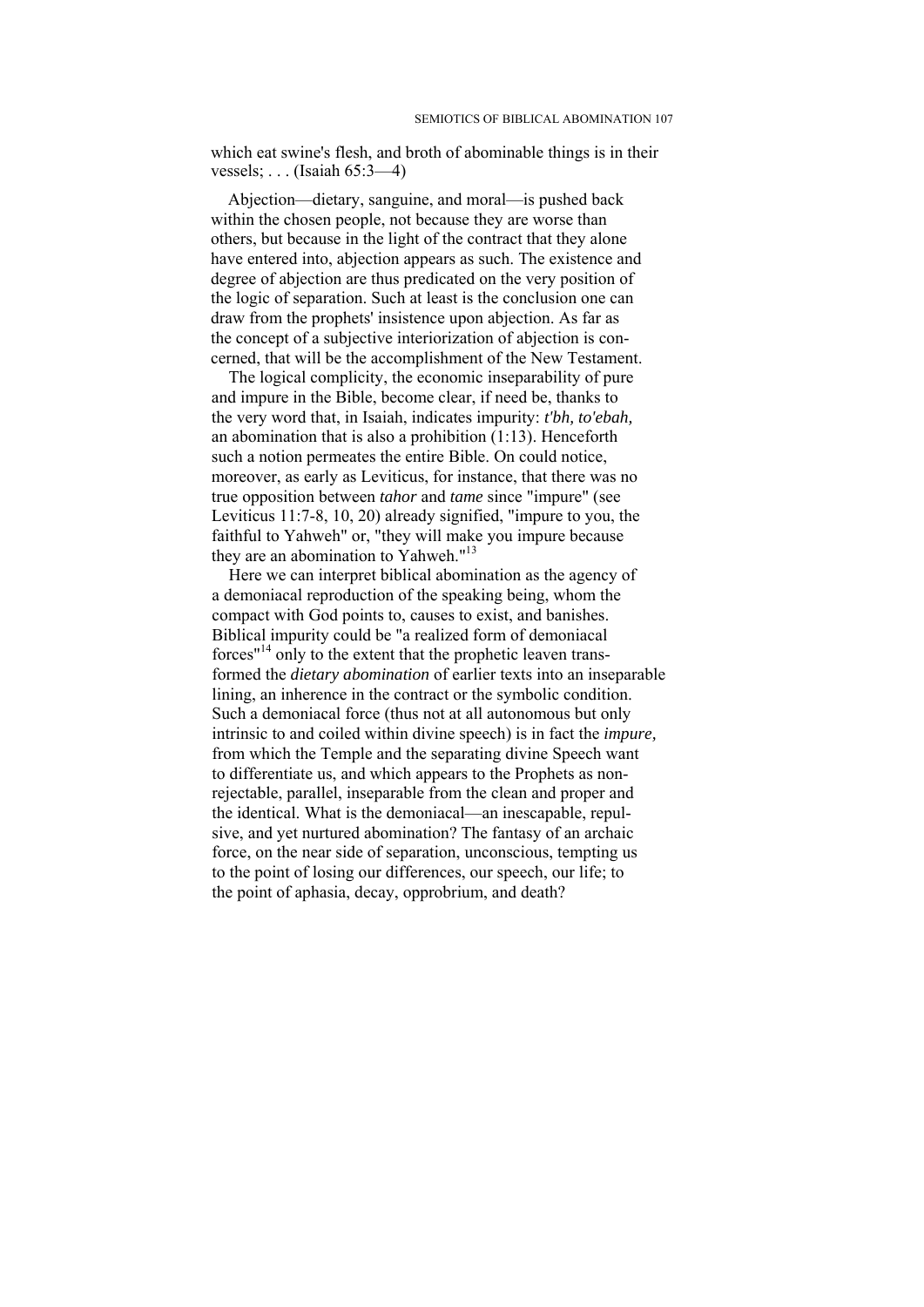#### **108 SEMIOTICS OF BIBLICAL ABOMINATION**

One must add, to the prophetic mutation of abjection, the lot the subsequent life of the Jewish nation assigned to it. I shall not go into the details of a history that Neusner has analyzed, particularly in his work on Mishnaic Law.15 Let me simply recall that the destruction of the Temple transformed rites and beliefs: dietary taboos became even more strict, their moral meaning was strengthened, and the holiness of the Temple extended to the whole of inhabited space. "As long as the Temple remained, the altar was expiatory for Israel, but now each man's table is expiatory for him" *(Berakoth).*

## WASTE-BODY, CORPSE-BODY

Contrary to what enters the mouth and nourishes, what goes out of the body, out of its pores and openings, points to the infinitude of the body proper and gives rise to abjection. Fecal matter signifies, as it were, what never ceases to separate from a body in a state of permanent loss in order to become *autonomous, distinct* from the mixtures, alterations, and decay that run through it. That is the price the body must pay if it is to become *clean and proper.* Psychoanalysis has indeed seen that anal dejections constitute the first material separation that is controllable by the human being. It has also deciphered, in that very rejection, the mastered *repetition* of a more archaic separation (from the maternal body) as well as the condition of *division* (highlow), of discretion, of difference, of recurrence, in short the condition of the processes that underpin symbolicity.<sup>I6</sup> The biblical abominations, of which we have just seen the oral, dietary anchoring, and which Isaiah (6:5) calls attention to by means of a strikingly condensed statement, "I am a man of unclean lips," are often carried over to waste, dirt—human or animal decay. But allusion to excremental abjection is not lacking either; it is even explicitly mentioned by the Prophets. Thus, Zechariah (3:1-4) presents the high priest Joshua as "clothed with filthy garments" that the Angel orders to be taken away from him, saying, "I have caused thine iniquity to pass from thee"; the word for "filthy" is here *so'im,* excrementious. Or in Ezekiel (4:12), "And thou shalt eat it as barley cakes, and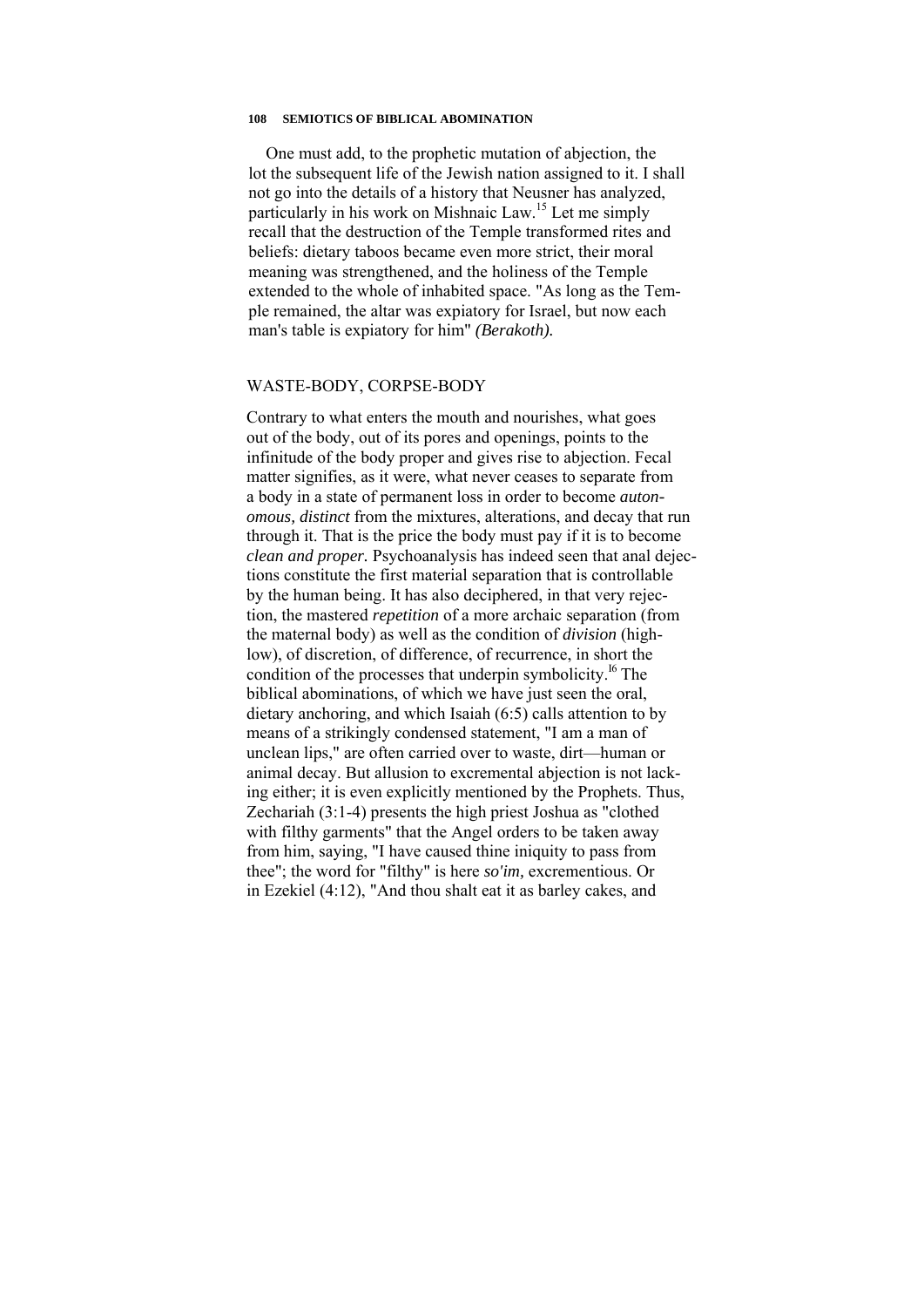#### **SEMIOTICS OF BIBLICAL ABOMINATION 109**

thou shalt bake it with dung that cometh out of man, in their sight." A mouth attributed to the anus: is that not the ensign of a body to be fought against, taken in by its insides, thus refusing to meet the Other? Hence, *logically,* if the priests do not listen to God, "Behold, I will corrupt your seed, and spread dung upon your faces, even the dung of your solemn feasts; and one shall take you away with it" (Malachi 2:3).

But it is the corpse—like, more abstractly, money or the golden calf—that takes on the abjection of waste in the biblical text. A decaying body, lifeless, completely turned into dejection, blurred between the inanimate and the inorganic, a transitional swarming, inseparable lining of a human nature whose life is undistinguishable from the symbolic—the corpse represents fundamental pollution. A body without soul, a non-body, disquieting matter, it is to be excluded from God's *territory* as it is from his *speech.* Without always being impure, the corpse is "accursed of God" (Deuteronomy 21:23): it must not be displayed but immediately buried so as not to pollute the divine earth. Connected nevertheless with excrement and impure on that account *('erwat davar,* Deuteronomy 24:1), the corpse is to an even greater degree that by means of which the notion of *impurity* slips into that *of abomination* and/or prohibition, *to'ebah.*  In other words, if the corpse is waste, transitional matter, mixture, it is above all the opposite of the spiritual, of the symbolic, and of divine law. Impure animals become even more impure once they are dead (Leviticus 11:24-40), contact with their carcasses must be avoided. The human corpse is a fount of impurity and must not be touched (Numbers 19:13ft). Burial is a means of purification: "And seven months shall the house of Israel be burying of [Gog and all his multitude], that they may cleanse the land" (Ezekiel 39:12).

Corpse fanciers, unconscious worshipers of a soulless body, are thus preeminent representatives of inimical religions, identified by their murderous cults. The priceless debt to great mother nature, from which the prohibition of Yahwistic speech separates us, is concealed in such pagan cults.

And when they shall say unto you, Seek unto them that have familiar spirits, and unto wizards that peep and that mutter: should not a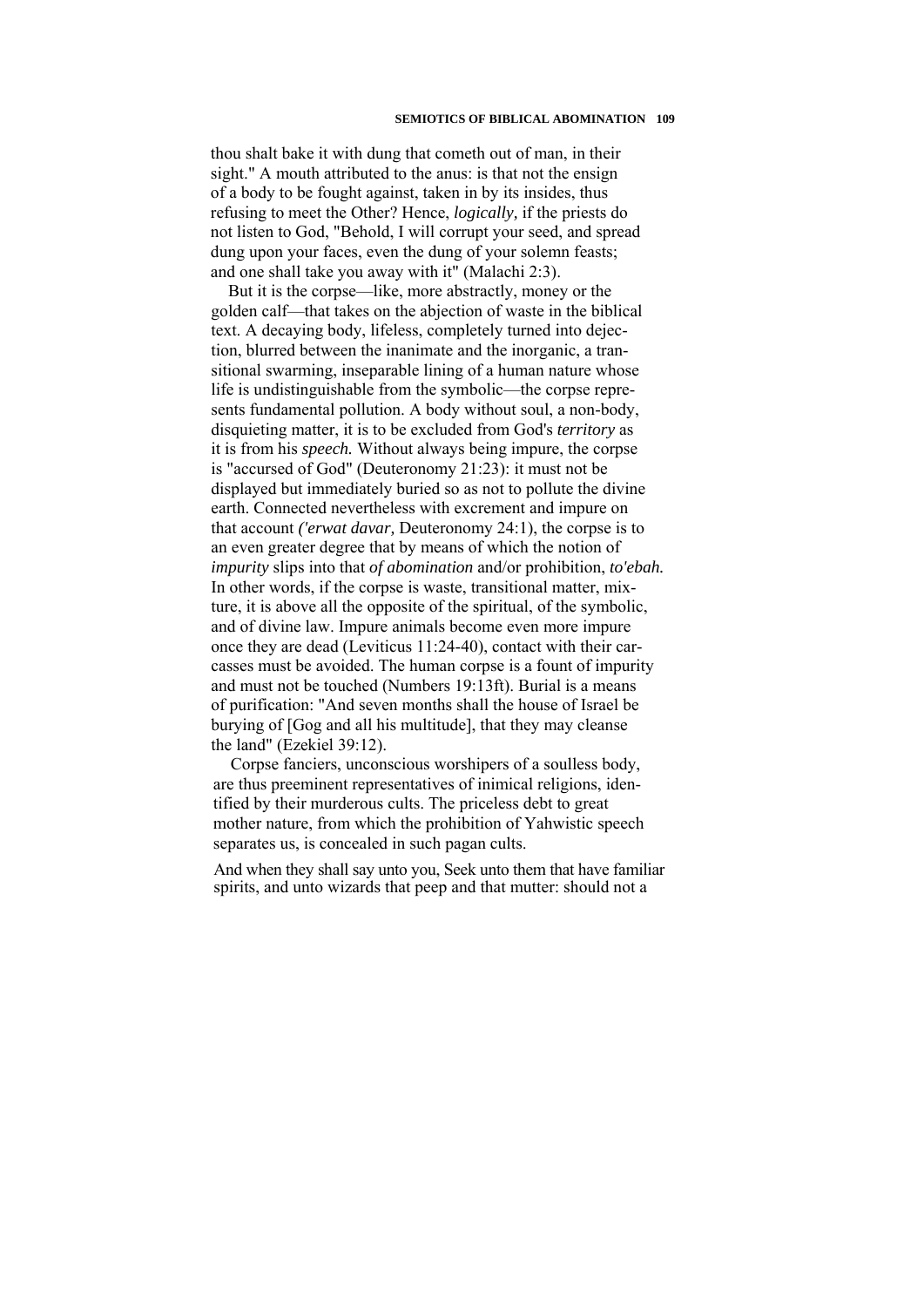#### IIO SEMIOTICS OF BIBLICAL ABOMINATION

people seek unto their God? for the living to the dead? (Isaiah 8:19)

#### Or again:

[People] which remain among the graves, and lodge in the monuments, which eat swine's flesh, and broth of abominable things is in their vessels (Isaiah 65:4)

Worshiping corpses on the one hand, eating objectionable meat on the other: those are the two abominations that bring about divine malediction and thus point to the two ends of the chain of prohibitions that binds the biblical text and entails, as I have suggested, a whole range of sexual or moral prohibitions.

## ABOMINATION OF CORPSES WARDS OFF DEATH WISH. TAXONOMY AS MORALS

With the taboo on corpses the assortment of biblical taboos returns to what we have seen was its point of departure. One remembers that dietary taboos had been spelled out after Noah's burnt offerings to God and that, particularly throughout Leviticus, prohibitions accompanied the requirements of sacrifice. The two logical strands that run through the biblical text to be joined together at the time of burnt offerings or separated later on, sacrifice and abomination, reveal their true interdependence at the moment when the corpse topples from being the object of *worship* over to being the object *of abomination.* Taboo appears then as a counterbalance to sacrifice. Strengthening the system of prohibitions (dietary or other) becomes more and more important to the spiritual scene, and that constitutes the true symbolic covenant with God. *Prohibiting instead of killing*—such is the lesson of the proliferation of biblical abominations. Separation at the same time as union; taboo and sacrifice partake of the logic that sets up symbolic order.

But one must stress what differentiates those two currents beyond their similarity. The killed object, from which I am separated through sacrifice, while it links me to God it also sets itself up, in the very act of being destroyed, as desirable, fascinating, and sacred. What has been killed subdues me and ' brings me into subjection to what has been sacrificed. To the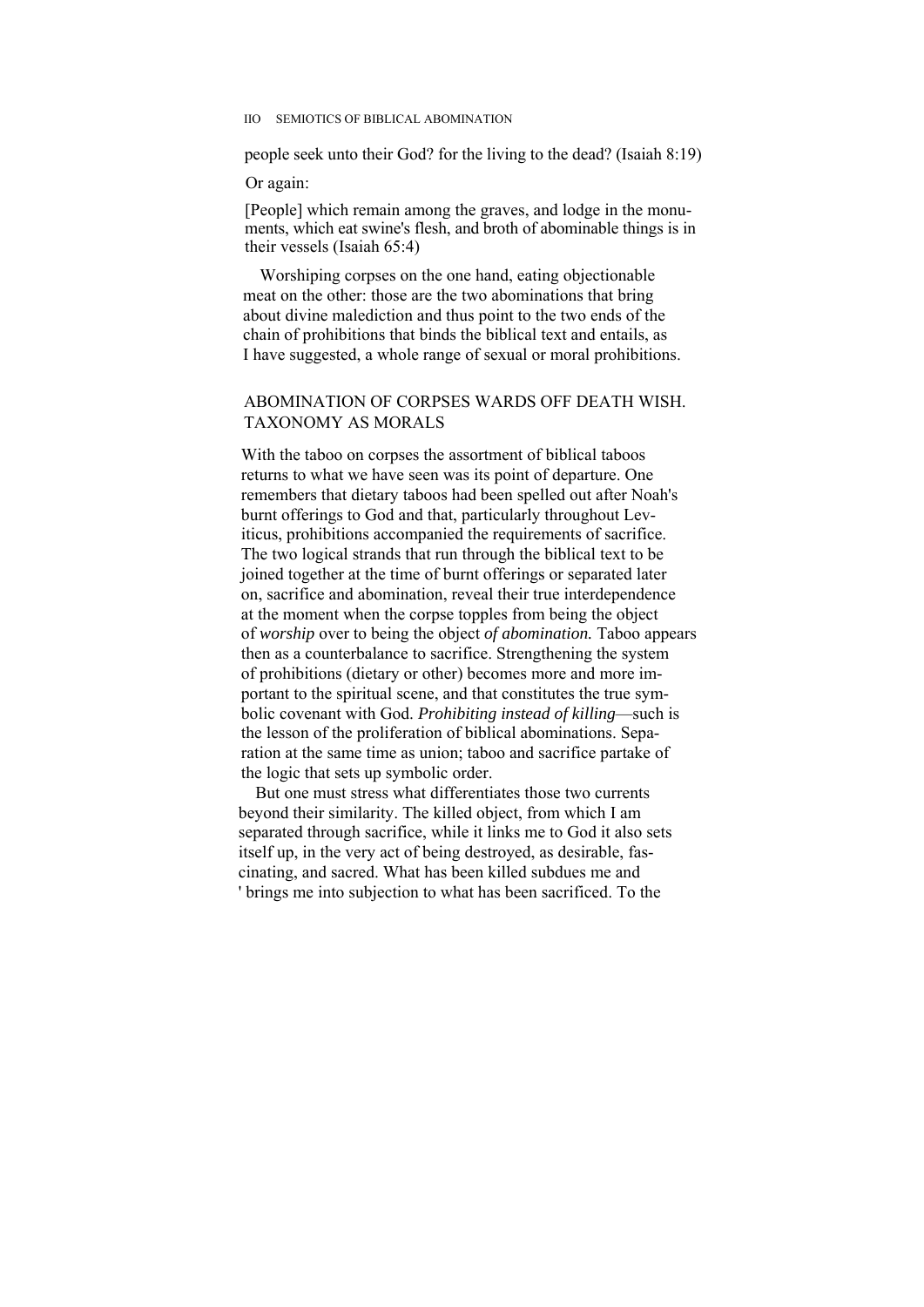#### SEMIOTICS OF BIBLICAL ABOMINATION III

contrary, the abjected object from which I am separated through abomination, if it guarantees a pure and holy law, turns me aside, cuts me off, and throws me out. The abject tears me away from the indifferentiated and brings me into subjection to a system. In short, the abominate is a response to the sacred, its exhaustion, its ending. The biblical text does away with sacrifice, particularly human sacrifice: Isaac is not offered to God. If Judaism remains a religion due to the sacrificial act, which persists in order to insure the metaphorical, vertical relation of the officiating priest to the One Alone, that foundation is largely compensated by the considerable expansion of the prohibitions that take over from it and transform its economy into a metonymic, horizontal concatenation. A religion of abomination overlays a religion of the sacred. It marks the exit of religion and the unfolding of morals; or leading back the One that separates and unifies, not to the fascinated contemplation of the sacred, from which it separates, but to the very device that it ushers in: logic, abstraction, rules of systems and judgments. When the victim is changed into an abomination, a deep qualitative change takes place: the religion that ensues, even if it continues to harbor sacrifice, is no longer a sacrificial religion. It tempers the fascination of murder; it gets around its desire by means of the abomination it associates with any act of incorporation and rejection of an ob-ject, thing or living being. What you sacrifice by swallowing, like what you suppress by rejecting, nourishing mother or corpse, are merely pre-texts of the symbolic relation that links you to Meaning. Use them to give existence to the One, but do not make them sacred in themselves. Nothing is sacred outside of the One. At the limit, everything that remains, all remainders, are abominable. Contrary to accepted interpretation, Rene Girard maintains that Christian religion breaks with sacrifice as the condition of the sacred and the social contract. Christ, far from being a scapegoat, indeed offers himself to a death-and-resurrection that causes sin to be visited on all members of the community and on each individually, instead of absolving them; it thus prepared them for a (phantasmatic?)-society without violence.<sup>17</sup> Whatever interest that argument might or might not have, one thing

**' /**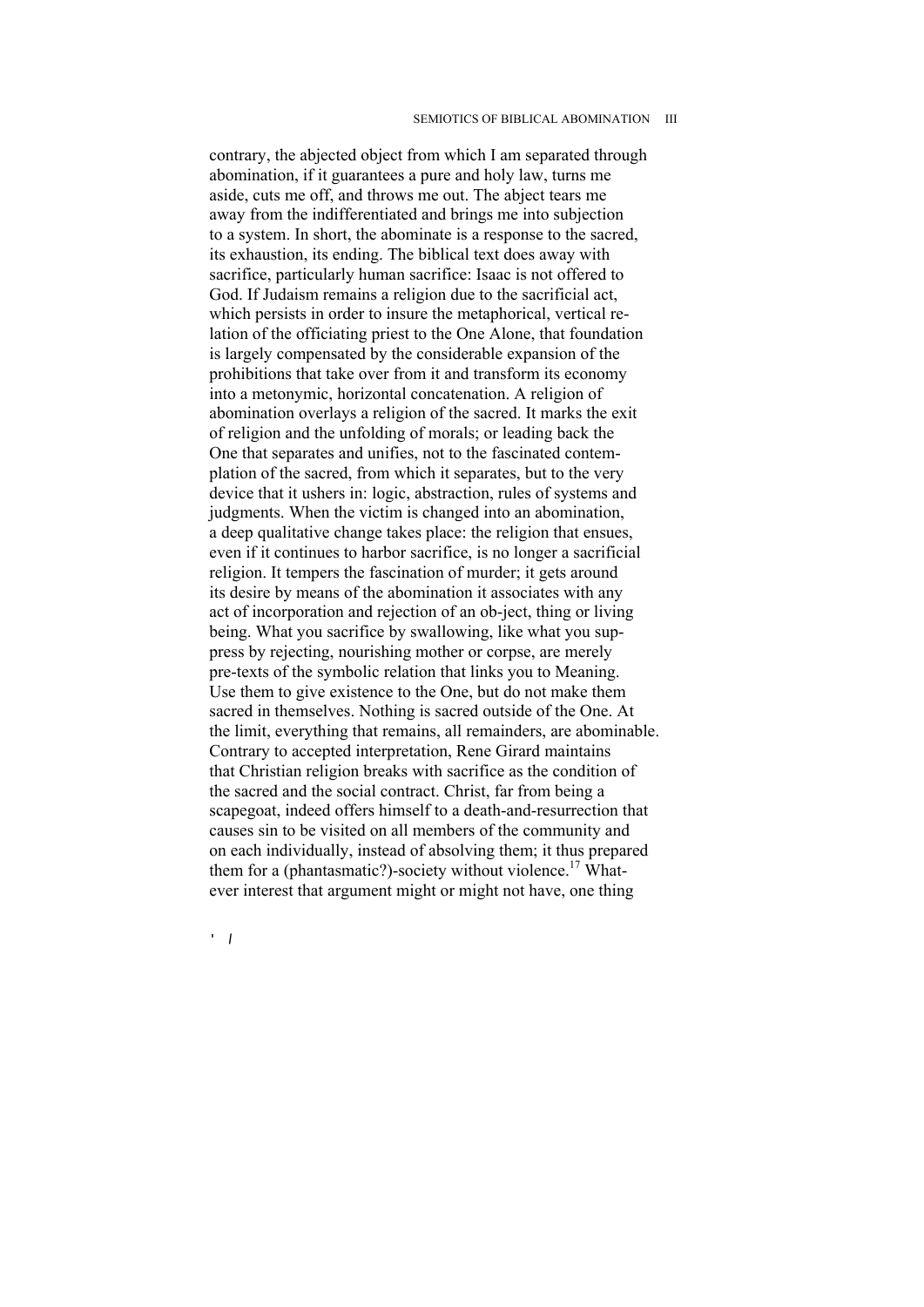#### **112 SEMIOTICS OF BIBLICAL ABOMINATION**

is clear: it is the Bible, particularly through its emphasis on abominations, that starts the process of going beyond a sacrificial concept of the social and/or symbolic contract. Not only shall you not kill, but you shall not sacrifice anything without observing rules and prohibitions. The tenth chapter of Leviticus brings in as clear consequence all the regulations concerning dietary taboo. The law of purity and holiness that ensues is what replaces sacrifice.

As a lay person, I might ask what that Law is. It is what curtails sacrifice. The law, in other words what restrains the desire to kill, is a taxonomy. Even if it is only after the period of exile, and in place of earlier tribal rules, that homicide becomes the object of a *sacred* law that changes murder into defilement for Israel and establishes rules for atonement, the very idea of homicide as an offense to God is present throughout the biblical text.18 "Whoso sheddeth man's blood, by man shall his blood be shed" (Genesis 9:6); "So ye shall not pollute the land wherein ye are: for blood it defileth the land: and the land cannot be cleansed of the blood that is shed therein, but by the blood of him that shed it" (Numbers 35:33).

Death drive, in such an adjustment, does not disappear on that account. Checked, it becomes displaced and builds a logic. If abomination is the lining of my symbolic being, "I" am therefore heterogeneous, pure and impure, and as such always potentially condemnable. I am from the very beginning subject to persecution as well as to revenge. The infinite meshing of expulsions and hazings, of divisions and inexorable, abominable reprisals is then thrown into gear. The system of abominations sets in motion the persecuting machine in which I assume the place of the victim in order to justify the purification that will separate me from that place as it will from any other, from all others. Mother and death, both abominated, abjected, slyly build a victimizing and persecuting machine at the cost of which I become subject of the Symbolic as well as Other of the Abject. "Ye shall be holy and made holy, separate *(pureshim)* from the nations of the world and their abominations" (the *Mekhilta* on "And ye shall be unto me a kingdom of priests, and an holy nation"—Exodus 19:6).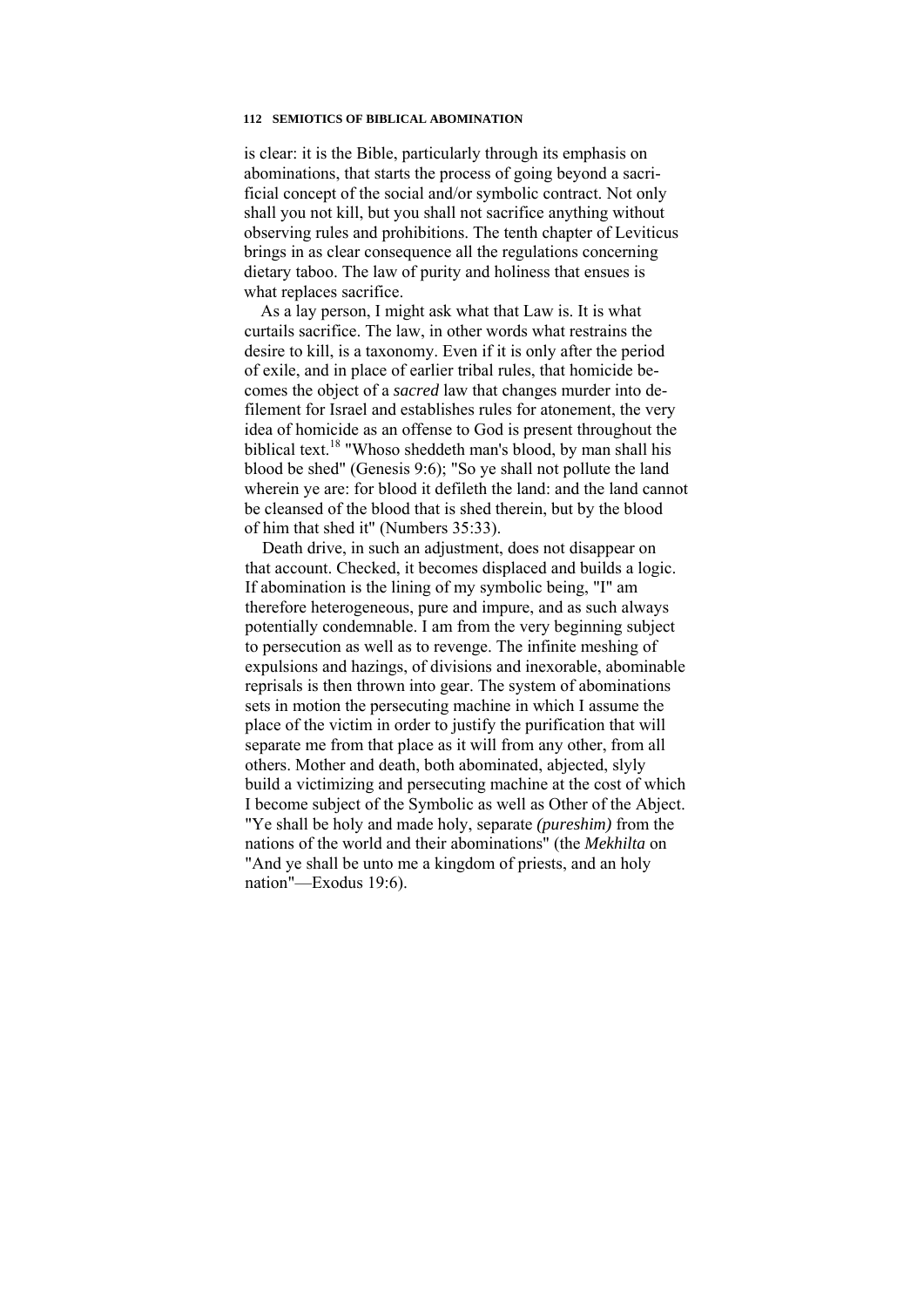# *. . . QUI TOLLIS PECCATA MUNDI*

To breed out of mankind a self-contradiction, an art of self-defilement, a will to lie at any cost, a revulsion, a scorn for all good and upright instincts! [. . .] I call Christianity [. . .] the immortal defiling of mankind.

Nietzsche, *The Antichrist*

## INSIDE/OUTSIDE

 **5**

It is through abolishment of dietary taboos, partaking of food with pagans, verbal and gestural contact with lepers, as well as through its power over impure spirits that the message of Christ is characterized and, as is well known, compels recognition in a most spectacular manner—superficial perhaps but striking. Those indications should not be construed as simply anecdotal or empirical, nor as drastic staging of a polemic with Judaism. What is happening is that a new arrangement of differences is being set up, an arrangement whose economy will regulate a wholly different system of meaning, hence a wholly different speaking subject. An essential trait of those evangelical attitudes or narratives is that abjection is no longer exterior. It is permanent and comes from within. Threatening, it is not cut off but is reabsorbed into speech. Unacceptable, it endures through the subjection to God of a speaking being who is innerly divided and, precisely through speech, does not cease purging himself of it.

Such an interiorization of abjection, before being effected through the assumption of Christie subjectivity within the Trinity, is brought about through an expedient that takes over Lev-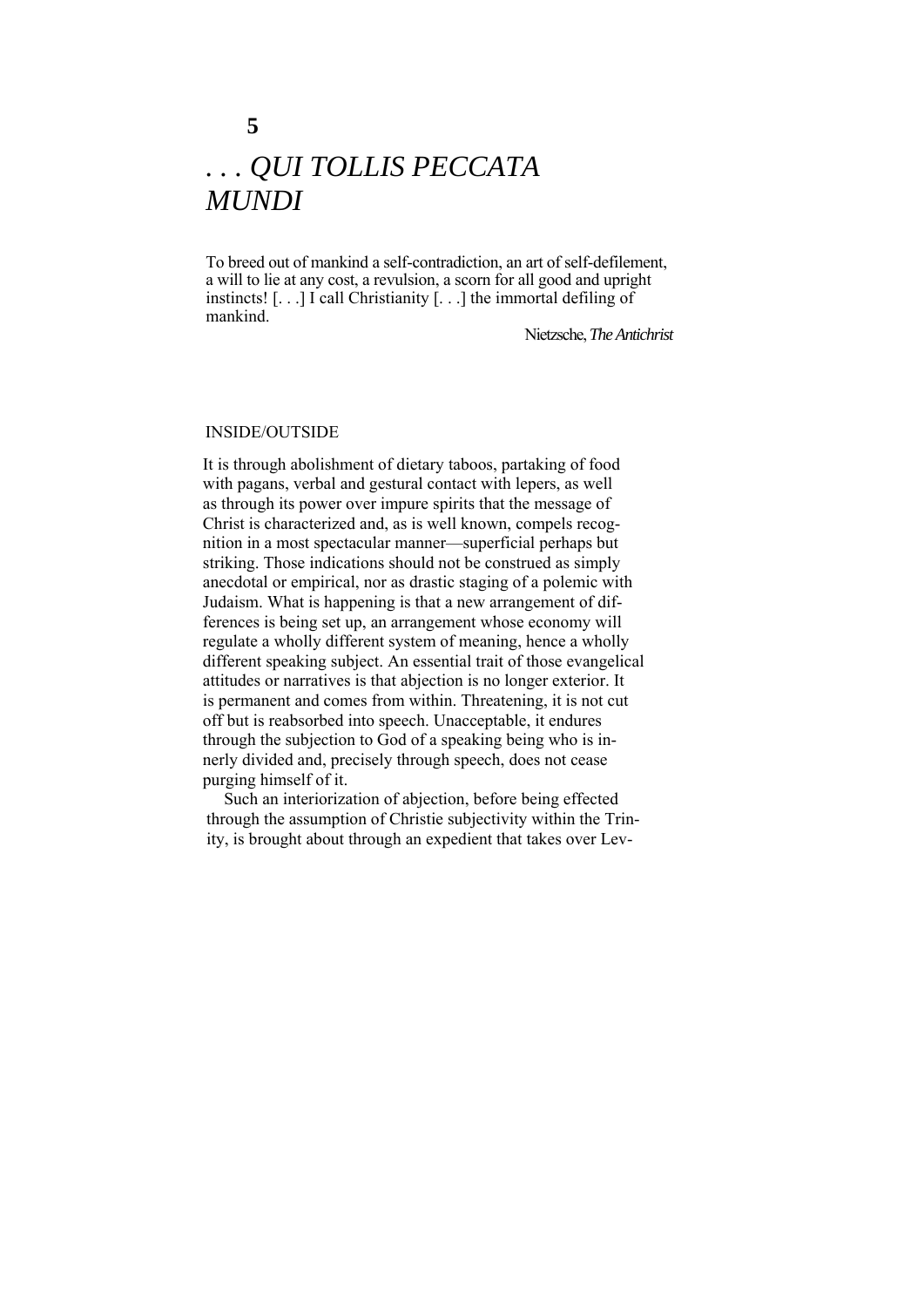#### 114 • • OUI TOLLIS PECCATA MUNDI

itical abominations but changes their location. That expedient is *oralization,* which the New Testament will try to rehabilitate, render guiltless, before inverting the pure/impure dichotomy into an outside/inside one.

The New Testament texts of chapters 15 in Matthew and 16 in Mark compress the event that opens out on a new logic. After having noted that the Pharisees' faith is completely centered in appearances (too strongly tied to orality?)—"This people honoureth me with their lips, but their heart is far from me" (Mark 7:6)—Jesus affirms, "Not that which goeth into the mouth defileth a man; but that which cometh out of the mouth, this defileth a man" (Matthew 15:11); and also, "There is nothing from without a man, that entering into him can defile him: but things which come out of him, those are they that defile the man" (Mark: 15).

Other instances give evidence that the emphasis is henceforth placed on the inside/outside boundary, and that the threat comes no longer from outside but from within. "But rather give alms of such things as ye have; and, behold, all things are clean unto you" (Luke 11:41); "Thou blind Pharisee, cleanse first that which is within the cup and platter, that the outside of them may be clean also" (Matthew 23:26); "Woe unto you, scribes and Pharisees, hypocrites! for ye are like unto whited sepulchres, which indeed appear beautiful outward, but are within full of dead men's bones, and of all uncleanness. Even so ye also outwardly appear righteous unto men, but within ye are full of hypocrisy and iniquity" (Matthew 23:27-28). While it is true that reminders of Levitical positions are not lacking (thus, in 2 Corinthians 6:17 to 7:1, "Wherefore come out from among them, and be ye separate, saith the Lord, and touch not the unclean thing, and I will receive you," and so forth), the interiorization of impurity is in progress everywhere: "For, when we were come into Macedonia, our flesh had no rest, but we were troubled on every side; without were fightings, within were fears" (2 Corinthians 7:5).

But let me go back to texts by Matthew and Mark who take more time with that reversal. The already quoted Christie speech, "There is nothing from without a man, that entering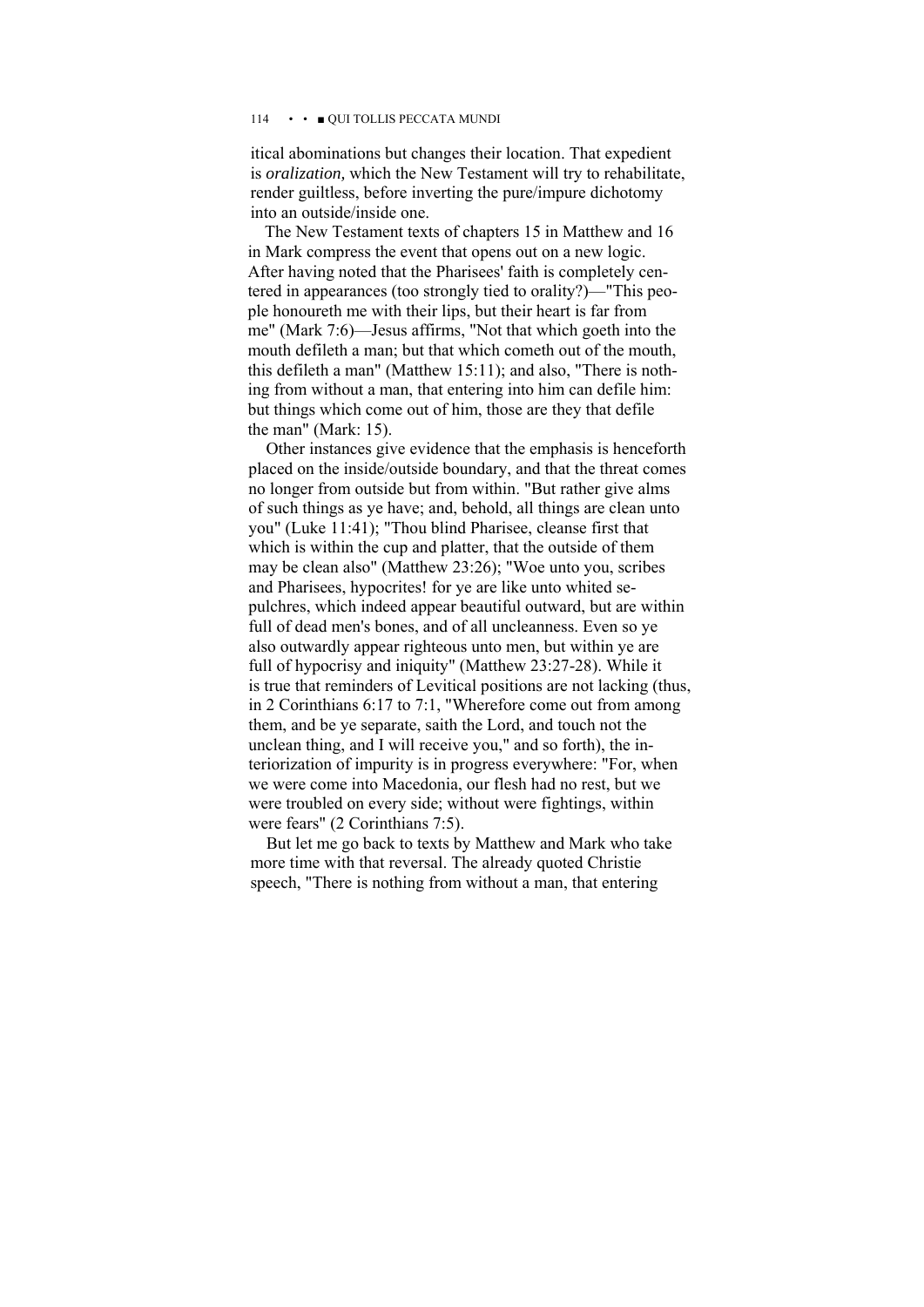into him can defile him: but the things which come out of him, those are they that defile the man," and so forth, is in each case preceded by the reproach, directed at the Pharisees, for honoring God too much and their fathers and mothers too little. It is thus an appeal to the recognition not so much of a Law as of a concrete, genetic, and social authority—a natural one, so to speak—that leads to the interiorization of impurity. Through re-cognition of your parents, that which is external threat to you will appear as internal danger. The verses that follow are even more definite in the invitation to mend the initial filial relationship.

## FROM FOOD TO EARS: A MOTHER

A woman who was "a Syrophenician by nation" (Mark 7:26) or else a "lost sheep of the house of Israel" (Matthew 15:24) asks for help in order to "cast forth the devil out of her daughter" (Mark 7:26). "But Jesus said unto her, Let the children first be filled: for it is not meet to take the children's bread and cast it unto the dogs" (Mark 7:27). And it is only after the mother answers, "the dogs under the table eat of the children's crumbs," that Christ will acknowledge the recovery of her daughter, the devil having gone out of the child's body. It is as if the mother had to agree to "fill" her child, give her a privileged food, distinct from the "crumbs" for dogs, before the devil would go away and the woman open her heart to the words of Christ.

The nutritive opening up to the other, the full acceptance of archaic and gratifying relationship to the mother, pagan as it might be, and undoubtedly conveying paganistic connotations of a prolific and protective motherhood, is here the condition for another opening—the opening up to symbolic relations, true outcome of the Christicjourney. For after the reconciliation between mother and daughter through the agency of satisfying nourishment, it is a deaf-mute whom Christ relieves: "And he took him aside from the multitude, and put his fingers into his ears, and he spit, and touched his tongue; And looking up to heaven, he sighed, and said unto, him, Ephphatha, that is, Be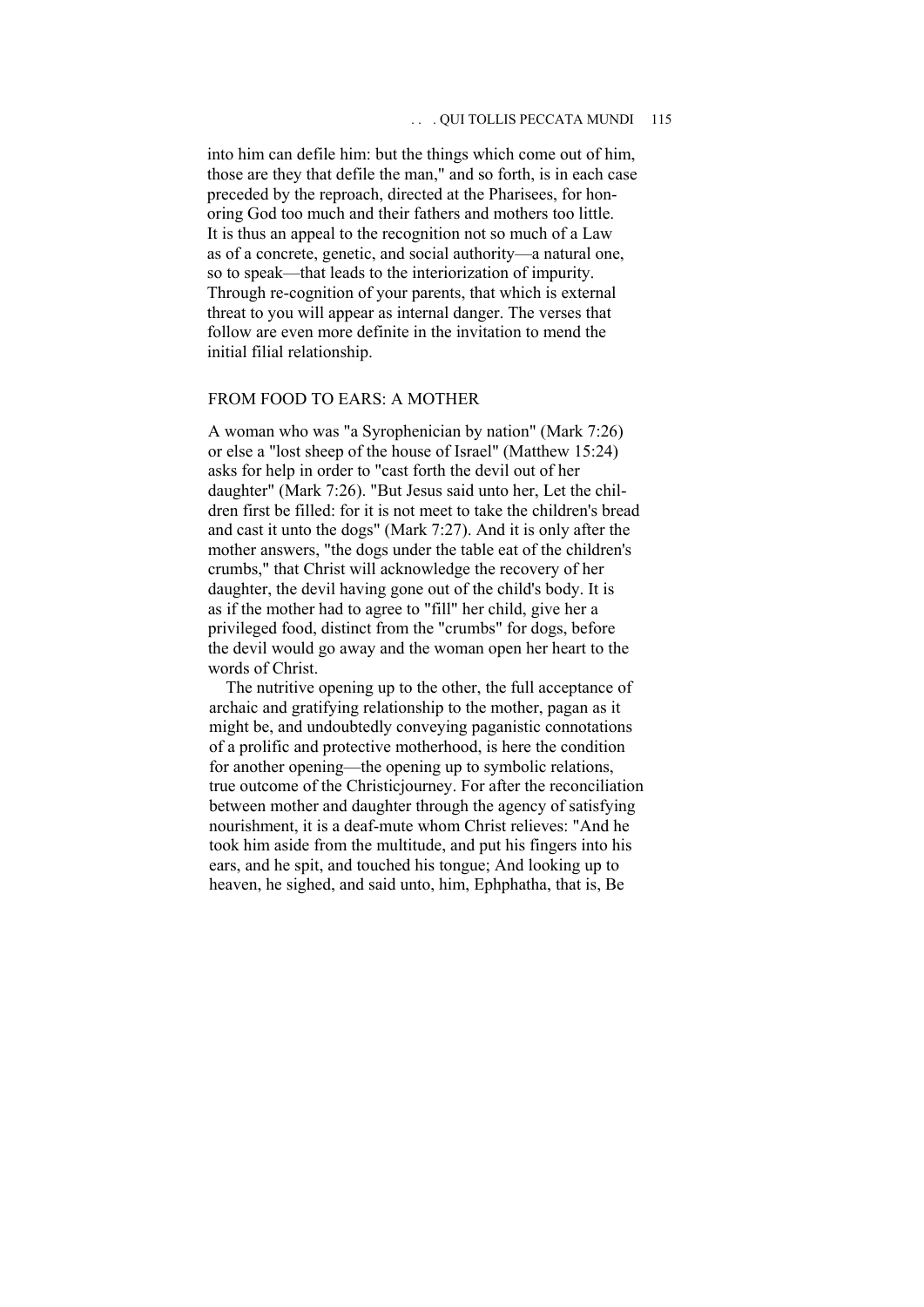#### **Il6 ... QUI TOLLIS PECCATA MUNDI**

Opened. And straightaway his ears were opened, and the string of his tongue was loosed, and he spake plain" (Mark 7:33-35).

As in analytic process, the reader of the New Testament is led, by elaborating on the archaic relation to his parents, particularly the oral relation to his mother, to introject the drivequality attached to archaic objects. Now, without that introjection, pre-objects and abjects threaten from without as impurity, defilement, abomination, and eventually they trigger the persecutive apparatus. Nevertheless, that introjection, aiming to salve, is not trouble free. For evil, thus displaced *into* the subject, will not cease tormenting him from within, no longer as a polluting or defiling substance, but as the ineradicable repulsion of his henceforth divided and contradictory being.

One can find an exemplary tale of such an interiorization of impurity in the Oxyrhynchus papyrus number 840.' Accused by a Pharisee of having entered the Temple without taking a bath, while the Pharisee considers himself pure because he bathed, Jesus answers: "... you have cleansed that *outer skin,*  the skin that whores and flute players also anoint, bathe, cleanse, and adorn in order to arouse men's lust, whereas *inside they are filled with scorpions* and all kinds of wickedness. As for me (and my disciples), who *did not bathe,* according to you, we did bathe in the *running* (and pure?) *waters* that come from the Father (who is in heaven?). But woe unto them ..."

## THE INTERIORIZATION OF BIBLICAL SEPARATION

Through the process of interiorization, defilement will blend with guilt, which already exists on a moral and symbolic level in the Bible. But out of the merger with the more material, object-like abomination, a new category will be established— Sin. Swallowed up, one might say reabsorbed, Christian defilement is by that token a revenge of paganism, a reconciliation with the maternal principle. Freud moreover stressed the point in *Moses and Monotheism,* revealing that Christian religion is a compromise between paganism and Judaic monotheism. Biblical logic remains nevertheless, even though it is inverted (the inside is to blame, no longer the outside): one uncovers it in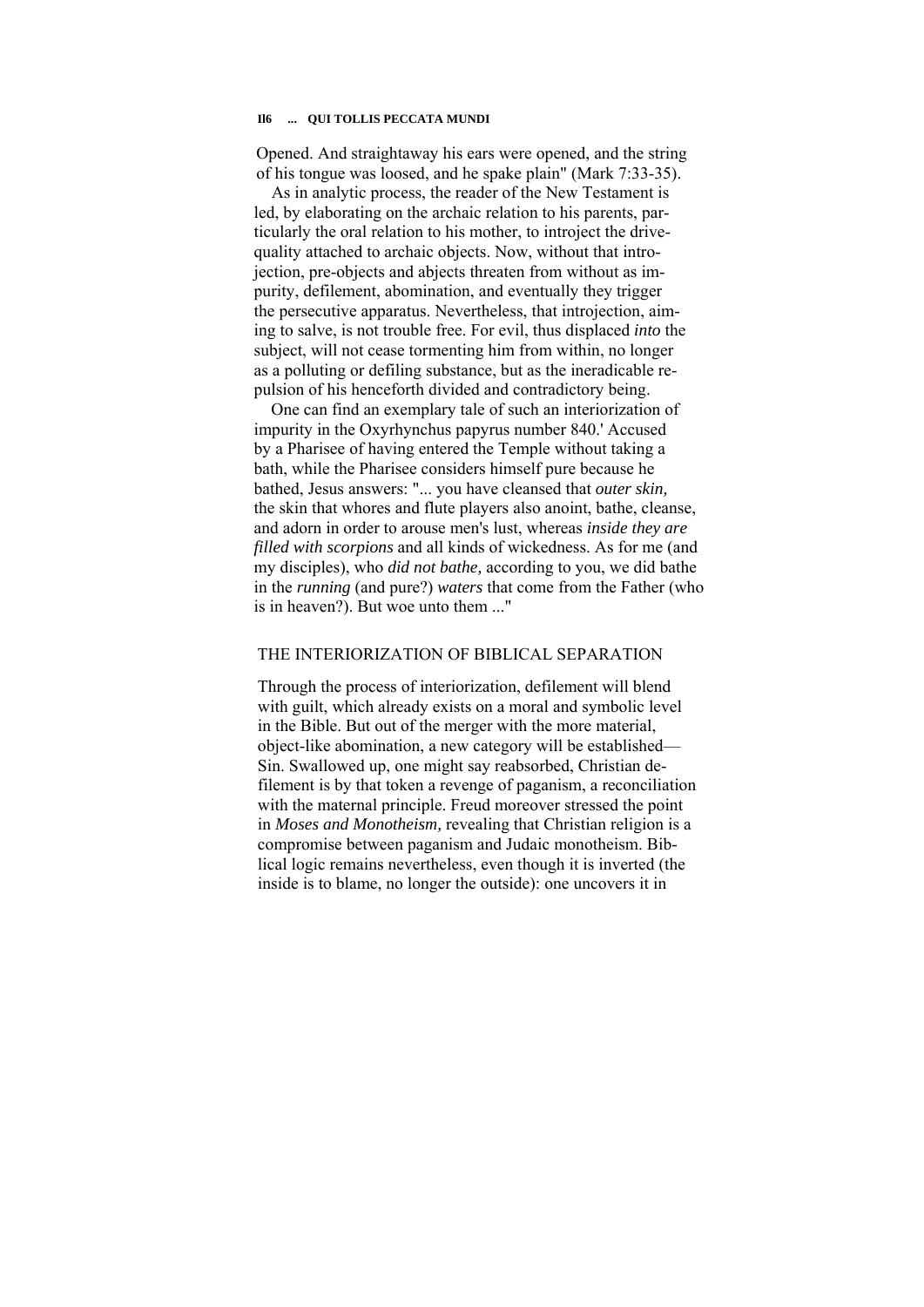the persistence of processes of division, separation, and differentiation.

But this time that logic functions exclusively in the signifying universe of the speaking being, rent between two potentialities, demoniacal and divine. Maternal principle, reconciled with the subject, is not for that matter revalorized, rehabilitated. Of its nourishing as much as threatening heterogeneity, later texts, and even more so theological posterity, will keep only the idea of sinning flesh. On that pivotal point, the New Testament will propose a subtle elaboration of the splitting that contemporary analytic listening discovers in so-called split subjects: the boundary between inside and outside. Before any relation to an other is set up, and as if underlying it, it is the building of that archaic space, the topological demarcation of the preconditions of a subjectivity, qua difference between a sub-ject and an ab-ject in the be-spoken being itself, that takes over from earlier Levitical abominations. "Kill, and eat," says God to an astonished Peter at Joppa (Acts 10:9-16). But that permission, far from being a liberalization, will lead the subject who complies with it to seek no longer his defilement but the error within his own thoughts and speech.

## DIVISION AND MULTIPLICATION

It is equally remarkable that Jesus' pronouncement concerning man's defilement by what *emanates* from him, rather than by what enters, is preceded and followed by two tales of multiplication of bread and fishes (Mark 6:38ff. and 8:i4f£). The word for "bread," *artos,* is repeated seventeen times in this section, as if to provide it with unity. Several lines of thought appear to converge on that article *of* multiplication. If there is, on the one hand, a concern for "satisfying" the hunger of the greatest possible number, it is, once again, to the spirit that the food seems destined, for Jesus does not cease calling upon understanding to decipher the meaning of his action. Satisfied physiological hunger gives way to unsatiable spiritual hunger, a striving for what "it could possibly mean." Ultimately, does not the multiplication of the food, miraculous though it may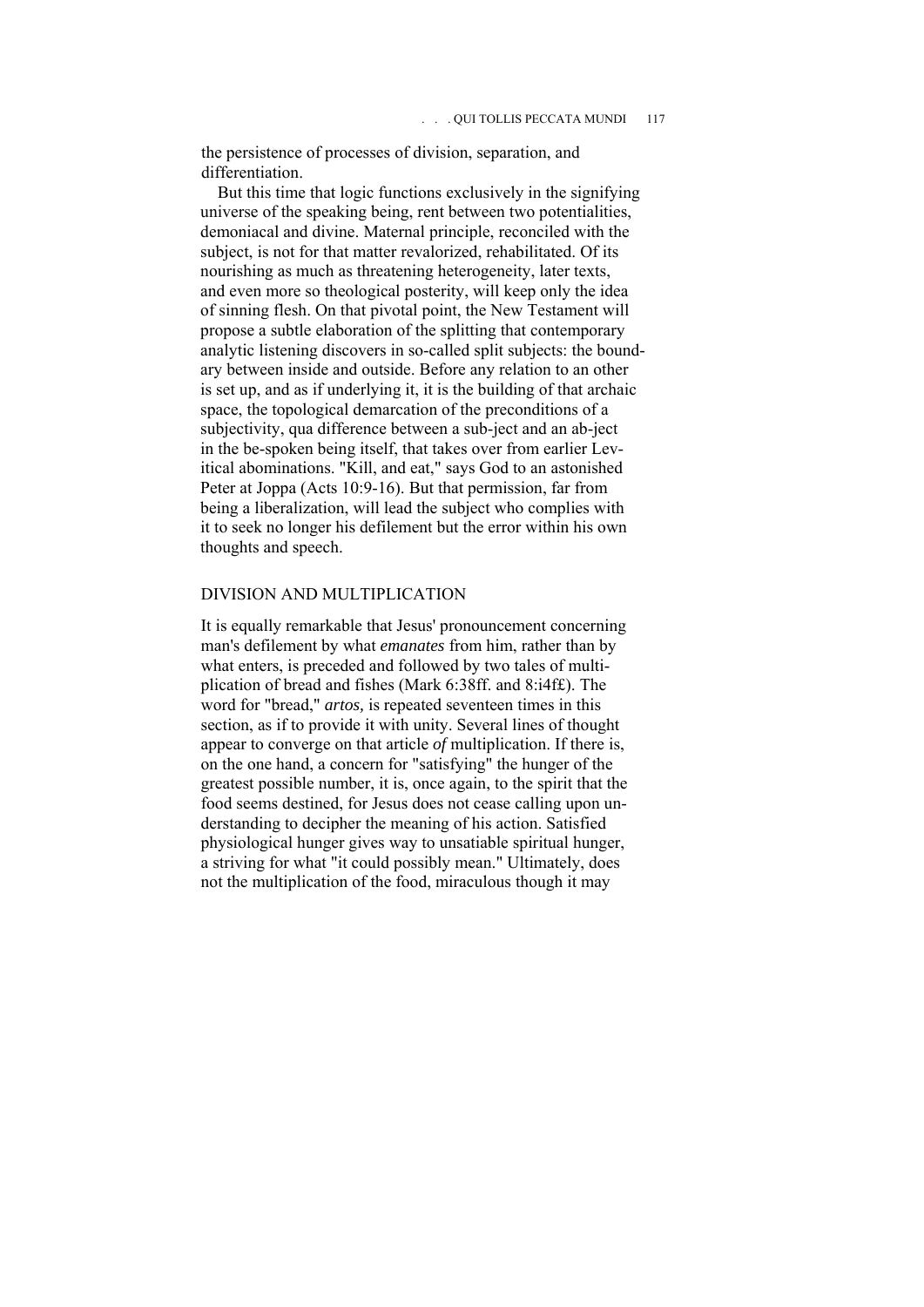#### Il8 • • • QUI TOLLIS PECCATA MUNDI

be, show how petty excessive fixation on *one* object of need can be, that object becoming the *single,* obsessive goal of existence? Even more so, does not that multiplication of dietary objects also constitute (taking into account the inward displacement of emphasis) a sort of invitation to multiply, if not relativize, conscience itself? It is no longer one but polyvalent, as is the entirely parabolic, fictional meaning of the miracle. The interiorization of abomination as sin, in the New Testament, would thus be not only a centering but even more so the condition, on the basis of that center, of pluralizing the object as well as the subject.

The tie between the multiplication of loaves and the Eucharist is well known; it is established by another of Christ's statements, this time bringing together body and bread, "This is my body." By surreptitiously mingling the theme of "devouring" with that of "satiating," that narrative is a way of taming cannibalism. It invites a removal of guilt from the archaic relation to the first pre-object (ab-ject) of need: the mother.

## FROM ABOMINATION TO LAPSE AND LOGIC. FROM SUBSTANCE TO ACTION

Through oral-dietary satisfaction, there emerges, beyond it, a lust for swallowing up the other, while the fear of impure nourishment is revealed as deathly drive to devour the other. A primal fantasy if ever there was one, that theme unremittingly accompanies the tendency toward interiorizing and spiritualizing the abject. It acts as a pedestal for it; man is a spiritual, intelligent, knowing, in short, speaking being only to the extent that he is recognizant of his abjection—from repulsion to murder—and interiorizes it as such, that is, symbolizes it. The *di*vision within Christian consciousness<sup>2</sup> finds in that fantasy, of which the Eucharist is the catharsis, its material anchorage and logical node. Body and spirit, nature and speech, divine nourishment, the body of Christ, assuming the guise of a natural food (bread), signifies me both as divided (flesh and spirit) and infinitely lapsing. I am divided and lapsing with respect to my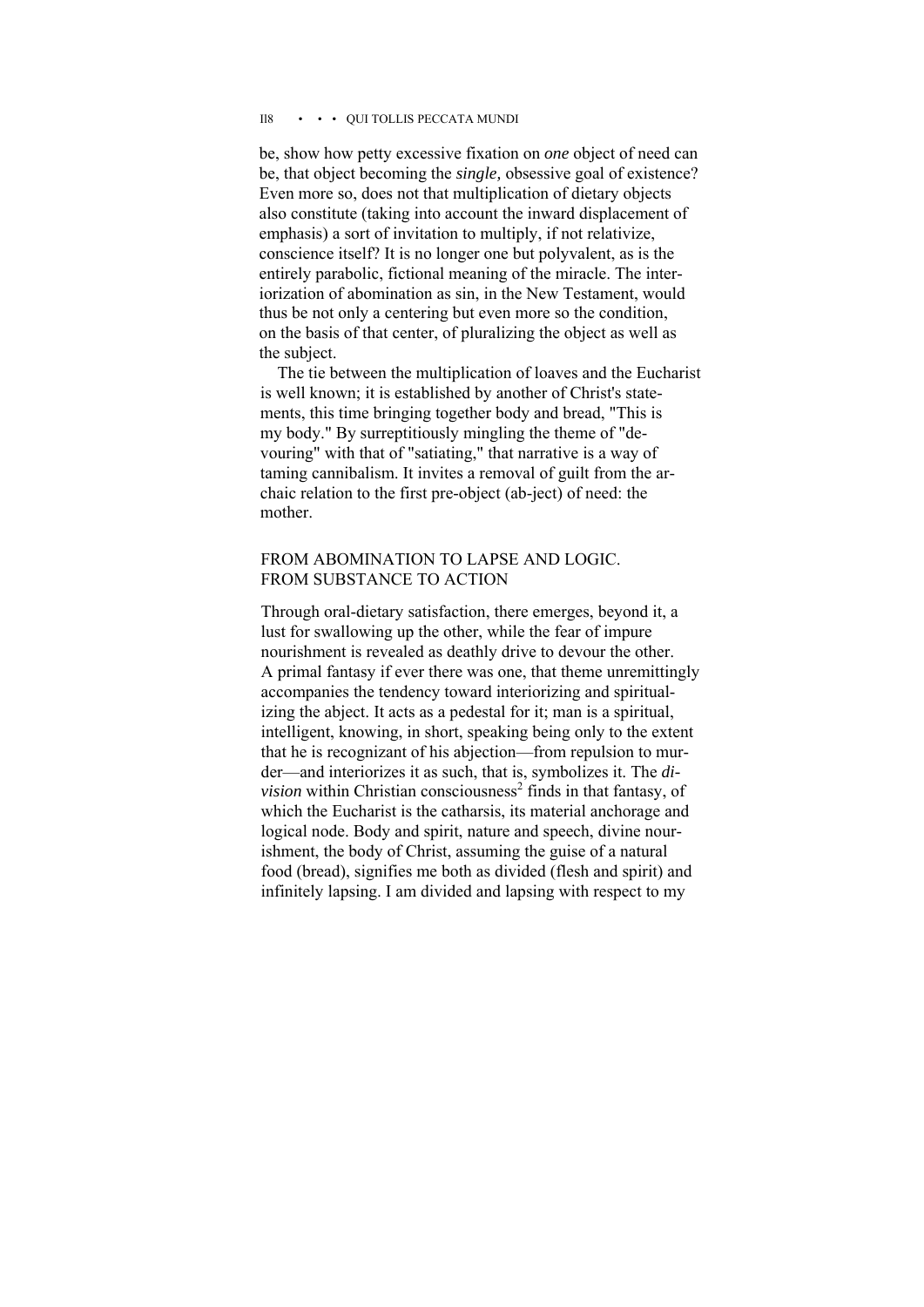ideal, Christ, whose introjection by means of numerous communions sanctifies me while reminding me of my incompletion. Because it identified abjection as a fantasy of devouring, Christianity effects its abreaction. Henceforth reconciled with it, the Christian subject, completely absorbed into the symbolic, is no longer a being of abjection but a lapsing subject.

In consequence of this placement of subjective *space, judgment*  henceforth prevails over the preestablished dichotomy between pure and impure: "But let a man examine himself, and so let him eat of that bread, and drink of that cup. For he that eateth and drinketh unworthily, eateth and drinketh damnation to himself, not discerning the Lord's body" (1 Corinthians 11:28-29). A spiritualization of both the purity/impurity distinction and the inside/outside division of subjective space is thus effected. The *understanding* of the disciples is being appealed to, in order to have them comprehend that the outside of man cannot possibly defile him: "And are ye so without *understanding*  also? Do ye not *perceive* that whatsoever thing from without entereth into the man, it cannot defile him" (Mark 7:18). The culmination of that interiorization doubtless lies in the proposition that impurity is a matter for the subject himself to decide: "I know, and I am persuaded by the Lord Jesus, that there is nothing unclean of itself; but to him that esteemeth any thing to be unclean, to him it is unclean" (Romans 14:14). Thus subordinated to judgment and dependent upon the subject, the impure (or impious) assumes the status not of a *substance* that is cut off but of an *action* that is indecent. Sin is an action; theologians speak of "peccaminous" acts.

And yet, if it is true that the notion of sin carried that spirituality far, it is nevertheless upon a body that its highest development rests: the body of Christ. Purifying, redeeming all sins, it punctually and temporarily gives back innocence by means of communion. To eat and drink the flesh and blood of Christ means, on the one hand, to transgress symbolically the Levitical prohibitions, to be symbolically satiated (as at the fount of a good mother who would thus expel the devils from her daughter) and to be reconciled with the substance dear to paganism. By the very gesture, however, that corporealizes or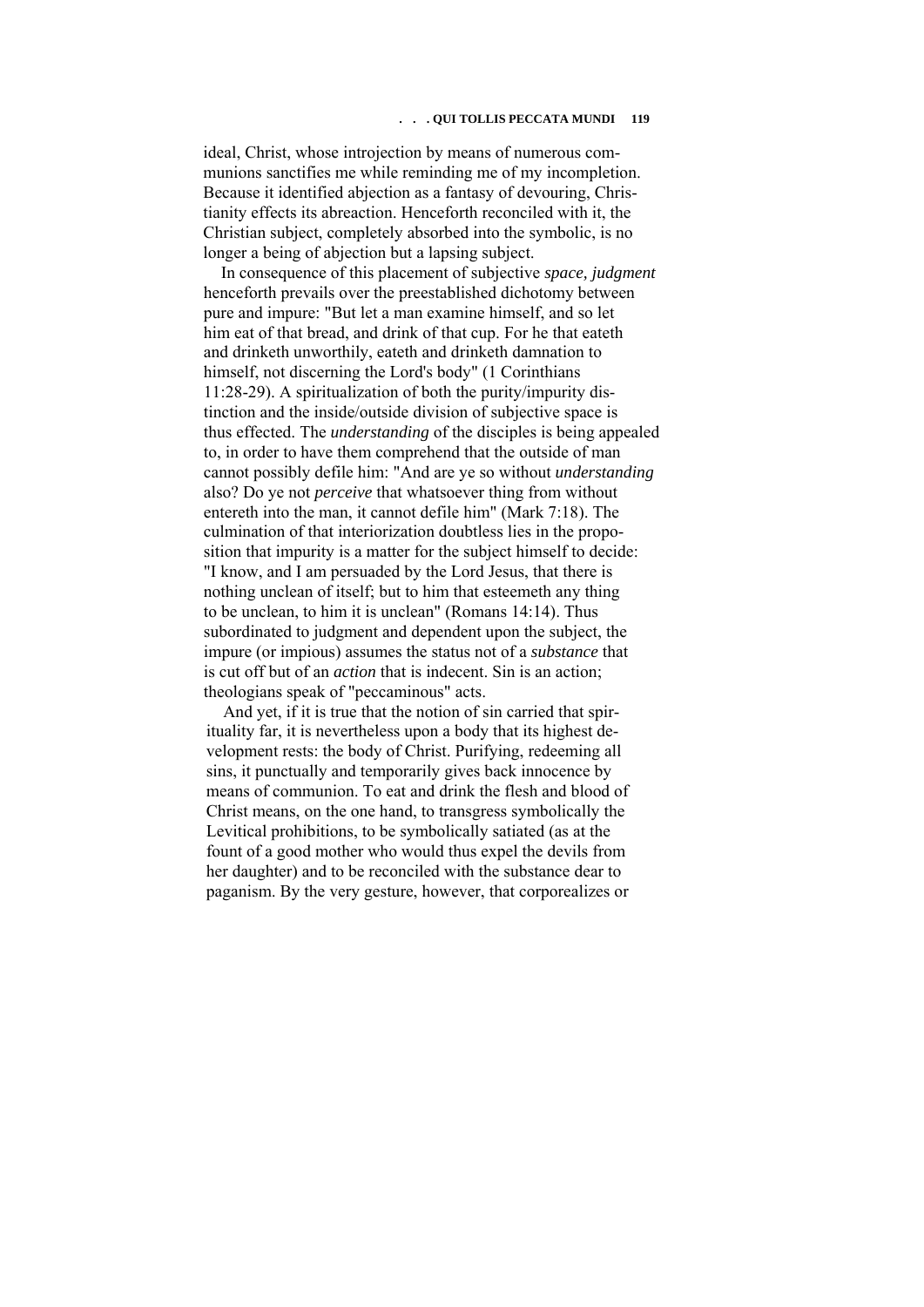#### 120 ... QUI TOLLIS PECCATA MUNDI

incarnates speech, all corporeality is elevated, spiritualized, and sublimated. Thus one might say that if the inside/outside boundary is maintained, osmosis nevertheless takes place between the spiritual and the substantial, the corporeal and the signifying—a heterogeneity that cannot be divided back into its components  $3$ 

## A HETEROGENEOUS BODY—CHRIST

Christ alone, because he accomplished that heterogeneity, is a body without sin. What others must do, because of their fault, is to achieve that sublimation, confess the part of themselves that rebels against divine judgment, a part that is innerly impure.

Because the unrivaled existence of Christ is nevertheless the vanishing point of all fantasies and thus a universal object of faith, everyone is allowed to aspire to Christie sublimation and by the same token know that his sins can be remitted. "Your sins will be forgiven," Jesus keeps telling them, thus accomplishing, in the future this time, a final raising into spirituality of a nevertheless inexorable carnal remainder.

Sin then remains the only token of difference from the sublimity of Christ. In a universe where differences are resorbed through the effort of an ideal identification with the experience of Christ—an impossible one from the very start—Sin, even if its remission is always promised, remains the rock where one endures the human condition as separate: body and spirit, body jettisoned from the spirit; as a condition that is impossible, irreconcilable, and, by that very token, real.

## SIN AS DEBT, HOSTILITY, AND INIQUITY

"Confessing sins," "remitting sins"—such phrases are probably liturgic in origin, but in themselves they already define sins as *inherent in speech* and slated for *release;* one encounters in them the notions that bespeak the sin-laden act: *amartia,* debt, and *anomia,* iniquity.

Clearly Judaic in spirit, *debt* points to a ruthless creditor and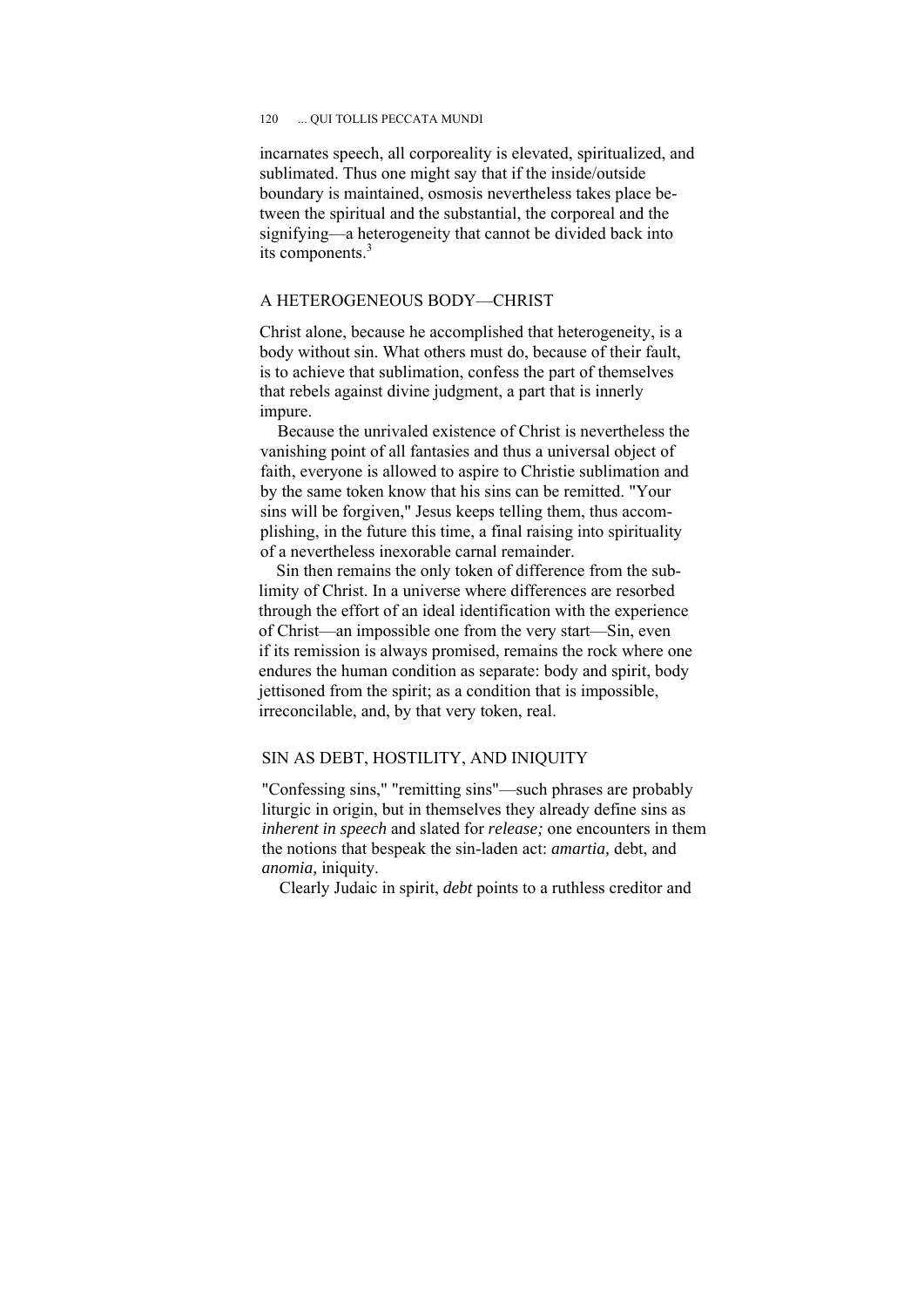assigns the subject to the place of the debtor whose infinite payment will fill the distance that separates him from God only by means of a faith indefinitely maintained. The parallel between the sins against the Father and our debt to our neighbors is well known. The verbal use of the term is also corroborated. In Matthew 18:21-22 the verb *atnartenein* is used to refer to a "sin" against one's brother man, while Paul (Acts 25:8) asserts he has "offended" *(emarton)* "neither against the law of the Jews, neither against the temple, nor yet against Caesar"; and in 1 Corinthians 8:12 he avers that "when ye sin *(amartanontes)* so against the brethren, and wound their weak conscience, ye sin against Christ *(eis Christon amartanete)."*

Especially with Matthew, or it so seems, there is a more specific use of the word *anomia* when referring to sin as general hositility to God. This meaning, peculiar to the Qumran scrolls, often directly refers to the Biblical text itself (Psalms 6:8, 9 for instance). "Depart from me, ye that work iniquity" (Matthew 7:23); "And because iniquity shall abound, the love of many shall wax cold" (Matthew 24:12), and especially: "Even so ye also outwardly appear righteous unto men, but within ye are full of hyprocrisy and iniquity" (Matthew 23:28).

John also wrote that "sin is the transgression of the law" (I John 3:4), and even if many commentators note that *a-nomia,*  in this instance—as elsewhere in the New Testament—should not be connected with *nomos,* it is indeed a transgression of divine jurisdiction, akin to that *of* the Torah, that is involved in that definition. Is not the sinner the one who places himself under the rule of Satan, by virtue of his breaking away from the new "commandments" *(entole)* of Christ (1 John 4:21)?

On the level of debt and iniquity, even more so than that of impurity, sin is set forth as constitutive of man, coming to him from the depth of his heart, thus recalling the original sin of Adam. "O generation of vipers, how can ye, being evil, speak good things? for out of the abundance of the heart the mouth speaketh" (Matthew 12:34). As *debt* and *iniquity,* breach of duty or injustice, sin is an act and is proven to be within man's jurisdiction, within the scope of his own responsibility. Here then is the list of sins according to the Gospels, which Paul will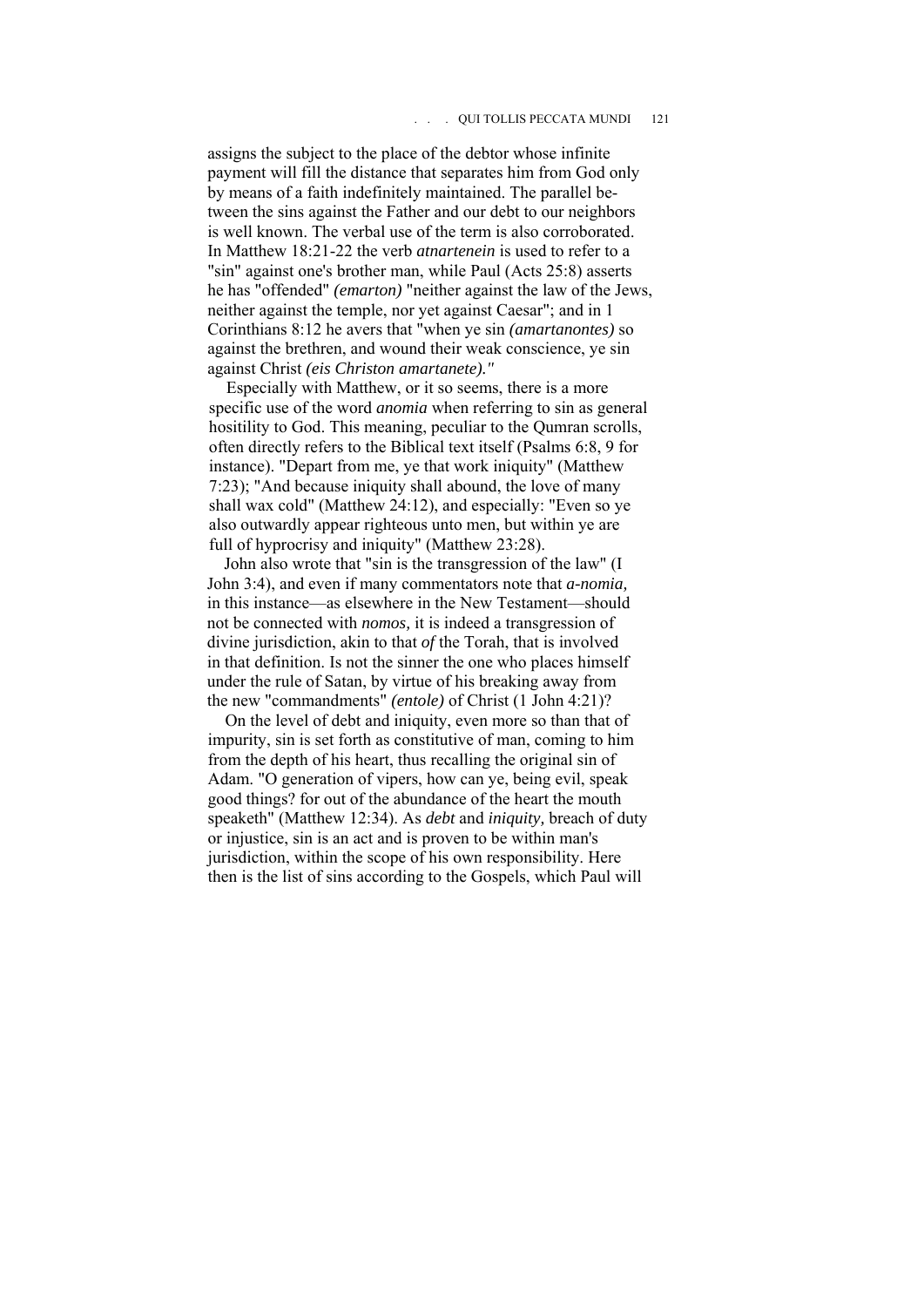#### 122 ... QUI TOLLIS PECCATA MUNDI

expand: "For from within, out of the heart of men, proceed evil thoughts, adulteries, fornications, murders, thefts, covetousness, wickedness, deceit, lasciviousness, an evil eye, blasphemy, pride, foolishness" (Mark 7:21-22; in Matthew 15:19 the number of sins is down to seven).

Now it is precisely the sinner and not the righteous whom Christ addresses, and his major role is to drive out evil spirits and devils, to remit sins. The heterogeneity of Christ, Son of both Man and God, resorbs and cleanses the demoniacal. Such heterogeneity does not cease revealing the moral and symbolic existence of infamy; nevertheless, as it is communicated to the sinner by means of his very being, it saves him from the abject.

## THE DOORS OF THE INQUISITION

Based in large part on the idea of *retribution,* the notion of sin doubtless leads one to adopt a behavior and speech of conformity, obedience, and self-control under the ruthless gaze of the Other—Justice, Good, or Golden Mean. Basis of asceticism at the same time as it is coiled in judgment, sin guides one along the straitest paths of superego spirituality. It holds the keys that open the doors to Morality and Knowledge, and at the same time those of the Inquisition.

But what will now hold our attention is that sin is also the requisite of the Beautiful. On that plane, through an additional twist, the Law of the Other becomes reconciled with Satan. As a result, the Christian self-contradiction that Nietzsche denounced, once its inimical parts have been reconciled, constitutes the requisite for jouissance. The episode of Christ and the repentant sinner, the woman who "stood at his feet behind him weeping, and began to wash his feet with tears, and did wipe them with the hairs of her head, and kissed his feet, and anointed them with the ointment" (Luke 7:38) conveys that meaning. Contrary to the prophet who, according to the Pharisee, would have recognized impurity in this woman and withdrawn from her, Christ gives himself up to it, deluged with a kind of overflowing—of sin or love? It is, at any rate, the overflow of an interior flux and its ambiguity bursts forth in that scene. Sin,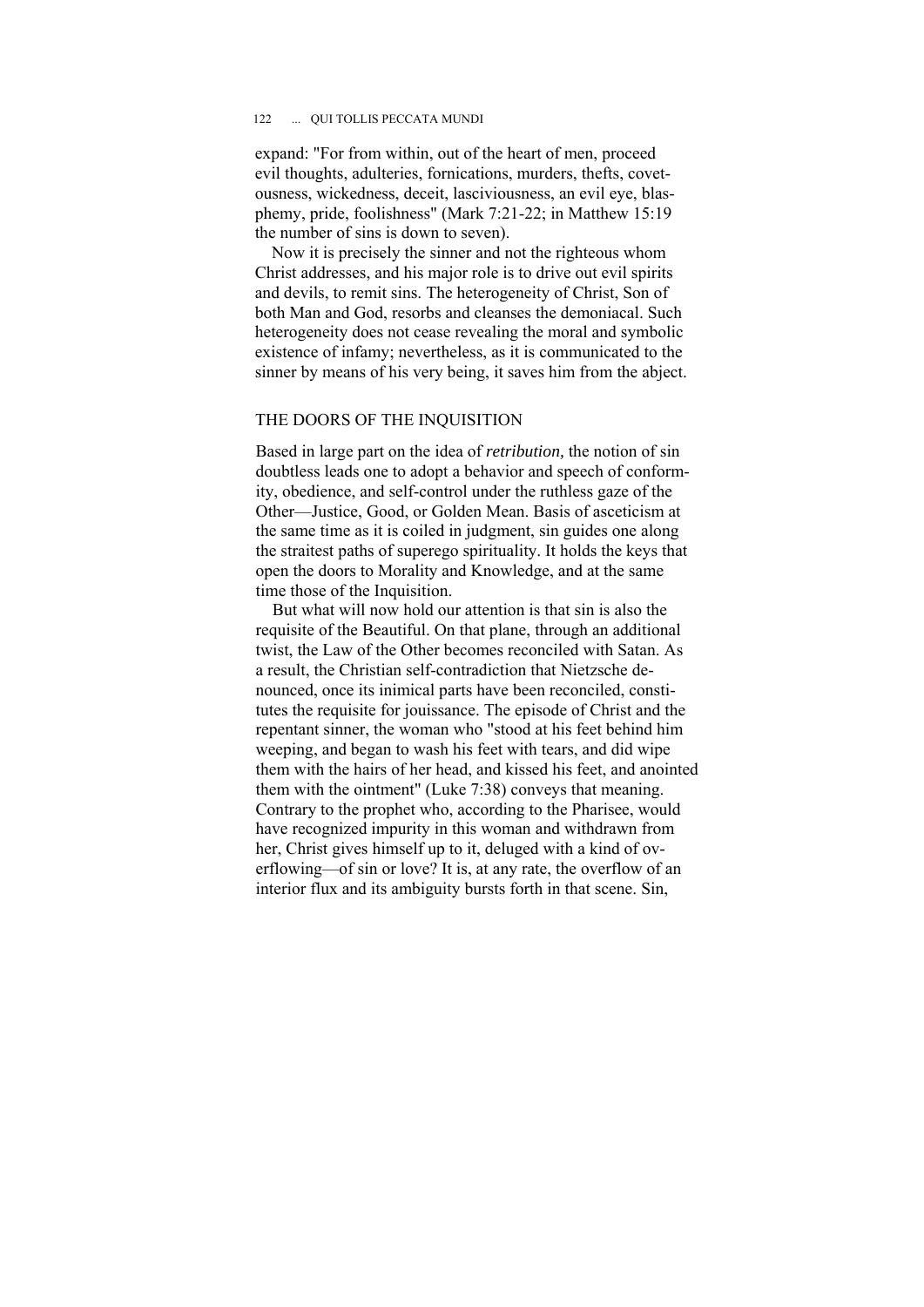turned upside down into love, attains, on account of the ambivalence, the beauty that Hegel tells us is displayed right here for the one and only time in the Gospels. "Wherefore I say unto thee, Her sins, which are many, are forgiven; for she loved much: but to whom little is forgiven, the same loveth little" (Luke 7:47).

## SIN AS REQUISITE FOR THE BEAUTIFUL

Neither debt nor want, sin, as the reverse side of love, is a state of fullness, of plenty. In that sense, it turns around into living beauty. Far from advocating solely a doctrine of limitation and conformity to divine speech, the Christian conception of sin also includes a recognition of an evil whose power is in direct ratio to the holiness that identifies it as such, and into which it can convert. Such a conversion into jouissance and beauty goes far beyond the retributive, legalistic tonality of sin as debt or iniquity. Thus it is that, by means of the beautiful, the demoniacal dimension of the pagan world can be tamed. And that the beautiful penetrates into Christianity to the extent of becoming not merely one of its component parts, but also probably what leads it beyond religion.

## AN OVERFLOWING OF DESIRE

The idea of "want" tied to sin as debt and iniquity is therefore coupled with that of an overflowing, a profusion, even an unquenchable desire, which are pejoratively branded with words like "lust" or "greed." *Pleonexia,* greed, is etymologically the desire "to possess always more"; it connotes an appetite that cannot possibly be sated, and that links it, in the writings of Paul for instance, to sexual transgressions and flesh in general; for the cause of this appetite resides in idolatry as disobedience to divine speech. "Wherefore God also gave them up to uncleanness through the lusts of their own hearts, to dishonour their own bodies between themselves: Who changed the truth of God into a lie [ ... ] For this cause God gave them up unto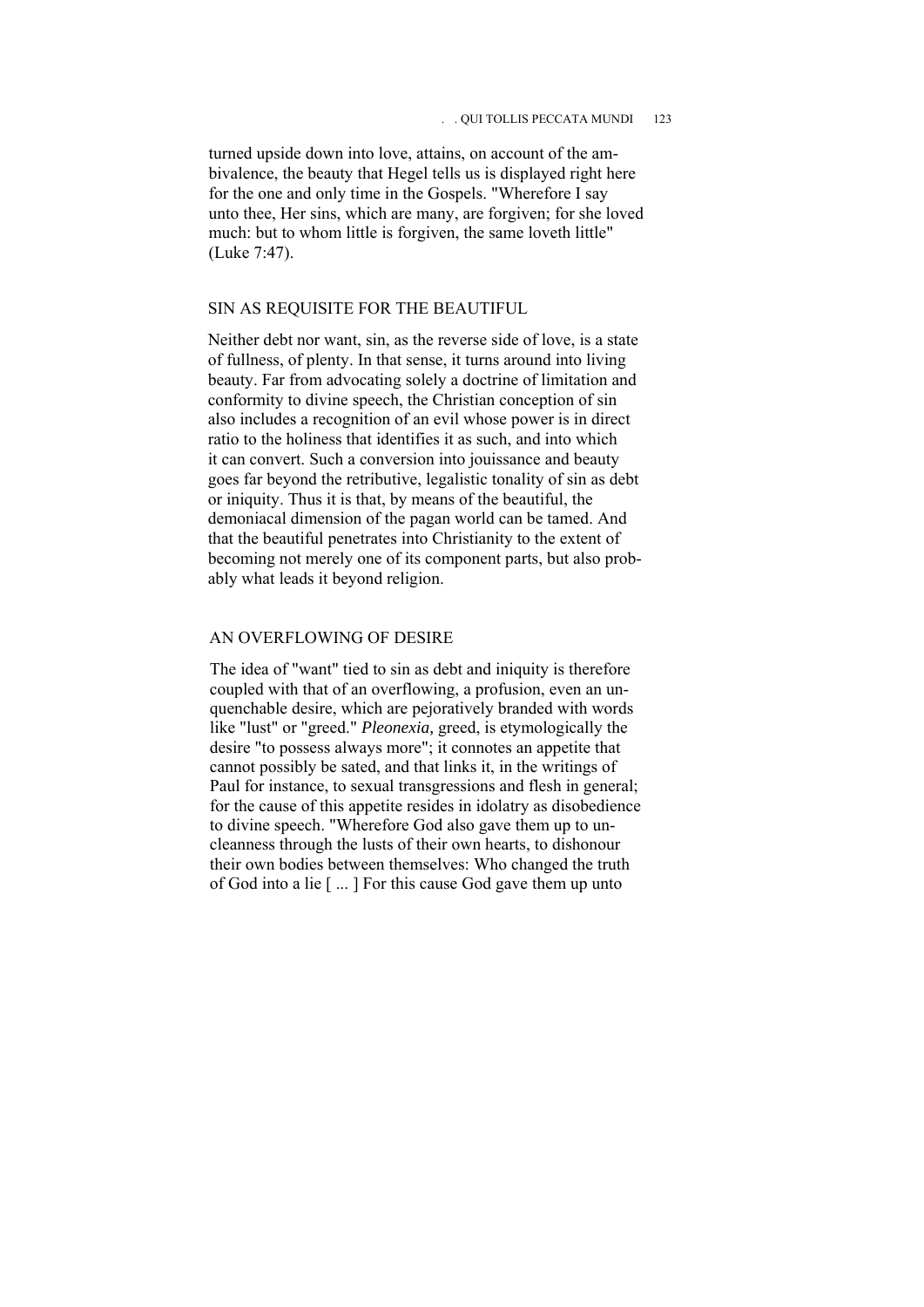#### 124 •• • QUI TOLLIS PECCATA MUNDI

vile affections" (Romans 1:24, 26). "Lust," or *epithumia,* depending directly on the biblical text, also covers sexual desires while relating, particularly in the Old Testament, to food as well as to various material goods.

At any rate, those various descriptions of sin converge on the *flesh* or rather on what might be called, by anticipation, an overwhelming release of drives, unrestrained by the symbolic. "This I say then, Walk in the Spirit, and ye shall not fulfill the lust of the flesh. For the flesh lusteth against the Spirit, and the Spirit against the flesh: and these are contrary the one to the other: so that ye cannot do the things that ye would" (Galatians 5:16-17). The outcome, the *telos* of this carnal overflow can only be death ("For the wages of sin is death," Romans 6:23; "For when we were in the flesh, the motions of sins, which were by the law, did work in our members to bring forth fruit unto death," Romans 7:5), which is what sin leads to.

One of the most complex nodes of Christian or at least Pauline theory is precisely centered in that matter of the *flesh.* For on the one hand, the flesh is plainly marked, echoing later Greek thought, as that from which one should be separated ("Therefore, brethren, we are debtors, not to the flesh, to live after the flesh," Romans 8:12). Whereas, elsewhere, we have the following: "For though we walk in the flesh, we do not war after the flesh" (II Corinthians 10:3), and "The life which I now live in the flesh I live by the faith of the Son of God, who loved me, and gave himself for me" (Galatians 2:20). Displaying more than lack of univocity, it is a heterogeneous conception of the\ flesh that is being set forth.

In opposition to the peaceful Apollonian (not Dionysiac) Greek corporeality, flesh here signifies according to two modalities: on the one hand, close to Hebraic flesh *(basar),* it points to the "body" as eager drive confronted with the law's harshness; on the other, it points to a subdued "body," a body that is pneumatic since it is spiritual, completely submersed into (divine) speech in order to become beauty and love.

These two "bodies" are obviously inseparable, the second ("sublimated") one unable to exist without the first (perverse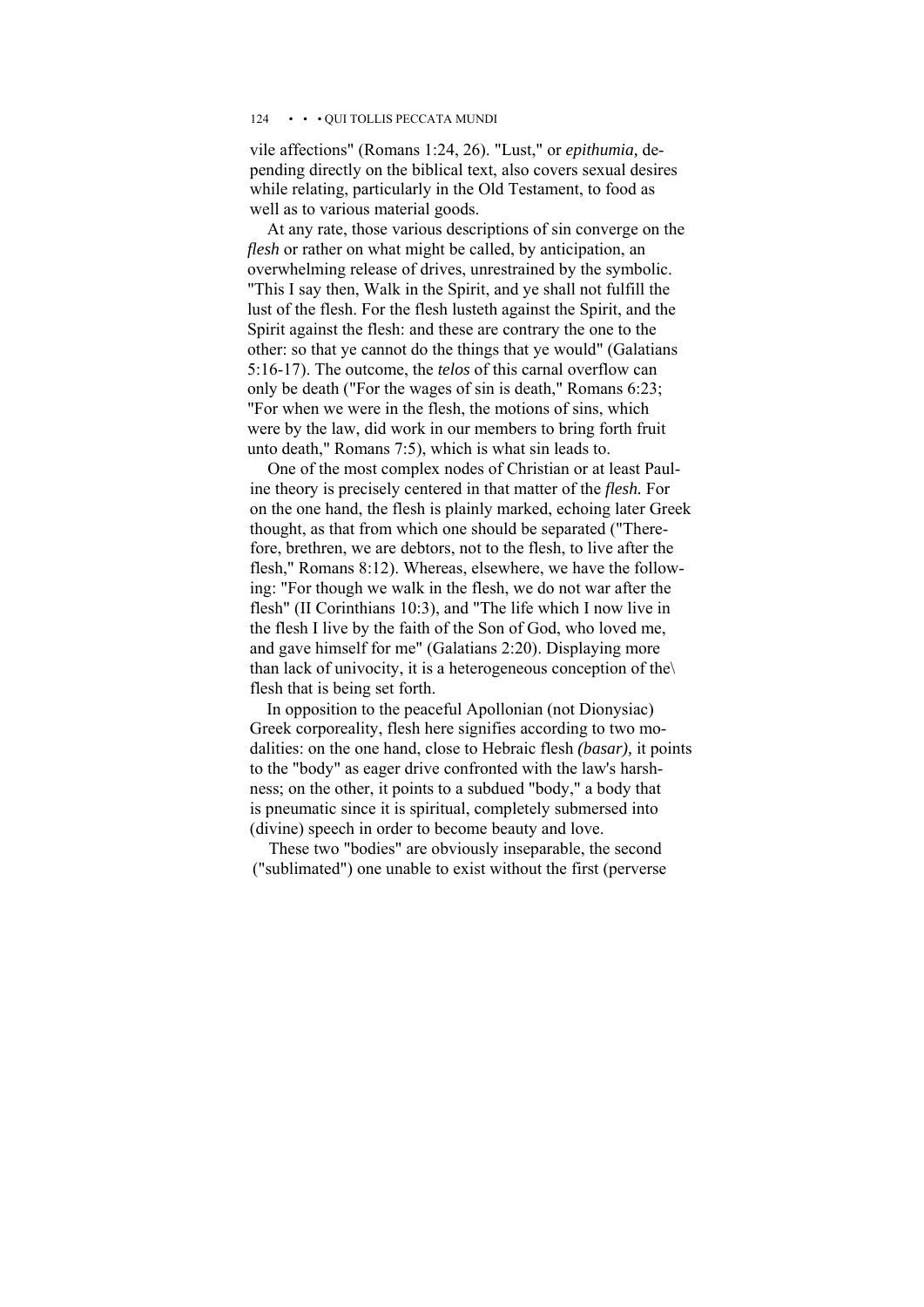because it challenges Law). One of the insights of Christianity, and not the least one, is to have gathered in a single move perversion and beauty as the lining and the cloth of one and the same economy.

## MASSA DAMNATA AND METANOIA

The two currents of sin interpretation that have buffeted the Church for centuries appear to have been centered in that particular ambiguity of the flesh. Was Adam a sinner to begin with, or did he become one of his own "free will"? Does not sin have a mortgage on the power of the spirit and grace? If God can grant remission of sin, can a man, a priest do the same? What is meant by the sin of angels? Is sin original and hereditary? And so forth. It is a long story, and if it has officially been brought to a close in the institutions that rule society in our time, it is brought to life again every time a man touches on those areas, those nodes, where symbolicity interferes with his corporeality.

Above all, one will recall Augustine's stance, according to which, man, born blind and ignorant, is unable to observe the law after it has been revealed, "because of some unaccountable constraining resistance due to carnal concupiscence."<sup>4</sup> A created being that is always already evil, even if free will gives it responsibility for sin, such would be the ambiguity of the speaking being. Permanence of sin, existence but restriction of the power of free will—these will fit into a different pattern in the later Augustinian writings: man is good, but his offense turns human beings into a *massa damnata.* It is not absurd to consider that such traces of Manicheism doubtless make of Augustine a precursor of Protestantism but especially the first psychological writer (see the *Confessions).* Through his writing, he follows the delightful interlacing of this inextricable heterogeneity, of this seesawing between the excesses of the flesh and the stern though merciful demands of absolute judgment. In so doing, he shows how damnation, because it depends on spirituality, turns not only into humiliated consent but above all into en-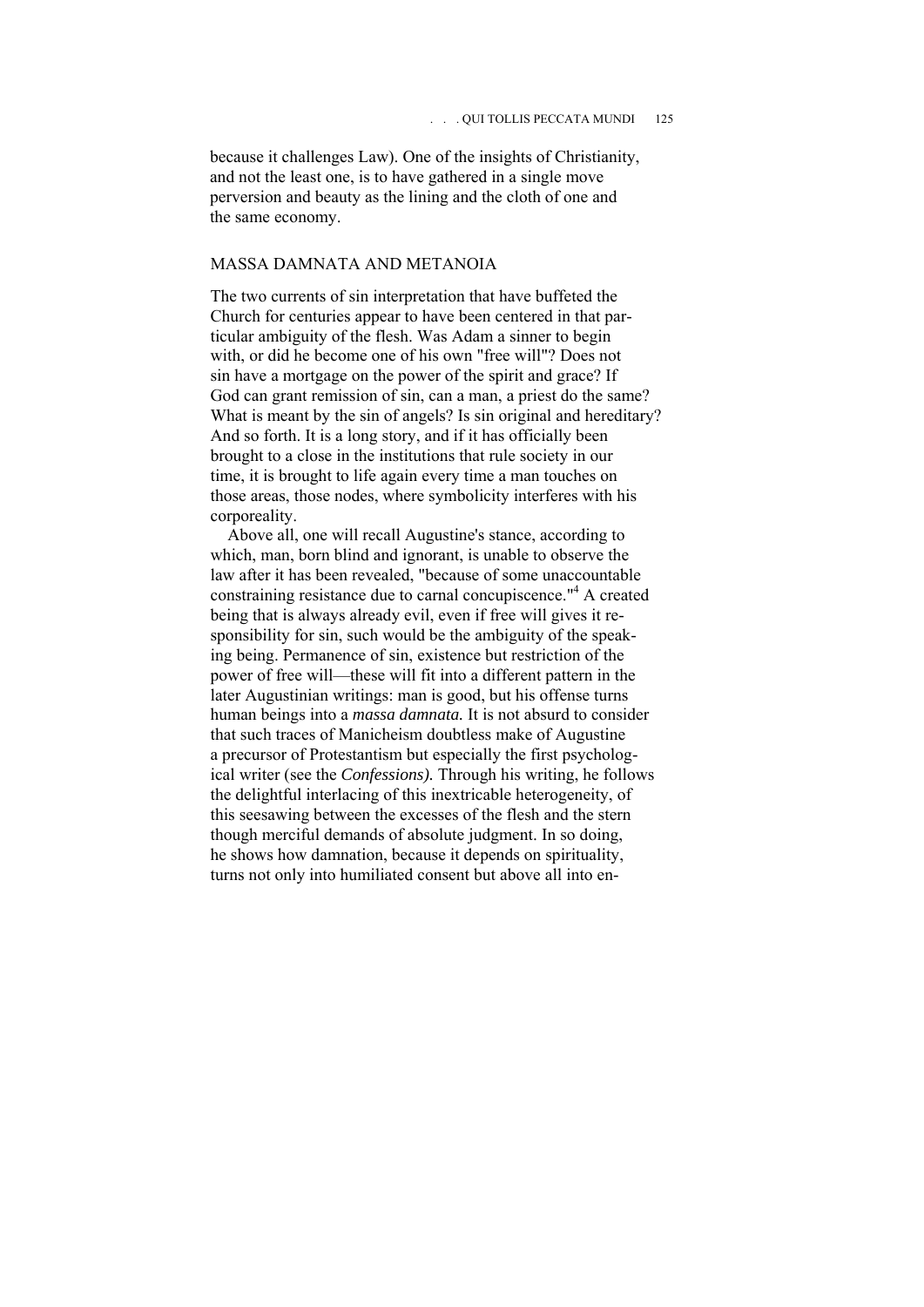#### **126 ... QUI TOLLIS PECCATA MUNDI**

raptured conversion or, as he writes, into a *metanoia,* a jouissance.

## SIN: OWING TO GOD OR TO WOMAN?

The brimming flesh of sin belongs, of course, to both sexes; but its root and basic representation is nothing other than feminine temptation. That was already stated in *Ecdesiasticus:* "Sin originated with woman and because of her we all perish." The reference to Eve's enticement of Adam is clear, but in other respects it is certain that Paul stigmatizes a much more physical corporeality, one closer to Greek notions of it, when he implants the power of sin within the flesh. And yet, the tale of Adam's fall opens up two additional channels of interpretation throwing light on the ambivalence of sin. The one locates it in relation to God's will and in that sense causes it to be not only original but coexistent with the very act of signification; the other places it within the femininity-desire-food-abjection series.

Let me pause and consider the first point of view, which Hegel calls a "marvelous, contradictory feature."<sup>5</sup> On the one hand, according to the narrative, man before the fall, man in paradise, was to live eternally; since it is sin that leads to death, man without sin was in a state of immortality. On the other hand, however, it is stated that man would be immortal if he ate from the tree of life—the tree of knowledge—hence if he transgressed the prohibition, in short if he sinned. Man would thus accede to divine perfection only by sinning, that is, by carrying out the forbidden act of knowledge. Now, the knowledge that would separate him from his natural, animal, and mortal state, enabling him to reach, through thought, purity and freedom, is fundamentally sexual knowledge. It takes only one further step to suppose that the invitation to perfection is also an invitation to sin, and conversely; perhaps official theology does not take that step, but the mystic grants himself the fathomless depravity of doing so. That is so true that only after having sinned does the mystic topple over into holiness, and his holiness never ceases to appear to him as fringed by sin. Such is the cognitive aspect of the narrative of the fall. In that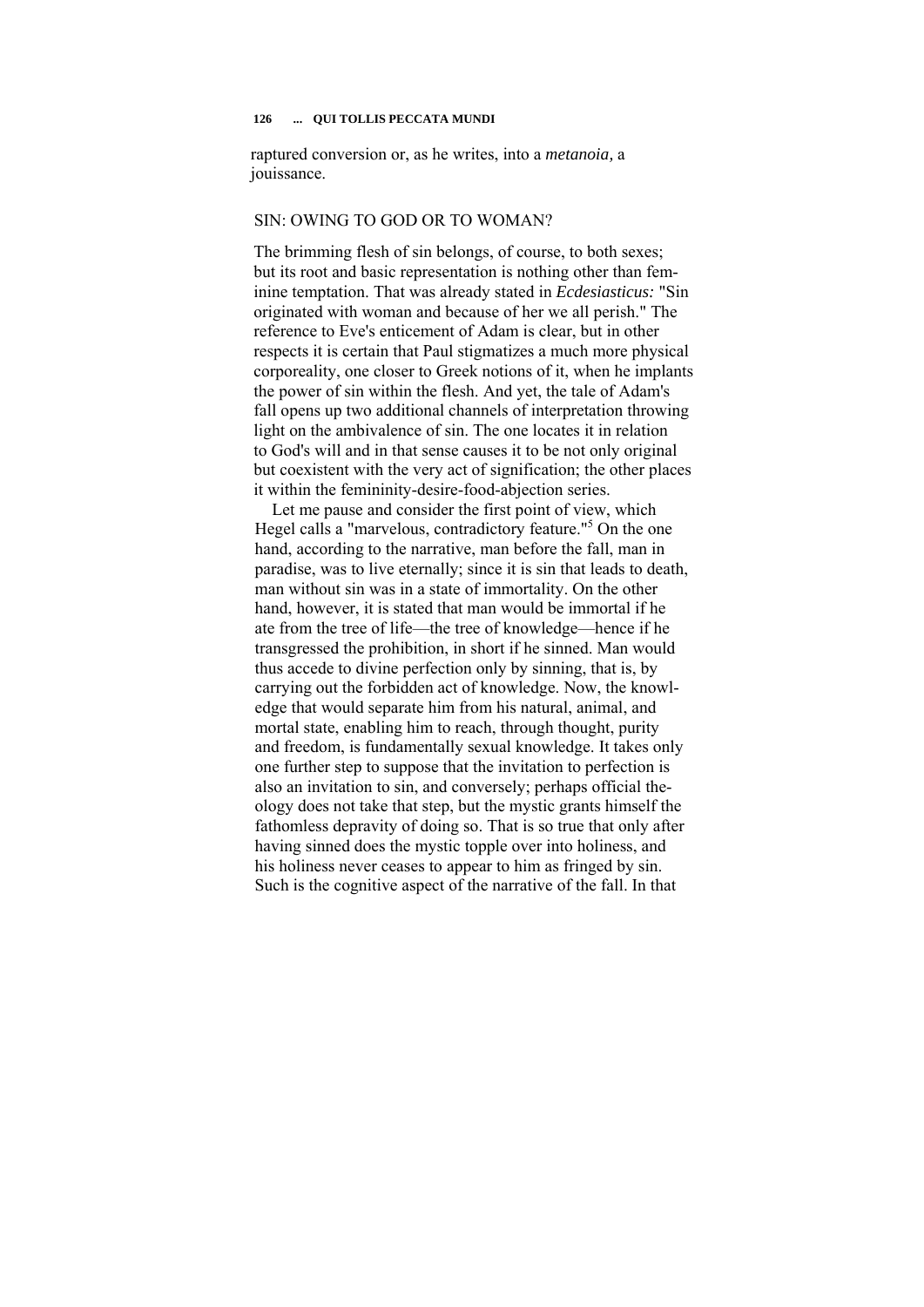instance, the fall is the work of God; founding knowledge and the quest for consciousness, it opens the way to spirituality.

## WOMAN OR ABJECTION RECONCILED

Seen from a different viewpoint, the story of the fall sets up a diabolical otherness in relation to the divine. Adam is no longer endowed with the composed nature of paradisiac man, he is torn by covetous desire: desire for woman—sexual covetousness since the serpent is its master, consuming desire for food since the apple is its object. He must protect himself from that sinful food that consumes him and that he craves. We know how the more material, more organic trend of thought of Levitical texts protects itself from abomination; against revulsion abjection. Christian sin, tying its spiritual knot between flesh and law, does not cut off the abject. No more than the sinner brought by the Pharisees will the adulterous woman be stoned to death: "He that is without sin among you, let him first cast a stone at her" (John 8:7): "Neither do I condemn thee: go and sin no more" (John 8:11). Meant for remission, sin is what is absorbed—in and through speech. By the same token, abjection will not be designated as such, that is, as other, as something to be ejected, or separated, but as the most propitious place for communication—as the point where the scales are tipped towards pure spirituality. The mystic's familiarity with abjection is a fount of infinite jouissance. One may stress the masochistic economy of that jouissance only if one points out at once that the Christian mystic, far from using it to the benefit of a symbolic or institutional power, displaces it indefinitely (as happens with dreams, for instance) within a discourse where the subject is resorbed (is that grace?) into communication with the Other and with others. One recalls Francis of Assisi who visited leproseries "to give out alms and left only after having kissed each leper on the mouth"; who stayed with lepers and bathed their wounds, sponging pus and sores. One might also think of Angela of Foligno.

A source of evil and mingled with sin, abjection becomes the requisite for a reconciliation, in the mind, between the flesh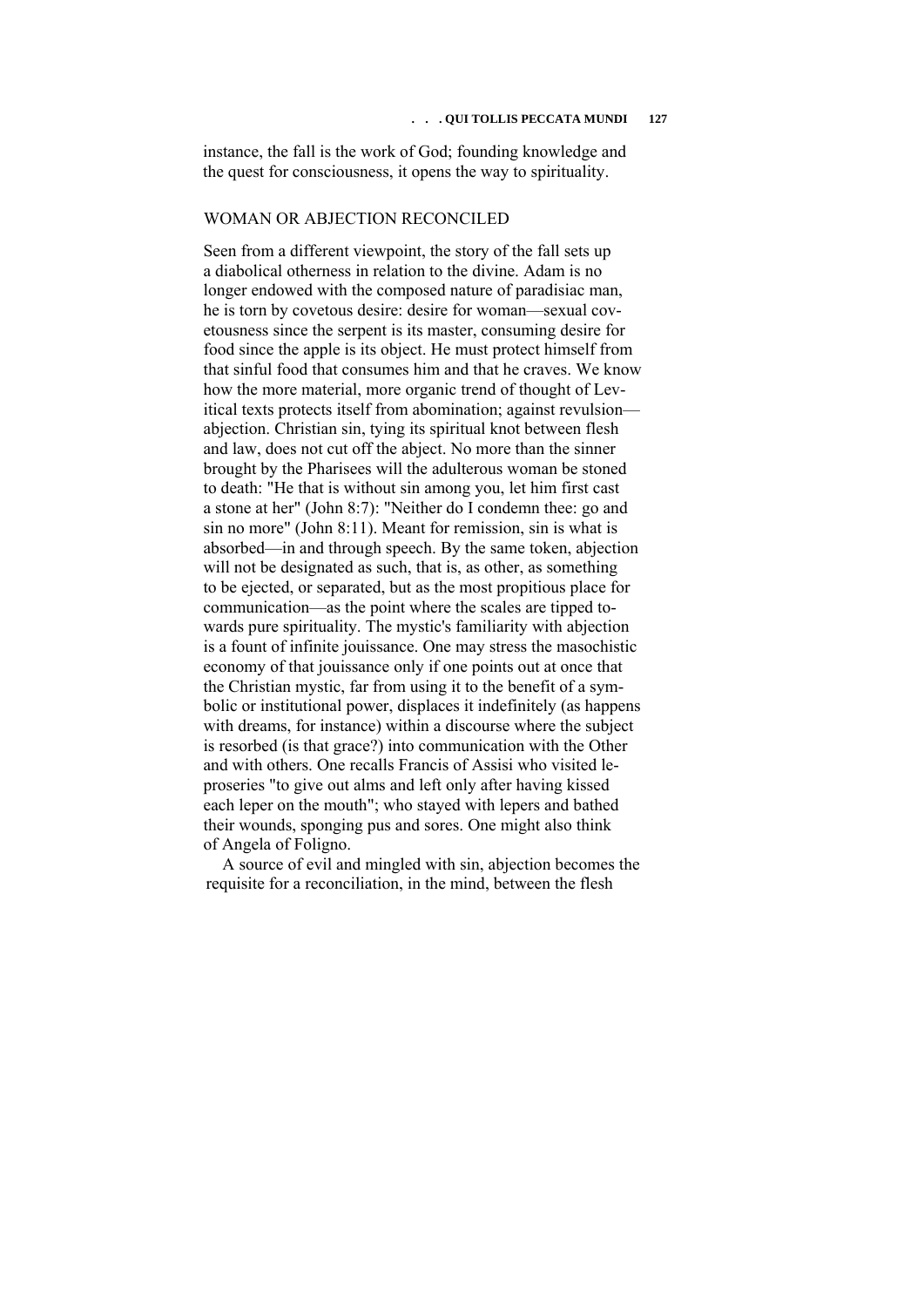#### 128 ... QUI TOLLIS PECCATA MUNDI

and the law. "It is at once what produces the disease, and the source of health, [it is the poisoned cup in which man drinks death and putrefaction, and at the same time the fount of reconciliation; indeed, to set oneself up as evil is to abolish evil in oneself.]"<sup>6</sup>

## LAW AND/OR GRACE

Thus, the Gospel's conception seems to distinguish sin from Adam's downfall. For sin, here, subsuming biblical abjection but more closely associated with the passions of the flesh, must carry out the fearsome process of interiorization and spiritualization that I have just discussed. Paul, who was the first to set forth a coherent doctrine of sin as lust and separation from God, seems to distinguish sin from Adam's transgression (see Romans 5:12-21). Was he held back by the paradox of the primitive human condition, as it has just become manifest to us in the narrative concerning Adam? Or by the fully logical conception of that downfall according to the Bible, distinct from abomination? Or is it because there can be no remission for the original misdeed, because no biblical grace has been promised? Christian doctrine, to the contrary, carries the ambiguity to the point of defining sin through its possible remission: "For until the law sin was in the world: but sin is not imputed when there is no law" (Romans 5:13) and "Moreover the law entered, that the offense might abound. But where sin abounded, grace did much more abound" (Romans 5:20).

One could say, in fact, that sin is subjectified abjection. For, always already determined *ad unum* as Thomas Aquinas submits, the created being, subordinated to God and at the same time separated from him by free will, can commit sin only through willful nonobservance of the rule. It is true that Thomism leads to a spiritual, logical excess, subjectifying the doctrine of sin and taking away its Augustinian delights. And yet one must acknowledge that Aquinas goes back to and develops the notion of logical necessity and freedom of knowledge as coextensive with sin—a notion found in the very first narrative of the fall (what I have called its first aspect; see p. 126). Sin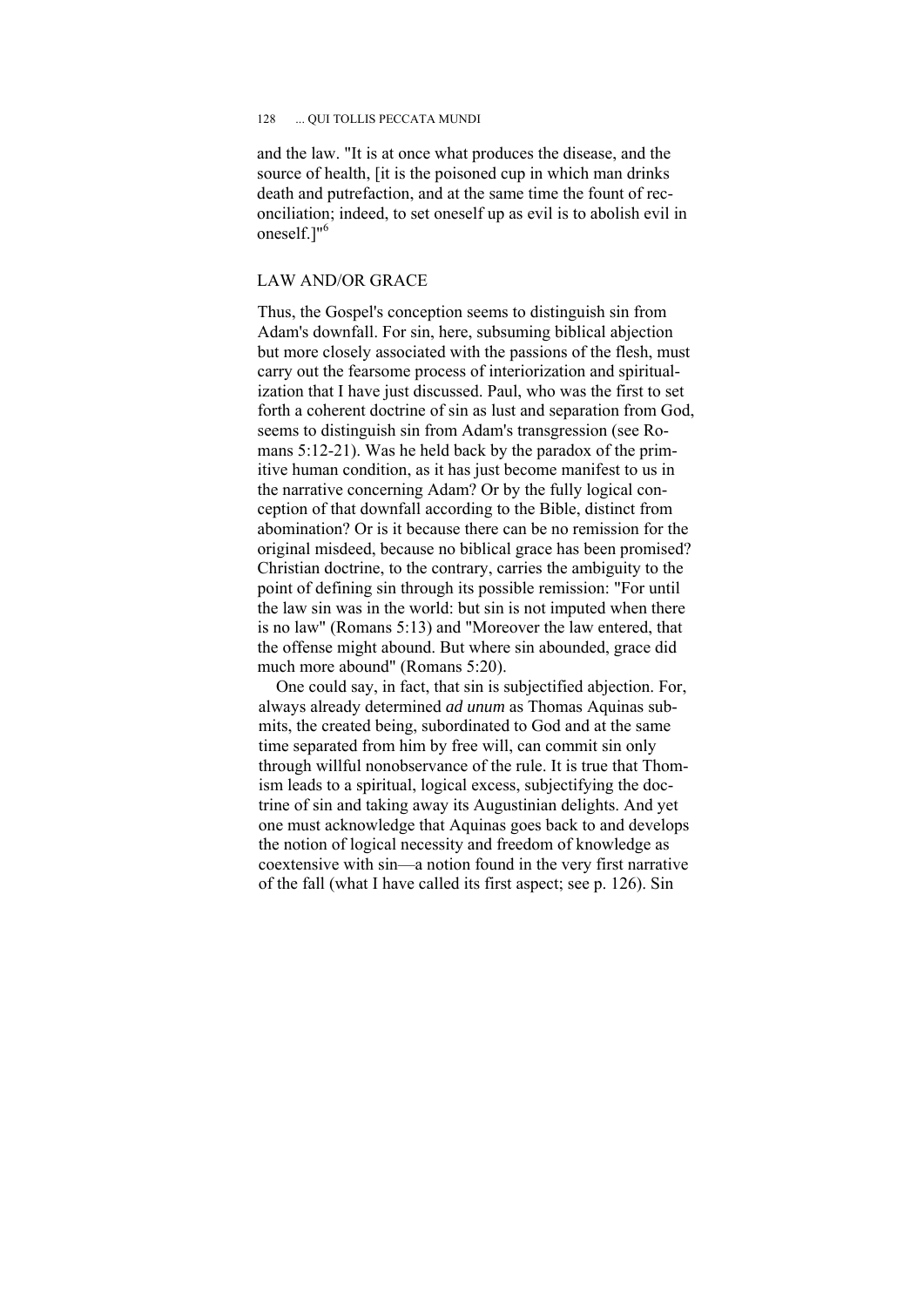as action—as action stemming from will and judgment—is what definitively integrates abjection into logic and language. Thomist considerations on the sin of angels is one of the masterly demonstrations of such a consequence. If an angel can sin because it is a created being and does so, for instance, by loving its own natural perfection, sin does not reside in the object (which cannot here be an abject) but in "the inordinate willing of a thing good in itself."<sup>7</sup> Neither desire nor abjection, sin is a logical unruliness, an incongruous act of judgment. If defilement was what is impossible within a system, if Levitical taboo was what is excluded from a Law, sin, on the other hand, is a defect in judgment. The biblical conception remained closer to the concrete truth of the sexed and social being. The conception stemming from the New Testament resorbs the guilt of the previous one and, at the risk of cutting itself off from the coarse and intolerable truth of man that Judaism discloses, offers displacements of it that are perhaps elaborations—communital, logical, esthetic ones. On the one hand, we find the truth of the intolerable; on the other, displacement through denial for some, through sublimation for others.

### AVOWAL: CONFESSION

*Omologeo* and *martireo, I acknowledge* and I *bear witness:* in those terms Christians *confess,* hence avow their faith in Christ, as they will later their trinitary faith. Already Christ had "confessed" in this way before Pontius Pilate. The avowal of faith is thus from the very start tied to persecution and suffering. This pain, moreover, has wholly permeated the word "martyr," giving it its basic, ordinary meaning, that of torture rather than testimony. Speech addressed to the other, not sinful speech but the speech of faith, is pain; this is what locates the act of *true communication,* the act of avowal, within the register of persecution and victimization. Communication brings my most intimate subjectivity into being for the other; and this act of judgment and supreme freedom, if it authenticates me, also delivers me over to death. Is this t*o* say that my own speech,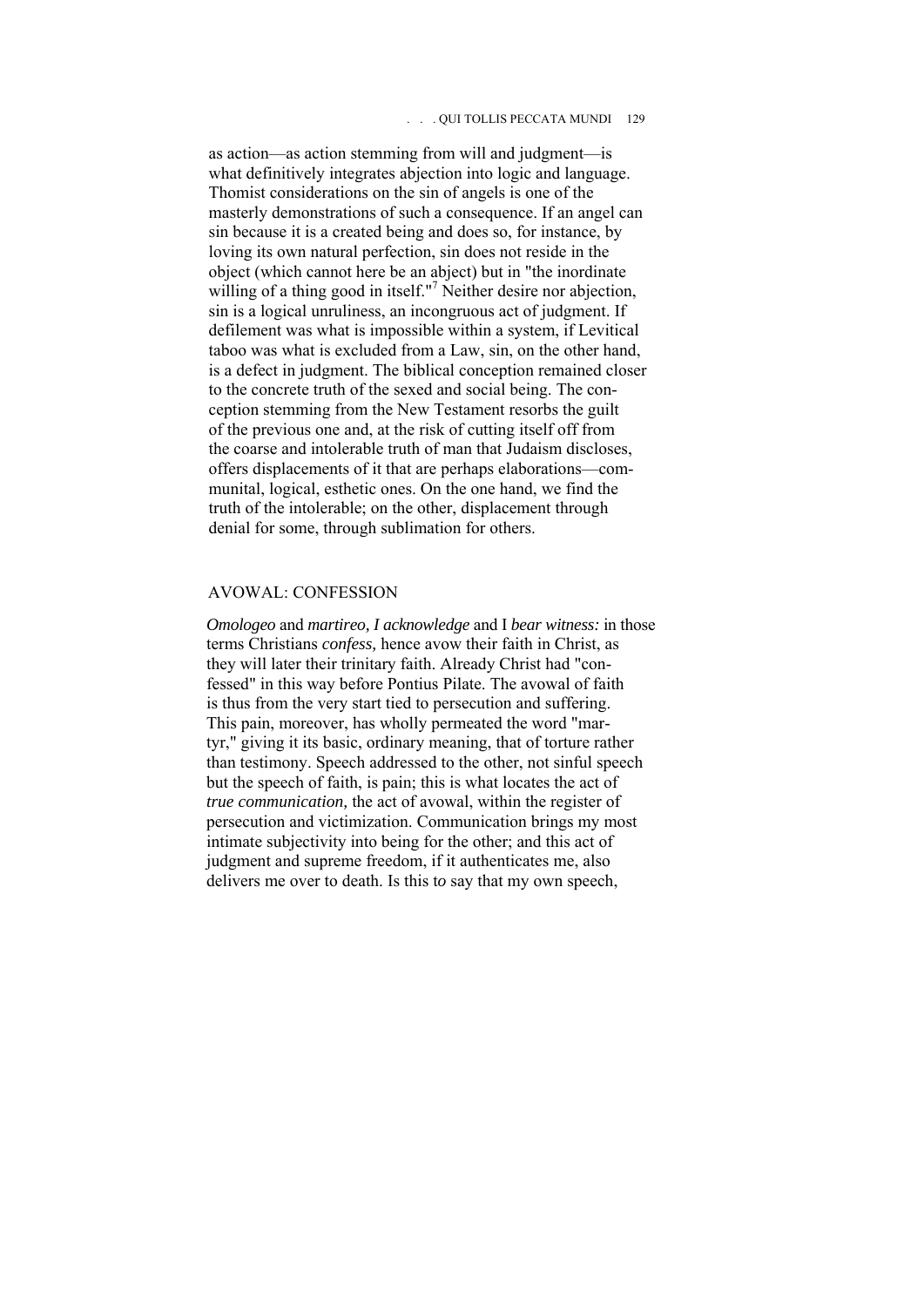all speech perhaps, already harbors in itself something that is mortal, culpable, abject?

No dogma predicates it. One will have to wait for Freud to bring out the heterogeneous aspect of drives, or simply the negativity to which any discourse is prey. But the practice of confession, upon the whole, does nothing else but weigh down discourse with sin. By having it bear that load, which alone grants it the intensity of full communication, avowal absolves from sin and, by the same stroke, founds the power of discourse.

We owe that invention, the whirling wherein the Christian cleavage is resolved in the order of discourse, to an Egyptian hermit, Anthony the Abbot—the same one who fascinated Flaubert. In 271, while preaching to his brethren, he declared: "Let everyone of us take note of and write down his acts and feelings, as if he were to apprise other people of them . . . Just as we shall never fornicate in the presence of witnesses, if we write down our thoughts as if to make them known to others, we shall abstain from obscene thoughts for fear of being found out." Foundation of asceticism and very explicitly of sexual repression, the speech addressed to the other ushers in judgment, shame, and fear. Pachomius (290-346) took up the same point: "It is greatly wrong not to let the state of one's soul immediately be known to a man practised in spiritual discernment." Following on bewailing, prayer or atonement, confession, which is often integral to them—especially in the early days of Christianism or in its fervent practices—nonetheless displaces the stress of the act of penance to the needs of an *other,*  a wise man. Consequently, the necessity of *speaking* in order to topple sin into the Other becomes more obvious.

First set aside for monks, later spread to Celtic and Frankish lands, the practice is extended to the laity only in the thirteenth century, by decision of the Fourth Lateran Council. There were discussions, divergences, sectarianism. How does one confess? Who may do it? What is forgiven? And so forth. Such questions will not detain me. But I am concerned with the ultimate interiorization of sin within discourses, by the final postulate that does away with an offense because of its enunciation before the One. An enunciation that amounts to a denunciation.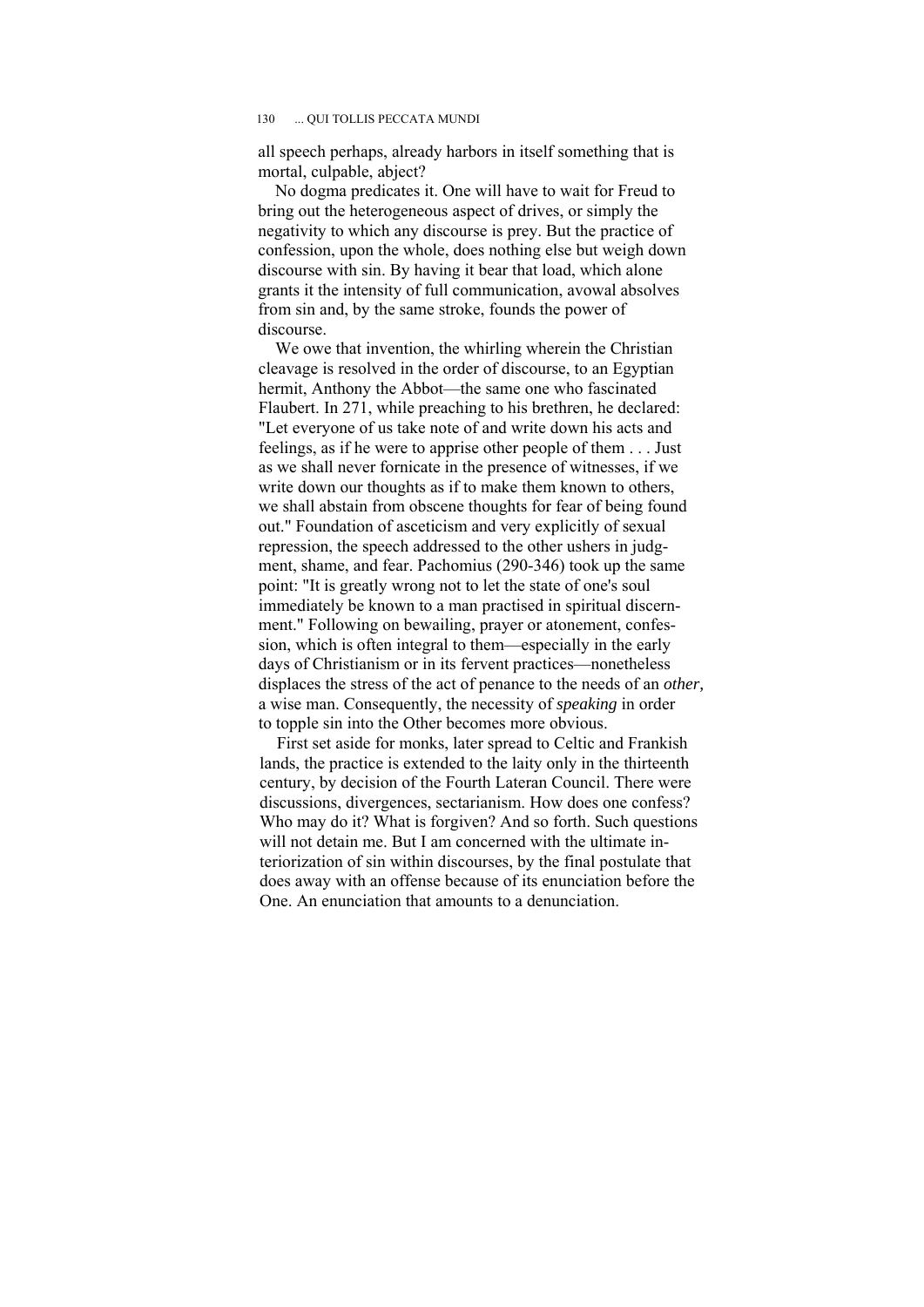## FELIX CULPA: SPOKEN SIN. DUNS SCOTUS

Little by little, acts of atonement, of contrition, of paying one's debt to a pitiless, judging God, are eclipsed by the sole act of speech. One slides over from the judicial to the verbal. Duns Scotus, the logician, is at the heart of this shift, which amounts to a spiritual revolution, as important no doubt as Christ's verdict to the effect that the impure was not outside but inside of man. Acknowledgment and absolution count for everything, sin has no need for actions in order to be remitted. Duns Scotus writes: "One who . . . wishes to receive the sacrament. . . and who at the moment when those words are spoken wherein lies the efficacy of the sacrament *(in quo scilicet est pis sacramenti istius)*  offers no obstacle on account of willing a mortal sin, that one shall receive penitential grace, not by virtue of merit . . . but by virtue of the covenant with God who resolved to be present at his sacrament."<sup>8</sup> An acknowledgment, a covenant with the one who absolves, thanks to the words of an other in the name of the Other—and lust, erroneous judgment, fundamental abjection are remitted—not suppressed, but subsumed into a speech that gathers and restrains.

Is this harassment? Or jubilation? It is owing to speech, at any rate, that the lapse has a chance of becoming fortunate; *felix culpa* is merely a phenomenon of enunciation. The whole black history of the Church shows that condemnation, the fiercest censorship, and punishment are nonetheless the common reality of this practice. For only on the fringes of mysticism, or in rare moments of Christian life, can the most subtle transgression of law, that is to say, the enunciation of sin in the presence of the One, reverberate not as a denunciation but as the glorious counterweight to the inquisitorial fate of confession. This marginal potentiality of spoken sin as fortunate sin provides an anchorage for the art that will be found, resplendent, under all the cupolas. Even during the most odious times of the Inquisition, art provided sinners with the opportunity to live, openly and inwardly apart, the joy of their dissipation set into signs: painting, music, words. "And these signs shall follow them that believe; in my name shall they cast out devils; *they shall speak with new tongues"* (Mark 16:17; emphasis added).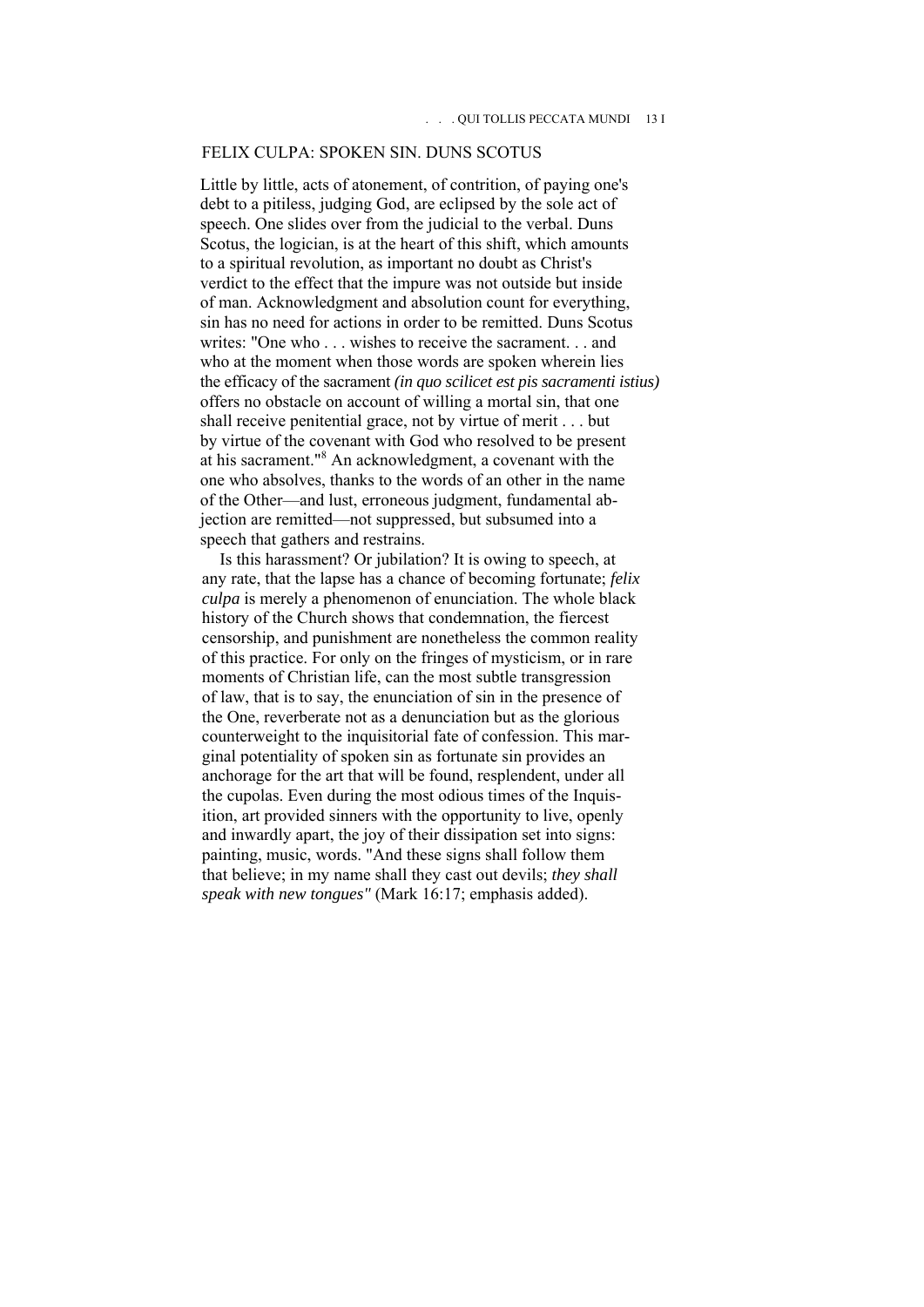## 132 ... QUI TOLLIS PECCATA MUNDI

On this peak of discourse, power no longer belongs to the judge-God who preserves humanity from abjection while setting aside for himself alone the prerogative of violence—the violence of separation as well as of punishment. Power henceforth belongs to discourse itself, or rather to the act of judgment expressed in speech and, in less orthodox and much more implicit fashion, in all the signs (poetry, painting, music, sculpture) that are contingent upon it. If such signs do not do away with the necessity for confession, they do spread out the logic of speech even to the most inaccessible folds of significance.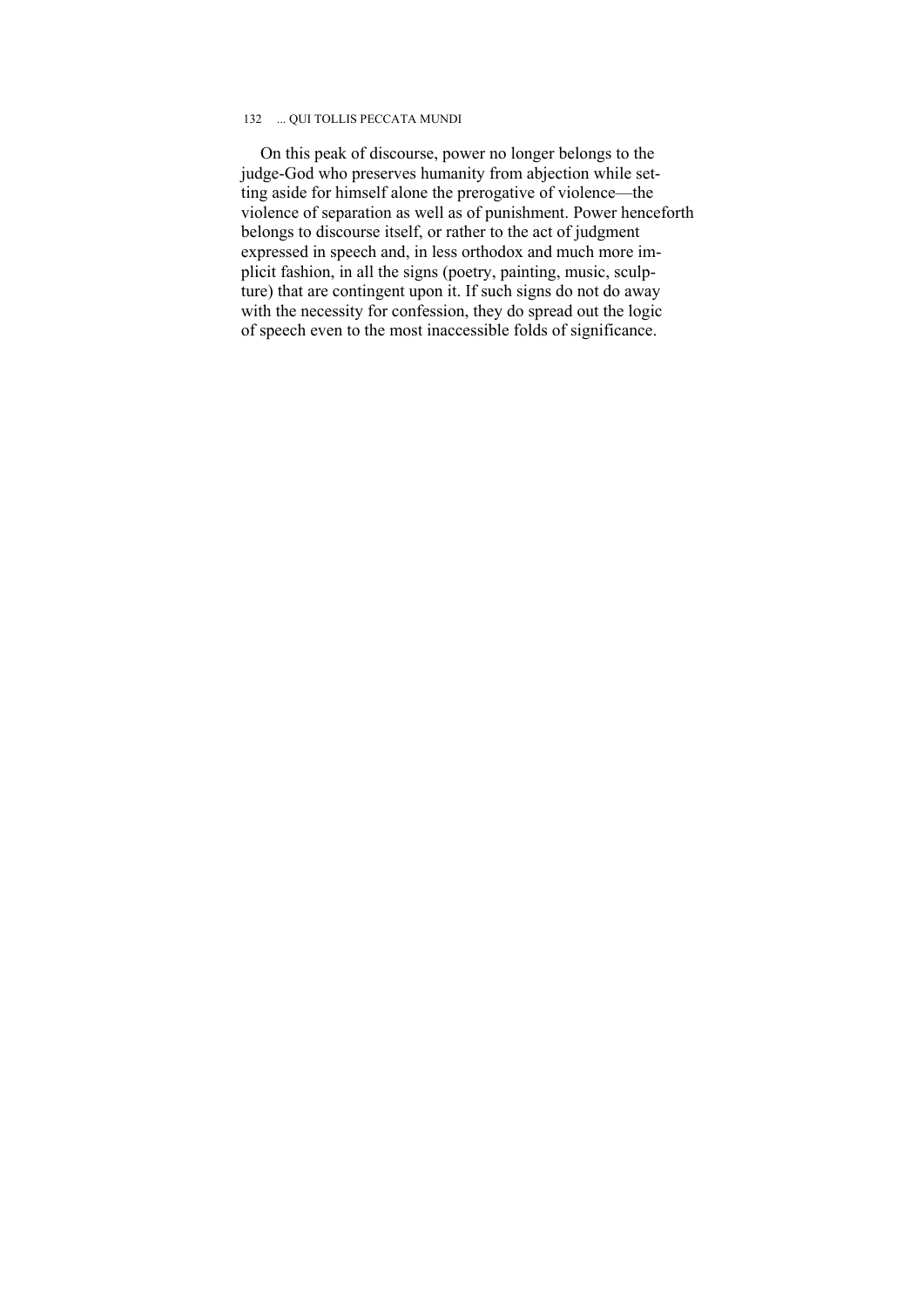## CELINE: NEITHER ACTOR NOR MARTYR

To be mistaken about the rhythm of a sentence is to be mistaken about the very meaning of that sentence.

Nietzsche, *Beyond Good and Evil*

The world of illusions—the world of religions—brings to light or embodies the prohibition that has us speak. Thus, it gives *legitimacy* to hatred if it does not *invert* it into love. Embodying, legitimizing—today we are too aware of their techniques to yield to them. The worlds of illusions, now dead and buried, have given way to our dreams and deliriums if not to politics or science—the religions of modern times. Lacking illusions, lacking shelter, today's universe is divided between *boredom*  (increasingly anguished at the prospect of losing its resources, through depletion) or (when the spark of the symbolic is maintained and desire to speak explodes) *abjection andpiercing laughter.*

Conclusively and publicly—for a broad audience—Celine anchors the destiny of literature in the latter territory, not that of the Death of God but a reassumption, *through style,* of what lies hidden by God.

We are thrown into a strange state when reading Celine. What is involved goes beyond the content of the novels, the style of the writing, the author's biography or his indefensible political stands (fascist, anti-semitic); the true "miracle" of Celine resides in the very experience of one's reading—it is fascinating, mysterious, intimately nocturnal, and liberating by means of a laughter without complacency yet complicitous. Nearly twenty years after his death, close to half a century after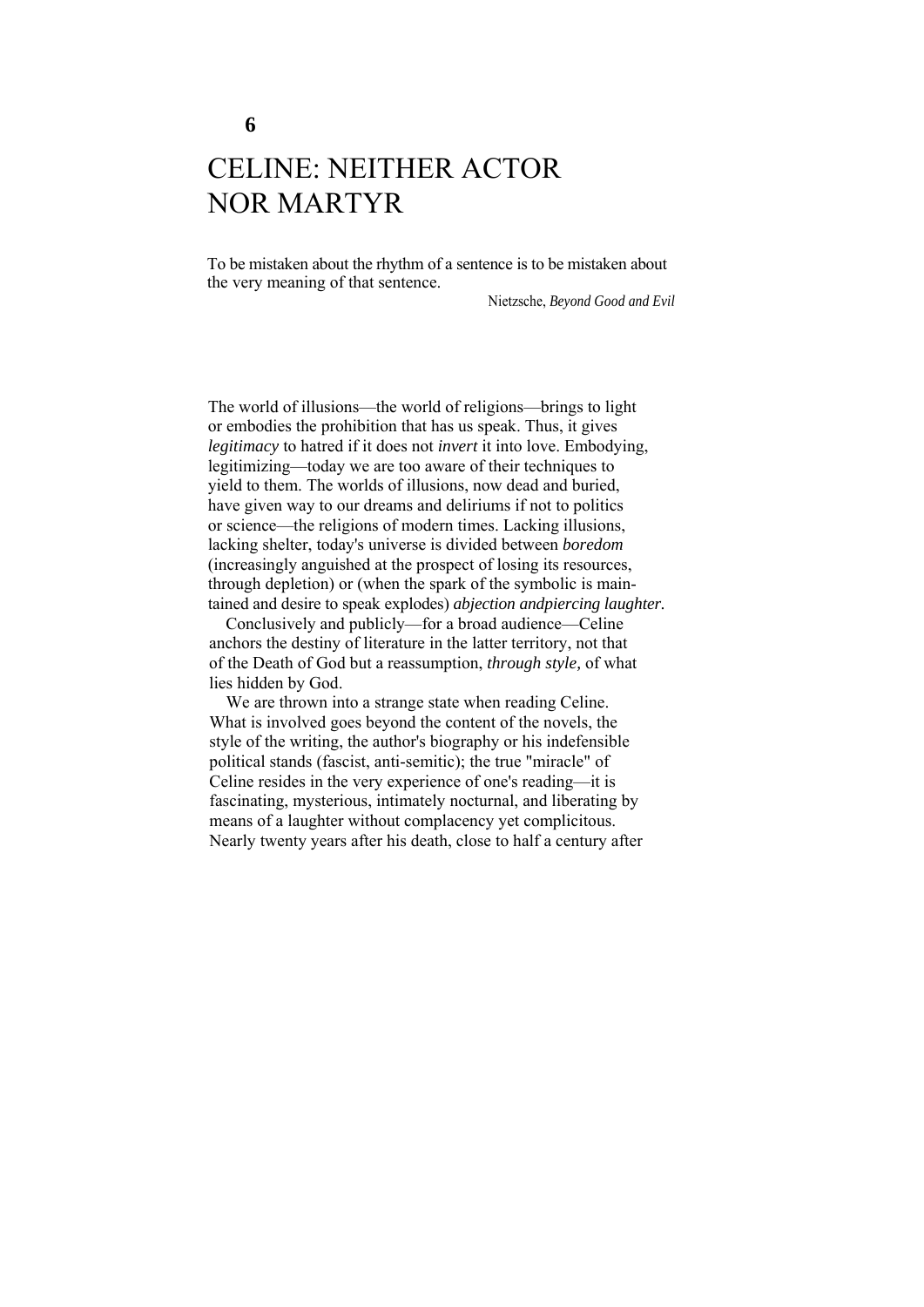#### 134 CELINE: NEITHER ACTOR NOR MARTYR

the publication *of Journey to the End of the Night,* how, where, and why does this Celinian universe challenge us so vigorously? I do not find within it the delightful interlacing of Proustian sentences, which unfold my memory and that of my language's signs down to the silent, glowing recesses of an odyssey of desire deciphered in and through the fashionable wordliness of his contemporaries. I do not come out of it shaken to the point of exaltation, of dizziness (a torment that some flatten into monotony), as happens when the Sadean narrative machine unveils, beneath the power of terror, the playful reckoning of sexual drive coiled up in death. I do not draw from it the stainless, serene, nostalgic beauty of Mallarme's always already antiquated arabesque; of Mallarme who could convert the paroxysms of a funereal psalm into the elliptic markings of a convoluted language. I do not encounter in it the black, romantic rage of Lautreamont who chokes classicism in a fiendish laugh; nor the volleys of Artaud's rhythmical suffering where style performs its function of metaphysically transporting the body to the place of the Other, both being ransacked, but leaving a trace, a gesture, a voice.

Celine's effect is quite other. It calls upon what, within us, eludes defenses, trainings, and words, or else struggles against them. A nakedness, a forlornness, a sense of having had it; discomfort, a downfall, a wound. What people do not acknowledge but know they have in common; a base, mass, or ; anthropological commonality, the secret abode for which all i masks are intended. Celine has us believe that he is true, that he is the only authentic one, and we are ready to follow him, deeply settled in that end of night where he seeks us out; we forget that he can show it to us only because he stands elsewhere—within writing. Actor or martyr? Neither one nor the other, or both at the same time, like a true writer who believes in his wiles. He believes that death and horror are what being is. But suddenly, and without warning, the open sore of his very suffering, through the contrivance of a word, becomes haloed, as he puts it, with "a ridiculous little infinite"<sup>1</sup> as tender and packed full of love and cheerful laughter as it is with bitterness, relentless mockery, and a sense of the morrow's im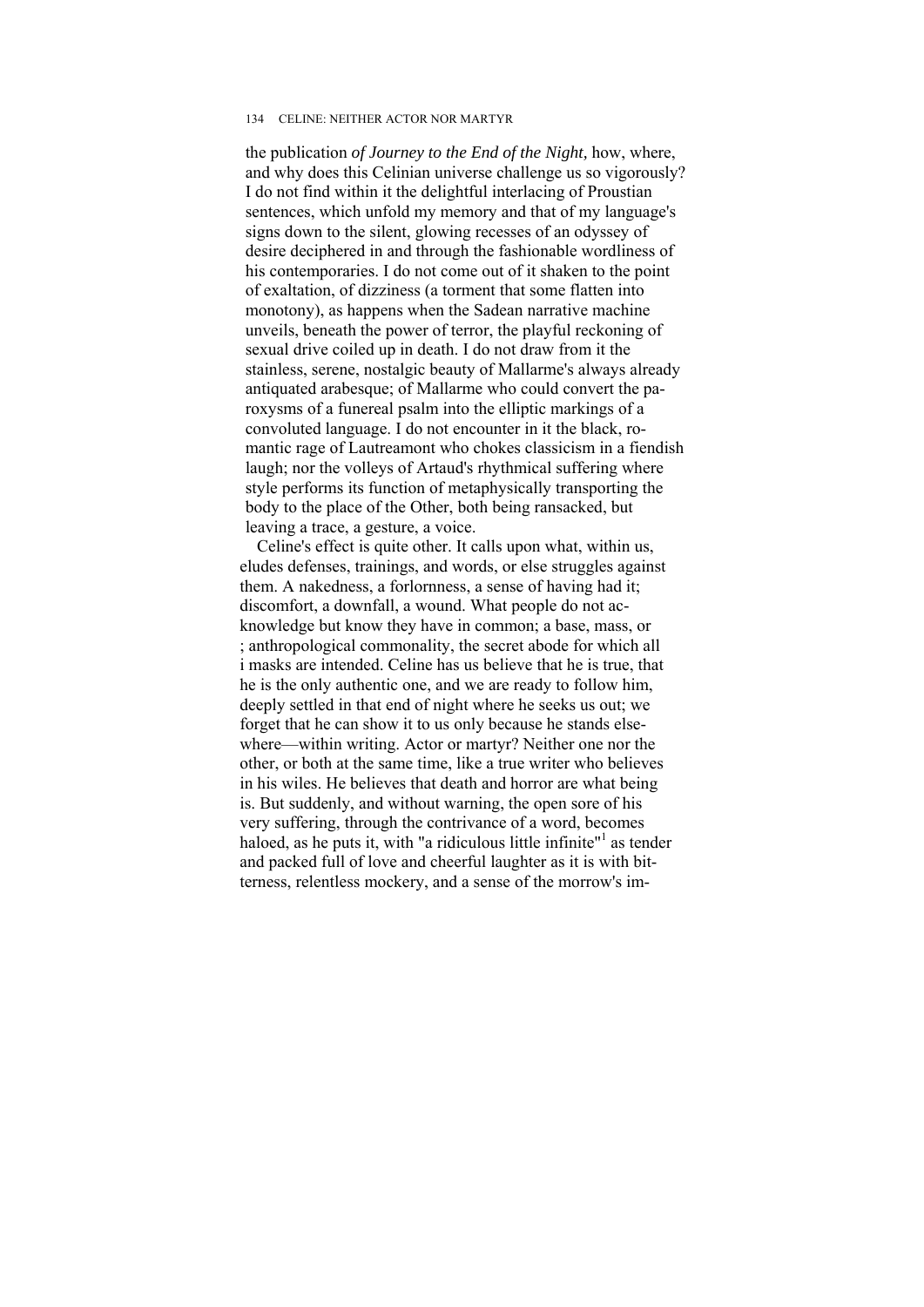possibility. Even your cherished abjection belongs to the realm of a puppet show's gang *[guignol's band]* and the enchantment is postponed until some other time . . . *[f eerie pour une autrefois]*  As for jouissance, be it of language, meaning, or transcendence grasped from within, in pure literary style, you are barking up the wrong tree . . . All that remains is the tune, without notes . . . Not even the worship of Death . . . The three dots . . . Less than nothing, or more . . . Something else . . . The con-? suming of Everything, of Nothing, through style . . . The greatest homage to the Word that was not made flesh in order to hoist itself up into Man with a capital letter but to join, body! and language being mingled, those intermediate states, those, non-states, neither subject nor object, where *you* is alone, singular, untouchable, unsociable, discredited, at the end of a night that is as particular as it is incommensurable.

When reading Celine we are seized at that fragile spot of our subjectivity where our collapsed defenses reveal, beneath the appearances of a fortified castle, a flayed skin; neither inside nor outside, the wounding exterior turning into an abominable interior, war bordering on putrescence, while social and family rigidity, that beautiful mask, crumbles within the beloved abomination of innocent vice. A universe of borders, seesaws, fragile and mingled identities, wanderings of the subject and its objects, fears and struggles, abjections and lyricisms. At the turning point between social and asocial, familial and delinquent, feminine and masculine, fondness and murder.

We have already traveled through such areas—with *defilement, abomination,* and *sin*—beneath other skies, under other protections. For the contemporary reader, they seem more poignant in Celine than in the reminiscences, archaeological upon the whole, that I cited earlier; this is due no doubt to the fragility, with Celine, of the ideal or prohibiting judging agency, which, in other times and cultures, borders on abjection or indeed causes it to come into being. Here, that agency becomes ambiguous, grows hollow, decays, and crumbles; it is a fleeting, derisory, and even idiotic illusion, which is yet upheld. Neither divinity nor morality, it is the watermark that remains in the darkness and horror of night, allowing such a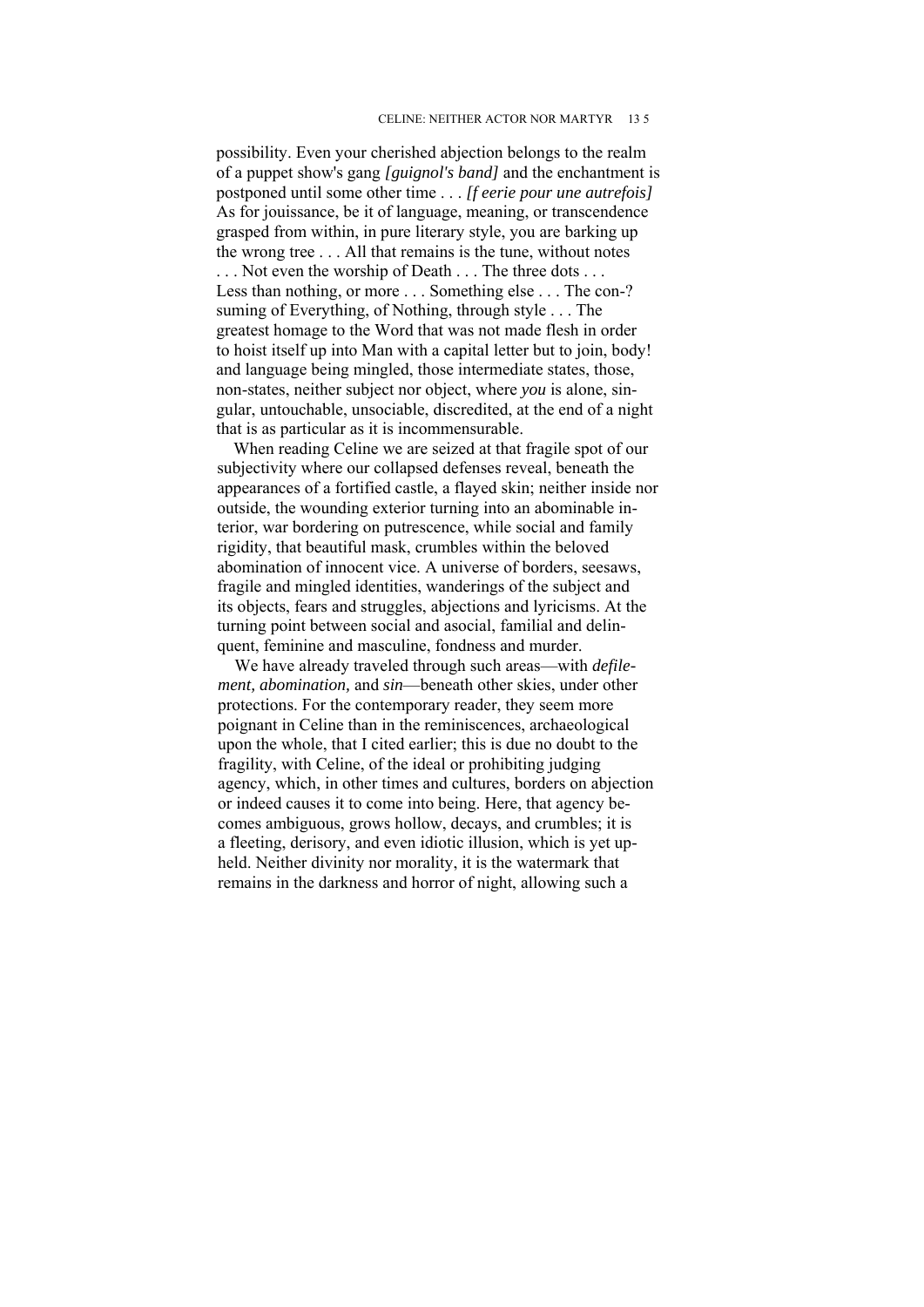## 136 CELINE: NEITHER ACTOR NOR MARTYR

night, nevertheless, to be written. Agency of exploded, thunder-blasted meaning, and yet sparkingly there: a scription. Neither revolutionary challenge, which would assume belief in a new morality, class, or humanity; nor skeptical doubt, which always takes shelter, in the last resort, within the self-satisfaction of a critical stance that leaves the doors of progress open. It is rather a black explosion, having the power of a devastating implosion, an anarchic one if you wish, provided one rectifies at once: there is no anarchy of writing, since writing orders, regulates, and legislates. What? Nothing, perhaps, and perhaps not. What object? Could it be the ab-ject?

Is it vice? Is it playacting or possibly perversion? Better than that. A yearning after Meaning together with its absorption, ingestion, digestion, and rejection. Power and sin of the word. Without God, without any One other than that which lies under the polylogue of the Celinian symphony—a music, a web, a lacework. A *whirl* of abjection that can be borne, that can be written only if it can *also* provide itself with *objects,* hateful of course, the most stable ones, the most archaic, ensuring the most precise, the most certain jouissance.

His adhering to Nazism, ambivalent and paltry as that action was, is not one that can be explained away. It becomes integrated as an internal necessity, as an inherent counterweight, as a massive need for identity, a group, a project, meaning; thus it crystallizes the *objective* and *illusory reconciliation* between, on the one hand, an ego that drowns in the whirl of its objects and its language and, on the other, the identifying prohibitions—an unbearable, untenable, disintegrating one, which causes him to be. His fascination with Jews, which was full of hatred and which he maintained to the end of his life, the simpleminded anti-Semitism that besots the tumultuous pages of the pamphlets, are no accident; they thwart the disintegration of identity that is coextensive with a scription that affects the most archaic distinctions, that bridges the gaps insuring life and meaning. Celine's anti-Semitism, like political commitment, for others—like, as a matter of fact, any political commitment, to the extent that it settles the subject within a socially justified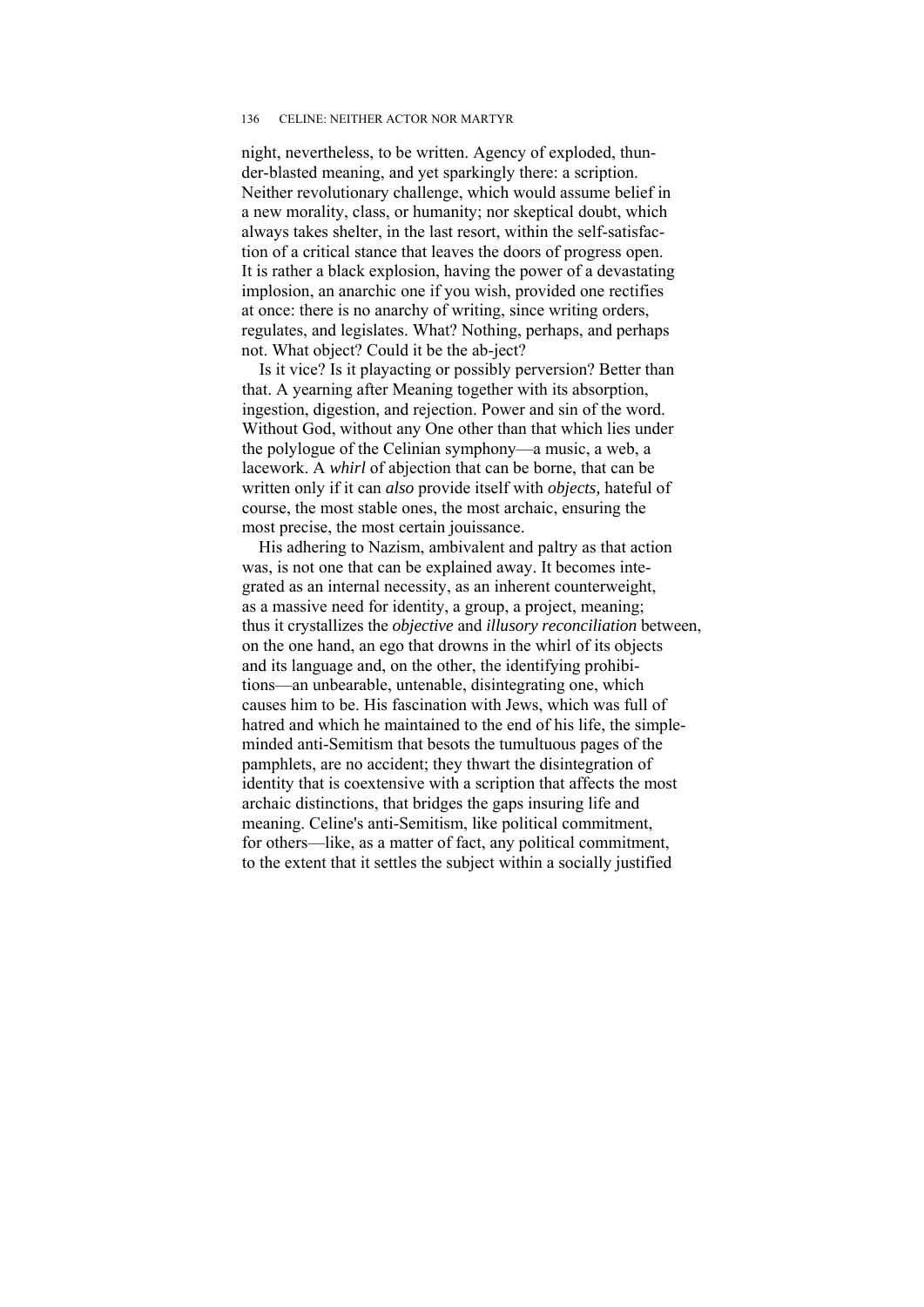illusion—is a security blanket. A delirium, to be sure, but one whose social unfolding and multiple rationalizations are well known; a *delirium* that literally prevents one from going mad, for it postpones the senseless abyss that threatens this passing through the identical, which is what scription amounts to.

His novels are realistic out of social constraint and, to some extent, out of hatred;<sup>2</sup> or rather they are legends, but also music, dance, emotions, notes edged with silence—Celine's texts, and this has been said only too often, are in bad form. Obviously, one could read them by following the meanderings of the narrative, which, similar to those of well-known storytellers, is picaresque or biographical at the beginning *(Journey to the End of the Night, Death on the Instalment Plan),* then bursts its shell and veers toward the polyphony of *North* and *Rigadoon* after going through the carnival of *Guignol's Band* and *he Pont de Londres* ["London Bridge"]. And yet a more specifically Celinian feature is the drowning of narrative in a style, which, from the *Journey* to *Rigadoon,* is gradually decanted; more and more incisive, precise, eschewing seduction in favor of cruelty, it is nevertheless haunted by the same concern—to touch the intimate nerve, to grab hold of emotion by means of speech, to make writing oral, in other words, contemporaneous, swift, obscene. If that scription is a struggle, it is not won through the expedient of Oedipal identifications generated by narrative but through much deeper, more remote, and riskier probes. Such probings, which tamper with vocabulary and syntax, relate the Celinian experience not to the novelist's verisimilitude but to the inhumanity of the poet. An inhumanity that resides in his very words; it is hence most radical, affecting mankind's ultimate guarantee—language. In the wake of a black lineage where Lautreamont or Artaud is inscribed, inhumanity discovers its appropriate themes, contrary to all lyrical traditions, in horror, death, madness, orgy, outlaws, war, the feminine threat, the horrendous delights of love, disgust, and fright.

Those are the themes, then, that I am, *seemingly,* going to deal with in Celine. My reading, however, will not be a thematic one, first because of the very themes involved, but mainly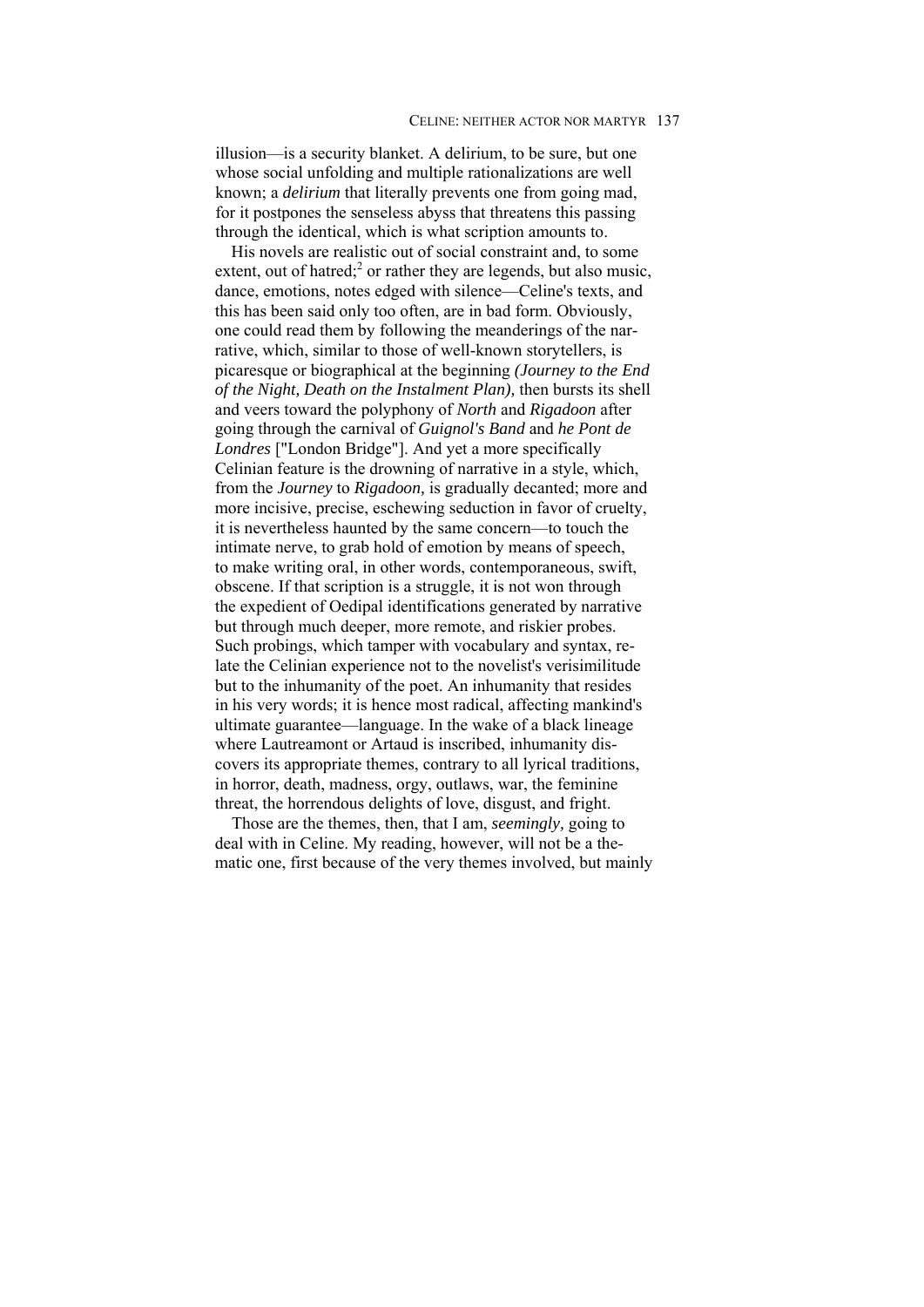#### 138 CELINE: NEITHER ACTOR NOR MARTYR

because, with Celine, such themes always assume at least a double stance between disgust and laughter, apocalypse and carnival.

Any *fictional theme* is, by definition, a challenge to the *single*  signified since it is a polyvalent signified, a "blasting of selfhood" (Georges Bataille). This is no doubt so because the fantasies that nourish such a theme converge on that impossible focus, that unthinkable "origin" constituted by the scene of scenes, the so-called primal scene.<sup>3</sup> In another connection, Bakhtin has shown that there is a fundamental dialogism, a basic bivalence in any speech, word, or utterance in novels stemming from carnivalesque tradition (Dostoyevsky's novels, for instance).<sup>4</sup> Celine brings to its paroxysmal climax this technique, which constitutes a way of being. Can one tell whether the bombing of Hamburg, as written by Celine, represents the height of tragedy or the most cavalier mockery of mankind? Does Titus van Claben's combination of orgy, murder, and fire express the horror of a sickening human condition, or is it an extravagant farce about a few cookies who are more or less smart? To the carnival's semantic ambivalences, which pair the high and the low, the sublime and the abject, Celine adds the merciless crashing of the *apocalypse.* And end-of-the-world flavor exudes from that disgust for mankind in the midst of the Second World War—and this with or without politics. An invisible sword of judgments weighs on Celine's universe more heavily than God (a permissive one, upon the whole) did on medieval carnival and its altogether Christian sequels, Dostoyevsky included. It is the invisible sword of a non-existent God neither transcendency nor Man, no capital letters, save the place, "Nothing shall have taken place but the place" (Mallarme). A sword that is perhaps not even an instance but a distance—an ideal and a superego, a being-removed, which cause horror to exist and at the same time take us away from it, grip us with fear and by that very fright change language into a quill, a fleeting and piercing one, a work of lace, a show of acrobatics, a burst of laughter and a mark of death.

• • • *one has to be more than somewhat dead in order to be truly a wisecracked.*  That's it! You have to have been *removed* from the spot.<sup>5</sup>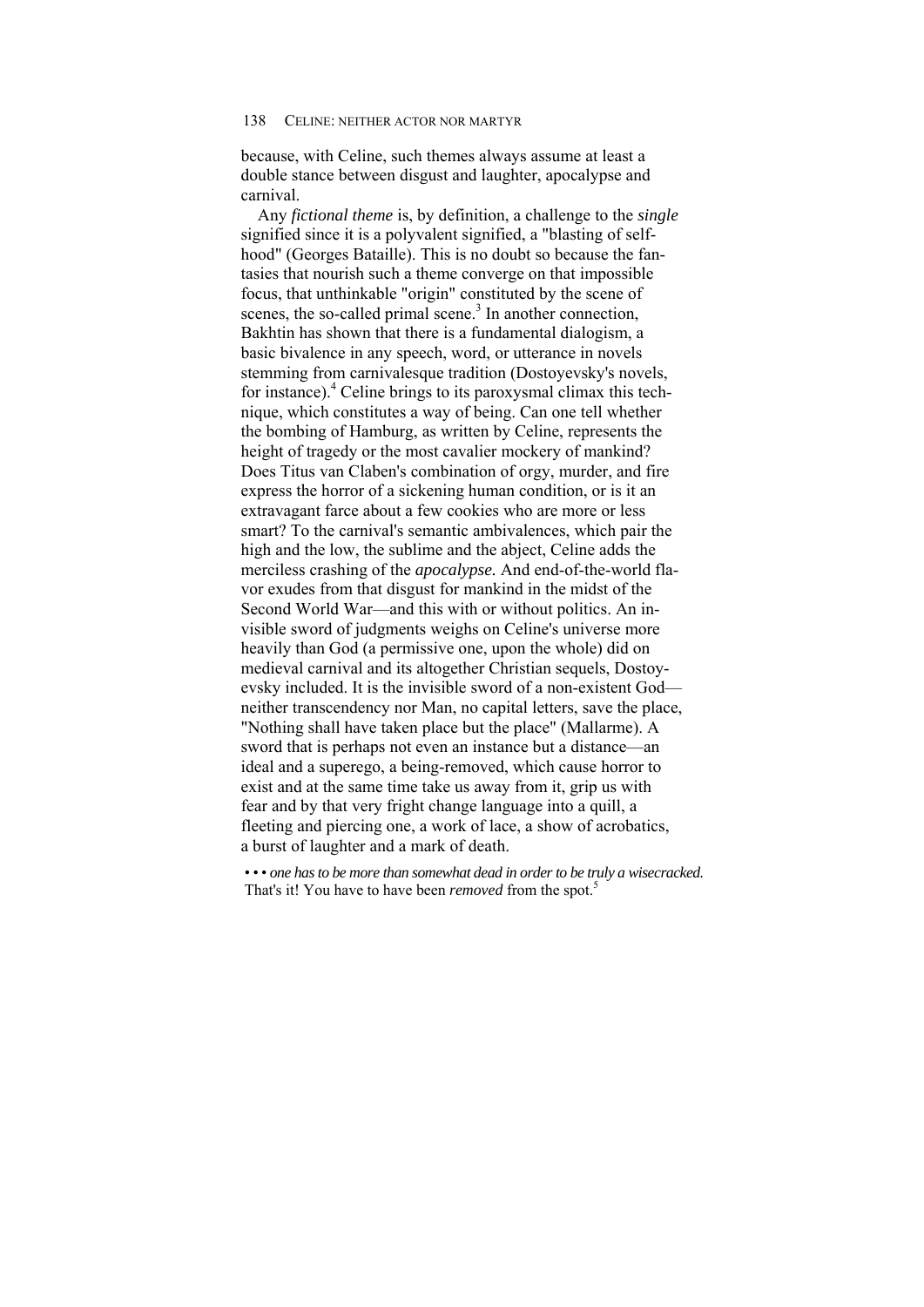As for me, alas, all I have is a kind of cavalier outlook on instincts and life—I am neither overindulgent nor sensual. I am "removed," serious, classic in my delirium—constructive—That is perhaps where I come close to the great—but that's all . . .<sup>6</sup>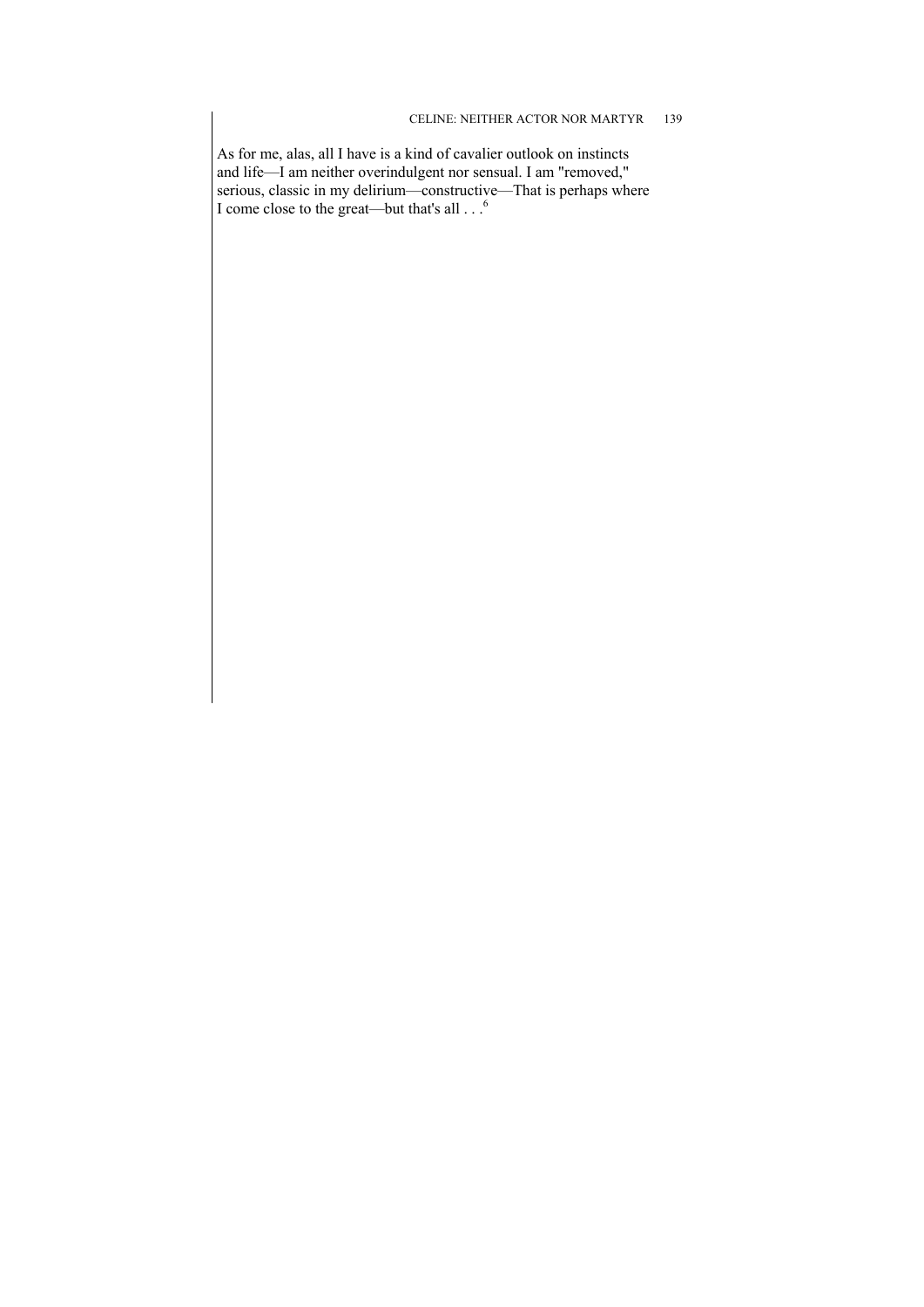One can be a virgin with respect to Horror as one is virgin toward Voluptuousness. \*

Celine, *Journey to the End of the Night*

## THE NARRATIVE AS CACHE FOR SUFFERING

"In the beginning was emotion . . . ," Celine often repeated in his writings and interviews. Reading him, one has the impression that in the beginning was discomfort.

Suffering as the place of the subject. Where it emerges, where it is differentiated from chaos. An incandescent, unbearable limit between inside and outside, ego and other. The initial, fleeting grasp: "suffering," "fear," ultimate words sighting the crest where sense topples over into the senses, the "intimate" into "nerves." Being as ill-being.

Celine's narrative is a narrative of suffering and horror, not only because the "themes" are there, as such, but because his whole narrative stance seems controlled by the necessity of going through abjection, whose intimate side is suffering and horror its public feature.

This much is becoming known after so much "Russian formalism" but also after so many biographies confided on the couch: a narrative is, all in all, the most elaborate attempt, next to syntactic competence, to situate a speaking being between his desires and their prohibitions, in short, within the Oedipal triangle.

But not until the advent of twentieth-century "abject" lit-

\*On est puceau de l'Horreur comme on est puceau de la Volupte.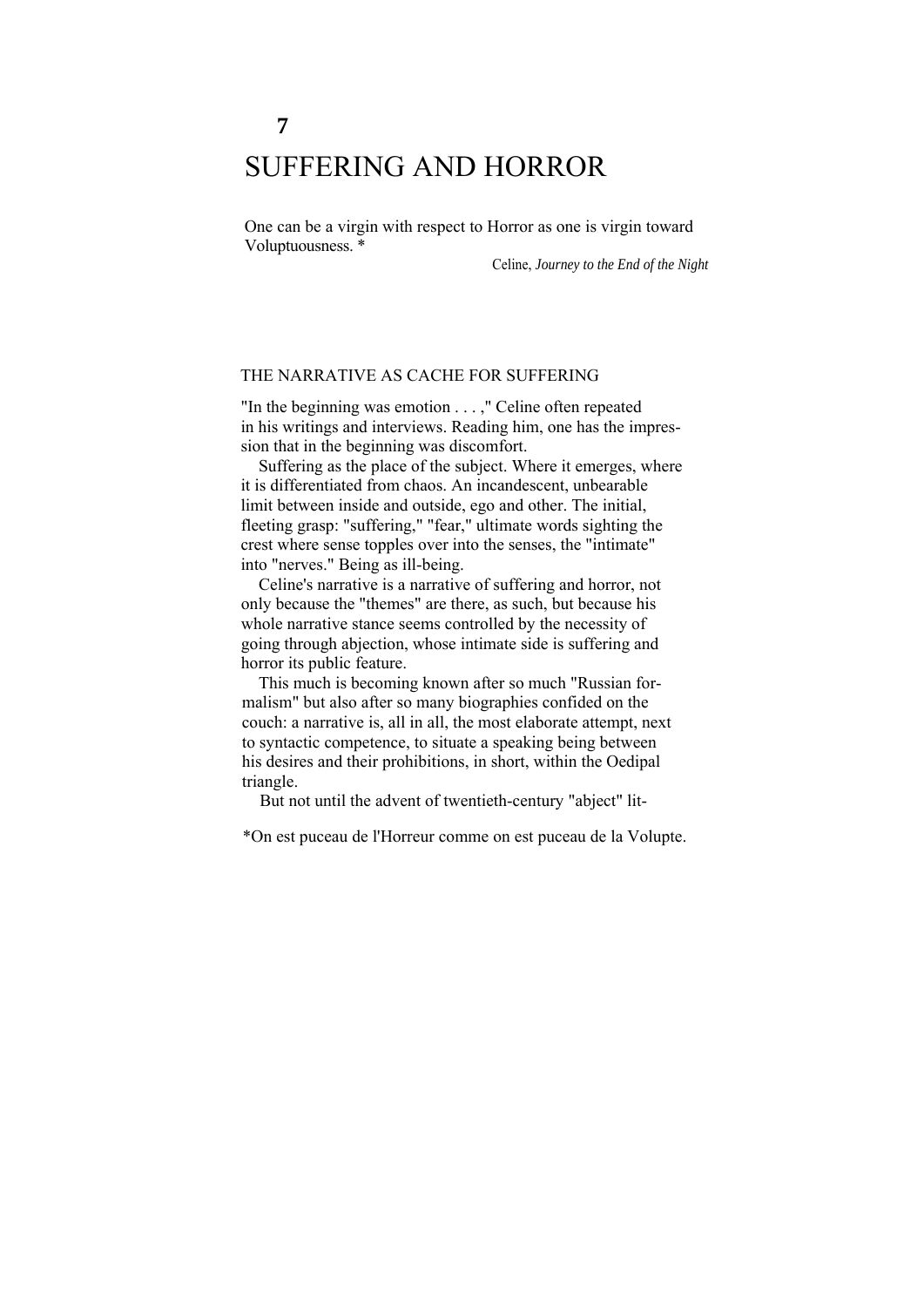erature (the sort that takes up where apocalypse and carnival left off) did one realize that the narrative web is a thin film constantly threatened with bursting. For, when narrated identity is unbearable, when the boundary between subject and object is shaken, and when even the limit between inside and outside becomes uncertain, the narrative is what is challenged first. If it continues nevertheless, its makeup changes; its linearity is shattered, it proceeds by flashes, enigmas, short cuts, incompletion, tangles, and cuts. At a later stage, the unbearable identity of the narrator and of the surroundings that are supposed to sustain him can no longer be *narrated* but *cries out* or is *descried* with maximal stylistic intensity (language of violence, of obscenity, or of a rhetoric that relates the text to poetry). The narrative yields to a *crying-out theme* that, when it tends to coincide with the incandescent states of a boundary-subjectivity that I have called abjection, is the crying-out theme of sufferinghorror. In other words, the theme of suffering-horror is the ultimate evidence of such states of abjection within a narrative representation. If one wished to proceed farther still along the approaches to abjection, one would find neither narrative nor theme but a recasting of syntax and vocabulary—the violence of poetry, and silence.

## "DECAY IN ABEYANCE . . . "

Everything is already contained in the *Journey:* suffering, horror, death, complicitous sarcasm, abjection, fear. And the pit where what speaks is a strange rent between an ego and an other between *nothing* and *all.* Two extremes that moreover change places, Bardamu and Arthur, and give an aching body to that endless synthesis, that journey without end; a narrative between apocalypse and carnival.

It all began just like that. I had said *nothing.* I hadn't said a word. It was Arthur Ganate who started me off. *(J,* 3)

*Everything* was mine that evening; it all belonged only to me. I had the moon to myself and the village and a tremendous sense of *fear. J.* **34) . .**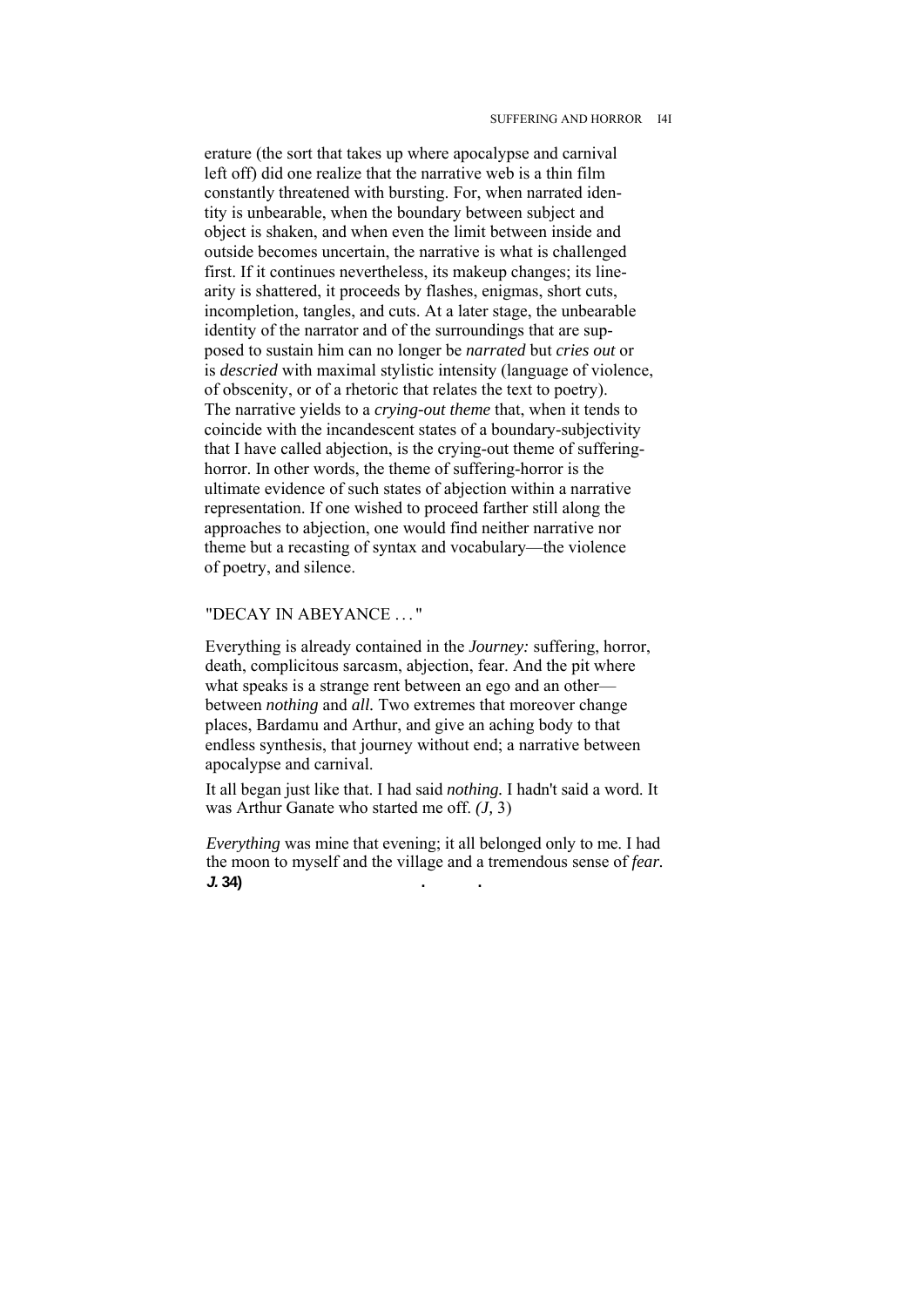It is of men, and of them only, that one should always be *frightened.(J,11)*

Did none of them [the letters from the general to the colonel] contain the order to put an immediate stop to this *abomination?* Was he not being told by HQ that there was some misunderstanding,, some *abominable* mistake? *(J,* 10; emphasis added in all four excerpts)

Obviously the atrocities of war are given as the true cause *of fear.* But its violent, quasi-mystical permanence raises it from the level of political or even social contingency (where it would be due to oppression) to another level; fear becomes a *token of humanity,* that is, of an appeal to *love.*

Don't imagine it's as easy as all that to fall asleep once you have begun to disbelieve everything, mostly because of all the times you have been frightened. *(J,* 199-200)

. . . you'll surely finish up by finding out what it is that frightens all these bloody people so, and it's probably somewhere at the farther end of the night. *(J,* 218-219)

... an emotion of exceptional trust, which in timid people takes the place of love. (J, 227)

And also:

Fear can't be cured, Lola, *(f,* 61)

Just as,

When one's in this world, surely the best thing one can do, isn't it, is to get out of it? Whether one's mad or not, frightened or not. (J, 56)

Or the mother who is nothing but sorrow stuffed with fear:

It was as if she was afraid of this cause for sorrow; it was full of sinister things that she did not understand. (J, 93)

And finally, quite as expected, this definition of outmoded art, the kind that Celine breaks away from in order to assert the truth of art as unacknowledged fear:

Happiness on earth would consist of dying with pleasure, in the midst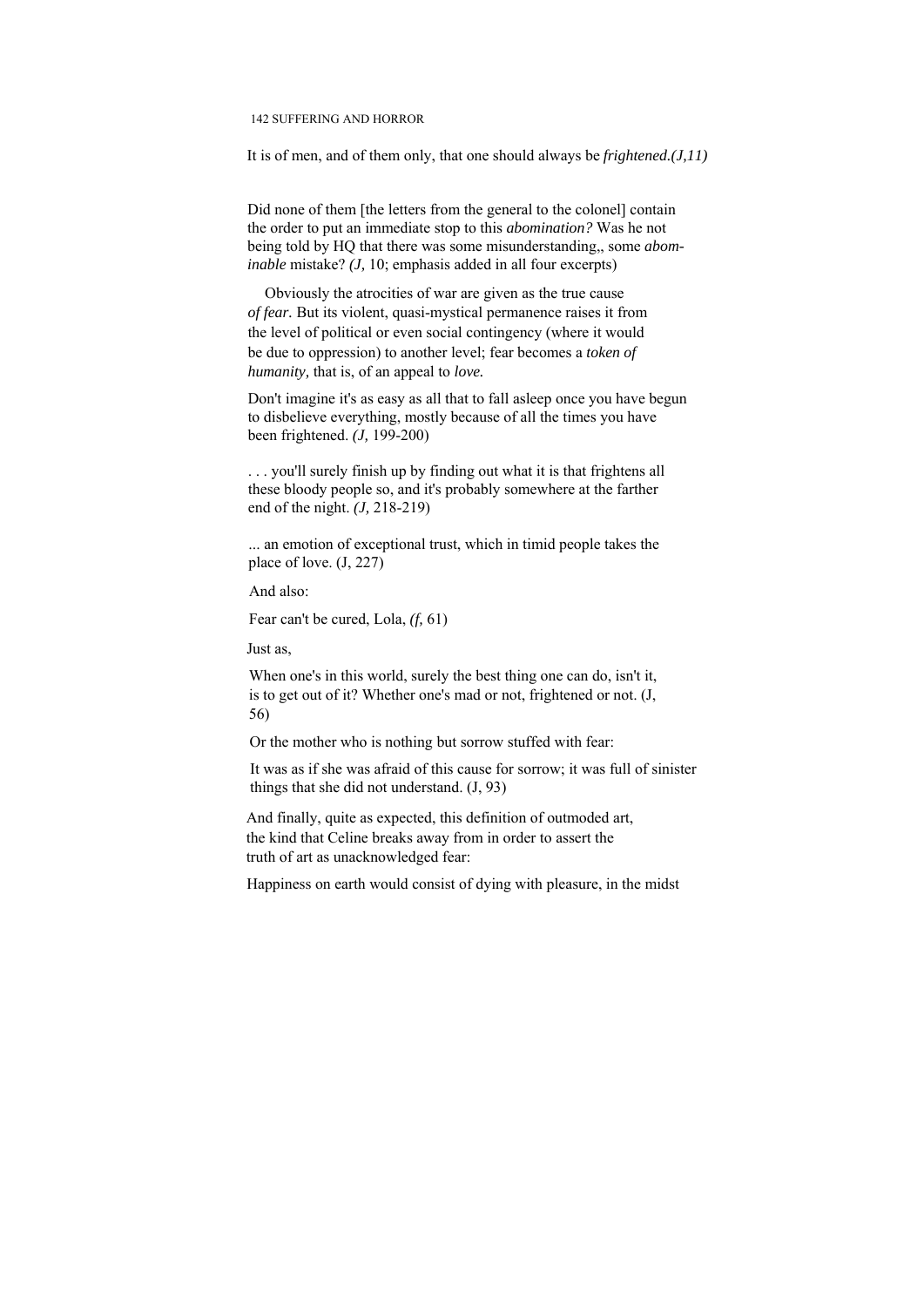of pleasure . . . The rest amounts to nothing at all, it's a fear one daren't confess to, it's just so much Art. *(J,* 378)

In the beginning was a war that caused me to be in a state of fear. In that original state, "I" am weak, frightened in the face of awesome threats. Are there any means of defense? Scouring is the only one; by a reduction, not a transcendental but a mystical one. Mystical: a word that Celine uses (in connection with Lola's body he speaks of "a mystical adventure in anatomical research" (J, 50); as to the people one fears, "Their actions no longer have that foul mystical power over you, weakening you and wasting your time" (J, 59)). It amounts to setting up not a bevond but two terms, face to face, each judging the other, in turn, and both reducing in the end to the same abjection. On one side, what is base; on the other, the speech that I hold forth and that has me in its hold. Nature, the body, the inside. Facing the spirit, others, appearances. Truth being on the base side; a barren side, without makeup, without seeming, rotten and dead, full of discomfort and sickness, horror.

And the truth of this world is to die. *(J,* 199)

. . . but she [his mother] remained a good deal short of the dog's level because she believed what they told her when they took me away. The dog at least believes only what it knows by sense of smell. (J, **92)**

Entirely naked, all you have in front of you is really only a wretched, pretentious beggar swollen with conceit, with difficulty getting out its inane babble in one style or another. (J, 334)

It didn't matter that it was really Nature; she considered me just as disgusting as Nature herself, and that's what was such an insult to her. (J, 395)

And this, about a writer:

... a man, whether he's a relation of theirs or not, is nothing but arrested putrescence. (J, *4<sup>2</sup> 5)*

And yet what brings into existence this truth of horror and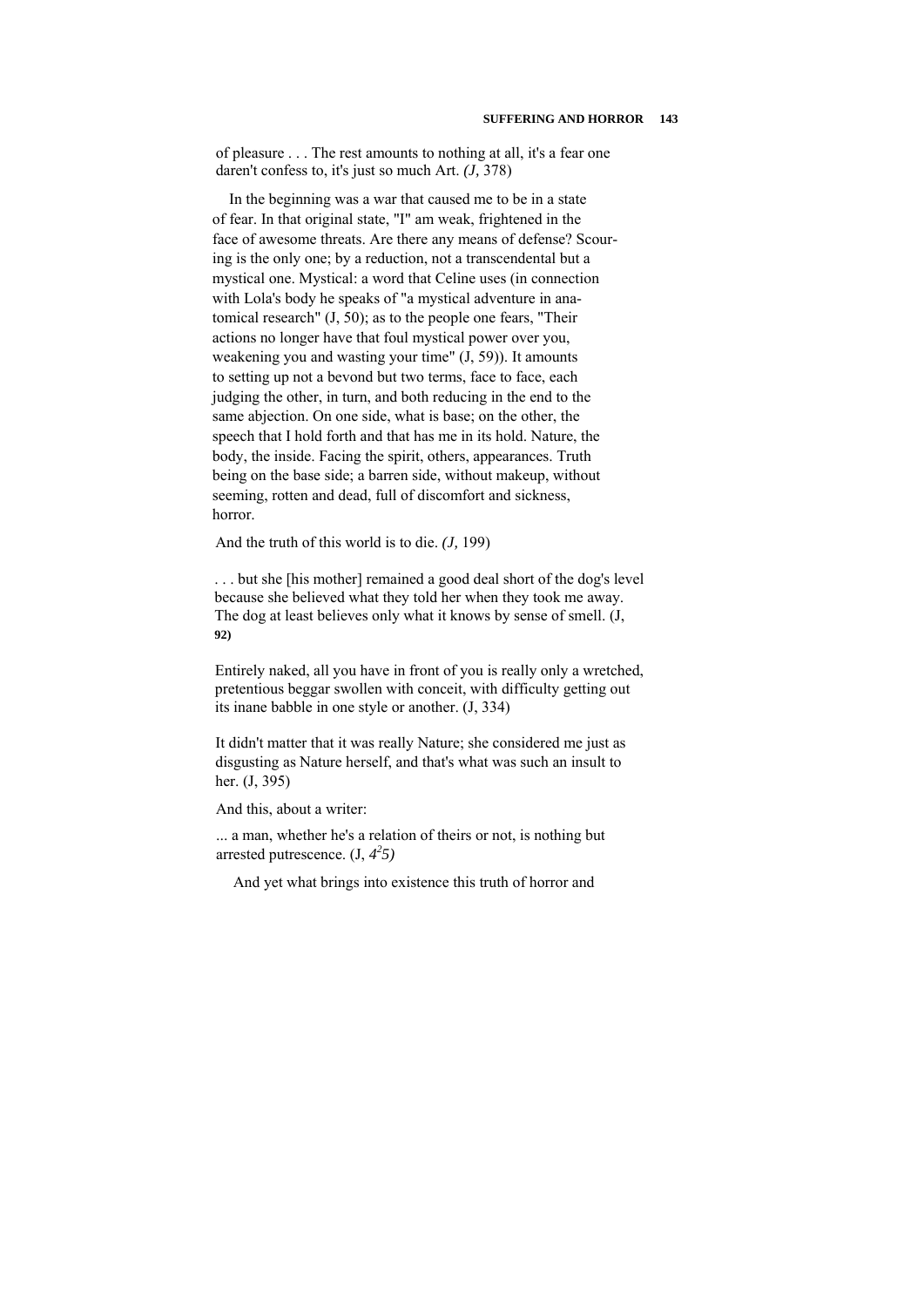sickness, of weakness and downfall, is its confrontation with the other term—the powerful, rich, and feared: "There are two of you together."

But when one's weak, the thing that gives one strength is stripping those one fears of the slightest prestige that one may still tend to accord them. One must teach oneself to see them as they are, as worse than they are, that is. One should look at them from all points of view. This detaches you, sets you free and is much more of a protection than you can possibly imagine. It gives you another self, so that there are two of you together. (J, 59)

Nevertheless, in this fascinating confrontation during a merciless war, both end up on the same side, united in abomination; then language turns into slobber, conversation into defecation, it is the end of the night.

When you consider, for instance, the way in which words are formed and uttered, human speech fails to stand up to the test of all these appalling trappings of spittle. The mechanical effort we make in speaking is more complicated and arduous than defecation. (J, 334-335)

Is there not some solution, some salvation on account of this equal sign between the elevated and the base? Celine's universe is provided, in spite of it all, with an *outside,* intermittently and held in compassionate mockery. Sometimes women are the ones who, for their part, do not experience repulsion, but only imagine it, perhaps. Another solution sometimes crops up impossible, condemned, and just as antiquated—which would amount to keeping to the Idea, a single idea, guarantee and counterweight to overbearing abjection. And finally, the path that Celine chose for himself; to stay within horror but at a very slight distance—an infinitesimal and tremendous one, which from the very heart of Celine's essential abomination, distinguishes and inscribes sublime love for a child or, in a space beyond sexuality and analogous to it, writing as sublimation.

The brink: women.

Women are all housemaids at heart. But perhaps she imagines this repulsion rather than feels it; that is my remaining consolation. Perhaps all that I suggest to her is that I am filthy. Perhaps I am an artist in that line.  $(J, 74)$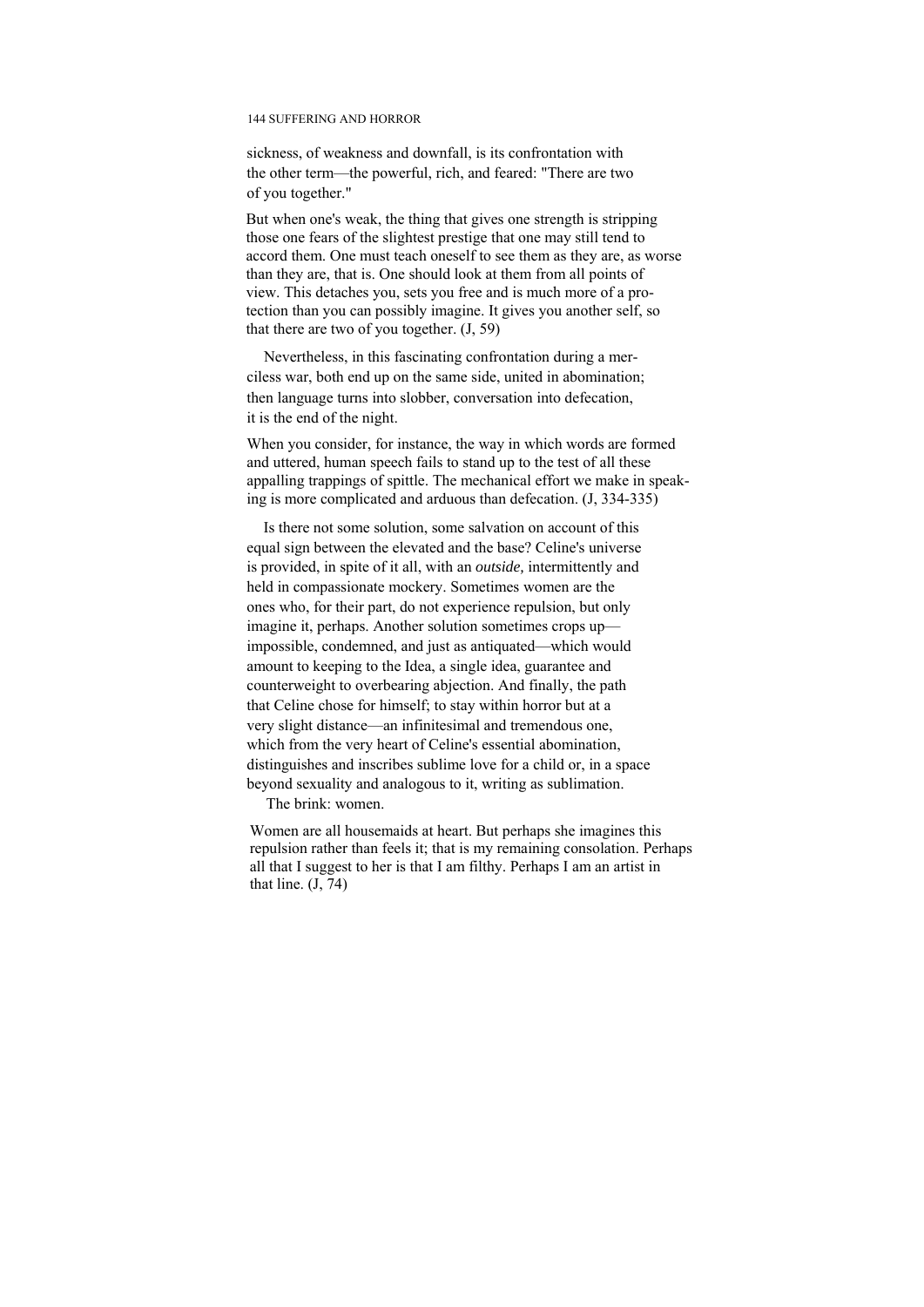Redemptive Unity: an Idea that is one, picayune, and impossible.

My own ideas, the ideas I had, roamed loose in my mind with plenty of gaps in between them; they were like little tapers, flickering and feeble, shuddering all through life in the midst of a truly appalling, awful world. [. . .] but even so there was never any chance of my managing, like Robinson, to fill my head with a single idea, some really superb idea that was definitely stronger than death ... (J, 504-505)

Finally the sublime, with its two modest faces. On the one hand:

Clearly Alcide could rise to sublime heights without difficulty, could feel at home there; there was a fellow who hobnobbed with the angels and you would never have guessed it. . . . Almost without noticing he had given three years of hardship, the annihilation of his wretched life in this tropical monotony,  $\ldots$  (J, 160)

On the other, the musical sublimation that most people miss and that Celine will aim at throughout his writing:

There was nothing left for him to sublimate; he just wanted to go away, to take his body somewhere else. There was no harmony in him, so that to be through with it all he had to upturn everything like a bear. (J, 426)

Being sorrowful isn't all; there ought to be some way of starting up the music again, of discovering a further poignancy ... (J, 504)

## ACCOUNTS OF DIZZINESS

But the most normal solution, commonplace and public at the same time, communicable, shareable, is and will be the narrative. Narrative as the recounting of suffering: fear, disgust, and abjection crying out, they quiet down, concatenated into a story.

In the shooting sharpness of *his* suffering, Celine will look for a story, a verisimilitude, a myth. That is how we get the famous story of his head wound suffered during the First World War, a wound whose gravity, most biographers agree, was greatly exaggeratedly Celine who lays stress on it both when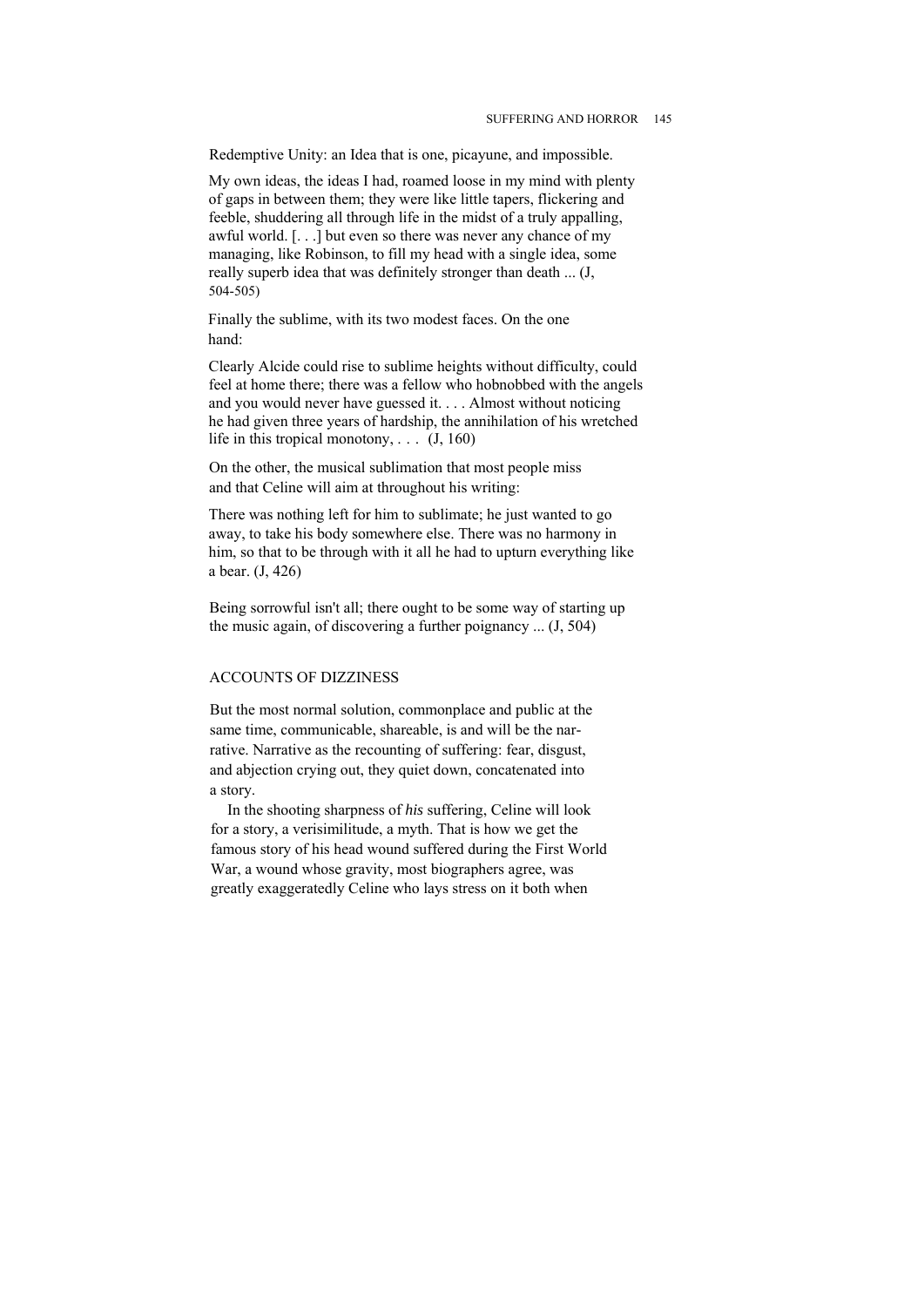speaking to newspapermen and in his writings. Aching in his head, his ear, his arm. Dizziness, noises, buzzings, vomitings. Even attacks, the onslaughts of which make one think of drugs or epilepsy. Already in *Death on the Instalment Plan:*

I've had it since the war. Madness has been hot on my trail ... no exaggeration . . . for twenty-two years. That's quite a package. She's tried a million different noises, a tremendous hullabaloo, but I raved faster than she could, I screwed her, I beat her to the tape. [. . .] My great rival is music, it sticks in the bottom of my ear and rots . . . it never stops scolding ... [. . .] I am the organs of the Universe ... I provide everything, the ham, the spirit, and the breath . . . Often I seem to be worn out. My thoughts stagger and sprawl . . . I'm not very good to them. I'm working up to the opera of the deluge. [. . .] I am the Devil's stationmaster. [. . .] The gate of hell in your ear is a little atom of nothing.<sup>1</sup>

Suffering speaks its name here—"madness"—but does not linger with it, for the magic of surplus, scription, conveys the body, and even more so the sick body, to a beyond made up of sense and measure. Beyond the narrative, dizziness finds its language: music, as breath of words, rhythm of sentences, and not only as metaphor of an imaginary rival where the voice of the mother and of death is hiding:

A beautiful shroud embroidered with tales—that's what the Pale Lady wants. (D, 41)

The narrative, on the other hand, is always umbilicated to the Lady—fascinating and abject object of the telling.

Triggered by the mother, moreover, on the rough seas of the English Channel, one of literature's most abominable scenes of abjection or nausea is unleashed. We are far removed here from buzzing pain that rises musically. The body is turned inside out, sent back from deep within the guts, the bowels turned over in the mouth, food mingled with excretions, fainting spells, horrors, and resentments.

Mama collapses against the rail . . . She vomits herself up again, all she's got... A carrot comes up  $\ldots$  a piece of fat... and the whole tail of a mullet  $\dots$  (D, 124)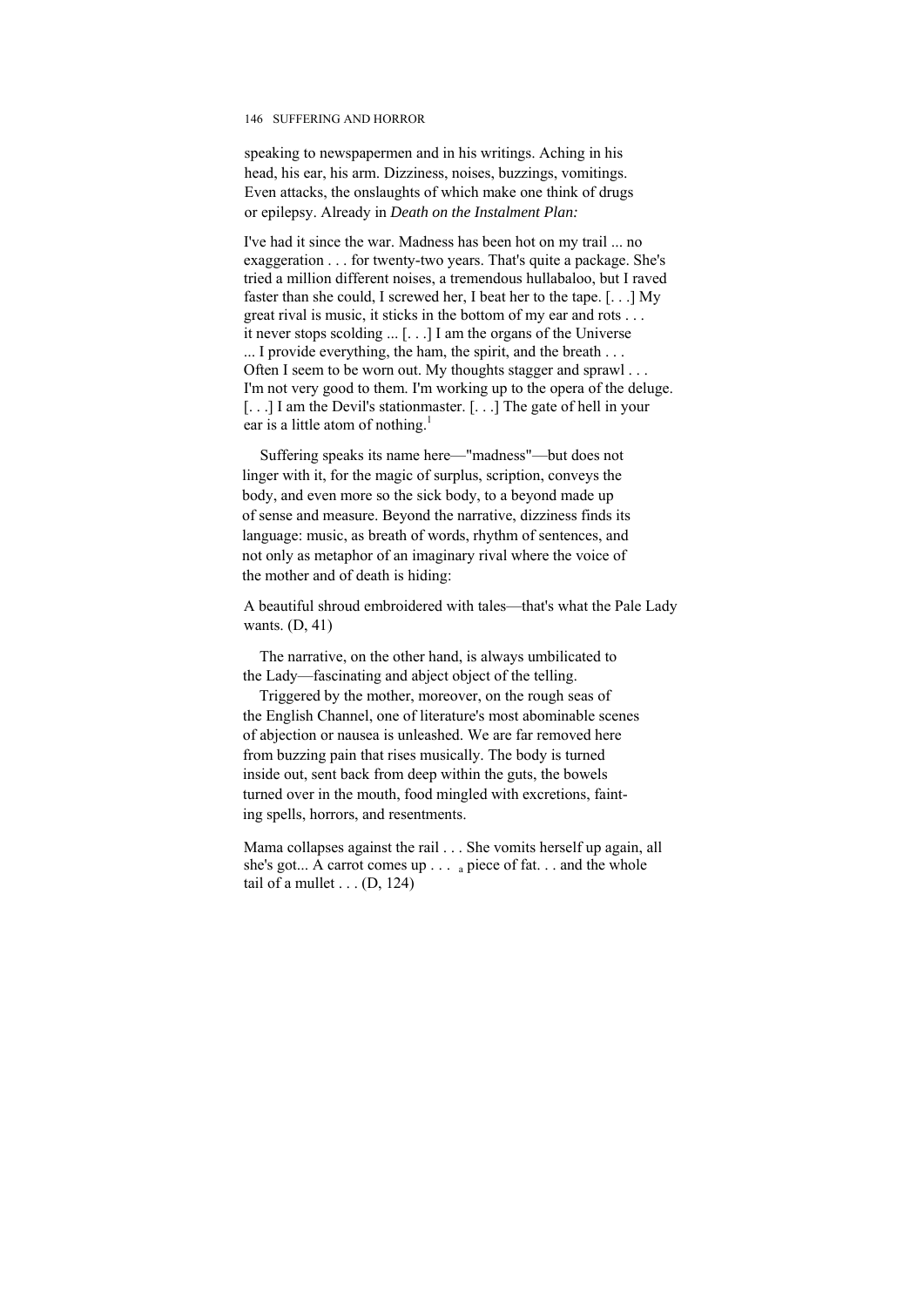We're half drowned in the flood. We're squashed into the toilet bowl . . . But they never stop snoring . . . I don't even know if I'm dead or alive. (D, 126)

Human beings caught flush with their animality, wallowing in their vomit, as if to come closer to what is essential for Celine, beyond all "fancies": violence, blood, and death. Never perhaps, not even with Bosch or the blackest aspect of Goya, have human "nature," on the other side of the "sensible," the "civilized human," or the divine been opened up with so much cruelty, and with so little satisfaction, illusion, or hope. This is the horror of hell without God: if no means of salvation, no optimism, not even a humanistic one, looms on the horizon, then the verdict is in, with no hope of pardon—the sportful verdict of scription.

*Le Pont de Londres* ("London Bridge") is no less revealing of that war with the bowels, promoted this time to manly rank (general Des Entrayes has already appeared in *Journey),* of suffering within:

It's a dizzy spell! ... A sickly feeling! ... I am a prey to fever! ... I sit down! ... I close my eyes hard ... I can still see . . . red and white . . . colonel Des Entrayes! . . . raised on his stirrups! . . . That's a show from my memories ... I am back in the war! . . . Jesus! . . . I'm a hero again! ... So is he! Aren't memories beautiful! . . . Just for that I stretch out on the sofa . . . I'm having my attack! . . . Again I see Des Entrayes, my beloved colonel! . . . Mad he sure wasn't! . . . He was raised on his stirrups!... his cavalry sword ready for action . . . raised! . . . flashing in the sun . . . <sup>2</sup>.

In short a Schreberian suffering, which only humor and style cause to tilt out of the accounts of the Freudian neuropath into one of the most suggestive pages of contemporary literature.

# SUFFERING AND DESIRE: A DEBILITY

There is no glory in this suffering; it is not an ode: it opens up only onto idiocy. *Debility* is that ground, a permanent one with Celine, where "intimate" suffering, both physical and psychic, joins with sexual excesses. There, is nothing pornographic,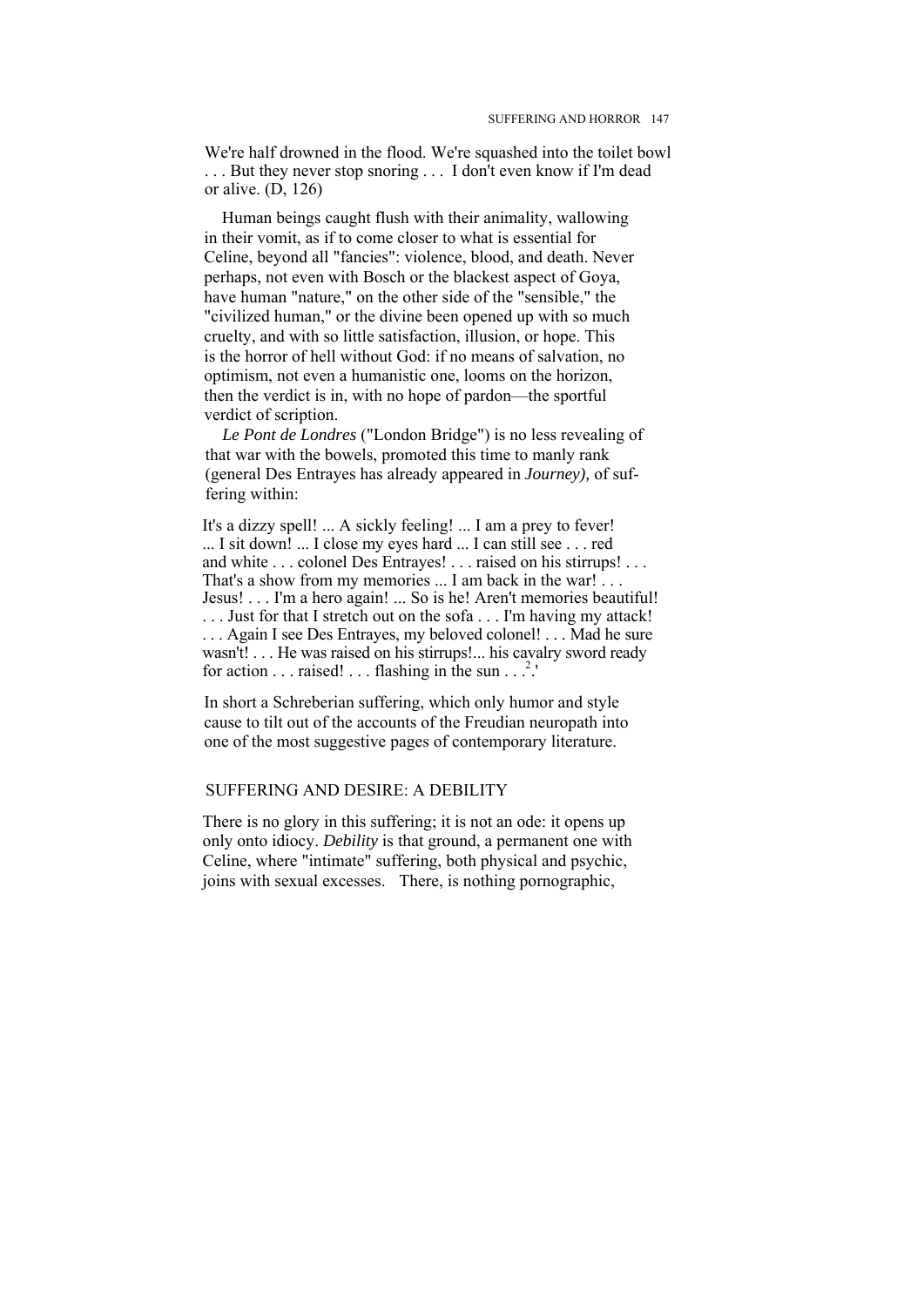nothing attractive or exciting in such a baring of instincts. Caught on the black slope where desire founders in drive or affect, where representations are blurred, where significations vanish, this form of sex is an inebriation, another word for debilitated suffering.

I had reached the limits . . . [. . .] Mimine!. . . no more hallucinations for me ... I knew how they got to me ... I had some experience now . . . just a small bit of liquor . . . just a small glass was enough . . . and then a friendly discussion . . . there's someone who contradicted me ... I'd get excited . . . and that was it! . . . Always on account of my head, it was written on my deferment card! . . . (P, 335)

All my aches are catching up with me . . . piercing me through and through! . . . my forehead, my arms, my ears ... I hear the trains that are heading for me! . . . filling my head with whistling and roars! . . . I've had it, fuck that shit! . . . I'm going down! . . . I've got hold of the railing . . . Just a bit dizzy . . . And here I am, quaking, in front of her . . . Oh what a scare! . . . what a thrill! ...[•••] Does she love me a little? . . . I'm asking myself. . . I ask myself again and again when I'm with her . . . I'm getting so emotional! ... I really don't know where I'm setting my feet! . . . I'm stumbling all over ... I can't see where I'm going . . . neither store windows or people . . . not even sidewalks, I trip and bump ... I pick myself up, I am ecstatic ... in the enchantment of her presence ...[...] I don't see the GI who's hollering at me 'cause I'm stamping all over his plates ... or the conductor who's shaking me . . . who's pestering me in my day-dream . . . (P, 137-138)

## SCATOLOGY TURNED COMMONPLACE

The no man's land of dizziness that links suffering and sex gives way to a disgust for decay or excretion; Celine talks about it in the same neutral tone, in the same seemingly natural fashion, as when he describes suffering or debility. Granted that his medical practice has something to do with it. But one detects a cold glee, an aloof taming of abjection that remind one less of (sadomasochistic) perversion than of certain moments in the painful life of the fortified castle (see above, pp. 53-55) as well as of the most "borderly" rites of basic religions.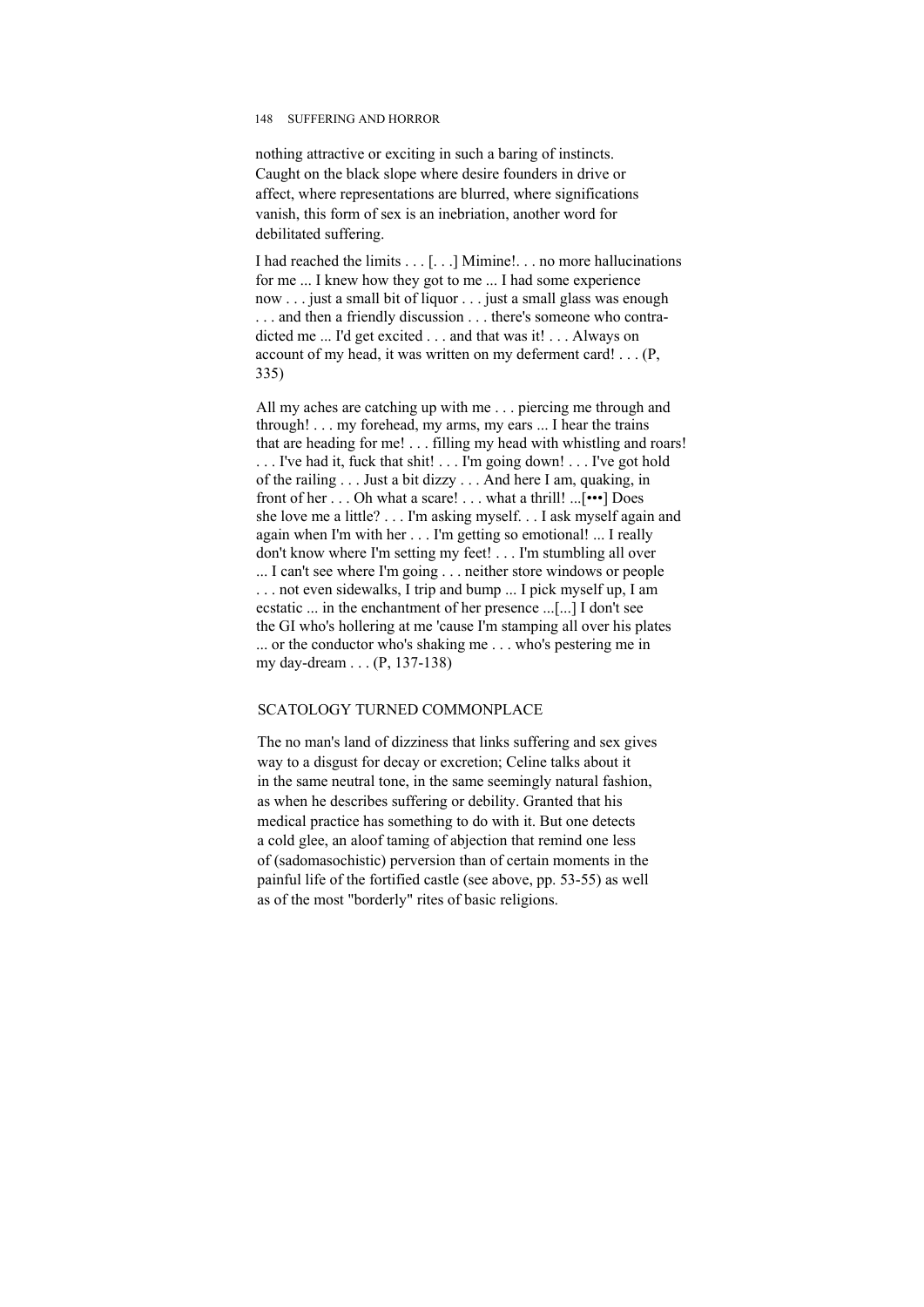It is as if Celine's scription could only be justified to the extent that it confronted the "entirely other" of signifiance; as if it could only be by having this "entirely other" exist as such, in order to draw back from it but also in order to go to it as to a fountainhead; as if it could be born only through such a confrontation recalling the religions of *defilement, abomination,*  and *sin.* As for the narrative, put out of joint by the workings of that device, it is both shattered and punctuated in its simply biographical and logical continuity by such clusters of fascination; what is disconnected regains its coherence in the permanence of abjection.

That obsession refers back to decay, whether it be recalling the excrement discovered by the unhappy father as the other side of his child's success in school (D, 76) or else the anal dirtiness that fixates Ferdinand's interest in the swarming interior of a body, about which he will not have to ask whether it is male or female.

I never wiped myself properly, I always had a sock coming to me . . . and hurried to avoid it ... I left the can door open so as to hear them coming ... I shat like a bird between two storms . . . (D, 69)

Decay: privileged place of mingling, of the contamination of life by death, of begetting and of ending. Its high point may perhaps be found in an apocalyptic description of earth rotted away by the maggots of the scholar Courtial des Pereires: the scientific experiments of the inventor of Genitron, far from perpetuating life, succeed only in transforming a food, potatoes, into an unbearable stench ("corpses or potatoes"), and in rotting the very stones.

One big desert of rot! . . . f. . . ] OK, OK, the spirit's fermenting! [...] You want to know what putrefaction is? You want me to tell you? It's all the shit we have to put up with . . .  $(D, 515-51^6)$ 

And yet it is the human corpse that occasions the greatest concentration of abjection and fascination. All of Celine's narratives converge on a scene of massacres or death—the *Journey,*  beginning with the First World War, had pointed the way, *Rigadoon* and *North,* spread out over a Europe laid waste by the Second, deepen and sustain the fixation. It is true that contem-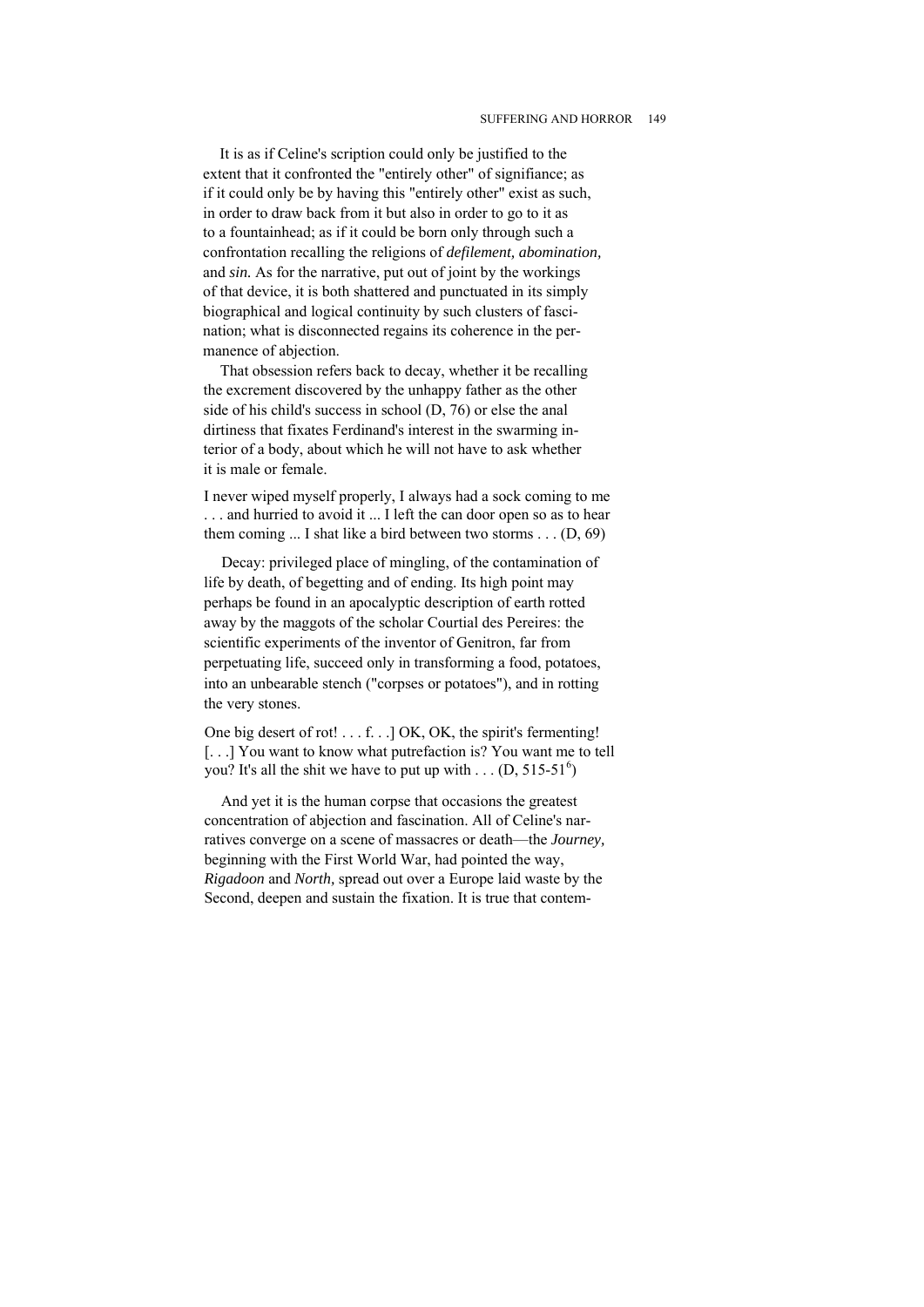porary times are conducive to such representations, rife with slaughter as they are, and Celine remains the greatest hyperrealist of the period's massacres. But we are far removed from news accounts of war, even of the most horrible kind. Celine tracks down, flushes out, and displays an ingrained love for death, ecstasy before the corpse, the other that I am and will never reach, the horror with which I communicate no more than with the other sex during pleasure, but which dwells in me, spends me, and carries me to the point where my identity is turned into something undecidable. There is a vertiginous, apocalyptic, and grotesque evocation of ecstasy before death in one of the final scenes of *Death on the Instalment Plan.* Father Fleury, having become mad, dismembers Courtial's corpse:

He sticks his finger into the wound . . . He plunges both hands into the meat ... he digs into all the holes ... He tears away the soft edges . . . He pokes around . . . He gets stuck . . . His wrist is caught in the bones . . . Crack! . . . He tugs ... He struggles like in a trap . . . Some kind of pouch bursts . . . The juice pours out... it gushes all over the place ... all full of brains and blood . . . splashing . . . (D, 560)

## INGRAINED CARNAGE

The scription of Celine draws its night and its ultimate support from death as the supreme location of suffering, from the aggressivity that provokes it, from the war that leads to it. Abjection is edged with murder, murder is checked by abjection.

Men don't have to be drunk to make havoc of heaven and earth. *With them carnage is ingrainedl* It's a miracle they survive when you consider the time they have spent cutting themselves down to nothing. They think only of nothingness, lousy customers, future criminals! They keep seeing red everywhere! Might as well skip it, or that would be the end of poetry  $\dots$  (P, 406)

Certainly, but not of Celine's texts, quite the contrary.

One is reminded of attempted murders, of many killings of the old Henrouille, of Robinson (in the *Journey);* of constant brushes with death in "London Bridge" where "scientific" ex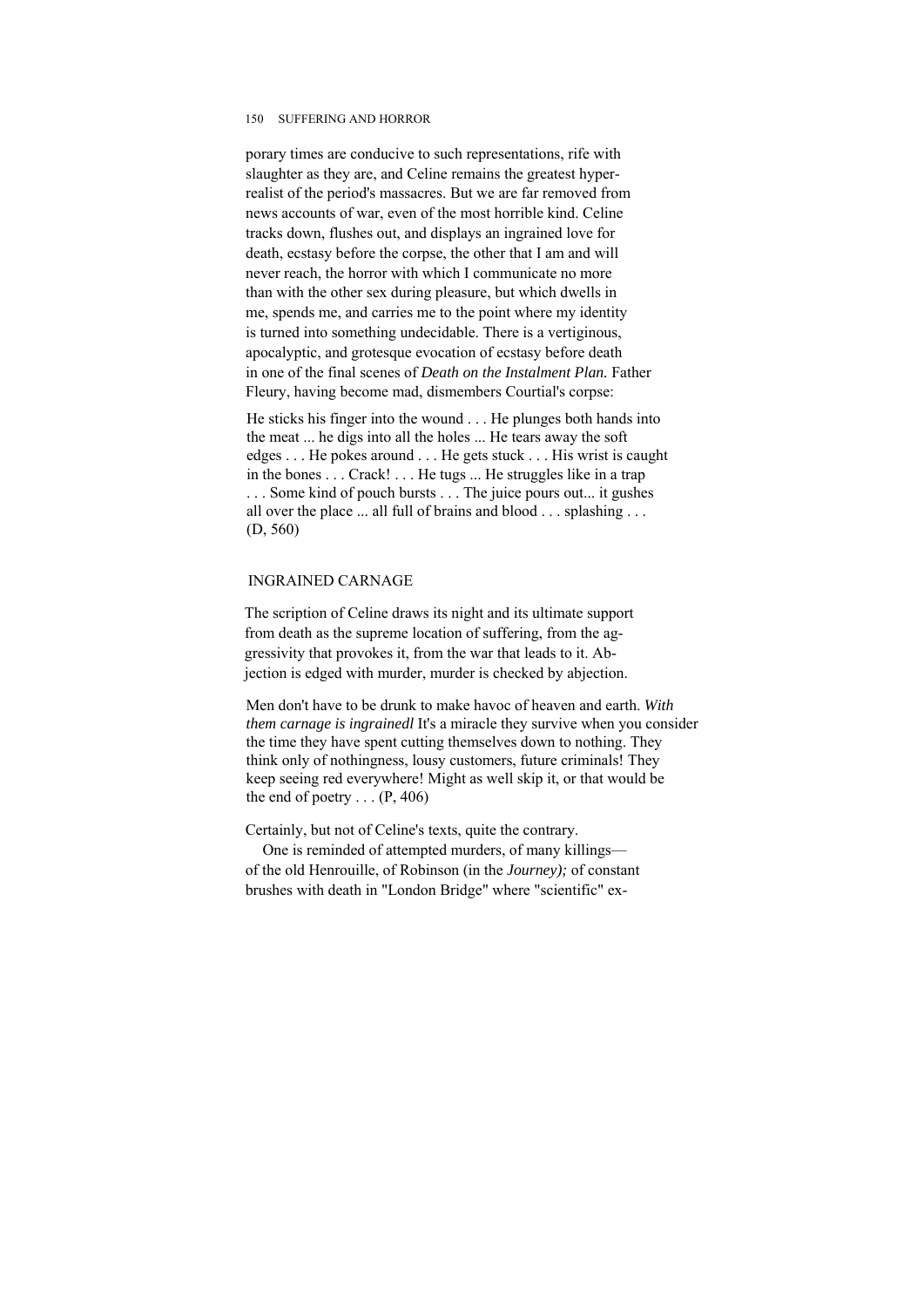periment is mixed, as in a baleful carnival, with deadly risks and murderous violence in taverns, orgies, and subways. Think of Titus' death rattle in *Guignol's Band;* the heinous outcries over his dying body, struggling between the bodies of two women, the customer and the maid, tokens of an impossible orgy that has shifted into murder:

He's lying there in his silks full of his filth ... his vomit. . . he's still gurgling! ... his eyes are swiveling . . . they get rigid . . . revulse . . . Ah! it's horrible to watch! . . . and then poof! He turns crimson! So livid just a second ago! . . . He's swelling up with big gobs . . . his mouth's full  $\ldots$  he makes an effort  $\ldots$ <sup>3</sup>

Like a crisis in his illness, his asthma.

When that got him! what a panic! . . . Should've seen his eyes then! . . . the horror that seized him! (G, 155)

The apocalyptic murder scene reaches its climax when drugs are added to the orgy, as in the fire sequence of *Guignol's Band.*

I see a big battle scene! . . . It's a vision! ... a movie! . . . Ah! it's going to be something out of the ordinary! ... in the darkness above the tragedy! . . . There's a dragon munching them all! . . . tearing their behinds out . . . their guts . . . their livers [. . .] I can see you, you pain in the ass! [. . .] I'm going to slit the skunk's nostrils! . . . I don't like homos! . . . What if I cut off his organs? ... ah, that'd be something! I'm thinking about it! . . . I'm thinking about it! . . . (G, 172-173)

And then the vision of murder turns sublime, the murderous apocalypse shows its lyrical side before everything founders into vomit, money swallowed as ultimate food, reincorporated excrement; and fire, actually apocalyptic, devastates everything, after Claben's murder by Boro and Celine-the-pain:

. . . and everything starts turning around the globe! like a merry-goround ... the water lamp . . . I'm seeing things inside it! I see garlands . . . I see flowers! I see daffodils! [. . .] I tell Boro! ... He belches at me! . . . He's between Delphine and the old^guy! . .  $\blacksquare$  They're still at their dirty game! . . . there in the big bed! ... They're making me sicker! . . . The guy who guzzled all his dough! ... He doesn't feel sick! ... all the money "in his bag! . \_ he's satisfied . . . (G, 178)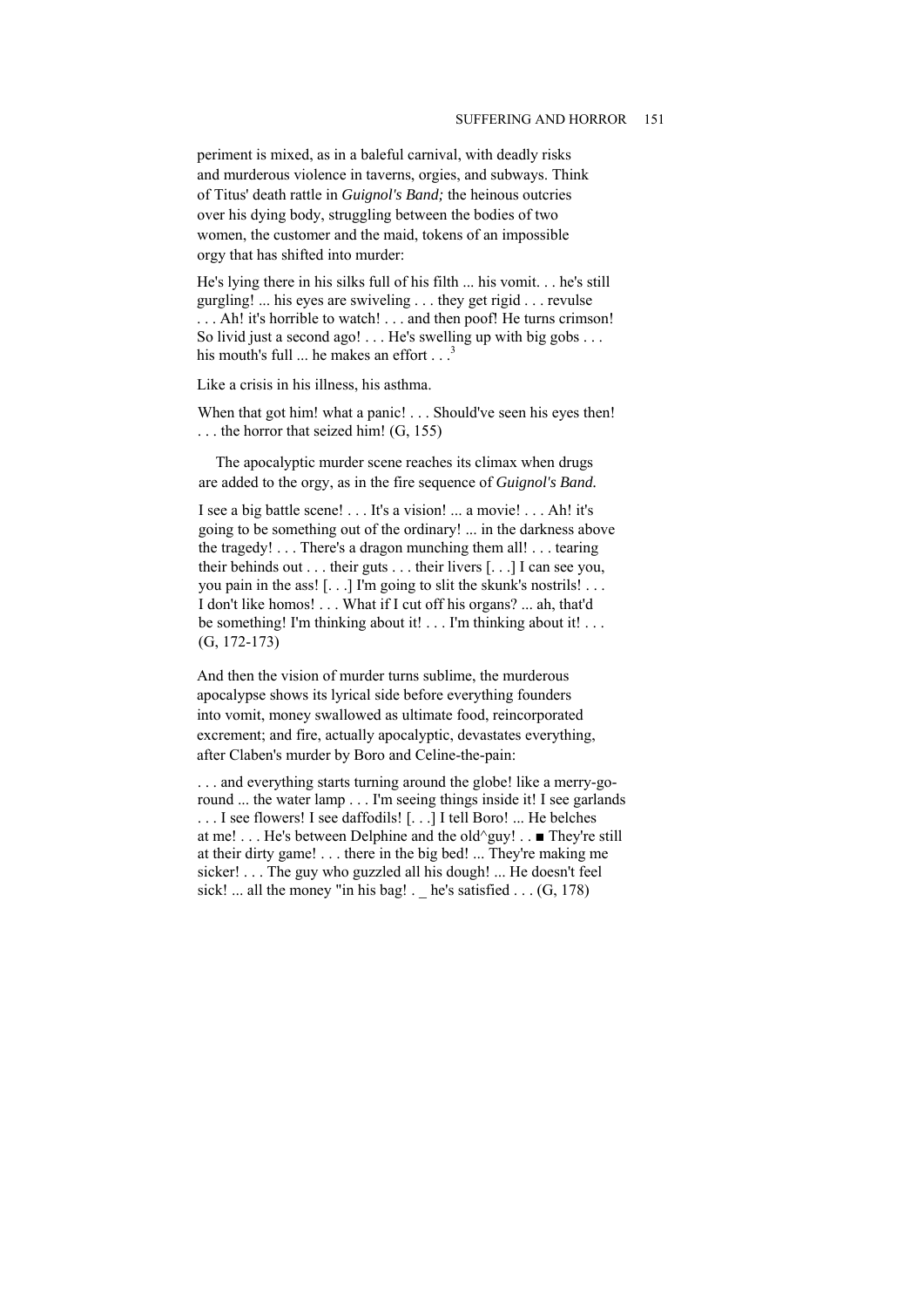## FERDINAND THE PAIN: A MURDERER

Ferdinand the Pain, the one who speaks in the first person, is here one of the main protagonists of the murder. It is he again, "I," who, in *Guignol's Band,* throws his persecutor, Matthew, under the subway. That scene sets in motion the merry-goround of persecutor and persecuted and changes the previous sequence's visionary representation of murder into a more dynamic X-ray of the murderous process. A true underground kingdom ruled by death drive finds its natural place in the bowels of the subway, the Celinian equivalent of Dante's hell. Murder as underground lining of the unclean-thinking being.

My blood turns! ... I stop breathing! ... I stop moving! ... I stand there hypnotized ... he looks at me! ... I look at him! Ah! but I'm thinking! . , . I'm thinking fast! . . .It's the midget! there against me! ... It's him! [...] It's getting ready by itself! ... my scheme ... I concentrate . . . concentrate . . . Not a word . . . calm and collected ...[...] We hear the train roaring . . .it's coming! . . . there in the darkness ... in the hole ... at my right . . . Good! . . . Good! . . . Good! . . . the train's approaching. It's roaring fiercely, crashing in, swelling up . . . Brrr! Brrroom . . . Good! Good! Good! . . . It's near ... I look at Matthew opposite ...[...] Bop! I hit him with my ass! the midget! up in the air! . . . The thunder lets loose, passes over him! (G, 219-220)

## THE SECOND WORLD WAR

It is in war, however, that the apocalyptic unfurling of aggressivity and death matches and goes beyond what is found in Goya or Bosch. An abominable war in the *Journey* but one soon traveled through; a sinister and carnivalesque war in "London Bridge" and *Guignol's Band.*

I'm the murderer, doc! ... I killed ten of em! ... I killed a hundred! ... I killed a thousand! . . . I'll kill all of 'em next time! . . . Doc, send me back! ... I belong at the front! ... a-off to war! (G, 229)

Without the war it is hard to imagine a Celinian scription; the war appears to trigger it off, to be its very condition; it plays the role of Beatrice's death, which leads to the *Vita Nuova,*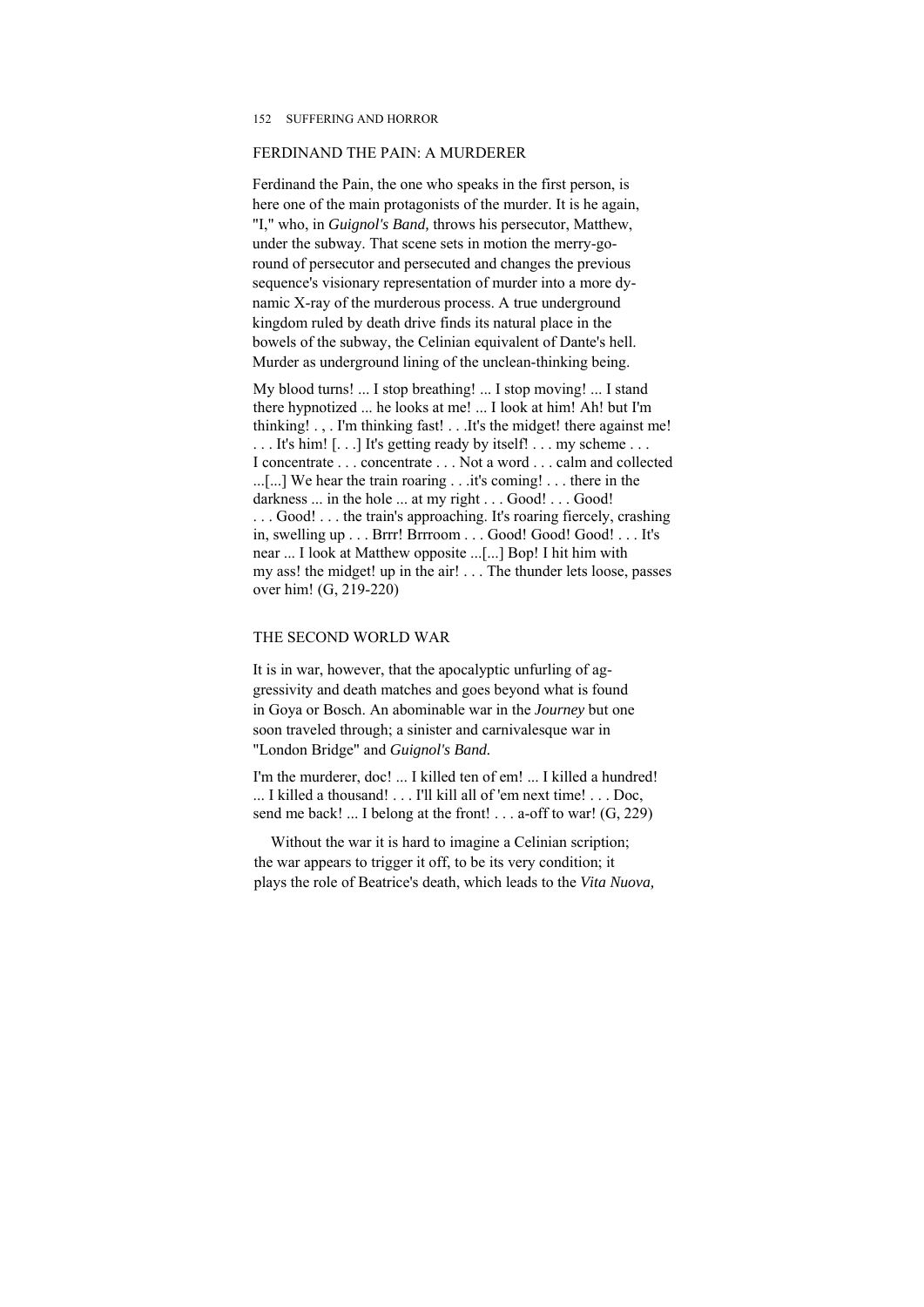or of Dante's avoidance of death, which initiates the first canto of the *Divine Comedy.* The trilogy in which the Second World War's horror unfolds, *From Castle to Castle, North,* and *Rigadoon,*  best captures the wound that Celine never ceases to palpate, from the individual's to society's. In the political and social fresco, overflowing with rejections and sarcasms directed against a political position that in other respects Celine seems to endorse (a point I shall return to), with betrayals, escapades, massacres, bombings, and destruction, the most destructive aggressivity suddenly shows its abominable, sickly side, within an infernal jouissance—History's abject motive. The site of Celine's scnption is always that fascinating crest of decomposition-composition, suffering-music, and abomination-ecstasy.

. . . let them rot, stink, ooze, end up in the sewer . . . they keep wondering what they can do in Gennevilliers . . . easy! fertilize the fields! ...[...] the true sense of History . . . and what we've come to! jumping this way! . . . whoops! and that way!. . . the death dance! impalements! purges! vivisections! . . . twice tanned hides, smoking . . . spoiled, skulking voyeurs, let it start all over again! guts ripped out by hand! let's hear the cries, the death rattles ... a national orgasm!<sup>4</sup>

Let me recall, in connection with the apocalyptic music of the trilogy, the bombing of Hamburg where, amidst the din, the stench, and the chaos, the frenzy of abjection turns into sinister beauty:

these green and pink flames were dancing around . . . and around . . . and shooting up at the sky! . . . those streets of green . . . pink . . . and red rubble . . . you can't deny it . . . looked a lot more cheerful ... a carnival of flames . . . than in their normal condition . . . gloomy sourpuss bricks . . . it took chaos to liven them up ... an earthquake ... a conflagration with the Apocalypse coming out of it! *(R,* 130)

I've told you what it was like, three four times the size of Notre Dame ...[...] the light came from up top ... the crater hole ... the effect, I repeat, was like an enormous nave of solid clay •-.[...] Hamburg had been destroyed with liquid phosphorus ... the Pompei deal ... the whole place had caught fire, houses^, street, asphalt, and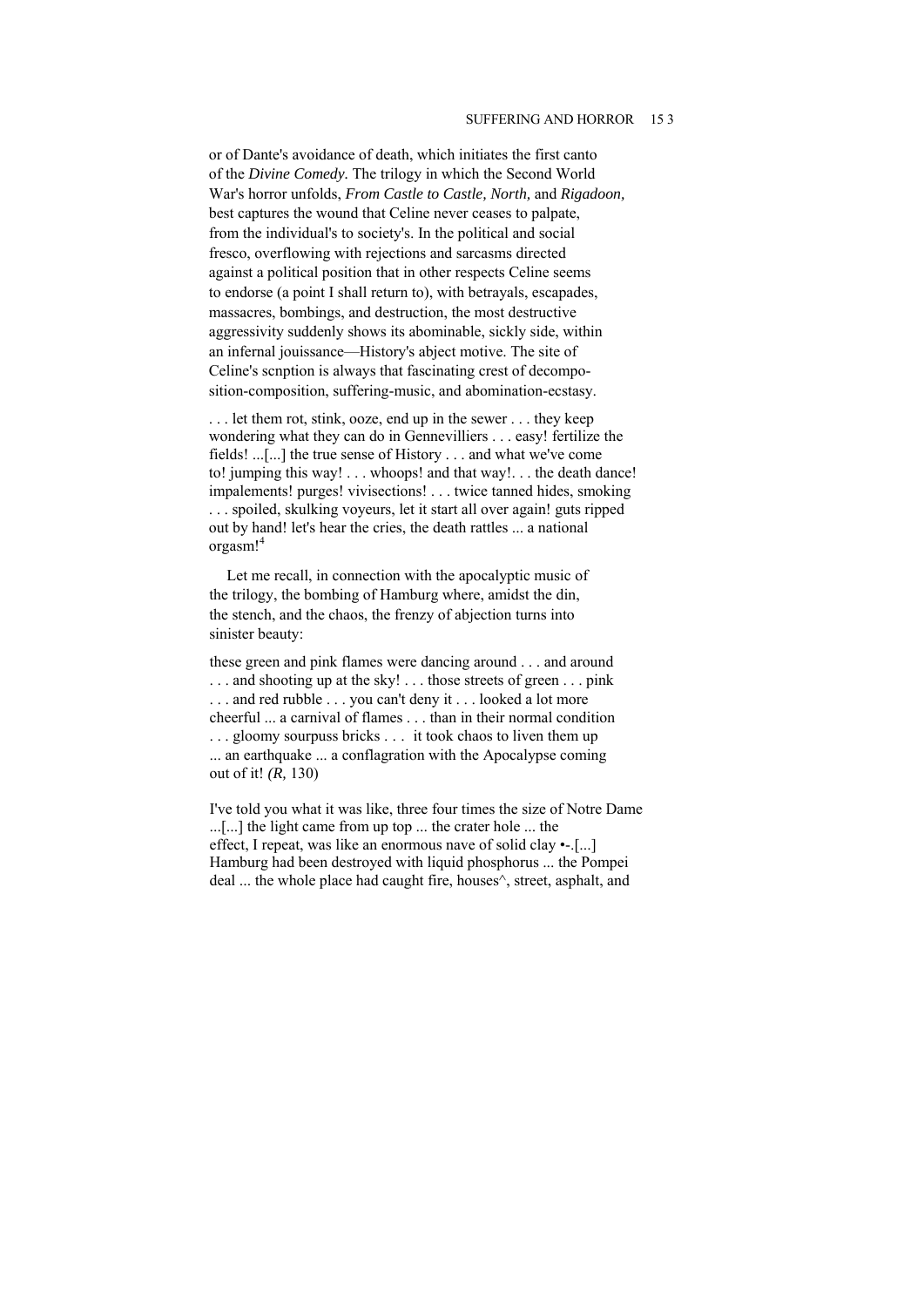the people running in all directions . . . even the gulls on the roofs ...(R,191)

The sacred and history, Notre Dame and Pompei, meaning and law, in the tremendous unveiling of suffering and death of the Second World War, give birth to their gruesome hidden side. And the all-powerful obverse of a fragile culture is, in the eyes of Celine, the truth of the human species; for the writer, it is the point of departure of scription as the laying bare of meaning. Granted that Celine's vision is an apocalyptic one, that it bears mystical strains in its fixation on Evil as the truth of impossible Meaning (of the Good, of the Law). And yet, if *apocalypse* means, etymologically, a vision, it must be understood as the contrary of revelation of philosophical truth, as the contrary of *aletheia.* There is no apocalyptic *being,* scored, fainting, forever incomplete, and incapable of setting itself up as a being, bursting among the flames or reverberating amid the clamors of universal collapse. Celine does not exhibit a philosophical "evil." Moreover, no ideological interpretation can be based on his revelation: what principle, what party, what side, what class comes out unscathed, that is, identical to itself, from such a thorough critical conflagration? Suffering, horror, and their convergence on abjection seem to me more adequate as marks of the *apocalyptic* vision constituted by Celine's scription.

## A NARRATIVE? NO, A VISION

It is indeed a vision, to the extent that sight is massively summoned to play a part in it, broken up by the rhythmic sound of the voice. But it is a vision that resists any representation, if the latter is a desire to coincide with the presumed identity of what is to be represented. The vision of the ab-ject is, by definition, the sign of an impossible ob-ject, a boundary and a limit. A fantasy, if you wish, but one that brings to the wellknown Freudian primal fantasies, his *Urfantasien,* a drive overload of hatred or death, which prevents images from crystalizing as images of desire and/or nightmare and causes them to break out into sensation (suffering) and denial (horror), into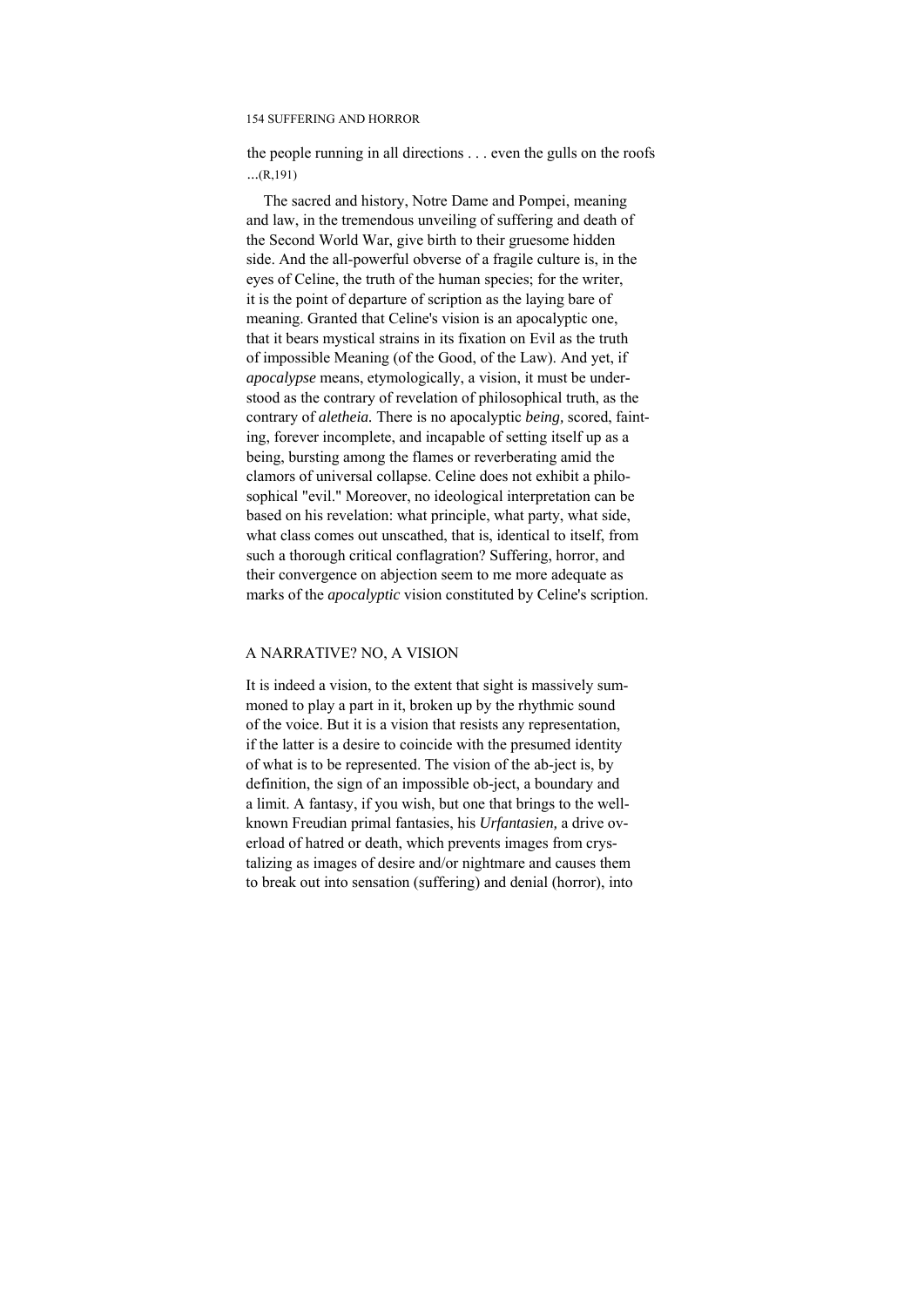a blasting of sight and sound (fire, uproar). Apocalyptic vision could thus be the shattering or the impossibility not only of narrative but also of *Urfantasien* under the pressure of a drive unleashed by a doubtless very "primal" narcissistic wound.

When Celine locates the ultimate of abjection—and thus the supreme and sole interest of literature—in the birth-giving scene, he makes amply clear which fantasy is involved: something *horrible to see* at the impossible doors of the invisible—the mother's body. The scene of scenes is here not the so-called primal scene but the one of giving birth, incest turned inside out, flayed identity. Giving birth: the height of bloodshed and life, scorching moment of hesitation (between inside and outside, ego and other, life and death), horror and beauty, sexuality and the blunt negation of the sexual.

. . . and I've delivered babies, fascinated, I might say, by difficult passages, visions of the narrows. . . those rare moments when nature lets you observe it in action, so subtle, the way it hesitates, then makes up its mind . . . life's critical moment, as it were ... all our theater and literature revolve around coitus, deadly repetition!. . . the orgasm is boring, the giants of the pen and silver screen with all the ballyhoo and the millions spent on advertising . . . have never succeeded in putting it across . . . two three shakes of the ass, and there it is . . . the sperm does its work much too quietly, too intimately, the whole thing escapes us . . . but childbirth, that's worth looking at! . . . examining! ... to the millimeter! *(R,* 195-196)

At the doors of the feminine, at the doors of abjection, as I defined the term earlier, we are also, with Celine, given the most daring X-ray of the "drive foundations" of fascism. For this indeed is the economy, one of horror and suffering in their libidinal surplus-value, which has been tapped, rationalized, and made operative by Nazism and Fascism. Now neither theoretical reason nor frivolous art, stirred by epiphenomena of desire and pleasure, has been able to touch that economy. Such desiring art could only offer a perverse negation of abjection, which, deprived in other respects of its religious sublimation (especially considering the state of bankruptcy of religious codes between the two wars, most particularly in Nazi and Fascist circles), allowed itself to be seduced by the Fascist phenomenon.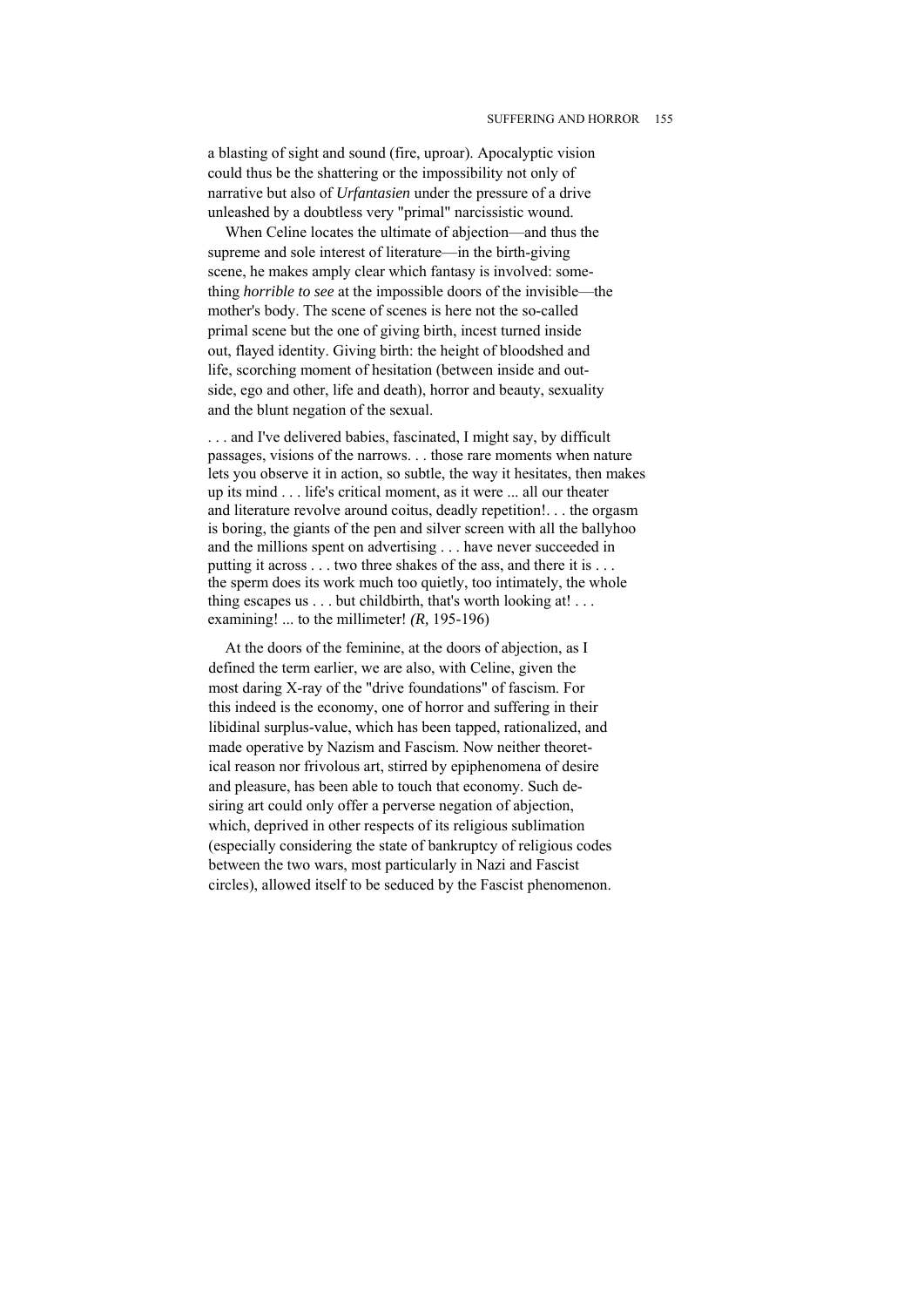Drieu La Rochelle provides us with the very epitome of such a literature. Its solidary reverse is an art of the repressed, traditionally versified and patriotic, that of moral resistance, resolute and limited at the same time. But is any realist (or socialistrealist) literature up to the horrors of the Second World War? Celine, for his part, speaks from the very seat of that horror, he is implicated in it, he is inside of it. Through his scription he causes it to exist and although he comes far short of clearing it up, he throws over it the lacework of his text: a frail netting that is also a latticework, which, without protecting us from anything whatsoever, imprints itself within us, implicating us fully.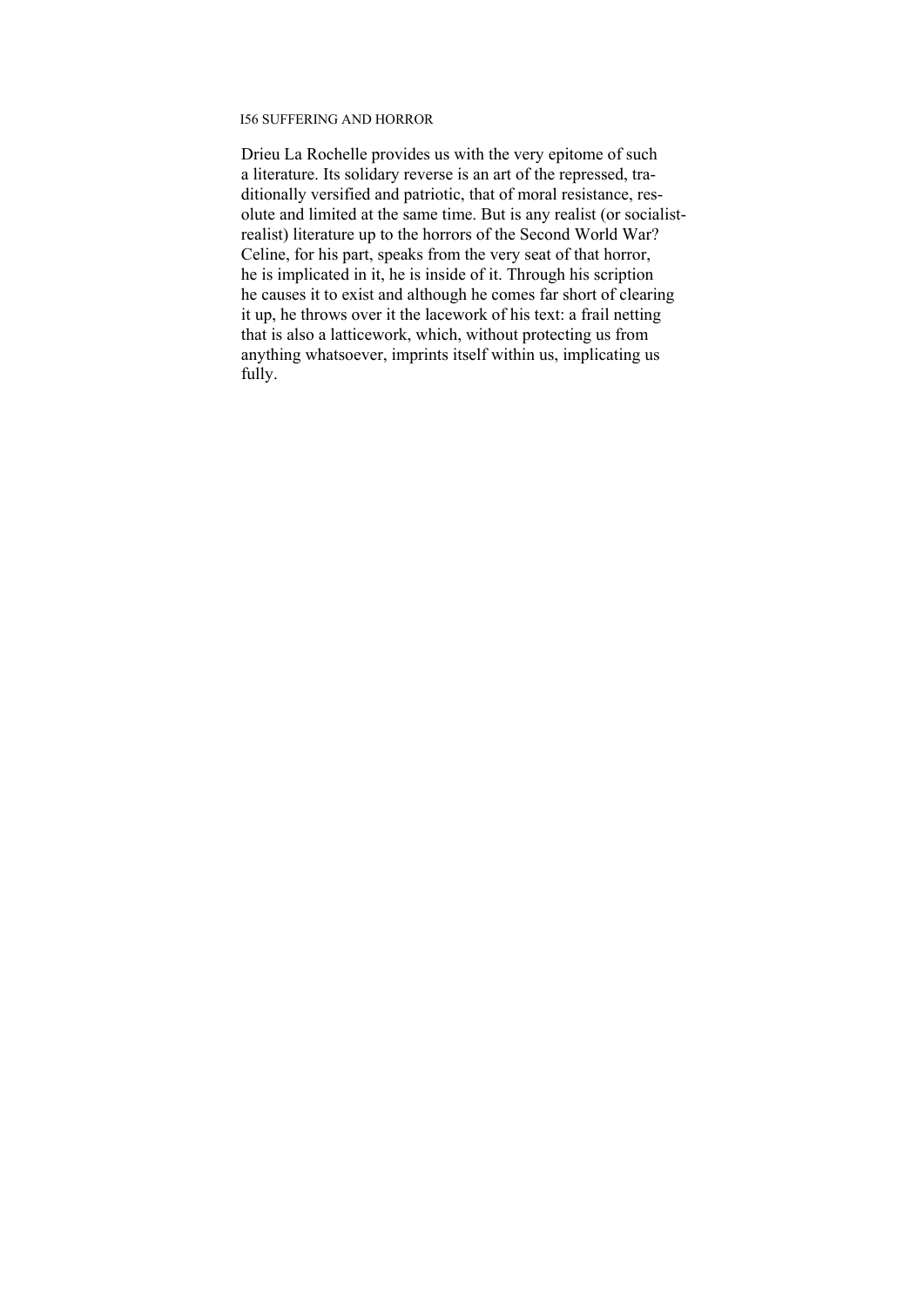It would be hard to find a woman who is neither a bitch nor a ninny if so, she will be witch and fey.

Celine, Letter to Milton Hindus

## THE TWO-FACED MOTHER

The mother takes up her place, so it goes once again, at the central location of the writer's feminine showroom. But here, explicitly and in very significant fashion, she is split in two.

Ideal, artistically inclined, dedicated to beauty, she is, on the one hand, the focus of the artist's gaze who admits he has taken her as a model.

I am the son of a woman who repaired ancient lace. It so happens that I have a collection of it, quite rare, the only thing that I have left, and I am one of the rare men who can tell cambric from Valenciennes, Valenciennes from Bruges, and Bruges from Alen^on. I can tell fine quality very well. Very very well. I don't have to be trained. I know. And likewise I recognize the beauty of women and also that of animals. Very well. I am an expert in this. $<sup>1</sup>$ </sup>

Or, in more allusive fashion, but still linking writing, women, and lace:

I am not an artist but I have a good memory for flowers . . . Janine . . . Marie-Louise ...[•••] what's written plain, that isn't much, it's transparency that counts ... the lace-work of Time as they say **2**

And yet, neither mother nor grandmother, as Celine's novels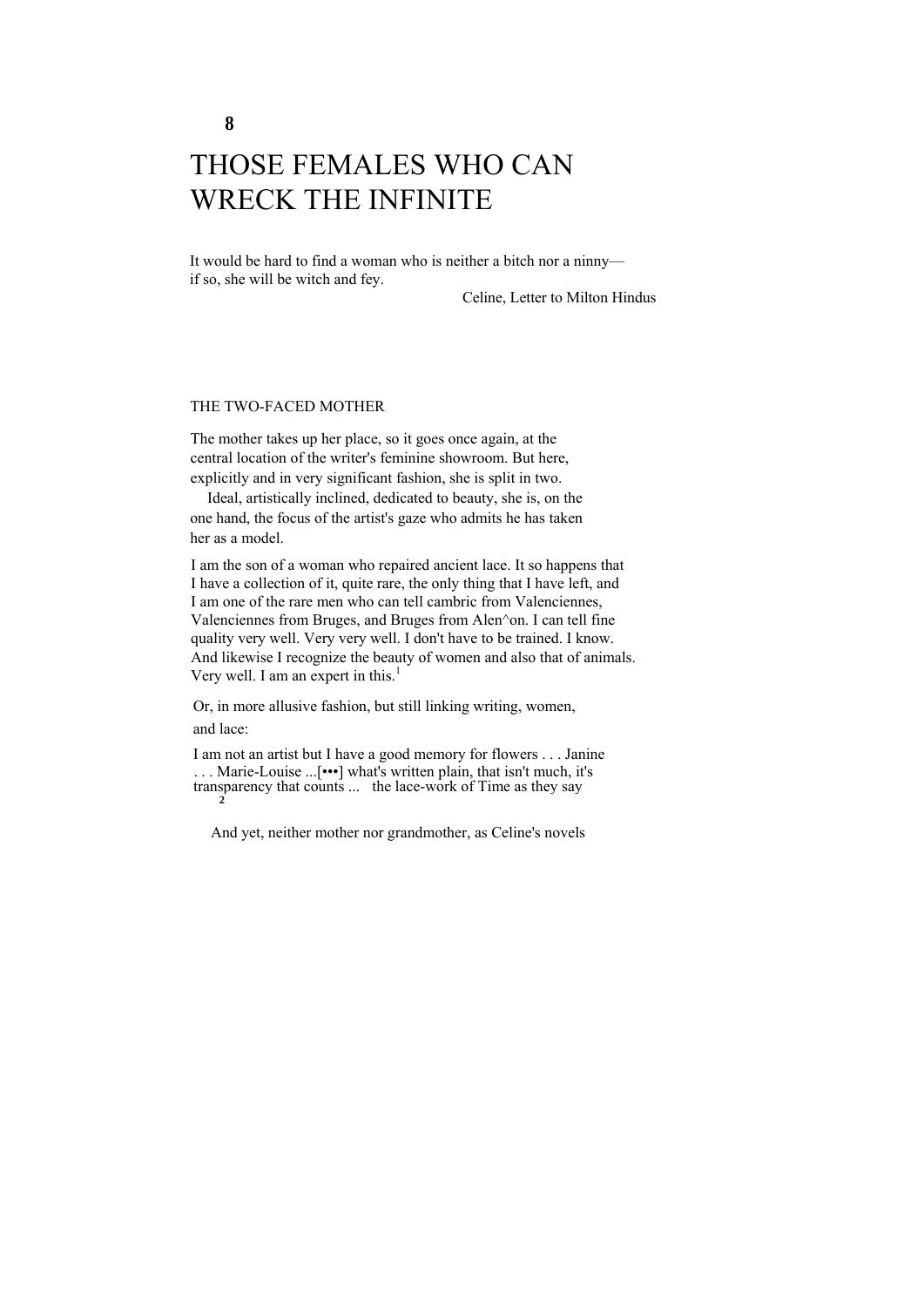conjure them up, are characters whose splendor is without shadows. Writing, for instance, originates in the grandmother— "she taught me to read a little," "she herself wasn't very good at it," and even, "I can't say she was tender or affectionate, but she didn't talk much, and that was really great" (D, 63). The love that he bears her is an awkward, modest love, tinged with a chaste and guilt-laden reserve, contrasting with the excess and horror characteristic of Celinian feeling. Moreover, it is at the moment of death that, embarrassed by his childlike clumsiness, he dares to manifest his love.

We felt kind of ashamed . . . kind of guilty . . . We didn't dare to move . . . for fear of spoiling his grief . . . Mama and all of us cried with our heads on the table . . . (D, 100)

The other maternal image is tied to suffering, illness, sacrifice, and a downfall that Celine, so it seems, readily exaggerated. This kind of motherhood, the masochistic mother who never stops working is repulsive and fascinating, abject.

As long as it was lousy work, as long as there was plenty of sweat and heartache, she was satisfied . . . That was her nature ...[...] She was really attached to her horrible fate . . . (D, 295)

We had already encountered that in the *Journey:*

It was as if she was afraid of this cause for sadness; it was full of sinister things which she did not understand. She believed really that small fry like herself were meant to suffer all the time, that that was their role on earth, ... (J, 93)

It is a wretched representation, degraded even by the relentlessness with which her limping leg was emphasized, "It was my mother's legs, the skinny one and the fat one" (D, 54), and by the exceeding poverty Celine would have us believe prevailed in Passage Choiseul. To what end is castration embodied in the mother? Is it the representation of an abiding blame, the appeasement of a precocious narcissistic wound? Or a way of expressing a love that only the weak can receive without those who utter it being threatened?

The theme of the two-faced mother is perhaps the representation of the baleful power of women to bestow mortal life.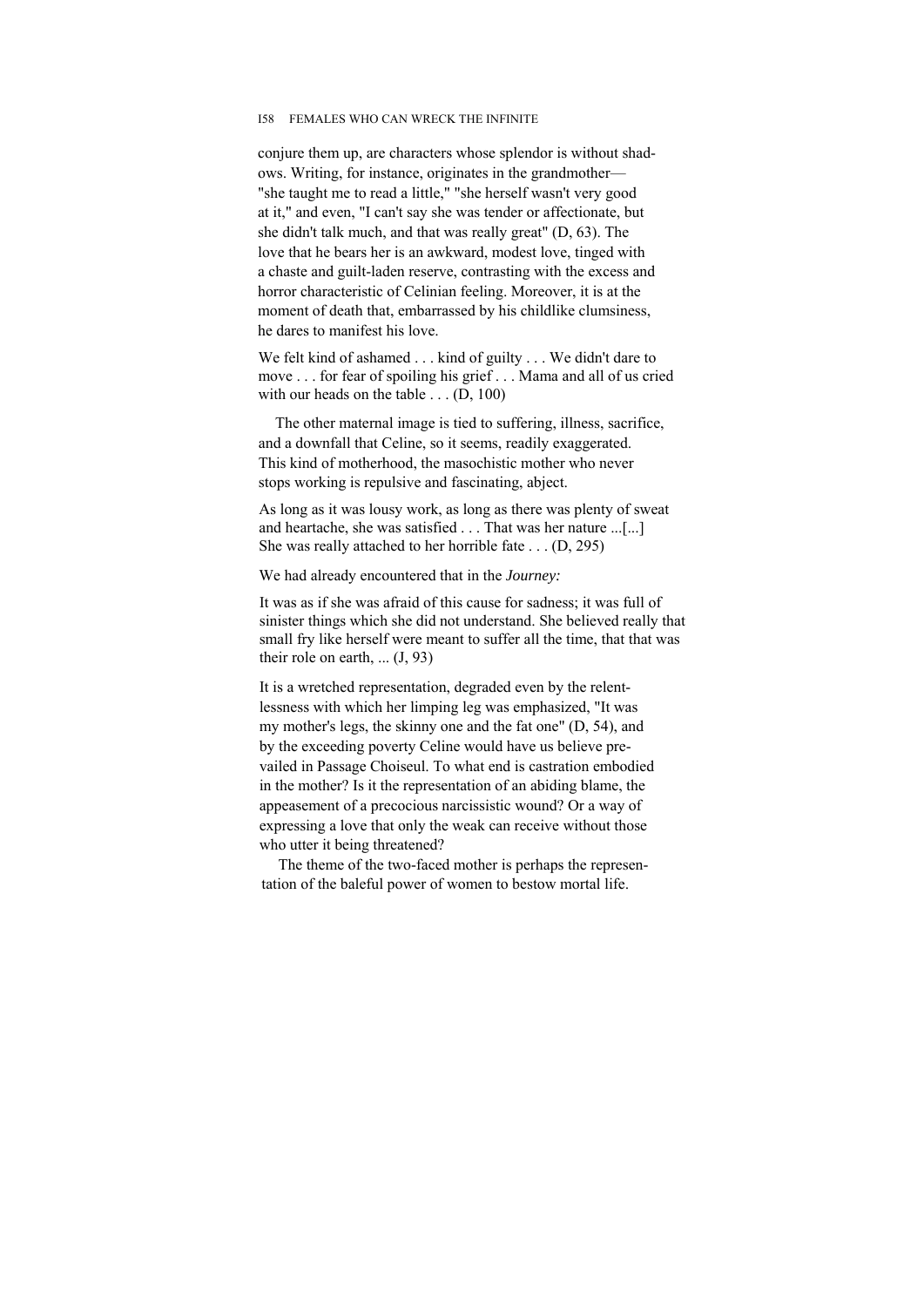As Celine put it, the mother gives us life but without infinity: She did all she could to keep me alive, I just shouldn't have been born. *(D,* 55)

. . . those females can wreck the infinite . . . (D, 46)

I have already mentioned that birth-giving is, for Celine, the privileged object of scription. In its miscarriage, too, in abortion, the writer discovers, quite naturally, the basic fate and abominable tragedy of the other sex. He evokes this insuperable drama in the *Journey* when sexual pleasure is drowned in a pool of blood during a confrontation between the sensual daughter and her jealous, deadly mother (J, 259ft).

## LIFE? A DEATH

Let me recall that Celine devoted his doctoral dissertation (1924) on Ignaz Semmelweis to the infection that develops during childbirth—puerperal fever. Very much unlike what one would expect in a medical treatise, quite novelistic, this work can be deciphered as Celine's identification with the Hungarian doctor practicing in Vienna. A foreigner, a solitary, on the fringe of the profession, insane in the end, persecuted by everyone, the inventor of obstetric hygiene had what it takes to fascinate not only those suffering from obsessions but, more deeply, those who fear decay and death at the touch of the feminine. He advocated that a doctor wash his hands after having been in contact with corpses in order not to contaminate the women whose deliveries he might be attending to—and this during the Napoleonic era, before the discovery of microbes. Semmelweis noted, in fact, that puerperal fever is the result of the female genitalia being contaminated by a corpse; here then is a fever where what bears life passes over to the side of the dead body. Distracting moment when opposites (life/death, feminine/masculine) join in order to constitute what is probably more than a defense fantasy against the persecuting power of the mother: a panic hallucination of the inside's destruction, of an interiorization of death following the abolishment of limits and dif-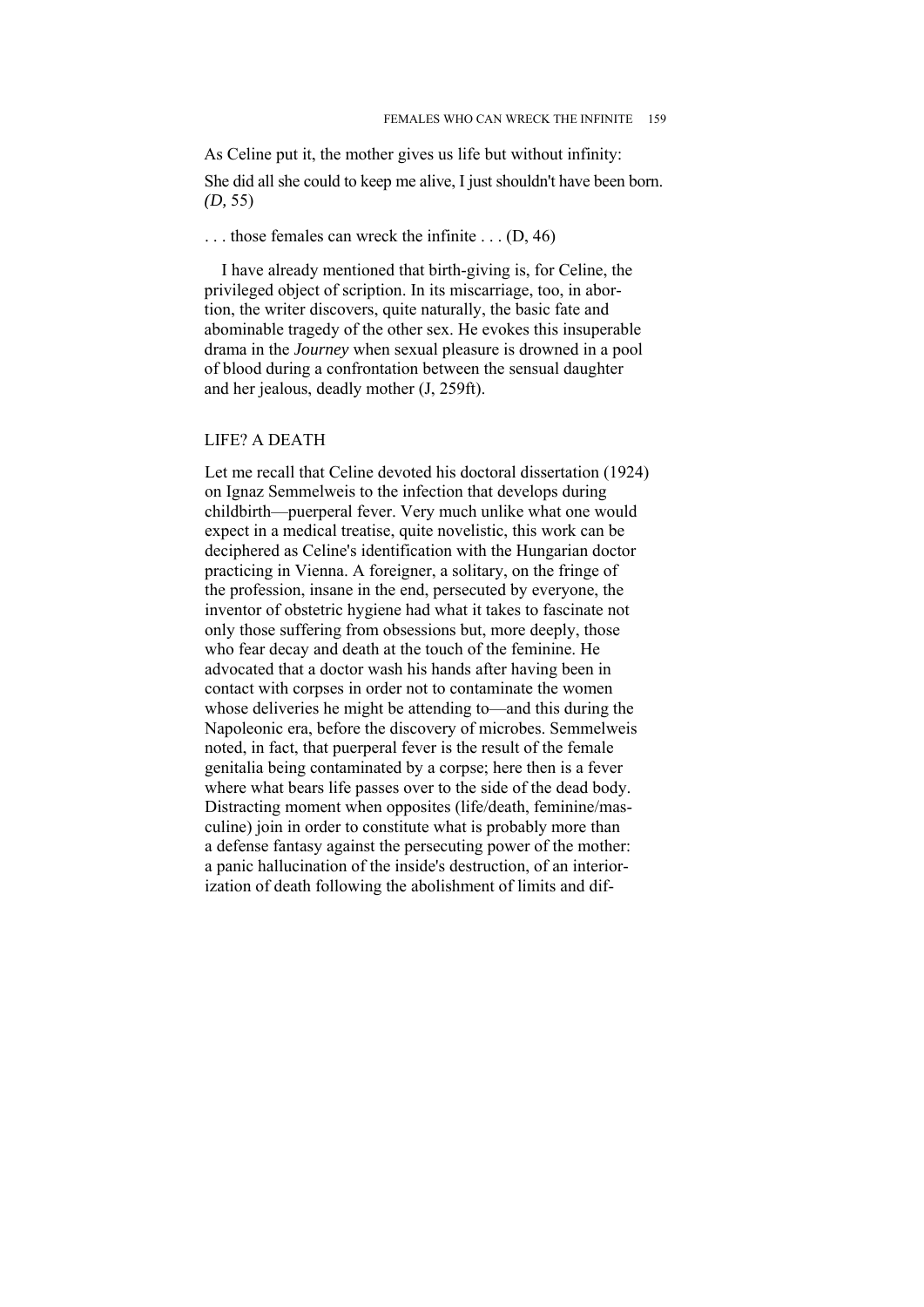ferences. The remedy?—Once more it involves separating, not touching, dividing, washing. The third party, the doctor, must be an agent not of communication but of isolation, thus providing the lay counterpart to religious abominations, excisions, and purifications. It is an impossible role: prey to violent hallucinations, Semmelweis rushes to a corpse, cuts, cuts himself, and becomes infected. Like a woman giving birth? The agent turning victim? The doctor failing to escape the fate of the sick mother, pledged to death? Celine follows step by step the painful experience of the doctor poet who was, too, the author of a dissertation written in quite literary style ("The life of plants"—"twelve pages of poetry"); he comments, as if he were not referring to the Viennese doctor but to himself, the novelist to be, "the world and dance were leading him to femininity." This dissertation is in fact a journey to the dark portals of life, where the woman in childbed succumbs to infection, life to death, women's fever to the delirious hallucinations of man, reason to enigma. What attracts Celine, of all the old enigmas of science, is the one lying at the way out or the way in for woman, confusing inside and outside, life and death, feminine and masculine—and that is certainly more than a metaphor. His dissertation is a preparation for the *Journey to the End of the Night*  in that it discusses in nearly explicit fashion, although within the constraint of "scientific" repression, the enigma constituted, for reason, by the feminine. It will have been necessary, so it seems, for Celine's reason to come up against that obstruction to make it possible, beyond the foulness of abjection, for his two unyielding protagonists to appear—death and words.

The Celinian universe remains dichotomous; without a third party, or because of the latter's failure, two terms rise up, facing each other, Woman and Lover, Sex and Corpse, Woman in childbed and Doctor, Death and Words, Hell and the Writer, the Impossible and Style.

Beyond those few colorful embellishments, there were on the path of infection only death and words . . .<sup>3</sup>

• • • hell begins at the doors of our Reason.<sup>4</sup>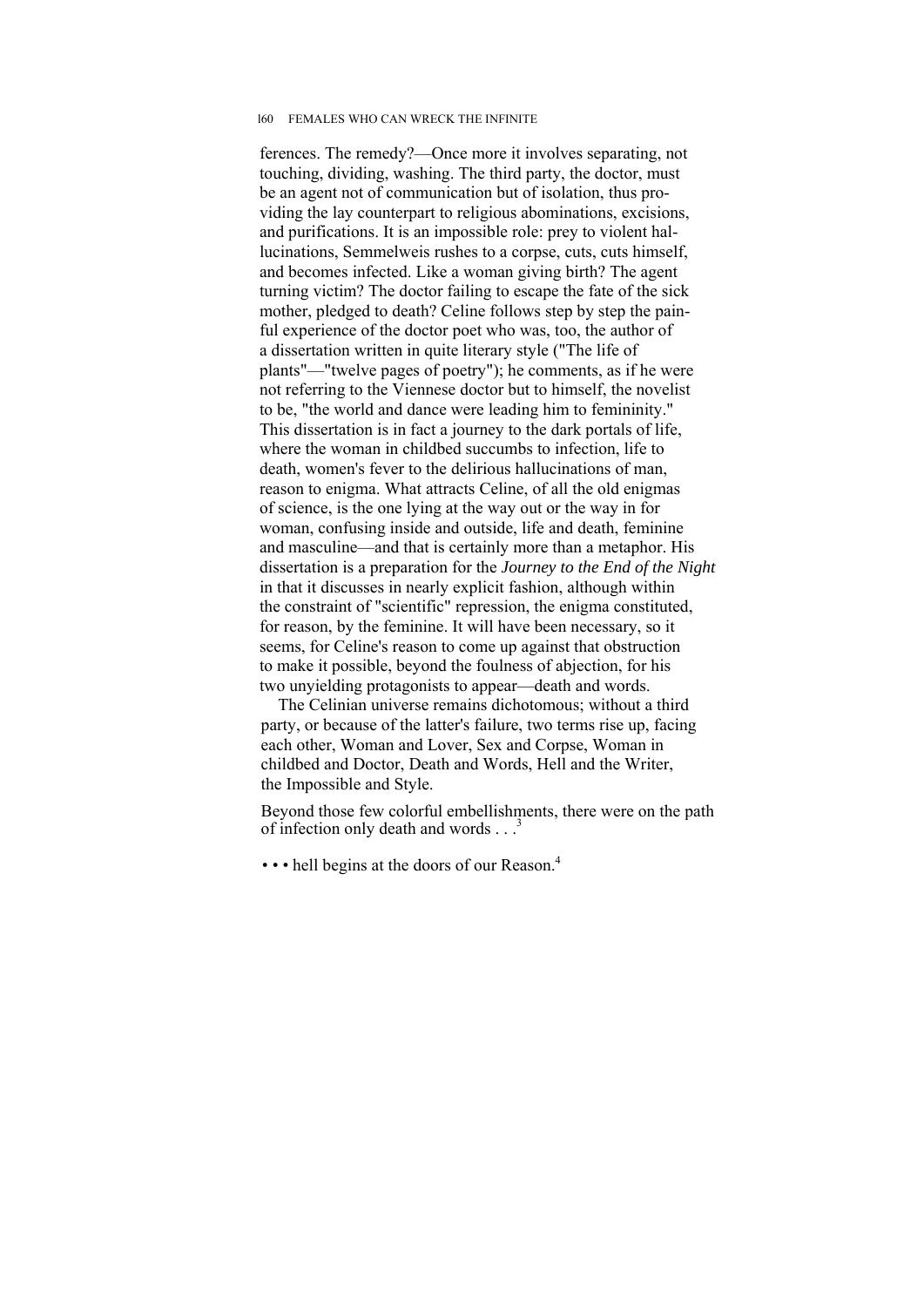One does not explain everything with facts, ideas, and words. There is, in addition, everything we do not know and shall never know.<sup>5</sup>

As for the writer, his task is to be more than a doctor—he is to be not only the one who separates, a father, as it were, but also the one who touches, the son and the lover, even taking the place of the feminine. The One and the Other and by that very token neither the One nor the Other, a person Removed. This is a very particular solution to the Oedipal situation; the subject does not become normalized through triangulation of the neurosis; he does not appear in the dual fear of narcissistic relationship in the absence of a third party; he covers the three positions at the same time—trinity, three dots, from one identity the other, no identity, rhythm, rotation, rigadoon.

Giving life—snatching life away: the Celinian mother is Janus-faced, she married beauty and death. She is a condition of writing, for life given without infinity aspires to find its supplement of lacework within words; she is also the black power who points to the ephemeral nature of sublimation and the unrelenting end of life, the death of man. The paranoid woman, another Celinian character, is perhaps a projection of the danger of death prompted within the speaking being by his perception of that part of himself he fantasies as maternal and feminine. Let me point out that the double aspect of the mother in Celine's writing defines it as scription of death on the one hand, and as revenge on the other. It is a being pledged to death who narrates stories to the Lady, but by the same token he rehabilitates his mother. For everyday reasoning, things seem reversed; but in Celine's text, it is she who wants him dead, he who causes her to live.

A beautiful shroud embroidered with tales—that's what the Pale Lady wants. (D, 41)

My teeth are gone! but I remember a few ditties . . . mother! A tiny second all life long ... a lustful woman mother wasn't ... it passed her by . . . like myself, her son . . . what a sacrifice! [...] Oh but I'll write, I will, full of hatred as I am, I'll avenge everyone, ass riven to my seat, their historical names engraved in gold ... in the Sainte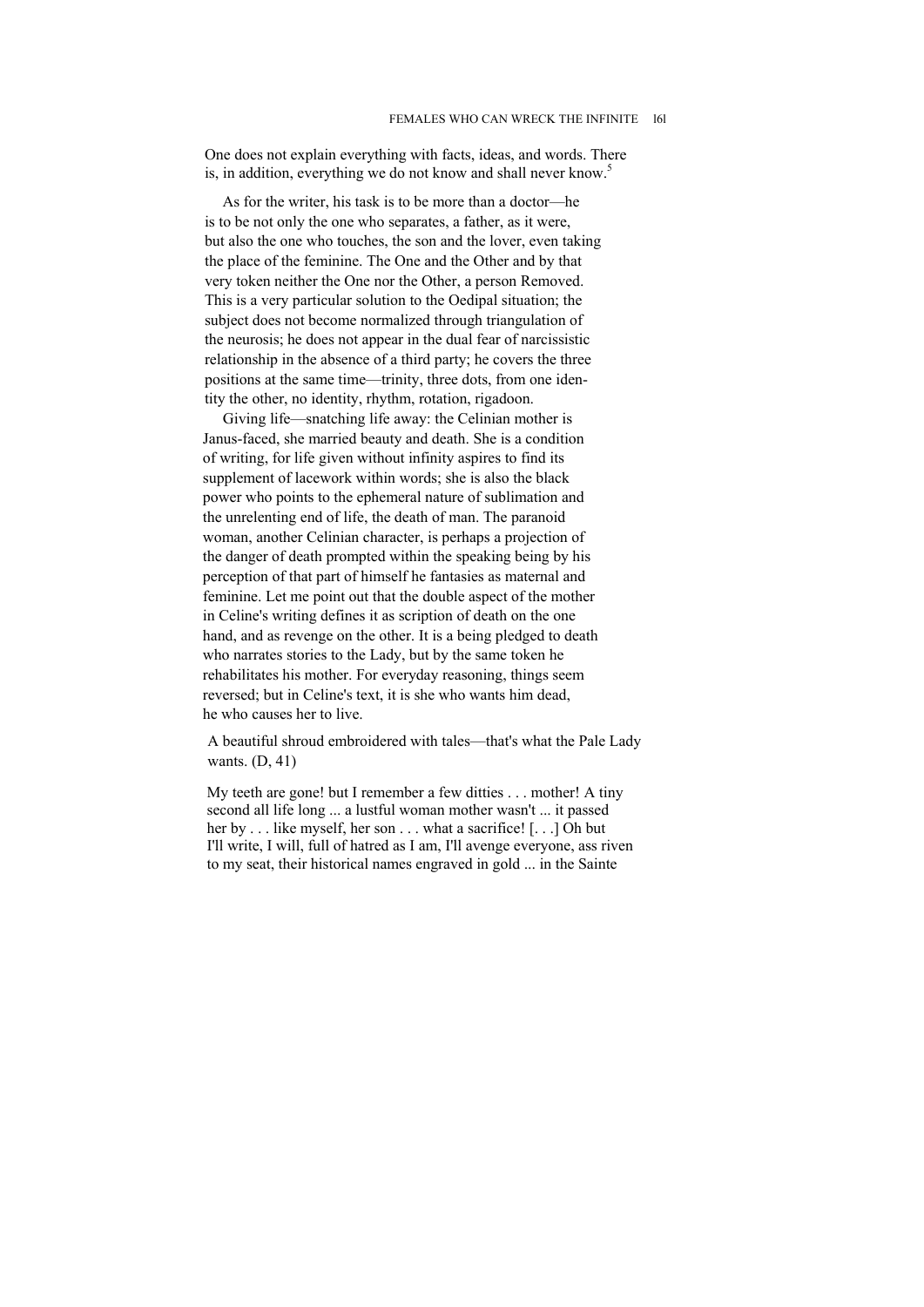Chapelle! . . . the writer's power is so weak! weak poet, weaker than anything! Look out, all you bulky Herculeses wearing togae! I'll see that your names are written in gold! *(F,* 301)

# COURTLINESS AFFRONTED

There is courtly code in the amorous code of Celine. Explicit at times, it is above all constantly present in the background as modesty and lyricism. Without it abjection could not exist, could not be spoken as our other, as the nocturnal reverse of the magnificent legend. The enchantments of the Celinian ballets ("without music, without anybody, without anything" as the subtitle [to *Feerie pour une autre fois]* makes clear) are an ineffectual attempt at staging an archaizing idealization where the feminine ideal persists, no matter what the personality of the female characters, in the sublime body of the ballerina. But one remembers, more abruptly yet, those pages in *Death on the Instalment Plan* where Ferdinand confesses to Gustin Sabayot his intention of writing a thoroughly chivalrous legend about the adventures of Gwendor the Magnificent. Immediately afterward he relates that enchanted knightly romance to a perverted minor, Mireille, before she becomes the object of his hardly courtly pornographic and sadistic desires. (D, I36ff). This episodic character and the isolated sequence set apart from the thread of a narrative without continuity are nevertheless symptomatic. The conjunction of opposites (courtliness-sadism) is again encountered in all of Celine's feminine characters. To varying degrees, such ambivalence seems to show that genital fear can be kept within bounds by idealization as well as by the unleashing of partial drives (sado-masochistic, voyeurist-exhibitionist, oral-anal).

Molly, the most sublime, does not escape such a pattern. Doubtless a prostitute, dispensing her charms in a "clandestine whorehouse," she nevertheless has none of the destitution that is the lot of Joyce's Molly Bloom—one without illusions and commonplace to the point of sickly obscenity. To the contrary, Celine's Molly benefits from angelic idealization; the modesty and lyricism of his writing endow her with the enchanted ex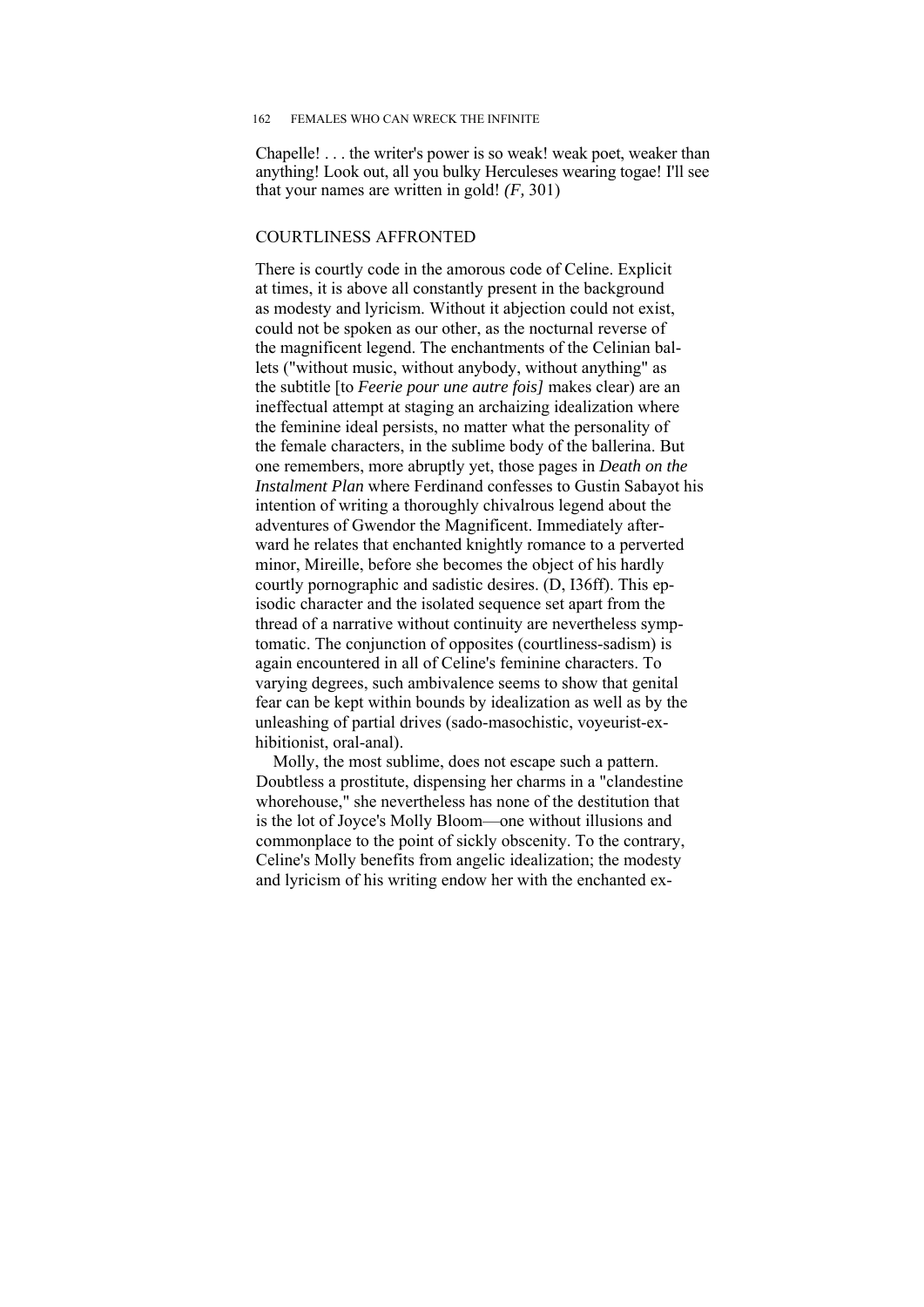istence of the great white-draped priestesses of ancient Phallic myths. Could the devalorization of sex, dissociated, parcelized, marginalized, and in the final analysis degraded, as we saw it in the theme of suffering-horror, be the condition for a phallic idealization of Woman? There is at any rate in Celine a precise place where abjection vanishes and becomes veneration:

Good, admirable Molly, I should like her, if she ever reads these lines of mine, to know for certain that I have not changed towards her, that I love her still and always shall, in my own way; that she can come to me here, whenever she may care to, and share my bread and my furtive destiny. If she is no longer beautiful, ah, well, no matter! The more's the pity, we'll manage somehow, I've kept so much of her beauty with me still, so warm, so much alive, that I've enough for both of us, and it will last another twenty years, long enough to see us through. *(J,* 235)

Elisabeth Craig, to whom the *Journey* is dedicated, seems to be the main referent for that confession touched with emotion; Celine wrote Milton Hindus about her:

What a genius that woman had! I never would have amounted to anything without her. What a mind! what subtlety . . . What pantheism, at the same time painful and mischievous.<sup>6</sup>

### MY CHILD, MY SISTER

The aura of amorous idealization seems to appear as soon as one can ward off the fear aroused by the sexual desire that women are assumed to have for a man. This perhaps explains why those the writer allows himself to win over, or even to love, are either lesbians or women playing the role of a sister. Molly is probably the most dazzling representation of a sisterly friendship-love. A variant of it, more openly incestuous or perverse, is provided by Virginia in "London Bridge." But *Guignol's Band* already gave us an angelic foretaste of it, to a rhythm of dancing harlequins:

Pert brisk little girl with golden muscles! . . . Keener health! . . . whimsical leap from one end of our troubles to the other! At the very beginning of the world the fairies must have been young enough to have ordained only extravagance . . . The world at the time was all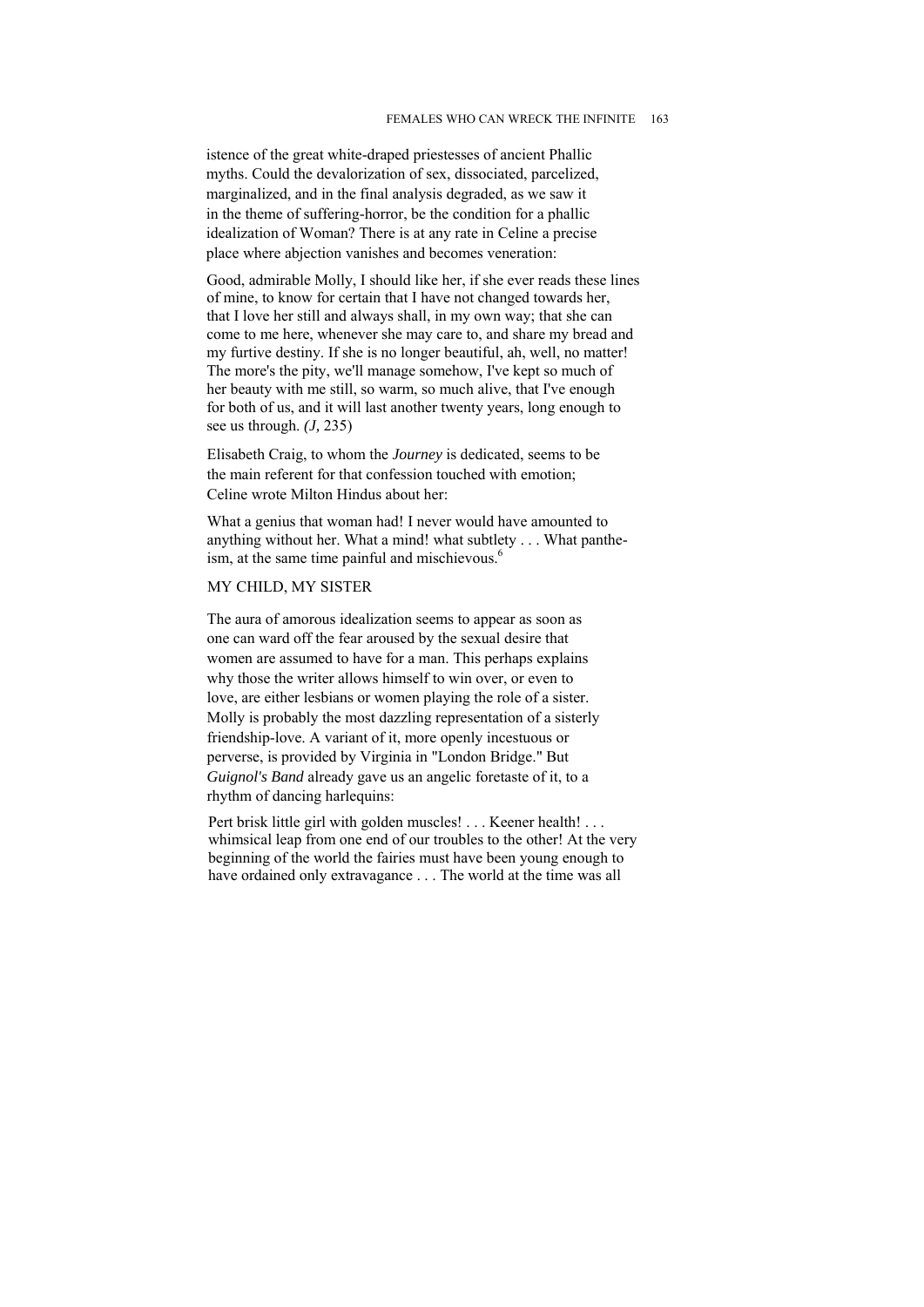whimsical marvel and peopled with children, all games and trifles and whirls and gewgaws! A spray of giggles! . . . Happy dances! . . . carried off in the ring! (G, 33)

A carnivalesque counterpart to Lewis Carroll's Alice, Virginia is the child who enables one to imagine angels in the feminine. This has the phantasmatic advantage of deferring the abject encounter with feminine sex, for in the body of a childdancer thus presented to one's gaze, touch, hearing, and scent, the sexual component being everywhere is actually nowhere.

I'd like to talk to her about quicksilver again ...[...] She can't stay put . . . she leaps, pirouettes like an imp ... in the room all around me . . . What beautiful hair! . . . what gold! . . . what a filly! . . . [...] She speaks to me ... it's bird-language ... I don't understand everything ...[...] I wouldn't have eaten! ... I would have died a dainty person! . . . preferring it all for Virginia's sake! ... (P, 36)

Even more significant is this paradisiacal vision in the midst of a world of vagrants and orgies, of drunken revels and demons:

... I touch, I brush against the fingers of my pixie! of the adored marvel . . . Virginia! ... I no longer dare, everywhere about us ... a thousand flakes of fire are flying . . . flitting . . . graceful fire streamers all over the trees! . . . from one branch to the next . . . Joyful sparkling daisies, corollas showing . . . blazing camellias . . . scorching wistaria ... to be tossed to the skies! . . . among the blasts of music . . . the fairies' chorus . . . the tremendous humming of their voices . . . the secret of the smiles' charm . . . That's the way of the feast of fire in Paradise! (P, m)

That mischievous child evocation is also a link between Ferdinand and the girl's uncle, a character both feared and cheated by the narrator; one can thus locate within denied homosexuality the giddying reality of the relation to the girl where Ferdinand, from one identity to another, from one sex to the other, ends up losing his mind.

I'm a bit dizzy ... I am again in front of her, shaking all over . . . Ah, what a fright! . . . what a thrill . . .  $(P, 138)$ 

• • • before childplay is swallowed up in a loving embrace, in the rain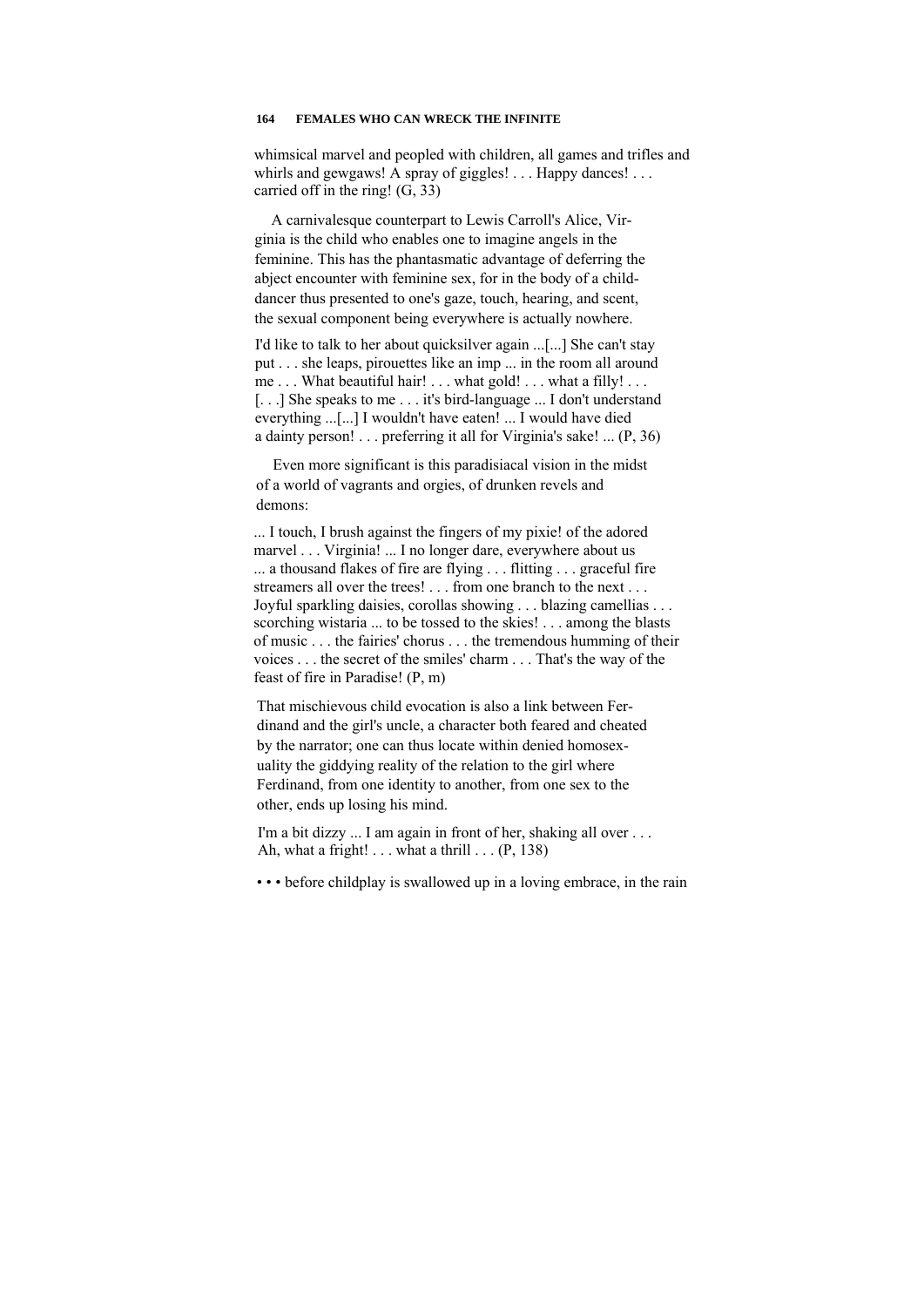... I cover her 'with caresses, I lick her like a dog ... I lap her up ... I suck the water from the tip of her nose ...[...] from time to time there's an awful taste! A behavior worthy of a lout! Hooligan's jumble, obscenity! . . . debauchery! I would've layed my Virginia! *(P,* 163)

The pixie's loving brother is on the verge of becoming an incestuous father; all that holds him back is the fear of others and the circumstances, always somewhat persecutive.

One will note the twisted aspect of incest: the sister becomes her brother's daughter, and that allows the man, in this context, to be a brother or father but to keep his mother untouched and to continue his war with the other man, the real brother of the object of his desire. Finally, pregnant Virginia obviously proffers the very image of the undecidable situation within such a carnivalesque world. A feeling of compassion and a desire to escape henceforth accompany, for the narrator, a paternity that is as magical as it is grotesque. "I am in the cage of her happiness" (P, 367) contrasts with "I was fed up with my destiny! [...] Stolen destiny! Another name for God" (P, 290). And now it turns out that the "satyr for little girls" behaves like a hero. "My pregnant daughter, my angel! my cherub! my life! Oh I wouldn't want them to touch her! ... I would kill them all! shit!" (P, 466). Next he surrenders to another character, female this time, a Delphine out of the London slums. She takes up the end of the novel, conjuring up Lady Macbeth and murder, while all the participants in the carnival sail off on an indefinite journey, in a book that abruptly comes to an end at London Bridge with the confession of the brother-father's buffoonery: "I'm the buffoon at present! A whole way of life! Me that's got care and circumspection!" (P, 490). Carnival covers up incest. From one identity to an other, unfinished like the novel itself, abjection is resorbed in the grotesque: a way of living it from the inside.

# THE PHALLUS\* VOYEUR

Idealization of the child's form is in fact only one aspect of Celine's pagan enthusiasm for femininity separated from rea-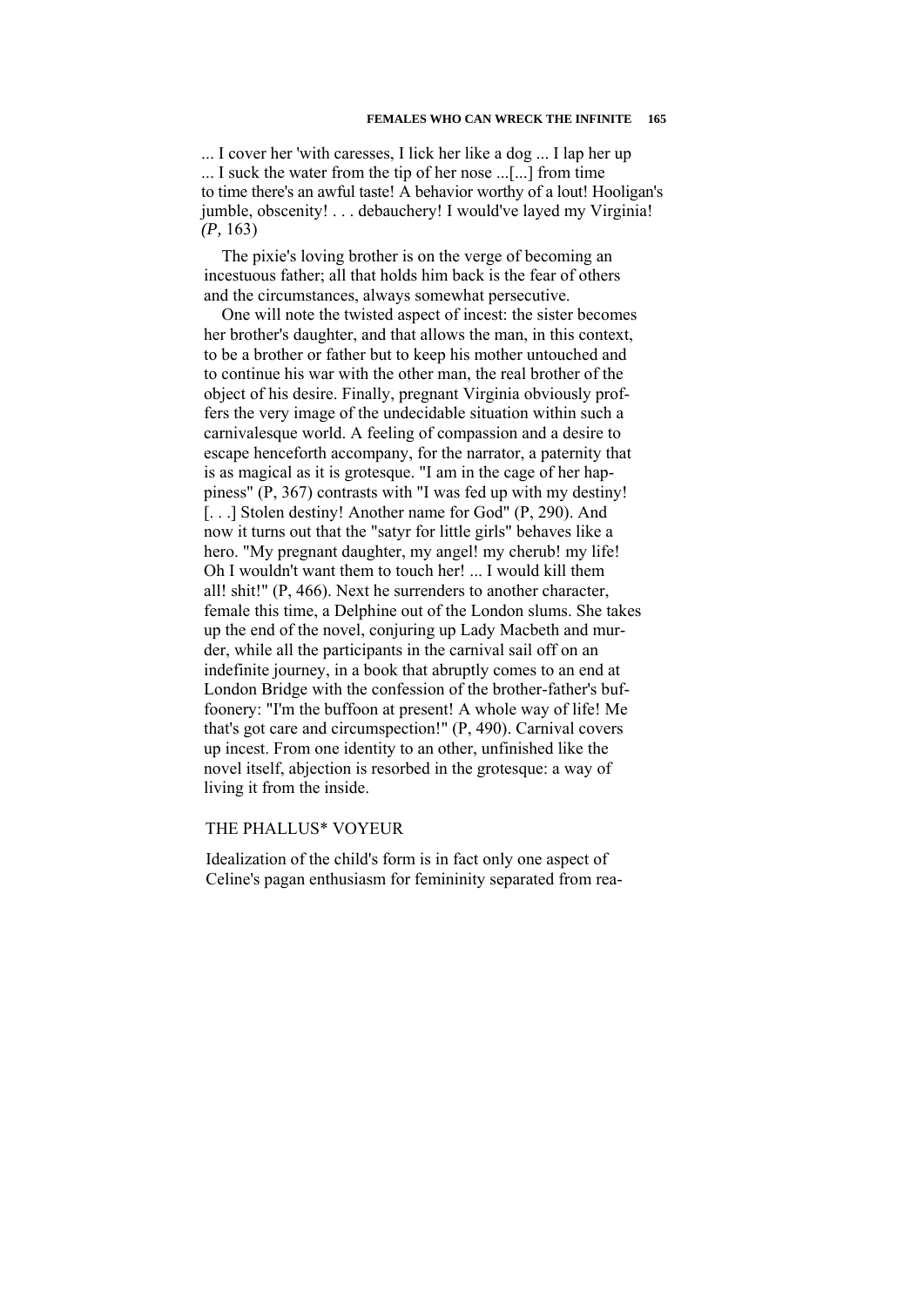son, language, and the symbolicity that, in his eyes, alters, socializes, and sexualizes it. If he is fond of women on occasion, he is so as sensualist-voyeur of a pure form, a beauty that lets itself be conquered only by the gaze, one made up of lines, muscles, rhythm, and health. A ballerina is the most perfect example of it, preferably a foreigner—the opposite of the mother language, without language if need be, all sensitivity and acrobatics.

And a pagan on account of my absolute adoration *of physical beauty, of health*—I hate sickness, penance, morbidity—[. . .] madly *in love*— I say, *in love*—with a four-year-old girl at the height of gracefulness and blond beauty and health—[. . .] America! the feline nature of its women! [. . .] I would give all of Baudelaire for an Olympic swimmer! There's not a penny's worth of the rapist in me—but I am a voyeur to the death!'

### And again:

I have always liked women to be beautiful and lesbian—very pleasing to look at, I wouldn't get tired out by their sexual summonses! [...] me, a voyeur—that suits me! [...] and an enthusiastic consumer, just a bit but very quiet. $8$ 

American dancers, who find their clearest phantasmatic expression in the comedy *L'Eglise,* best embody that absolute phallus of unaltered beauty: a feminine body in the purest state of nature, free from any other (man or language). *L'Eglise* is a play with neither stylistic nor dramatic value, but it is interesting in that it stages the Celinian fantasy of feminine nature, which is here the object of a strong endorsement and contrasts with the extreme poverty of blacks and the bureaucracy of the Jews. "Long live American women who despise me"—such is the basic message of that feminine worship, which is less suggestive of satyrism than of morbid relish.

There remains for the playwright confronted with the enchantment of dance the jouissance of being the waste cut off the phallus. Janine performs that transposition of parts that allows Bardamu to be more than passive, threatened with death: she shoots at him with a revolver while the splendid Elizabeth is dancing.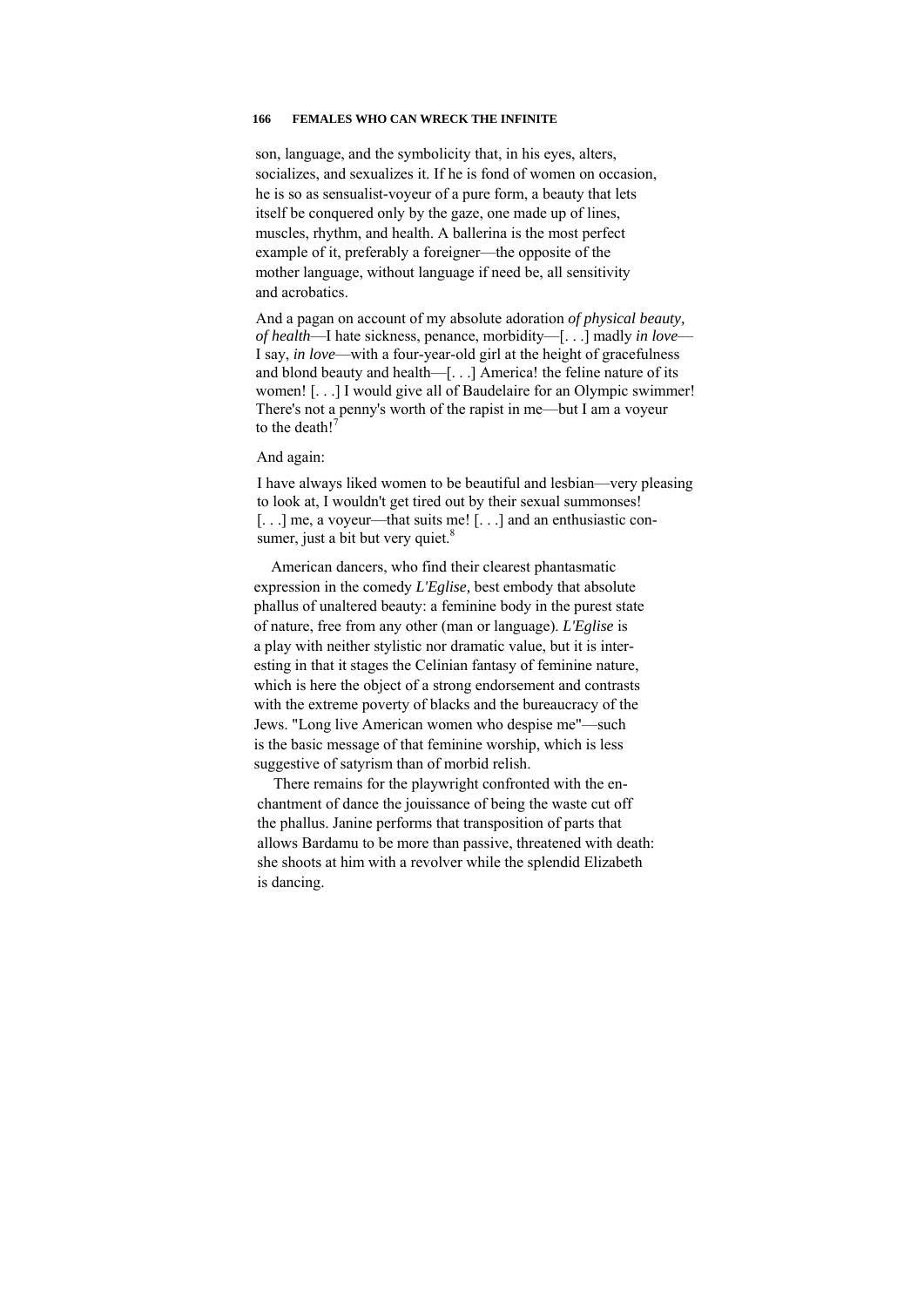It is not reason but phallic instinct that writes the law; Woman is its representative in a life where henceforth, in spite of enchantment, murder dominates. The end of religion is no doubt worship of Woman, and also penal colony. "Life, kiddo, is not a religion, Janine [. . .]: it's a penal colony! Mustn't try to deck the walls like a church."<sup>9</sup>

# CARNIVAL—IN HYSTERICAL FASHION, SOCIETY—IN PARANOID FASHION

After it has forsaken the veil of childhood and femininity without other (sex), beauty is no longer pleasing in Celine's eyes. An unbridled woman then arises, eager for sex and power, nevertheless a grotesque and sorry victim in her raw violence that extends from drunken revels to murder. As early as the *Journey,* Celine displayed her colors by means of a seemingly harmless series of women who turned into farce the tragedy experienced by soldiers in the war. One remembers Lola and her apple fritters, Musyne and her violin, tough and bloodthirsty nurses—"War goes straight to their ovaries ..." *(J,* 87). But it is especially with prostitutes and nymphomaniacs, who are nevertheless tackled with fascination if not with a certain amount of sympathy, that we are presented with a wild, obscene, and threatening femininity. Their abject power is none the less kept in the background owing to a shift in the narrator's vision, which simultaneously gives of that power an image of downfall, abject poverty, and senseless masochism. One will recall Sosthene's wife, in "London Bridge," nymphomaniac and battered. Even though demoniacal, such femininity is nonetheless in the position of a fallen demon who finds being only with reference to man:

War! war! always war! There was nothing except bang bang bang that could awaken them just a bit . . . It had to keep going, the whole shebang, shaking heaven and earth . . . so as to open up their peepers again ... a whore without men is a flabby thing. (P, 428)

The pinnacle of this compound of abomination and fascination, sex and murder, attractiori and repulsion, is probably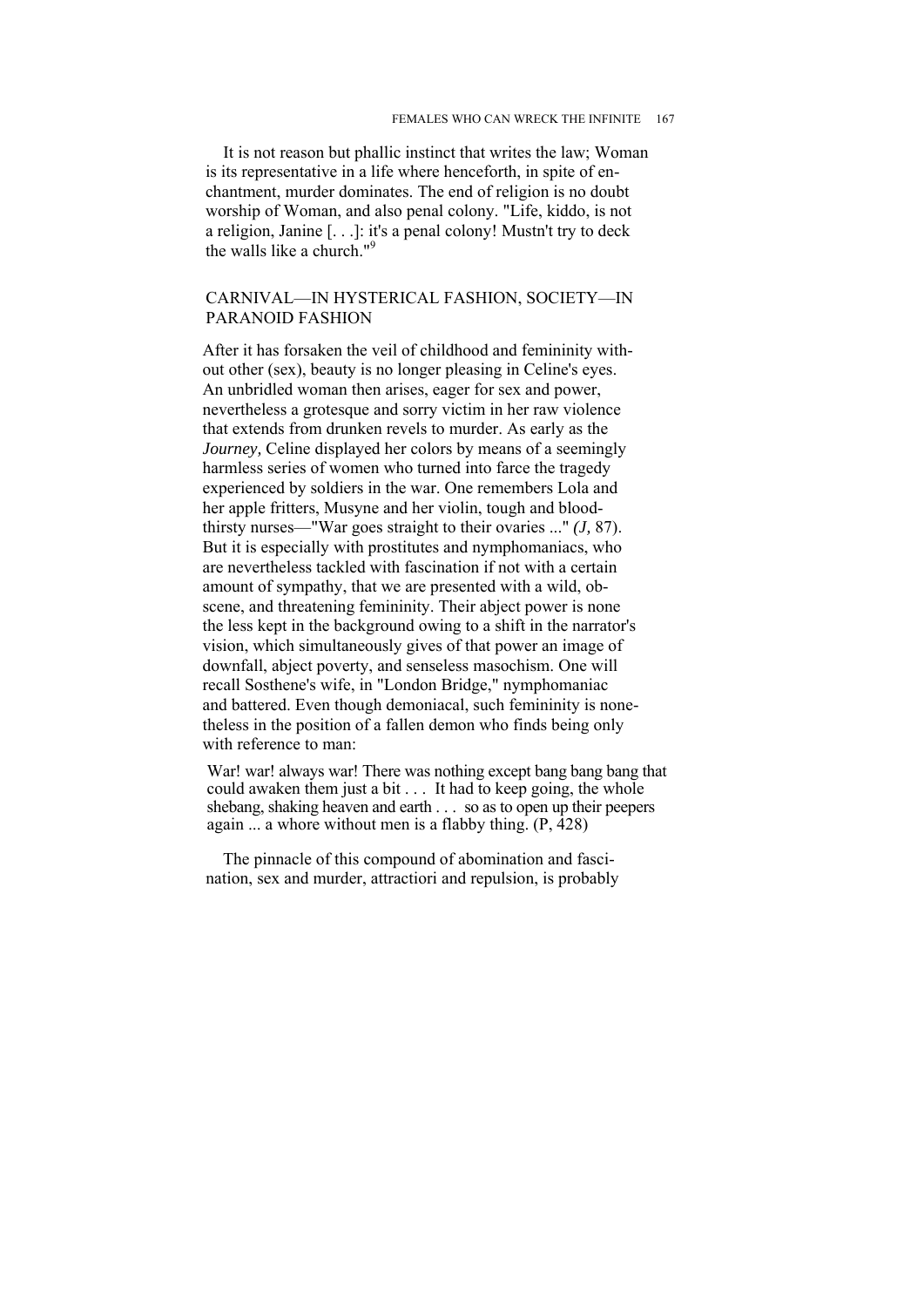Gioconda, the prostitute in *Guignol's Band,* who makes good use of her name by defiling it in her hysterical spells, with the bleeding sore of her loving body reduced to a wound in the ass.

Ah, it's a big challenge! . . . And stamps her heel! . . . she's a fury! . . . it's a dance! ... a trance! . . . her fingers all nerves! . . . her hands quivering all over! crackling, spluttering! . . . small . . . small ... tiny ... still smaller ... [...] The devil's tail! ... the tail's caught! . . . trr! . . . rebounds! (G, 82-83)

She trips! . . . Tumbles! sprawls! It's Gioconda! in a package! ... in her cotton . . . bandages! . . . she gets up, she screams, she's awful! . . . starts blaming right away! . . . there it goes . . . she hoists herself up, clings to the bar! ... A fury! She's choking with effort. . . she's suffocating . . . she ran through the whole neighborhood . . . looking for us! (G, 114)

She was pulling at her dressings, she was chucking them all around, all over the floor, cotton, bandages, shreds . . . Boy, what laughing in the joint! (G, 115)

A dark, abominable, and degraded power when she keeps to using and trading her sex, woman can be far more effective and dangerous when socialized as wife, mother, or career woman. The unbridling is then changed into crafty reckoning, hysterical spells turn to murderous plots, extreme masochistic poverty becomes a commercial triumph. While hysterical woman is merely a carnival puppet, under a law she perversely attempts to get around, the paranoid woman becomes successful by making of herself the expression of a murderous sociality. The whole procession of wives, or, better still, of more or less overbearing widows, controlling the circulation of wealth, children, and loves, in the *Journey* or in *Death on the Instalment Plan,*  contributes to such a view of the feminine. And yet we find in the two Henrouilles, the daughter-in-law murdering her mother-in-law (through an intercessory man, of course) and the mother-in-law profiteering until the end of her unscathed life, the best embodiment, in the *Journey,* of calculated abjection; they represent the feminine that saves, hoards, foresees, settles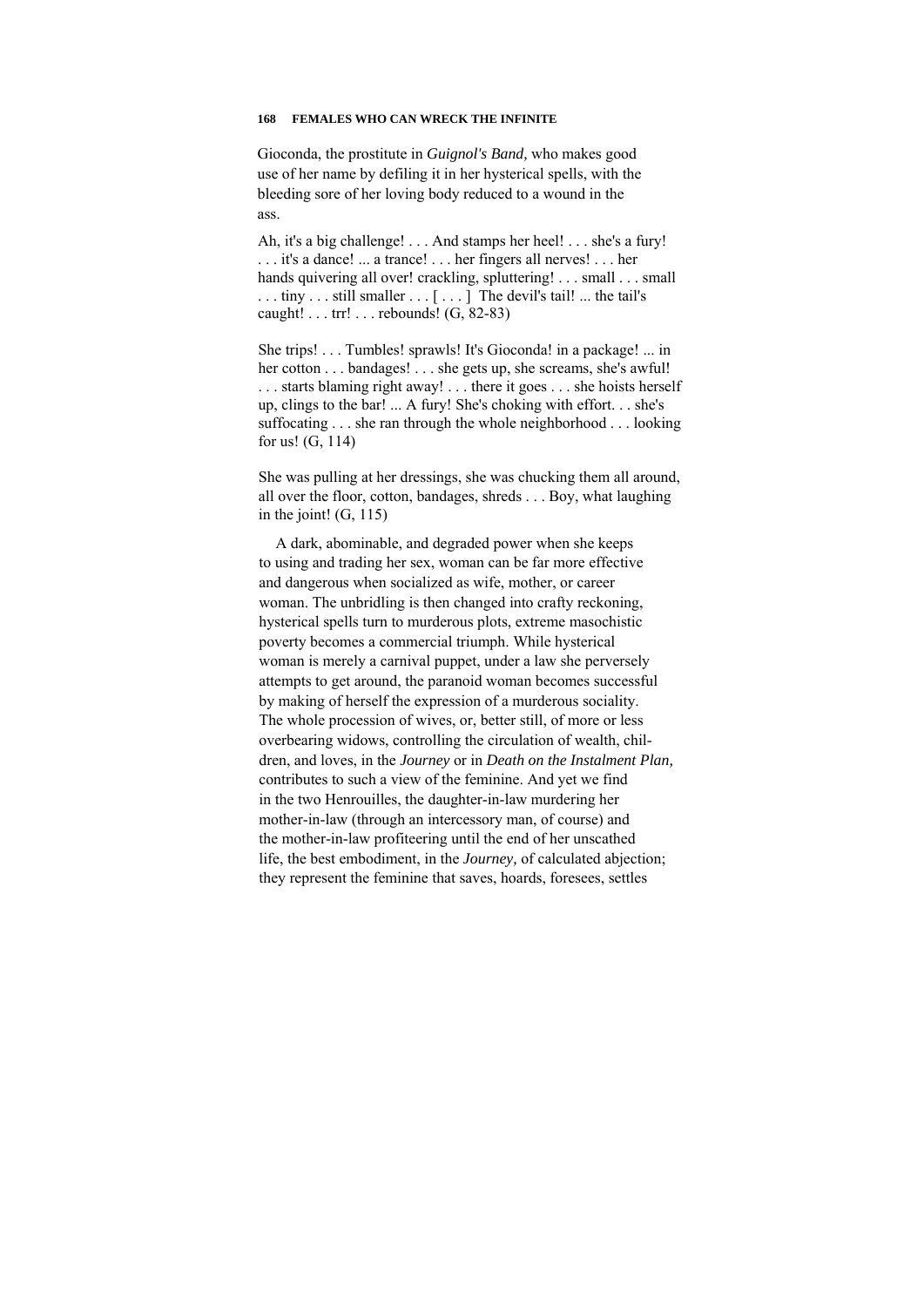down wretchedly, living from hand to mouth, but doing it all through extreme measures of hatred and murder. One would have to rate the two Henrouille women close to Lady Macbeth—who, under the apparent narcissistic essence of the feminine, bares death drive. They are derisive and ghoulish representations of a feminine paranoia that is the more unbridled, the more coldly calculated, as they have given up on all sexual satisfactions.

Gioconda and Henrouille, in brief, are shown as the two facets of an otherness that cannot be sublimated—the sexual and the repressed, the marginal and the social. They are the prototypes of an abject femininity that, for Celine, is capable of neither music nor beauty; instead, mistress and victim, it breaks out into the world of instincts where, as a naturally successful paranoid, it craftily rules the social institutions (from families to small businesses) where puppet-men, shabby men are living.

The capable woman, the intellectual, does not escape being grotesque either. If she does not share in the sordid craftiness of an Henrouille or an Henrode, she is fated to prove the absurdity of reason (a masculine element) when it is sheltered in a body that is feminine to boot. Such is the woman inventor, the railroad company accountant; an unusual person who "decomposed water from the Seine with a diaper pin" (D, 423), but in fact she thought only of getting married—and got fleeced by fancied suitors. There is thus only decay in this fallen, heartrending, murderous, dominating, and derisive femininity.

Women, you know, they wane by candle-light, they spoil, melt. twist, and ooze! [. . .] The end of tapers is a horrible sight, the end of ladies, too,  $\dots$  (F, 16)

And there you have the muse just as she is after two thousand years of art and religion. A muse in the true tradition of the lowly genres—apocalyptic, Menippean, and carnivalesque. The pitiful power of the feminine, however, be it drive or murder, is in fact unleashed only with the help of masculine degradation or bankruptcy—a bankruptcy of the father and manly authority. Does that mean that this is the feminine from which scrip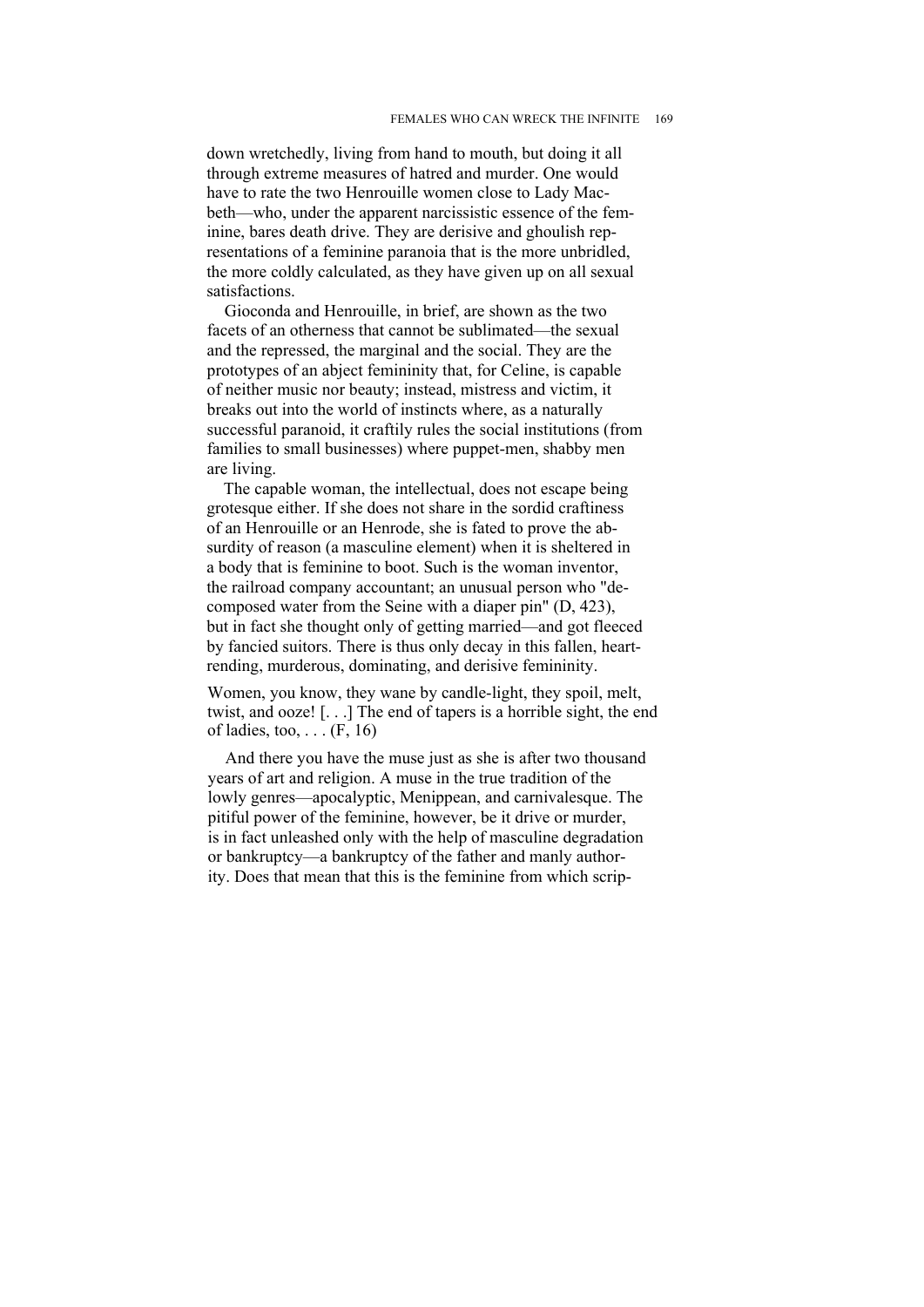tion withdraws? Or, if you wish, is it from this feminine, defined as the other of sublimatory area, that scription, in a more ambiguous fashion, draws its inspiration?

## A CARTOON-LIKE FATHER

Auguste, the father, emerges out of a conjuring up of the primal scene at the beginning of *Death on the Instalment Plan,* and all through the novel he stands out as both the opposite and the other self of the writer.

Later they closed the door . . . the door to their bedroom ... I slept in the dining room. The missionaries' hymn came in over the walls . . . And in the whole rue Babylone there was only a walking horse  $\ldots$  clop clop  $\ldots$  that late cab  $\ldots$  (D, 54)

Family quarrels, the most intimate and doubtless essential elements in Celinian family life, reveal a petty clerk embittered by unfulfilled dreams of becoming a merchant marine captain; an artist on occasion, he draws, but he also tells stories in a manner both fierce and harping. When mother and son argue over the father's values, the polarity of this tragicomic figure of a clown is clearly stated: "He was an artist at heart," and "There was no lousier bastard in the whole universe" (D, 46, 47). Overwhelmed with fear ("He was building up to the next outburst, the Deluge that wouldn't be long in coming," D, 64-65), obsessed with the passing of time ("He was always in a temper anyway, because the time wouldn't pass," D, 62-63) and with cleanliness (see D, 75-76), Auguste actually possesses Clemence by beating her up (D, 67), demonstrates his manhood by shooting off his revolver (D, 77), and cannot help imagining persecutions and plots directed at himself in his mother-in-law's talk (D, 79). While none of all that is basically alien to Ferdinand, what brings them closest together is probably the art of storytelling. Auguste can describe the enchantment of the World's Fair (D, 82), but he also keeps them breathless when telling about the journey to England *(D,* 129-130).

My father had style, elegance came natural to him. (D, 54)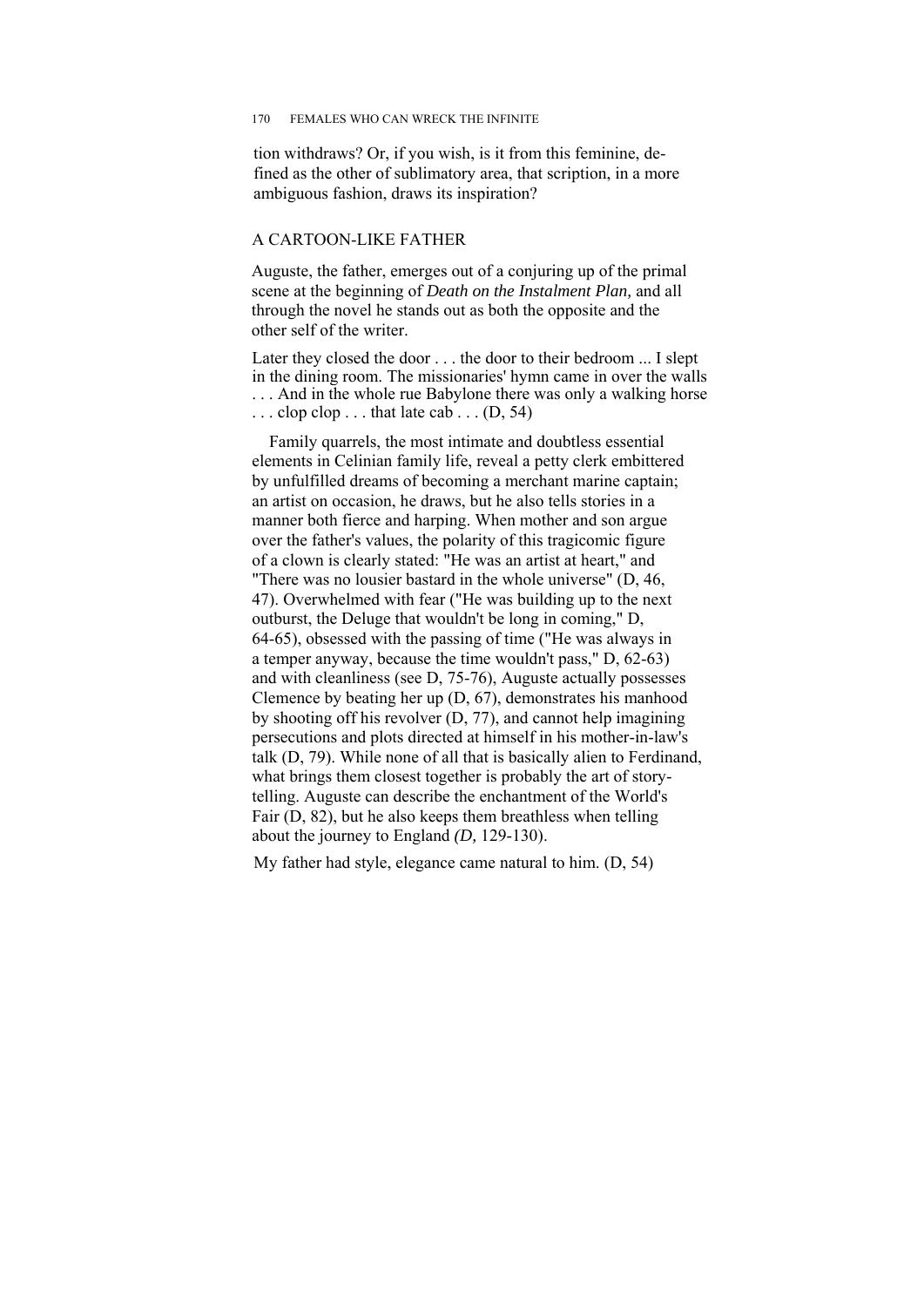But also:

My father distrusted his imagination. He talked to himself in corners. He was afraid of being carried away . . . He must have been steaming inside . . . (D, 59)

In the context of this ambivalent portrait, which definitely leans toward caricature, it is quite significant that Celine would ascribe to Auguste anti-Masonic and anti-Semitic feelings while seeming to repudiate them (if only through the Oedipal context of *Death on the Instalment Plan)* and accept responsibility for them later on.

. . . he'd be stringing the beans . . . why wouldn't we turn on the gas and all commit suicide? . . . My mother just sat there ... He blamed it all on the Freemasons . . . and Dreyfus! . . . and all the other criminals who were out to get us. (D, 101-102)

He was being persecuted by a whole carnival of demons ... He really revved it up . . . He dragged everybody into it. . . Jews . . . schemers . . . social climbers . . . And most of all the Freemasons . . . (D, 152)

Auguste-Laius reaches the utmost in degeneracy during his scrap with Ferdinand, the violent andjerky description of which is almost explicitly sexual:

He starts trembling again, his whole carcass is quaking, he's beside himself. . . He clenches his fists. . . His stool is creaking and dancing . . . He's winding up, he's going to lunge ... He comes back blowing up my nose . . . more insults . . . more and more of them ... I feel things coming up in me too . . . And the heat besides [. . .] I lift up the big heavy machine ... I lift it way up. And wham! ... I give it to him full in the face!  $\dots$  [ $\dots$ ] I stumble, I charge with it  $\dots$ I can't contain myself anymore . . . That does it, I've got to finish the stinking bastard! (D, 316)

Is not this tale of the father's murder what Ferdinand is daydreaming about as he lifts his eyes to the ceiling and attempts to find his way through a very personal narrative?

I see Thibaud the Minstrel . . . He's always in need of money. He's going to kill Joad's father . . . Well, at least that will be one father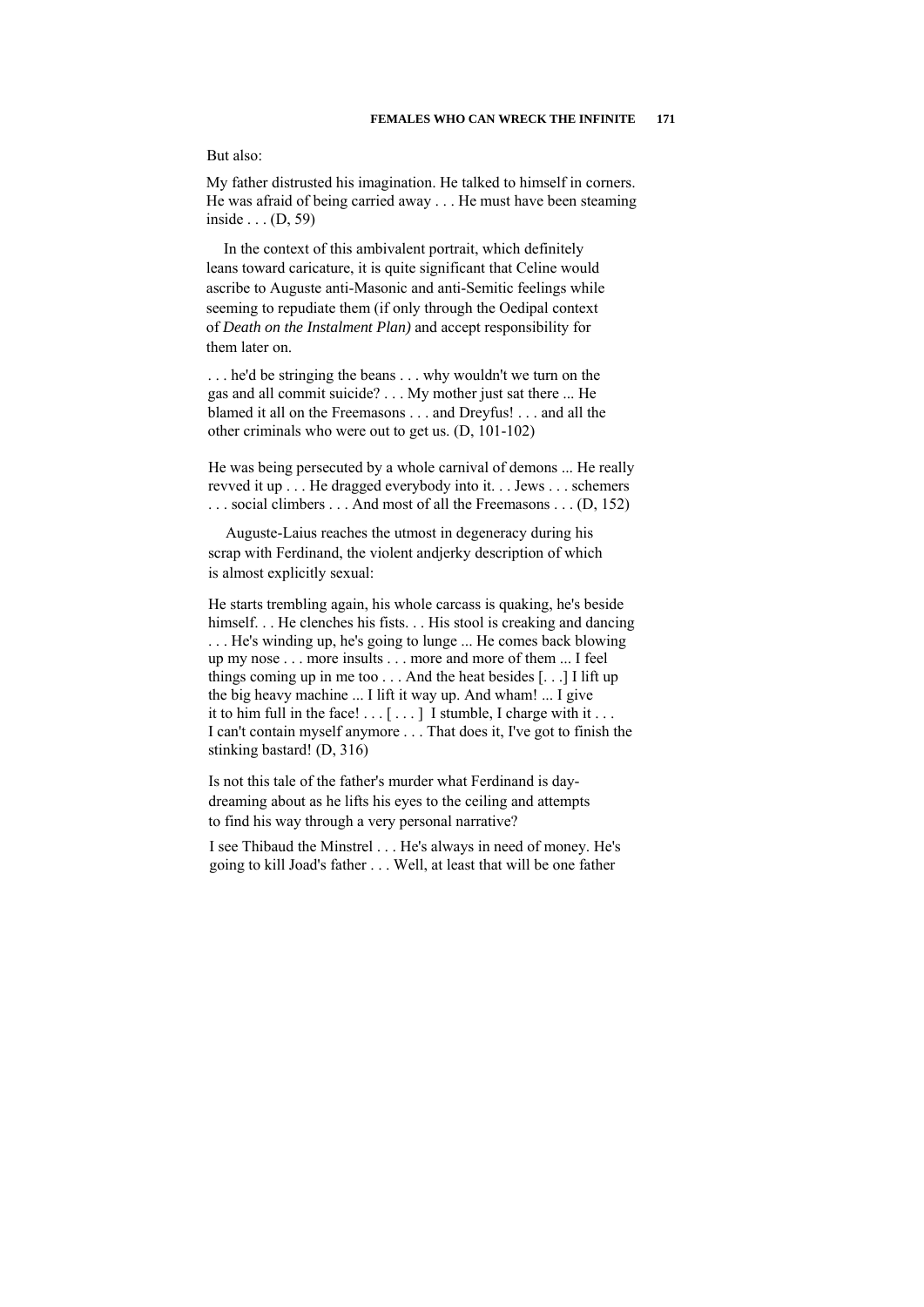## **172 FEMALES WHO CAN WRECK THE INFINITE**

less in the world ... I see splendid tournaments on the ceiling . . . I see lancers impaling each other . . . (D, 44)

If the murder of the father provides a key to enchantment, it is accompanied not only by guilt but also by a tremendous sense of panic before a woman thus freed of any curb, hold, or master. One of the sources of Celinian abjection no doubt lies in the bankruptcy of the fathers. They represent a seeming of power barely sufficient for the frightened son who is writing to rise up against a universe forsaken by infinity, which only thus appears true to him. The writer-son does not spare Auguste, including even his illness—attacks, nightmares, exhaustion, delirious states, cold towels wrapped around his head; the reader knows that Ferdinand, too, is going through the same hell. The father, moreover, is from the beginning a mixture of childishness and ridiculous manhood:

. . . with a chubby round nose like a baby's over an enormous mustache. He rolled his eyes ferociously when he was angry. He never remembered anything but vexations. (D, 53)

The ideal figure is nevertheless not completely absent; it is the uncle—the maternal one, of course; it is Edouard, the devil's own Luck, the hope of righteous families. But the positive glimmer that filters in, ironical as it may be, among men that are mere marionettes, is not without danger. There we have Courtial des Pereires, who solidly embodies manhood, paternity, and science combined; identifying the paternal with the rational, he leads them together to the pinnacle of grotesqueness, to the heart of catastrophe. A universalist, familialist, collectivist, and rationalist, Des Pereires, as his name suggests, speaks to the "Anguished Fathers of France" and establishes the "Renovated Familistery for the Creation of a New Race" (D, 989). He is, of course, a disciple of Auguste Comte in whose wake he founds "The Friends of Pure Reason"; for fairgound carnivals he substitutes the "Agricultural Revolution"; he even includes astronomy in his "Explanations for Families"; he is an inventor, to be sure, and head of a *Genitron,* a genetic research institute, as it were, before anything of the sort existed; he is a Utopian on occasion, having devised his Polyvalent Cottage,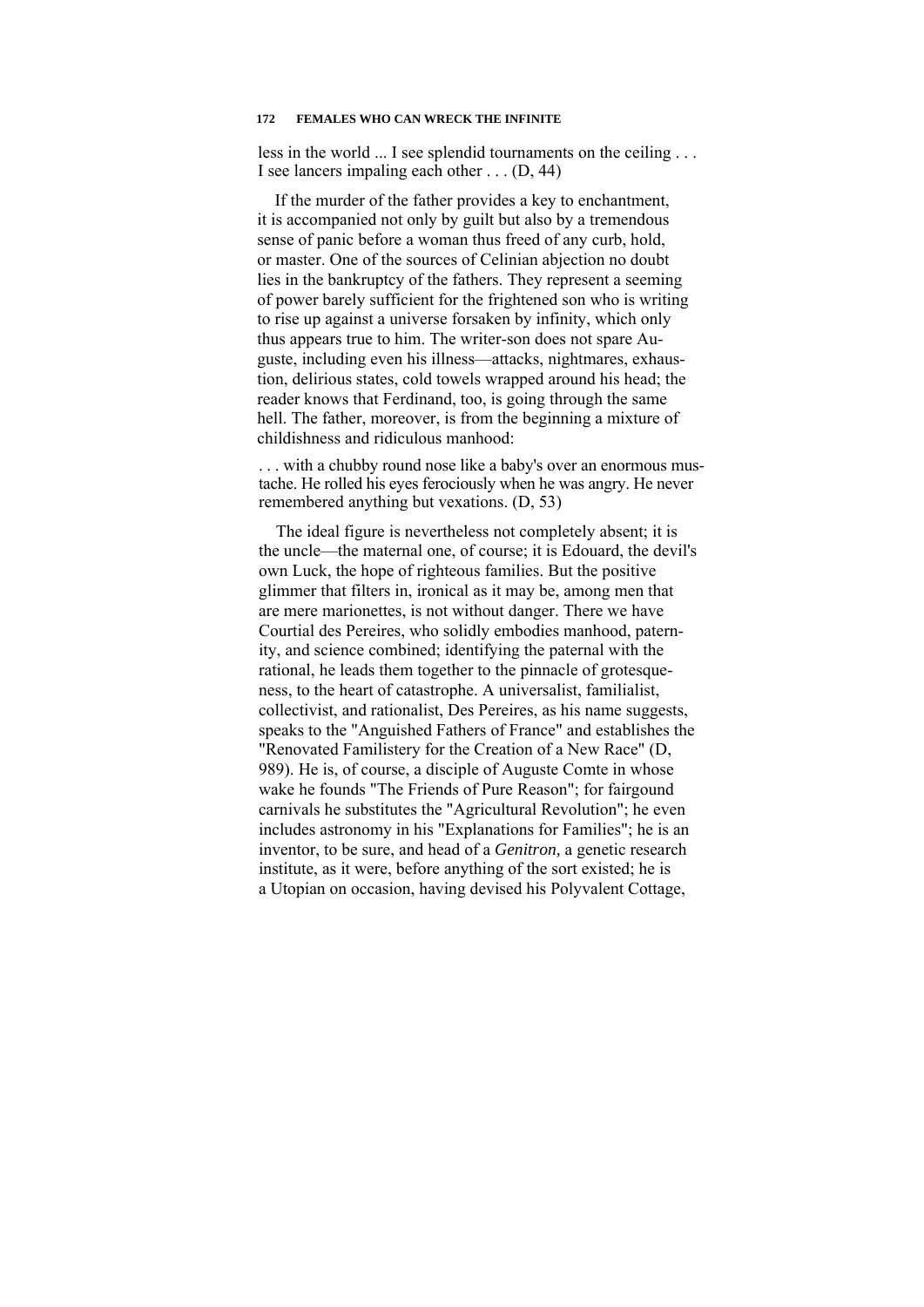a house that is flexible, expanding, adapted to any size family; with all this, Des Pereires clearly represents the modernistic, socializing, and rationalistic excesses of social conformism, which, in the final analysis, is always familial. In less sociological fashion, he embodies the castration of modern man, of the technocratic father, universal dummy and ultimate token of a world lacking in jouissance and able to find being only in abjection. In this sense, Des Pereires and Gioconda, like the Henrouille women, are perhaps the privileged representations of contemporary post-Catholic destiny for mankind bereft of meaning. Representations of the paternal and the maternal, of the masculine and the feminine, in a society on the threshold of fascist totalitarianism.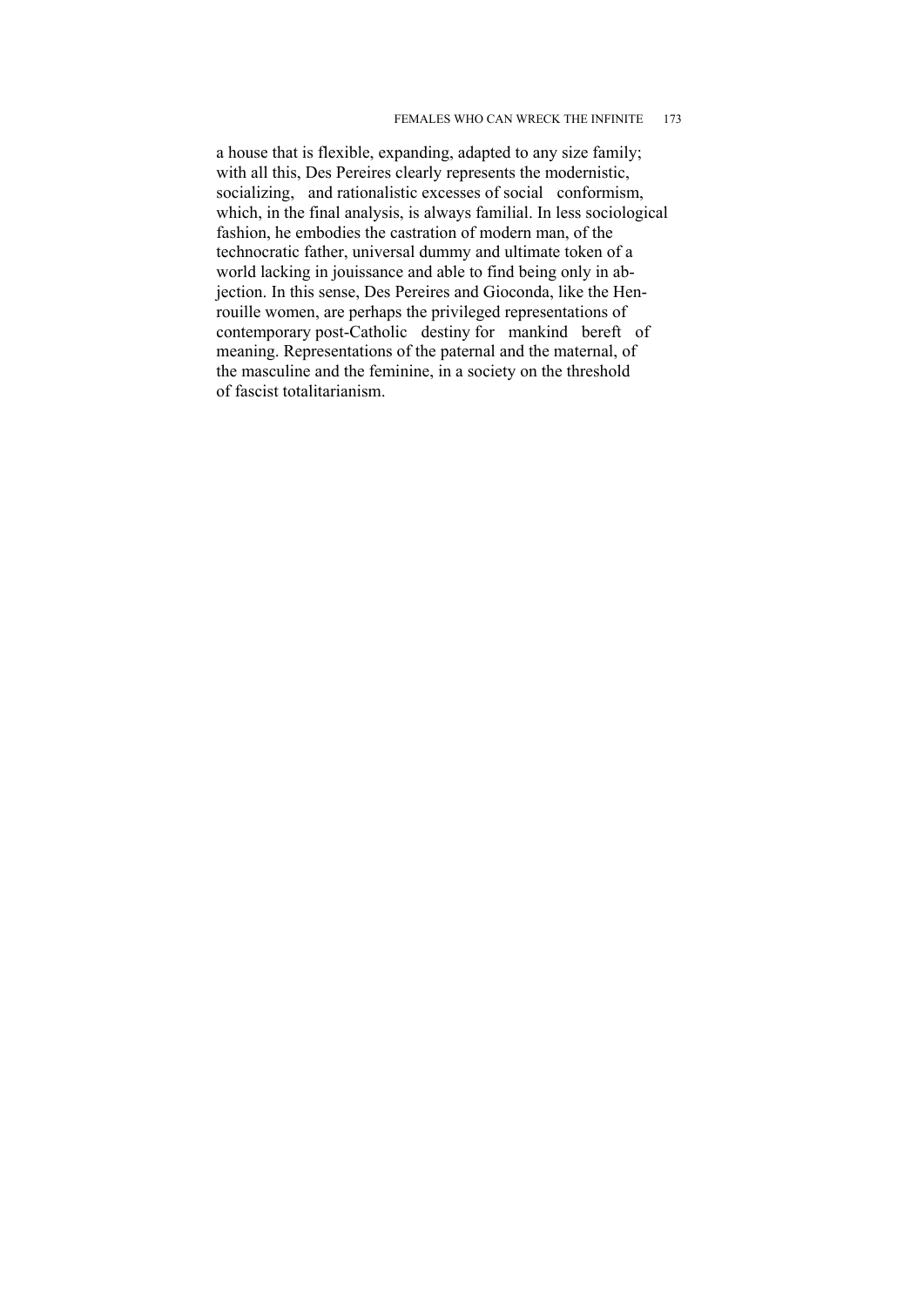## "OURS TO JEW OR DIE"

Enthusiasm involves a lot of mad raving—Alas! Freud certainly raved a great deal—but our ravings now seem to involve solely political fanaticism—that's even more ridiculous—I know. I was caught up in it.

Celine, Letter to Milton Hindus

## LOGICAL OSCILLATIONS: AN ANARCHISM

Doubtless contradictory, hotheaded, "raving" if you wish, Celine's pamphlets *(Mea Culpa,* 1936, *Bagatelles pour un massacre,*  1937, *L'Ecole des cadavres,* 1938, *Les Beaux Draps,* 1941), in spite of their stereotyped themes, carry on the wild beauty of his style. Isolating them from the whole of his writings constitutes a defense or a claim on the part of the political left or right; it is at any rate an ideological stance, not an analytic or literary position.

The pamphlets provide the phantasmatic substratum on which, in another connection and another place, the novelistic works were built. Thus, very "honestly," the person who signs novels and pamphlets with his grandmother's first name, Celine, remembers his father's name, the one on his birth certificate, Louis Destouches, in order to acknowledge the thoroughly existential, biographical paternity of the pamphlets. Where my identity is concerned, "I" have no other truth to tell save my delirium: my paroxysmal desire under its social guise. Where that other who writes and is not my familial ego is concerned, "I" go beyond, "I" shift, "I" am no longer, for the end of the night is without subject, rigadoon, music, or enchantment. Destouche and Celine: biography and thanatogra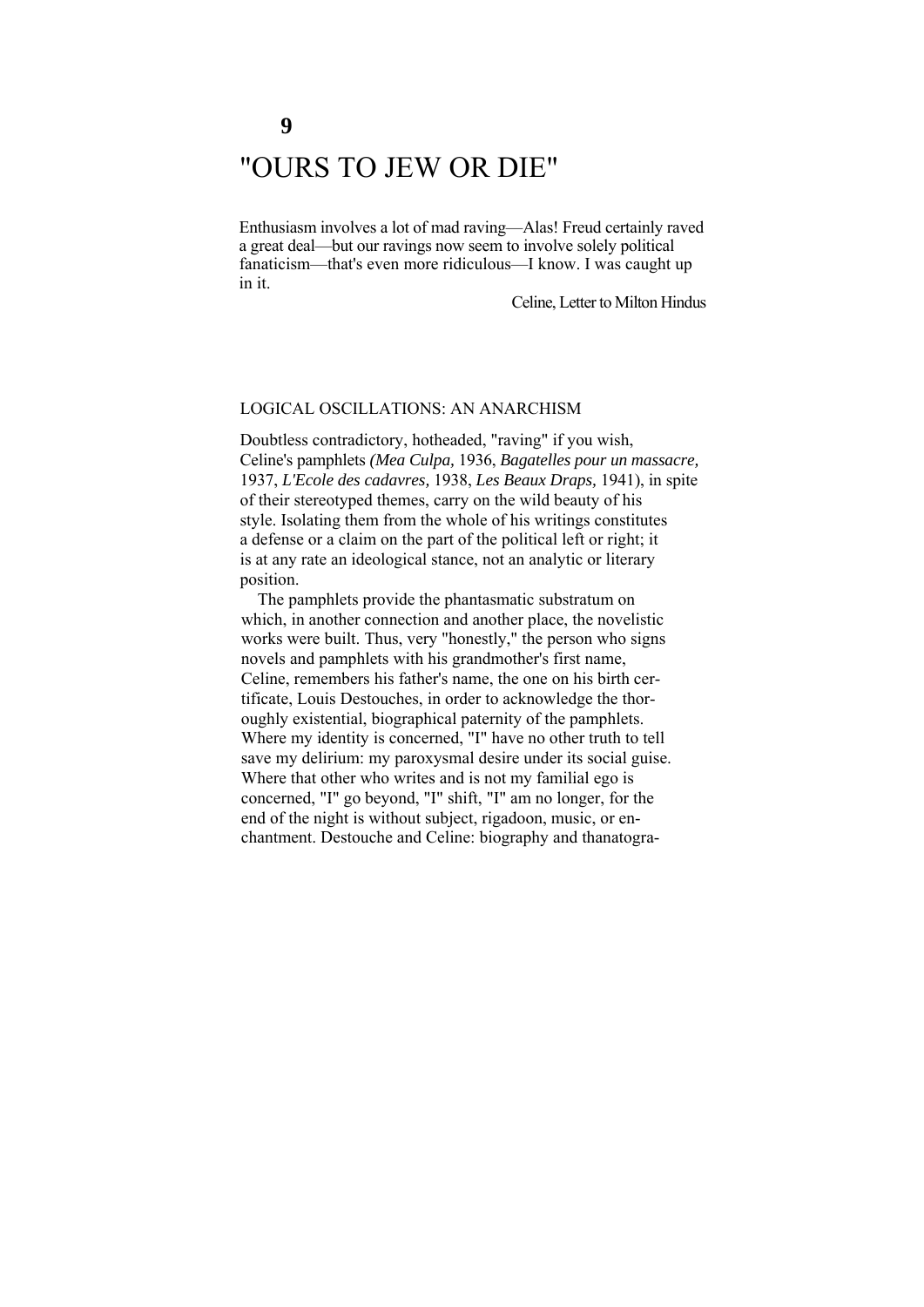phy, delirium and scription—the distinction surely exists, but it is never complete; like Janus who avoids the trap of an impossible identity, the texts, novels or pamphlets, also display two faces.

Celine can thus at the same time *attack the collapse of ideals and the reduction of the masses to the satisfaction of their basest needs while extolling those who foster such a situation,* beginning with Hitler. For instance, he writes in *Les Beaux Draps:*

The masses have no ideals, all they have is needs. And what are those needs? [. . .] It's a platform with nothing but material things, a swell feed, and a gold brick. They're an embryonic bourgeoisie that hasn't yet negotiated its contract.<sup>1</sup>

Or else:

The downtrodden of the earth on the one side, the bourgeois on the other, they have basically only one idea, to become rich or to stay rich, it's the same thing, the lining has the same value as the cloth, the same currency, the same coin, no difference in their hearts. It's all guts, incorporated. Everything for the belly. *(BD,* 89)

#### And in *L'Ecole des cadavres:*

Who is the true friend of the people? Fascism is. / Who has done the most for the working man? the USSR or Hitler? / Hitler has. / All you have to do is look, keeping all that red shit away from your eyes. / Who has done the most for the small businessman? Not Thorez but Hitler! $<sup>2</sup>$ </sup>

This does not prevent him from attacking Hitler violently though after the war, it is true:

Hitlerite clamors, that howling neo-Romanticism, that Wagnerian satanism, always seems to me obscene and unbearable—I am for Couperin, Rameau—Jaquin [...], Ronsard ... Rabelais.<sup>3</sup>

Backing Hitler there was nothing, or almost nothing, I mean from the spiritual point of view, a horde of petty bourgeois, greedy swine rushing in for the spoils.<sup>4</sup>

(And that, as Celine saw it, is what made the Nazis unfit for Nazism.)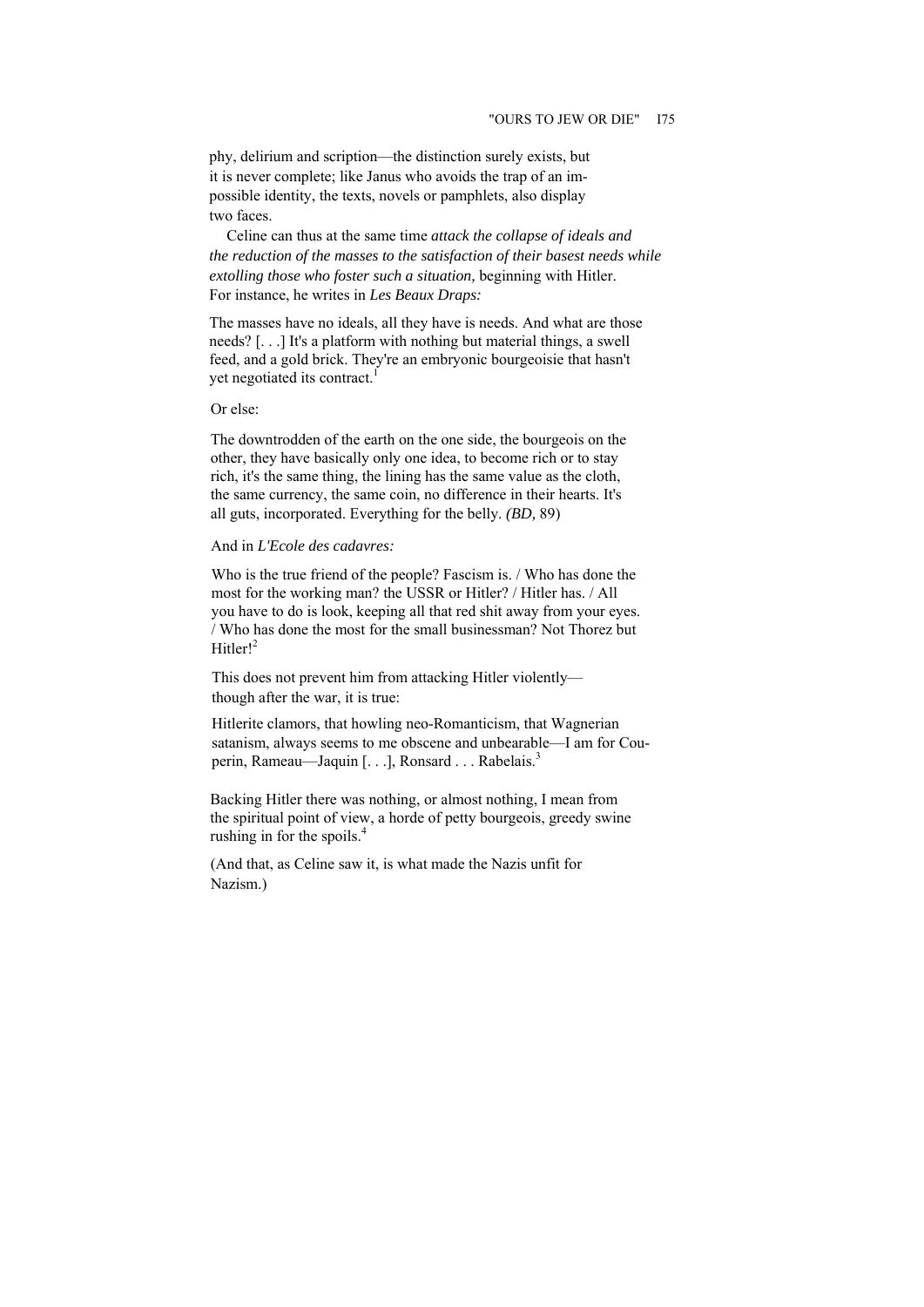176 "OURS TO JEW OR DIE"

He can *lash out at and inveigh against Freemasons, academics, and other secular elites, and at the same time attack no less violently, with Nietzchean overtones, the Catholic church.* Thus, on the one hand:

France is Jewish and Masonic [. . .] It's the Hydra with a hundred and twenty thousand heads! Siegfried can't get over it! *(BD,* 78)

The French Masonic Republic is no longer anything but a very disgusting electoral rip-off, a fantastic organization for gulling very naive Frenchmen. *(EC,* 31)

The profligate Masonic Republic, so-called French, which is completely at the mercy of secret societies and Jewish banks (Rothschild, Lazare, Baruch, etc.), is feeling the pangs of agony. More gangrened than one would think possible, it is rotting away scandal by scandal. All that's left are puss-laden scraps from which, in spite of all, the Jew and his Freemason dog tear away a few new goodies each day, cadaverous snatches; they stuff themselves, what a blow-out! thrive on them, gloat, exult, they go delirious on carrion. *(EC,* 31)

And on the other:

Having spread to the manly races, to the hated Aryan races, "Peter and Paul's" religion performed admirably; as early as the cradle it reduced to beggars, to a lower form of man, the subjected people, the hordes intoxicated by Christianic literature; it hurled them, bewildered and besotted, to the conquest of Christ's Sindon, the magic hosts, forever forsaking their Gods, their exalting religions, the Gods of their blood, the Gods of their race. *(BD,* 81)

The most shameless gambling joint for corn-holed Christianese the kikes have ever laid hands on . . . [ . . .] Christianic religion? Judeo-Talmudo-communism? A gang! The apostles? Jews. All of them! Gangsters all! The first gang? The Church! The first racket? The first people's commissariat? The Church! Peter? Al Capone of the Canticles! A Trotsky for Roman muzhiks! The Gospel? A code for racketeers . . . *(EC,* 270)

The Judeo-Christian connivance serves as prelude to the great Judeo-Masonic rushing for the spoils . . . *(EC,* 272)

He can *shoot down in flames communism and the "Middling Revolution," but he can do the same to Charles Maurras.* Thus, for instance, in *Mea Culpa* or in other texts: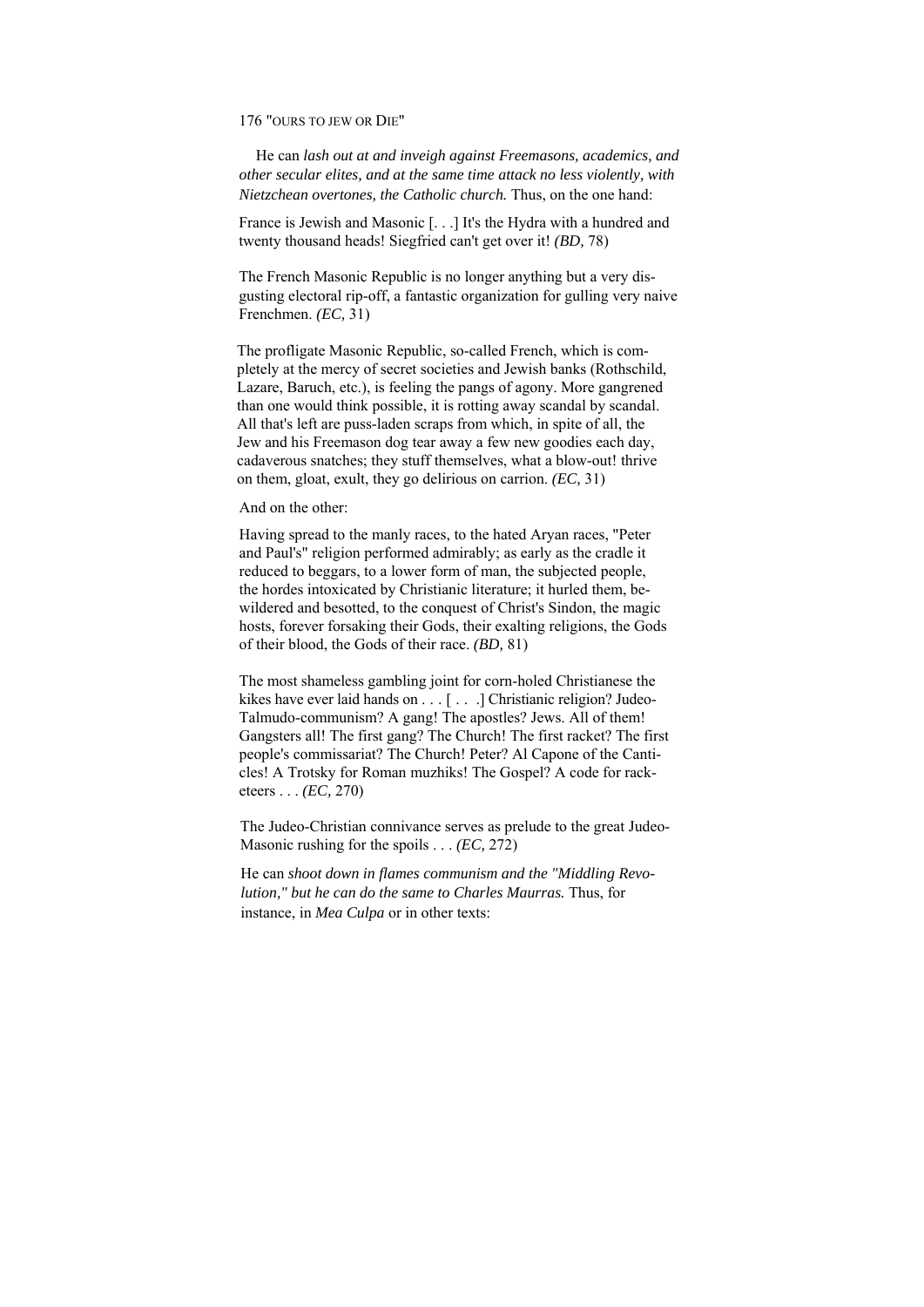Communism without poets as it is practiced by Jews, scientists, rational reasoners, materialists, Marxists, bureaucrats, skunks, louts, at the rate of six hundred kilos per sentence, is a very boring process of prosaic tyranny, absolutely unable to take wings, an absolutely atrocious, Jewish satrapal imposture, unedible and inhuman, a very sickening forcing house for slaves, a hellish wager, a remedy worse than the disease. *(EC,* 133)

And at the same time on the other side:

But what is Maurras getting at? I don't understand a thing about the cunning, the dosulage, the high-sounding hare and hounderies of his most Latin doctrine. *(EC,* 252)

And his style! His famous style! Sticky, stumbling, tendentious, fake, Jewish . . . *(EC,* 189)

And against the bourgeois:

As for the Bourgeois, he doesn't give a damn, what he wants is to keep his lettuce, his "Royal Dutch" stock, his privileges, his situation, and the Lodge where he meets such fine people, the kind who have a pipe-line to the government. In short he is Jewish, seeing that the Jews have got the gold . . . *(BD,* 70)

In similar fashion, he flies into a *black rage against the schools, which are reductive of animal spontaneity and are based on abstract, paternal reason,* a reason that constrains and maims (A "hatcher of symbols,"5 the school, in *Les Beaux Draps,* is a "devourer" of the "mischievous liveliness" of children; by means of reason, it inflicts false and fake values upon them, as opposed to spontaneous, innate, animal beauty), and *he feverishly defends the true family, the solid dictatorship of the father* ("I go by another Family code, one that is much hardier, more ample, a lot more generous, not a code for shrivelled up argumentative preservers. Of course not! Not at all! A real code, one that would include everything, animals, goods and people, children and the aged, all of France in the same family, Jews excluded of course, a single family, a single dad, dictator and respected" *BD,* 172).

One has to admit that out of such logical oscillations there emerge a few striking words of truth. Such words present us with harsh X-rays of given *areas* of social and political experience; they turn into fantasies or deliriums only from the mo-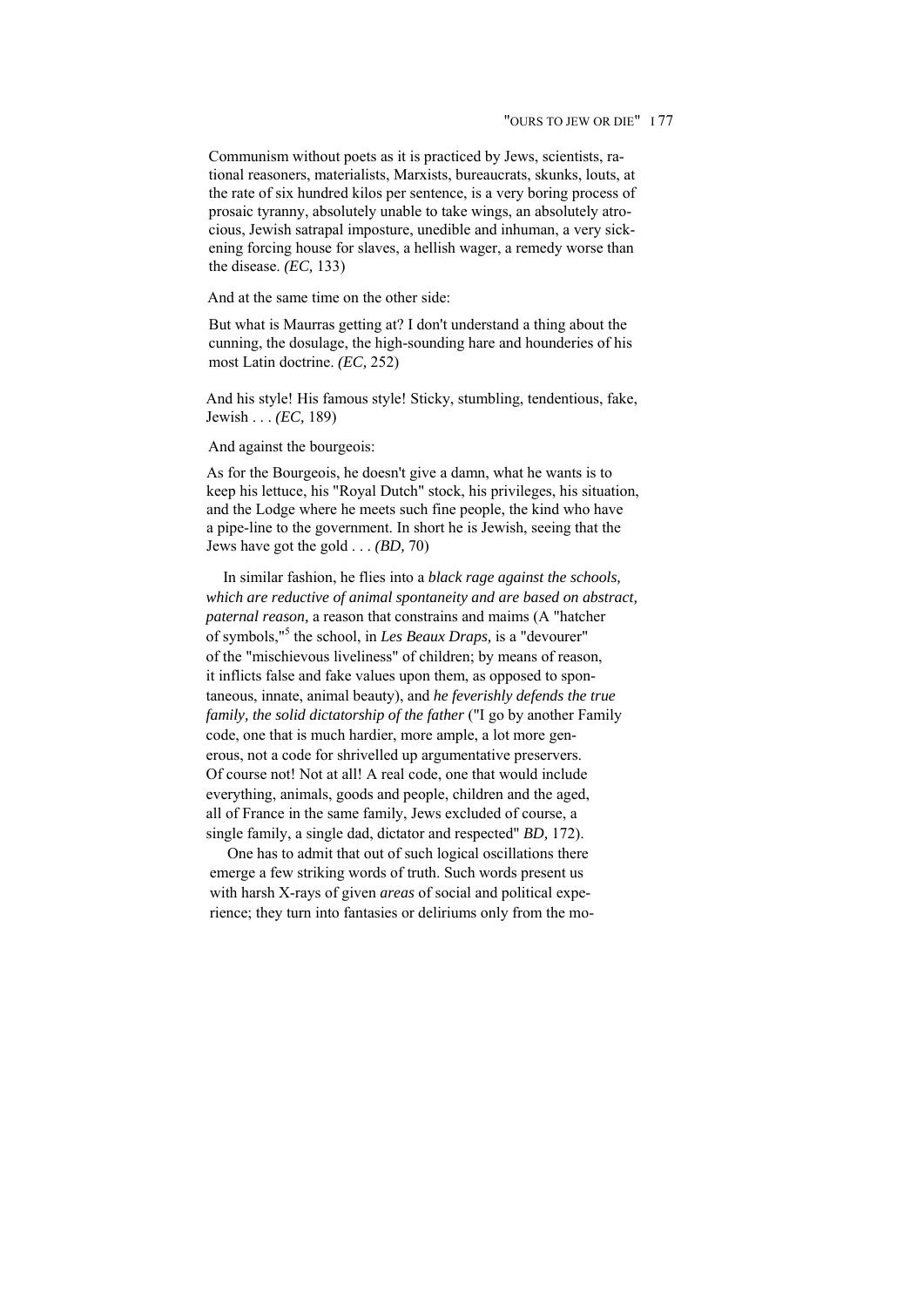## 178 "OURSTOJEWORDIE"

ment when reason attempts to *globalize, unify,* or *totalize.* Then the crushing anarchy or nihilism of discourse topples over and, as if it were the reverse of that negativism, an *object* appears an object of hatred and desire, of threat and aggressivity, of envy and abomination.

That object, the Jew, gives thought a focus where all contradictions are explained and satisfied. The function of the Jew in the economy of Celinian discourse will perhaps be better understood after I have called attention to at least *two common features* that structure the fluctuations of the pamphlets.

## AGAINST THE SYMBOLIC LAW: A SUBSTITUTE LAW

The first is *rage against the Symbolic,* which is represented here by religious, para-religious, and moral establishments (Church, Freemasonry, School, intellectual Elite, communist Ideology, etc.); it culminates in what Celine hallucinates and knows to be their foundation and forebear—Jewish monotheism. When one follows his associations of ideas, his anti-Semitism—virulent and stereotyped but impassioned—appears as the simple outcome of a fully secular rage; anti-Semitism would be a diehard secularism sweeping away, along with its number one enemy, religion, all its secondary representatives: abstraction, reason, and adulterated power, considered emasculating.

The second is the attempt to substitute *another Law* for the constraining and frustrating symbolic one, a law that would be absolute, full, and reassuring. The wishes of Celine, as Fascist ideologue, call for that law, seen as mystic positivity:

There is an idea that can lead nations. There is a law. It stems from an idea that rises toward absolute mysticism, that rises still without fear or program. If it flows in the direction of politics, that is the end of it. It falls lower than mud and we with it [. . .] we need an idea, a harsh doctrine, a diamond-like doctrine, one even more awesome than the others, we need it for France.<sup>6</sup>

Beyond politics, and yet taking it into account, *material positiuity,* a full, tangible, reassuring, and happy substance, will be embodied in the Family, the Nation, the Race, and the Body. The novelist Celine has only too deeply explored the abomination that such entities are prey to. But the pamphleteer wants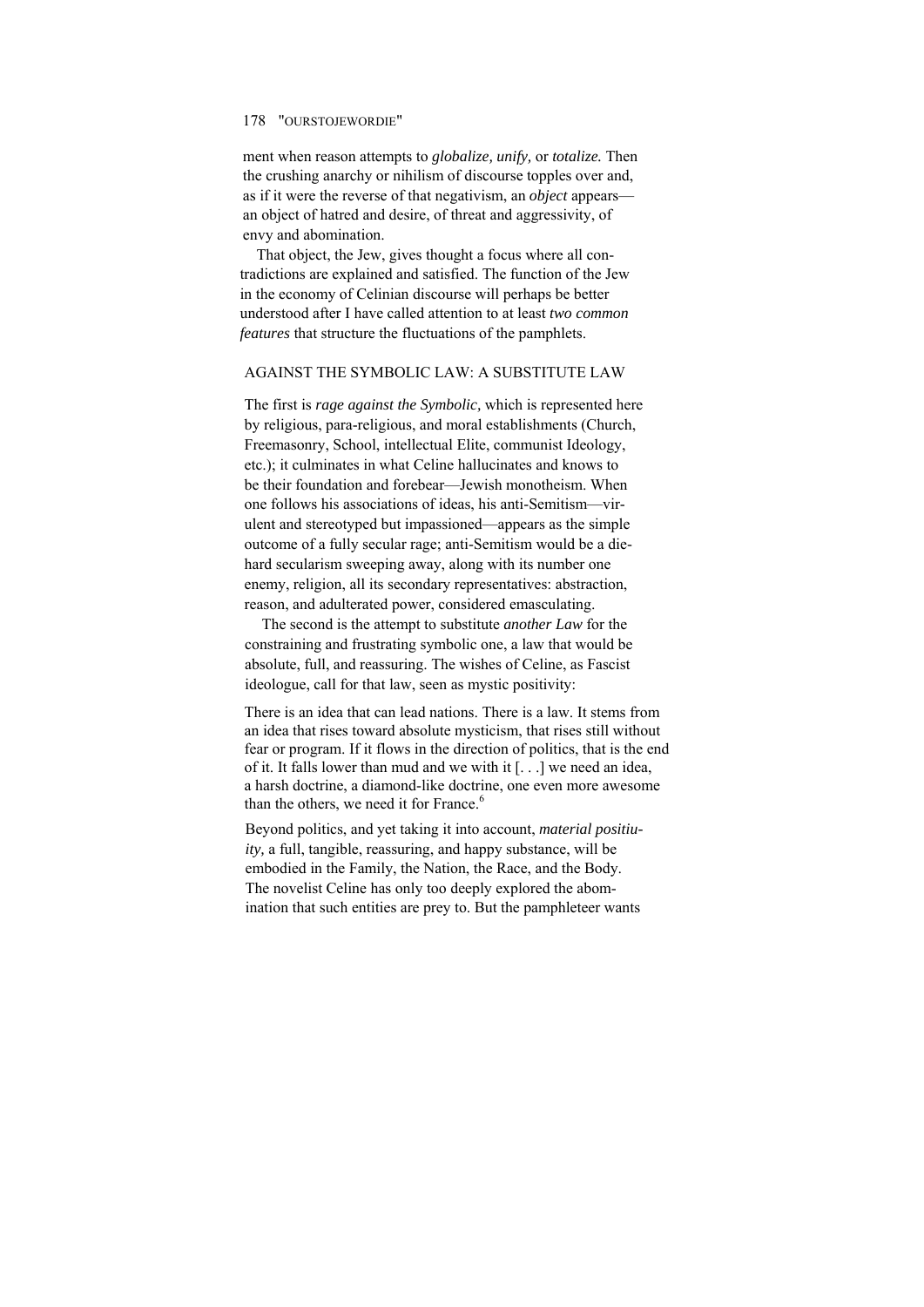them; he fantasies them as capable of being full, without other, without threat, without heterogeneity; he wants them harmoniously to absorb their differences into a kind of sameness that would be obtained by means of a subtle drifting, a scansion, a punctuation that would relay but without interrupting—a replica of primary narcissism. Without Master, this universe has rhythm; without Other, it is Dance and Music; without God, it has style. Against the ternary economy of a Transcendence, Celine proclaims the immanence of substance and meaning, of the natural/racial/familial and the spiritual, of the feminine and the masculine, of life and death—a glorification of the Phallus that does not speak its name but is communicated to the senses as Rhythm.

One should again learn to dance. France remained happy up to the rigadoon. One will never dance in the factories, nor will one ever sing again. If one no longer sings, one passes away, one no longer conceives children, one locks oneself up in a movie theater just to forget that one exists. *(BD,* 148)

Oh, what delightful impertinence! Caught in the whirlwind [. . .] For heavens' sake! amid a thousand flippancies! cat-like, on their toes, by fits and starts! they're making fun of us! Ta! ta! ta! . . . [. . .] where the melody has led us ... a summons in F!. . . everything evaporates! . . . two trills again! ... an arabesque! ... an echappee! Good Lord, here they are!  $\dots$  F $\dots$  E $\dots$  D $\dots$  C $\dots$  B! $\dots$  Saucy girls of heaven enchant us! Since we are to be damned anyway, what's the difference! *(BD,* 221-222)

Celine's style shows that such a dual enchantment between the "not yet one" and the "not quite another" can be written. He convinces us that the jouissance of so-called primary narcissism's immanence can be sublimated in a signifier that has; been recast and desemanticized into music (see p. 188).

Furthermore, it is impossible not to hear the liberating truth of such a call to rhythm and joy, beyond the crippling constraints of a society ruled by monotheistic symbolism and its political and legal repercussions.

And yet, both the enchantment of the style and libertarian spontaneity bear within themselves their own *limit;* at the very moment that they seek to escape the oppression of the thinking,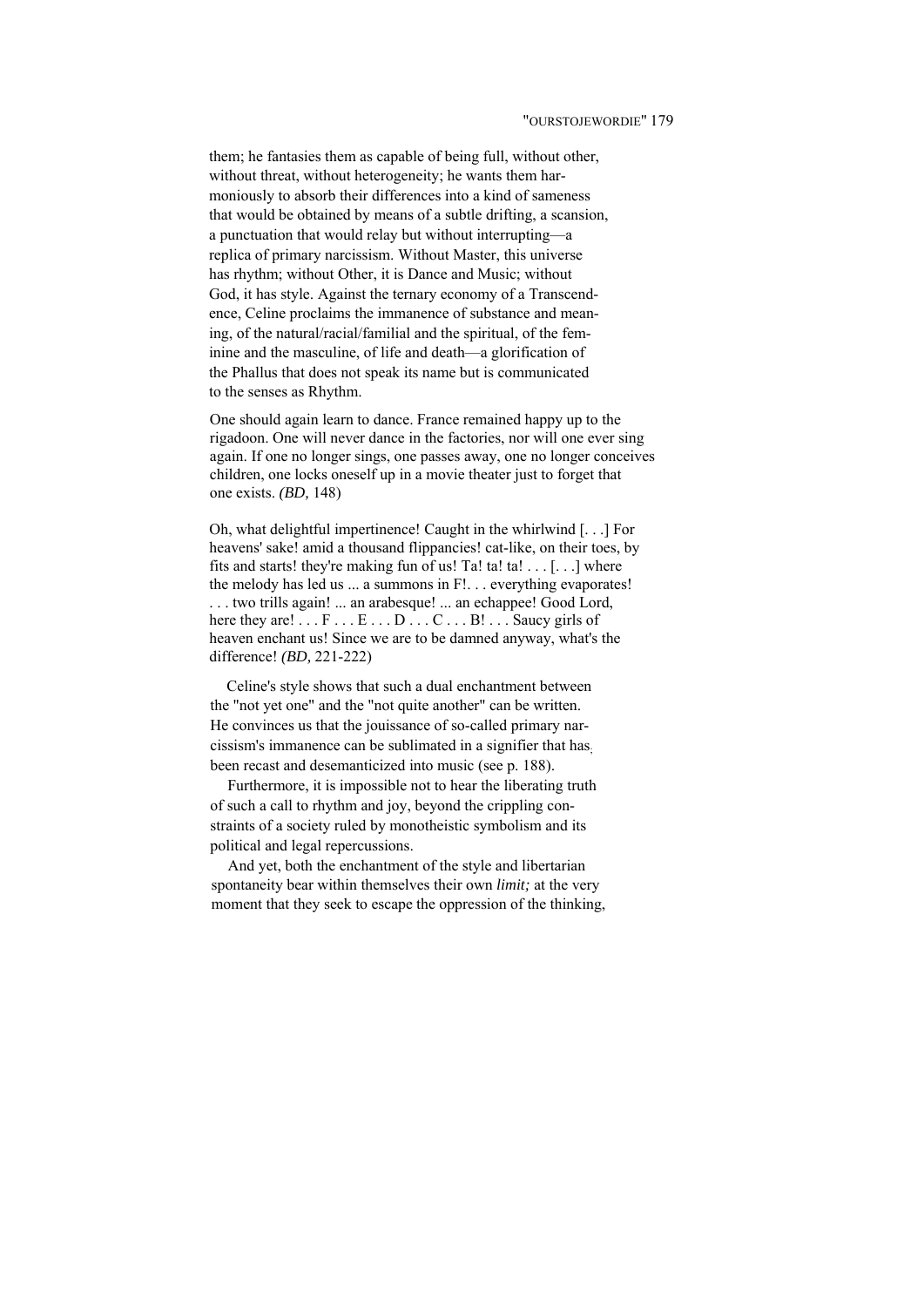## i8o "OURSTOJEWORDIE"

ethical, or legislative Unity, they prove to be tied to the deadliest of fantasies. The negated and frightened desire for the One as well as for the Other produces a symptom of destroying hatred directed toward both.

At that point the image of the Jew will concentrate negated love become hatred for Mastery on the one hand, and on the other and jointly, desire for what mastery cuts out: weakness, the joying substance, sex tinged with femininity and death.

Anti-Semitism, for which there thus exists an object as phantasmatic and ambivalent as the Jew, is a kind of parareligious formation; it is the sociological thrill, flush with history, that believers and nonbelievers alike seek in order to experience abjection. One may suppose, consequently, that anti-Semitism will be the more violent as the social and/or symbolic code is found wanting in the face of developing abjection. That, at any rate, is the situation in our contemporary world, and it is also, for more personal reasons, that of Celine. Do not all attempts, in our own cultural sphere at least, at escaping from the Judeo-Christian compound by means of a unilateral call to return to what it has repressed (rhythm, drive, the feminine, etc.), converge on the same Celinian anti-Semitic fantasy? And this is so because, as I have tried to explain earlier (see pp. 9off.) the writings of the chosen people have selected a place, in the most determined manner, on that untenable crest of manness seen as symbolic fact—which constitutes abjection.

In this sense, Celine's pamphlets are the avowed delirium out of which the work emerges to venture into obscure regions at the limits of identity. If delirium is indeed involved, and Celine himself suggests that it is,<sup>7</sup> that is also the nature of all anti-Semitism, the daily banality of which surrounds us; Nazi excesses or Celinian outbursts, which are cathartic upon the whole, give us a warning while we thirst for sleep and jouissance.

## BROTHER ...

What fantasies can the Jew thus precipitate in Celine, in order to be the exemplar of all hatred, of all desire, of all fear of the Symbolic?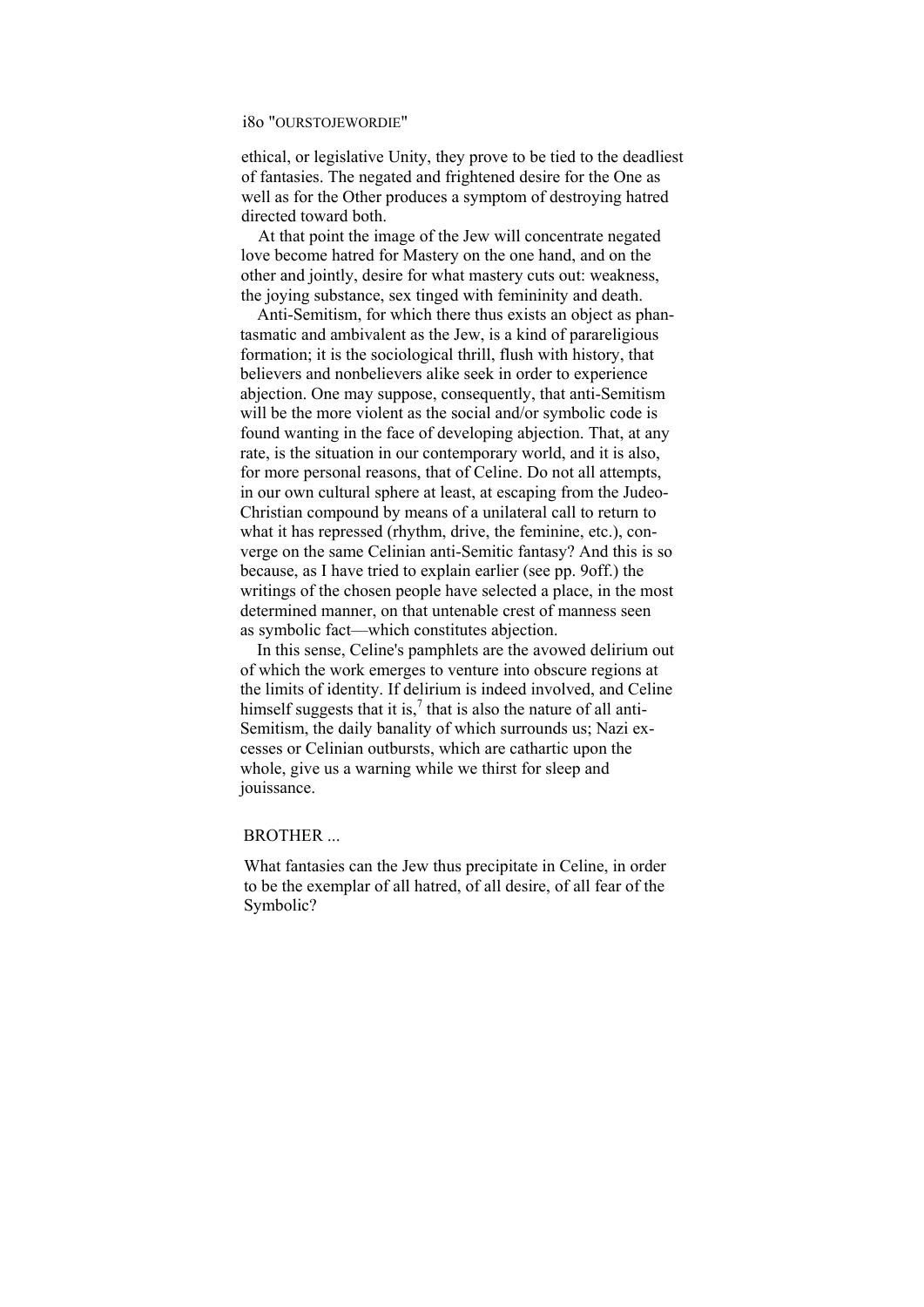All powerful at first, he stands as a *hero.* Not so much as father than as preferred son, chosen, availing himself of paternal power. Freud had noted that every hero is a patricide. Celine does not go so far perhaps as to think of that kind of heroism, although he implicitly takes it for granted when he deems that, beyond comparison, over all other sons, "the Jew is a man more than anyone else" *(BM, 270)*.<sup>8</sup>

Such a brother, superior and envied, is essentially active as opposed to the "grotesque unconcern" of the Aryan *(BM,* 128). Such a one is Yubelblat, in *Bagatelles pour un massacre:*

He's a top-notch go-getter . . . Not a minute of interruption . . . He promises . . . Promises . . . flatters while delineating . . . rousing ardor or hatred . . . that tarry, weaken, become lost. . . He goes and badgers them again! What a hustle . . . Looking out for squalls! Skimming through! . . . Skimming through [. . .] pirouettes, nimble dodges, acrobatics . . . stealthy conferences, international mysteries and legerdemain, the frail Yubelblat. *(BM,* 102)

And what is more, contrary to accepted stereotypes, Celine depicts him as fearless, "The Jew, he's afraid of nothing ..." *(BD,* 136) as long as he can reach his goal—power. "He always has to be the pne who gives orders" *(BD,* 141).

It is by means of full anal mastery ("the future is his, he's got the dough," *BM,* 327), which involves *having* the primordial object, that the Jew makes certain of *being,* of being *everything*  and *everywhere,* totaling the world as a flawless unity under his absolute control.

The Jews, you know, they're all camouflaged, disguised, chameleonlike, they change names like they cross frontiers, now they pass themselves off for Bretons, Auvergnats, Corsicans, now for Turandots, Durandards, Cassoulets . . . anything at all . . . that throws people off, that sounds deceptive. *(BM,* 127)

He's mimetic, he's a whore, he would have dissolved long ago, after assimilating to others so much, if it weren't for his greed, his greed saves him, he has worn out all races, all men, all animals, the earth is now done with [. . •] He's still hassling the universe, heaven, God, the Stars, he wants everything, he wants more, he wants the Moon, he wants our bones, he wants our guts .as hair-curlers to celebrate the Sabbath, to deck the Carnival. *(BD, 142)*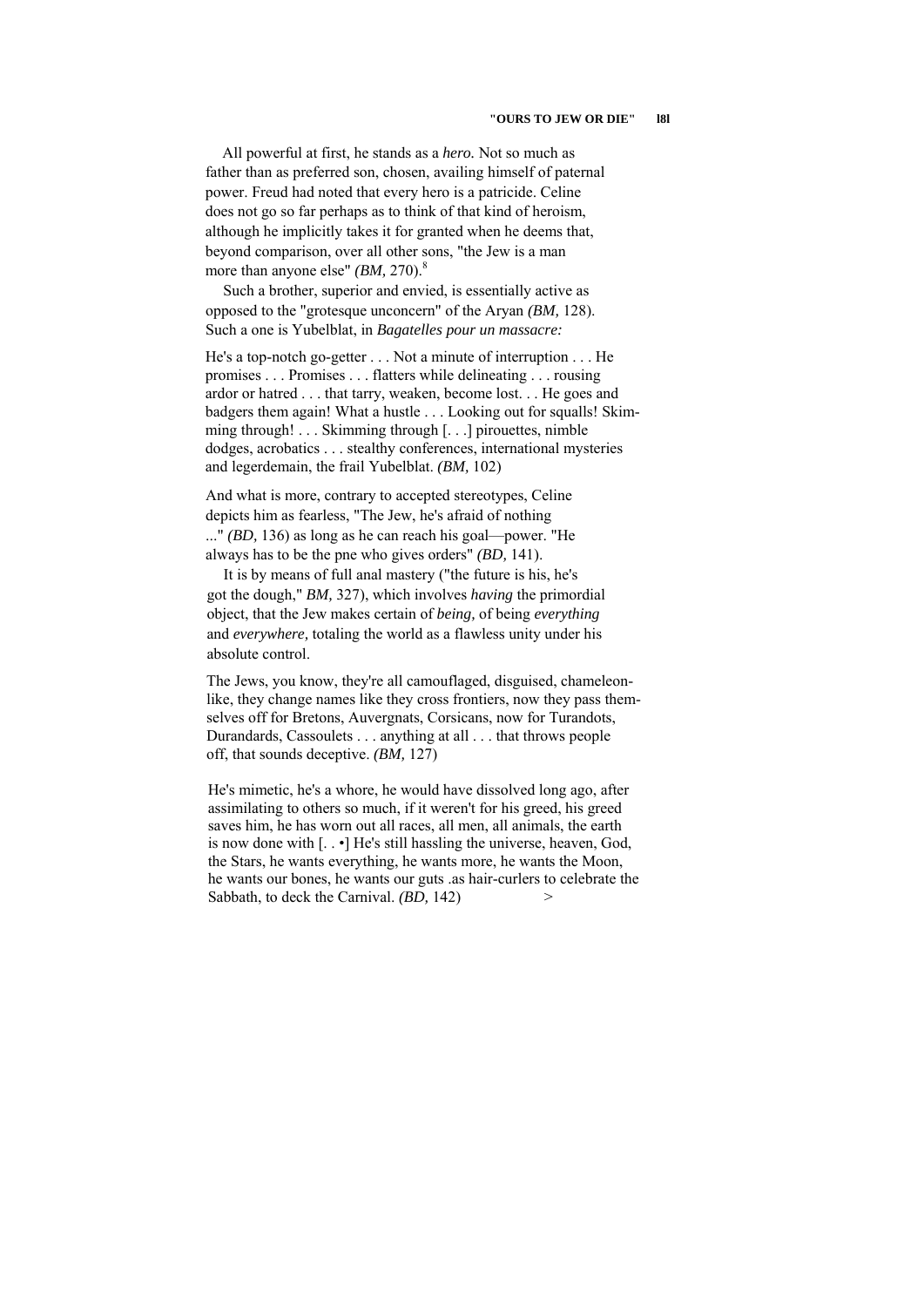## 182 "OURS TO JEW OR DIE"

Secretive, privy to mystery ("The Jew is mysterious, he has alien ways ..." *BD,* 119), he holds elusive power. His ubiquity is not limited to space, he is not only on our land and under our skin, the very closest neighbor, the nearly same, the one we do not differentiate, the *dizziness of identity,* "we don't know what mugs they have, or could have, what manners they've got" *(BM,* 127); it also takes in the totality of time, he is *heir,*  scion, enhanced by issue, by a kind of nobility that guarantees him the opportunity to amass traditions as well as goods of the family and social group:

Any little Jew, at birth, finds in his cradle all the possibilities of a fine career . . . *(BM,* 127)

Blessed by the father and by reliable families, he artfully manipulates the networks of social reality, and he does it even better if he can be accepted by the aristocracy.

And yet, this position of power has nothing in common with the cold and majestic mastery proper to classic domination. In the anti-Semitic fantasy, Jewish power does not arouse respect as does paternal authority. Edged with fear, to the contrary, it unleashes the excitement brought on by sibling rivalry; the Aryan who engages in it is then swept into the fire of denied homosexual passion. Indeed, this chosen brother displays too much *weakness* (concerning him Celine calls to mind the small size and features indicative of crossbreeding, when he does not refer directly to the circumcised foreskin: "Lenin, Warburg, Trotsky, Rothschild, they all think alike in this. Not a foreskin of difference, it's one hundred percent Marxism" *BD,* 103),' ambivalent lack—which can just as well cause *surplus* or even *jouissance*—for one to be satisfied with obeying him or defying him. Is it possible to give in to a being whose behavior signifies he is an emanation of the Everything Everywhere, if he is so obviously weak and sensual? His weakness will be held against him—he will be considered a usurper, but very soon one will admit that his jouissance is what grates. As if he were that unique being, so different from the pagan, who draws his aura out of his weakness, that is, not out of a full and glorious body but out of his subjectivation to the Other.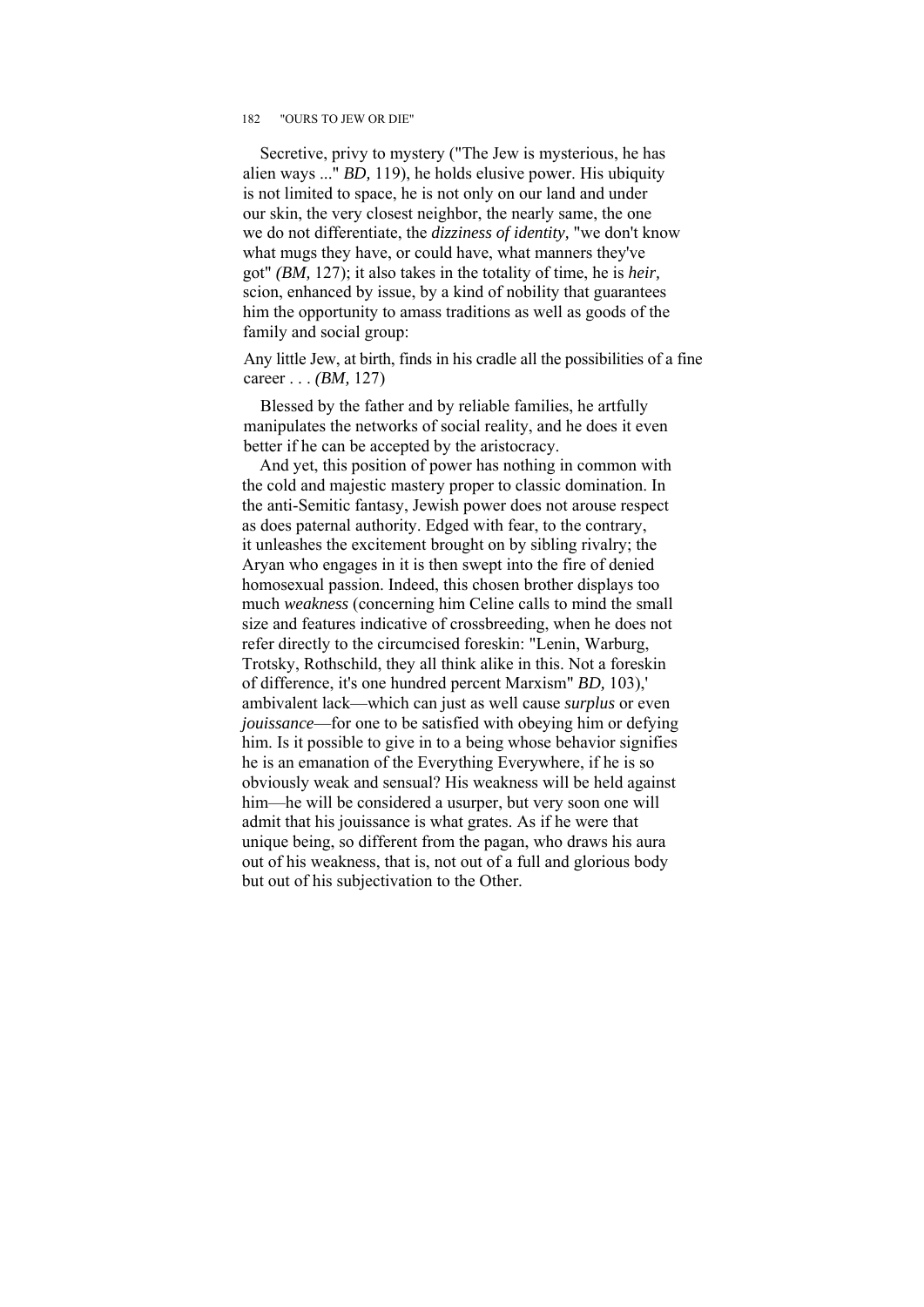#### "OURSTOJEWORDIE" 183

It is indeed for an incomprehensible jouissance that Celine upbraids that favored brother by means of a sadomasochistic ' . language that is openly sexual, or homosexual: "Fifteen million Jews will corn-hole five hundred million Aryans" *(BM,* 127). "He just couldn't care less, he comes, he's old enough, he's having fun" *(BD, 31)*, is said about Roosevelt but in the context it also applies to Jews. "The Jews, Afro-Asiatic hybrids, quadroons, half-negroes, and Near-Easterners, unbridled fornicators, have no reason to be in this country" *(EC,* 215); or this letter signed "Jewish Salvador" and addressed to the "repulsive Celine," where one reads, among other fantasies, "The kikes stick it up your ass and if you want to be corn-holed just let us know" *(EC,* 17). The anti-Semite who comes up against it finds himself reduced to a feminine and masochistic position, as a passive object and slave to this jouissance, aggressed, sadisticized.

The fantasy of a Jewish threat, weighing against the Aryan world ("we are in the midst of Jewish Fascism," *BM,* 180) in a period when, to the contrary, persecutions against the Jews are beginning, cannot be explained in any other way; it emanates directly out of that vision of the Jew as a being of having, as issuing from the All in which he joys, and especially from the immediate sexualization of that jouissance.

They do you no personal wrong?  $\ldots$  —They get my goat  $\ldots$ [...] they feel me out in order to corner me . . . they come to size up the crap, at each turn of the page . . . each minute ... to see how much more I have softened, grown weaker . . . *(BM,* 319)

Please condescend, my darling monster! too discreet crucifier! too seldom as I see it! I adore you! Grant all my wishes! You are keeping me on tenterhooks! You can see that I am weeping! overcome with happiness at the thought that I am at least going to suffer still a lot more . . *.(BM,* 134)

There's always a little Jew there in the corner, crouching, mocking, thinking it over . . . watching the goy, who's seething . . . now heartened he comes closer . . . Seeing the object so fully aflame . . . runs his hand over that lovely cunt! . .\_ . *(BD,* 124)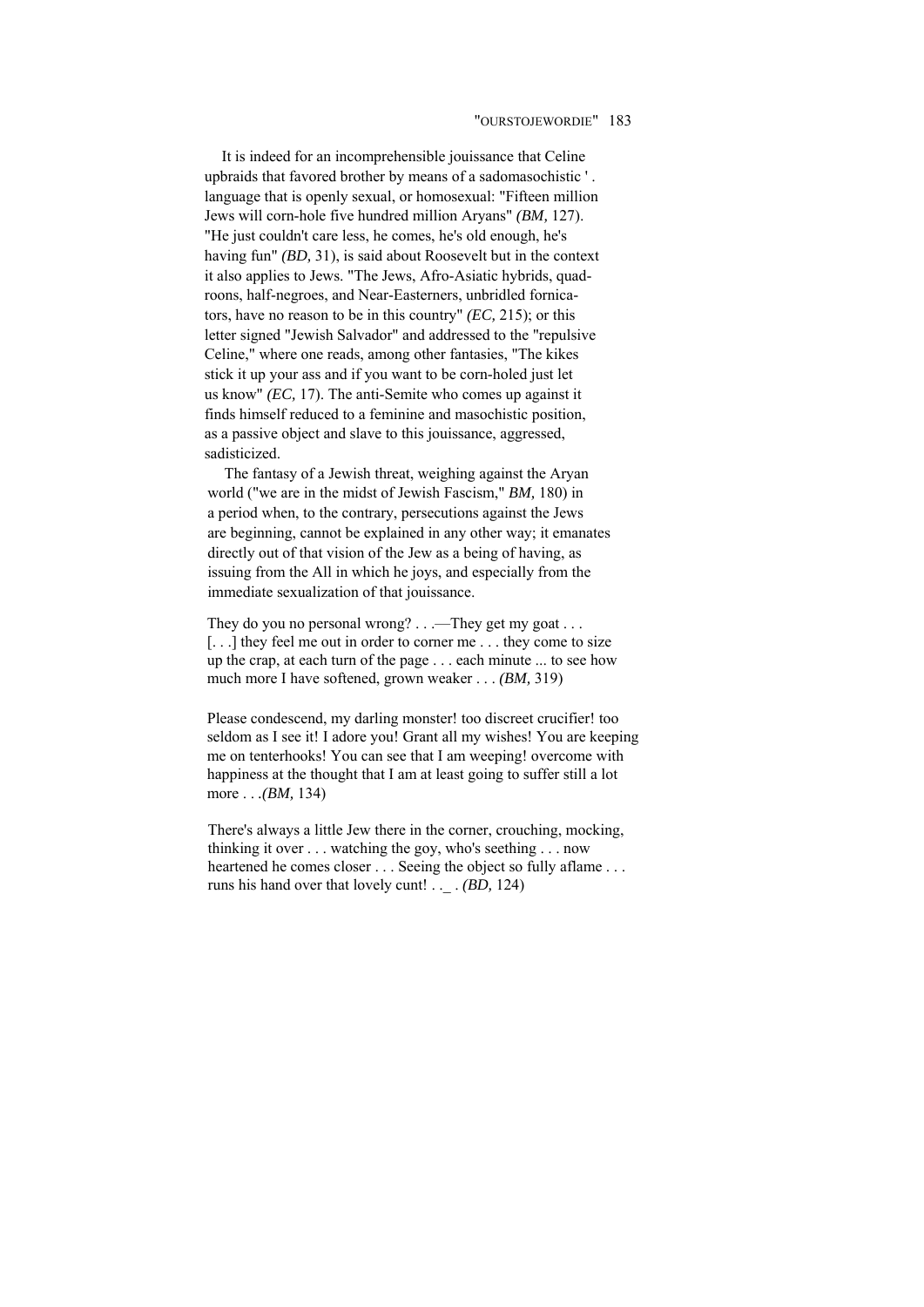## 184 "OURSTOJEWORDIE"

Through the crescendo of the phantasmatic build up, the Jew ends up becoming a despotic tyrant to whom the anti-Semite submits his anal eroticism, explicitly with Celine, elsewhere in more or less underhanded fashion. Celine describes himself, as he faces this imaginary aggressor, as a "corn-holed figure," "the kikes shit in your kisser" (EC, 17); he often seems "the good Aryan [. . .] always ready to make his Jew come" *(BD,*  125).

And yet, if jouissance is something the Jew is supposed to have knowledge of, he appears anxious not to spend (himself) for it. He is master of jouissance, but not an artisan, not an artist. That tyrannical brother thus places himself under the purview of a law that is paternal, in the nature of the superego, dominating drives, the opposite of natural, childish, animal, and musical spontaneity. Anxious to commit himself to a bit of "direct humanity," the Jew "immediately becomes more and more tyrannical" *(BM,* 194). A domineering person, he first gains mastery over himself through cold reason, which deprives him of any access to talent. The Jew is the prototype of the intellectual, the superintellectual, so to speak (the utmost in intellectual frigidity is reached when the university man happens to be Jewish, like Ben Montaigne, the professor in *Les Beaux Draps*); he is incapable of art but he has invented "technix" (which ushers in the artificial world of "flies without pricks! soft sphincters! falsies, all the filthy trickeries" *{BM,* 177)). If he is a writer, he is like the bourgeois writer author of "patched up borrowings, things seen through a windshield ... a bumper or simply stolen from the depths of libraries . . ." *(BM,* 166). Thus identified with Law, Mastery, Abstraction, and Home, he will drift from the position of desired and envied brother to that of impregnable father against whom all the quite Oedipal attacks of Celine's scription, claiming Emotion and Music as the other of Law and Language, will unceasingly be directed.

At this far point of "delirium" the anti-Semite unveils his denied but fierce belief in the Absolute of Jewish Religion as religion of the Father and of the Law; the anti-Semite is its possessed servant, its demon, its "dibbuk" as someone has said.<sup>9</sup> who provides *a contrario* proof of monotheistic power of which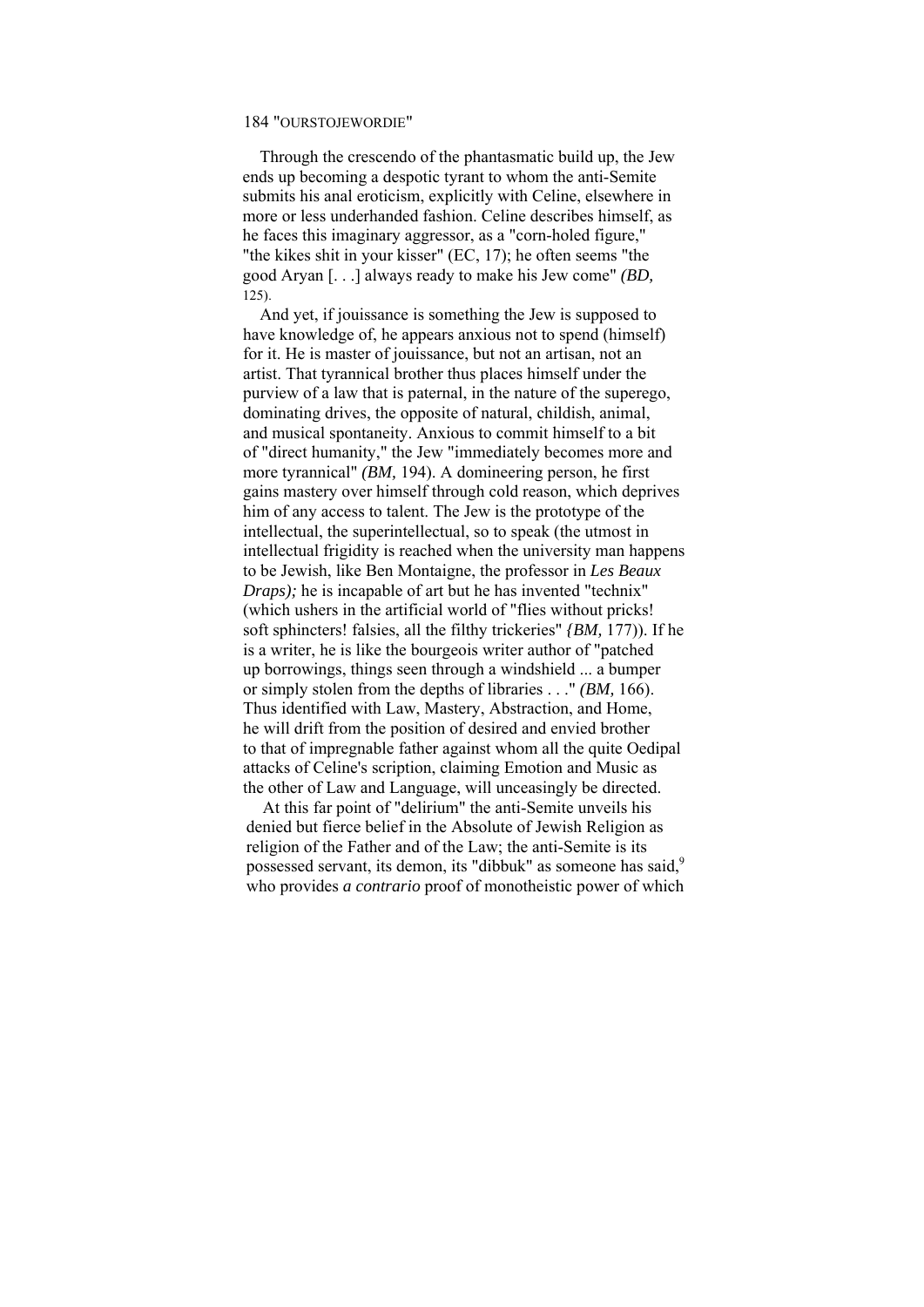he becomes the symptom, the failure, the envier. Is that why he expresses the traumatic topoi of that religion—like those of abjection—which religion, to the contrary, elaborates, sublimates, or masters? All of which, without being its truth, at least constitutes for the subject its unconscious impact?

## ... OR WIFE

A third step needs to be taken now as I construct anti-Semitic discourse, which is frightened desire for the inheriting brother. If he joys in being under the Law of the Other, if he submits to the Other and draws out of it his mastery as well as his jouissance, is not this dreaded Jew an object of the Father, a piece of waste, his wife as it were, an abjection? It is on account of being such an unbearable conjoining of the One and the Other, of Law and Jouissance, of the one who Is and the one who Has that the Jew becomes threatening. So, in order to be protected, anti-Semitic fantasy relegates that object to the place of the ab-ject. The Jew: a conjunction of waste and object of desire, of corpse and life, fecality and pleasure, murderous aggressivity and the most neutralizing power—"What trow I? I trow that it is 'ours to Jew or die!'" *(BD,* 57), instinctively then, and uncompromisingly! The Jew becomes the feminine exalted to the point of mastery, the impaired master, the ambivalent, the border where exact limits between same and other, subject and object, and even beyond these, between inside and outside, and disappearing—hence an Object of fear and fascination. *Abjection itself.* He is abject: dirty, rotten. And I who identify with him, who desire to share with him a brotherly, mortal embrace in which I lose my own limits, I find myself reduced to the same abjection, a fecalized, feminized, passivated rot: "the repulsive Celine."

[. . .] dirty bastard, loafer [. . .] Flushed out by Moses he holds his rank of big shit de luxe, pally with none but the other flushed-outs, within the realm of Moses, of the Eternal! He is nothing but decay, decaying. He has but one authentic thing deep in his shitty substance, and that's his hatred for us, his scorn, the fury with which he wants to have us crumble, deeper and deeper, into potter's field. *(BD,* 113)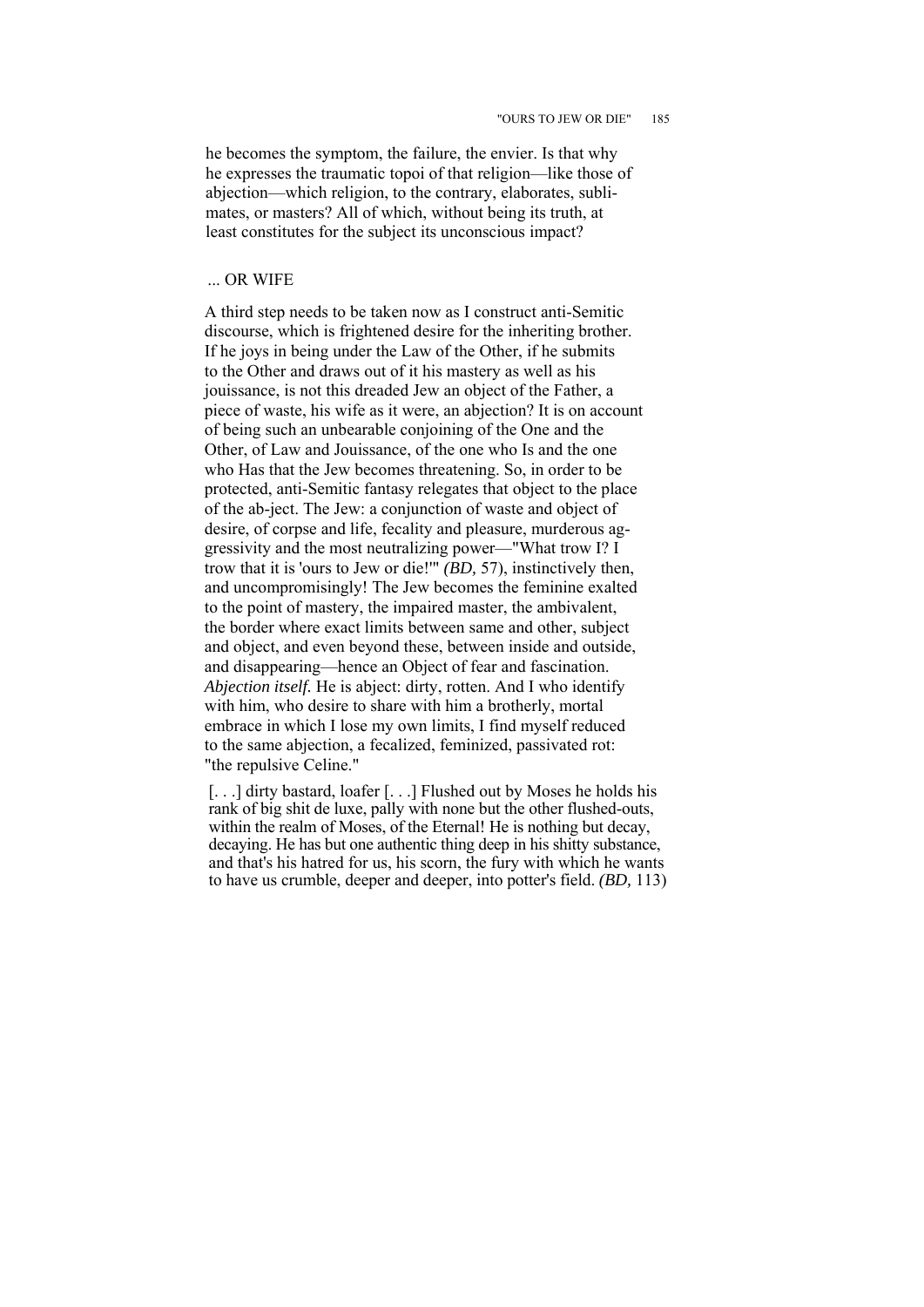## 186 "OURS TO JEW OR DIE"

The Aryan, lacking the symbolic power of the Jew, is no more than "experimental flesh," a "flesh in the state of decay" *(BM,* 316). The French Republic is "gangrened," the Jews can tear from it only "purulent scraps," "goodies," and "cadaverous fragments" *(EC,* 30). We are now far removed from Louis XIV or Louis XV, to whom Celine compared himself, in an interview after the war, when he tried to account for, even to criticize, his anti-Semitism ("But to the extent that they [theJews] constituted a sect, like the Templars, or the Jansenists, I was as categorical as Louis XIV [. . .] and Louis XV when he got rid of the Jesuits . . . So, there you have it: I mistook myself for Louis XV or Louis XIV, that was obviously a serious error").<sup>10</sup>. Unless such a megalomania, like Majesty itself, is the final mask behind which is concealed the empty, dilapidated castle of a foul, putrid, crisis-ridden identity.

The anti-Semite is not mistaken. Jewish monotheism is not only the most rigorous application of Unicity of the Law and the Symbolic; it is also the one that wears with the greatest assurance, but like a lining, the mark of maternal, feminine, or pagan substance. If it *removes* itself with matchless vigor from its fierce presence, it also integrates it without complacency. And it is probably such a presence, other but still integrated, that endows the monotheistic subject with the strength of an other-directed being. *In short, when a scription on the limits of identity comes face to face with abjection, it enters into competition with biblical abominations and even more so with prophetic discourse.*  Celine alludes to biblical texts, mentions the prophets, vituperates against them. Nevertheless, his text follows their trajectory, jealously and yet differently. For he lacks the Law that belongs to prophetic stance; the abjection that he stages, contrary to that of the prophets, will not be relieved, not through any Name; it will merely be inscribed in enchantment, not for some other time, but here and now, in the text. If Celine, too, like the wandering people, undertakes a journey—the abjection inherent in the speaking being having been duly noted—what is involved for the novelist is a journey without project, without faith, to the end of the night. And yet is it not obvious that for Celine Scription and Style fully occupy the place left vacant by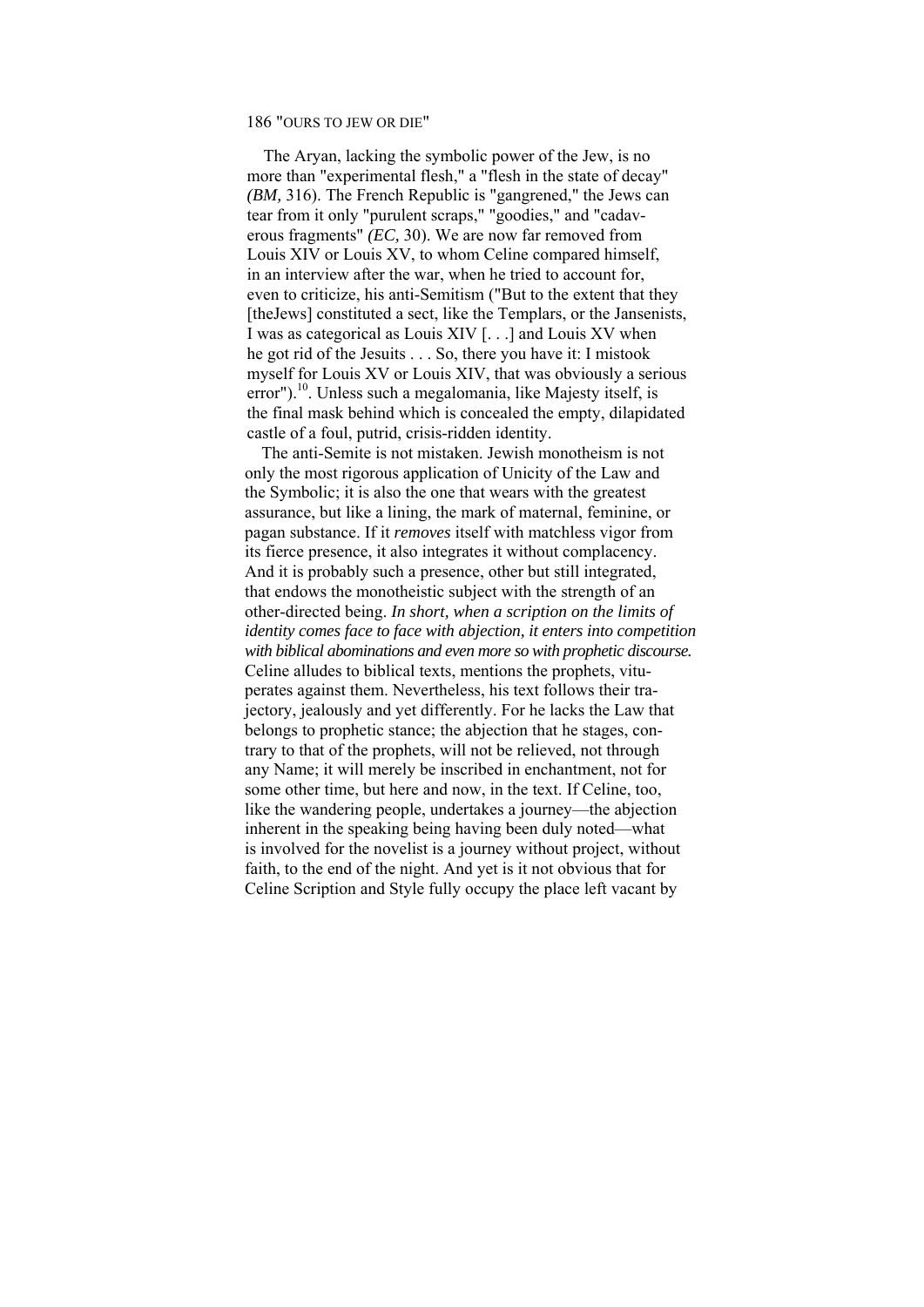## ' 'OURS TO JEW OR DIE " 187

the disappearance of God, Prophet, and Faith? It remains for us to examine how such a scription, as Celine understands and practices it, rather than replacing displaces and therefore modifies transcendence and also reshapes the subjectivity that stirs within.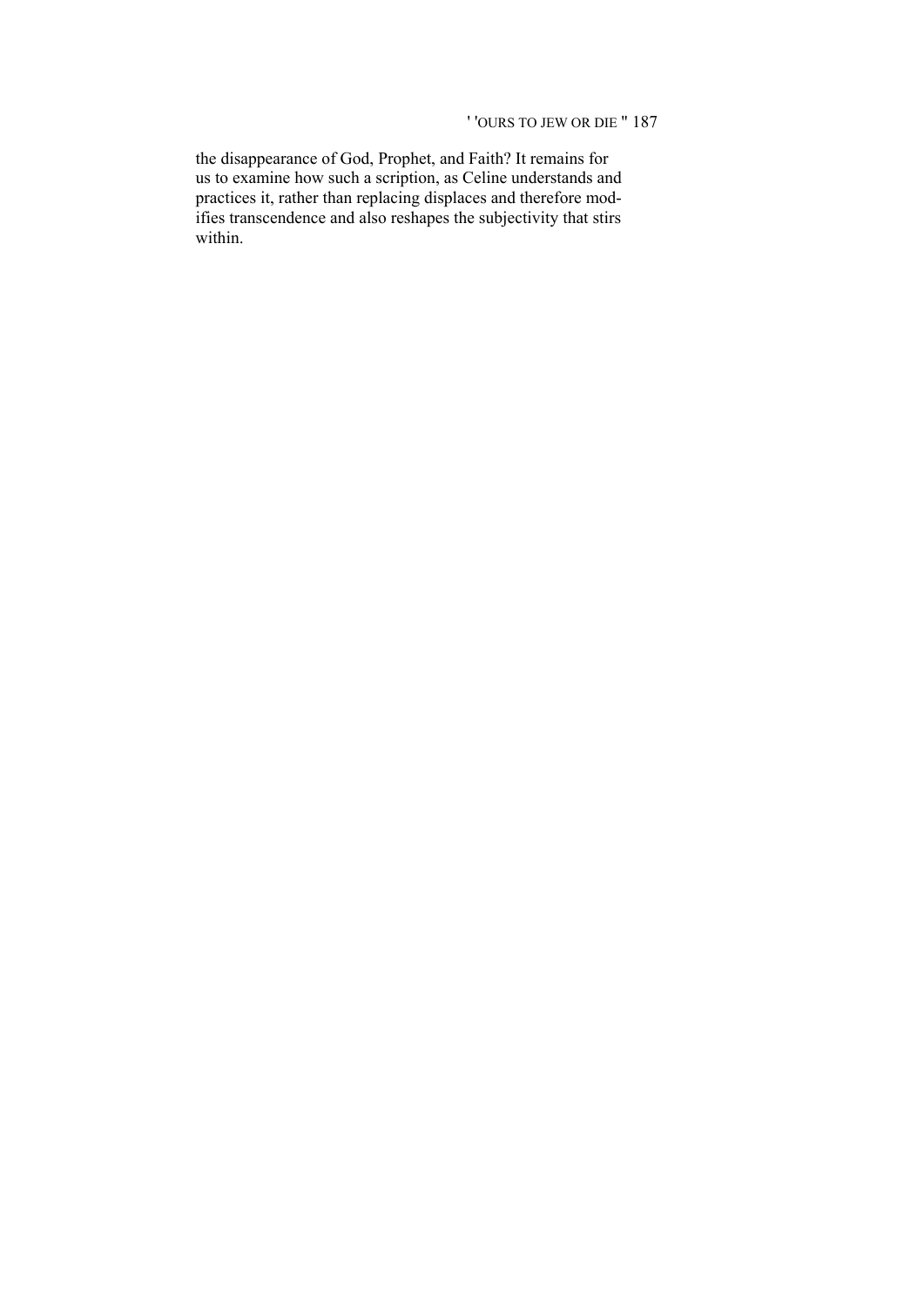# IN THE BEGINNING AND WITHOUT END . . .

You know, in the Scriptures it says, "In the beginning was the word." No! In the beginning was emotion. The Word came later, replacing emotion like trot replaced gallop, while the natural law of the horse is gallop; it is forced to break into trot. Man was removed from emotional poetry and pushed into dialectics, in other words, splattering, isn't that so?

"Louis-Ferdinand Celine vous parle"

## FROM CONTENT TO SOUND

If we let Celine's text ring, if we read his professions of faith as a writer, we discover, toward the end of that night of narratives and historical contentions, Celine the stylist.

I am not a man of ideas. I am a man of style. Style, well, everyone stops before that, no one really reaches the thing. Because it's very hard work. It involves taking sentences, as I was saying, and having them fly off their handle  $\ldots$ <sup>-1</sup>

Toward the end or in the beginning? Undoubtedly a metaphysical question, it is one that worries Celine and precisely in relation to his confrontation with language.

For his "work" is a struggle, if not full of hatred at least fascinated and loving, with the mother tongue. With and against, further, through, beneath, or beyond? Celine seeks to loosen the language from itself, to divide it and shift it from itself "but ever so slightly! ever so slightly! because in all that, if you.are heavy-handed, you know, it's putting your foot in it, it's a howler. "<sup>2</sup> Such loving auscultation is imagined essen-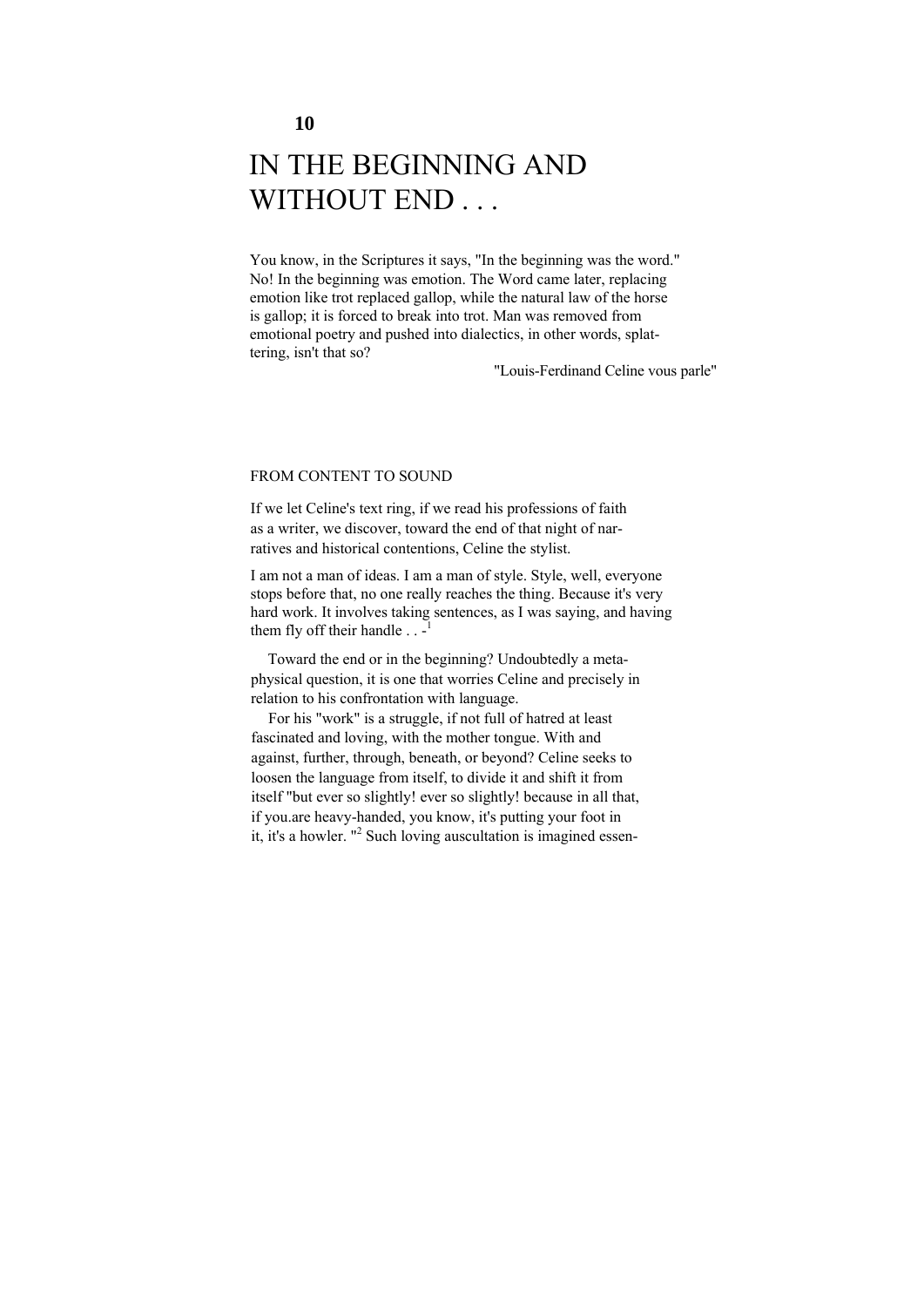tially as probing a hidden inside, a buried authenticity. For Celine, that is where the unnamable truth of emotion lies; there, too, is the void that he sometimes points to, in a less natural or substantial fashion, and where the rhythm of a music or the gestures of a dance are being woven. Let us first listen to him worshiping the French language at the very moment when he tries to have it "fly off its handle":

Oh, how happy we shall be there together! thousands and thousands of us over there! together and speaking French! Joy! Joy! Joy! how we shall embrace! my own depravity, I confess my only one: the French way of speaking! If my executioner were to speak French to me, I should forgive him almost everything . . . how I hate foreign languages! hard to believe that such gobbledygook exists! What humbug! *(F,* 95)

The French language is regal! What crappy gobbledygook surrounds it! (F, 154)

I loathe English [. . .] In spite of everything France is doing to me I cannot break away from the French language. It's got me. I can't free myself of it. $3$ 

Such loving dedication leads the one who writes to an incursion the outcome of which he does not visualize as addition or creation but quite simply as revelation; the point is to bring the depths to the surface, carry emotional identity as far as signifying appearances, raise neural and biological experience up to social contract and communication.

To tell the truth I do not create anything—I clean up a sort of hidden medal, a statue buried in loam—[. . .] Everything is already written outside of man in the sky.<sup>4</sup>

The following definition of style should also be read as worship of the depths, as resurrection of the emotional, maternal abyss, brought up flush with language: "In my emotional subway! I don't leave anything on the surface."<sup>5</sup> Or in more naturalistic fashion:

Not simply to his ear! . . . no! . . . in the intimacy of his fibers! right in his nervous system! in his own mind.-<sup>6</sup>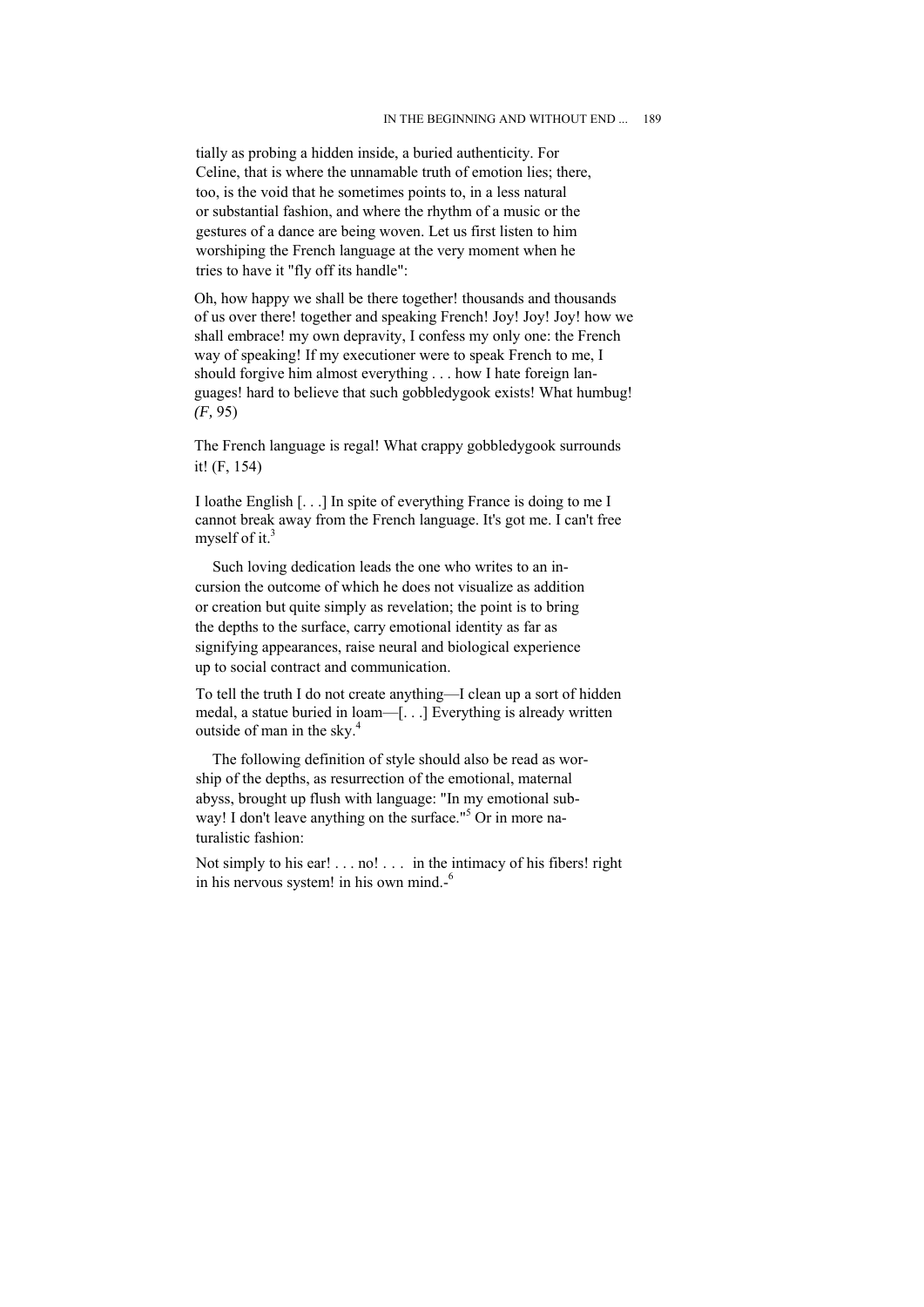## 190 IN THE BEGINNING AND WITHOUT END . . .

Carried to the extreme, this takes on aspects of reverse racism:

politics, speeches, bullshit! . . . only one truth! biology! ... in half a century, maybe sooner, France will be yellow, black around the edges . . . *(R,* 107)

The dizziness Celine gives way to and binds himself to in order to tap emotion from the inside is, as he sees it, the fundamental truth of scription. Such dizziness leads him to the fulfillment of a kind of challenge to abjection; it is only thus that he can, by naming it, both have it exist and go beyond it. "Vulgarity" and "sexuality" are merely stepping stones on the way to the ultimate unveiling of the signifier; at the limit, such themes scarcely matter:

Neither vulgarity nor sexuality have anything to do in this business— They are nothing but stage properties.<sup>7</sup>

## His project is to

*resensitize language,* to have it *throb* more than *reason*—SUCH WAS  $MY$  AIM  $\ldots$ <sup>8</sup>

Even though that search for the *emotional depths* is described in terms of a substantial plunge into the "very intimacy of things," Celine is the first to realize that *melody* alone reveals, and even holds, such buried intimacy. The worship of emotion thus slips into glorification of sound:

That doesn't happen without imparting to thought a certain melodious, melodic twist, a subway track [...] a minor harmonic feat.<sup>9</sup>

I know the music from deep inside of things—I could if need be have alligators dance to the tune of Pan's pipe. $10$ 

... so that once written [. . .] IT SEEMS to the reader that someone is speaking to his ear. $<sup>11</sup>$ </sup>

At the precise point where emotion turns into sound, on that articulation between body and language, on the catastrophefold between the two, there looms up "my great rival, music":

I am the organs of the Universe . . . [ . . . ] I'm working up the opera of the deluge [. . .] The gate of hell in your ear is a little atom of nothing. (D, 40)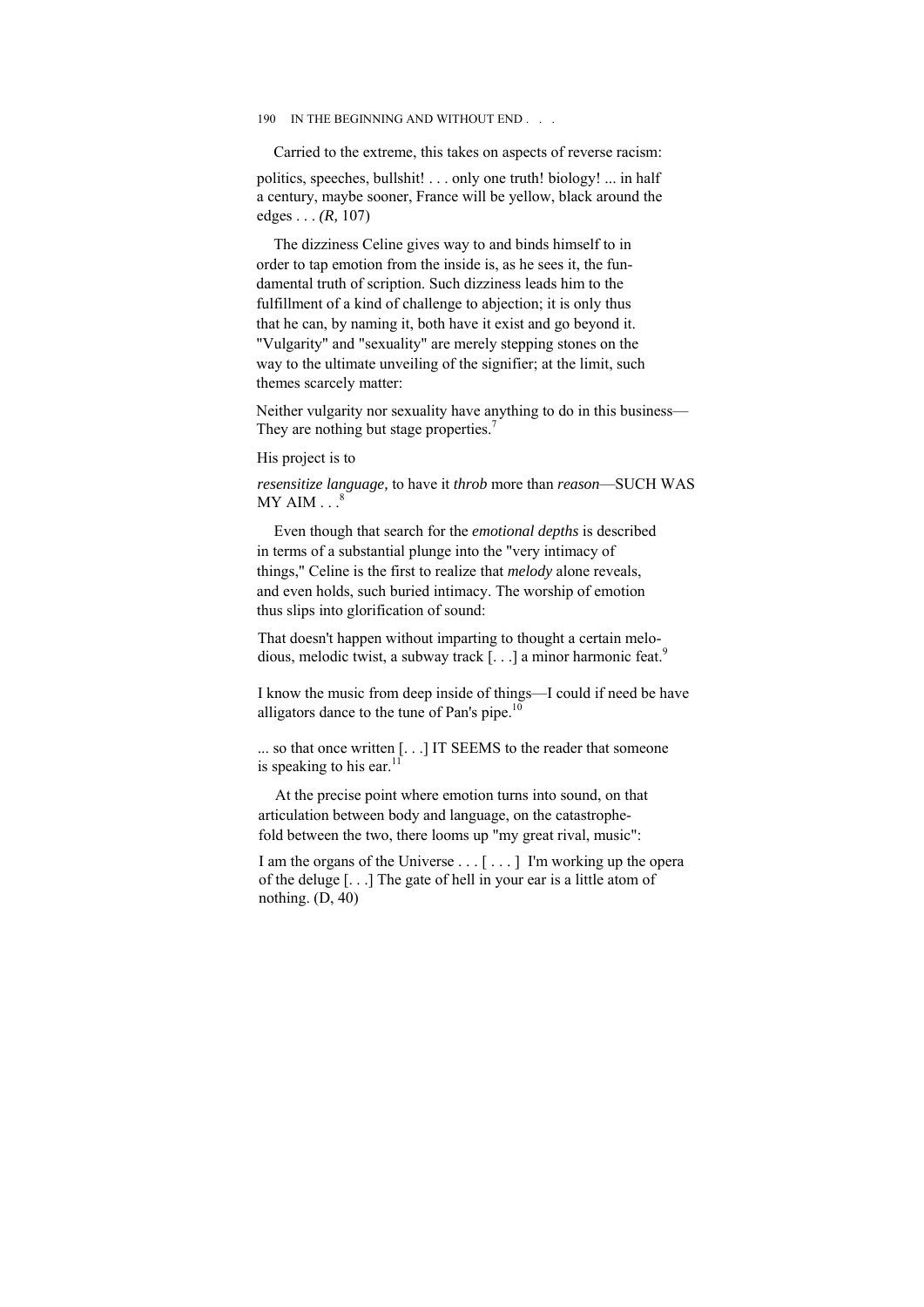In the final analysis, however, that slippage of emotion toward music and dance actually opens out on the *void.* Ultimately, at the end of the journey, there stands revealed the complete trajectory of the mutation of language into style under the impulse of an unnameable otherness, which, passional to begin with, then acquires rhythm before becoming empty:

I am comfortable only in the presence of *the nothing-at-all, the void.*<sup>12</sup>

## WRITING HATRED

Before reaching such a hollowing out, and perhaps precisely on purpose of getting there, emotion, in order to make itself heard, adopts colloquial speech or, when it acknowledges its hatred straightforwardly, slang.

Slang is a language of hatred that knocks the reader out very nicely . . . annihilates him! . . . completely in your power! . . . he just lies there like an eightball!<sup>13</sup>

The vocabulary of slang, because of its strangeness, its very violence, and especially because the reader does not always understand it, is of course a radical instrument of separation, of rejection, and, at the limit, of hatred. Slang produces a semantic fuzziness, if not interruption, within the utterances that it punctuates and rhythmicizes, but above all it draws near to that emptiness of meaning at which Celine seems to aim.

The "spoken" outcome of emotion is more diversified; it is both semantically and melodically more musical. I must emphasize that the colloquialism of Celine's prose does not only express an ideological position, it is also a stylistic strategy. It allows the signifier itself to hold the overflow of emotion that Celine wishes to exhibit on the plane of language. Thus, when he rebels against "ideas," it is in order to allow the appearance "of *spoken* language's emotion through writing";<sup>14</sup> "emotion" can be tapped and transcribed only through *spoken language";15*  "emotion is encountered in spoken language alone."<sup>16</sup> Even if "in fact there are few *flashes* in spoken language." "I attempt to *tap* them ...[...] lam cornering the market of the living diamonds of *spoken language."17*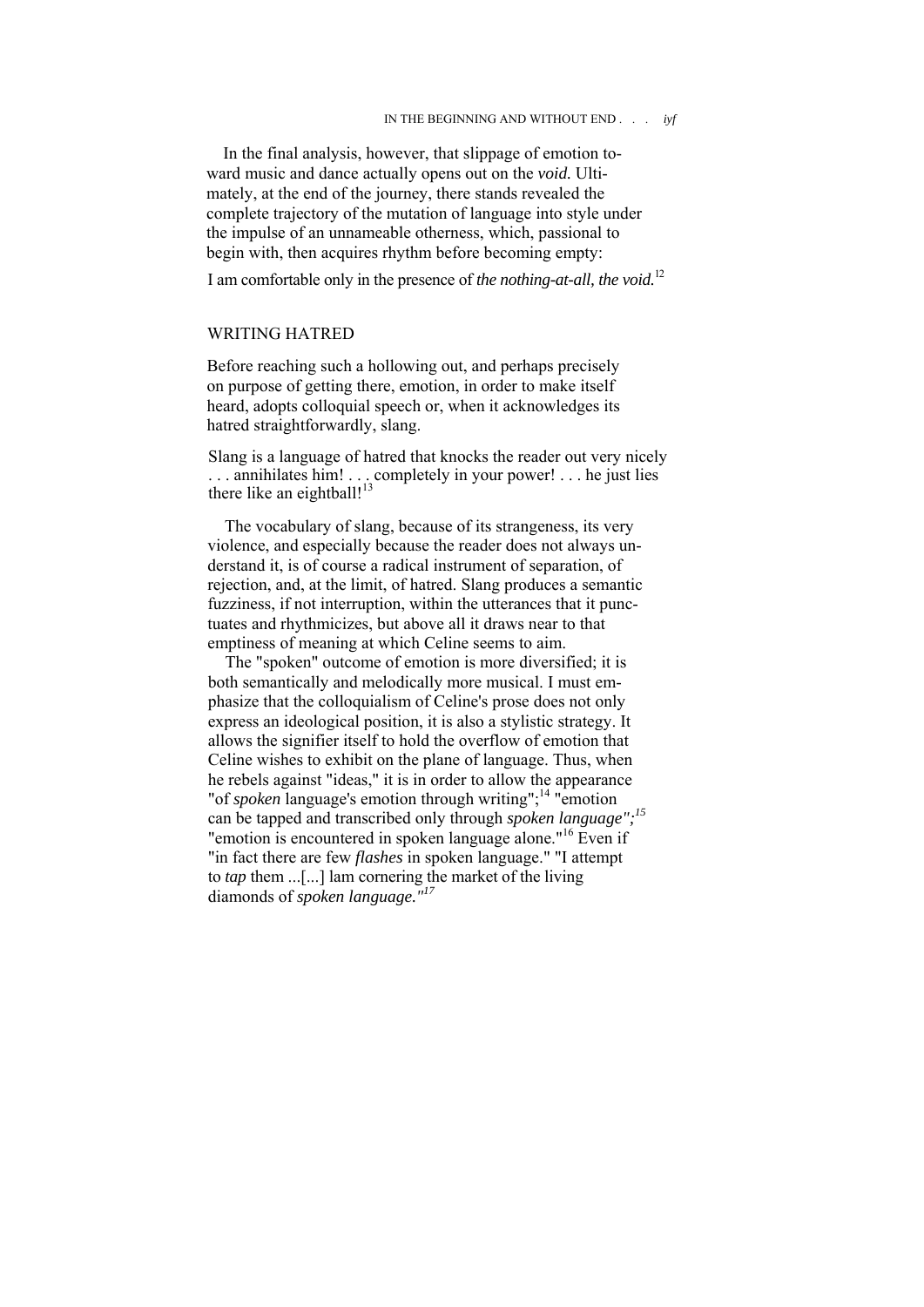#### I9'2 IN THE BEGINNING AND WITHOUT END.

Celine's plan to smuggle spoken language into writing thus becomes the meeting place of a thematic, ideological commitment with an enunciation that attempts to downgrade the logical or grammatical dominant of written language. The strong counterattack (producing what semioticians would call a "secondary modeling system") of what is, for him, an emotion and is marked in language by the abundance of prosodic and rhetorical operations, accomplishes that downgrading, that reversal.

Such an enunciation strategy obviously entails deep transformations in syntax. In Celinian language they are characterized by two basic devices: sentence *segmentation* (with preposing or postponing), which is typical of the early novels; and *syntactic ellipsis,* more or less recoverable, which appears in the later novels. Thus Celine's music is composed through the work of a syntactician; Celine the musician turns out to be a specialist in spoken language, a grammarian who reconciles melody and logic admirably well.

## SEGMENTATION: INTONATION, SYNTAX, **SUBJECTIVITY**

The particular, colloquial segmentation of the Celinian sentence has been noticed and commented upon by Leo Spitzer.<sup>18</sup> What is involved is cutting up the syntactic unit and displacing one of its constituents, postponing and preposing it. As a consequence, the normally descending modulation of the sentence melody is transformed into an intonation having two centers. There are countless examples of this in the early novels of Celine, particularly in the *Journey.*

I had suddenly discovered, all at once, what the war was, the whole war. I'd lost my innocence. You need to be pretty well alone with it, face to face, as 1 was then, to see it properly, in the round, *the filthy thing. (J,* 10)

Grief had come to her, in fact, when her words came to an end; she did not seem to know what to do with it, with that *grief* of hers; she tried to wipe it away with her handkerchief, but it came back into her throat, *her grief did,* and tears came too, and she began all over again.  $\langle J \rangle$  275).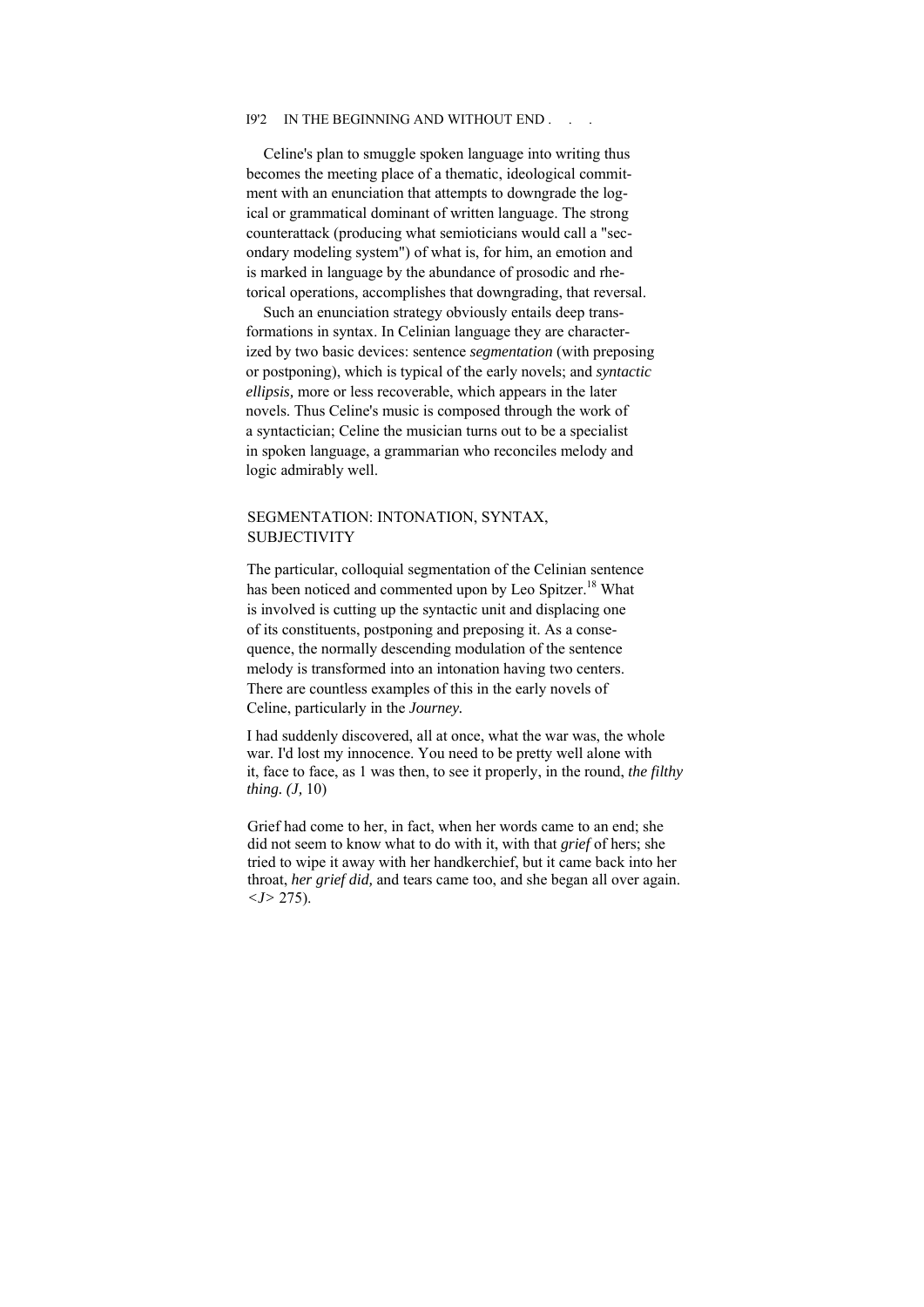The item displaced from the statement is, in the first instance, *postposed ("the filthy thing'),* while in the second quotation it is first *preposed ("grief).* The displaced element is represented in the statement by an anaphoric one ("to see *it* properly"; "what to do with *it . . .* that grief"; *"it* came back . . . her grief"). In such cases of reentries, the displaced item does not have a precise syntactic function in the statement.

If one analyzed those same statements within another framework, not as syntactical *structures* but as *messages* in the enunciation process between a speaking subject and an addressee, one would note that the purpose of the displacement is to *thematicize*  the displaced item; the latter then gains the status not of a theme (in other words, that about which the speaker is talking) but of an emphasized rheme (that is, information pertaining to the theme). In such a contrast, *the filthy thing* and *grief* convey the main information, the essential message the speaker stresses. From this point of view also, the displaced element has been desyntacticized.<sup>19</sup>

In short, the informative nucleus is by means of various displacement devices emphasized to the prejudice of the normative syntactic structure. It is as if the *logic of the message* (theme, rheme, support/addition, topic/comment, implied, stated, etc.) modeled, in the last analysis, that of *the syntax* (subject-verbpredicate). Indeed, the end figuration of the rheme (according to the two possible modalities, assertive or interrogative) indicates that the modality of enunciation is in the most fundamental manner based on it. The preponderance of this figuration, coupled with the theme/rheme bipartition, especially during syntax learning by children, or in the emotional, relaxed speech of everyday or colloquial discourse is additional evidence of its being an organizer of enunciation far more deep-seated **20**

## than syntactic structurations.

Another Celinian phrase betrays similar processes. I refer to the sentence auxiliary *c'est* followed by or not by *qui* or *que;* in French, this provides a possibility of syntacticizing, by means of an identifying predicate, a particular value of the message that selects one of its-constituents in an emphatic manner. $<sup>2</sup>$ </sup> Thus, with Celine: *"C'est* bien irrieux paye et plus artiste les *chceurs* que la figuration simple" (They're better paid and more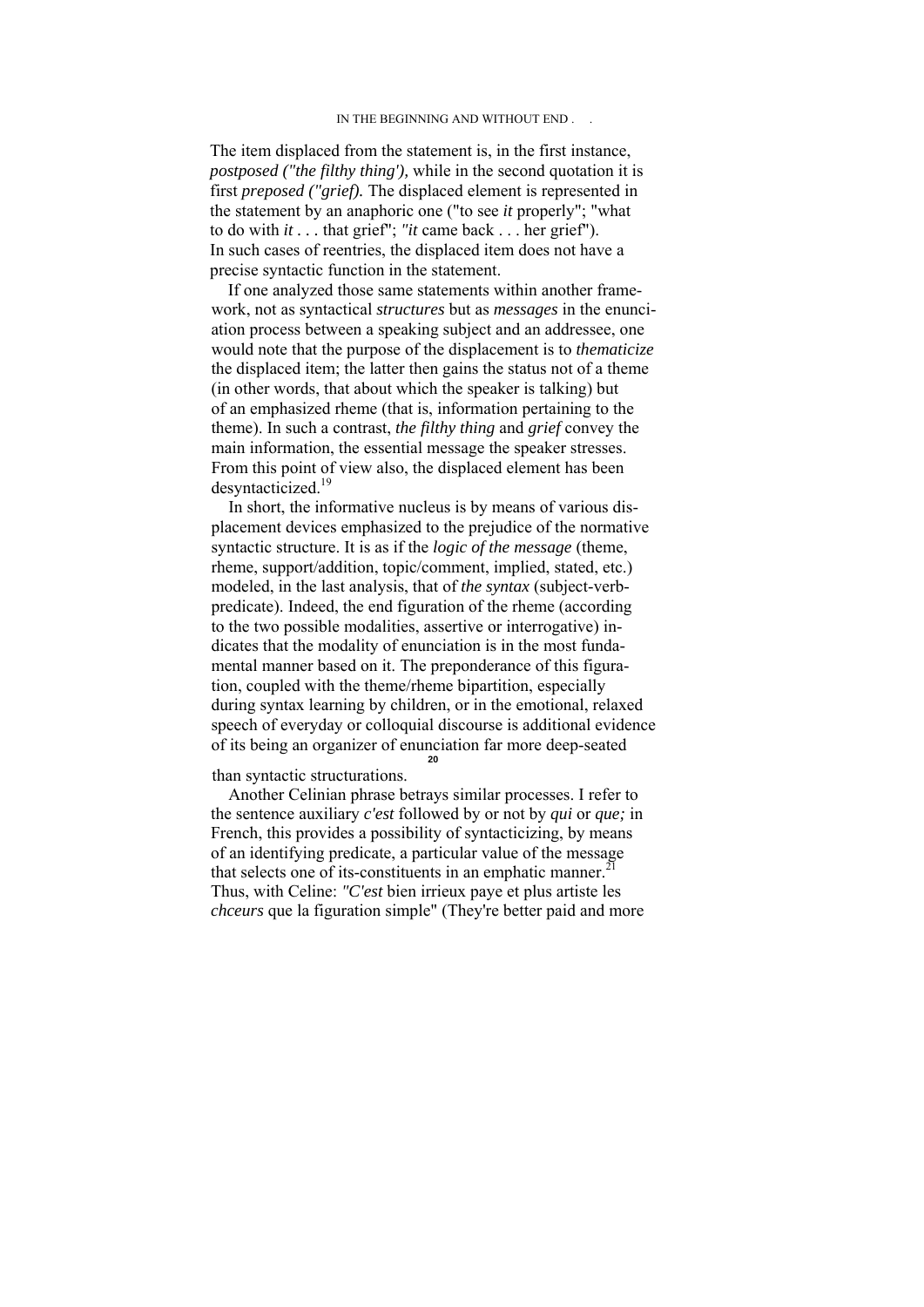## $i$  94 IN THE BEGINNING AND WITHOUT END  $\ldots$

artistic in the chorus line than those who are just extras). *"C'est"*  identifies and emphasizes the entire predicate ("bien mieux paye et plus artiste"); at the same time the subject constituent *"les choeurs"* is, owing to the emphasis on the predicate, displaced but chosen in relation to "la figuration simple." A strictly syntactic analysis could not account for such a turn; one would obviously have to take into account the speaking subject's emotive and logical intent, which imbues the usual syntactic structure subject/predicate with a deeper logic. In a similar fashion, "C'est tres comprehensible les gens qui cherchent du boulot" (It's very understandable that people be looking for a job). The sentence auxiliary "c'est" here introduces an inclusive predicate, "tres comprehensible," which refers to "les gens qui cherchent du boulot." In this case the determinative item precedes the determined one, the information (or rheme) precedes the object (or theme).

Such a remodeling of normative syntax brings the spoken sentence (and the Celinian sentence closer to those languages whose normal syntactic order is modifier/modified (Hungarian and classical Chinese, for instance). There is a tendency in them to give the main information first rather than start with the less informative element; in other words, they prefer the rheme/ recall scheme over the theme/rheme scheme.

This turn, which Spitzer called a "binary turn," is accounted for by the predominance of a *logic of the message or of the enunciation* (with a taking into account of the intention or desire of the speaking subject within the communication act) over the *logic of the statement* (with, in French, the so-called normative syntax Subject-Verb-Object). It is distinguished, in addition to its segmentations, preposings, displacements, or repetitions for emphasis, by *successive surges of the intonational curve;* the latter, instead of being smoothed out in "classic" descending fashion, is slightly delayed, either raised or remaining at mid-intensity, at every boundary between theme and rheme, support and addition. The resulting rhythm in Celine's enunciation is generally a binary one, and in the longer sentences it is often staccato. These starts are, it should be noted, in addition to those marked by commas; as if, with colloquial segmentation, Celine pro-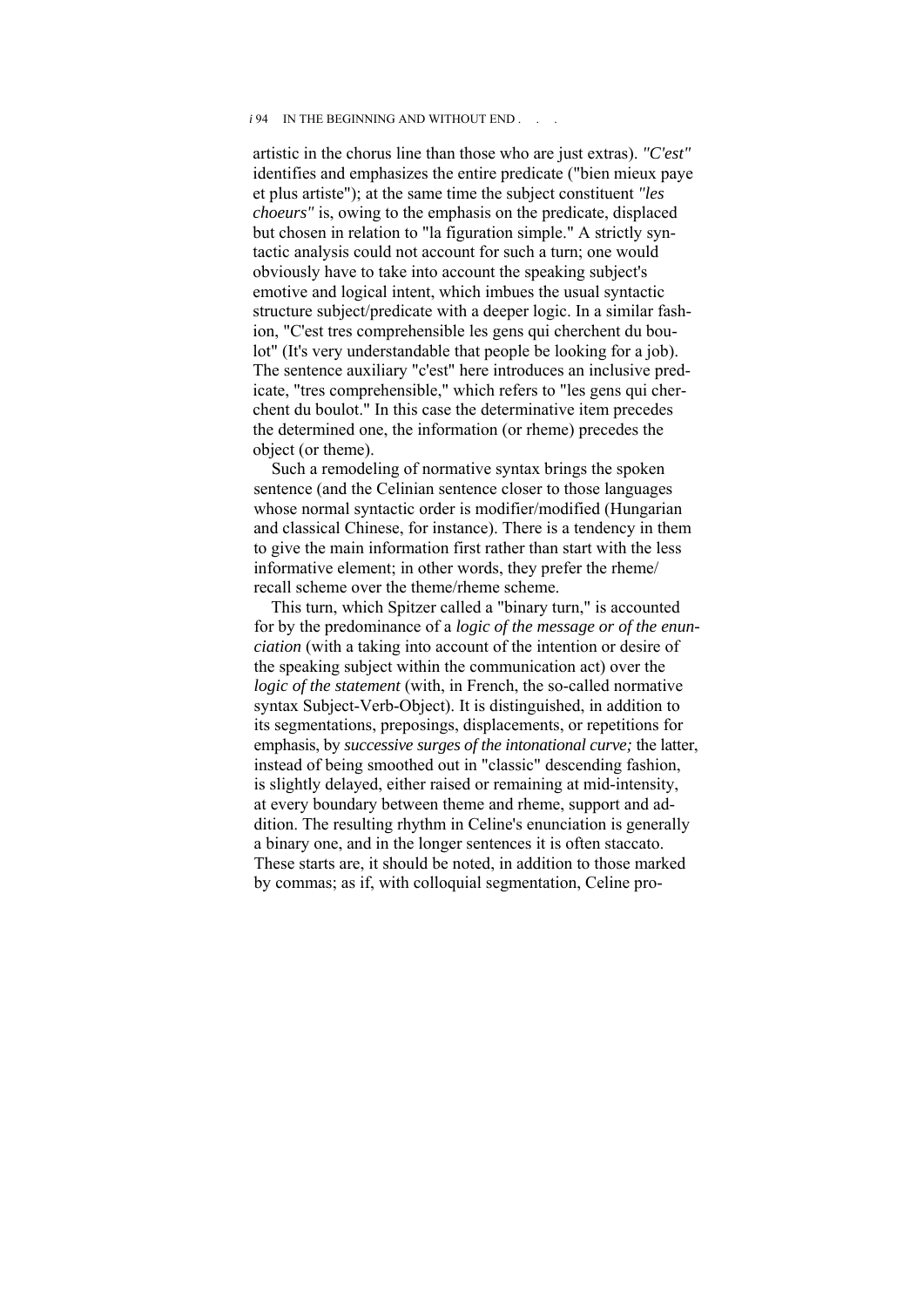#### IN THE BEGINNING AND WITHOUT END . . . 195

cured, in addition to punctuation, new means of shaping his sentences and imparting rhythm and music to them. "A cote d'Alcide, */hen* qu'un muffle impuissant/moi, epais, et vain/j' etais ..." (Compared with Alcide, I was just a helpless cad, that's what I was, dense and conceited, that's me). "Le printemps qu'ils/les oiseaux/ne reverront jamais dans leurs cages, aupres des cabinets, qui sont tous groupes/les cabinets, la, dans le fond de l'ombre ..." (Spring, which they, the birds I mean, will never see again in their cages, near the toilets, which are all close together, the toilets I mean, there, way back in the shadows  $\dots$ ). At every virgule ( $\land$ ) there is a slight tremolo, less than a punctuation, more than a simple linking, and it gives Celine's writings that very particular thrill that connotes what is musical or intimate—in short, what is desirable, sexual.

Finally, what could be the psychological value of such a technique? Spitzer notes that preposing information testifies to too much self-confidence or overestimating the addressee, while repeating the displaced constituent indicates adjustment, a supplement of information that was needed because what was said was not self-evident. From this he concludes, "The two contrary forces that are competing in this writer's segmented sentence are self-assurance and nihilistic self-observation. "<sup>22</sup>There would be uneasiness, with Celine, over narrating what he is, blunt, quick, and impulsive, in the face of the other. Consciousness of the other's existence would demand repetition for the purpose of additional clarity and thus lead to segmentation. In that type of sentence the speaking subject would, in short, be in two places: that of his own identity (there he goes straight to the information, the rheme), that of objective expression, for the other (when he goes back, repeats, clarifies). Such a psychological interpretation has the advantage of clarifying certain of Bakhtin's positions with reference to dialogism in a number of novelistic writings, particularly those of Dostoyevsky.<sup>23</sup>

I shall on the other hand take into consideration the prevalence of that type of construction (theme/rheme) in children's first sentences during syntax learning.<sup>24</sup> For this binomial, which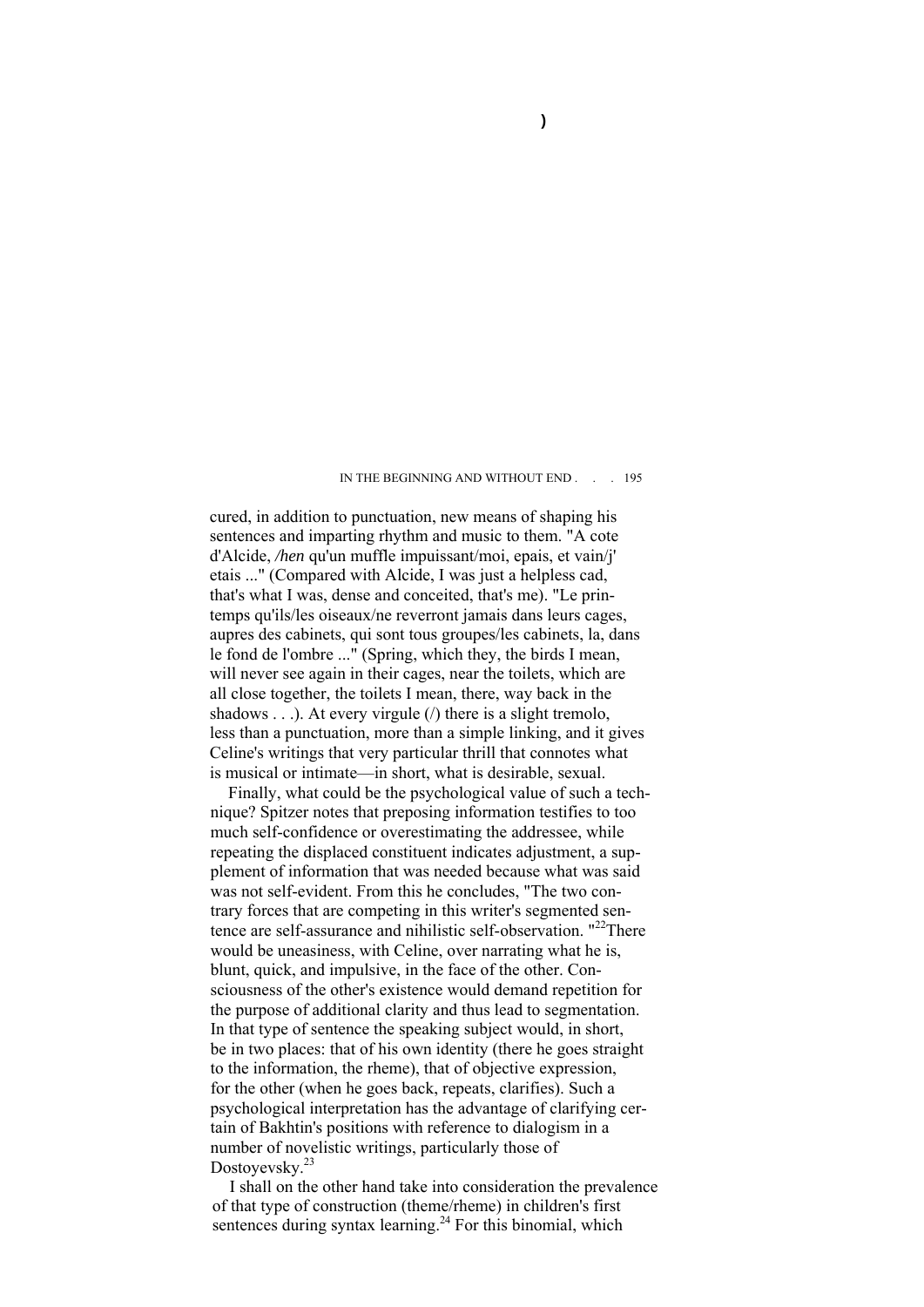is both intonstional and logical, coincides with a fundamental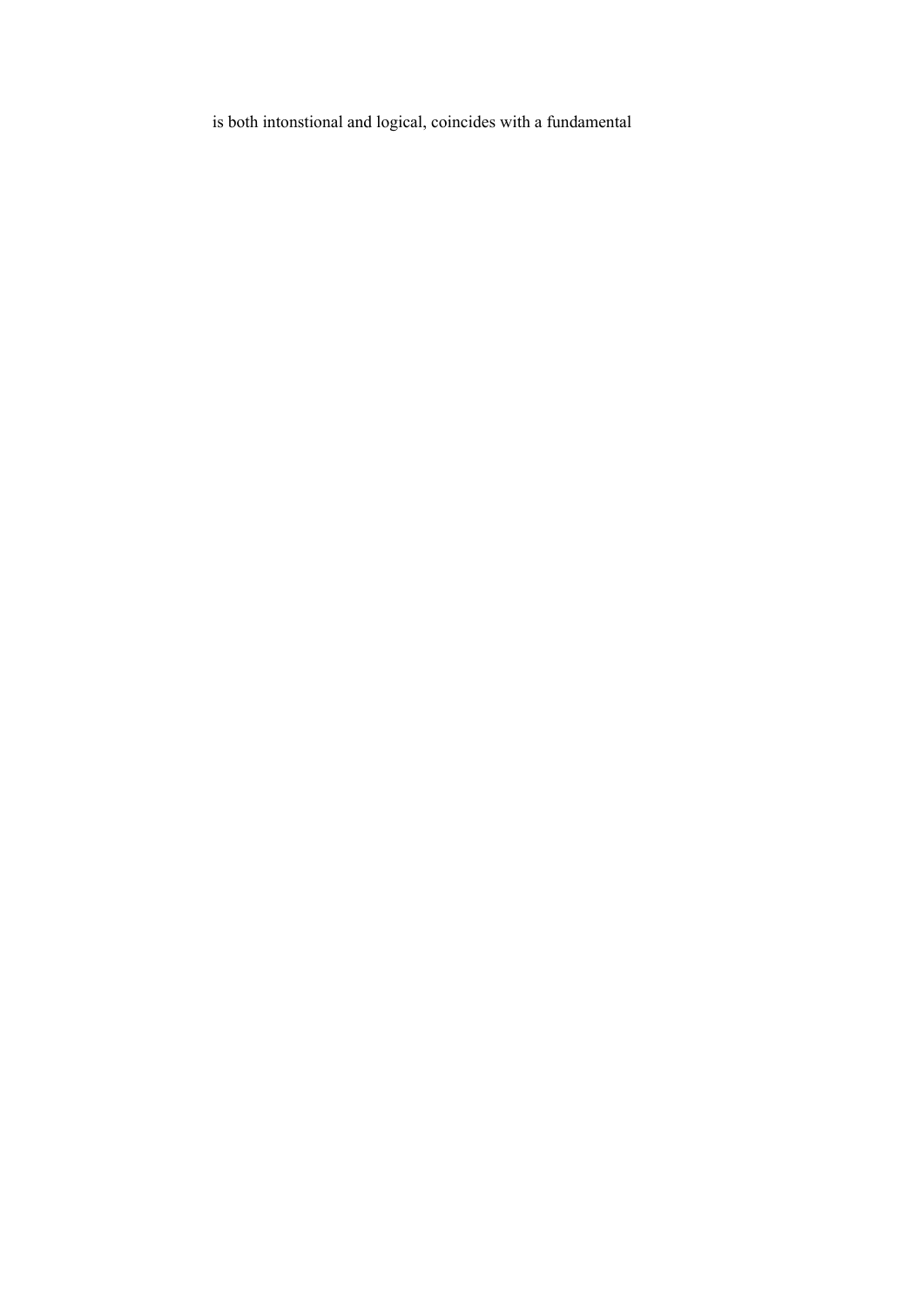#### 196 IN THE BEGINNING AND WITHOUT END . . .

stage in the elaboration of the subject—autonomization with respect to the other, establishment of his own identity. If saying *no,* according to studies by Freud and by Rene A. Spitz, marks man's entry into the symbolic and his distinguishing between pleasure principle and reality principle, one might also posit that the binarity of the message (rheme/theme and conversely) represents one step further, a fundamental step, in the symbolic integration of negativism, rejection, and death drive. One might even call it a decisive step, for with message binarity and before the establishment of syntactic structure, the subject not only differentiates between pleasure and reality, but, quite close to that painful and upon the whole impossible distinction, he asserts, "I state while presupposing" and "I state while making clear," that is to say, "I state what matters to me" and "I state in order to be clear," or again, "I state what pleases me" and "I state for you, for us, so that one might understand one other." The binary message thus effects a shift from the / of pleasure to the *you* of the addressee and to the impersonal *one*  that is necessary for the establishment of a truly universal syntax. It is thus that the subject of enunciation is born. By calling this trajectory back to mind he may rediscover, if not his origin, at least his originality. Celine's "spoken" writing accomplishes such a remembrance.

The important, integrating, and logico-syntactic role that intonation plays here confirms the hypothesis according to which an archaic structure would be involved. Indeed, recent investigations have demonstrated that intonation, at the same time as being a token of emotivity close to drives, is a syntactic organizer both very precocious and very profound. It allows one, before solid syntactical categories have been established, and wherever there is ambiguity, to identify the true semanticological value of the constituents.<sup>25</sup> Straddling two categories in a way, the emotive and the syntactical, intonation *produces* the language system before the latter can be made explicit as such. Before being in his statement, the subject is manifested in the intonational figuration of his enunciation, and such an anteriority is as logical as it is chronological.

One should not conclude, however, that a style where in-

**^**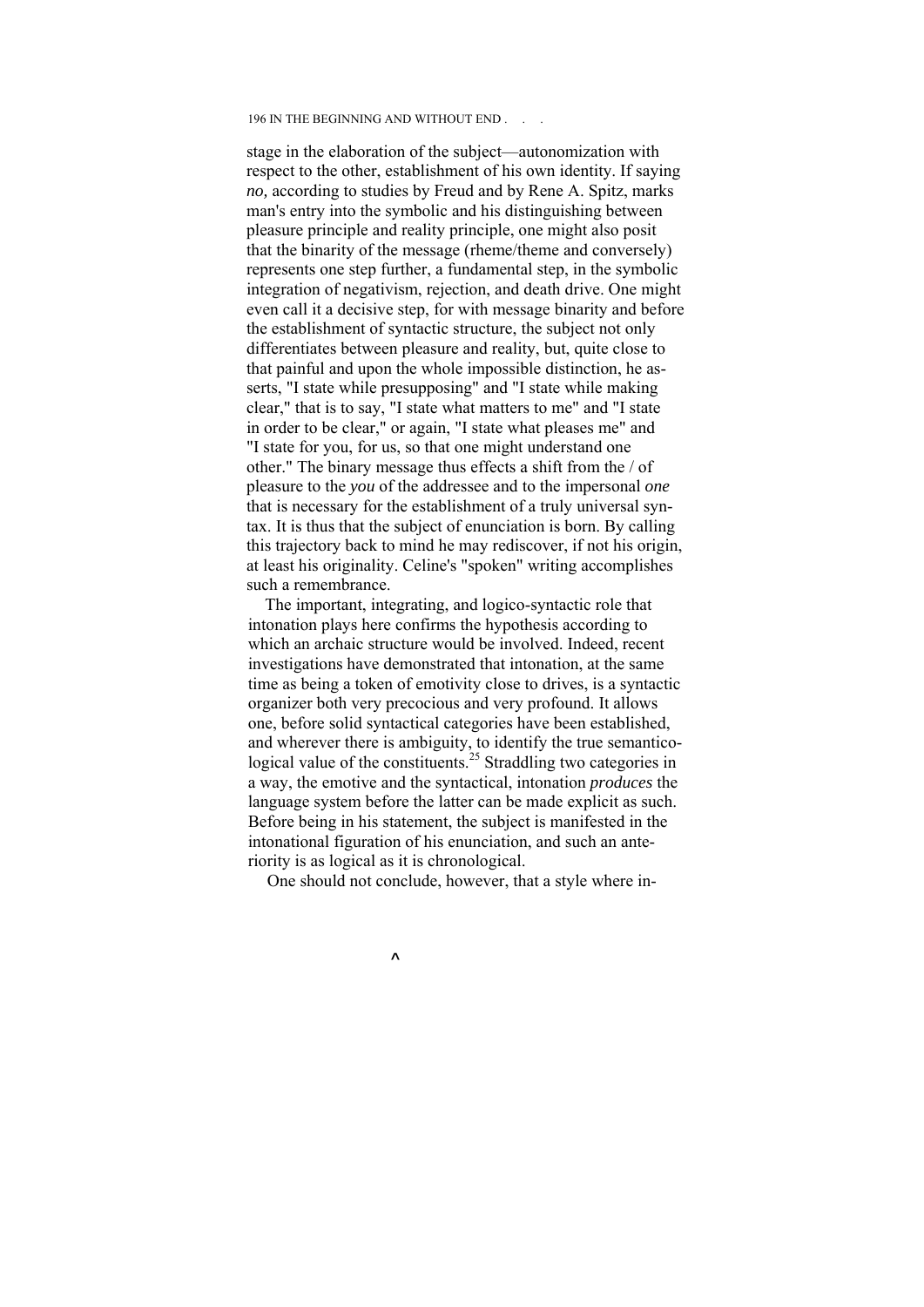## IN THE BEGINNING AND WITHOUT END ... 197

tonation prevails as a factor of logical and syntactic organization and where the structure of the message (theme/rheme or conversely) overshadows that of the sentence (subject-verb-object) corresponds to a simple regression of the speaker to childish stages or to the domain of the *id.* When such strategies turn up in adult usage, in colloquial speech, for instance, and above all intentionally in Celinian style, they operate not on the near side but on the far side of syntactic processes; we are dealing not with a "less" but with a "more" of syntax. The syntactical capacity that is already there, to which "regressive" strategies are superadded, may only be a competence (not necessarily explicit in the performance) of vulgar speakers. It is on the other hand actualized, present, and effective with a writer like Celine, for whom writing "like the common people" is a contrivance, an unwritten provision, the result of stubborn work with and through syntax aimed at "having sentences slightly fly off their handle." "Speak straight out, child"—that seems to have been the message of Celine's grandfather, a famous rhetorician, if we are to believe what his grandson says in *Guignol's Band.*  "I do follow emotion with words, but I don't give it time to dress up in flowery language."26 But this flight of the sentence is in short an over-syntacticism. Enunciation devices, usually repressed, by means of which subject and addressee, in their mutual combat and fascination, discover logical (theme/rheme), spatial (preposing, displacing), and intonational means of revealing themselves in the statement, show up here as an additional charging of syntactical processes. The emotion so dear to Celine is not uttered in any other way except by a return of repressed enunciative strategies; added to normative syntax, they make up a complicated mental machine in which two programs are meshed (enunciation and statement), just as a piano performance results from conjoined playing by two hands.

## ELLIPSES: THREE DOTS AND A SUSPENSION

In the later novels, *From Castle to Castle, North,* and *Rigadoon,*  Celine's sentence, while maintaining the spoken devices of ear-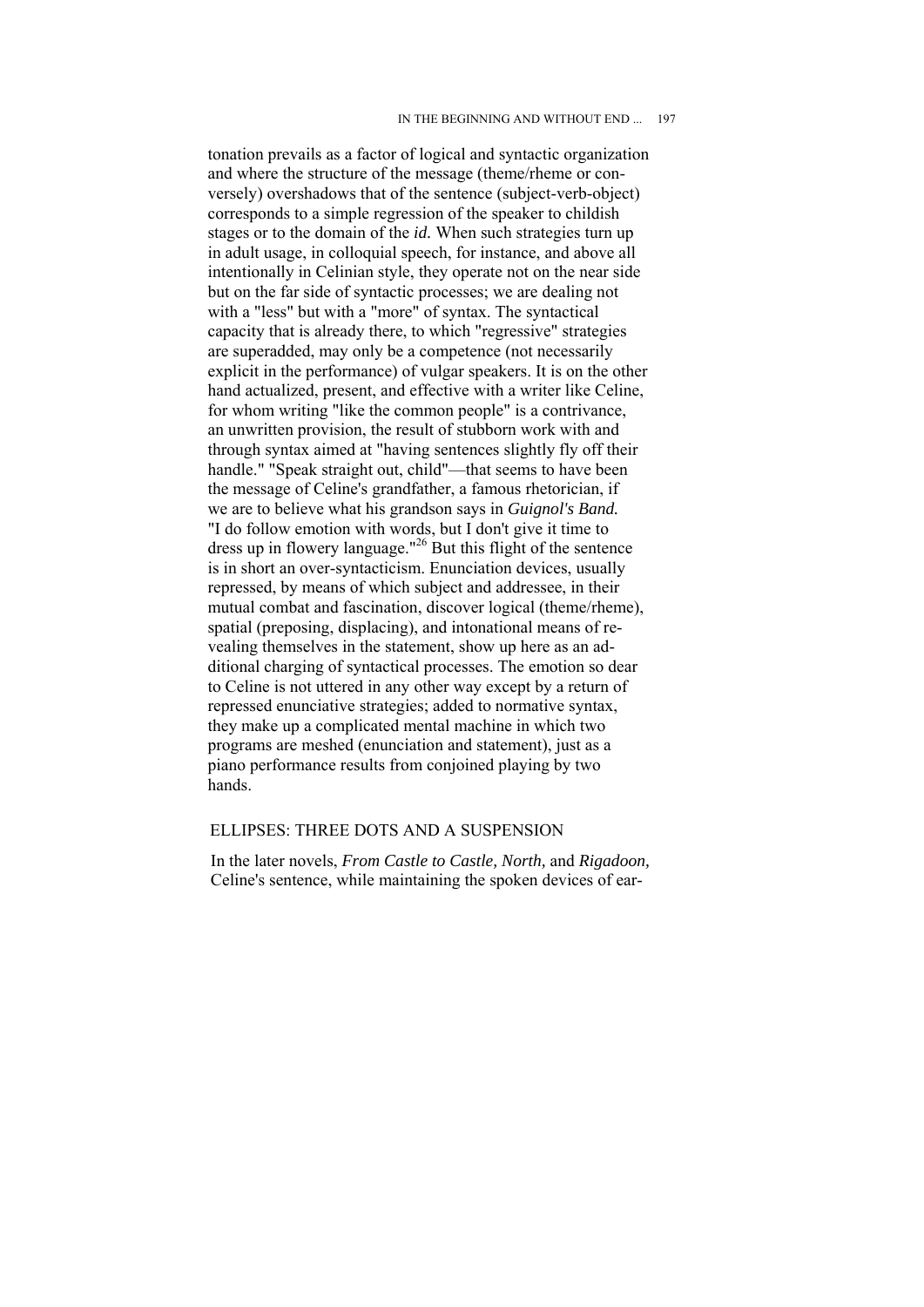#### I98 IN THE BEGINNING AND WITHOUT END . . .

Her ones, is especially striking on account of its concision. The famous "three dots," or points of suspension, as well as the exclamation point, already present in previous texts, proliferate here; they assert themselves as external tokens of a staccato rhythm, of syntactical and logical ellipsis. Less pronounced in *Castle to Castle,* the device is accentuated in *Rigadoon,* in keeping no doubt with the apocalyptic and strident theme of a continent and culture that are falling into ruins.

Let us take a closer look at Celine's sentence in *Castle to Castle.*  Very frequently the three dots come at the end of complete clauses where no ellipsis is involved. It seems then that their function is to signal that, while the *syntactical structure* is normally complete, the *enunciation,* on the other hand, is not; it continues, becomes displaced, concatenates other clauses. Far from being the mark of a lacuna in the clause, the three dots rather point to the *overflowing of the clause* into a higher unit of enunciation, that of the message; this unit is marked out, in formal terms, by the paragraph, and within it by the lack of capital letters at the beginning of each new clause following the three dots. This technique brings into being a full sentence, very often half a page long, sometimes extending to a page or more. In opposition to the variability of Proustian sentences, Celine's avoid subordination, do not present themselves as logico-syntactic units, and proceed by means of brief statements; clauses that can be uttered in one breath, cutting, chopping, imparting rhythm. Here is an example:

She doesn't know, she doesn't care . . . she turns over . . . she's asleep . . . I'll look all by myself! . . . I've got to tell you that in addition to being a voyeur I'm a fanatic about the movement of harbors, about everything that goes on on the water . . . everything that sails or floats or docks ... I was on the jetties with my father ... a week's vacation in Le Treport. . . Christ, the things we saw! . . . the fishing boats' entrances and exits . . . whiting at the risk of their lives! . . . the widows and the kids imploring the sea! ... the emotion of those jetties!.. . .the suspense! . . . make the Grand Guignol and the billiondollar thrillers from Hollywood look like a kindergarten! . . . Well, down there the Seine ... oh, I'm just as fascinated . . . just as nuts about everything connected with water and boats, the way they move,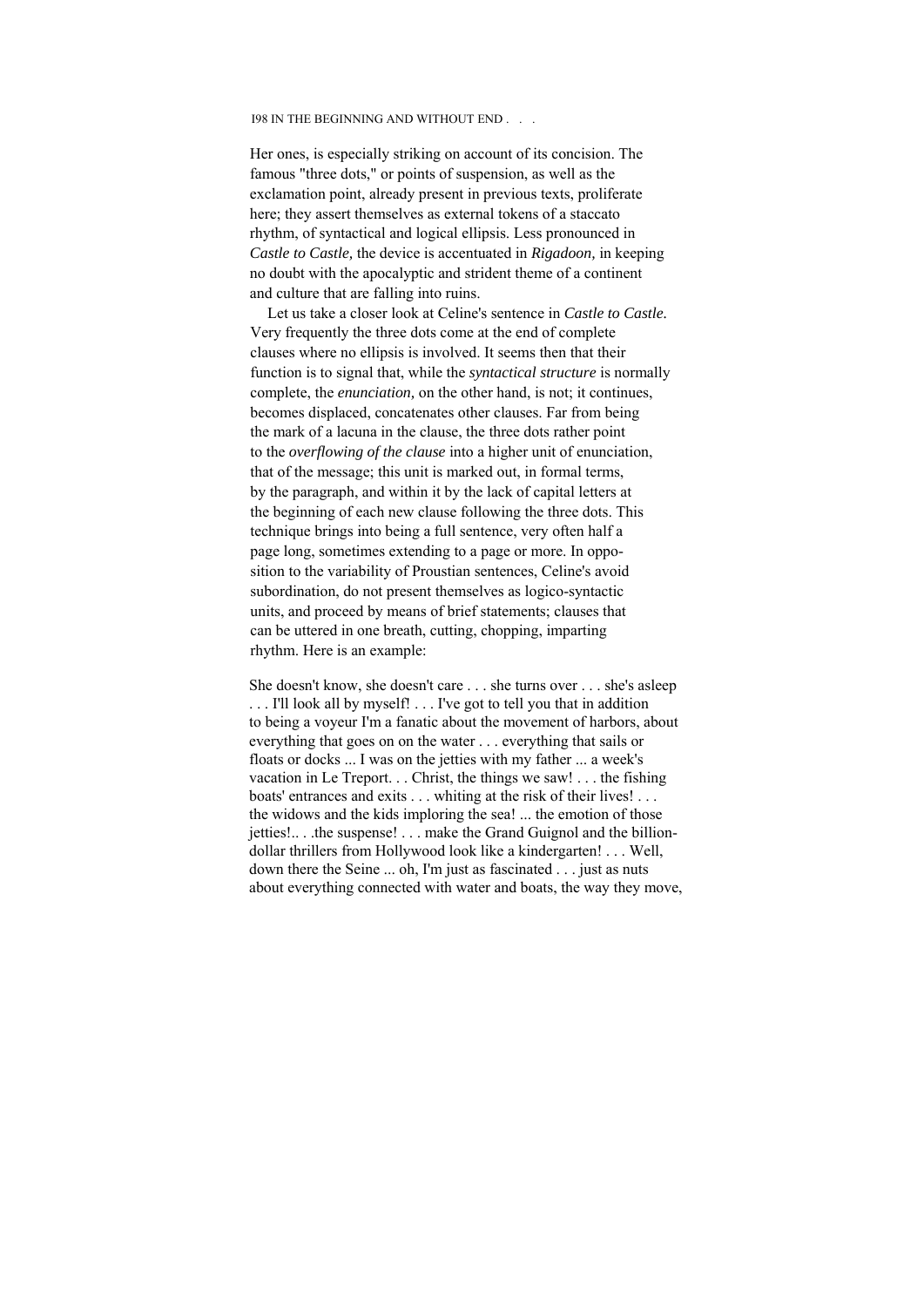their comings and goings, it's for life . . . there aren't many fascinations that last a lifetime [. . .] either you've got the bug ... or you haven't .......] a measly little yawl puts into shore and down I go . . .on the run! ... I used to run . . . I don't any more . . . nowadays I'm satisfied with the spyglass . . .

Next to complete clauses that are nonetheless concatenated by the three dots, one notes two kinds of ellipses. On the one hand, the points of suspension cut off a constituent from the main clause or from the predicate; thus isolated, the constituent *loses its identity* as object phrase, for instance, and while it does not gain a truly autonomous value it still floats in a syntactic irresolution that opens a path to various logical and semantic connotations, in short, to daydreaming. Thus, "I'm a fanatic about the movement of harbors, about everything that goes on the water . . . everything that sails or floats or docks." A comma in the place of the three dots would simply have linked "I'm a fanatic" to "everything that sails or floats or docks." Instead, Celine's scription gives to the object phrase ("everything that sails or floats or docks") a relative independence from subject and predicate ("I'm a fanatic"), thus inviting the reader to link it to another subject, another predicate, both indefinite and perhaps more subjective.

The technique of making a constituent autonomous with respect to the basic structure, subject/predicate, leads us to the second type of ellipsis in the Celinian sentence: noun phrases. For instance, "a week's vacation in Le Treport. . . [. . .] fishing boats' entrances and exits . . . whiting at the risk of their lives! ..." Two modalities can be distinguished here: the *suspensive noun phrase* [. . .] and the *exclamatory noun phrase* (!). In both cases the predicate relationship has been omitted: "(there was, or, we spent) a week's vacation in Le Treport"; "(we could see, or, there were) the fishing boats' entrances and exists"; "(they went out for) whiting at the risk of their lives!" One could also interpret these statement as themes whose rhemes are suspended. It is as if the main information that these descriptions contain were hushed up. What replace $\wedge$  it, what thus plays the part of the verb, or what assimilates the attitude of the subject of enunciation is *intonation. Suspensive intonation* stresses incom-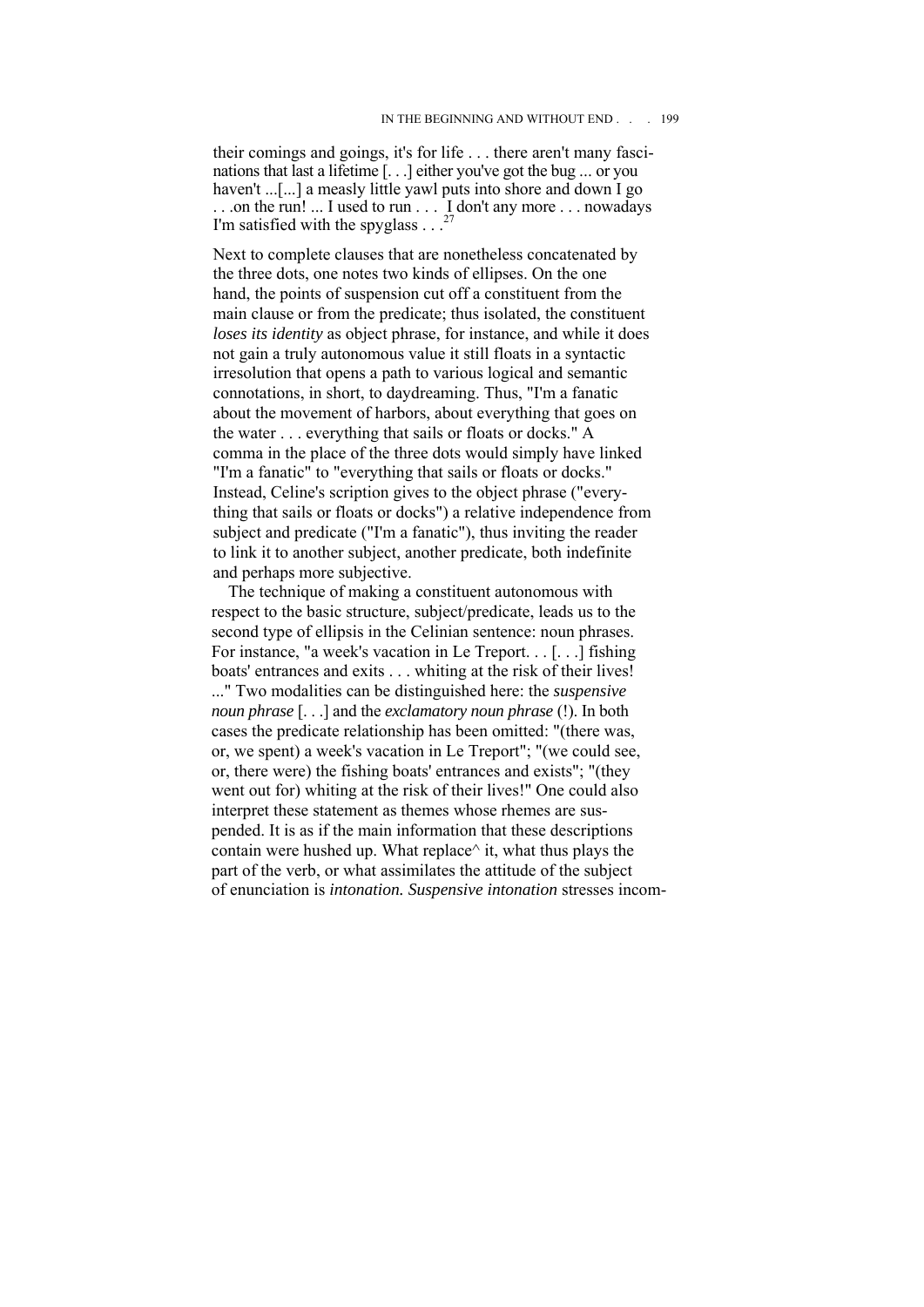## 200 IN THE BEGINNING AND WITHOUT END . . .

pletion and invites the addressee to include himself in the daydream. The *exclamatory intonation* shows the enthusiasm, the surprise, the fascination of the speaker. As a result, the rheme being included in and impressed upon the theme as intonation does not become detached; on the other hand, the theme is subjectivized. The noun phrase, "a week's vacation in Le Treport," not only gives information concerning the length and the place of my vacation, it also points to my saying it, since it *indicates*—without making clear—my place, my emotional and logical attitude as a subject who remembers, with melancholy or delight.

The coalescence of theme and rheme, objectal information and strongly subjective information in *exclamatory noun phrases*  is more powerful yet: "the widows and the kids imploring the sea! . . . the emotion on those jetties! . . . the suspense! ..." Whether actual noun phrases or not, those exclamatory utterances carry, through their signification, a deeper *meaning* that is not lexicalized; they reveal an intense, passionate attitude, through which the speaking subject displays his desire and calls upon the reader to embrace it, beyond words, through the archaic configuration of melody—the original mark of syntax and subjective position. "(I am delighted, I am telling you, see how extraordinary it is to watch) the widows and the kids imploring the sea!"

One notices here, contrary to the binary practice of the early novels, a *condensation of the two terms of the message.* Theme and rheme become superposed in a statement that is more and more elliptic, a statement whose lexical precision is matched only by the sparingness of the description. Commentary and logical or psychological expliciting become unstated and are merely *indicated,* present but allusive in intonation alone. Avoiding signification, the speaker chooses not a sign (lexeme), even less a sentence (syntacticological structure), but a *token:* intonation, which bears both *affect* and *subjective position* (to be dressed up semantically later or never).

Celine has compared his style to that of impressionist painters. It is indeed possible to liken to color dots statements in which the binary turn of the early novels is condensed in short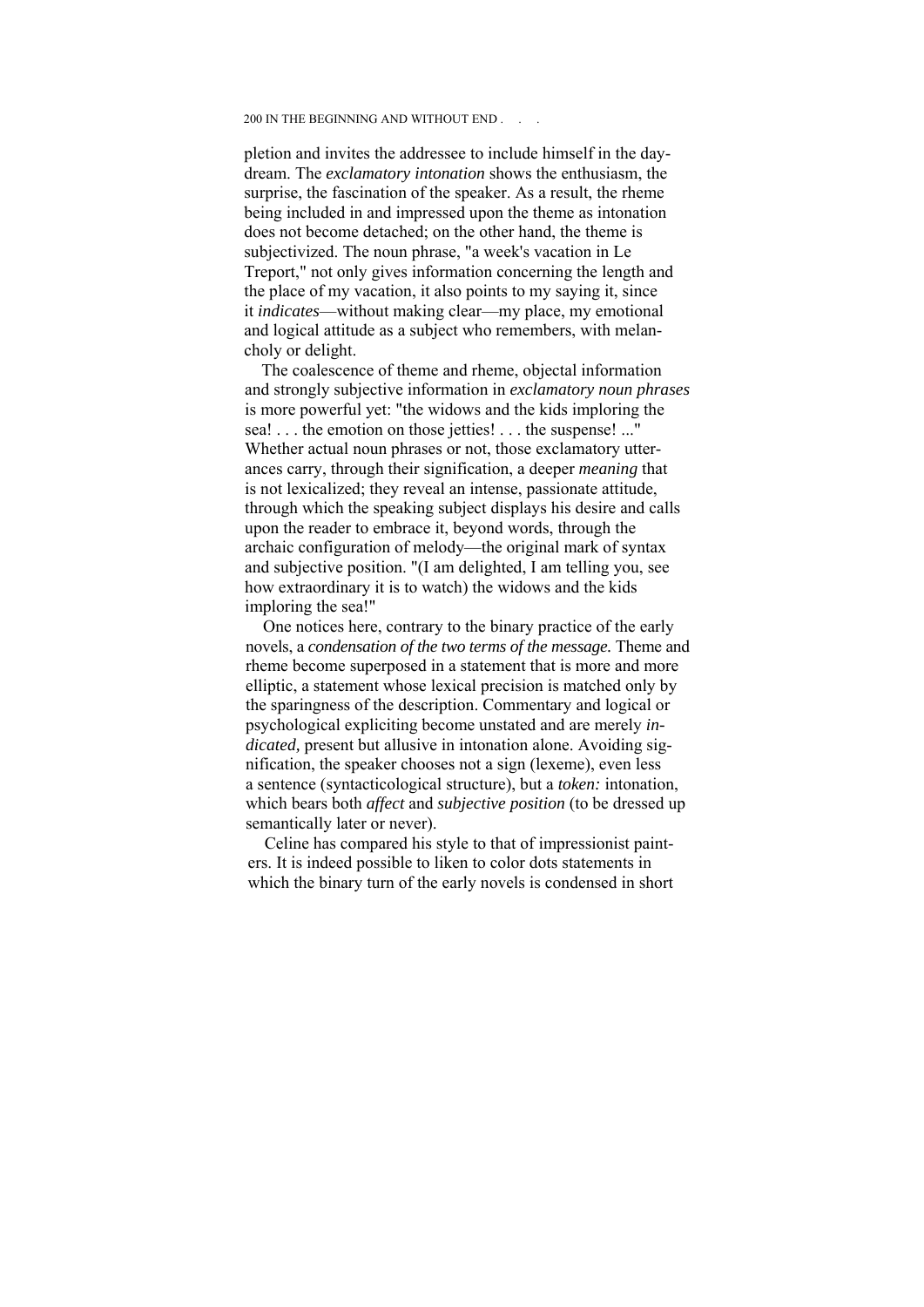units that the blank spaces of the three dots place side by side to form a halo not of descriptions but of subjective impressions.

You know, three dots, the impressionists made three dots. Take Seurat, he would put three dots everywhere; he thought it let air into his paintings, made it fly about. The fellow was right. It didn't start much of a school  $[...]$  It's too hard.<sup>28</sup>

*Rigadoon* fully makes use of this device, leading to the greatest condensation where the noun phrase—or simply the missing phrase of an omitted syntactic structure—attains to the eruptive value, as descriptive as it is subjective, of *onomatopeia.* Competing with comic strips, Celine in his writing used onomatopeia more and more frequently. According to Celine himself the infernal rhythm of war was the major cause of his utterly particular style, which thus meshes in its very musicality with a kind of realism, since it reverberates with the war, and a definite contemporariness, since it echoes comic strips.

From this moment on, I warn you, my chronicle is a little jerky, I myself, who lived through what I'm telling you, have trouble getting it straight ... I was talking about "comics" . . . even in the comics you'd have a hard time finding a sudden break like that in the continuity, balloons, and characters . . . a double-barreled shambles . . . take my word for it! . . . so brutal that all of a sudden nothing was there . . . and I myself . . . I hem and haw, I'm all balled up . . . too many bits and pieces! . . . you'll have to forgive me . . . *(R,*  138)

It is indeed in connection with the bombings that the condensed scription of *Rigadoon* finds its privileged expression.

The whole earth jumps! worse! like it was broken in two! . . . and the air . . . this is it! Restif hadn't been lying . . . *boom!* and another! . . . further away ... we can see it! the flashes of their cannon! . . . red! . . . green! no! shorter! howitzers! ... all on the station! ... I can see them now . . • Oddort! . . . an ocean of flame, as they say • • ig flames from all over, the windows, the doors, the cars ... and *boom!* another! . . . another! . . . they'll never get out of that station, not one of them! . . . Restif hadn't been lying . . .but where can he be? and those people we'd followed . ■ ■ where'd they go? ... I won't bore you with the shelling . . . dead center ... all on the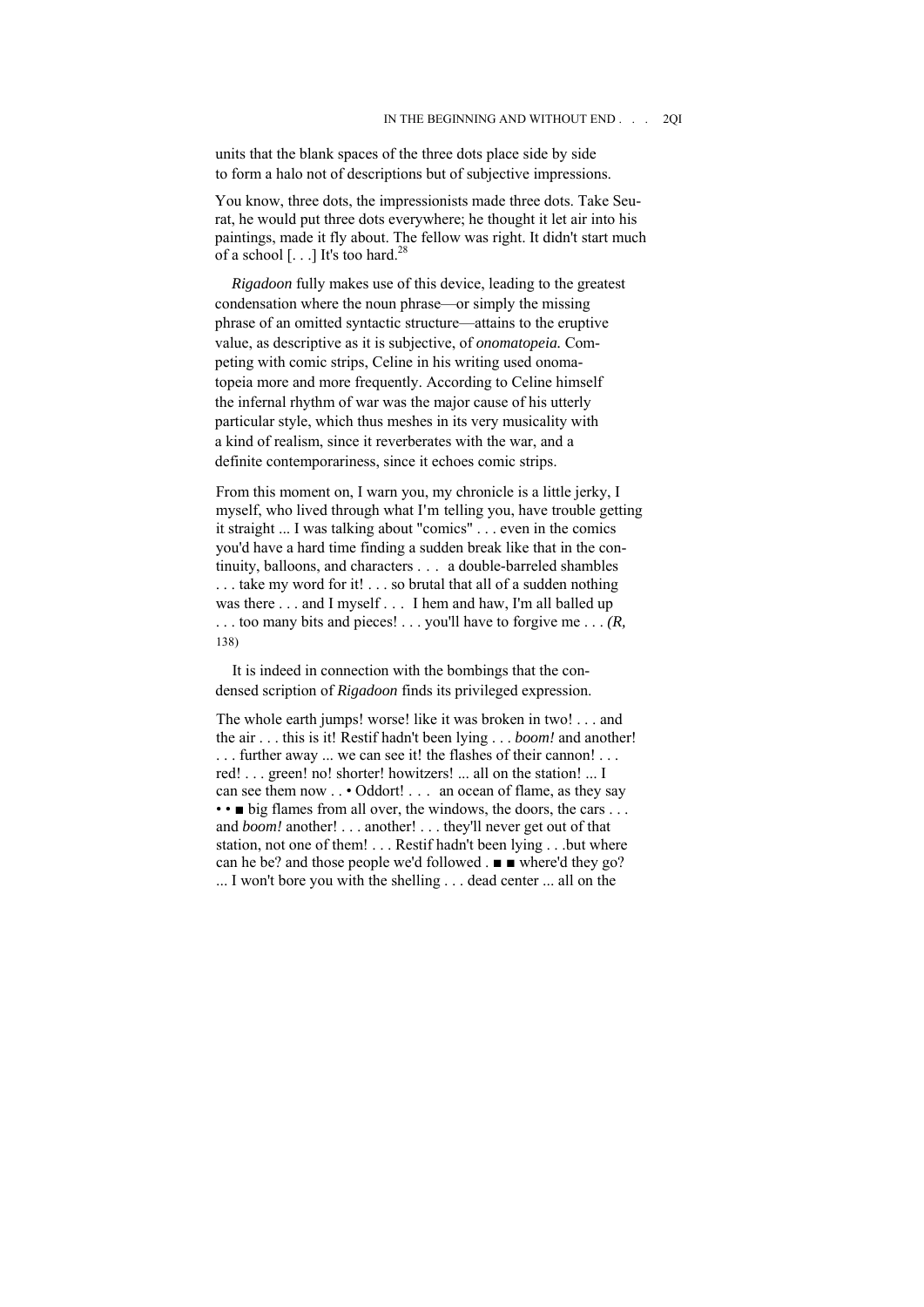#### 202 IN THE BEGINNING AND WITHOUT END . . . .

station . . .a furnace! . . . now we can see it plainly . . . the howitzers and the gunners . . .weird . . . short barrels ...[...] their Messerschmidt ... we know the sound . . . *rat-tat-tat! rat-tat-tat!* ... in bursts . . . like grinding coffee by hand ... I say to Lili ... I don't need to say, she knows . . . down! flatter! and *wham! . . . crash!*  ... a bomb! and flying fragments . . . the death blow! ... *{R,*  125-126)

The narrative goes on, nevertheless, through these real "flying fragments" of the sentence; characters, crowd, setting, the plan and vicissitudes of the journey—all are there, stated, narrated if you wish, but barely suggested, in succinct fashion, to be reconstructed in their duration or their logical clumsiness by those who will have world and time. Here, on that page, in that war, which is both the era and the style of the writer, exclamation marks turn up to score the sentence and punctuate object noun phrases with affect ("the flashes of their cannon!" "howitzers!"); they do the same for determinatives ("red!

. . . green!"), subject noun phrases ("and the air!"—and the air also jumps), elliptic adverbial complements ("all on the station!"—we can see it all on the station, or they have all zeroed in on the station), noun clauses ("a furnace!"), and complete sentences ("The whole earth jumps!" and "they'll never get out of that station, not one of them!"). Let me note that the binary turn of this last colloquial sentence, with the stressed, elliptic recall, "not one of them," integrates the dualism of the early Celinian writings and their exclamatory and elliptic scription with the shortened statements bearing affects without commentary of the later novels.

One thus reaches that extreme Celinian situation where the most objectal, the most sparing description is blended with the most intense affective charge, which, deprived of comment, holds the unsaid but effective meaning of the text. In short, a barren description of the objectal world, which practitioners of the new novel that was to follow should have recognized as their.antecedent. But also—and thereby going beyond the reifying or sexological technocratism of some new novelists—an overflowing subjectivity that does not identify itself, painfully modest, that cries out or sings, passionately sure of its right.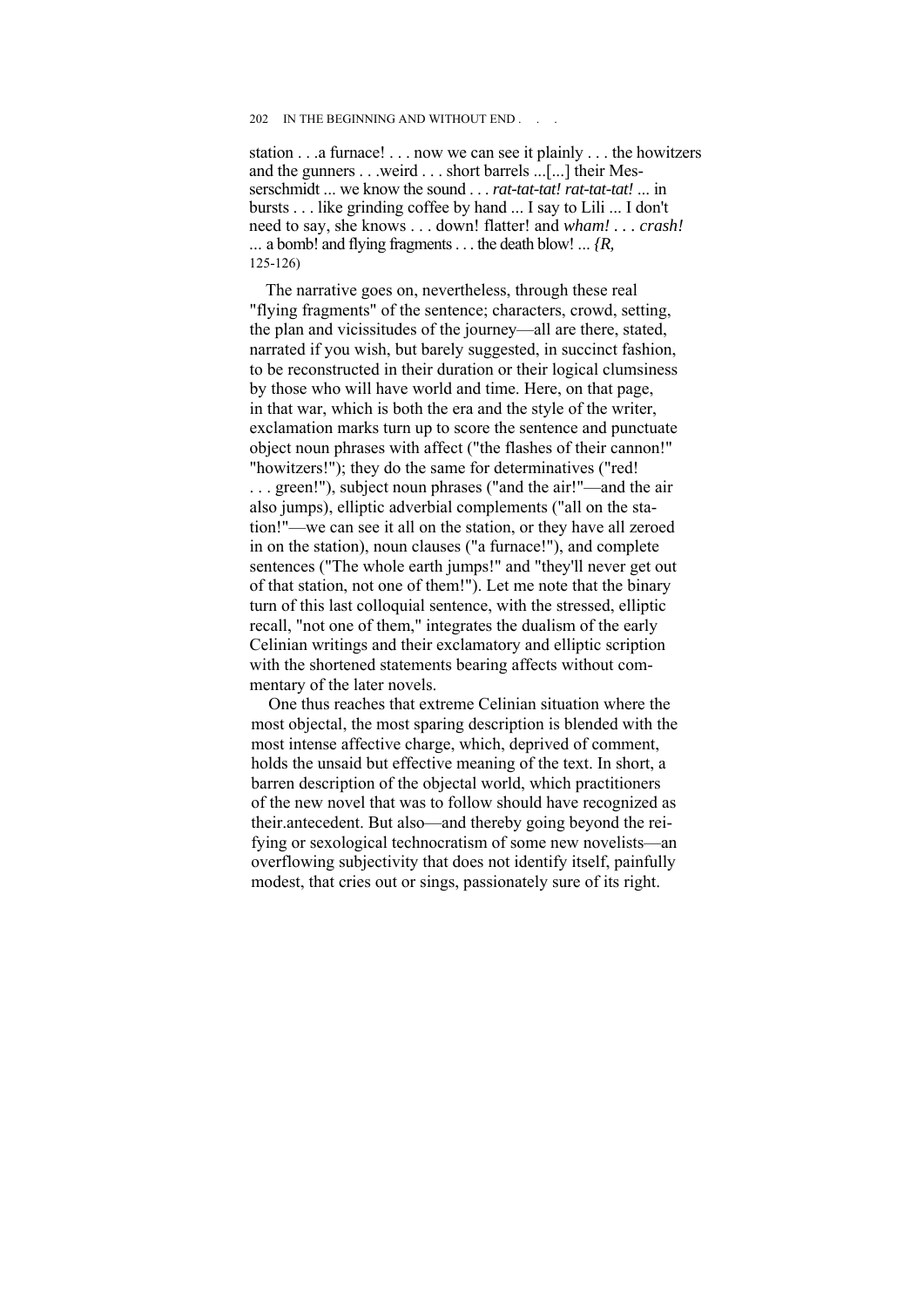If the early novels' binary seesawing is now avoided and replaced with the terseness of noun phrases or clauses, exclamatorily suspended, a certain amount of duality persists nevertheless. Such a duality accounts for the constant tension that makes up Celine's scription, its very being. It specifically involves the inscription of affect, on the near and far side of words, in the movement of the voice as signaled by punctuation signs. Children's holophrases also hold in abeyance, in the motion of the hand or of the entire body, as well as in the intensity or modulation of the voice, the judgment that, later, will signal the position of the speaker with respect to the object of enunciation. But in the later texts of Celine, as in the binary turn of his early ones, what is involved is not simply a regression to the holophrastic level. As they reappear in adult discourse, holophrastic operations emphasize a strategy that comes as a supplement to normative syntactic competence and performance; they perform as markers of a "return of the repressed" at the level of the statement itself (and not at the thematic level that I have discussed in previous chapters).

Once more, the Celinian music proves to be "written affect," thanks to a syntactico-logical overcompetence and to an additional complication of linguistic operations. It is now easier to understand Celine's statements concerning the considerable work that is demanded, in his view, for the elaboration of a style.

Style is a certain way of doing violence to sentences [. . .] of having them slightly fly off the handle, so to speak, displacing them, and thus making the reader himself displace his meaning. But ever so slightly! ever so slightly! Because in all that, if you are heavy-handed, you know, it's putting your foot in it, it's a howler [. . J Often people come to see me and say, "You seem to write easily." On the contrary! I don't write easily! Only with great difficulty! And writing bores me, on top of that. And it has to be done very shrewdly, very delicately. That means 80,000 pages in order to produce 800 pages of manuscript, where work has been obliterated. One doesn't see it.<sup>2</sup>

In *Rigadoon* the work of the writer is compared to the ant's clever patience, "scurrying around in the filings" *(R,* 29). An absorption of work, a withholding of effort, a deletion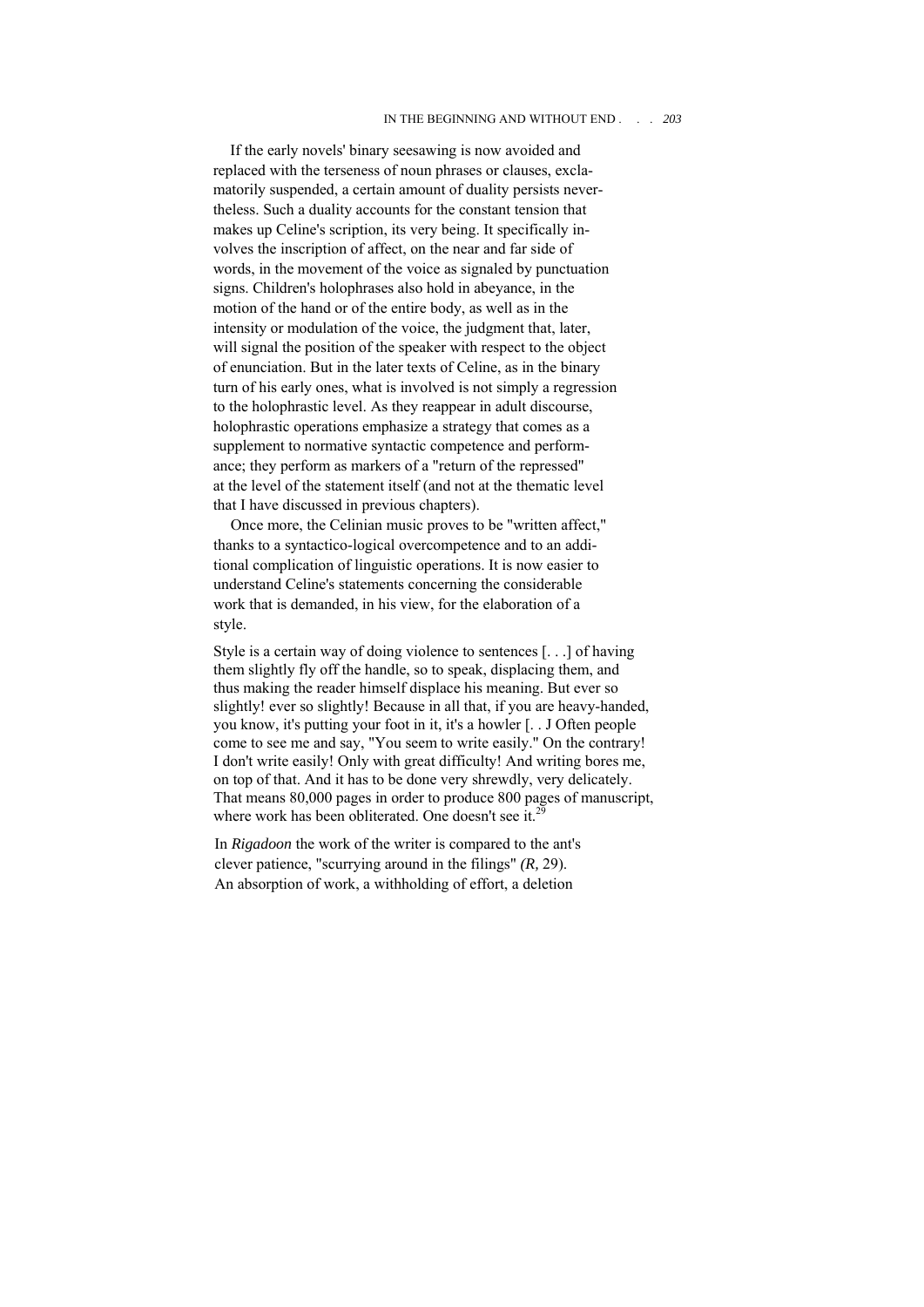## $204$  IN THE BEGINNING AND WITHOUT END . . .

of abstraction, so that thanks to them but without stating them, and through them, an affect bursts out, in sound and outcry, bordering close on drive and abjection as well as fascination. Bordering on the unnamable.

## THE LAUGHTER OF THE APOCALYPSE

The trans-syntactic inscription of emotion as inherent in the elementary structures of enunciation is probably the most subtle manifestation of what we have called abjection in connection with Celinian contents, themes, and myths.

For exclamatory suspension reveals, as I have said, an intense subjective attitude, but an indeterminate, ambivalent one. Being fluid, it can easily occupy both ends of the drive scale, from acceptance to rejection. Excitement and disgust, joy and repulsion—the reader deciphers them very fast on these lines pitted with blank spaces where emotion does not allow itself to be dolled up in flowery sentences. Descriptions of absurdity, stupidity, violence, sorrow, moral and physical degeneracy locate them, as a result, and *also informal fashion,* in that interspace between abjection and fascination signaled by Celinian exclamations.

Such an affective ambivalence, enclosed in the intonation and marked by suspension or exclamation, enables us to put a finger on one of Celine's essential peculiarities, flush with his style his horrified laughter: the comedy of abjection. He ceaselessly renders the sound and the image, or even the causes, of the apocalypse. Never anything resembling treatise, commentary, or judgment. Confronting the apocalypse, he exclaims with a horror close to ecstasy. Celinian laughter is a horrified and fascinated exclamation. An apocalyptic laughter.

We are familiar with the genesis and the catastrophic rhetoric of the apocalyptic genre in the Greek oracles, Egyptian or Persian sources, but especially the Hebrew prophets. The great Palestinian apocalyptic movement (between the second century B-c. and the second century A.D.) encodes a seeingness that, contrary to the philosophical revelation of truth, imposes through a poetic incantation that is often elliptic, rhythmic, and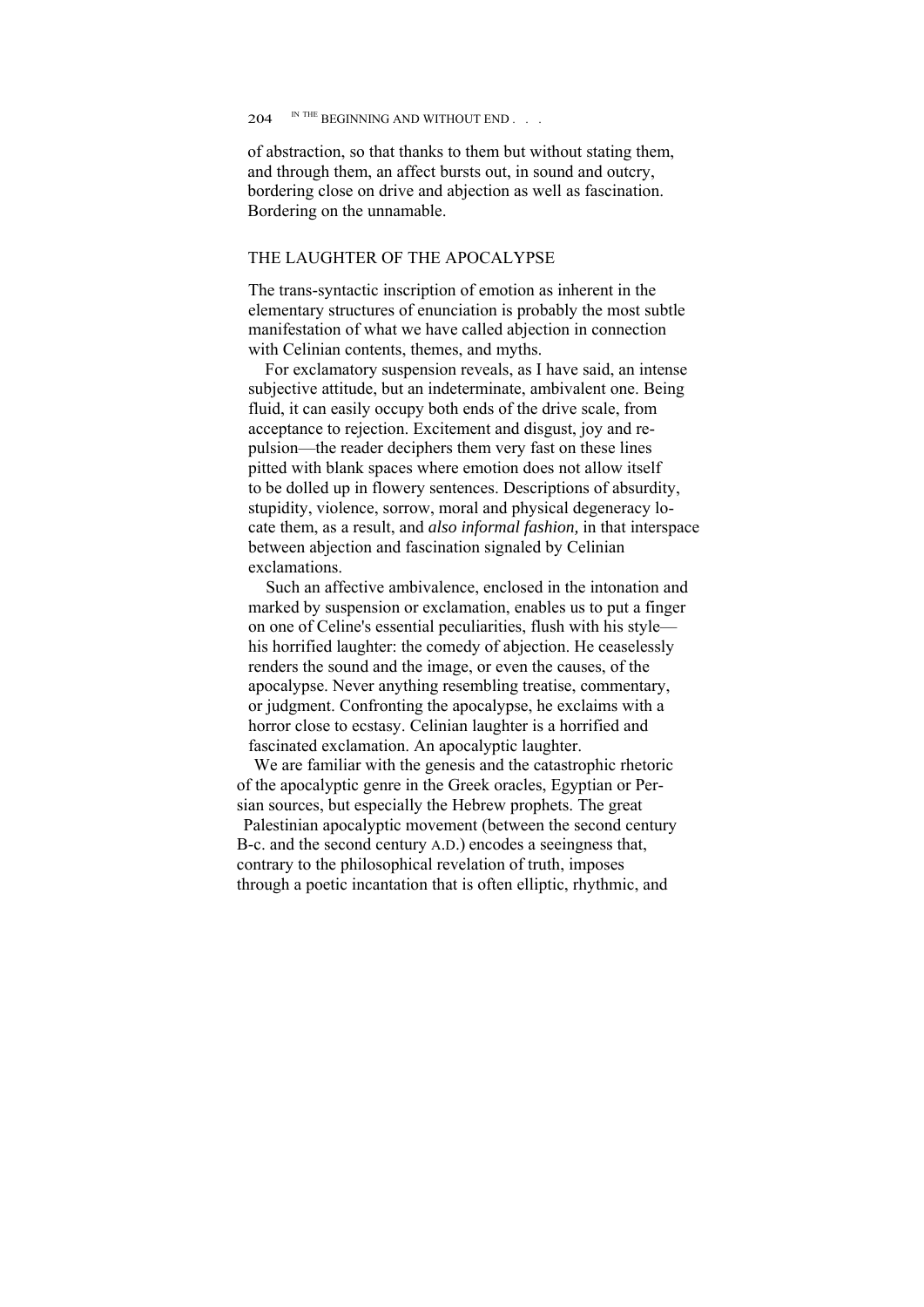cryptogrammic the incompleteness and abjection of any identity, group, or speech. Such a seeingness asserts itself as the premise of an impossible future and as a promise of explosion.<sup>30</sup>

Considering only the New Testament and what is known as the Revelation of Saint John the Divine, whom Celine mentions among his masters ("Everything is in Saint John," *Feerie pour une autre fois* ["Enchantment for Some Other Time"], p. 54), it is around the time of the Christian era that the apocalyptic genre is established; it is broadly inspired by Jewish prophetic literature and other Middle-Eastern ones as well, immersed in a flow of cataclysms, catastrophes, deaths, and ends of the world. An identical sacred horror for the feminine, the diabolical, and the sexual are expounded therein, by means of an incantation whose particular prosody confirms the name of the genre: a discovering, a baring of truth. A vision through sounds hallucinated as images. In no case, thus, is there philosophical unveiling or reasoning demonstration of the hidden.

Carnival, to the contrary, does not keep to the rigid, that is, moral position of apocalyptic inspiration; it transgresses it, sets its repressed against it—the lower things, sexual matters, what is blasphemous and to which it holds while mocking the law.

We are familiar with the sublime laughter, the astral laughter of Dante's comedy in which the body, joying in a "successful" incest, is fully celebrated in the delight of the word incarnate. We are envious of the renascent mirth of Rabelais who gives himself up, trustfully, to the pleasures of a palate where mankind becomes intoxicated, thinking it has found guiltless flesh, mother, and body. We follow attentively Balzac's human comedy, knowing that its monstrous sufferings or absurdities are only freakish and that they establish, *a contrario,* the truth of divine harmony and the luminous project of a mind or providence in which Balzac says he believes.

With Celine we are elsewhere. As in apocalyptic or even prophetic utterances, he speaks out on horror. But while the former can be withstood because of a distance that allows for judging, lamenting, condemning, Celine—who speaks from within—has no threats to utter, no morality to defend. In the name of what would he do it? So his laughter bursts out, facing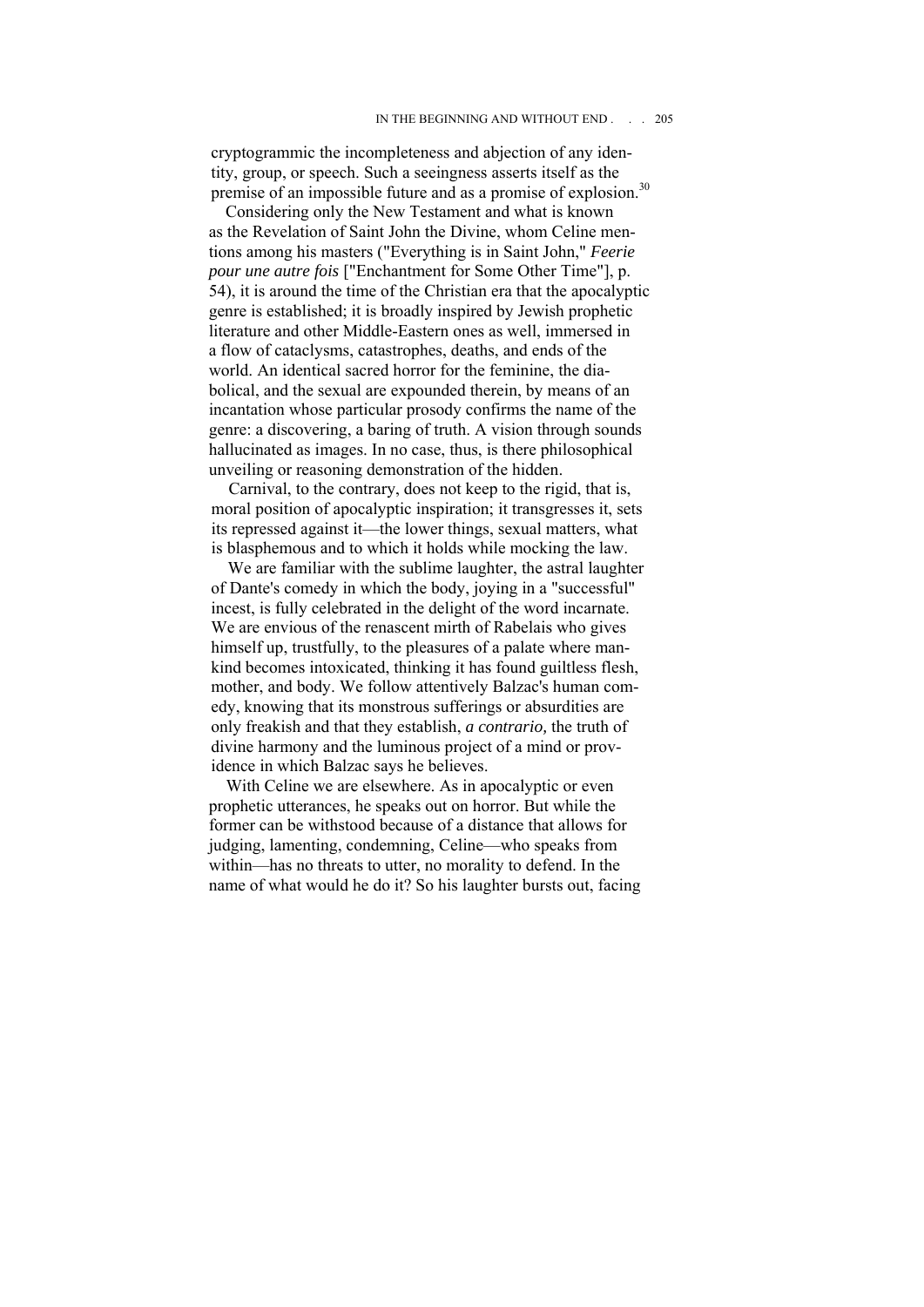## 206 IN THE BEGINNING AND WITHOUT END . . .

abjection, and always originating at the same source, of which Freud had caught a glimpse: the gushing forth of the unconscious, the repressed, suppressed pleasure, be it sex or death. And yet, if there is a gushing forth, it is neither jovial, nor trustful, nor sublime, nor enraptured by preexisting harmony. It is bare, anguished, and as fascinated as it is frightened.

A laughing apocalypse is an apocalypse without god. Black mysticism of transcendental collapse. The resulting scription is perhaps the ultimate form of a secular attitude without morality, without judgment, without hope. Neither Celine, who is such a writer, nor the catastrophic exclamation that constitutes his style, can find outside support to maintain themselves. Their only sustenance lies in the beauty of a gesture that, here, on the page, compels language to come nearest to the human enigma, to the place where it kills, thinks, and experiences jouissance all at the same time. A language of abjection of which the writer is both subject and victim, witness and topple. Toppling into what? Into nothing more than the effervescence of passion and language we call style, where any ideology, thesis, interpretation, mania, collectivity, threat, or hope become drowned. A brilliant and dangerous beauty, fragile obverse of a radical nihilism that can disappear only in "those bubbling depths that cancel our existence" *(R,* 261). Music, rhythm, rigadoon, without end, for no reason.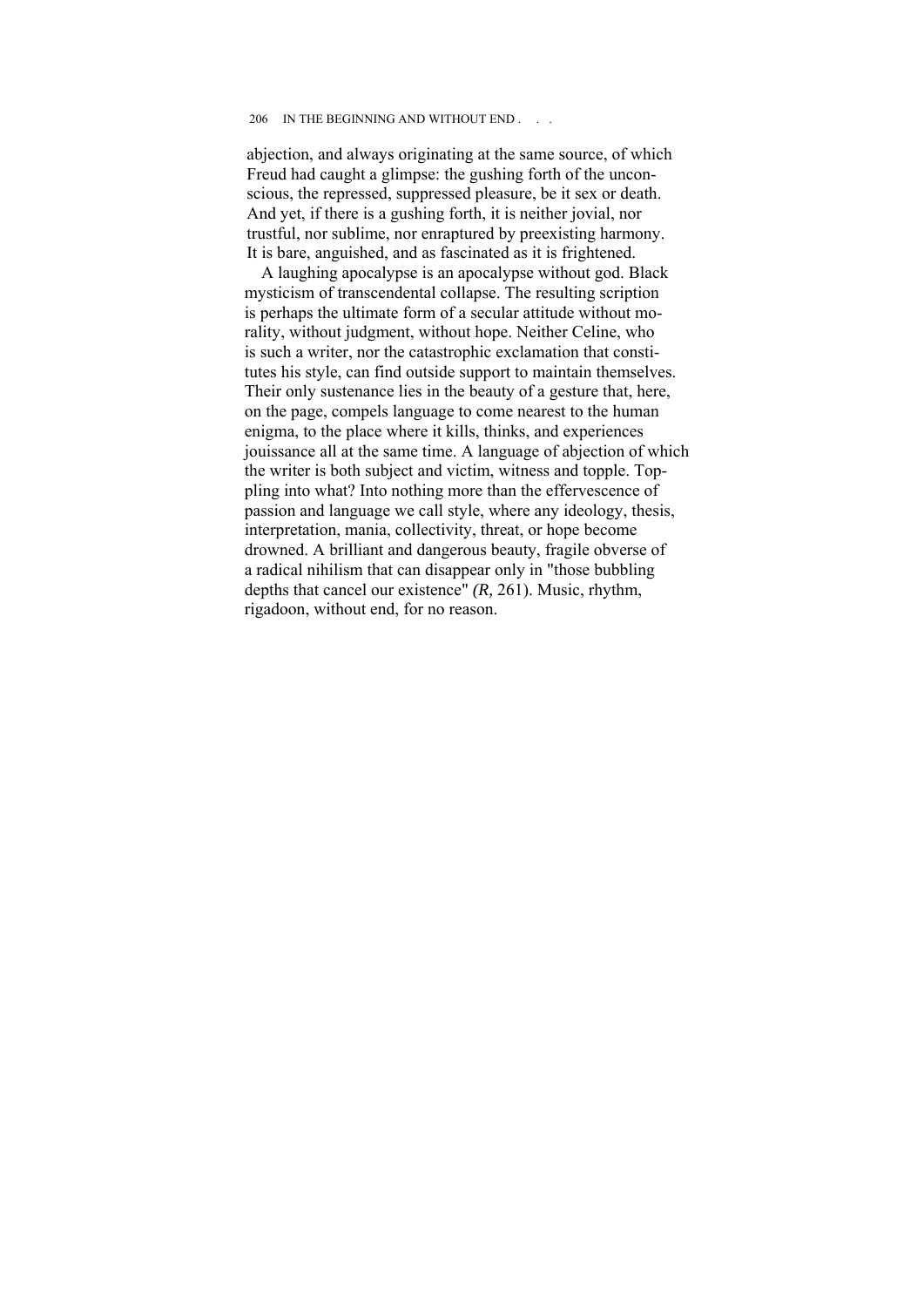# POWERS OF HORROR

All the great monstrosities, all of them are in Saint John! Kirghiz librarians can cook up the damnest tricks!

Celine, *Feerie pour une autrefois, I*

Throughout a night without images but buffeted by black sounds; amidst a throng of forsaken bodies beset with no long-Jng but to last against all odds and for nothing; on a page where I plotted out the convolutions of those who, in transference, presented me with the gift of their void—I have spelled out abjection. Passing through the memories of a thousand years, a fiction without scientific objective but attentive to religious imagination, it is within literature that I finally saw it carrying, with its horror, its full power into effect.

On close inspection, all literature is probably a version of the apocalypse that seems to me rooted, no matter what its sociohistorical conditions might be, on the fragile border (borderline cases) where identities (subject/object, etc.) do not exist or only barely so—double, fuzzy, heterogeneous, animal, metamorphosed, altered, abject.

The work of Celine, which draws on the contemporary for its destructive, if not analytical, obstinacy, and on the classical for its epic capability together with its plebeian, if not vulgar, breadth, is upon the whole only one possible example among others of the abject. Baudelaire, Lautreamont, Kafka, Georges Bataille, Sartre *(Nausea),* or other contemporaries could have guided, each in his own way, my descent into the hell of naming, that is to say of signifiable identity. But perhaps Celine is also a privileged example and hence a convenient one to deal with. For his coarseness, issuing from the global catastrophe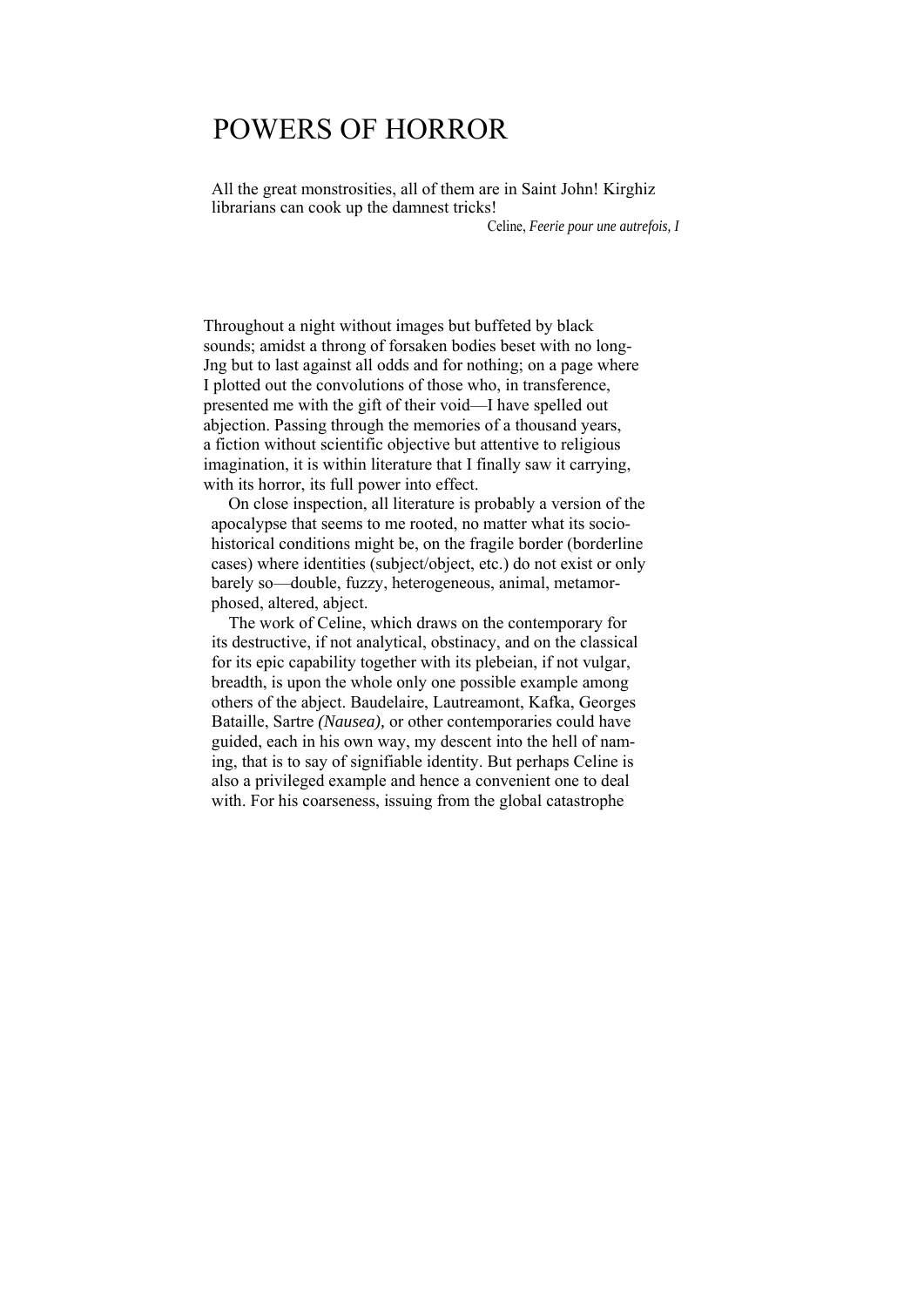#### 208 POWERS OF HORROR

*r*

of the Second World War, does not, within the orb of abjection, spare a single sphere: neither that of morality, or politics, or religion, or esthetics, or, all the more so, subjectivity or language. If in that process he shows us the ultimate point that can be reached by what a moralist would call nihilism, he also testifies to the power of fascination exerted upon us, openly or secretly, by that field of horror. I have sought in this book to demonstrate on what mechanism of subjectivity (which I believe to be universal) such horror, its meaning as well as its power, is based. By suggesting that literature is its privileged signifier, I wish to point out that, far from being a minor, marginal activity in our culture, as a general consensus seems to have it, this kind of literature, or even literature as such, represents the ultimate coding of our crises, of our most intimate and most serious apocalypses. Hence its nocturnal power, "the great darkness" (Angela of Foligno). Hence its continual compromising: "Literature and Evil" (Georges Bataille). Hence also its being seen as taking the place of the sacred, which, to the extent that it has left us without leaving us alone, calls forth the quacks from all four corners of perversion. Because it occupies its place, because it hence decks itself out in the sacred power of horror, literature may also involve not an ultimate resistance to but an unveiling of the abject: an elaboration, a discharge, and a hollowing out of abjection through the Crisis of the Word.

If "something maternal" happens to bear upon the uncertainty that I call abjection, it illuminates the literary scription of the essential struggle that a writer (man or woman) has to engage in with what he calls demonic only to call attention to it as the inseparable obverse of his very being, of the other (sex) that torments and possesses him. Does one write under any other condition than being possessed by abjection, in an in£. definite catharsis? Leaving aside adherents of a feminism that is jealous of conserving its power—the last of the power-seeking ideologies—none will accuse of being a usurper the artist who, even if he does not know it, is an undoer of narcissism and of all imaginary identity as well, sexual included.

And yet, in these times of dreary crisis, what is the point of emphasizing the horror of being?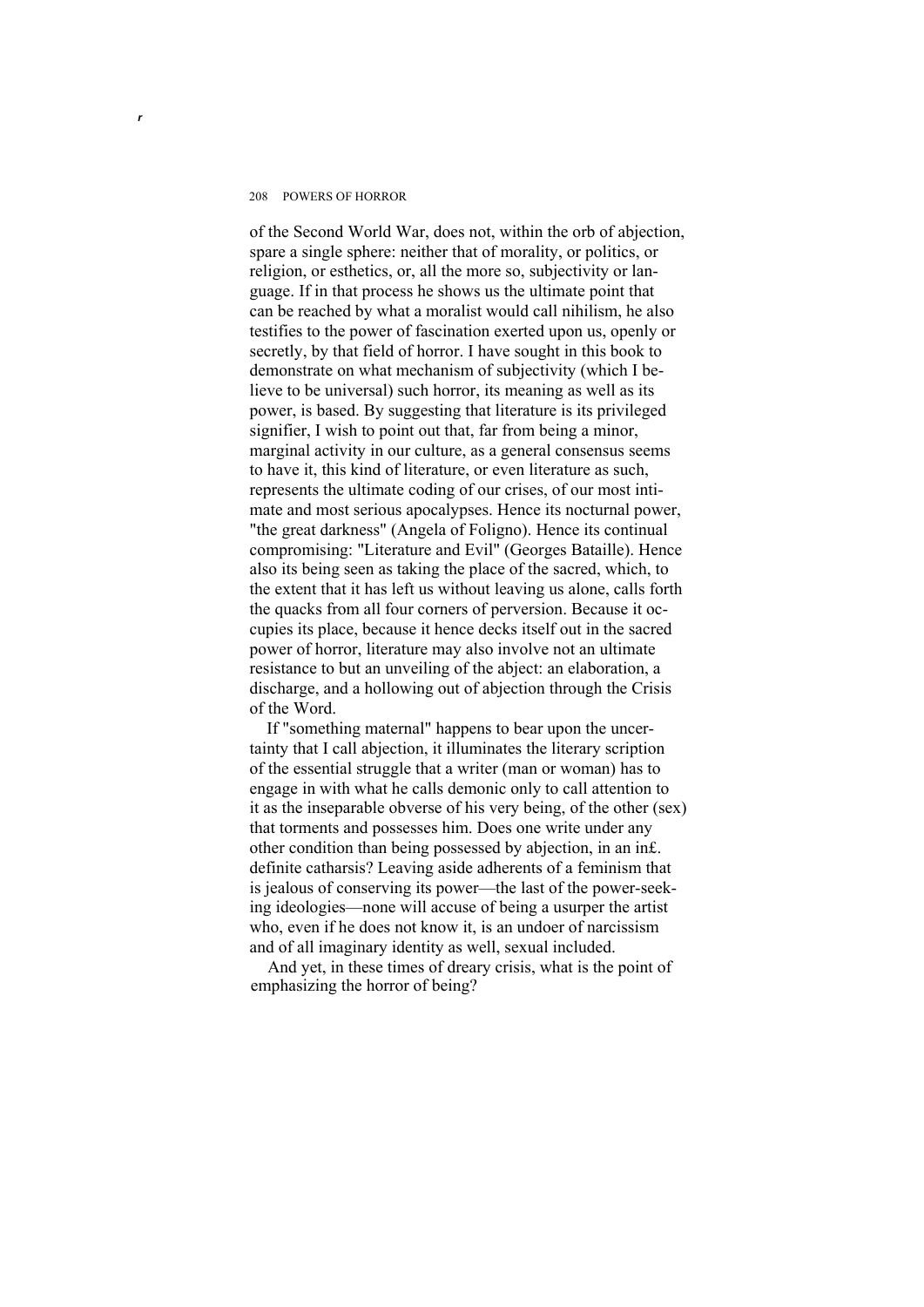Perhaps those that the path of analysis, or scription, or of a painful or ecstatic ordeal has led to tear the veil of the communitarian mystery, on which love of self and others is set up, only to catch a glimpse of the abyss of abjection with which they are underlaid—they perhaps might be able to read this book as something other than an intellectual exercise. For abjection, when all is said and done, is the other facet of religious, moral, and ideological codes on which rest the sleep of individuals and the breathing spells of societies. Such codes are abjection's purification and repression. But the return of their repressed make up our "apocalypse," and that is why we cannot escape the dramatic convulsions of religious crises.

In the end, our only difference is our unwillingness to have a face-to-face confrontation with the abject. Who would want to be a prophet? For we have lost faith in One Master Signifier. We prefer to foresee or seduce; to plan ahead, promise a recovery, or esthetize; to provide social security or make art not too far removed from the level of the media.

In short, who, I ask you, would agree to call himself abject, subject of or subject to abjection?

Nothing preordains the psychoanalyst to take the place of the mystic. Psychoanalytic establishments seem even less suited to this, so much does their intrinsic perversion consign them to mummifying transference in the production of mini-paranoids if not merely stereotyped besotments. And yet, it would perhaps be possible for an analyst (if he could manage to stay in the only place that is his, *the void,* that is, the unthinkable of metaphysics) to begin hearing, actually to listen to himself build up a discourse around the braided horror and fascination that bespeaks the incompleteness of the speaking being but, because it is heard as a narcissistic crisis on the outskirts of the feminine, shows up with a comic gleam the religious and political pretensions that attempt to give meaning to the human adventure. For, facing abjection, meaning has only a scored, rejected, ab-jected meaning—a comical one. "Divine," "human," or "for some other time," the comedy or the enchantment can be realized, on the whole, only by reckoning with the impossible for later or never, but set and maintained right here.

Fastened to meaning like Raymond Roussel's parrot to its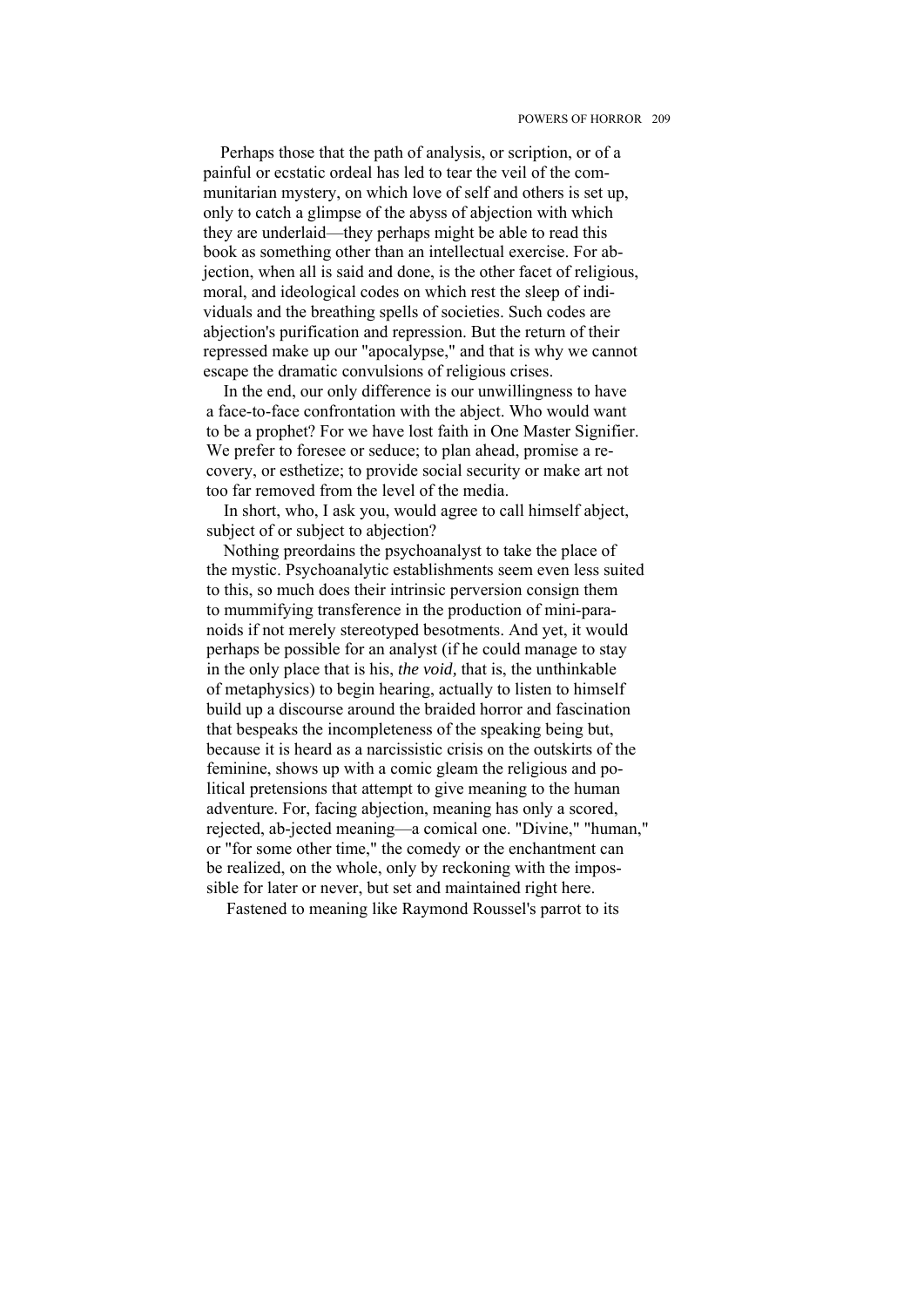# 210 POWERS OF HORROR

chain, the analyst, since he interprets, is probably among the rare contemporary witnesses to our dancing on a volcano. If he draws perverse jouissance from it, fine; provided that, in his or her capacity as a man or woman without qualities, he allow the most deeply buried logic of our anguish and hatred to burst out. Would he then be capable of X-raying horror without making capital out of its power? Of displaying the abject without confusing himself for it?

Probably not. Because of knowing it, however, with a knowledge undermined by forgetfulness and laughter, an abject knowledge, he is, she is preparing to go through the first great demystification of Power (religious, moral, political, and verbal) that mankind has ever witnessed; and it is necessarily taking place within that fulfillment of religion as sacred horror, which is Judeo-Christian monotheism. In the meantime, let others continue their long march toward idols and truths of all kinds, buttressed with the necessarily righteous faith for wars to come, wars that will necessarily be holy.

Is it the quiet shore of contemplation that I set aside for myself, as I lay bare, under the cunning, orderly surface of civilizations, the nurturing horror that they attend to pushing aside by purifying, systematizing, and thinking; thehorror that they seize on in order to build themselves up and function? I rather conceive it as a work of disappointment, of frustration, and hollowing—probably the only counterweight to abjection. While everything else—its archeology and its exhaustion—is only literature: the sublime point at which the abject collapses in a burst of beauty that overwhelms us—and "that cancels our existence" (Celine).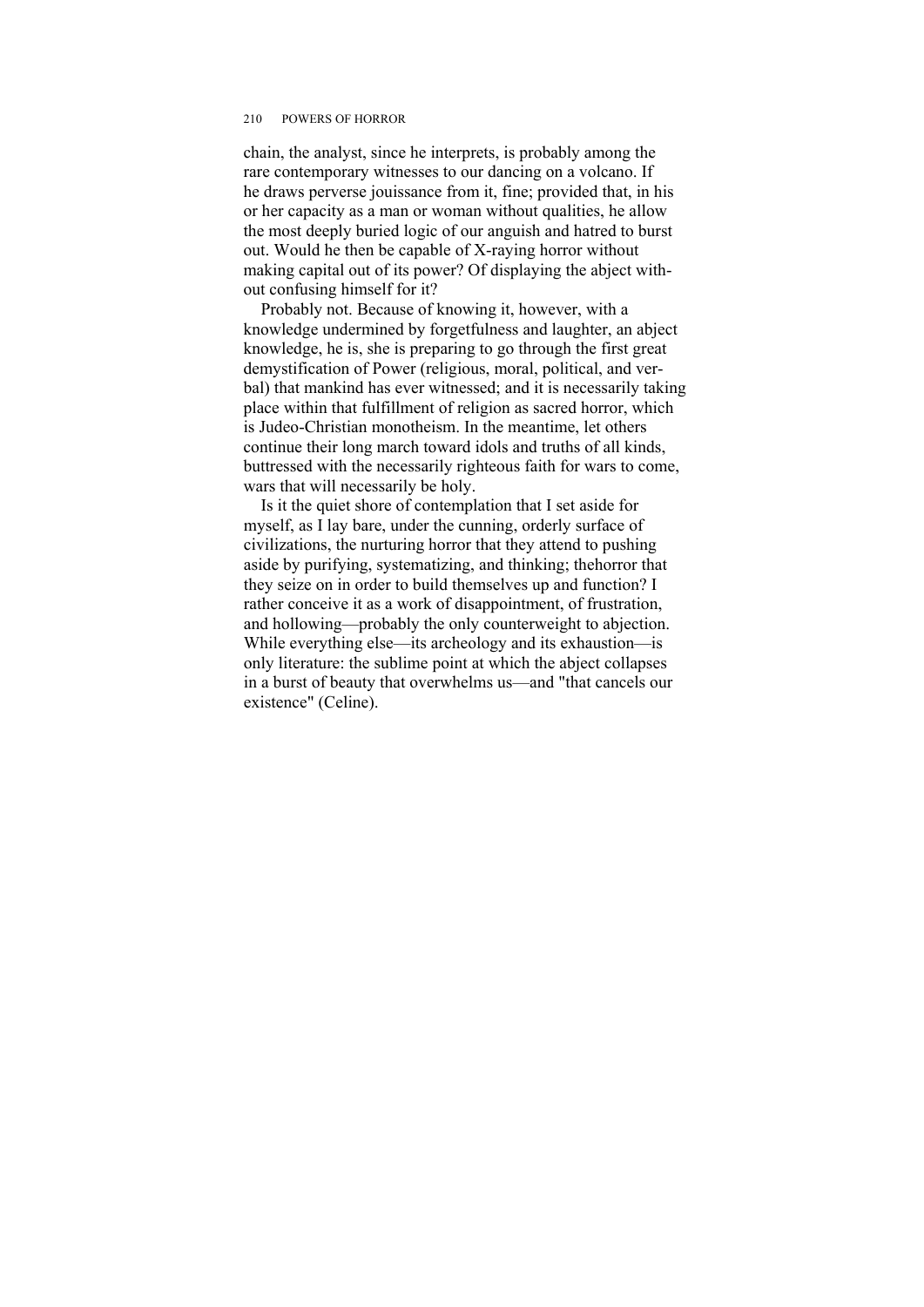# **NOTES**

#### i. APPROACHING ABJECTION

i. Francis de Sales, *Introduction to a Devout Life,* Thomas S. Kepler, tr. (New York: World, 1952), p. 125. [Modified to conform to the French text, which reads, 'Tabjection de soy-mesme."]

2. Fyodor Dostoyevsky, *The Devils,* David Magarshack, tr. (London: Penguin Books, 1953), p. 512.

3. Dostoyevsky, pp. 586-587.

4. Dostoyevsky, pp. 418-419.

5. Marcel Proust, *Swann's Way,* C. K. Scott-Moncrieff, tr. (New **York:**  Random House, 1922), 2:141.

6. Proust, *Cities of the Plain,* Frederick A. Blossom, tr. (New York: Random House, 1934), p. 9.

7. James Joyce, *Ulysses* (New York: Vintage Books, 1961), pp. 738-739.

8. Jorge Luis Borges, *A Universal History of Infamy,* Norman Thomas Di Giovanni, tr. (New York: Dutton, 1979), pp. 23-25.

9. Antonin Artaud, "Suppots et supplications," in *CEuvres Completes* (Paris: Gallimard, 1978), 14:14.

10. Artaud, p. 72.

n. Artaud, p. 203.

12. Artaud, p. 155-

13. Jacques Lacan, *Television* (Paris: Seuil, 1974), p. 28.

14. In connection with catharsis in the Greek world, see Louis Molinier,

*Le Pur et I'impur dans la pensee des Grecs* (Paris: Klincksieck, 1952). 15. See A. Philonenko, "Note sur les concepts de souillure et de purete

dans l'idealisme allemand," *Les Etudes Philosophiques* (1972), 4:481-493.

#### 2. SOMETHING TO BE SCARED OF

1. See particularly D. W. Winnicot, *The Maturation Processes and the Facilitating Environment* (New York: International Universities Press, 1965), **and**  *Playing and Reality* (New York: Basic Books, 1971).

2. Sigmund Freud, *Analysis of a Phobia in a Five-Year-Old Boy,* in *The Complete Psychological Works of Sigmund Freud* (London: Hogarth Press,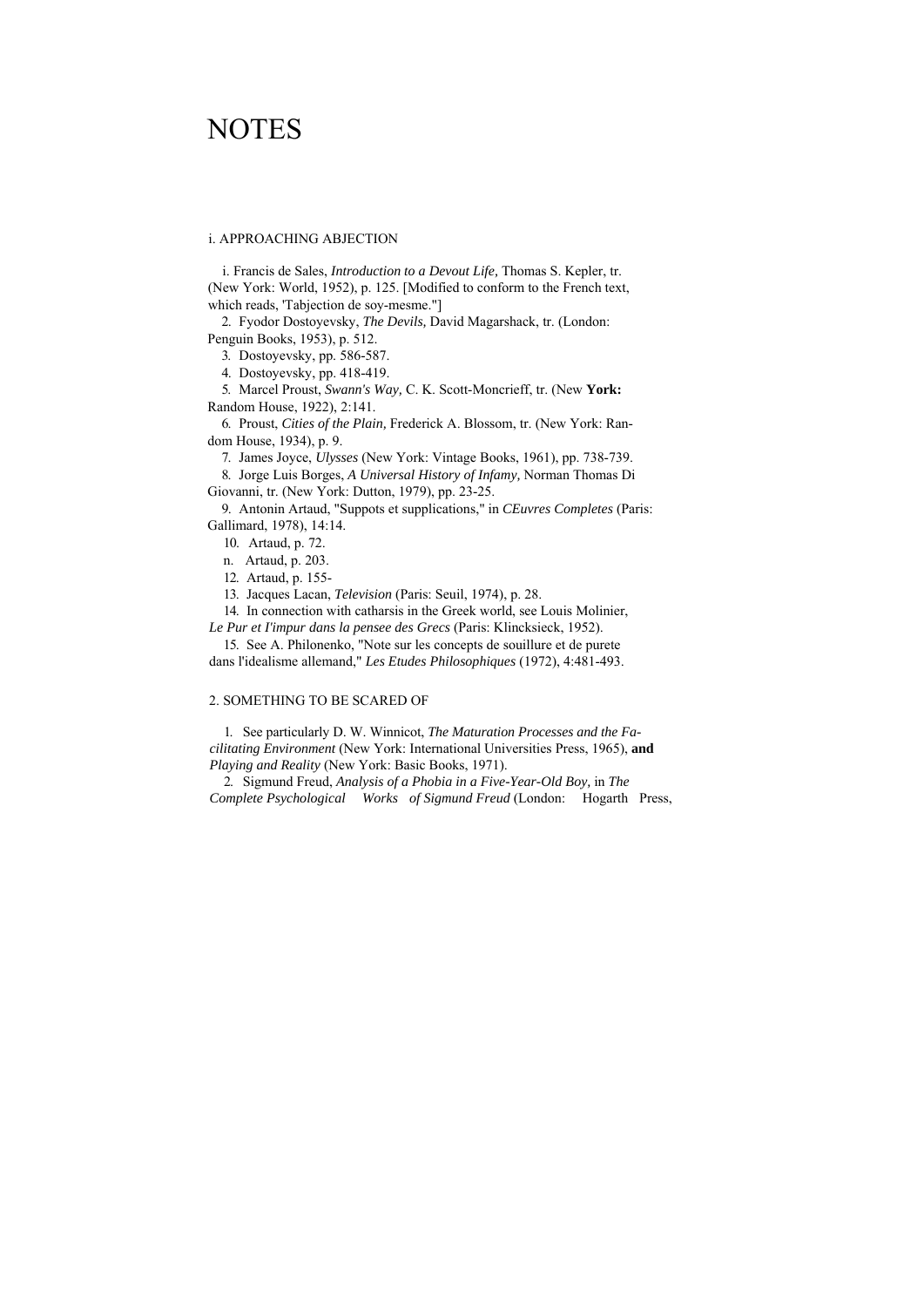## 212 2. SOMETHING TO BE SCARED OF

1953-1974), 10:83. Later, when he referred to "the enigmatic phobias of early childhood," Freud explicitly defined them as "reactions to the danger of object loss." He suggests that the reactions are (phantasmatically?) very archaic when he considers the possible connections between childish phobia of small animals or storms, for instance, and "the atrophied remainders of congenital preparation for real dangers that are so clearly developed in other animals." He nevertheless concludes that, "in the case of man, the only portion of that archaic inheritance to be appropriated is what pertains to object loss" *(Inhibitions, Symptoms, and Anxiety,* in *Complete Psychological Works,* 20:160). That clearly locates the reflection on phobia within the problematic scope of object relation. What remains to be clarified is the latter's dependency on symbolic function, particularly on language, on which rest not only its very existence but all of its variants.

3. "It may well be that before its sharp cleavage into an ego and an id, and before the formation of a super-ego, the mental apparatus makes use of different methods of defense from those which it employs after it has reached these stages of organization." Freud, *Inhibitions, Symptoms, and Anxiety,* p. 164. To begin with, Freud had pointed out that the word "defense," in opposition to the more precise term "repression," included all the protective devices of the ego against the demands of drives; with the statement I have just quoted. Freud seems to proceed to areas where, without the ego existing as such, modalities of defense other than repression are at work. Does this have to do with defensive capabilities that are elaborated along with primal repression? With the power of the symbolic alone, always already present but working within its pre-sign, pre-meaning (trans-sign, trans-meaning) modality, which I call "semiotic"? Would not the phobic "object," and the abject as well, be located on that trail, which was blazed by Freud?

4. Freud, *Analysis of a Phobia,* p. 83.

5. See Anneliese Schnurmann, "Observation of a Phobia" (contribution to Anna Freud's seminar, 1946), in *Psychoanalytic Study of the Child,* 3/ 4:253-270.

6. Freud, *Analysis of a Phobia,* p. 139.

7. Freud, *Papers on Metapsychology,* in *Complete Works,* 14:122. Emphasis mine.

8. "Voyeurism is a normal moment of evolution during pregenital stages; if it remains within limits, it allows a very sophisticated approach to the Oedipal conflict. Paradoxically, it becomes a perversion as a result of its failure to provide assurance against the possible destruction of the object." Michel Fain, "Contribution a l'analyse du voyeurisme," *Revue Francaise de Psychanalyse* (1954), 18:177-192-

9- Jacques Lacan, *EcritsIA Selection* (New York: Norton, 1977), pp. 156-157.

10. Andre Green, *he Discours vivant* (Paris: Presses Universitaires de France,  $x_{973}$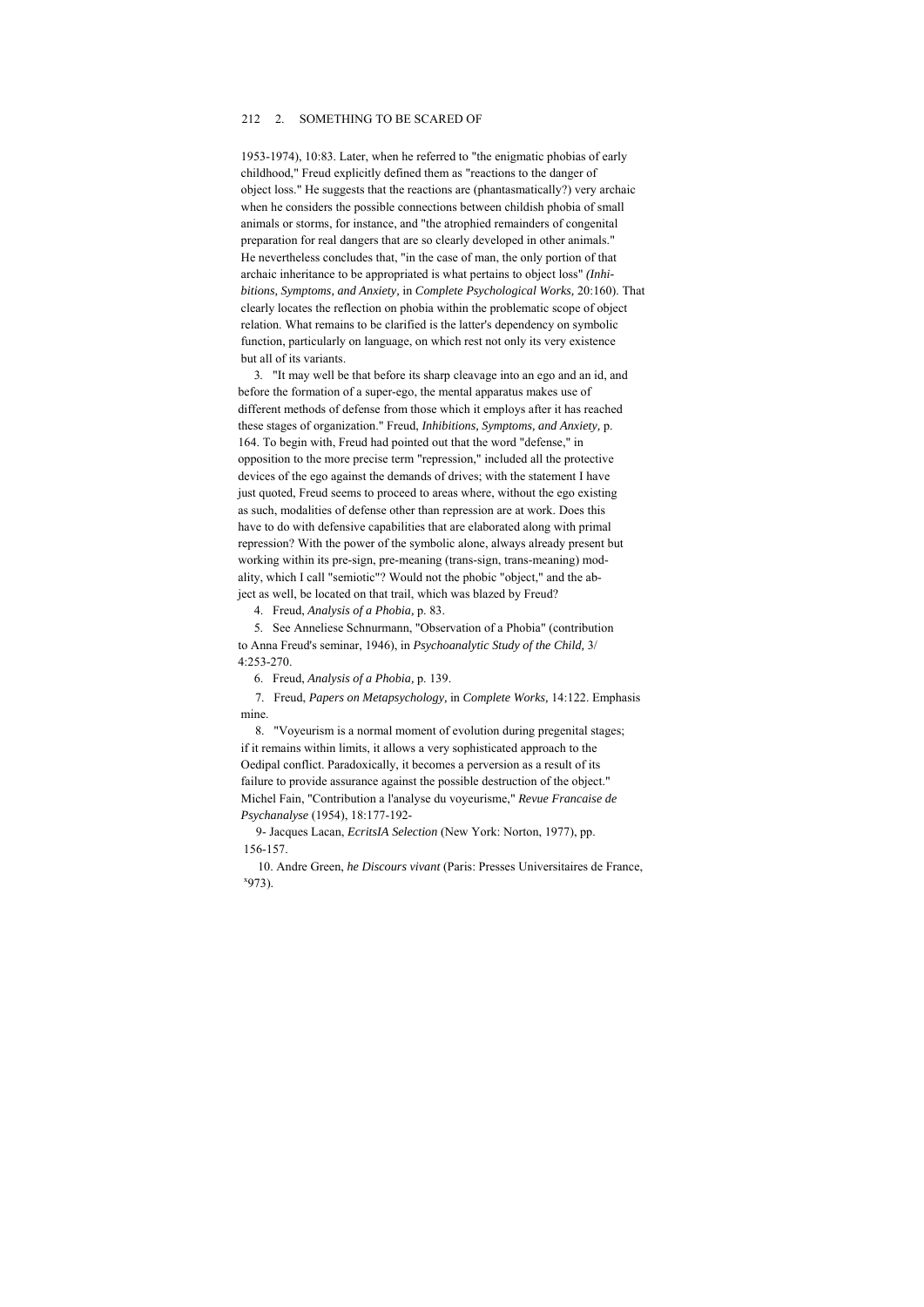11. Hanna Segal, "Notes on Symbol Formation," *International Journal of Psychoanalysis* (1957), 38:381-397.

12. See Freud's first book, *Aphasia (Zur Auffassung der Aphasien,* 1891). 13. See *The Interpretation of Dreams* (1900; New York: Random House, 1950).

14. See *Negation* (1925), in volume 19 of the *Complete Works.*

15. One might compare that definition with what Andre Green says concerning the trauma-object: "Thus, within the series, precocious trauma-defense (this set establishing fixation)-latency-breaking out of neurosis-partial return of the repressed, I should like to emphasize the *confusion between drive (represented by affect) and object,* for the danger stems from the violence done to sexuality in the Ego as well as from violence done to the object. Consequently it will be understood that the problem involving relationship between Ego and object is that of their limits, their coexistence. [. . .] When I speak of trauma-object 1 basically refer to the threat that the object holds for the Ego, to the extent that it forces the Ego to modify its operation through its presence alone." Andre Green, "L'Angoisse et le narcissisme," *Revue Francaise de Psychanalyse* (1979), 1:52-53 and 55.

16. Freud, "Draft G. Melancholia" (1895), in vol. 1 *of Complete Works; ].-*  B. Pontalis comments, "not a *lacuna* but a *hole,* not a *want* but an *overflow,"*  in *Entre le rive et la douleur* (Paris: Gallimard, 1977), p. 248.

#### 3. FROM FILTH TO DEFILEMENT

1. In *Totem and Taboo* (1913), in vol. 13 of *Complete Works.* References will be to the Vintage Book edition published by Random House.

2. *Totem and Taboo,* p. 170.

3. *Totem and Taboo,* p. 185.

4. See Rene Girard, *Des Choses cachees depuis la fondation du monde* (Paris: Grasset, 1978).

5. Freud quoted from T. W. Atkinson's *Primal Law, Totem and Taboo*  (London, 1903); see p. 184m

6. *Totem and Taboo,* pp. 85-86—although the translation used is that of the *Complete Works,* 13:64.

7. *Totem and Taboo,* p. 86n; quoted from the *Complete Works,* 13:65.

8. *Totem and Taboo,* p. 207.

9. *Totem and Taboo,* pp. 115-116.

10. See Georges Bataille, "L'Abjection et les formes miserables," in *Essais de sociologie, (Euvres completes,* (Paris: Gallimard, 1970), 2:2i7ff.

11. Mary Douglas, *Purity and Danger* (London, Boston, and Henley: Routledge and Kegan Paul, 1969), P- 121 ■

12. Douglas, p. 113-

13. Douglas, p. H3- .

14. See Douglas, pp- I49ff-'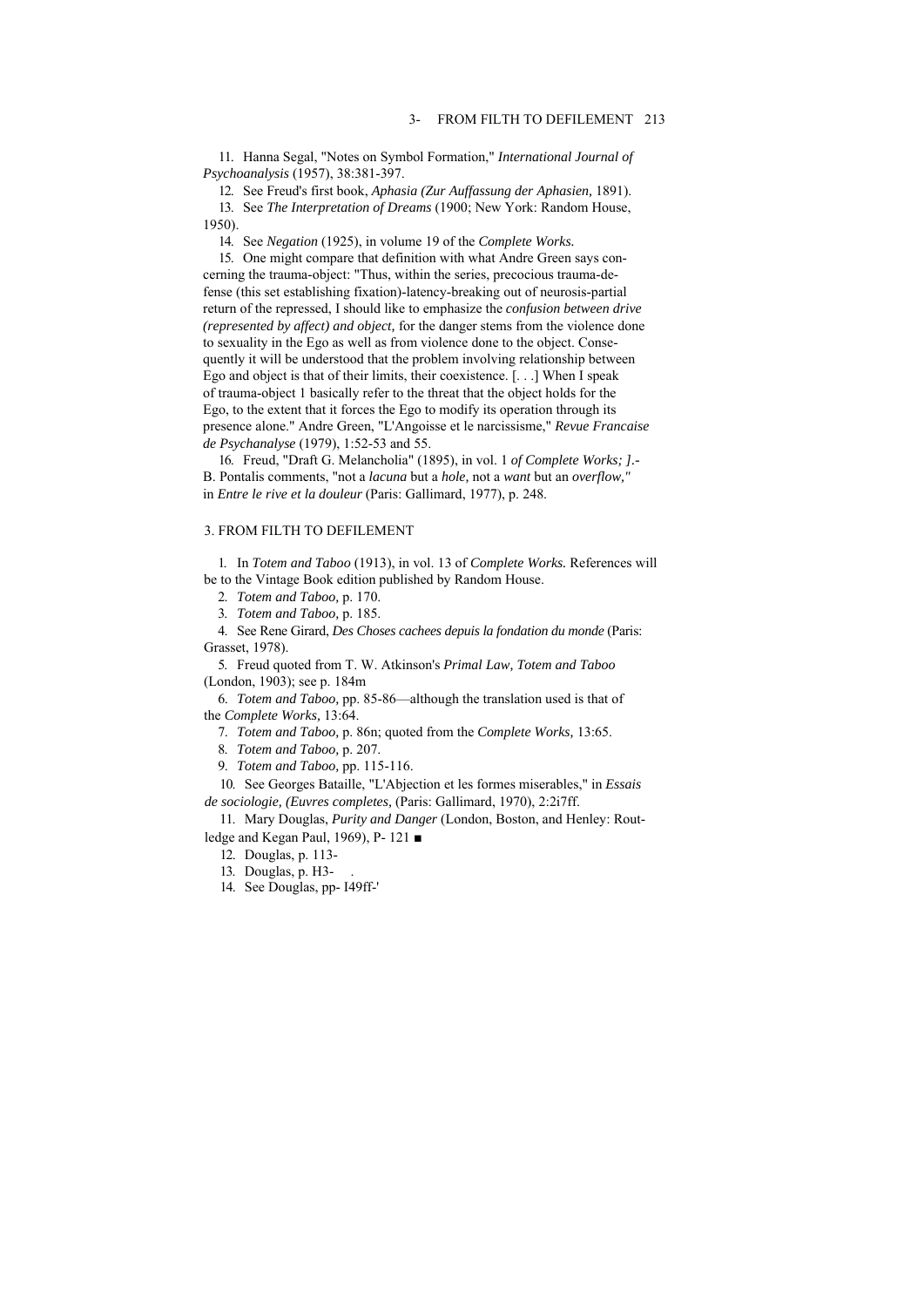#### 214 3- FROM FILTH TO DEFILEMENT

15. "For the Lele evil is not to be included in the total system of the world, but to be expunged without compromise" (Douglas, p. 171).

16. V. S. Naipaul, *An Area of Darkness* (London: Deutsch, 1964), as quoted by Douglas, p. 124.

17. Louis Dumont, *Homo Hierarchicus* (Chicago: University of Chicago Press, 1970), pp. I39ff.

18. See Charles Malamoud, "Observations sur la notion de "reste" dans le brahmanisme," *Wiener Zeitschrift fur die Kunde Siidasiens* (1972), 16:5-26.

19. See K. Maddock, "Dangerous Proximities and Their Analogues," *Mankind* (1974), j(3):206-2i7.

20. See K. Gouph, "Nuer Kinship: A Re-examination," in T. O. Beidelman, ed., *The Translation of Culture* (London: Tavistock, 1971), p. 91.

21. See L. N. Rosen, "Contagion and Cataclysm: A Theoretical Approach to the Study of Ritual Pollution Beliefs," *African Studies* (1973), 32(4)^29-246.

22. See S. Lindenbaum, "Sorcerers, Ghosts, and Polluting Women: An Analysis of Religious Belief and Population Control," *Journal of Geography*  (1972), n(3):24i.

23. Dumont, pp. 137-138.

24. M. B. Emenau, "Language and Social Forms. A Study of Toda Kinship Terms and Dual Descent," in *Language, Culture, and Personality,* Essays in Memory of Edward Sapir (Menasha, Wis.: Sapir Memorial Publication Fund, 1941), PP- I58-I79-

25. Dumont, "Hierarchy and Marriage Alliance in South India Kinship," *Occasional Papers of the Royal Anthropological Institute* (1957), 12:22.

26. Dumont, *Homo Hierarchicus,* p. 120.

- 27. Dumont, p. 53.
- 28. Dumont, p. 53.
- 29. Dumont, p. 120.

30. Celestin Bougie, *Essai sur le regime des castes* (Paris: Presses Universitaires de France, 1969), p. 3.

- 31. Bougie, pp. 3, 25, etc.
- 32. Bougie, p. 18.
- 33. Bougie, pp. 36-37-
- 34. Bougie, p. 64.

35. J.-P. Vernant has analyzed that logic in "Ambigui'te et renversement. Sur la structure enigmatique d'CEdipe roi," in J.-P. Vernant and P. Vidal-

Naquet, *Mythe et tragedie* (Paris: Maspero, 1973), pp. ioiff.

36. See Vernant and Vidal-Naquet and also the publications of L. Gernet.

37. R. C. Jebb's translation has been used; it comes somewhat closer than more recent ones to the French translation by Jean Grosjean quoted by Julia Kristeva [trans.].

#### 4- SEMIOTICS OF BIBLICAL ABOMINATION

!• See Jacob Neusner, *The Idea of Purity in Ancient Judaism* (Leiden: Brill, 1973). p. 9.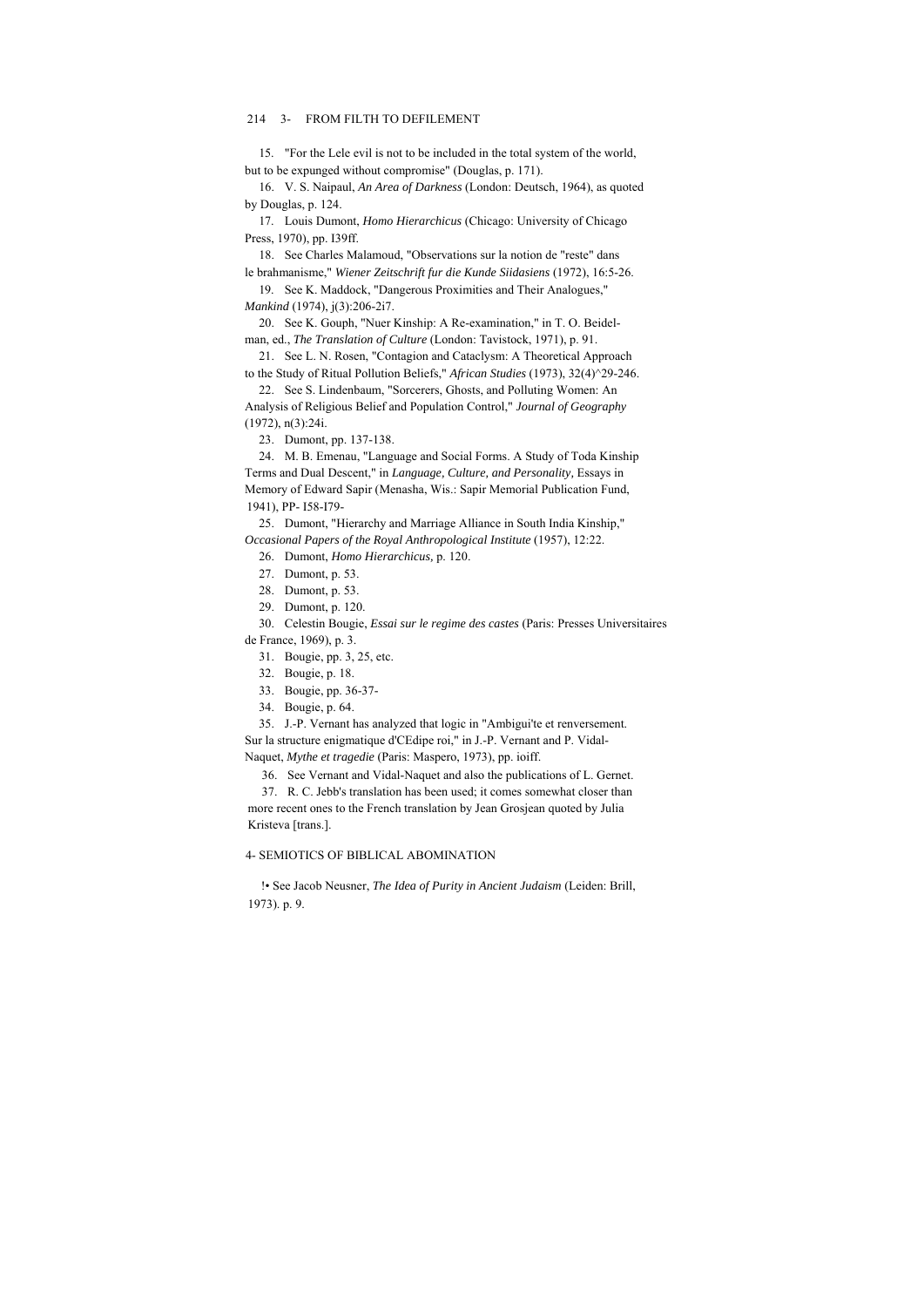2. Baruch A. Levine, *In the Presence of the Lord. Aspects of Ritual in Ancient Israel* (Leiden: Brill, 1974).

3. *The Code of Maimonides. The Book of Cleanness,* Herbert Danby, tr. (New Haven: Yale University Press, 1954), p. 535.

4. Neusner, p. 12.

5. Mary Douglas, "Critique and Commentary," in Neusner, pp. 138-139.

- 6. Genesis 8:20.
- 7. Genesis 8:21-22.

8. There are other words, with different origins and semantic variants, that are used to signify purity and impurity at various points and stages of the biblical text. See H. Cazelles, "Purete et impurete dans l'Ancien Testament," in *Supplement au dictionnaire de la Bible* (Paris: Letaizey et Ane, 1965), pp. 491-508.

9. See Neusner, "The Idea of Purity in Ancient Judaism," *fournal of the*  American Academy of Religion (1975), 43(<sup>I</sup>)i5-26.

10. See E. M. Zuesse, "Taboo and the Divine Order," *fournal of the American Academy of Religion* (1974), 42(3):482-504.

11. See the excellent article, J. Saler, "Semiotique de la nourriture dans la Bible," *Annates,* July-August 1973, pp. 93ff.

12. *Ibid.*

13. See Cazelles, *Supplement.*

14. According to B. Levine, as quoted in Ncusner's "The Idea of Purity in Ancient Judaism."

15. Jacob Neusner, *A History of the Mishnah Law of Purities* (Leiden: Brill, 1974)-

16. See Melanie Klein, "On the Importance of Symbol Formation in the Development of the Ego," in *Contributions to Psychoanalysis ig2i-ig^* (London: Hogarth Press, 1948).

17. Rene Girard, *Des choses cachees depuis le commencement du monde,* pp. 203 ff.

18. See H. McKeating, "The Development of the Law on Homicide in Ancient Israel," *Vetus Testamentum* (1975), 25(i):46-68.

### 5. ... QUI *TOLLIS PECCATA MUNDI*

1. See J. Jeremias, *Les Paroles inconnues de fesus* (Paris: Cerf, 1970), pp. SO-62.

2. "If Man is not by nature what he should be, then he is implicitly rational, implicitly Spirit. [...] in the state of nature he is not what he ought to be"; "it is reflection of knowledge which makes him evil"; "knowledge or consciousness is just the act by which separation [. . .] comes into existence"; "Man regarded in accordance with his conception or notion [. . .] is consciousness, and consequently he enters into this state of disunion"; G. W. F. Hegel, *Lectures on the Philosophy of Religion,* E. B. Speirs and J. Burdon Sanderson, tr. (New York: Humanities Press, 1962), 3:5°. 52, and 55.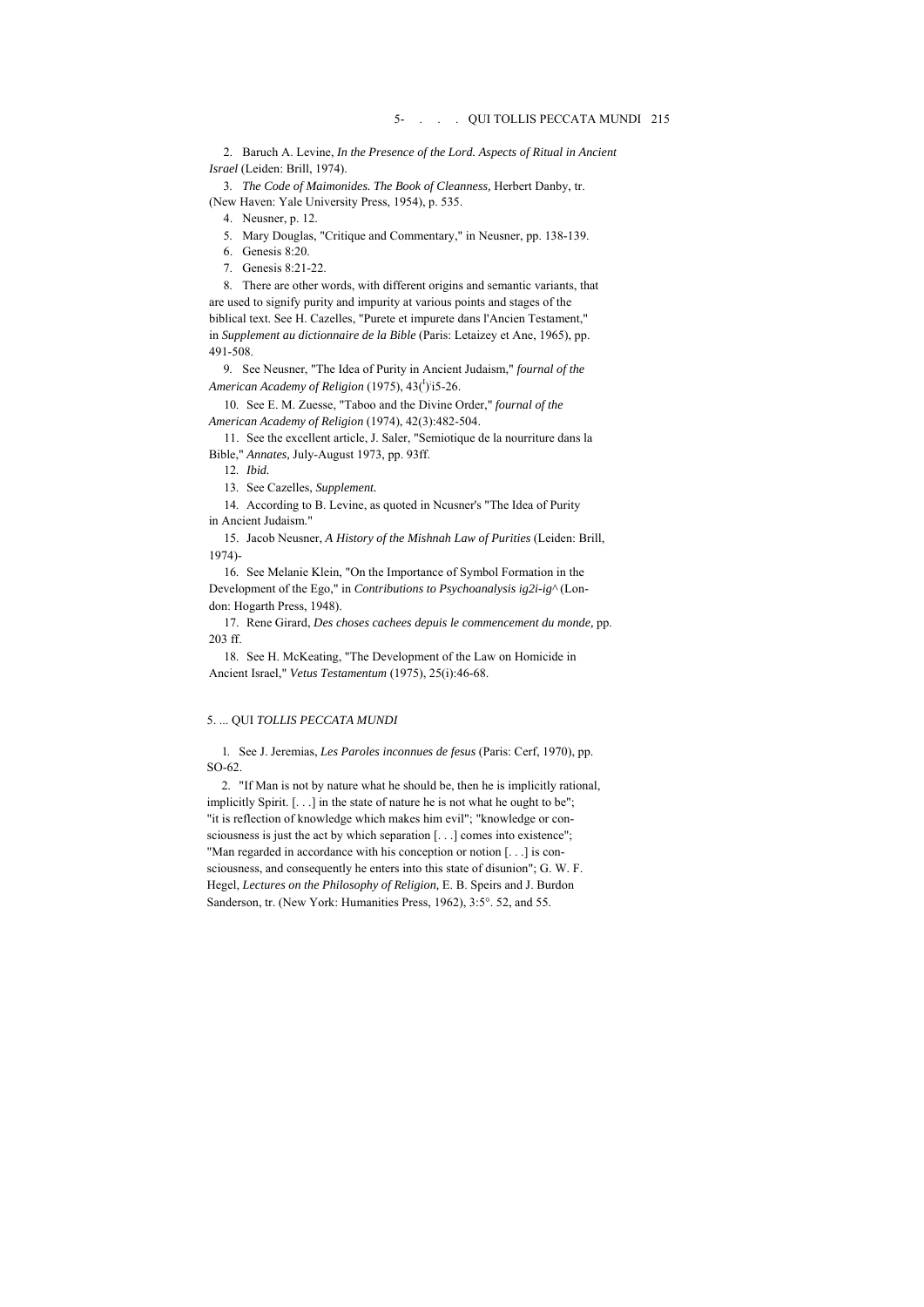#### 216 5. ... QUI TOLLIS PECCATA MUNDI

3. Such osmosis of separate terms, such heterogeneity, appears to have been glimpsed by Hegel when he considered "sin" as inseparable from "remission of sins" and concluded, "Between sin and its forgiveness there is as little place for an alien thing as there is between sin and punishment. Life has severed itself from itself and united itself again." *The Spirit of Christianity and its Fate* in *Early Theological Writings,* T. M. Knox, tr. (Chicago: University of Chicago Press, 1948), p. 239.

4. *De libero arbitrio,* 3, 19, 53, col. 1,256.

5. The Speirs translation of *Lectures on the Philosophy of Religion* reads, "This is the extraordinary combination which directly contradicts the Understanding" (3:76). It corresponds to the text of the *Samtliche Werke* (Stuttgart, 1959), 16:286: ". . . diese ungeheure Zusammensetzung ist es, die dem Verstande schlechthin widerspricht." See "Translator's Note" in this volume.

6. The passage within brackets appears neither in the Speirs translation (3:53) nor in the *Samtliche Werke* (16:265). See "Translator's Note."

7. Jacques Maritain, *The Sin of the Angel,* William L. Rossner, S. J., tr. (Westminster, Md.: Newman Press, 1959), p. 50.

8. *Sententia* 4, 14, 4, 7. Duns Scotus indeed posits "the absolution of penitent man accomplished by certain words," *Sententia* 4, 14, 4, 2. See Joseph Turmel, *Histoire des dogmes* (Paris: Rieder, 1936), pp. 449-450.

#### 6. CELINE: NEITHER ACTOR NOR MARTYR

1. Louis-Ferdinand Celine, *Journey to the End of the Night,* John H. P. Marks, tr. (Boston: Little, Brown, 1934), p. 213. Subsequent references to this work, abbreviated as *J,* will appear in the body of the text.

2. Letter to Milton Hindus, dated May 29, 1947, in *Louis-Ferdinand Celine II, Les Cahiers de I'Herne* (1965), 5:76.

3. See Julia Kristeva, "L'Experience et la pratique," in *Polylogue* (Paris: Seuil, 1977), pp. 107-136.

I 4. <sup>s</sup> ,See Mikhail Bakhtin, *Problems of Dostoyevsky's Poetics* (Ann Arbor, Mich.: Ardis, 1973) and *Rabelais and His World* (Cambridge: M.I.T. Press, 1968).

5. Celine, *Entretiens avec le professeur Y.* (Paris: Gallimard, 1954), p. 67.

6. Letter to Hindus, March 31, 1948, *L'Herne,* 5:107.

## 7. SUFFERING AND HORROR

1. Louis-Ferdinand Celine, *Death on the Instalment Plan,* Ralph Manheim, tr. (New York: New Directions, 1966), pp. 39-40. Subsequent references to this work, abbreviated as *D,* will appear in the body of the text.

2. Louis-Ferdinand Celine, *Le Pont de Londres* ("Guignols's Band II"; Paris: Gallimard, 1964), p. 137- Subsequent references to this work, abbreviated as *P,* will appear in the body of the text.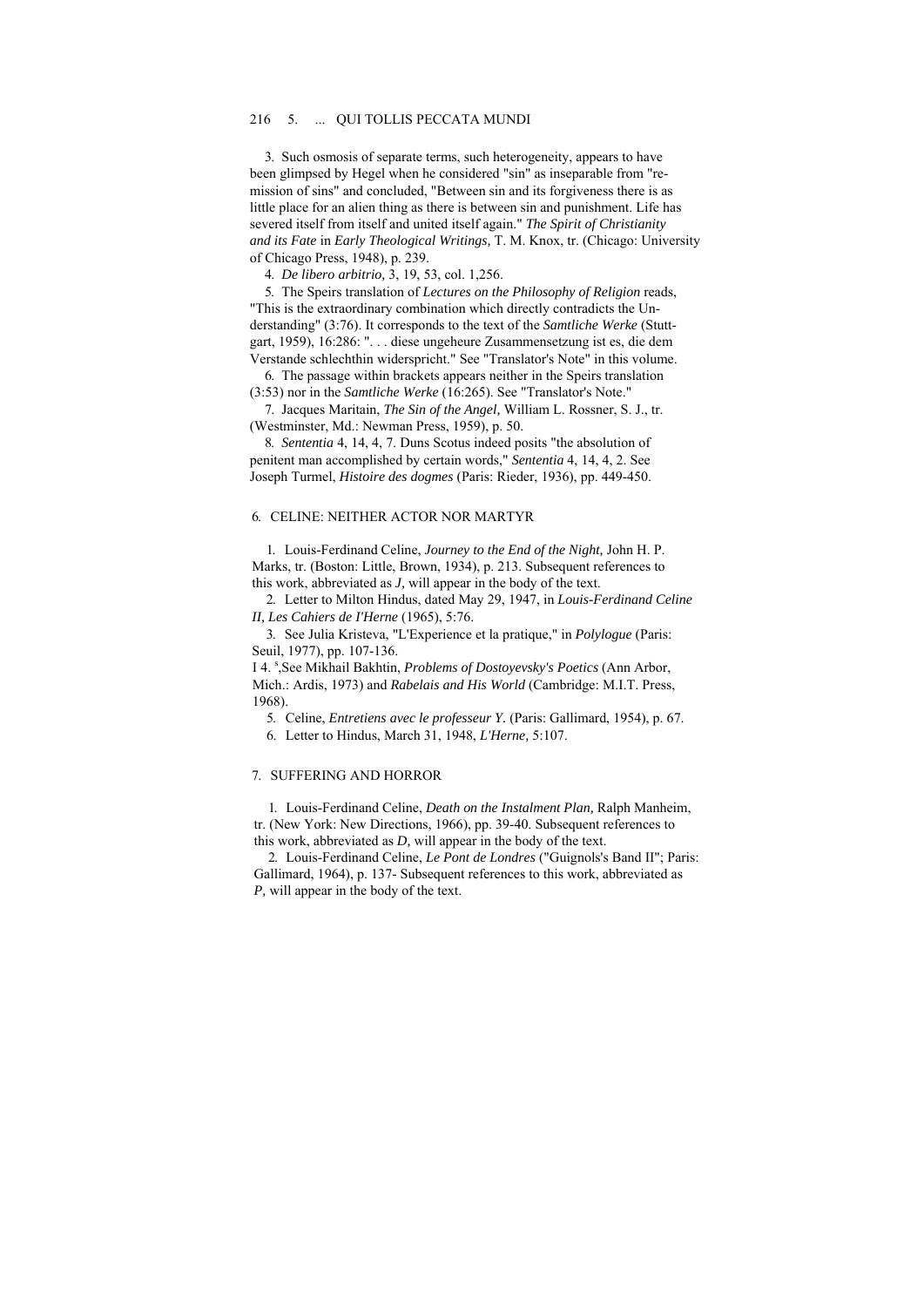3. Louis-Ferdinand Celine, *Guignol's Band,* Bernard Frechtman and Jack T. Nile, tr. (New York: New Directions, 1969), p. 135. Subsequent references to this work, abbreviated as G, will appear in the body of the text.

4. Louis-Ferdinand Celine, *Rigadoon,* Ralph Manheim, tr. (New York: Dell, 1974), p. 179- Subsequent references to this work, abbreviated as *R,*  will appear in the body of the text.

### 8. THOSE FEMALES WHO CAN WRECK THE INFINITE

1. "Entretiens avec A. Zbinden," in Celine, *Romans II* (Paris: Gallimard, 1974), P- 945-

2. Louis-Ferdinand Celine, *Feeriepour une autrefois* (Paris: Gallimard, 1952), p. 144. Subsequent references to this work, abbreviated as *F,* will appear in the body of the text.

3. Louis-Ferdinand Celine, *La Vie et I'ceuvre de Philippe Ignace Semmelweis*  (Paris: Denoel et Steele, 1936), p. 588.

- 4. Celine, *Semmelweis,* p. 617.
- 5. Celine, *Semmelweis,* p. 621.
- 6. On September 10, 1947, *L'Herne,* 5:96.
- 7. Letter to Hindus, August 23, 1947, *L'Herne,* 5:92.
- 8. Letter to Hindus, February 28, 1948, *L'Herne,* 5:104.
- 9. Louis-Ferdinand Celine, *L'Eglise* (Paris: Denoel et Steele, 1933), p. 488.

## 9. "OURS TO JEW OR DIE"

1. Louis-Ferdinand Celine, *Les Beaux Draps* (Paris: Nouvelles Editions Franchises, 1941), p. 90. Subsequent references to this work, abbreviated as *BD,* will appear in the body of the text.

2. Louis-Ferdinand Celine, *L'Ecole des cadavres* (Paris: Denoel, 1938), p. 140. Subsequent references to this work, abbreviated as *EC,* will appear in the body of the text.

3. Letter to Hindus, September 2, 1947, *L'Herne,* 5:94.

4. Letter to Hindus, April 16, 1947, *L'Herne,* 5:72.

5. Louis-Ferdinand Celine, *Bagatelles pour un massacre* (Paris: Denoel, 1937),

p. 144. Subsequent references to this work, abbreviated as *BM,* will appear in the body of the text.

6. From an interview with Ivan-M. Sicard published in *L'Emancipation Nationale, November 21, 194<sup>1</sup>-*

7- It would not only seem that, to the end of his life, he never clearly renounced anti-Semitism ("I disown nothing at all ... I have not at all changed my mind ... I simply put in a modicum of doubt, but people will have to prove that I was wrong rather than me showing that I was right"-"Entretien avec A. Zbinden," *Romans II,* p. 940), but even when he entertains the idea of a reconciliation with Jews (he specifies, "not a *Defense of the Jews*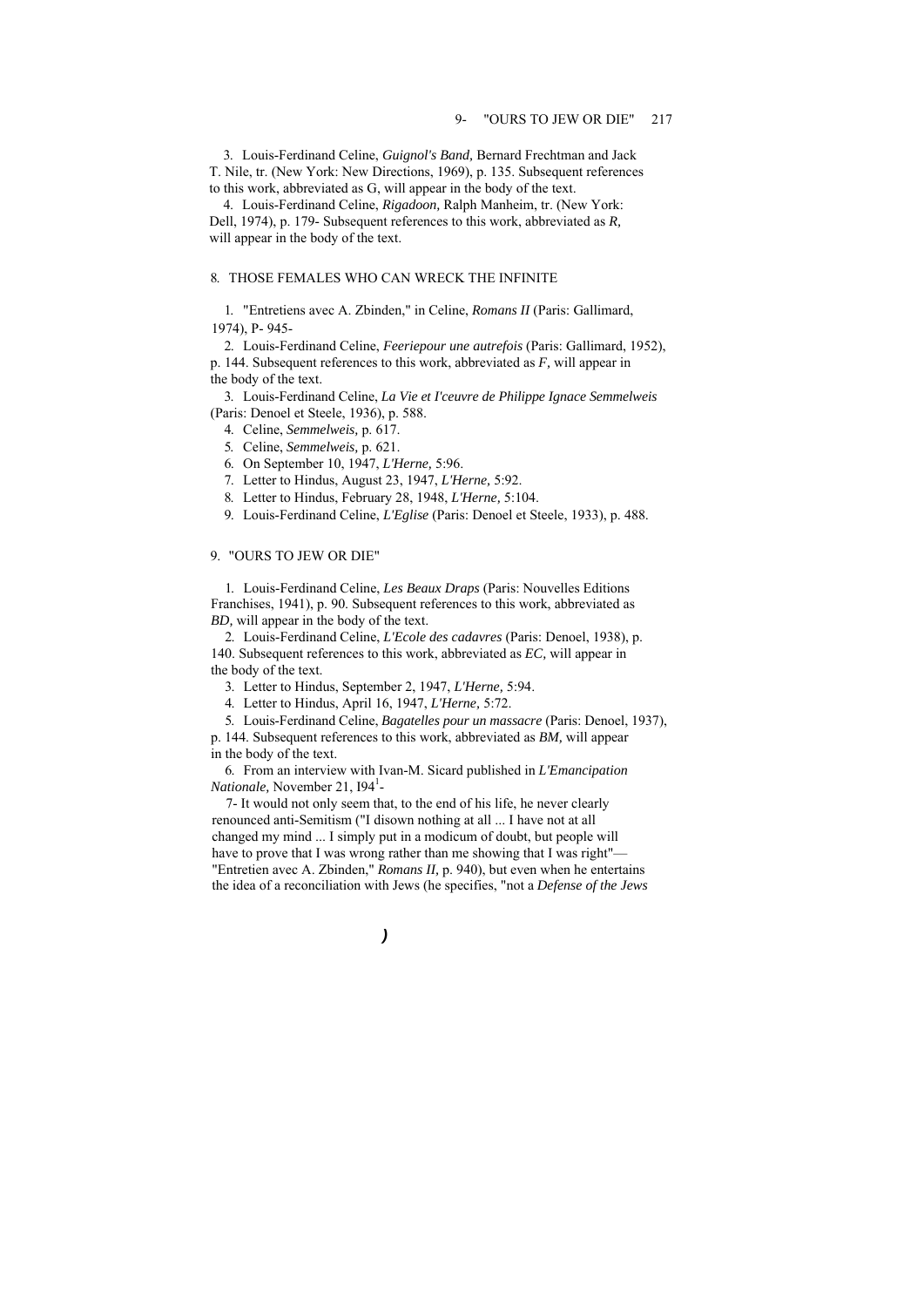#### 218 9- "OURS TO JEW OR DIE"

but a *Reconciliation")* he is led to advocate a new racism, a decidedly permanent feeling of love/hatred for the other: "We must create a new racism upon biological bases" (letter to Hindus, August io, 1947, *L'Herne,* 5:90).

8. Catherine Francblin has presented a very lucid analysis of Celine's anti-Semitism in an unpublished master's essay entitled "Celine et les Juifs." I am indebted to her for the following development.

9. See A. Mandel, "D'un Celine juif," *L'Herne* (1963), 3:252-257, and

"L'Ame irresponsable, ou Celine et le Dibbouk," *L'Herne* (1965) 5:207-209.

10. "Entretiens avec A. Zbinden," *Romans II,* p. 939.

# 10. IN THE BEGINNING AND WITHOUT END . . .

- 1. "Louis-Ferdinand Celine vous parle." in *Romans II,* p. 934.
- 2. "Celine vous parle," p. 933.
- 3. Quoted in Pierre Monier, "Residence surveillee," *L'Herne* (1963), 3:76.
- 4. See letter to Hindus, December 15, 1947, *L'Herne,* 5:103.
- 5. *Entretiens avec le professeur Y.,* p. 104.
- 6. *Entretiens,* p. 122.
- 7. See letter to Hindus, May 15, 1947, *L'Herne,* 5:76.
- 8. Same letter, p. 75.
- 9. Same letter, p. 75.
- 10. Letter to Hindus, March 30, 1947, *L'Herne,* 5:72.
- 11. Letter to Hindus, May 15, 1947, *L'Herne,* 5:75.
- 12. Letter to Hindus, May 29, 1947, *L'Herne,* 5:76.
- 13. *Entretiens avec le professeur Y.* p. 72.
- 14. *Entretiens,* p. 23.
- 15. *Entretiens,* p. 28.
- 16. *Entretiens,* p. 35.
- 17. Letter to Hindus, October 17, 1947, *L'Herne,* 5:99.

18. Leo Spitzer, "Une Habitude de style, le rappel chez Celine," *Le Francais Moderne* (1935), 3:193-208; reprinted in *L'Herne,* 5:153-164.

19. With respect to segmentation in contemporary French, see Jean Perrot, "Fonctions syntaxiques, enonciation, information," *Bulletin de la Societe de Linguistique de Paris* (1978), 73(i)<sup>:8</sup>51 Mario Rossi, "L'Intonation et la troisieme

articulation," *BSLP* (1977), 72(i):55-68; Claude Hagege, "Intonation, fonctions syntaxiques, universaux," *BSLP* (1977), 72(I):I-47.

20. See Ivan Fonagy, "Prelangage et regressions syntaxiques," *Lingtia*  (I97S), 36:163-208.

21. See Jean Perrot, "Fonctions syntaxiques."

- 2,2. Spitzer, *L'Herne,* 5:162.
- 23. See Bakhtin, *Problems of Dostoyevsky's Poetics.*

24. See Fonagy, "Prelangage et regressions syntaxiques."

25. See Rossi, "L'Intonation et la troisieme articulation, and Hagege, "Intonation, fonctions syntaxiques, universaux."